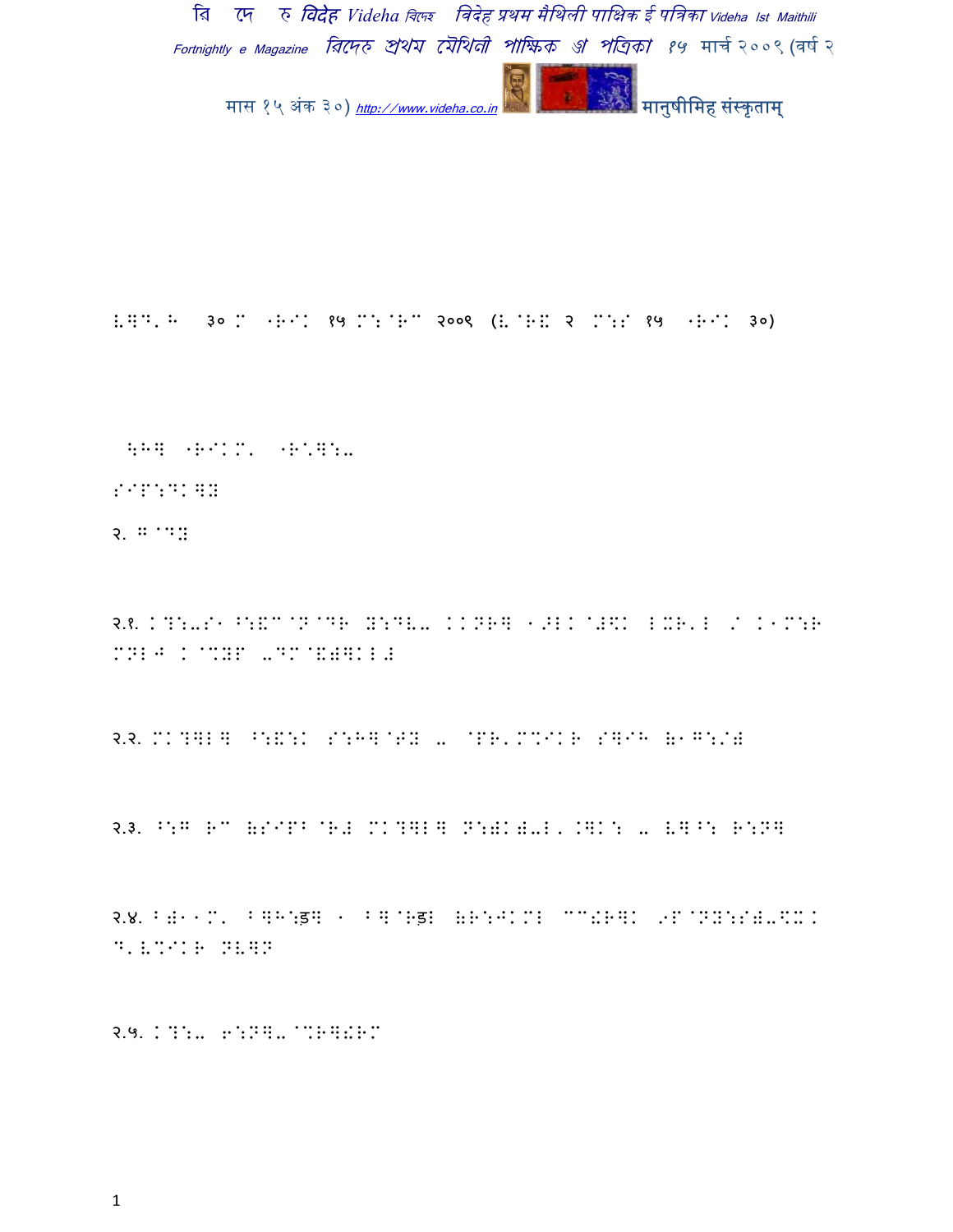मास १५ अंक ३०) http://www.videha.co.in III | मानु को मानुषीमिह संस्कृताम्

२.६. HELEWER EST. E.. I ESTREE TSTTE

२.७. 1. S1^:&C@N@DR Y:DVJ]K K?: SI@GRH -BNKT-B]Gड़KT- $V$ EAL: "PAL ARM (1997) (PATAE) PANTE (1998) (PATAE) (PAR) (PAR).KAPEAN "RENOTE ALBUME STANDI SALDARI SIMBANG \$X. GIGHE \$PART " GIG" (GIGHE

 $3. f'''$ 

३.१. ST]% C@N@DR 0:- %@BD

 $3.2. + 11 + 1.92$   $7.849$   $8.791$ 

3.3. WHITHAN HIRS REPORT OF TH

३.४.K:M]N] K:M:YN]: C@KK:L

3.9. PPIC PRINTR

 $3.6.5 + 1.6 + 1.1 + 1.6$ 

**५. B TRELE TRE (FEBRUARD) -BL "BELGRE (FEBRUARD) -BRYBE SIST.** KREADED TO GENERAL SERVER IN THE BEFORE IN THE SOUTH IN THE SAME IN THE SAME IN THE SAME IN THE SAME IN THE SA K1M:R S]IH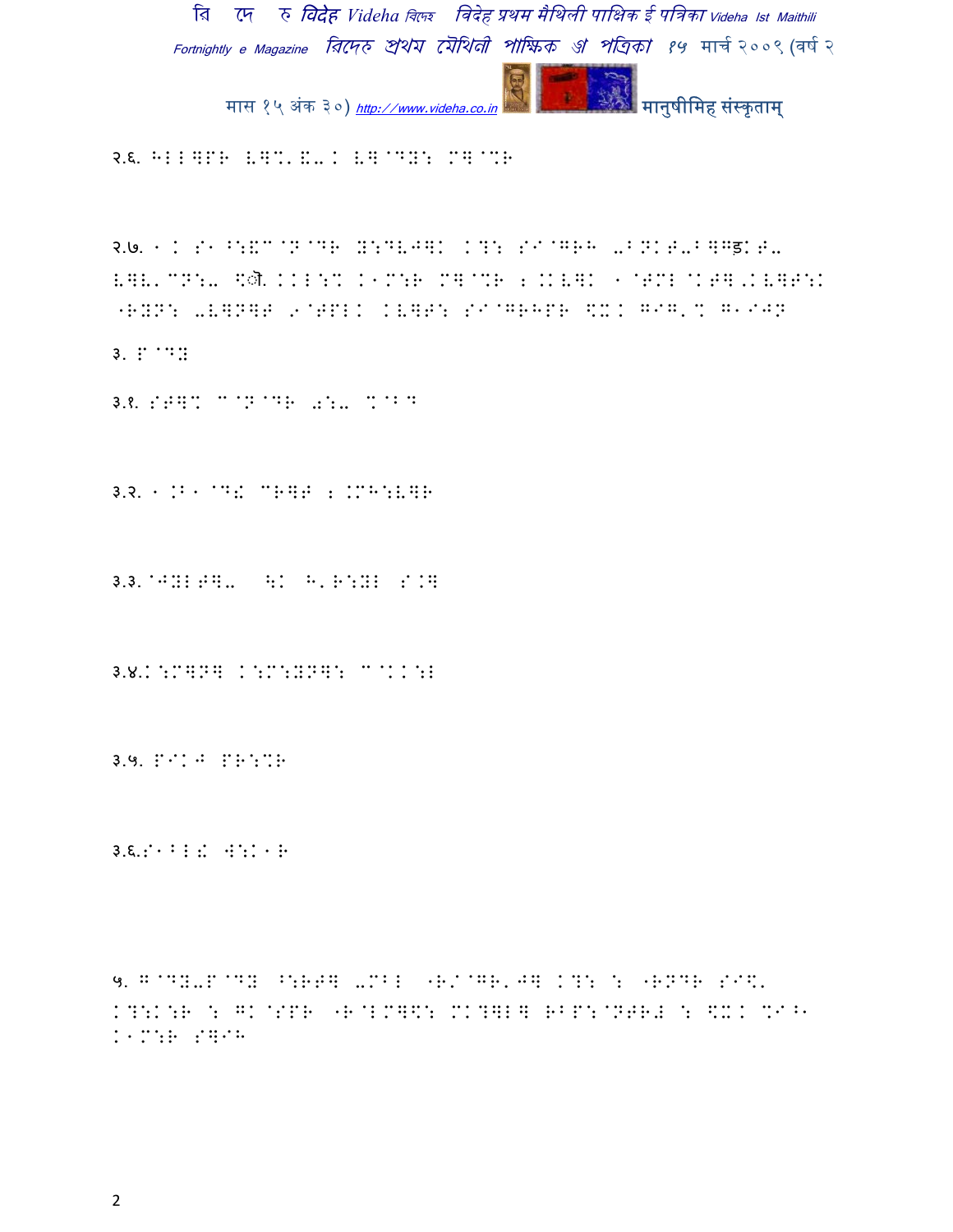मास १५ अंक ३०) http://www.videha.co.in<br>| मानुषीमिह संस्कृताम्

६. B:L:N:I KMT'-M@!Y-@PRD'% Y:@TR: 1 D'V]J]- @JYLT] 0:  $\cdots$  constants

७. ^:&:N:P:N:-l-TP:X:: . (P=4) #:10:00:N:R:/:B:/P:/:B:/-CPN: MK?]L]], [V]D'HK MK?]L]-"RI@GR'J] 1 "RI@GR'J] MK?]L] KLE GARGER, AND PRUD ALD SOMMARH NORDHA AN DEN  $\sim$  S.C. deviation of the Frontier on Stephen Montgomer on Montgomer on Media Server MaITHILI-ENGLISH aND ENGLISH-MaITHILI DICTIONaRY.]

8. VIDEHa FOR NON RESIDENT MaITHILS (FESTIVaLS OF MITHILA DATE-LIST DATE-LIST

8.1. ON ENGLISH\_MaITHILI DICTIONaRY BY GaJENDRa THAKUR- UDAYA NARAYA NARAYA NA

8.2. THE COMET-ENGLISH TRaNSLaTION OF GaJENDRa THAKUR'S MAITHILI NOVEL SAHASPADHANI BY JYOTING SAHASRABADHANI BY JYOTING SAHASRABADHANI BYOTING SAHASRABADHAN

V]D'H I-P@TR]K:K S^): P1R:N "RIK ( @BR'L, T]RH1T: 1 D'VN:GR] M' ) P].\$].\6. \$:9NLL\$K L'L N]C:/K L]IKPR 9PL@B! "R\*]4 aLL THE OLD ISSUES OF VIDEHa E JOURNaL ( IN BRaILLE, TIRHUTa aND DEVaNaGaRI VERSIONS ) aRE aVaILaBLE FOR PDF DOWNLOaD aT THE FOLLOWING LINK.

V]D'H I-P@TR]K:K S^): P1R:N "RIK @BR'L, T]RH1T: 1 D'VN:GR] RBPM'

VIDEHa E JOURNaL'S aLL OLD ISSUES IN BRaILLE TIRHUTa

aND DEVaNaGaRI VERSIONS

SIP:DAY

 MK?]L] ^:&:SI S'HL K@M@PY1)R "RPR') K\L J:\ T:H]L'L @PRY:S %1R1 ^'L "R\*] 4 PR]@&KMT 1 SMM@D! ^:&: MK?]L] \.NL 1N ^:&:K "RP'@K&: K@M@PY1)R @PRV]!]M' P:\*1\ "R\*]  $\dddot{\phantom{1}}$ 

PAPYS, MBHL MPRLA, MA ARMPAMEA SINHE MAMMINGEREN %@BO:VLECHECHIC MELEL EN DYSTORER HE LIGNED OF THE WORLD AND NOT DEVELOP. THE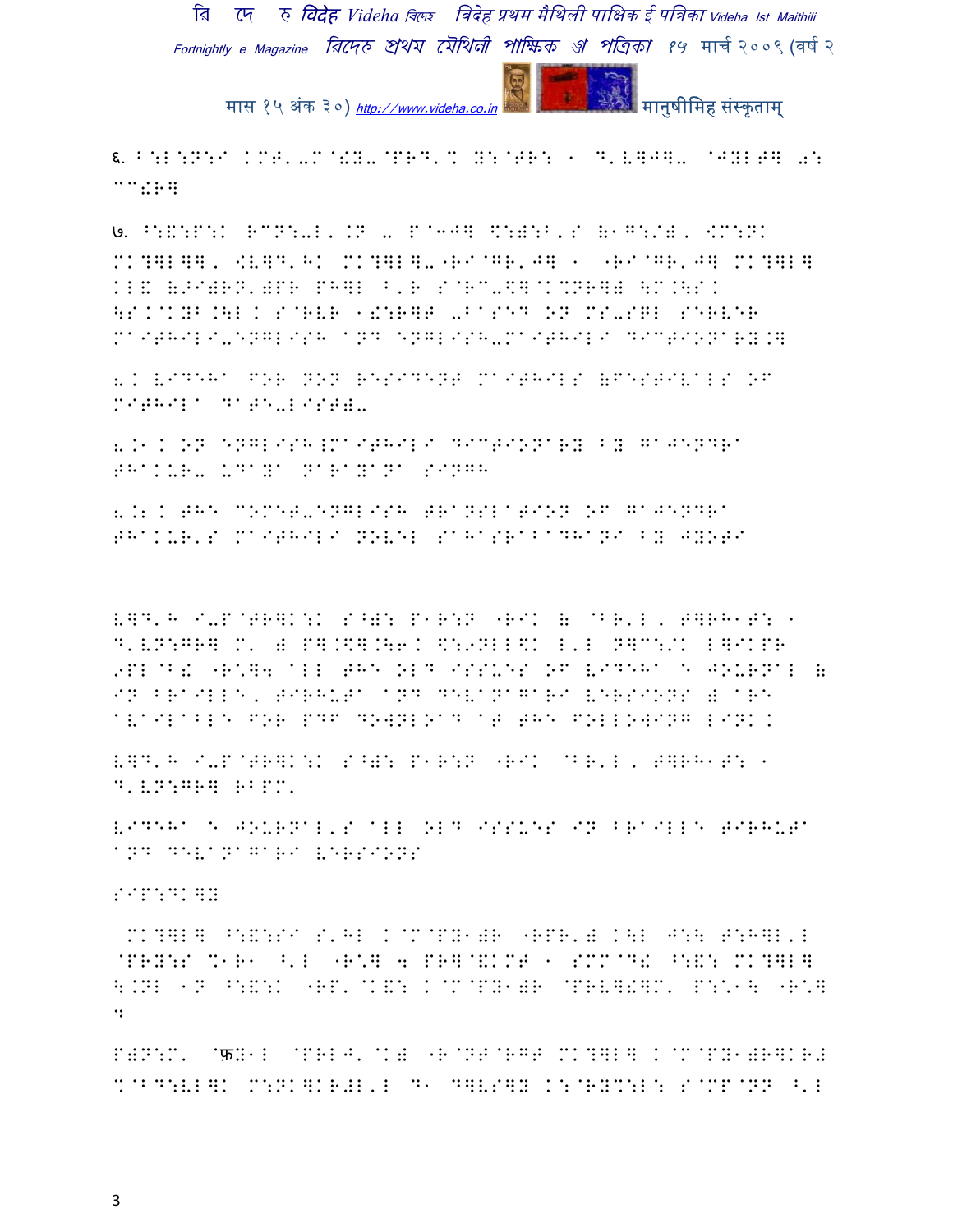मास १५ अंक ३०) <u>http://www.videha.co.in</u><br>| मानुषीमिह संस्कृताम्

 $\mathcal{A}$  and  $\mathcal{A}$  are  $\mathcal{B}$  and  $\mathcal{B}$  are  $\mathcal{B}$  . The subsequential operator  $\mathcal{B}$  and  $\mathcal{B}$ LLCONS AND THE SLOW OF REAL TOOLS AND A SCOLENTING @PELVBRYLG LOCAL DOPENER CAL VANAFEN CONTROLER TO PARENT. MYSTED BOOK ON A BEPENDED FYBYDD I KIN CHENDED YN YN AR

\H] "RVSRPR MK?]L]K V]@DV:N P@#\$]T GLV]@ND 0: K@M@PY1)RL'L V]%'& R1P' %@BD G=L J\B:K C:H] M1D: \.N S:M: MH: M: P: Class Miss A: B: B: MH: A: MI: H: A: MMH: N]@RD'%K R<1V]R MLC] JM]N] %@BD @PRYLG KRB:PR JL\$ DKT KHLN] J' MK?]L]K' "RPN @K&'@TR V]@ST:R KRB:K C:H] 4 K L'ARM ARANG L'ARMANI L'ARM ARANG DA L'ARMANI L'ARMANI L'ARMANI L'ARMANI L'ARMANI L'ARMANI L'ARMANI D'ARMANI<br>L'III D'ARM ARANG DA L'ARMANI L'ARM ARANG DA L'ARMANI L'ARMANI L'ARMANI L'ARMANI L'ARMANI L'ARMANI L'ARMANI L' @PR^:V RHL / KHLN] 4

@PRLJ'@K) SIYLJK R:J'% RIJN @फ़Y1LK K@M@PY1)R M:N:NK| K:@RYV] | K:@RYVIII|HEIM: | BHINK': JHINK| JI II| JAY| JI JI JI JI JI JI SM1D:Y 1!:R]T @PRLJ'@K) "R\*] 4 K:@RY@KRMM' K@M@PY1)RM' B'%] @PRYLG HLB' BL: 5 SY 78 %@BDPR GHN V]C:R K" M:NK PR 1M SHMT] BN:/L G'L 4 MK?]L] K@MPY101-1010 KOMPART COMPART (PHIL @PRY:S & LA

K: N: Th SHIM IS THE REPORT OF THE ROCK OF THE REPORT OF THE ROCK OF THE ROCK OF THE REPORT OF THE REPORT OF T SLSL @S)\$]JM' ^'L \*L J:H]M' R:M:N@ND 0: RM#, MLHN ^:R@DV:J, S1!]R K1M:R, JY@PRK:%, R:K'% RL%N, SIG]T: SHART BATARY SHIRTK VII KORRA DA NA SHIRTA 1 \*L 4V]K] 61\L, V]K] MK?]L] 1D] @PRLJ'@K) >I)RN')PR CL] RHL "R\*]4

MAKRED MAKER AND STREET AND STREET WARRANT OF THE SERVE OF THE SERVE OF THE SERVE OF THE SERVE OF THE SERVE OF MYS'IJR, KINO SA NA MANJI SA NA MARA NA MARA NA MARA NA MARA NA MARA NA MARA NA MARA NA MARA NA MARA NA MARA NA KKL'ISR, I-MATLE (MESHING, KALIENSE MARK MARKETING, ANGKA ALI  $\mathcal{B}^*$  :  $\mathcal{B}^*$  . The probability of  $\mathcal{B}^*$  is the probability of  $\mathcal{B}^*$  is the probability of  $\mathcal{B}^*$ SOM RECORDS TO A REPORT BY A LITTLE STOP OF BUILDING LKIGV'J'J @PRL@GR:M, S'I)R 6XR \$'V'LLPM'I) ऑ6  $\,$  S R Is a KI  $\,$  C in Sec. ( ) In Sec. ( ) In Sec. ( ) In Sec. ( ) In Sec. ( ) In Sec. ( ) In Sec. ( ) In Sec. @SVRBP4

MK?]L] S:@6)V'YR "R/J:R 1 6:@N) N:@MN: \H] S].\$].PR LE VERSPARD (FLAD) (1991) (FLAD)

4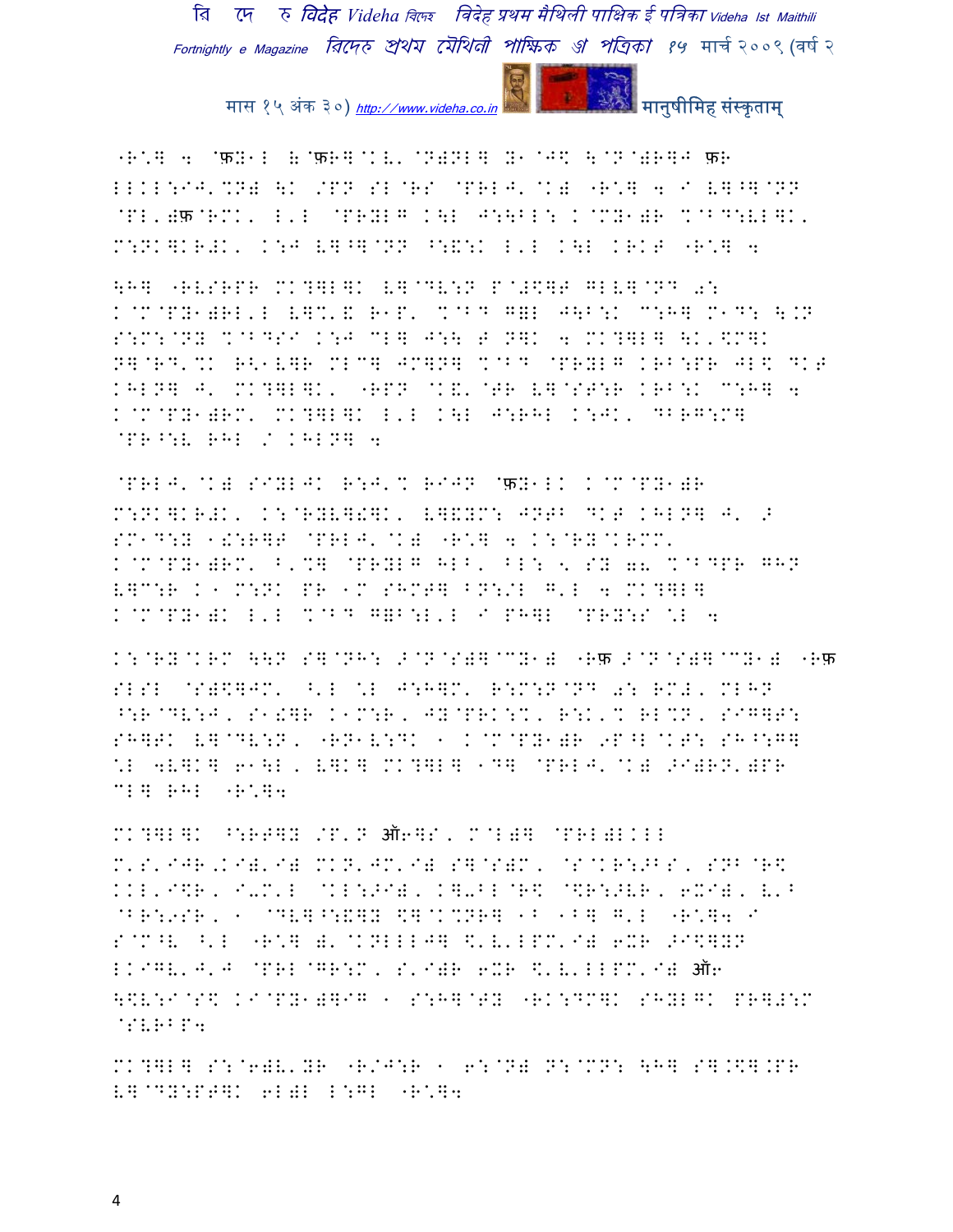मास १५ अंक ३०) <u>http://www.videha.co.in</u><br>सास १५ अंक ३०) <u>http://www.videha.co.in</u>

MK?) \*: MARY SIGNER SIGNER SIGNER SIGNER SIGNER SIGNER SIGNER SIGNER SIGNER SIGNER SIGNER SIGNER SIGNER SIGNER S:H]@TY \K'\$M] P1R@SK:R 2008 D'L G'L "R\*] 4 ^:RTK R:J:N:P# PH# P# TE# (21## 21##1#1 A:.R:#("K:H: | XI-4##  $K$  smaller for  $\lambda$  and for the  $\lambda$   $\lambda$  constants  $\lambda$  for  $R$  and  $\lambda$  and  $\lambda$   $\lambda$  and  $\lambda$   $\lambda$   $\lambda$  and  $\lambda$   $\lambda$  and  $\lambda$   $\lambda$  and  $\lambda$  and  $\lambda$  and  $\lambda$  and  $\lambda$  and  $\lambda$  and  $\lambda$  and  $\lambda$  and  $\lambda$  and  $\lambda$  and K. A: ET "R\*) 4 S:HA SA: HI "ROSK" (ROSK: R P1R@SK: SK: P1R@SK: P1R@SK: R P1R@SK: HAGE (PGEARD 1 PRIMA) AGENTRE GAERY SOMERING SOMETRI SOMERING MK?]L] ^:&:K SI@SMR# KMT] KT'K \$:R]PRK' L'.K MONDER MAN SOME PROVINCE CONTROLLED AND DETECT 0: "RPN MPR%:SPN: "RH1P: "RPP" H1 (PR) PR) (10: MK 10: MK9HER  $\mathcal{S}$  , and the state  $\mathcal{S}$  , and the state  $\mathcal{S}$  , and the state  $\mathcal{S}$  , and the state  $\mathcal{S}$ 

0: MK?]L] S:H]@TY SMM@D!]K L'L P:WK SI@.Y: B=\B:PR @!Y:N D'L J\B:K C:H] KHLN] 4 M@N@TR'•:R 0: PAPALB•GLETTSHISP (GLIBSTE) PDK 199428882. (SPGB) MAR KAR, KIS 4 HERK (BOTTECHNIK PAT, PANE BANKE JULE, K:I)K JIGL 1 PL:%, C:H] \K): NLKR J'HN KMT] @PRK:%]T \*@NH] 4 H]NK J@NM S@N 1944 M' B]H:RK M!1VN] J]L:M'  $\ddot{\mathcal{H}}$  :  $\ddot{\mathcal{H}}$   $\ddot{\mathcal{H}}$   $\ddot{\mathcal{H}}$   $\ddot{\mathcal{H}}$ 

 $\sim$  SN  $\sim$  Million and the contribution of the contribution of the contribution of the contribution of the contribution of the contribution of the contribution of the contribution of the contribution of the contribution  $\mathcal{F}_L$  RHND 4  $\mathcal{F}_R$  (2000)  $\mathcal{F}_R$  (2000): A  $\mathcal{F}_R$  (2000)  $\mathcal{F}_R$  (2000)  $\mathcal{F}_R$  (2000)  $\mathcal{F}_R$ \*@NH] 4 P1R@SKMT PL?] MK?]L]M' NV 1Y:MK PH]L 1@TM K?: M:NL G'L "R\*] 4

18 6RBR]K'/ R:J'@N@DR ^VNM' \KL P:WK "RVSRPR H1NK:S/  $^{\circ}$  F,  $^{\prime}$  G  $^{\prime}$  G  $^{\prime}$  G  $^{\prime}$  G  $^{\prime}$  G  $^{\prime}$  G  $^{\prime}$  G  $^{\prime}$  G  $^{\prime}$  G  $^{\prime}$  G  $^{\prime}$  G  $^{\prime}$  G  $^{\prime}$  G  $^{\prime}$  G  $^{\prime}$  G  $^{\prime}$  G  $^{\prime}$  G  $^{\prime}$  G  $^{\prime}$  G  $^{\prime}$  G  $^{\prime}$  G  $^{\prime}$  G  $^{\prime}$  G  $^{\prime$ @%R]V:@STV J] S'HL RH?]4

M]?]L: M]H]RM' H1NK GIG:PR KV]T: JKR K:R# S1!/%1 %'.R COMERCIAL CONSTRUCTION OF PS PROVIDED S/ / CERES PYS **W** R K K K K K K K K K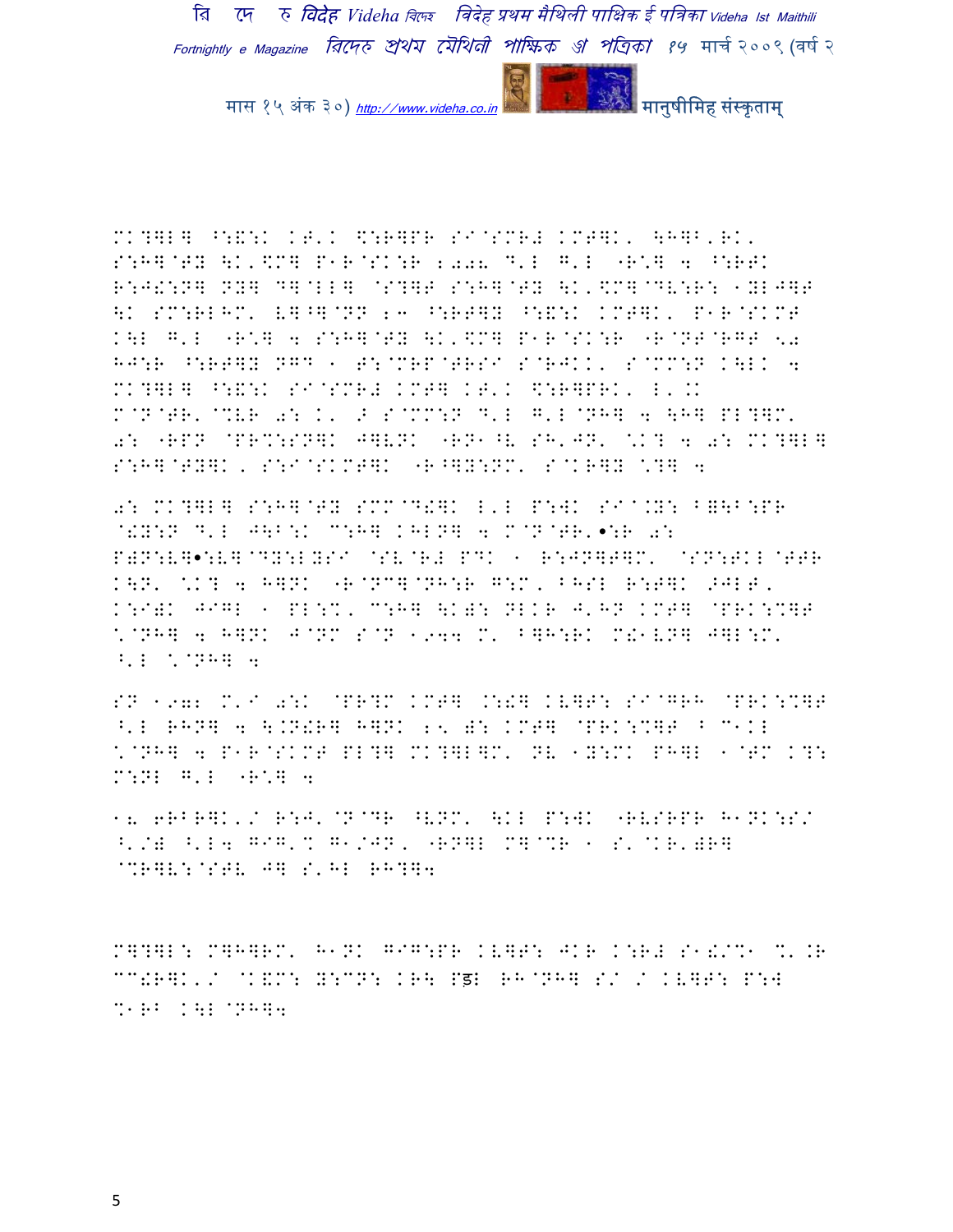मास १५ अंक ३०) <u>http://www.videha.co.in</u><br>सास १५ अंक ३०) <u>http://www.videha.co.in</u>

@SV. "RN]LC@N@DR W:K1R J]K J@NM 13 S]T@MBR 1954 I.K'/ K)]H:R J]L:K SM'L] G:MM' ^'L@NH]4 1982 I.M' H]@ND] START MONTH OF THR KILLED AND THE THR KILL BIT THR THR IN THE '94 !R] "S1BH" H@STL].]T P@TR]K:K S@MP:DN-@PRK:%N KAB MAH 1 KL MENGER MARKAT PROVINSI DI SERBIT RH?]4 MK?]L], "RIG]K:, H]@ND] 1 "RI@GR'J]M' SM:NRBP'/ L'.N4

MM THR PRODUCED A REPORT OF BUILDING AND THE SERVICE OF THE SERVICE OF THE SERVICE OF THE SERVICE OF THE SERVICE OF THE SERVICE OF THE SERVICE OF THE SERVICE OF THE SERVICE OF THE SERVICE OF THE SERVICE OF THE SERVICE OF T

@PRK:%]T KMT]:

1B M:N] J:10(MK) J:0(MK) J:0(MK)-MI\$NY:S)- PHINY:S)-MI\$NY:S; POPERINT, CREINTRE RIC P.E. MILLERA CRENE BY PRINCIP @PRK:%]T ^'L4

KC( "RIG]K:K PH]L .@#\$ K:@VY,1975)4

 $S^2$   $S^2$   $S^2$   $S^2$   $S^2$   $S^2$   $S^2$   $S^2$   $S^2$   $S^2$   $S^2$   $S^2$   $S^2$   $S^2$   $S^2$   $S^2$   $S^2$   $S^2$   $S^2$   $S^2$   $S^2$   $S^2$   $S^2$   $S^2$   $S^2$   $S^2$   $S^2$   $S^2$   $S^2$   $S^2$   $S^2$   $S^2$   $S^2$   $S^2$   $S^2$   $S^2$   $S^2$ ७८ D'%K ७८० W:MS/ १,६५,४५९ B'R D'.L G'L "R\*] (GBGL \N'L')]@KS \$:):)- !@NYV:D P:WKG#4

 $R$ PROKE RON RON REPORTS AND REPORTS AND REPORTS A REPORT OF A REPORT OF A REPORT OF A REPORT OF A REPORT OF A REPORT OF A REPORT OF A REPORT OF A REPORT OF A REPORT OF A REPORT OF A REPORT OF A REPORT OF A REPORT OF A REP

GRAND MENT WELL AND DRIVE HE WILL BE DIRECT TO MALLINE GGaJENDRa@VIDEHa.CO.IN GGaJENDRa@YaHOO.CO.IN

२.  $\frac{1}{2}$   $\frac{1}{2}$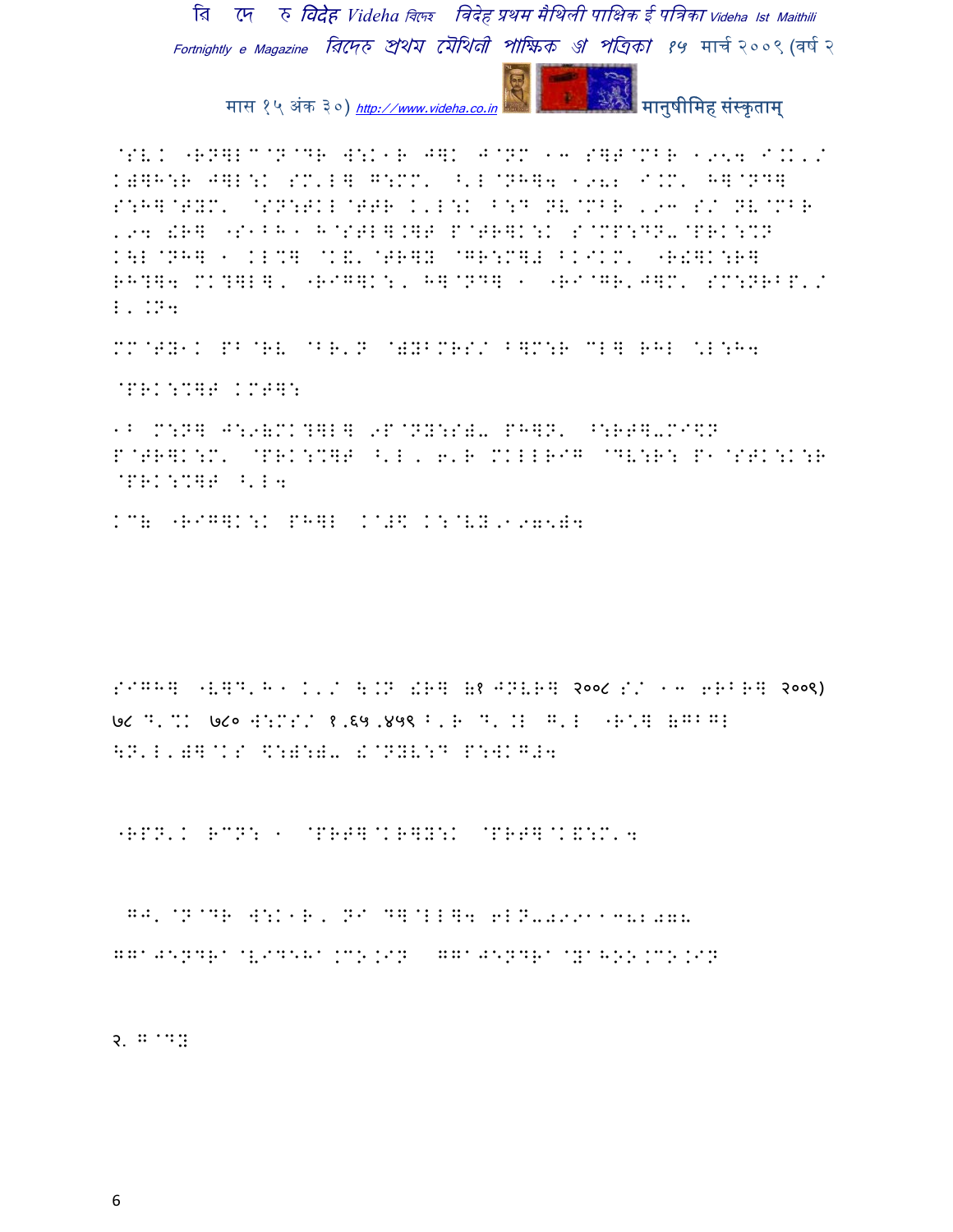मास १५ अंक ३०) <u>http://www.videha.co.in स्थिति क्रिके</u>टी **मानुषीमिह संस्कृताम्** 

२.१. I KYEST Y: THE WINDS IN THE STREET OF STREET IN STREET IN THE UNION OF THE WINDS IN THE UNION OF THE UNIO MNL, ROMAN -DMART -DMART -DMART -DMART -DMART -DMART -DMART -DMART -DMART -DMART -DMART -DMART -DMART -DMART -<br>KL# -DMART -DMART -DMART -DMART -DMART -DMART -DMART -DMART -DMART -DMART -DMART -DMART -DMART -DMART -DMART -

२.२. MN 988 H 9: MK 9: MK 9: MK 9: MK 9: MK 9: MK 9: MK 9: MK 9: MK 9: MK 9: MK 9: MK 9: MK 9: MK 9: MK 9: MK 9

२.३. <sup>2</sup>:H RT APYPP (RE 21,991,8 2:AD ALI, 1911) 2 A,8191 R:N28

२.४. B)2011 BEET BEET CONTROLLED IN BEET CONTROLLED AND CONTROLLED AND CONTROLLED AND CONTROLLED AND CONTROLLED AND CONTROLLED AND CONTROLLED AND CONTROLLED AND CONTROLLED AND CONTROLLED AND CONTROLLED AND CONTROLLED AND C D'INSTRUMENT

२.५. : HEL : 6:NHEL : 7:HHELP.7

२.६. HELEWER BROWN BROWN 2.6. HELL PROVIS

२.७. 1. S10: 2. PHEM YF YEAR ENTERED - SIME - SIMILAR - WE FOR SIGNE - SIMILAR SIGNE EARLY THE CONSTRAINT OF THE TANGER OF THE CONSTRAINT OF THE LIGHT OF THE CONSTRAINT OF THE CONSTRAINT OF THE CONSTRAINT OF THE CONSTRAINT OF THE CONSTRAINT OF THE CONSTRAINT OF THE CONSTRAINT OF THE CONSTRAINT OF THE CONST  $R$  FRIT 1.000  $R$  . The state of the state of the state  $R$  and  $R$  and  $R$  and  $R$  is stated as  $R$ 

 $\mathbb{R}^n$ 

S1^:&C@N@DR Y:DV- KKNR] 1>LK@#\$K LXR'L / K1M:R MNLJ  $\ddot{\phantom{X}}$  , and the probability of the probability of the probability of the probability of the probability of the probability of the probability of the probability of the probability of the probability of the probabili

C]@TR @%R] S1^:&C@N@DR Y:DV \*:Y:K:R: @%R] S:K'T:N@ND

7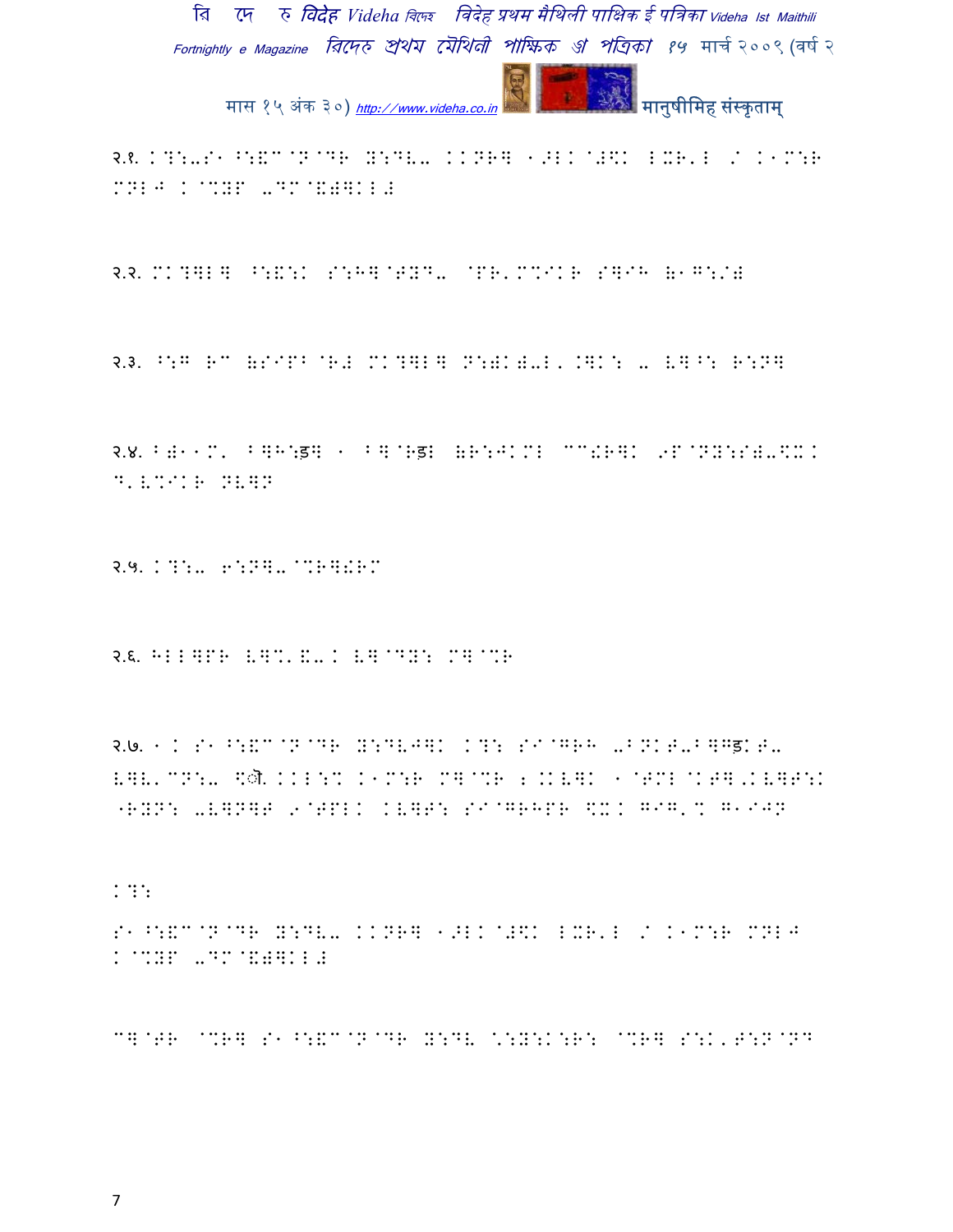## मास १५ अंक ३०) http://www.videha.co.in स्थितीया मानुषीमिह संस्कृताम्

S1^:& C@N@DR Y:DV, K?:K:R, SM]@K&K \VI "RN1V:DK, J@NM ०५ M:@RC १९४८, M:TMK D]V:NGIJ, S1PCLM'4 PKTMK @S?:N: BLB:-MAN:-DHAH:-MAN: PHOTOGEN 1PND 1PND 1PND 1PND 1PHD 1PHD 1PHD 1PM ( \VI S1PCLM'4 P)N: KXL'J, P)N:S/ B].\.4 JV:HRL:L N'HRB V]@%VV]@DY:LY, NI D]@LL]S/ H]@ND]M' \M.\. T?: P].\H.\$].4 १९८२ S/ "R@!Y:PN4 S@M@PRT]: "R@!Y@K&, @SN:TKL@TTR H]@ND] V]^:G, ^BP'@N@DR N:R:Y# MI\$L V]@%VV]@DY:LY, P@%C]M] PR]SR, SHRS:, B]H:R4 MK?]L], HE SPARE, BIGHES, SIGNISTICS, SIGNATIC SECOND, ARI, SIGNISHES ALC  $\ddotsc$  . The contract of the contract of the contract of the contract of the contract of the contract of the contract of the contract of the contract of the contract of the contract of the contract of the contract of the

@PRK:%N: <RD'.]Y: (MK?]L] K?:-SI@GRH), MK?]L] "RK:DM], P)N:, १९८३, H:L] ("RI@GR'J]S/ MK?]L] "RN1V:D), STARE TAG "PASTATOR", OR DIRECTE BL. 19866, BIRGE (CORT) BRARROE ROUGH.  $\mathbb{R}$ : The control  $\mathbb{R}$  and  $\mathbb{R}$  is the control  $\mathbb{R}$  in the control of the control  $\mathbb{R}$  ,  $\mathbb{R}$ BUGGE 19 BIGE: SANTING IS AND SINGLE SINGLE SINGLE SINGLE STRITE LO RRS LO PERFELER PERPODE PROTOPRO DE TRIBEE (HARDIDER 1LLCN:), B]H:R R:@&@)R^:&: PR]&@D, P)N:, २००१, R:JKML CCERE C: S6R (HARCPAR) SHERBE SINASYON (PACINON) DR DRIMER SOOR, MIRHAM, IPRESSINGER BY LIN, PRESSIN SM]@K&: 1 H]@ND], BIGL: T?: "RI@GR'J] M' "RN'K "RN1V:D @PRK: "PRK: "PRK: "PRK: "PRK: "PRK: "PRK: "PRK: "PRK: "PRK: "PRK: "PRK: "PRK: "PRK: "PRK: "PRK: "PRK:

^BTPB@RV SD@SY: S:H]@TY "RK:DM] PR:M@R% MI\$L, MK?]L] "RE:DRITH: IS NEGLYTHAR , FRANE YE:DRINE: YNY NITTIRES" (PRAR) N: R:R (1999) (1999) (1999) (1999) (1999) (1999) (1999) (1999) (1999) (1999) (1999) (1999) (1999) (1999) (1999)

## KKNR] 1>LK@#\$K LXR'L

THIS IS A LOCAL BHATCH OF THE STATE OF THE STATE OF THE STATE OF THE STATE OF THE STATE OF THE STATE OF THE ST \*KK 4 /Ta JYB:K N]@R#Y G]RG]) JK:/ RIG BDLa LGKT \*KK 4 T:HT:GHE (1920) RT:CHI,EICK (19519) GOLERNIZ BT:PTRY/ BH:BE-FERTIE \*KK 4 /KR: DB D]N !R] S:>K]LK B:) D'.a Pड़LKK "R\*] 4 9P]Y: \.N DS BJ' La Ka 1YL \*KK 4 BKS:.K RCD 0) Da K:R PR C"HE'R IN STREET HET THE SINGLE SINGLE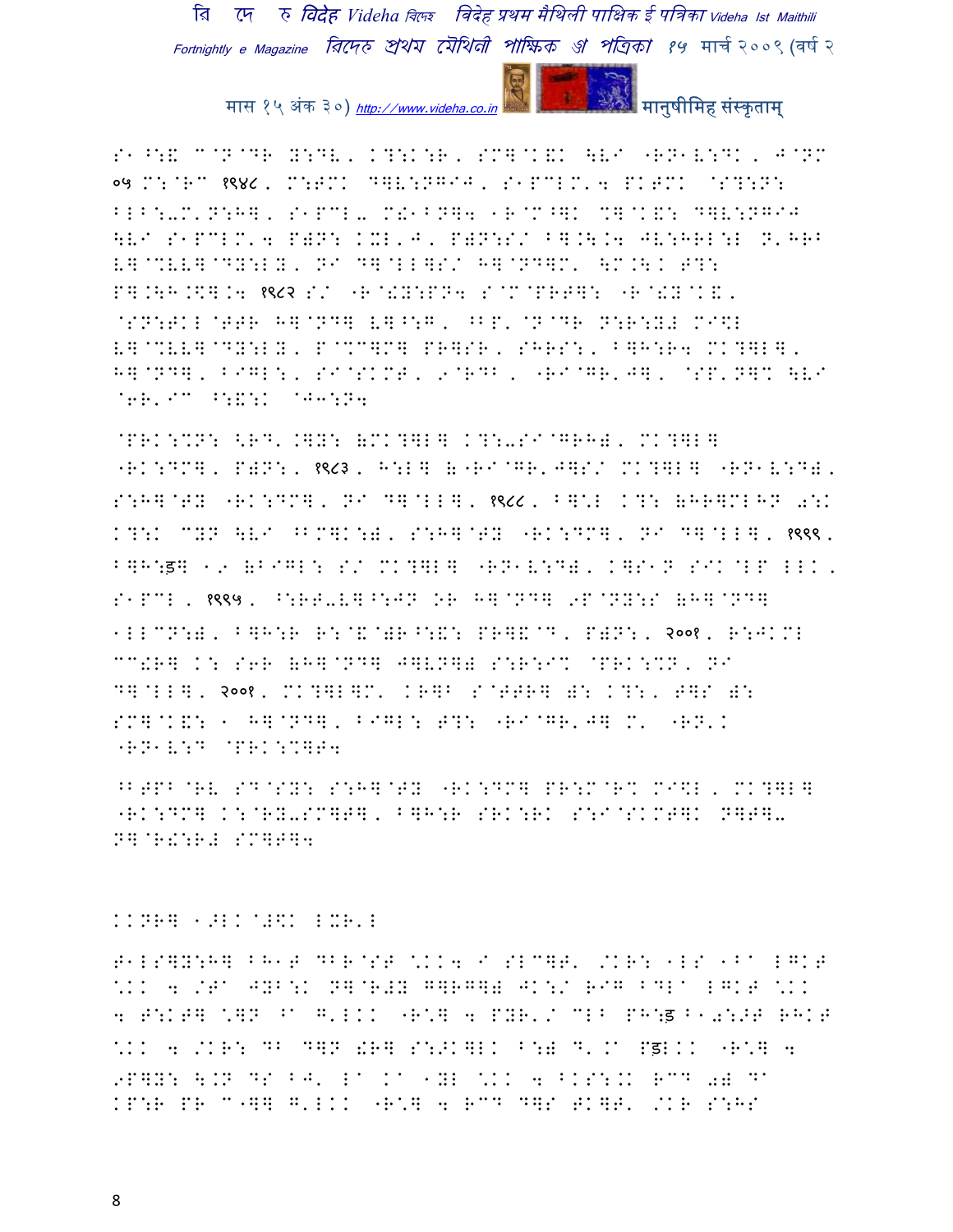

PATINAN POSINA NI A TUBER /WIGH 45PL (PNB 4 9PB) KHKAT \*KKI = 20 AT PHB 45 AN AN BE FOR THE TENT FOR THE BEST FUNK  $R^2$  , and  $R^2$  , and  $R^2$  . The results of  $R^2$  and  $R^2$  and  $R^2$  and  $R^2$  and  $R^2$ \*KK T1LS]Y:H] G'N: 4 /KR: \*G1@NT: NH] HL>T \*KK J'  $\texttt{H} \texttt{H} \texttt{H} \texttt{H} \texttt{H} \texttt{H} \texttt{H} \texttt{H} \texttt{H} \texttt{H} \texttt{H} \texttt{H} \texttt{H} \texttt{H} \texttt{H} \texttt{H} \texttt{H} \texttt{H} \texttt{H} \texttt{H} \texttt{H} \texttt{H} \texttt{H} \texttt{H} \texttt{H} \texttt{H} \texttt{H} \texttt{H} \texttt{H} \texttt{H} \texttt{H} \texttt{H} \texttt{H} \texttt{H} \texttt{H} \texttt{H} \texttt{$ HEST AND A THUR SHIPS IN THE SMITH DISCUSS AND EXTENSIVE DARRA I (PERRO) IN RHI (PARO), GIORIA, RRIAGHERH DRAR (PIRO), NH /KR NH] JYB: M' T1LS]Y:H]K DBR@ST ^'N:> S'HL \K): K:SBG: BHE / HEGB: C / A: / / / / A: / CSA/ YIN (1916): GS: S: / HE9SC. "R\*] , NH] ^a RHL \*KK 4 P:/C D]N PH]N' N]@R#Y L'LK 4 DARRE SIRE (111) A TIRACI AI SHIN SARA I D'OLAICH AI NH] DKK T.N ? I @PR@%N /KR D]M:GK SKKड़L 6'R] LGCLKKK "R\*DR (4 1 S. B'R R / B / SLCLK "R\*DR (4) HAR (4) BY (2008) PLACE (BD /KR \T'K DBR G'N:> @VY@R? ^a JYTKK 4 \HN SLCKT K:L / 9D:S HL>T RHL "R\*] 4 'MM]YCTK 1V:J /KR T@LL]NT: TLड़KT \*KK—'MR HL S1BH:S ! J'BH T/ J:H ,RCD ^'L J:>T \*H 4 NK F/ 13 MISHE, MAI 4 (PHIPHE, 29HP) 1 MIN MHA 4 / PHF1 L'L T@TPR HL>T "R\*] 4 9P]Y: H/SKT KHKT \*KK—'J: N', !:RK /> K:T B:L1 PR B10]YHK K'HN HL>T \*KK MJ: 4' /KR DA YEGGI ALALA LE SUR KIRAT SENYA ALAN 'NY 'NYAN'A' NI LA ALAN. N]@&@PR: # M1@SK]P /KR: C'HR: PR "RBKT \*KK4 / 6'R CCCH PRODUCT PROPORTION AND TO THE TELL BELOW AND TO THE UPS.  $R$  . Recent to the state of the state of the state  $R$  . As a state of the state  $R$ M. A:AB: Metha Meas (18) and And Mill (18) T:BAgs (18) S:>K]L 9WBKT "R\*] 1 CL] DKT "R\*] 4 9P]Y: KHKT RH] J:B: T \*K = B: SH Y: S \*HE FY: A & B" HT \* K & RY W]K'D:RK .LPड़] LG / S:>K]L W:"] KRKT "R\*] 4 .LPड़]M' C:R] – P:/C GL)' \*KK 4 W]K'D:R G:MK KLNL GI^]R <)N:K @VY:@.Y: Ka RHL \*KK 4 /KR MLN HL>T \*KK, .LP\$]M' J: Ka BKSY 4 6'R I: T SLC PRODUCED AND AN INCOLLECT AND THE SET OF THE USE POINT  $\mathcal{L}^2$ W:RK N:RK N:M' MONTH N:M' MONTH N:M' MONTH N:M' MONTH N:M' MONTH N:M' MONTH N:M' MONTH N:M' MONTH N:M' MONTH N<br>W:RK N:M' MONTH N:M' MONTH N:M' MONTH N:M' MONTH N:M' MONTH N:M' MONTH N:M' MONTH N:M' MONTH N:M' MONTH N:M' M \*KOO WA WARELO FAR OLANG A DARKA TALE TALE OO NA DAGO AY CO K):R] PR D'N' N:H D]S CL] DKT "R\*] 4 /KR: K):R]K \$R HLPF NIC & CHRK NEW PRW FSI & EGHT. P:PFEG FGPW (FW) B: COL 4 N:H CHE TR 2018 TO B:D B:D B:D B:D B:D B:D B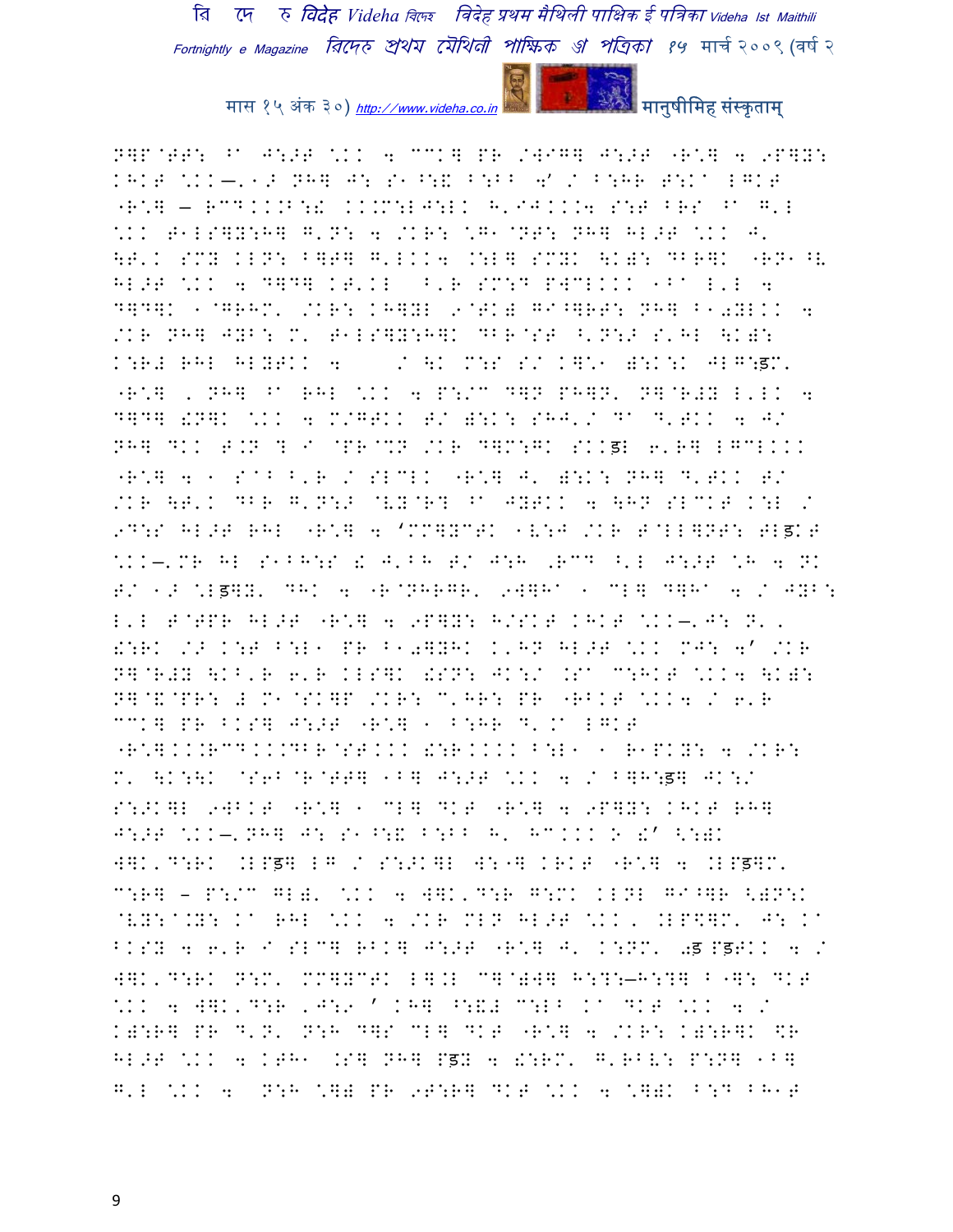

DBR !R] ^R] J:/< P:N] \*KK 4 / S:>K]L KNH: PR 9W: LKT "R\*] 4 "R!' L@GG: )PKT S:>K]L J:NS/ UPR ^:R] L:Ga LGKT #KK (1995) A SIL STELLER HERE "RELEVED "RELEVED "RELEVED "BY "RELEVED "BY "R G'L EN NICHT AN STARKT STATEGIER IN DER STRUCKTE DER STATEGIERUNG EIN DER STATEGIERUNG EINE STATEGIERUNG EIN D  $B$ RK] G'L 4 KPS: G'L 4 MARI B: HKI\$EL (1810) B: NHL  $B$ : HE  $B$ B:L1 PR J1 SEE SPORT JIE AND A / JOHN 12 I STEAK WELL AT ALL EXT OF THE REPORT AT PERSON SAN ALTERNATIVE AT STRAKE. KHKT # MINI-WATHAT #KONG PART # DWALL STORY DO DAY AT THE STAR OF THE STAR OF THE DISTURBANCE DESCRIPTION OF D )])K:R D]YCK 4' / B:@NH )P] Ka N]@RML] BJ:R "RBKT "R\*]  $4$  (1994)  $4$  for  $\Xi$  and  $\Xi$  and  $\Xi$  is the solution of  $\Xi$   $\Xi$  for  $\Xi$   $\Xi$   $\Xi$  . Then  $\Xi$  is the solution of  $\Xi$  is the solution of  $\Xi$  is the solution of  $\Xi$  is the solution of  $\Xi$  is the solution of  $\Xi$  $\frac{1}{2}$  , c:h distribution of the state  $\frac{1}{2}$  , c:h distribution of the state  $\frac{1}{2}$  parameter  $\frac{1}{2}$ 6LANH S/MAN, MLBANY SSAR ASSEMBLE, CAR ASSEMBLE, "RBKT \*KK 4 'R:M'SR,C:H DHK DB ): 4'- !LT]-GIJ] PH]RN'  $\kappa$ : Distribution of  $\kappa$  is the set of  $\kappa$  the  $\kappa$  -points of  $\kappa$  is the  $\kappa$ '"RR', H]Y:/ NKD] M:L HK B:BB-H 4' /KR 9@TTRS/ /KR: **CORNEY ARE AN ALL AND HEAT IN A CONTROL OF THE REPORT OF A PARTY.** 4 HES. 2008 20 NOVEMBER 19 HESP (10 NOVEMBER 10 A JOSEPT 10 ST 10 A JOSEPT 10 A JOSEPT 10 A JOSEPT 10 A JOSEPT 10 A JOSEPT 10 A JOSEPT 10 A JOSEPT 10 A JOSEPT 10 A JOSEPT 10 A JOSEPT 10 A JOSEPT 10 A JOSEPT 10 A JOSEPT 10 BCYB:K L'ANDIA L'ANDIA L'ANDIA DE MENIRI DE MANAGEMENT DE MANAGEMENT DE MANAGEMENT DE MANAGEMENT DE MANAGEMENT DKT "R\*] 4 1/.] L:G] J:>T \*KK 4 K]\*1 Hड़Hड़:>T \*KK 4 / Hsish In Blie (BNA) 4 Blan Alni (Blil. 197. Albh Thea MNK MN GRD: 9ड़BKT K1NCL] D]S J: RHL \*KK 4 ^R]SK C:R] S/ PH]N' CLa VL: SMY NH] HLYTKK 4 / @PRT]@K&: KRKT RHKT "R\*] 4 LLKP'R]Y: PR, L].PR !1@KKड़K V]RB@D! /KR S:>K]LK PH]Y: 6'R SI<@R&RT HLBa LGKT \*KK 4 /KR: KT'KL B'R LGKT \* LOKE , 1999 , 1999 , 1999 , 1999 , 1999 , 1999 , 1999 , 1999 , 1999 , 1999 , 1999 , 1999 , 1999 , 1  $\mathcal{P}^{\alpha}$  (B)  $\mathcal{P}^{\alpha}$  /  $\mathcal{P}^{\alpha}$  (B)  $\mathcal{P}^{\alpha}$  (B)  $\mathcal{P}^{\alpha}$  (B)  $\mathcal{P}^{\alpha}$  (B)  $\mathcal{P}^{\alpha}$  (B)  $\mathcal{P}^{\alpha}$  (B)  $\mathcal{P}^{\alpha}$  (B)  $\mathcal{P}^{\alpha}$  (B)  $\mathcal{P}^{\alpha}$  (B)  $\mathcal{P}^{\alpha}$  (B)  $\mathcal{P}^{\alpha}$  (B)  $\$ THILS IN THE HIST WARRANT WAS ARRESTED FOR THE RESIDENT OF THE SAME RELATIONS OF THE UNION OF THE UNION OF THE C":+B":2 (1): EPE (PE):+B": A (2):E": +":2E "++":2E (+E JIP-"EP" ) FO +":2E \*KK 4 / S:>K]L W:"] KRKT "R\*] 4 /KR P]S:K J'WK: ^:Y PHONE ONCE I KI ONEBHAT TO A RESERVE CROE ONCE IROOT S1^: PHD (a) 'S1BH:S: PHPY:S (2) MLN P:S: B: R:S KRKT \* COMPOSITION \* COMPOSITION \* COMPOSITION \* COMPOSITION KHKT \*KK – '1B C]@NH] G'L]YH 4 H' /> CCK] PR BKSH 4 ' / /KR P]S]YCTK'/ H:K P:ड़a LGKT EK – 'R'aa 9GN: aa... 9GN: R' aa4' 9GN: 1Ba LGKT \*KK T/ / KHKT \*KK-'D'.H]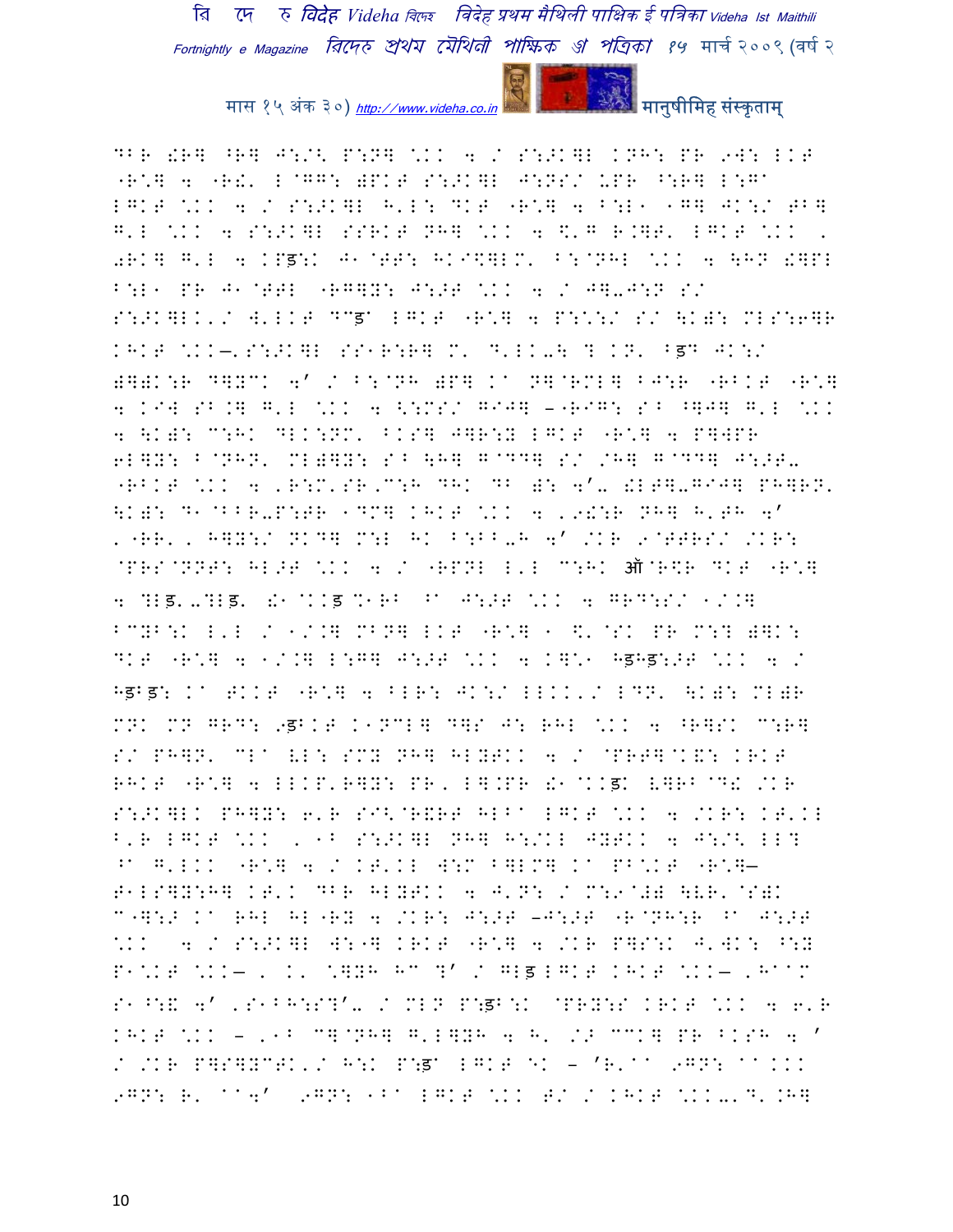मास १५ अंक ३०) <u>http://www.videha.co.in</u><br>सामु ंसिली मानुषीमिह संस्कृताम्

K' "RYLC" A '9GNOR' K' "NYLC" BIG' BIG' AN' LO CHE LO 19 ANGLE \*KK 4 1 /KR M1/H N]H:Ra LGKT \*KK 4 S:T BRS PH]N' 9GN: Bड़ \*L) \*LKK 4 / 1@TM]Y =/G S/ PR]CY D'B:K @PRY@TN KRKT "R\*] 4 9GN:K C'HR: N]@RV]K:R BNL RHKT \*KK 4 D]D] 1 P]S: .:>T K:L \T'K D]N NH] "RYB: PR 1@%C@RY @VYN@K@T KRKE MID A / KOMBE F/SH R/SIE RHIE "RMJE A FUNZE"PR N]@NN NH] "RBKT \*KK 4 L:L)'M H') Ka \K): K]T:B 9N):Ba LGKT B: ARANG "RY BIRSING" AN ANG "PANG" (PINAPAN) "BARING AN HANSI BELI SA LIGIK BELI BIN PHONOR ON NO A LI:LI NE BELOVI SHEN ARE ROON NO ARISHO (ARABO) / N "RB'R Ka 9WKT "R\*] 4 D]D] KHKT \*KK – ' 9GN: CL G'LC-\ >SKBL 4 KHN' G'LC-\, KH] D]HKK ^>Y:K'/ HMRL 1Ba DK L'  $4$  PSIN PL.RN AND II A AND INN ARD  $R$  and  $R$  and  $R$   $\bar{R}$   $\bar{R}$ ^KY:K'/ NH: LK L' 4' 9GN:S/ LG:V "RN1^V KRKT /KR: @PRS@NNT: HL>T \*KK 4 M1D: / /KR: SIG' NH] NH: PBKT "R\*] 4 P]S: C:/R] LG: Ka PW: DKT \*KK 4 .:>T' K:L ): /KR: D]D] 1 P]S:S/ G@PP KRB:K "RVSR ^')KT \*KK 4 1N SMY / SOME PRODUCED AND REGIONAL PRODUCED AT A DISCOVERED AT  $\mathcal{S}^1$ FURNED TORT EUGENEED IRE NID AL IEPE IEED INFUR TH DAR BREITHERIG BLEITHER HER DARK BULKT KHKR \*KK ' 18 NLKR ' 19 NLKR' BT:H NLKR PT BT:H ' 10 NLK \*KK 4 D'.KT N' \*]H] M:@S) RK'/, BT:H JK:/ KRKT \*KK 4' / C1PC:P S1NKT RHKT "R\*] 4 D11R] PR /KR P]S:K J'WK: \*SO:Y SAKE YOU A '/ /KR:S/ PUPUTE 7.OR: PYNE '/ / '"RNBP: G:M G'LC, ^'I) ^'L \*LC K]-I ?' "RNBP:K'/ /KR PACHAR PAPAR, PACER P.D. DIC AL ARC PARIS 4 GOOD .RCHR HL>T \*LKK 4 S:T-1W D]N PH]N' / M:YS/ ^'I) KRa CL G'LKK 4 D]D] KHKT \*LKK, "RNBP: 1 9GN:M' K.NL N' P)KT \*KK 4 P]S:K J'WK: ^:Y 6'R KHN:> %1RB KRKT \*KK — '\*CIड़: \*LK T'J 4 M1D: TLHR D]D]Y' NH] P"]a DKT \*KK4 ^KISM' PW: D'LK 1 T:HBS/ NH] ^'L T/ D11R] PRK I )HL, U 8ALA 2004 PAN DALI KRKAT KUNIGI YA DI ARI YA DI YA KHKT \*KK, JOHN BYD, PHENK 4. / KIDK PHP BJK "R\*] 4 /KR: "RNBP:K @PRT] D1. HL>T \*KK 4 / CCK] PR Pड़] RHKT "R\*] 4 /KR: K:K:K @KL:@NT C'HR: MLN Pड़KT \*KK 4 K:K:K:KIK – KINF 6BLL L:L C.AGN, PHANNE BANN SON 1/.]K "RSH:J DYN]YT: 4 R:T]M' / D]D]S/ KHKT "R\*] — 'HM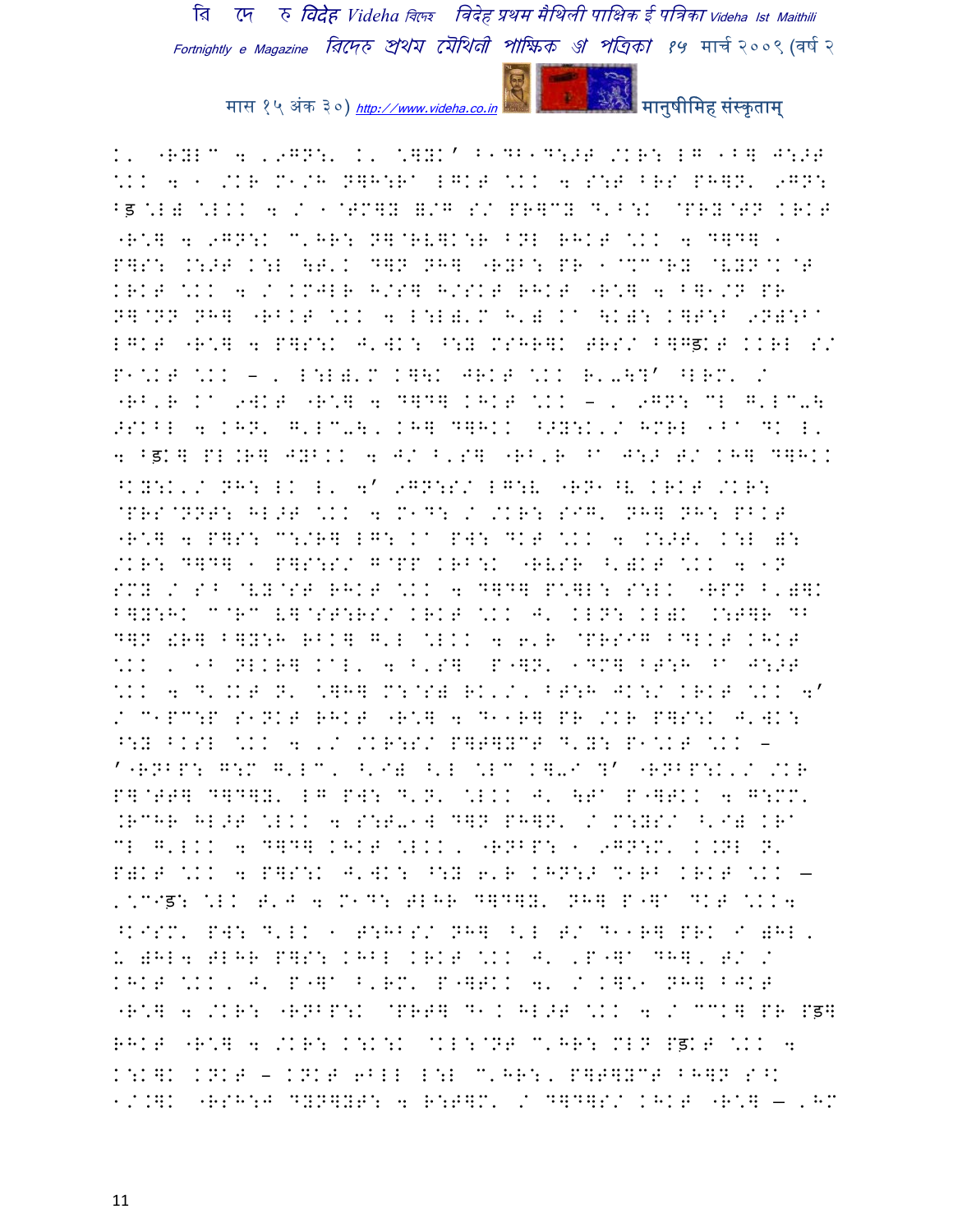

^LR' CL J'BC 4' D]D]K'/ ^R]SK @PRS@NNT: – "R@PRS@NNT: KA: MH HLB \*KK 4 : MILL TIME \*KK 200 : NH VH VH V KATA NATIONAL AT ALI YIL A AARAT (BOBLAGE 21EG EVYE ALGIZ  $R$  Radio Radio LGC 2003 (Resp. 1999) By Sing Soft and Social Bank and Soft Systems and Social Bank and Social Bank and Social Bank and Social Bank and Social Bank and Social Bank and Social Bank and Social Bank and Social ^a J:Y 4 ):K:K'/ B]CM' W:"] Ka S@MB@N!K B:R'M' NH] SLCY 4 ^LRLM' D]D]K @VYVH:R /H]N: RHKT \*KK 4 JL.K .:>T K:L D]D] GM\*:M' DB GL ):K: B@NHKT KHKT \*KK— '1>K:@LH] \@KKL ): PKS: H:?PR NH] RHKT \*KK 4' 6'R J'N: DR:R KRKT I BEFORMEN FRANKT ALLENDER I DE GRAVE AV LEVER FRA 1991 EN LEVER FRA 1991 EN LEVER AV LEVER AV LEVE KN, CBS: B:@NHE PERCO BY & CREW OF PORTIONS (2009) (20 ^KY:K'/ \KP'R]Y: D'N' Sड़K PKड़: D]HKK 4 S1^]T: H'TKK 4 1 TL/ <BR] "RB]H'I 4'- D]D] KHKT \*KK 4 9GN: "R@SV]K:R KA DKT \*KK 4 / .:: LE BI WITH KHKT KI WI AN INFRASTRIB J'B:K \*KK 4 9GN:K >@C\*: \*LKK J' / 1> RH] J:Y 4 K:@LH]  $\mathrm{K} \mathrm{F}$  1. For the set of  $\mathrm{F}$  is the set of  $\mathrm{F}$  ,  $\mathrm{F}$  is  $\mathrm{F}$  is a fine  $\mathrm{F}$  ,  $\mathrm{F}$  ,  $\mathrm{F}$  ,  $\mathrm{F}$  ,  $\mathrm{F}$  ,  $\mathrm{F}$  ,  $\mathrm{F}$  ,  $\mathrm{F}$  ,  $\mathrm{F}$  ,  $\mathrm{F}$  ,  $\mathrm{F}$  ,  $\mathrm{F}$  ,  $\mathrm{F}$  , NH] ):R]TKK T/ B:DM' "RS1V]!: ^a SKKT \*LKK 4 / Bड़ T]@BRT:S/ "RPN: PR 9GN:K @S?]R DM@&)]K "RN1^V KRKT "R\*] 4 D]D] K] KH] RHL] \*KK, /KR: NH] B10:>T \*KK 4 /KR S@MPB@R# C'TN: PR 9GN: PSR] G'L \*KK 4 / PN]MRB C:L]M' V]D: ^a J:>T "R\*] 4 GLH:L] LG /KR: "RPN: P:\*:/ KKRL 9P@S?]T]K "RN1^V HL>T \*KK 4 9GN: ?]KKK 4 'J'BH] SS REP R 2 RIVE TO A CRIMINAL PHONE ARREST "R@PR]Y L:G] SKKT \*LKK 4 / KLNL 9@TTR NH] DKT \*KK 4 D1NB SIG-SIG CLKT RHKT "R\*] 4 D]D] NMHRGR \$'G DKT  $K$  1B)  $\lambda$  is the contribution of the contribution of the contribution  $\lambda$  and  $\lambda$ R:. HI I A SKINGHE E HI (HI SKINGHE STILTER 1988) "RELIGATE FAND FALD ALL GETTER FANDEL ALL DE ALDERE K@LPN: /KR: NAK LAGKT #KK AND \$1 DAN PARTIES ARRIVED AND \$1 AND \$1 ON \$1 ON \$1 ON \$1 ON \$1 ON \$1 ON \$1 ON \$1 O 'J'BH]?' / "RPB@R# 1 "R@SP@&) %@BDKM' @PR@%NK OPC:RRIKT: PR .COVANDR .NII & THTH IRIB NII = ANR . RCT \*C  $\mathcal{A}_1$  given by

/KR: LGKT \*KK J'N: 9GN: J]IJ]R ^a G'L HL>K 4 9GN:K SMOST MAST ME AND MEST MANUSCRIP AND MY BOLD AND MONEY 1 9@DV'GH]N LGKT \*KK 4 M1D: SLCL: PR /KR @S?]RT: Bड़ 9953 EPDE MILA /KR SSRA HORINGKIES SSRA SSRA LEGKT & RCD... I:R... PHECOLOGIC AND ARE STRING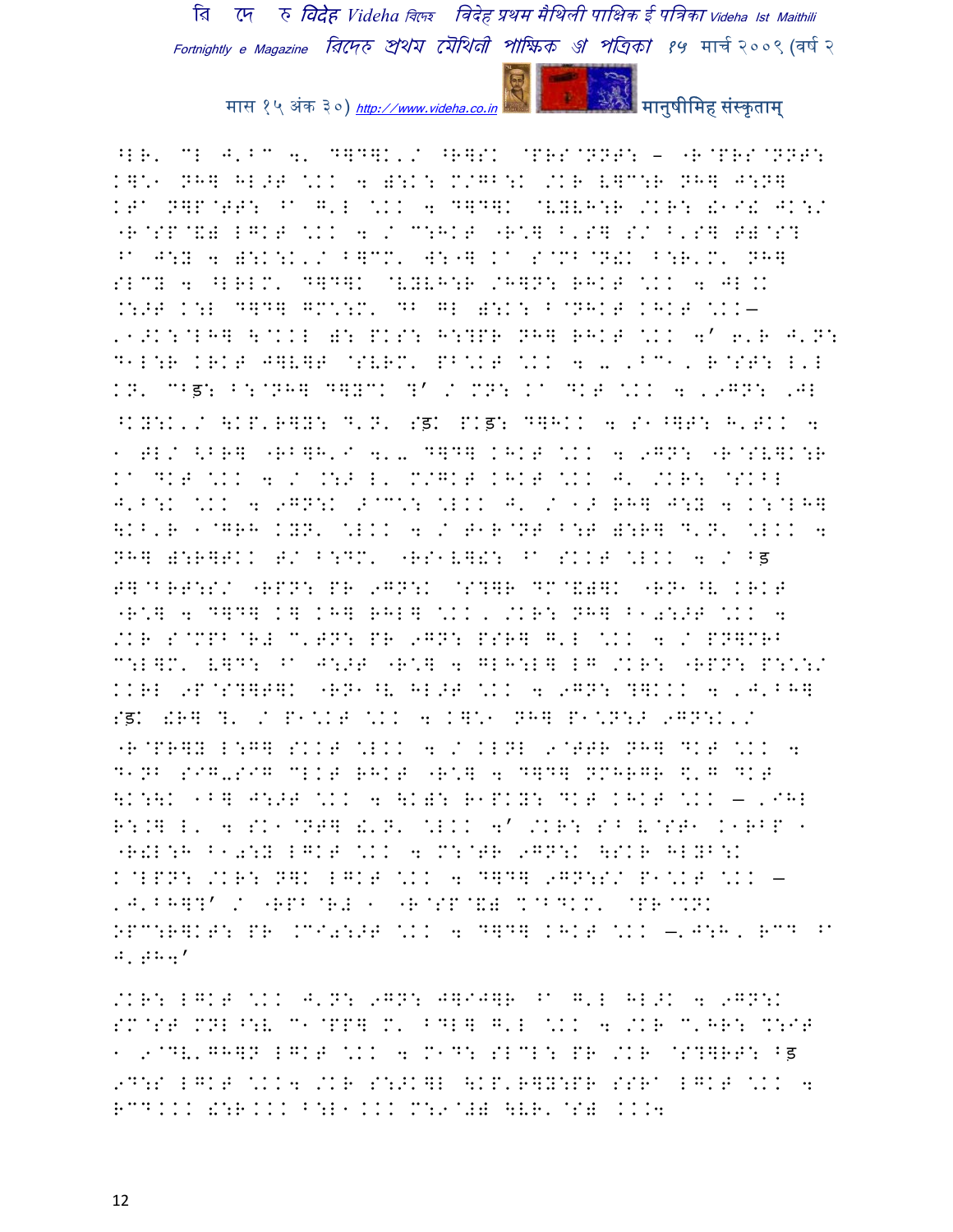मास १५ अंक ३०) <u>http://www.videha.co.in</u><br>सास १५ अंक ३०) <u>http://www.videha.co.in</u>

K1M:R MNLJ KANADI KAMA -DM

BOOK SERVICE

R:JP@TR]T PD:!]K:R] K' PD PR CYNK J' .1%] RJT K' ^'L this so the Worder and he secured that one dealer and security G'LIN A MIR MI 'NIKIN' BUIN' IMINI I 'NIH ---- SRIKIR K: MORY:LYK K: LYK K: LYK K: LYK K: LYK K: LYK K: LYK K: LYK K: LYK K: LYK K: LYK K: LYK K: LYK K: LYK K: LYK  $R$  , and the statistic of the statistic statistic statistic resonance of the statistic statistic statistic statistic statistic statistic statistic statistic statistic statistic statistic statistic statistic statistic stat SN'D.] I (AD ) (1966) A. (1960) A. A. AREN'DA (1961) I K. S. A. S. NED SPA (20 6:IL PR PORTH LES ELEIT A PLOTES PROPHE AILSER CURE G'LKK ; T.N S/ RJT 1R B'S] V]CL]T ^a G'L 1\*4 DLSRL <)N: /HN' S1N'N' \*L.]N / J' \K): K@RMC:R] <BS .: Ka KL@RD)-KALAND-KALDER DER IN DER EINE IN DER DER EINE IN DER EINE IN DER EINE IN DER EINE IN DER EINE IN DER EIN .]L:6 ^a G'LKK 1 KLN: B'C:R: 1!K:R] K' PR]#:M@SVR1P SMSPER STORE REPORT STORE RHE STORES I STORE K:SA:I) A:A: PHERM (A:LAH) L:Gaa LAFF H: PHIL 1#E1 (2014) SECTIFIEST # REVORTS # SLEGKT # PS'N' PS'N: PS'N: OOD **LAGE /KR4** 

1IY' YLGD:N KRB:K \*KK /KR:4 J/-J/ SMY LG]C 1YL J: R@HL \*KK, TRANSVILLE \*KYRT FOR BELL #1 ORD \*KK #HOLD \* SMOR, "R:PABEL PHIR PARE BI ERWA P. LEI IN SCIEDE  $\mathbf{15}$  The results of the results of the results of the results of the results of the results of the results of the results of the results of the results of the results of the results of the results of the results of th L'Ba G'L4 B:BBJ]K P:R.] 1/.] S/ RJTK MNLD%: N1K:YL NHE RHE SKLEKKE M:Y-BILENE S RKHID FOR SKLE KLNL )'L]PK?] K:J KRKT \*KK J' B]N: M1IH .LLNH1 S@MV'DN:K 1D:N- @@PR:D:N KRKT \*KK4 BGLK GLA WITH PRESIDENT RITCHER IS DESIGNED SO A LA LA RESIDENT RITGENT WITH  $\alpha$ ''B:U: U: B:V: I : HH: I | NH! G@RVKYH G@RVFXH \* | # 1B: B:T 1\* J' 1H:/ ^:RT SRK:RK \K): 9@CC PD PR 1S]N HLMY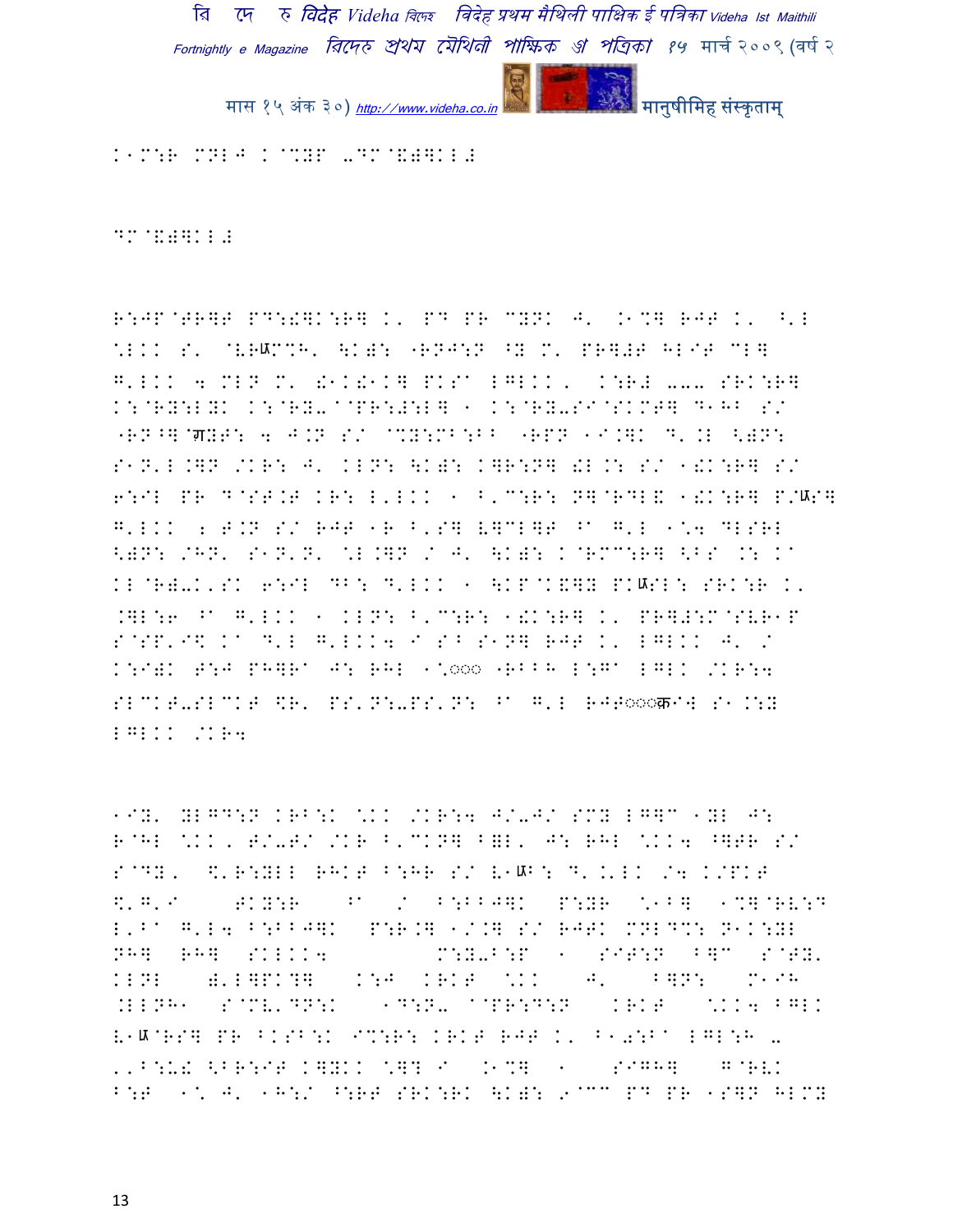## मास १५ अंक ३०) http://www.videha.co.in स्थितीया मानुषीमिह संस्कृताम्

J: RHL \*]4 1H:/K YL@GYT:K PB@R# PR]@K&: KIY'Ka 1H:/ K. I JO JE TO STARED PORT OF STATE GELE I A NU HIGH CONTROLLED PORT OF THE R PNB@))] S/ N]K:L] M1IH M' LKT 1GB BJL:H- ''K' PH]N' SAC ऑ6981 CAR SAC PRIPE BRIE FAIR SIN SIN SO CAC SO MEST KR: DKT \*KK4 "RH:/ NH:: NH: 18: 18: 1. 17: 1 K:18: 0. .LLN' RHB SD].N4 JTa KLNL @@PR:K:RK PR'%:N] B10:Y Ta SL:H L'B: M' KLNL ): SIKLC NH] KRB - C:H' / "RH:K M:THT' KIYK N' HEAL

B:BBJIK B:T S/ RJT K'N: KLNL DI DE DE DE DE DE DE DE DE G'LK KAN LGLKK JOHN SA LGKK JOHN SA LGKK JOHN SA LGKK JOHN SA LGKK JOHN SA LGKK JOHN SA LGKK JOHN SA LGKK JOHN  $1 / 1 / 1 = 0.1$  and  $1 / 1 = 0.1$  in the state of  $1 / 1 = 0.1$  and  $1 / 1 = 0.1$  and  $1 / 1 = 0.1$ M1@SK] PSR] G'LK /KR WLR PR4

ऑ693 C. CA'BELGAR ZOMAGRBA, PIROR RICH BAGG, PROFES S/4 9PR S/ \K): 6:IL 9W: P=]Ka B10B:K @@PR:Y:S KRa L:GL; M1D: N]@&6L4 KTBL "RPN: ^R] @@PR:Y:S K'LK RJT M1D: NH] B10B: NH] B10B: NH] B10B: NH] B10B: NH] B10B: NH] B10B: NH] B10B: NH] B10B: NH] B10B: NH] B10B: NH] B10B: N @@PR:@VR]ᆬY: 4 ◌P'ᆬR ..S]Ka 9@CC @SVR' B:JL-''K]NKR  $6.571 \times 10^6$  in the second second second second second second second second second second second second second second second second second second second second second second second second second second second second sec

SN PREFER OF REGISTED HER RIGHTER SIDE 2019 FROM THE SIDE OF A DISCRETE INC. /KR: S/ KLNL GLT] ^a G'L HL4 P'ᆬR V]@ST:R S/ S^ B:T B10: D'LACK4 RJT /KR: SA' 6: SA' 6: IR 8RD. SH 6R19 KRB:K HITTER YOU DE SERVIES IN DIE SONALISE VAN DIE SONALISE VAN DIE SONALISE VAN DIE SONALISE VAN DIE SONALIS P.WE ENGINE PELIK VINCH 2011 I 2011 ALL ENGINE NGH MAYE, G. 1!N@S? K@RMC:R] PR !:. JM:Ka /KR: S^K NJR] M' NNSER (S. 11K 1989). 11 NH SIGHER SIGHER SIGHER SIGHER SIGHER SIGHER SIGHER SIGHT AND MALL SIGHT AS A RESOLUTION OF RESOLUTION OF RESOLUTION OF RESOLUTION OF RESOLUTION OF RESOLUTION OF RESOLUTION OF RESOLUTION OF RESOLUTI STAND WHICH STAND HIS STANDARD SHIN BIRITLE R:.L P:N]K G]L:S K' \K' \*:K M' .:L] K L'N' \*L RJT4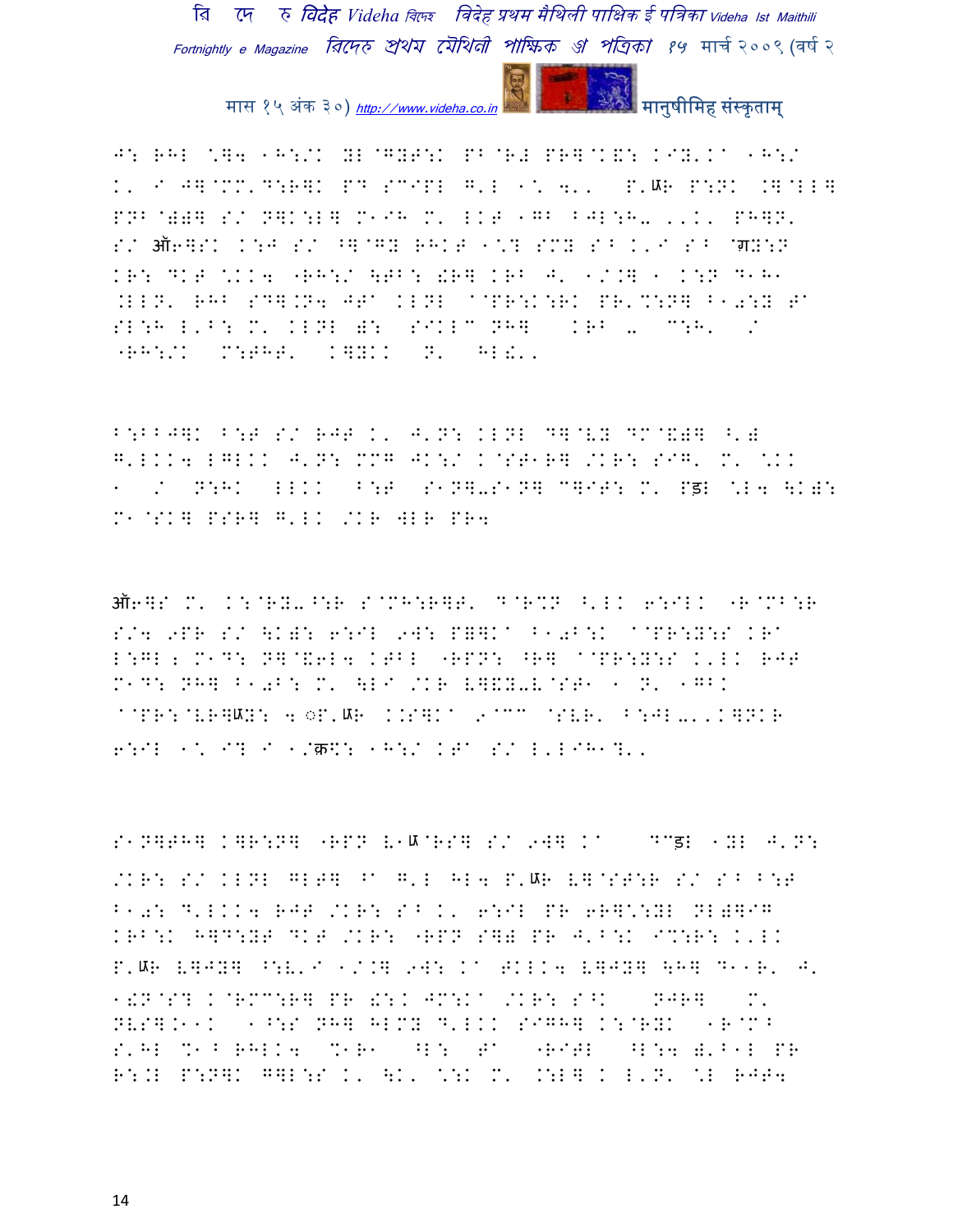मास १५ अंक ३०) <u>http://www.videha.co.in</u> स्थिति स्थिति सानुषीमिह संस्कृताम्

/@MHR 1!N@S? K@RMC:R] S^K B]C M' YKH C@RC: HLMa LGLK  $J^4$ ,  $J^4$  is the state of  $J^4$  and  $J^4$  . And  $J^4$  is the state of  $J^4$ 

 $R(X, Y)$  are the state of  $R(X, Y)$  (which if  $\tilde{R}(X, Y)$  are  $\tilde{R}(X, Y)$  in  $\tilde{R}(X, Y)$ J:L', J]L:- DR^IG:4 24 [C:YN, R:!:R:N] S]@NH: RL\$, ^:GLP1R-812001(B]H:R)4 MK?]L]K VR]@&W SMJN%]L, MNN%]L 1a "R@!YYN%]L @PRT]^:K !N] S:H]@TY-C]@NTK, D]%:-BL!K, SM:LLCK, N: SM:LLCK, N: SM:LLCK, N: SM:LLCK, N: SM:LLCK, N: SM:LLCK, N: SM:LLCK, N: SM:LLCK, N: SM:LLCK, N: SM NV-@SVRBP D'ARTICHE D'ARTICHE D'ARTICHE D'ARTICHE D'ARTICHE D'ARTICHE D'ARTICHE D'ARTICHE D'ARTICHE D'ARTICHE MK?]L], H]@ND], SI@SKMT S:H]@TYK @PR.R V]@DV:@N T?: B:+L: \VI "RI@GR'J] S:H]@TYK "R@!YYN-"R@NV'&#M' N]RT WHERE SR \$X. WHERE THE SARD STATE OF A SARDER \$882 ). A SHEW HILE L'.N]S/ \KPR \K "R@K&Y KMT] ^'L "R\*] N],SMT4 H]NK BH1MB@LY GUADES TRILL WORKERS AND PRESS TO THE TIME IN STAR RHL "RENN "RENNE "CORCHERL (ROCHERL CO)" (ROCCHERL 2018) !K@RY, LGN 1a SI<@R& Ka T@NMYT:K SIG MK?]L]K BH1MB@LY !RLR:D]K "R@NV'&# Ka D'LN] P1@STK:K:R RBP4 H]NK "R@NV'&# PB@R# @GR@N? 1a @PRB@N!K:R 1L'.:D] @VY:PK, C]@NTN, MNN, MK?]L SI@SKMT]K 1a PR@MPR:K ?]K !RLHR4 H]NK SMJN%]LT:S/ "RN1@PR:#]T ^a C'TN: SM]T], P)N: MATHER EN PRESIDENT BERICHLEIGEN HER MATHERLICHTER. MANDA REPORT RADIO MONTHS NORTH THAT THE REPORT OF THE REPORT OF THE REPORT OF THE REPORT OF THE REPORT OF THE S@M@PRT] C:R] D%K !R] ^:GLP1R V]@%VV]@DY:LYK @PRL6'SR \VI MK?]L] V]^:G:@!Y@K&K GR]M:PB@R# PDS/ "RVA: LONGER: NORTH MARKET MAN DER STRAG GRIEGEN MAN DER MEISTEN MAN DER MEISTEN MAN DER MEISTEN MAN DER STRAG PDS/ "RVK:%LPR:@NT "RNVRT MK?]L] S:H]@TYK ^@#\$:RK'/ "RECREASE TRABBE OF EXAMPLE REDISING "A FACTOR" NORTH 2011 TANKS TO THE SIL S:R@SVT-S:!N:M'4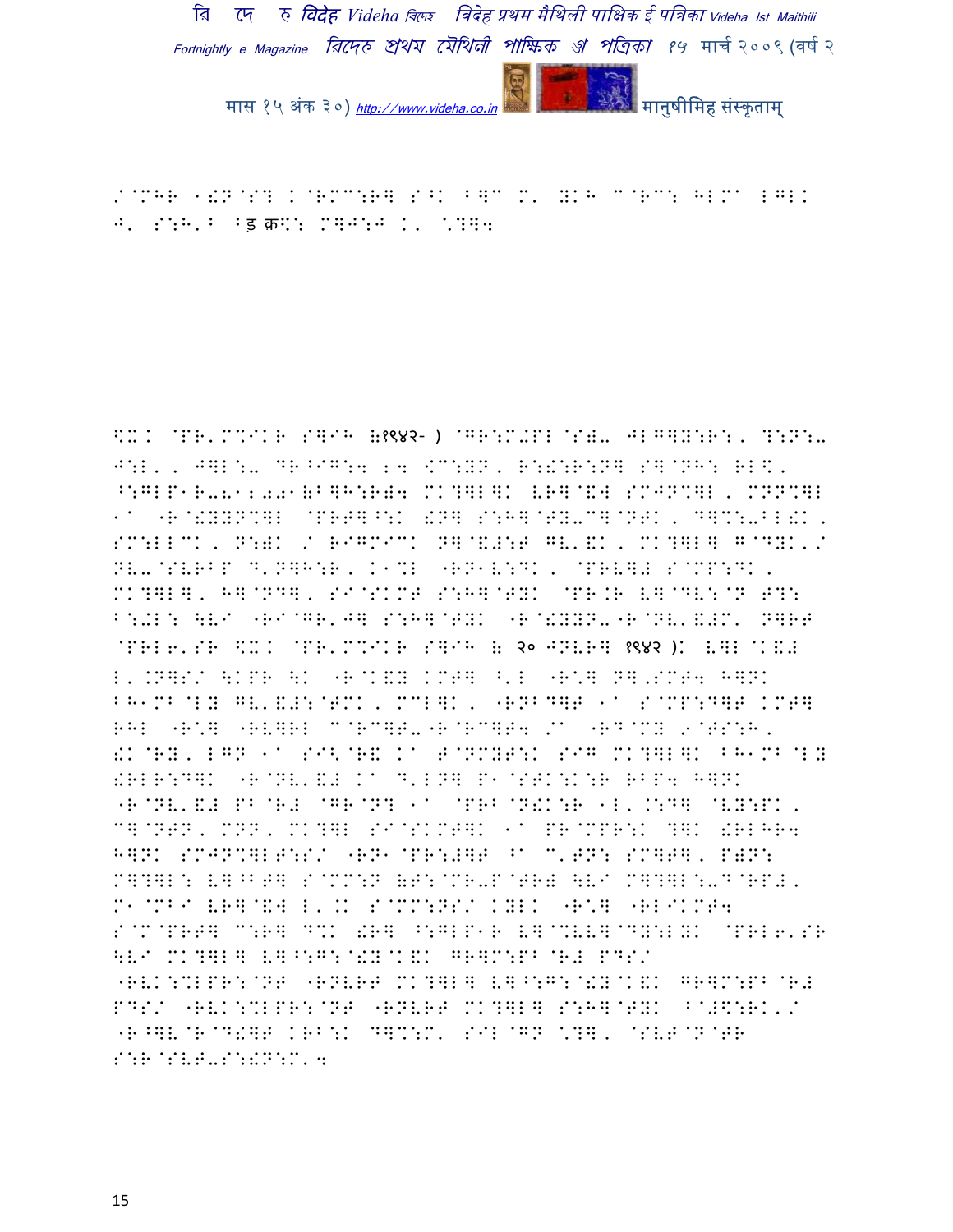मास १५ अंक ३०) <u>http://www.videha.co.in National Acco</u>ssib**lity मानुषीमिह संस्कृताम्** 



 $I:FF.$ 

MCLA ROM MCCLI NE RIGMIC, RAKE NIGMIC, MARCHINIC, MENING, MARCHINIC, "RESULTS", "RESULTS", "RESULTS", "RESULTS PADY, 1996 R.M. NHER, PYAN, PRRTO, MKRRH (HRISTER, PADY, ) १९८१ ३.PH EH RIN TER ON WE TRENTERRING ON THE PERIOD OF PERIOD PORCE  $8.79799951$  ,  $1.9799999$  ,  $991.9$  ,  $1.89979$ ,  $1.99799$ ,  $1.99797$ ,  $1.99797$ ,  $1.99979$ ,  $1.99999$ ,  $1.99999$ ,  $1.99999$ ,  $1.99999$ ,  $1.99999$ ,  $1.99999$ ,  $1.99999$ ,  $1.99999$ ,  $1.99999$ ,  $1.99999$ ,  $1.99999$ ,  $1.999$ १९८७५.N: 18001 12: N: 2001 12: 2002 12: 2002 12: 2002 12: 2002 12: 2002 12: 2002 12: 2002 12: 2002 12: 2002 12: MK?]L] S:H]@TYM' H:@SY-@VYI@GY, MK?]L] "RK:DM], P)N:, २००४ ७. TERPERENT : , KOR#HETHER: , KER , KER , ZOOY, K.A.T.H.E. (2011) @PRK:%N ^:GLP1R २००८ ९.Y1GSI!]K @PRT]M:N, [C: @PRK:%N,  $\{C_1,C_2\}\subset\{C_1,C_2\}\subset\{C_1,C_2\}\subset\{C_1,C_2\}\subset\{C_1,C_2\}\subset\{C_1,C_2\}\subset\{C_1,C_2\}\subset\{C_1,C_2\}\subset\{C_1,C_2\}\subset\{C_1,C_2\}\subset\{C_1,C_2\}\subset\{C_1,C_2\}\subset\{C_1,C_2\}\subset\{C_1,C_2\}\subset\{C_1,C_2\}\subset\{C_1,C_2\}\subset\{C_1,C_2\}\subset\{C_1,C_2\}\subset\{C_1,C_2\}\subset\{C_1,C_2\}\subset$ P)N: २००८

MCLAR HIGHAR REPORTED "BROWN" PROVINCING IN @PR?M.@#\$, B]H:R H]@ND] @GR@N? "RK:DM], P)N: १९७१ २.V]@DY:PT] "RN1%]LN OR MB@LY:IKN, @DV]T]Y .@#\$, B]H:R HE NOTE OF MINICIPAL ARCHIMES AND RELEASED ON A RELEASED OF THE RELEASED OF THE RELEASED OF THE RELEASED OF TH N'%NL P@BL]K'%N H:9S, D]@LL] १९७६.

"RN1V:D: H]@ND] \VI MK?]L]- १.@%R]P:DKM@&# KL@LH)KR, S: "ERFIELD "RESCRIPTE", LODENT "PRINTER BIKKS", IRL (PRINCIPALE), SIGNED FROM "RK:D'M], NI D]@LL] २००१ ३.P:GL D1N]Y:, S:H]@TY "RK:D'M], NI D]@LL] २००१, ४.GLV]@NDD:S, S:H]@TY "RK:D'M], NI D]@LL] २००७ ५.R@KT:NL, [C: @PRK:%N, ^:GLP1R २००८.

L]@PY:@NTR#-१. "R@+K]Y:N:), MNLJ @PRK:%N, ^:GLP1R, १९६७4 SOME STATES

GOVERNIER EN LAND CONTRIGUES AND HIS PORT OF A SERVICE OF A SERVICE OF A SERVICE OF A SERVICE OF A SERVICE OF A MH, NO TRESINING OF PHRIRY BO, 1980, 19.P.TRELINY TREVIS OF TRESINING . ^:GLP1R, १९७०, ४.PDLT]K:, MH'% @PRK:%N, ^:GLP1R, १९८७, ५.  $R(X,Y,Y)$  1. Roof 1. Response to the Response of the Response of the Response of the Response of the Response of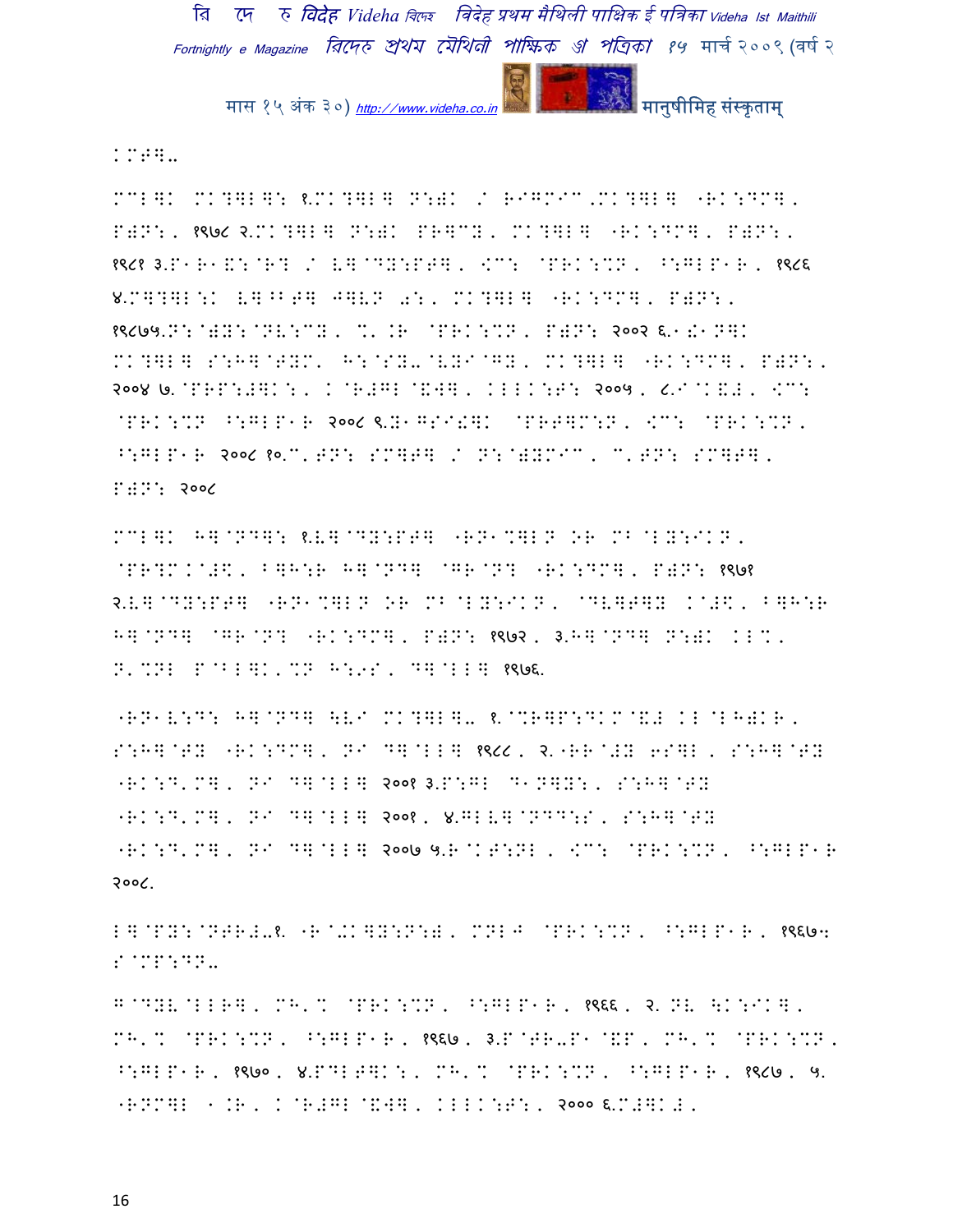मास १५ अंक ३०) http://www.videha.co.in स्थितीया मानुषीमिह संस्कृताम्

K@R#GL@&W], KLLK:T: २००३, ७.H1NK:S/ ^') ^'L \*L, K@R#GL@&W], KLLK:T: २००४, ८. MK?]L] LLKG:?:K >T]H:S, K@R#GL@&W], KLLK:T: २००३, ९. ^:RT]K B]L:ड़], K@R#GL@&W], KLLA:T: 2003, 10.CHLA:T: CHACHER: CHACHER: TEATLY:T: YEAR २००३, ११. STERR TRIETER, MRIE, DRIERETE STER TRI DRAG, BRAECH, KLLK:T:, २००७. १२. V11ड़]^@KT]TR@+G]#], [C: @PRK:%N, ^:GREEY & ROOC, 83.MARRER (EELE)N AR (LEN), ^:G&ARREN (SEN) SI@S?:N, MKSBR, २००८, १४.RBP: SLN: H]R:, K@R#GL@&W],  $\therefore$   $\vdots$   $\vdots$   $\vdots$   $\vdots$   $\therefore$   $\therefore$   $\therefore$   $\Rightarrow$   $\circ$ 

PATRES SOMETHERS OF PERSON

MK?]L] ^:&:K S:H]@TY-

V]@DY:PT]K PRV@RT] MK?]L]K KV] LLKN]K RCN:D] K'/ @PRL@TS: H]T KYN]H:R NR'% LLKN] M' KISN:R:Y#K N:M "R@GRG@#YL "R\*] JN]K DRB:R M' JT'K KV] RH?] / S^ BACTARING ORIGIN TENIR CLIPS IN STERNED OFFICER D'L'ESPE (ANAREL D'L'OLA MELL'ALDIDADE (NORD) D'ANNOLEA (PALELMON) D'AND D'AN (1663-1670-1670-2000-1670-71) HISTORY ARSESSED TO THE REPORT OF TRANSPORTED THE REPORT OF  $\mathcal{S}$ (1938) T PRESS CONTROL CONTROL COMPONENT CONTROL CONTROL CONTROL CONTROL CONTROL CONTROL CONTROL CONTROL CONTR BLE HLOV (BOOKH / FORE LAND) BOOK AND VARIO VK@&@#K ^@KT: KV] H]NK: BIG:L] BNYB:K @PRY:S KYLN], K) ALIM PARTI I MANJI I MANJI I MANJI I MANJI I MANJI I MANA PARTI I MANGANI I MANJI I MANJI I MANJI I MANJI I K:R#Y/ @PRSPINE 'R\*IP APMIRER' PONCER & NOTHER DISR @PRSPINE (14 NORM SPORTA (2000) FOR SIG HIS RID /H] RBPK S@MB:@N! \*LN] J' V]@DY:PT] K'/ MH:R:J %]VS]IHK SIG \*L4 MK?]L]K H]NK PD:VL] S:H]@TY SM@ST/ PR: MELNIMON L MONIC REPORTED PONDERLY PORT OF THE MONIC RELATIONS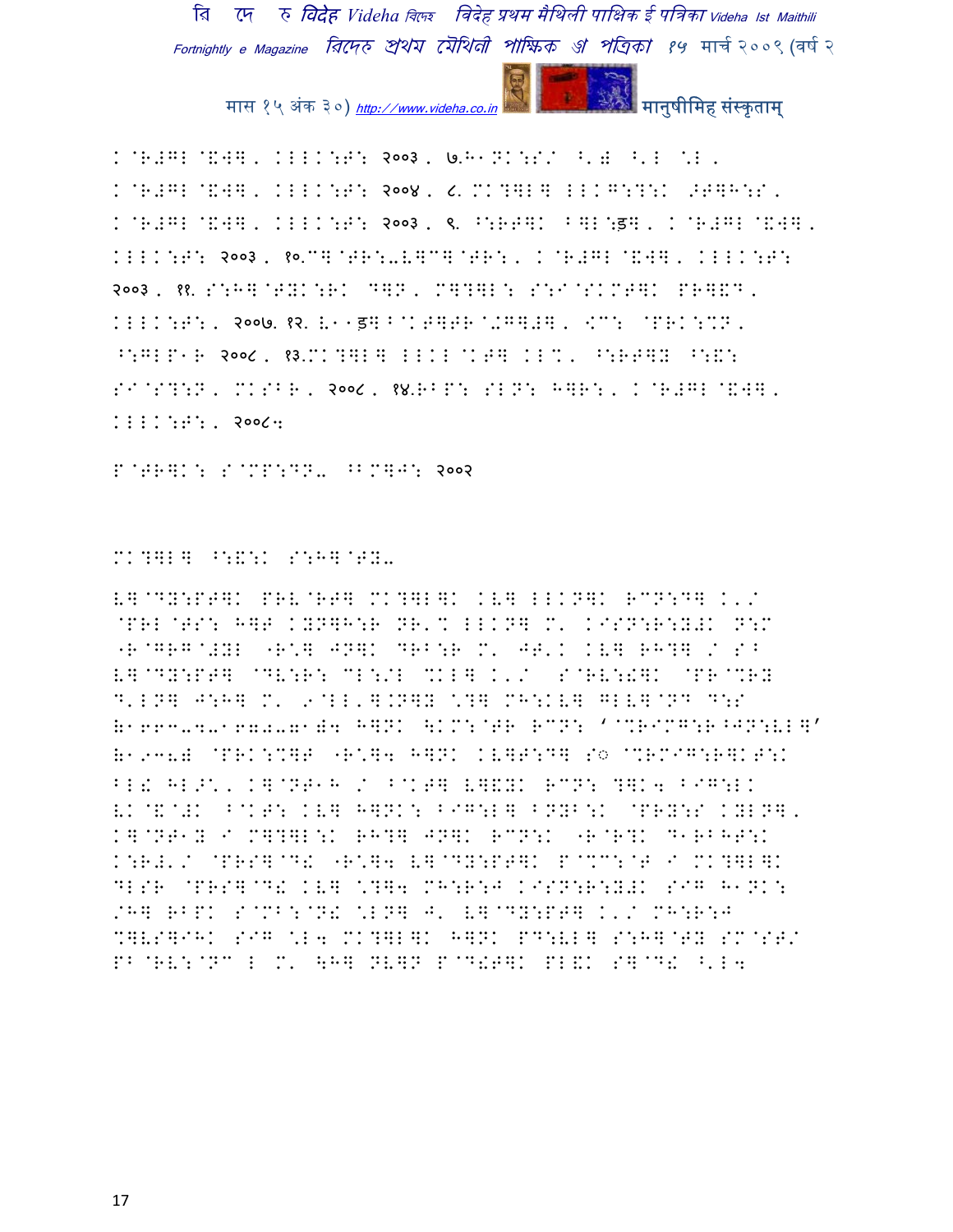मास १५ अंक ३०) http://www.videha.co.in मानस्थान करते मानुषीमिह संस्कृताम्



V]@DY:PT]K 9@TTDR:!]K:R] KV] LLKN] M' MH:KV] LLCN (1650-1725) K N:M "R@GRG@#Y "R\*]4 Y@DYP] MK?]L] M' HERN "RECENT ROCHTE CHE STE VER PY RHE "ROCHTETE" AN 9PL@B!D ^' RHL "R\*] / KL:K DM@&)]S/ 9@CC KL)]K ?]K4 K)@NTP3P+1 \\\ASSIMS\TRE\\\\\ABSERBEZ@D@B\\$\\\AB\\AS\$\#}@@\\AB\$\\\AFL\\\A\$\\AB\$\  $\frac{1}{2}$  HI: HI: HI: K H: HI: Y CRISHE (1991) CRITE (1991) N:R:Y# M]?]L: V]@%VMV]@DY:LY P1@S@TK:LY M' S1R@K&]T  $\cdot$  . The state of the state of the state of the state of the state of the state of the state of the state of MORMO 1 HOO RECENSEE HIS CONSINUED AND THE CONSINUED AS A RECENSE OF A RECENSE OF LOCAL INTERFERING WITH  $\alpha$ 9PL@B! "R\*]4

/>NV:R VI%K PTNLPR:@NTG "RN'K V@R& !R] M]?]L: M' "RR:JKT: 1 "R@S?]RT:K @S?]T] @PRBL RHL4 P1N: M]?]L:K  $\langle E \rangle$  of the stage of the state of the stage of the stage  $\langle E \rangle$  . The most stage of the  $\langle E \rangle$ SM]PV@RT] R:@&@)R\* N'P:L CL G'L:H4 \@MH:R D]@LL]]K S]IH:SN PR "RKBR K'/ BKSB:K P@%C:T@T 9@TT R ^:RTK R:JN]K @S?]T]K @S?]T]K @S?]T]K @S?]T]K @S?]T]K @S?]T]K @S?]T]K @S?]T]K @S?]T]K @S?]T]K @S?]T]K @S?]T]K @S?]T}K<br>Discovery and provided the solid provided the solid provided to the solid provided the solid provided the soli %:SN-SB@TR .@#\$ VL:K1LK MH'% W:K1R (1556-1569) K'/ ^')LN] 1 D]@LL] K'@N@DRC S/ M]?]L:K N]K) S@MPN@RK @S?:\*P]T ^'L4 MH'% W:K1RK "R!]K:I% SMY P@%C]M M' @VY The control of the control of the control of the control of the control of the control of the control of the c<br>The control of the control of the control of the control of the control of the control of the control of the c @PRS:R NH] ^'L, @PR@TY1NT @S?:"RN]Y S:H]@TYM S'HL @PR^:V]T ^'L4 >\H K:R# ^'L, @PR@TY1T @S?:!N]Y STYPH TAGE (SYL PE) TOE FYLHAULE AL LAHUT YN AND OPEN (AL CEENTR R: SPARISHIE M. CR:GPILESHERH: CRISERE OSKING PORT & PRISENT "RN'K @SVPN]@RM]T PD 9DMT KYLNIG @RML POD 9DMT KYLNIG @RML POD 9DMT KYLNIG @RML POD 9DMT KYLNIG @RML POD 9DMT <br>"RT POD 8DMT KYLNIG @RML POD 8DMT KYLNIG @RML POD 8DMT KYLNIG @RML POD 8DMT KYLNIG @RML POD 8DMT KYLNIG @RML P

MK?HER SYHH YEG (MONGER) SEH SYHH YEGH) (BYDYN) PO YEGHÖ? @SVT@R#K:L KHL J: SKK\*4 Y@DYP] \H] SMYK R:JNKT]K DM@&)]S/ 9?L-P1?L ^'L. K]@NT1I S:H]@T@YPR \KR KLNL @PR^:V NH] P\$L4 \H] R:JNKT]K 9?L-P1?L K K:R#'/ MK?]L V]@DVT-V@RG \TY S/ P\$:K' N'P:L CL G'L:H4 / S^ /H] W:MK R:JDRB:R M' SIR@K&# 1 @PRL@TS@:HNK H'T1 G'L:H4 N'P:L SN STAM T & CONTRACT STATE CONTROL CONTROLLY N'P:L M' S:H]@TY]K ^:&:K RBP M' @SV]LK:R KYL G'L4 /H]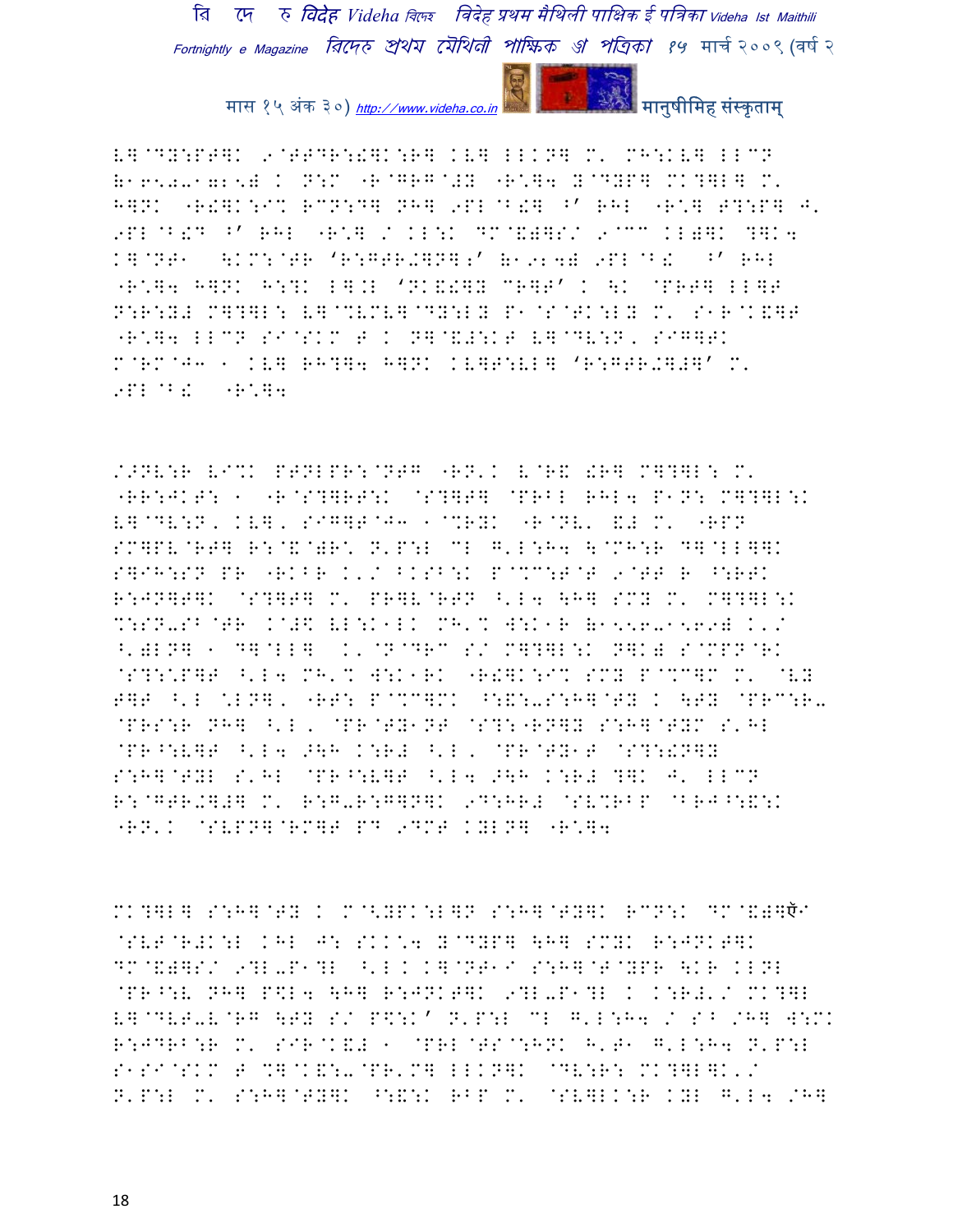मास १५ अंक ३०) http://www.videha.co.in स्थितीया मानुषीमिह संस्कृताम्



SMY M' M@LL:VI%K %:SL \*L4 M@LL: %:SK LLKN] K:@VYY 1 N:)KK "R@TY:L!]K @PR'M] RH?]4 M@LLR R:JVI% @DV:R: MK?]L S:H]@TYKK:R LLKN] K'/ @PRL@TS:H]T KYL G'L JKR 6L@SV:RBP MK?]L]K @PR:R@M^]K N:@)Y-S:H]@TY]K RCN: N'P:L M' @PR:R@M^R ^'L4 V]@DY:PT]K PR]P:)] PR RCN: K'N]H:R @S@VTI@TR PDK "RT]R]@KTR \H] K:L:V!]K "READ NOT AT STEED ON A SOME "READ" DIABLE AND PURSAN B) SI@H6\_KY SKIMBALSHIKI@PREKI\_BMIK | SHIPALI NGHI T]%]@%VMR KYN' RH?] JKR: 9M:PT] 9P:@<Y@:Y 1GXI B=CLN] J', APROVALABEN D. BRO.E (PPTERFORE) WA OVECON SYMPOOR @PR:KMTK @VY VH:R KM HL"RY L:GL 1 MK?]L] M' S@MPBP@R# N:)K LEI J:GLA PH: KITH BING BING SM: YOU CONTROL R:B: R.PH: (AT:D BP: RBH:D (KI) R/ B.P. AP: R:BL: MARY NEW YORK ON THE RESEARCH MARKET MARKET MARKET MARKET WAS ARRESTED FOR MY AND MY AND MY AND MY AND MY AND 1 1S:M4

N. P:LK MK? N:LH MAK:R LAKE HI:LK MK:R LAKE HI:LK K:WM:@#\$BN 1 LL]TP1R P:)N M' RHL4 N'P:L M' MK?]L] N:)K SI@SK@MT N:)K PR@MP?R:K @S?:#NPR MK?]L] N:)KK SB@TRP:T REFERENCE SOME MANUSCRIPS OF MISLIMS WAS MADE. MN TO BEE TO A SHART SEE THE SEE THAT THE MOSCO WAS CONFIDENTED AS IN STAFF OF SHART. MERGANI E NEVOVI I SE PROVINSI MEGENAPI (PRROS). EN 1989. @PRK:R'/ N'P:L M' MK?]L] N:)KK SB@TRP:T ^'L J' \K ^:G  $R$ PRINCE A 9 ONE OF A 9 ONE OF A 9 ONE OF A 9 ONE OF A 9 ONE OF A 9 ONE OF A 9 ONE OF A 9 ONE OF A 9 ONE OF A @PR:C]N SI@SKM T-@PR:KMT-MK?]L] M]@%R]T @TR]^:&]K N:@)Y @SVLRBP K'/ K]\*1 D]N !R] "RPN PB@RVV@RT] @SV:RBP K'/ S1R@K&]T R:.LK4 N'P:L M' MK?]L] N:)KK J' @%RMI.L: @S?@:P]T ^'L /KR SB @%R'Y M@LLC R:JVI% K'/  $W_1, W_2, W_3, W_4, W_5, W_6, W_7, W_7, W_8, W_9, W_1, W_1, W_2, W_3, W_4, W_5, W_6, W_7, W_8, W_9, W_1, W_1, W_2, W_3, W_4, W_5, W_6, W_7, W_8, W_9, W_1, W_2, W_3, W_4, W_5, W_6, W_7, W_8, W_9, W_1, W_2, W_3, W_4, W_5, W_6, W_7, W_8, W_9, W_1, W_1, W_2, W_3, W_4, W_5, W_6,$ 9@LL'?.N]Y N:)KK:R M' JG@JYLVT]@RM@LLX (1613-1633), JG@T@PRNK:% M@LLR (1637-1672), S1MT]J]T: M]@TRM@LL' (1672-1696), Range (1722), Search (1722-1772), Search (1722-1772), MMLL) (1696-1761-1816) NOMES AND MONTH (1696-1686) AND ANN R#J#PJM@LEL\_2P\$//P\$/P\$P\$LL SBS/ BOD 1980 ASB 1980 A PGBRO 2011. VIRB PGBOGE DO LATUAR 1 SAPORO PESANA POL (1622-1657) K N:M L'L J:>T "R\*]4 I N:)KK:R LLKN] @PRC1R PR]M:# M' N:)KK RCN: KYLN] J:H] M'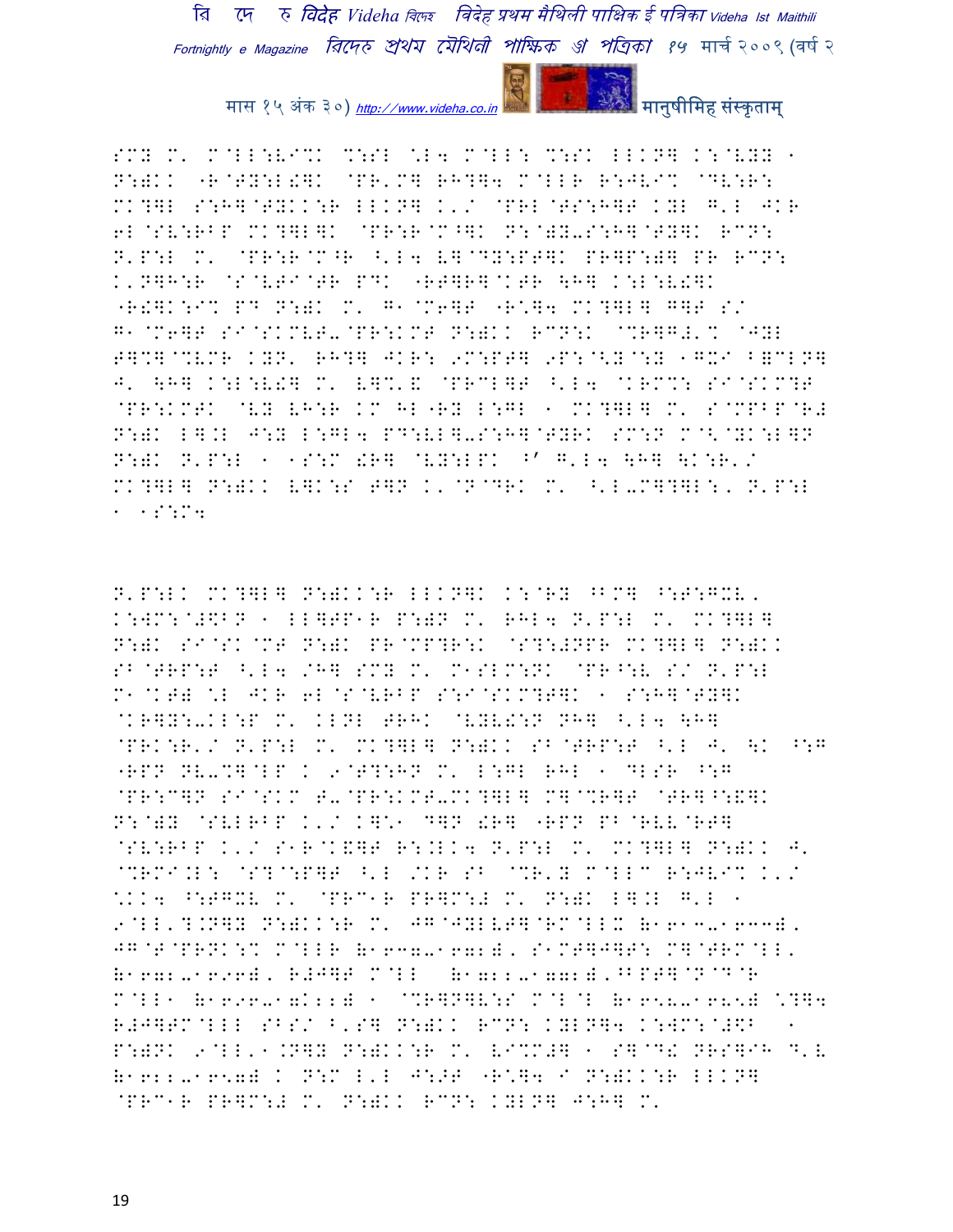मास १५ अंक ३०) http://www.videha.co.in | सामानिक मानुषीमिह संस्कृताम्

JG@T@JYLT]@R@MMLK 'HRGCR] V]V:H' (1970). V]@%V/M@LL K 'V]@DY:V]L:P' (1965) 1 JG@T@PR K:% M@LL:K '@PR^:VT] HR#' P: MOOR: 'R@OY:P#' P: MOOR: AT P:/L "RADY: P:/L "R#JA" & "R#! N:)KK:R LLKN]K N:)KK @PRK:%N "R@DY:P] NH] ^' P:/L "R\*] J' N'P:L DRB:R L:I@BR'R] M' SIR@K&]T "R\*]4 %'& "R@NY: N:)K:D]K @PRK:%NS/ MK?]L] N:)KK 9DY 1 V]K:S PR NV @PRK:% P\$] SKK\*4 \H] N:)K:D] M' G]TK @PR!:NT: "R\*], K?:NK PCR:#]K "R\*], N:)KK:R @KYL: HL?1, K]@NT@1 /H] M. @PRYNIM MYRIM PRYNIA (HRONIC LED) ARTICOLOGIC DE PRINC S^ K:)K "RANIC" (PRESIDENT "REAL "RANIC" (PRESIDENT "RANIC" (PRESIDENT) (PRESIDENT) (PRESIDENT) (PRESIDENT) (P MK?]L]K @PRT]M:N @PR@ST1 T KRKT "R\*]4 MH:R:J PM@?V]BN:R:Y# S:H (1768-1775) K 1@KRM#K 6L@SV]RBP MOLL9 R:JOURN MOLLEY CONDUCTS OF MOLL CONDUCTS AN OUT OF /KR: @S?:LN PR GLR.: R:JVI%K @S?: PN: ^'L4 \KR 6L@SVJRBP K:WM:@#\$BY 1 P:)N M' N:)KK PR@MP'R: K  $\mathcal{S}$  , and the proposition of the proposition of the proposition of the proposition of the proposition of  $S$  : The  $S$   $\rightarrow$   $S$   $\rightarrow$   $S$   $\rightarrow$   $S$   $\rightarrow$   $S$   $\rightarrow$   $S$   $\rightarrow$   $S$   $\rightarrow$   $S$   $\rightarrow$   $S$   $\rightarrow$   $S$   $\rightarrow$   $S$   $\rightarrow$   $S$   $\rightarrow$   $S$   $\rightarrow$   $S$   $\rightarrow$   $S$   $\rightarrow$   $S$   $\rightarrow$   $S$   $\rightarrow$   $S$   $\rightarrow$   $S$   $\rightarrow$   $S$   $\rightarrow$   $S$   $\rightarrow$   $S$   $\rightarrow$   $S$   $\rightarrow$   $S$ 

N'P:LK 9P@RY1@KT PR@MPKR:K @K&]# 1LLK M]?]L: M' S'HL ^')KT "R\*]4 M]?]L: M' J' N:)K L].L G'L /KR N:M K'/ L' K\ V]@DV:N LLKN] M' MTK@KY K "R^:V "R\*]4 \$:. JYK:@NTK M]@%R (1922) \KR: 'K]@RT]NYXI N:)K' RM:N:? 0: (1906- 1971) 'K. B. 1971) 'KARA SERIKA SERIKA SERIKA SERIKA SERIKA SERIKA SERIKA SERIKA SERIKA SERIKA SERIKA SERIKA S 'L]L: N:)K' N:MS/ "R^]H]T KYLN] "R\*]4 \H] N:)KK:D]M' MBLRBP S/ %THE SPREAMENT OF HERE THE SPREAMENT KORE "R\*]4 \H] N:)K:D] K'/ N:@)Y M@#\$ L] 1D] KM@&#V 1 %]VS@M@B@N!]S V]V]! K?:D] K'/ 1!:R BN: K' @PRD@R%N KRKE MID APO (FUND 25UL 2. VIETRO BIJ PRO SILVANO S K:L .MART M. Piode An Silin Ment Schnick (Machael 9@T?:MN 1 TMT]Y 9@T?:TN 4 @PR?M 9@T?:BNK N:)K K:R M' GLAG (PRO) 'N PERSEEPAAL 'N GAARAAN AF FEELFEER AND 'N POPPE  $\langle\,\rangle$ High (Direction) (Direction) (Direction) (Direction and the function  $\langle\,\rangle$ >@TY:6D]K N:MLL'. KYL J: SKK\*4 @DV]T]Y 9@T?:NK 9@LL'K.N]Y N:)KK:R LLKN] M' L:L KV]K'GCR]@SV:YIVR' (1960), N@ND]'PT]K 'KM@&#MK'L]M:L: N:)K' (1960), GLACIE STRIKT I NIMBER STRIKT IN DE TRIKT 'N DIE SOME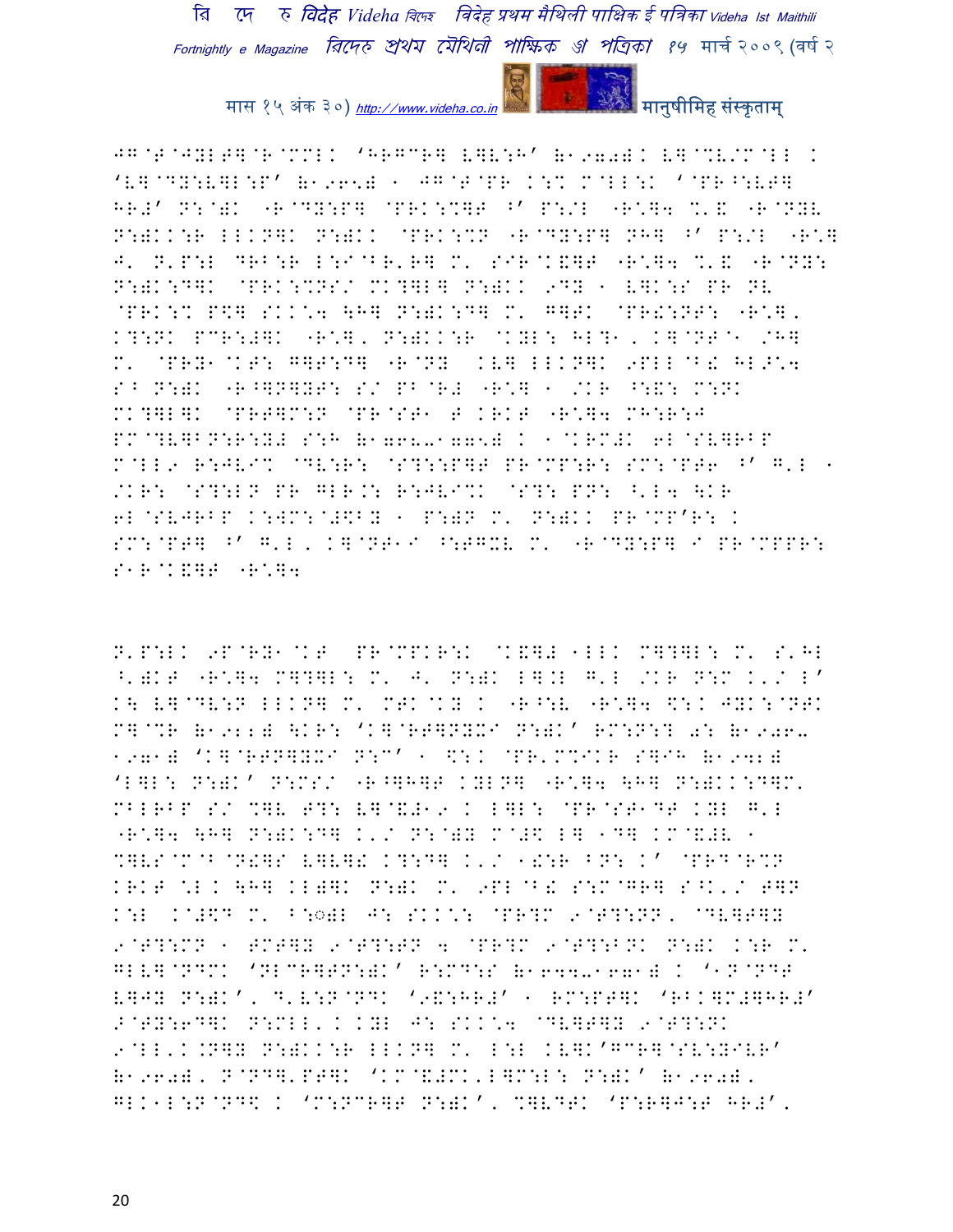मास १५ अंक ३०) http://www.videha.co.in स्थितीया मानुषीमिह संस्कृताम्

K@R#JY:N@NDTK 'RBKM:GD N:)K' @%R]K:@NT9 G#K '@%R]KM@&#: J@NMT RH@SY]', K:@LH::R:MD:SK' GCR] @SVNYIVR N:)K', R@TNKP:#]K '9&:HR# N:)]K:', ^:N1N:YK '@PR^:VT] HR#' 1 H@R&N:? 0: (1897-1898) K '9&:HR#',  $N$  The END:  $N$  is the station of the station of  $R$  is the station of  $N$  . The station of  $N$ STEPH THREE CONSIDERED AND EXTREMI

"R\*]4 TMT]Y 9@T?:NK N:)KK:R M' V]@%V9N:? 0: K YRD, TOLERT TRITHED KOM ORTA , 0:5 (1) Y HR TERIT MERRORSHIM MH:MHLP:@<Y:KY PRM'@%V:R 0: K 'MH]&:S1R M@RDN]' 1 R:J P@#\$]T BLD'V M]@%R (1897-1975) K 'R:JR:J'@%V:R]' \VI 'Y BONYCH (P. 1979) EN Y SY (F. 1919) 1941 A SY SHA HI ON SI KINI NI SA SHENI NI SA SHENI NI SA SHENI NI SA SH "RN1SI": LA REGIONE DE L'ARTICHE DE L'ARTICHE DE L'ARTICHE DE L'ARTICHE DE L'ARTICHE DE L'ARTICHE DE L'ARTICHE<br>1980 : L'ARTICHE DE L'ARTICHE DE L'ARTICHE DE L'ARTICHE DE L'ARTICHE DE L'ARTICHE DE L'ARTICHE DE L'ARTICHE D K)@NTPLEXIES "RECENTER" "RECENTER "RECENTER IN PORT ARRAIGNMENT TO DISCUSS THE LLAND AN DER RESERVED AND DER RESERVED AND DER RESERVED AND DEREST THE UNION OF THE THE THROUGH THE THE THE T FTEER APR CELL PEACH PARK THIL CLINA FILL SPRIN  $R: R \to R$ 

MK?]L] N:)KK V]KS]T 1 S1@VY0V@S?]T @SV RBP HMR: "RSM M' 9PL PART AND AN AND AN EAST AND AN AN AIRPORT OF THE RESIDENCE AND AN AIRPORT OF THE RESIDENCE AND AN AIRPORT !@RMK SMART SMART SMART SMART SMART SMART SMART SMART SMART SMART SMART SMART SMART SMART SMART SMART SMART SM<br>An international and the smart smart smart smart smart smart smart smart smart smart smart smart smart smart s PR]M:# P\$L JKR PR]#:M ^'L J' S:H]@T@Y PB@R#T: ^@KT]MY ^' G'L4 6LT: S:H]@TY] M' RSK DM@&)]S/ V]%'&T: KM@&@#K  $R$  . Recently a recent construction of the construction of the problem  $R$  and  $R$   $\geq$   $R$   $\geq$   $R$  . The construction of the construction of the construction of the construction of the construction of the construction KV) LAKA SERANG KARAHARAN KERAJAAN PERANGAN KARAHARAN KERANGAN KARA SERANG KARA SERANG KARA SERANG KARA SERANG<br>Kerang tersebut di tersebut di tersebut di tersebut di tersebut di tersebut di tersebut di tersebut di tersebu V]@DY:PT]K @%RMIG:R RSK PD:VL] M' R:!:KM@&#K 9@LL' . RHI:K K:R#'/ CKT@NYOU /KR:K K:R#'/ CKT@NYOU /KR: B10LN / VK@&#RV !@RMK @PRC:R:@R? V]@DY:PT]K KV]T: K'/ M:@<Y M BNCLNE AN BENEINDE SERVICE PHYLE FR BARDARB %IKR %IKR DANNNANN & YA MIKR % DINUNI (1489-1556) 1990-1489-1489-1489-1480 V.C. SIGN KORE KORE KORE KORE KORE KORE SIGNER KORE SIGNER KORE SIGNER KO  $R$  . Respectively, the state of the state of the state of the state  $R$  and  $R$  and  $R$  and  $R$  and  $R$ D. ESHA (KONSTANDA EH) (BENHIN ENAH MINIT NIBU MINIT ?]K4 \KR: M:@<@YM S/ "RSM]Y:-S:H]@TY1 RS-SMM@D! ^'L  $R$  . The property of the property of the contribution  $R$  and  $R$  is the contribution  $R$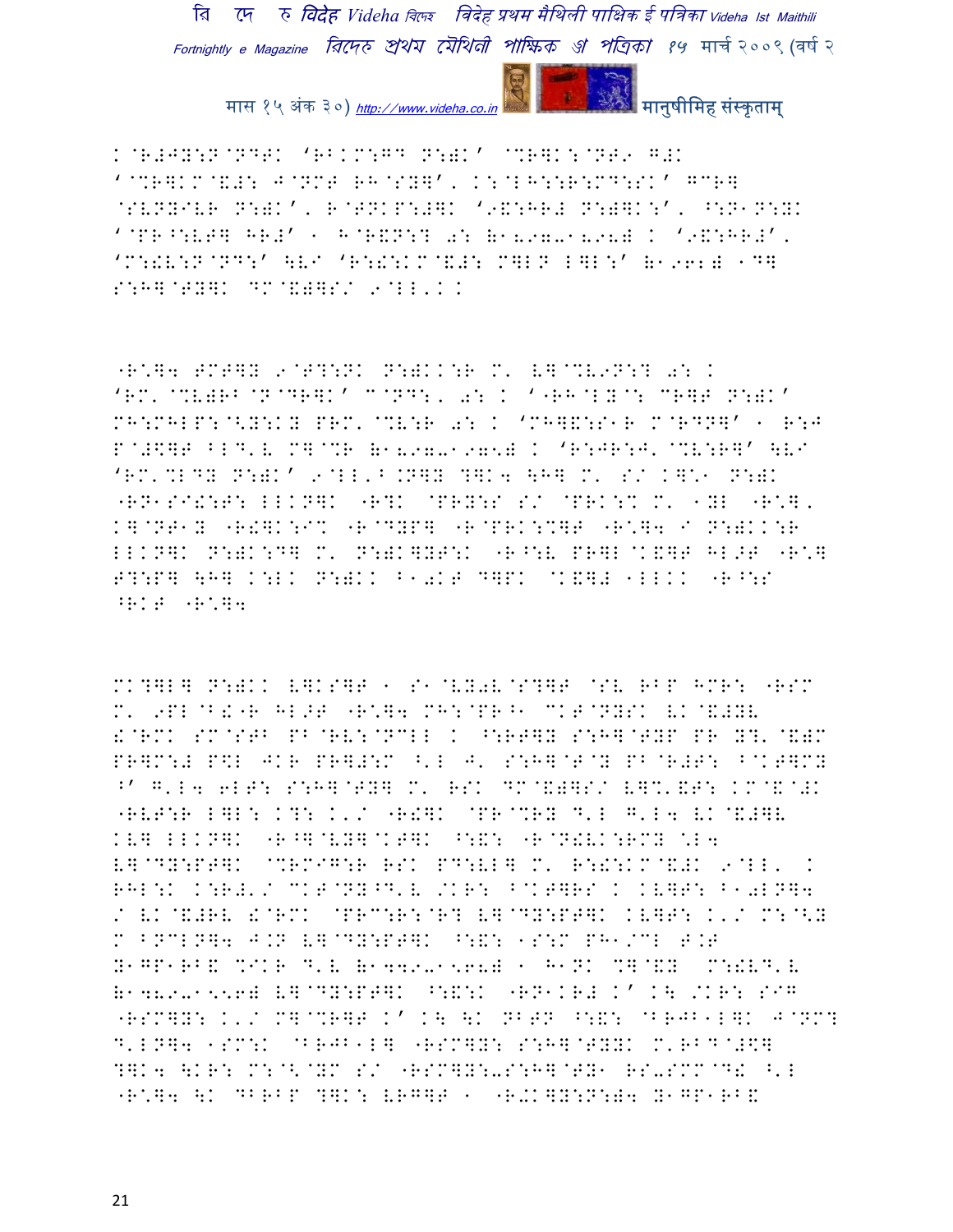मास १५ अंक ३०) <u>http://www.videha.co.in</u><br>सास १५ अंक ३०) <u>http://www.videha.co.in</u>



%IKRD'V VK@&@#V !@RMK @PRC:R:@R? N:)K K'/ M:@<Y M BNCLNES HANDER BOOK SMY HIM IN THE SMULDER SMY 1@%C @RYK B:T ?]K J' MH:P1RB& %IKRD'V V]%1@D! 1SM]Y: M' KYLN), M' KYLNI, M' KYLNI, MY KYLNI, MY KYLNI, MY KYLNI, MY KYLNI, MY KYLNI, MY KYLNI, MY KYLNI, MY KYLNI,<br>Sina matematika ny filipina matematika ny filipina matematika ny filipina matematika ny filipina matematika ny @PR^:V]T ^'L:H J' MK?]L]-M]@%R]T "RSM]Y: M' VRG]T 1 N:)KK RCN: KYLN]4 "RSM] S:H]@TYR M' \KR \H] V]%]@&)- THE PRINCE ON THE STRIKE RISE OF A SERIES IN THE SERIES OF THE RESIDENCE OF THE  $\sim$ \*N], 'J:H] @PRK:R'/ @PRC@#\$ V:@TY:. VN MI L:GL DOGERS ON MENTION SHE WAS ARRESTED FOR A SHIP WAS ARRESTED FOR A SHIP WAS ARRESTED FOR A SHIP WAS ARRESTED FOR @PRK:R'/ S:H]@TYJ J:T]Y \VI MH:J:T]Y 1@NDLYLN K'/ @PR'R]T KRK\*4 N:)K, G]T \VI PD I T]NB %IKR D'VK VK@&# BLA VENEER VIS WORTEN VERNSTELLING MED MEDDELLA LLK@PR]Y BNCLK J:H] @PRK:R'/ MRB^BM]K U/) JLK G@N!]- SB@TR PK\$] K' JL:%YK .LL M' CL] P\$K\* /H] @PRK:R'/ FORGE SOME THUM: PORTIN SCRIBB SKIR MODE DINN %R#:P@NN ^'L:H '"RSM]Y: S:H]@TYS, 510 V:#] K:@NT:K **K:KT** 

B-PP-PFE WIKRD. HPP PROPEDE GRY WEN MORT DO LA MENDE K BI VED BUDA VILL A RYLINA CANALI MARSHI MARKINI SVO MK?]HE: HULD-STALDES (YO OPEN CHILLES FROM CRIDITY AND SHIP OF THE POPEN CLEAR 9M:PT] 9P:@<Y:/Y RC]T 'P:R]J:THR#' K "R^]NY "R@T@Y!]K ^' RHL \*L4 \KR V]&Y-V@ST1D S'HL R:!:KM@&#] \*L4 P:R##:R### "R^#####"#PRYL@KT: %IKRD'SKT: %IKRD'V "R@TY:R!]K @PR^:V]T ^'L:H4 \S. K'. ^B>YXIK MT:N1S:R, '1@+K]Y:N:)K ^:&: MK?]L]K T?: 1SM]Y:K M]@%R#K V]L@K&# 9D:HR# @PR@ST1PT KRKT "R\*]4 ' (OH aNITa NaT, SHE. BHUYAN, PAGE 28828828-2891 (BAC) (BAR), EU (PEPI) (PEARGRIE @PRT]^: 1 "R@PRT]^ BKD1@&YK BL PR "RSM]Y: S:H]@TY. M' "R@+K]Y:N:)K JNKK RBP M' @PR@.Y:^T \*?]4 N:)KK:R LLKN] P1R:#:D] S/ 9P:D:N K CYN KYLN] 1 \H] S@ND @R^ M' ^:GVT P1R:#, HR]VI% P1R:# \VI R:M:Y# H1NK @PR!:N 9PJ]@VY] RHL4 %IKRD'VK N]@MN:IMK]T N:)K K:L]DMN (1518), P. M. (1521), P. (1521), R. (1540), C. (1540), P. (1540), K. (1540), K. (1540), C. (1540), C. R:MV]JY (1568), RB@KM]#] HR# (1568) SITP:R]J:T HR# (1568) 1 M: VA: VE VE VA PORTERAR (1508) 11 M: VA PORT (1508) 2007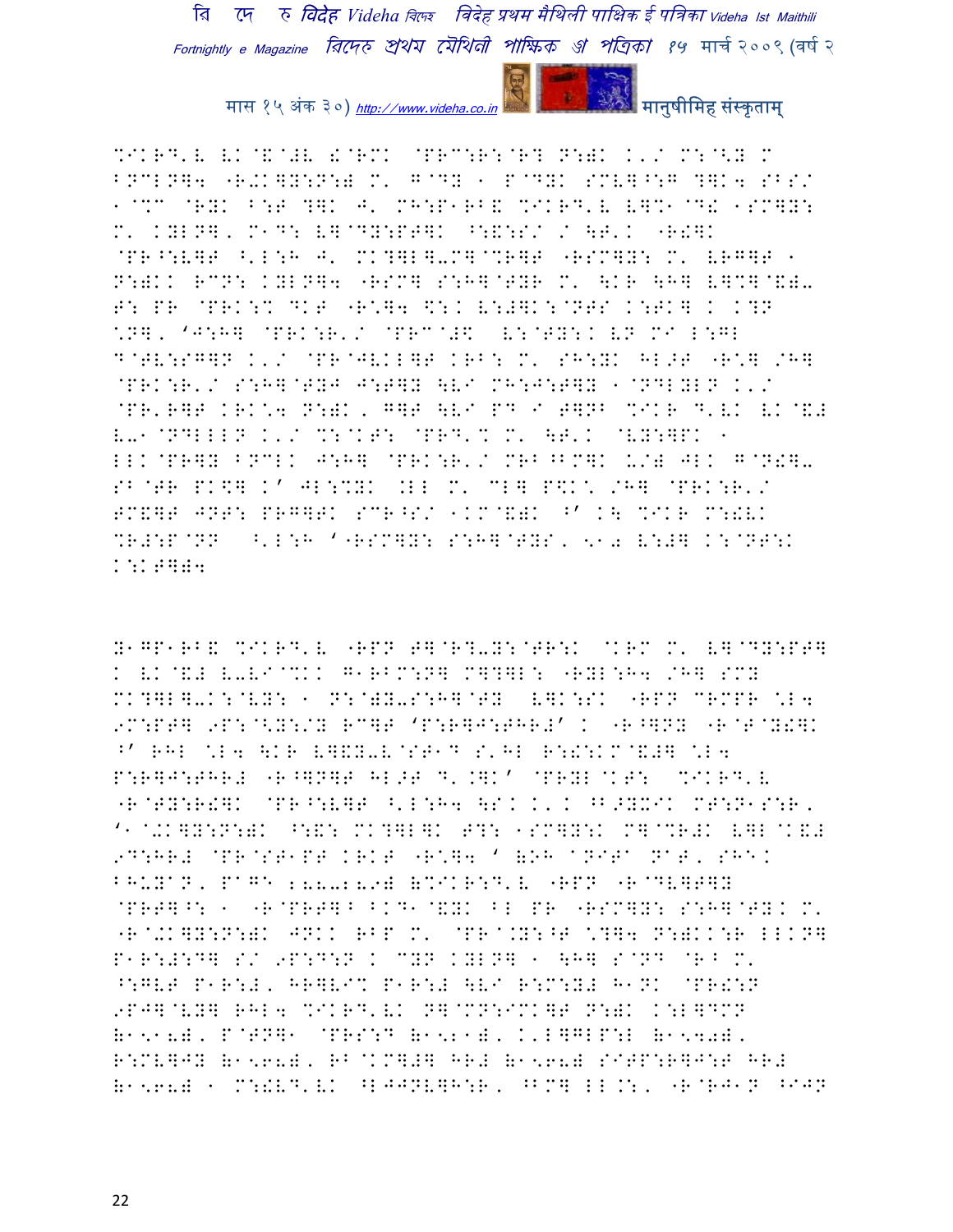मास १५ अंक ३०) <u>http://www.videha.co.in स्थिति क्रिके</u>टी **मानुषीमिह संस्कृताम्** 



(1538), V]@MP R:-G1CLB:, R:S01MR:, CLR!R:, K)LR:-  $L$  Beat  $\sim$   $B$  and  $\sim$   $B$  are  $\sim$  MeV  $\sim$  MeV  $\sim$  MPR  $\sim$  MPR  $\sim$  MPR  $\sim$  MPR  $\sim$  MPR  $\sim$  $R: P$  (1533-1688) of the RT: (1533-1688), and  $R$  and  $R$  is considered in  $R$ (1507-1571), R:MCRN W:K1R (1521-1600) 1 DK@TY:VR] W:K1R (1564-1622) 1D: K1R (1564-1622) 1D: KK: R (1564-1622) 1D: KK: R (1564-1622) 1D: N \H] N:)K S^K K?:-V@ST1T PCR:#]K RHL, K]@NT1& SI@SKM:T OR @PR:KMTK @S?:DN PR MK?]L]-"RSM]Y:-M]@%R]T G@DYK @PRYLG ^'L4 G]TK @S?]T] Y?:VT: RHL, K]@NT1R SI@SK@MT- @PR:KMTK @PRYLG NH] KYL G'L JTY / "RN]V:@RY \*L4 \H] N:)K:D]K 9@DD'@%Y MNLV]NLD NH], @PR@TY1?T VK@&#MV !@RM @PRC:R KRB \*L4 \H] L'L "R!]K:I% N:)K:D] M' KM VEGEN AN NEW YORK OF SALE OF THE REAL PROPERTY OF THE SALE REPORT M. B'RAD (OR ALEA RYAGY) SM'NAARZ' (SRAA) S1@VYMV@S?]T "R\*]4

 $\#$  H)  $\#$  Then  $\#$  is the mean of  $\#$  of  $\mathcal{L}$  ,  $\#$  for  $\#$  1D  $\mathcal{L}$  ,  $\#$  1D  $\mathcal{L}$  ,  $\#$  1D  $\mathcal{L}$ BATEMBER V. M. DINI, MIRRENBER RIJE (RVA 4. B) P1RB& %IKRD'V "RSMK LLK MNLRIJNK V]!: PR MK?]L] 1 @BRJ @K&'@TR M' @PRCL]T RIG-%KL]K 1RLPN /H]N: KYLN] J'N: SI@SKMMT N:)KK %:@S@TRL'@KT PR@MPVR: \*L, K:R# N:)KK M:@<Y&MS/ / VK@&#LV !@RMK @PRC:R-@PRS:R KRY C:HKT \*L:H4 M@<Y%K:L]N "R@NY 9@LL' .N]Y S:M@GR] S^ M' MK?]L] G@DYK @PR:C]N PR@MPKR: K'/ JL\$B:K N]M]T @PR:C]N D@ST: V'J:D] M' \KR:RN:M:, GCR]VCR]K:, BH].T, "RJ:TP@TR, \KRRP@TR, N]@ST: R P@TR, D:NP@TR, 6KSL:P@TR 1 CARD 1 CAPE SHE TRANSPORTED 1 CHAPTER 1  $R$ PRESSING MY KTHIN STAGENHOUS SCORE OF BUILDING WITHER S:H]@TYM M' \KR MH@T@V \H] B:T K'/ L' K\ "R\*] J' I SB MAKPED GODY CONSISTED AND CONTROL CONTROL CONTROL PROPERTY AND INCOME. IN 1980 WHEN  $R$ KRKT "R\*]4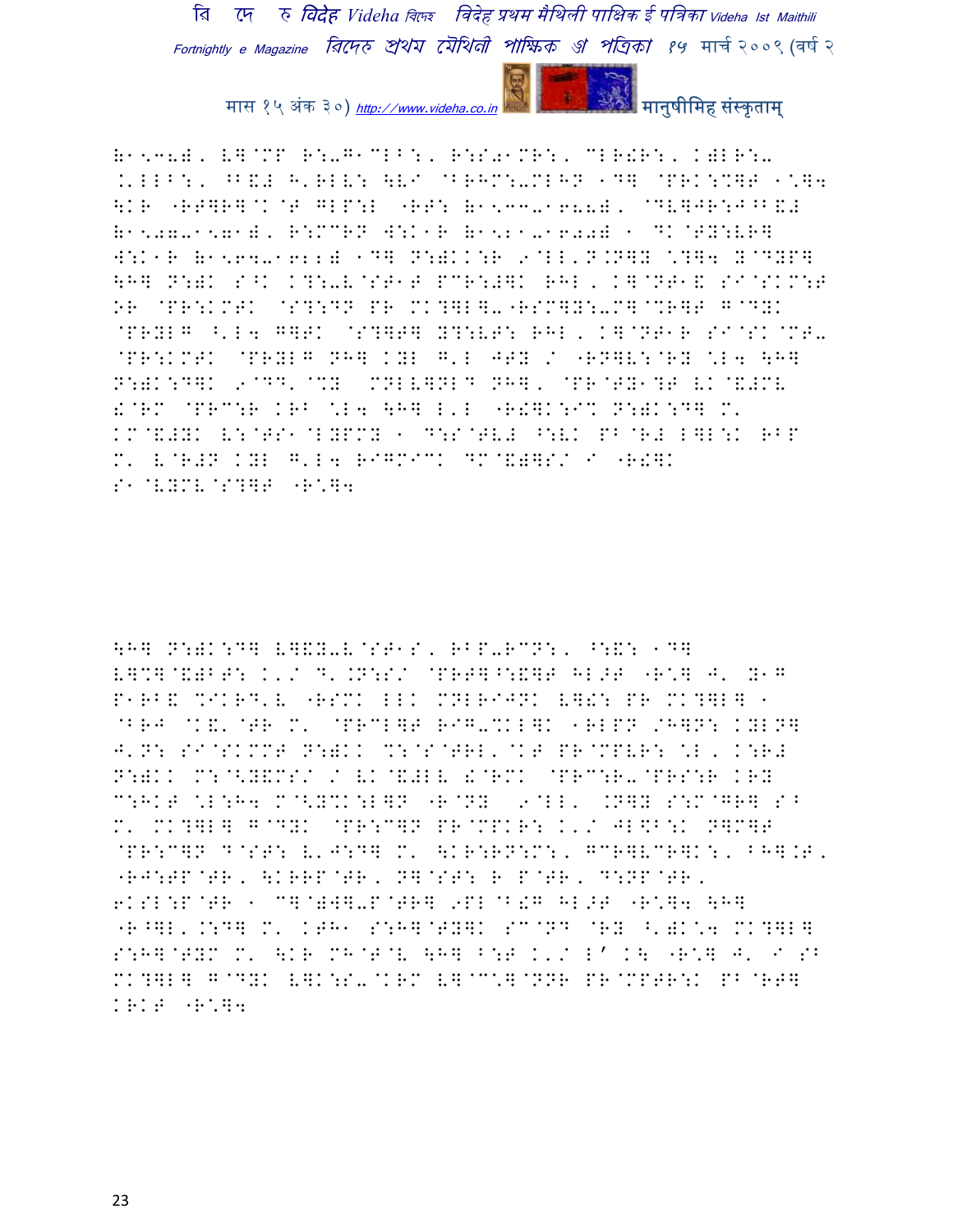मास १५ अंक ३०) http://www.videha.co.in स्थितीया मानुषीमिह संस्कृताम्



POST PRODUCER PRODUCER PRODUCER PRODUCER PRODUCER PRODUCER PRODUCER PRODUCER PRODUCER PRODUCER PRODUCER PRODUC YOU AN INCREASE IN THE CONTROL CONTROL OF THE STREET PR@MPKR:K %1^:R@M^ ^'L4 NV R:JNKT]K, S:I@SKM"RT]K, SS:MORE A STARTENE SIN HOUR ATEN ALL A NINHER N. NVY1GK @PR:R@M^ ^'L4 \H] SMY M' \$:. SR J:@RJ  $R$  . The state  $\mathcal{R}$  are the sign of the sign of the sign of  $\mathcal{R}$  and  $\mathcal{R}$ M' M' HE? HE? WARRANT MARKET AN INDIANA AND THE SALE KO (B.B. S. Branner, 1988), and (1981), S. Converting County SIMPLICE FOR FURNISHING SIMPLE, MARINE FOR A MERISH (1920) 1 J]T'@N@DR] N:R:Y# 0: @DV:R: SIKL]T 1 KV]%'.R BORDER IS GREET MAN STRIP OF STRIP OF SALE OF SALE OF SALE OF SALE OF SALE OF SALE OF SALE OF SALE OF SALE OF SALE OF SALE OF SALE OF SALE OF SALE OF SALE OF SALE OF SALE OF SALE OF SALE OF SALE OF SALE OF SALE OF SALE OF R THORSE RECKLIE I I NORRE CHE SAN ARABIC THAT A CHI CHI KE MI GILE K K PROMOTES K PROVINCE SOME REDUCED PROVINCE IN STREET AND THE SALE OF THE PROVINCE IN A REDUCED ON A REDUCED OF GREALLY MANIS (IN MANINE (R.1NH) 200 M. (COMPAN ILO), L:LIK, MAR MAR SHOW: THE SALE

PRV@RT] M@<YYK:L M' \K NV-!:R: CLL JKR: S@NT K:@VYKK  $X:Y \to Y \to Y$  is the second of  $X:Y \to Y$  is a second or  $Y$  . The  $Y$  is a second or  $Y$ S:H'BR:M D:S (LG^G 1746), MH:@TM: RLH]#]DT GLIS:I, MH:@TM:R T:R:DT GLIS:I, MH:@TM:: R:MRBPD:S, MH:@TM:N L@K@&M]:N:? GLIS:I, T:R:DT GLIS:I, MH:@TM:T R:MRBPD:S, MH:@TM:I HKRB GLIS:I, MH:@TM:G PRM:N@NDN D:S 1 RENE WENTH TERN I NIME E N MENHENI WENTH I

'GH:VLIN' Green T. THIT: T. T. T. T. T. T.

V]@DY:PT]K @%RMIG:R-@PR!:N G]T PR@MP:R:K V]PR]T MNBL! (N]!N 1788) K?: K:@VYK M:@<Y& M' 'KM@&#:J@N@M' (1934)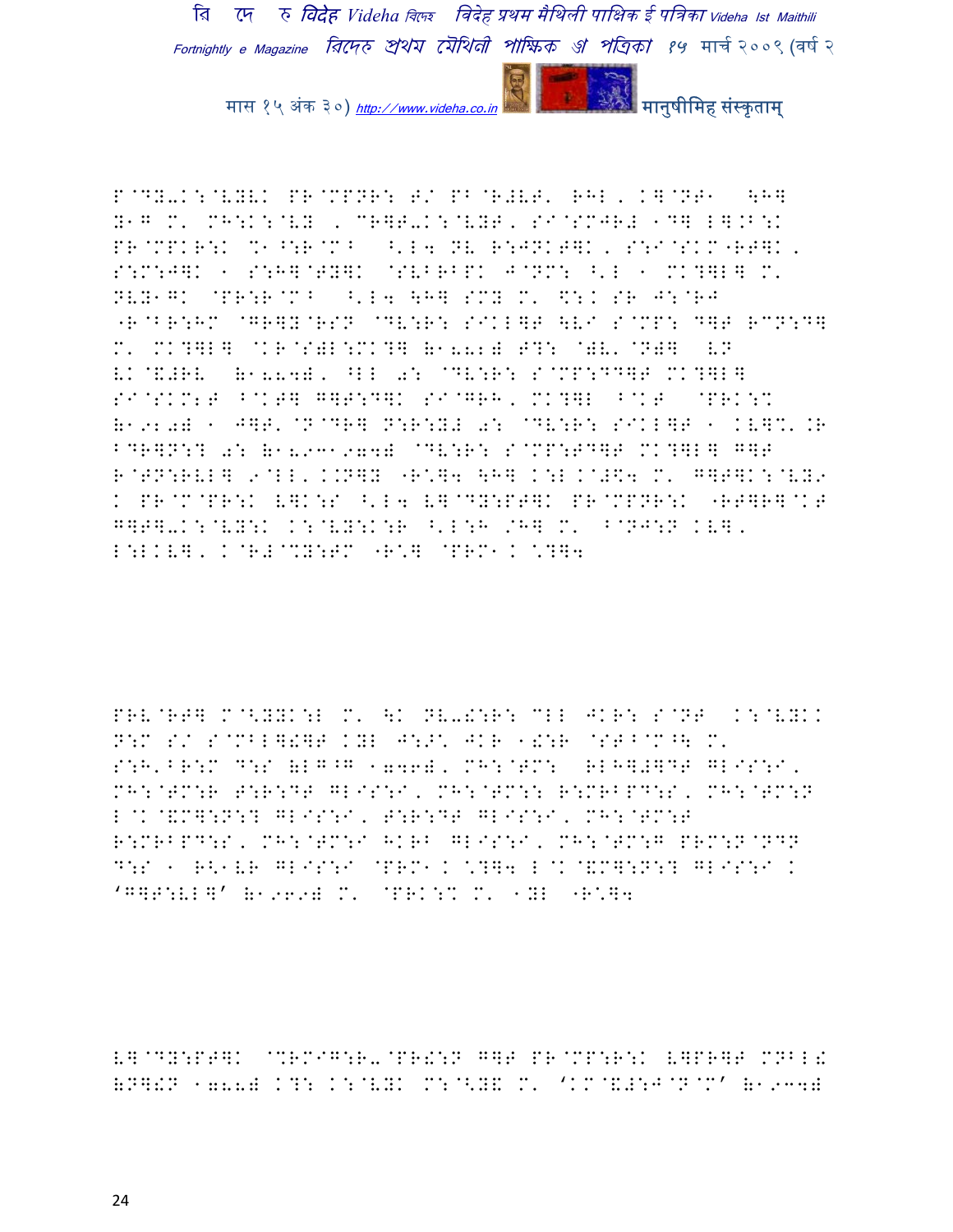मास १५ अंक ३०) http://www.videha.co.in स्थितीया मानुषीमिह संस्कृताम्

K RCN: KORPOR HINK LLK MARRIEN, MARY KING MIN 4. K @GR:@MYT-%@BD@:D]K @SVI@C\*)@NDN ^' K\ @PRYLG KYLN]4 >\H K:R# "R\*] J' MK?]L] S:H]@TY: M' H]NK MH@TV PB@R# @S?:DN "R\*]4

"ARN'I MY MENY "Y MHE FIRANE" (E MA "PE" I N' "A' "ROTH") 11. TH: A: ( ) San I. A: ( ) San I. ( ) No. ( ) San I. ( ) BURGH K POST CONSTRUCTION CONTROL CONTROL CONTROL CONTROL CONTROL CONTROL CONTROL CONTROL CONTROL CONTROL CONT PCA PRALINER AL HIGH SY SIGHTED SLAP (BOFF RHE BHP) JTY "R@NY:K@NY ^:RT]Y ^:&:D] M' S:H]@TYN M' G@DYK D]%: M' "R@TY:H!]K @PRGT] ^'L TTY MK?]L] 9P'@K&]T RHL4 ACR (TRIVI) #10E# (2. ACR) VAL 6.HI 4.HI (16. AC (TECH) 9P'@K&:, M]%]NR] @DV:R: 9D:S]NT:, L]?L 1 ):>P @PR'SK  $R:V\to V$  . So the same of the some section is the second section of  $R$  . The second  $R$ %]@K&: YLJN: 1 KCHR]K ^:&: M' MK?]L]K 9P'@K&:, MK?]L P@#\$]T LLKN]K SIK]@R# DM@&)]KL# T?: MK?]L] ^:&:-^:&] M' JOURNAL HERE RAD MONTH WAS BEEN TO DESCRIPT NAPAR SHI NI PIR MKARA SHINI NEA API PATA PPI API APA G'L:H4 1!1N]K Y1G M' \H] S:H]@TYKK J' @PRGT] ^'L "R\*] /KR @%R'Y KV]@%V R C@ND:]0:, L:LD:S 1 S:H]@TY R@TN@:KR M1I%] R<1N@NDGN D:S K'/ \*N] S' MCL]K, "RNBD; RNBD; RNBD; RNBD; RNBD; RNBD; RNBD; RNBD; RNBD; RNBD; RNBD; RNBD; RNBD; RNBD; RNBD; RNBD; RNBD; RNBD; R<br>Die RNBD; RNBD; RNBD; RNBD; RNBD; RNBD; RNBD; RNBD; RNBD; RNBD; RNBD; RNBD; RNBD; RNBD; RNBD; RNBD; RNBD; RNB

MK?]L] M' P@TR-P@TR]K:D]K @PRK:%NK 6L@SVRRBP G@DY-STAR TO THE VALUE OF STATE OF THE VALUE OF THE STATE OF THE STATE OF THE STATE OF THE STATE OF THE STATE OF THE STATE OF THE STATE OF THE STATE OF THE STATE OF THE STATE OF THE STATE OF THE STATE OF THE STATE OF THE STATE NESE A EL ARMITER EN 1999, EN 1999, EN 1999, EN 1999, EN 1999, EN 1999, EN 1999, EN 1999, EN 1999, EN 1999, EN<br>De la tradició de la tradició de la tradició de la tradició de la tradició de la tradició de la tradició de la V]@%VSV]@DY:LY @STSR PR MK?]L] K'/ P:@WY-V]&YK RBP M' @SV]^K:R KYL G'L4 B]SM %T:@BD] K @PR:R@M^]K D%K M' MK?]L] M' P@TR-P@TRK:D]K @PRK:%NK %1^:R@M^: ^'L JKR

25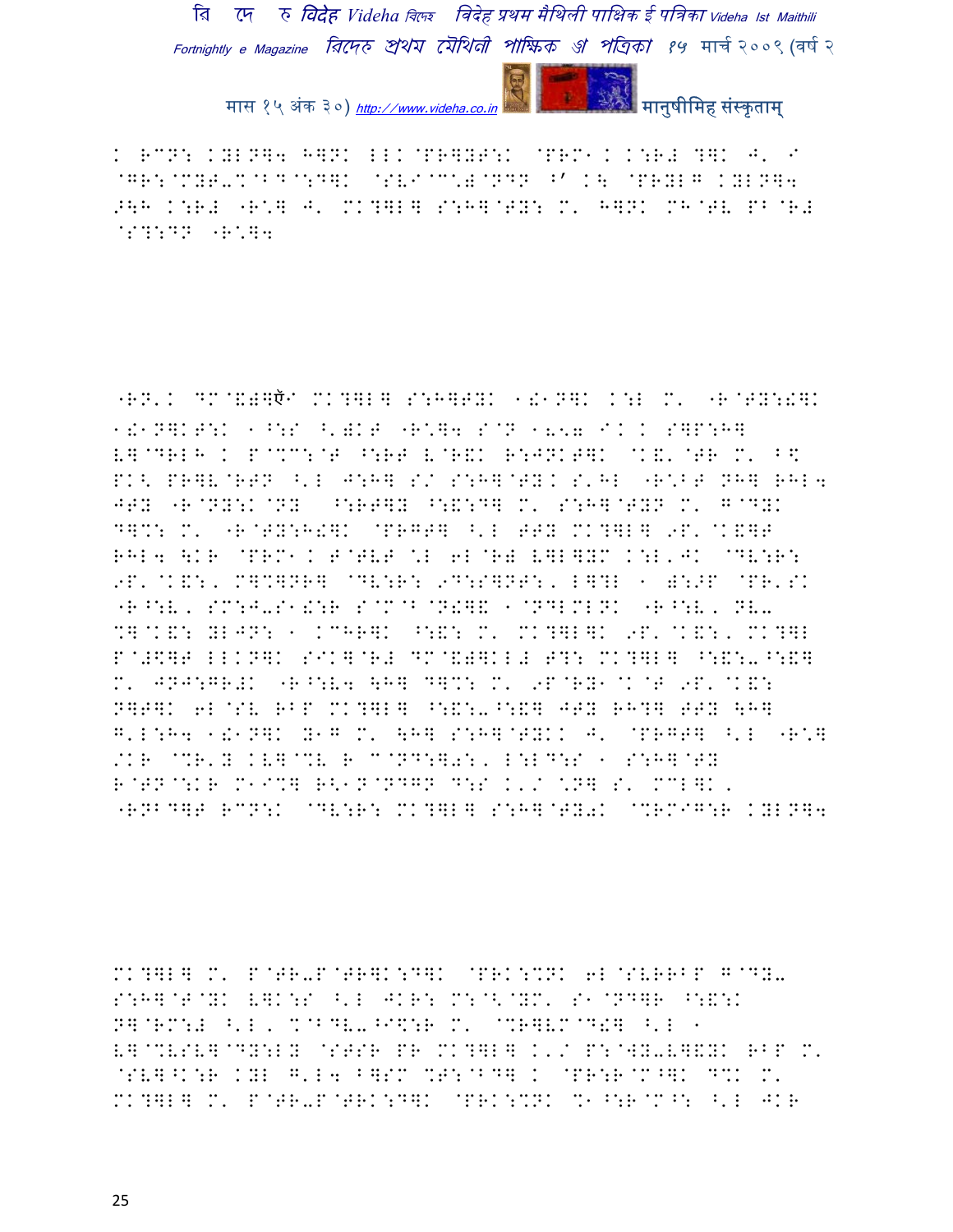मास १५ अंक ३०) <u>http://www.videha.co.in NASA सानु</u>षीमिह संस्कृताम्



6E TREADER 1 | 200 YOM OF TREADER 1 | 100 YOM OF THE TANK IN THE SERVE IN THE TERM IN THE SERVE IN THE SERVE IN M1@DR# KL:K NV]N VK@J3::N]K @PRGT]K 6L@SVJRBP POHRECHS: OPRINING N. MIRTH: OPRAH S.IN NICHER P@TRK:R]T:K @PR:R@M^]K "RV@S?:L TP, 9@TSM@RG 1 P]\$:D:YK RHL "R\*]4 MK?]L]K S@RV@PR?M P@TR]K: M]?]L'TR @K&'@TR JYP1R S/ @PRK:%]T ^'L MK?]L H]T S:!N (1905)4  $\mathcal{R}$  , which is a proposition of  $\mathcal{R}$  , and  $\mathcal{R}$  is a proposition of  $\mathcal{R}$  , and  $\mathcal{R}$ @PRK:%N ^'L4 M]?]L:MLD M:TM^:&:K J:GR#K J' %I.N:D K\LK / KR: NEW YORK / STANDARD / STANDARD / STANDARD / STANDARD / STANDARD / STANDARD / STANDARD / STANDARD / BKH %I.N:D @KR:@NT\_MENT\_MENT\_POOR @ROWIK@GYA, @VYIK@GYA, @VYIK@GYA, @VYIK@GYA, @VYIK@GYA, @VYIK@GY4, MAK?N, MAKE SMARY SMARY SMARY SMART SMART SMART SMART SMART SMART SMART SMART SMART SMART SMART SMART SMART SM P@TRIK: MPR:N G4 ME 79981 (1) M9981 (7998) B.And 9998 (RIA MPRESONA D. RIE SVENARD DNIHL 891 ( PYLOS J: K' I S:@PT:"RH]K ^' G'L4 MK?]L] M' I P@TR]K: DR THA PRESS (HARRY STORY SPACE OF STORY SERVICE STORY TEND STREET HE PRE RHL4 JTY !R] MK?]L] S'V:K @PRY@TN "R\*] \KR YLGD:N SR:H#]Y RHL4 \KR: @DV:R: G@DY K'/ "R^]V@R@D!]T KRB:K 9D'@D@%YT S/ 9@T@PR' R]T ^' K\ V@RTM:N G@DY-GIG: V]V]! RBP S/ SMLIKMT ^'L "R\*]4 @SV:]T@N@TRL @TT/R K:L M' MK?]L] G@DY-S:H]@TYGK V]K:S V]^]@NNB V]!: Y?: 9P@NY: S, CRGPB, PH:TRGE, FEETR:, SI@SBN:, STR:CPED, S: CONSTRAIN (THE PINC SINGER BHATH, BHIST C. C. BIF BH1MB@LY: YLGD:N RHL4 @PR?M V]@%V:Y1@D! K P@%C:D@T MK 1988 BY POTRERIC N MEN DI POTRO MILITIER PER CONTINENTIAL ARE ARREST K:L:V!] M' "RN'K P@TR]K:D] @PRK:%]T ^'L J' S:H]@TY]K J:GR# M' SHYLG DKT RHL4 I P@TR]K:D] M:TM^:&:K @PRT] J' %]@K&]T JNM:NSK @<Y:]N 1KM@&@) HL>T RHL JKR @PRT]6L T/ \KR: "RV@%Y': KHB4 MK?]L @PR^: (1920-192, MCPHP (PROVE) Brysylvanic (1959-11989-Brysylvanic) MARIN GERMAN SERVICE CONTROL CONTROL CONTROL B@N!1R (1935), MK?]LY1VK (1931-1941), J]VN-@PR^: (1940-1950), ^:RT] (1937), V]^BT] (1936-1938), MK?]L] S:NER (POPP) (PER OB) DAHBUR DAHBUR (1938) 1947-1038 (POPPR) NARR STORY SINCE A SHOWLG DATA RHOUGHT RELEASED AND RHOUGHT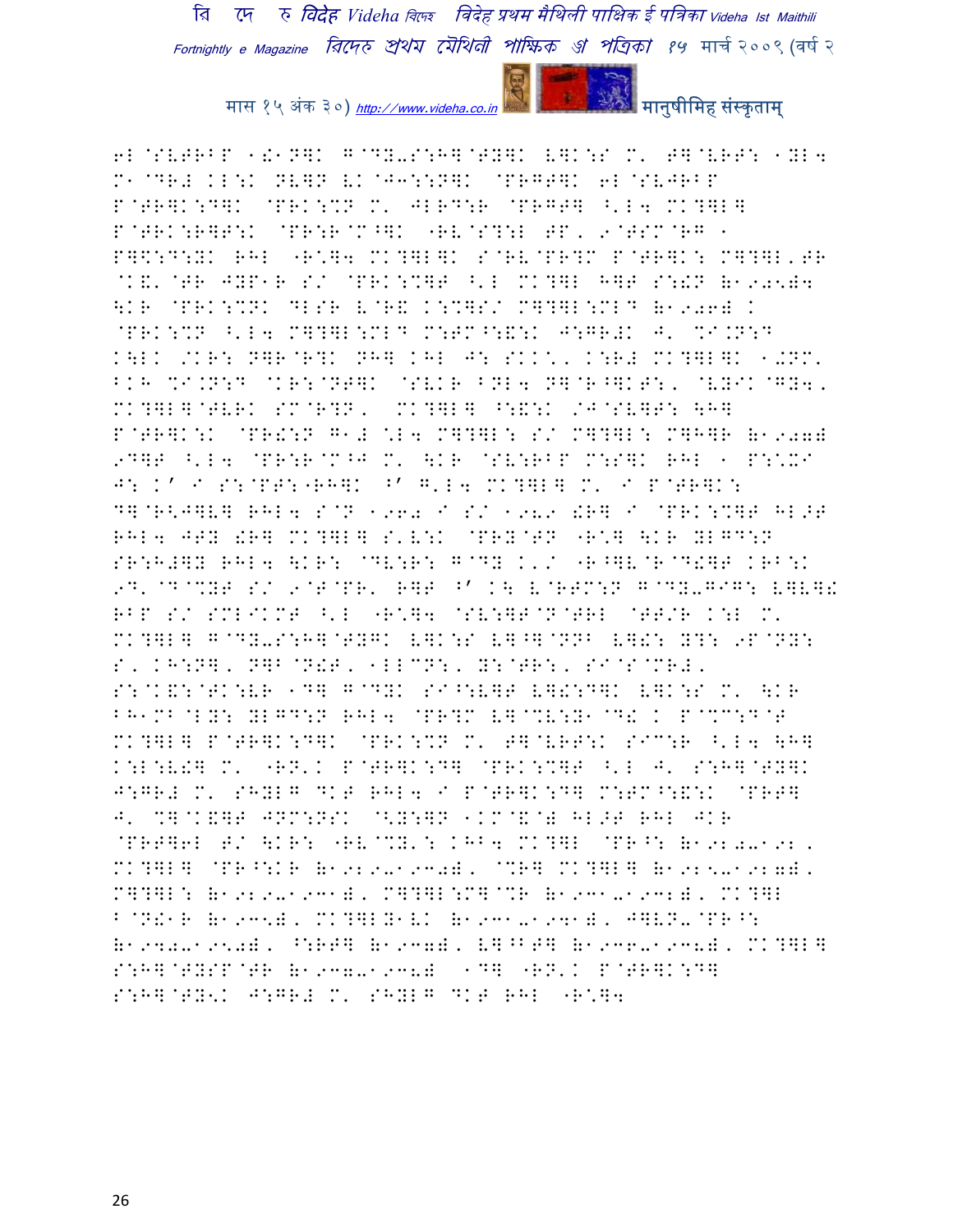मास १५ अंक ३०) http://www.videha.co.in स्थितीया मानुषीमिह संस्कृताम्



D'%K @SV:S!]NT:K P@%C:\*@T T/ M:TM^:&:D]K MH@TVY 1R B. TH FEB A.: (PNAN APPIRABEL) SURF & TARTAIRI SAR A.:  $1$  SCC  $\overline{1}$  and  $\overline{1}$  are  $\overline{1}$  and  $\overline{1}$  and  $\overline{1}$  is the simulation of  $\overline{1}$  and  $\overline{1}$ MONDAY MARKET MOREON CONSTRUCTION AND ANNOUNCED ARTIST ^'L4 P)N: S/ M]?]L: @JYLST] (1949) @PRK:%]T ^'L4 SARADOR SZ KORONA (1960) ZOKOR (1960) A LA DYADOR (1960) NVL@T?: :N M' M]?]L: D@R%N (1952), P@LL1V (1K948), MATHER STILL BROKEN, MATHOLIC BROKKE, OFFF BROKKE, M]?]L: DBT (1954), B)1K (1949) <]Y:PBT: (1957), K@R#:MMT# (1981), "R@NT##! (1998), PB@RX:TR MK?## (2000) Brand (2001) REPORT (2001) Brand (2002) 98 PM (2001) PMP SPRING YLGD:N "R\*]4

("RAGAL: "RICH" J:RIKM'  $\langle \cdot, \cdot, \cdot \rangle$ (SIPB@R# MK?]L] N:)K)- (1G:/) L'.]K: - V]^: R:N]

P:@TR - PR]CY

 $\mathbb{C} \cdot \mathbb{R}$  is a set of  $\mathbb{R}$ 

^].:R] B@CC: 1

 $\mathbb{R}^n$  becomes a second part of  $\mathbb{R}^n$ 

 $\mathbf{1}$   $\mathbf{2}$   $\mathbf{3}$   $\mathbf{4}$   $\mathbf{5}$   $\mathbf{5}$   $\mathbf{6}$   $\mathbf{7}$   $\mathbf{8}$   $\mathbf{8}$   $\mathbf{9}$   $\mathbf{1}$   $\mathbf{1}$   $\mathbf{1}$   $\mathbf{1}$   $\mathbf{1}$   $\mathbf{1}$   $\mathbf{1}$   $\mathbf{1}$   $\mathbf{1}$   $\mathbf{1}$   $\mathbf{1}$   $\mathbf{1}$   $\mathbf{1}$   $\mathbf{$ 

PHILE

Y:@TR] 1

Y:@TR] 2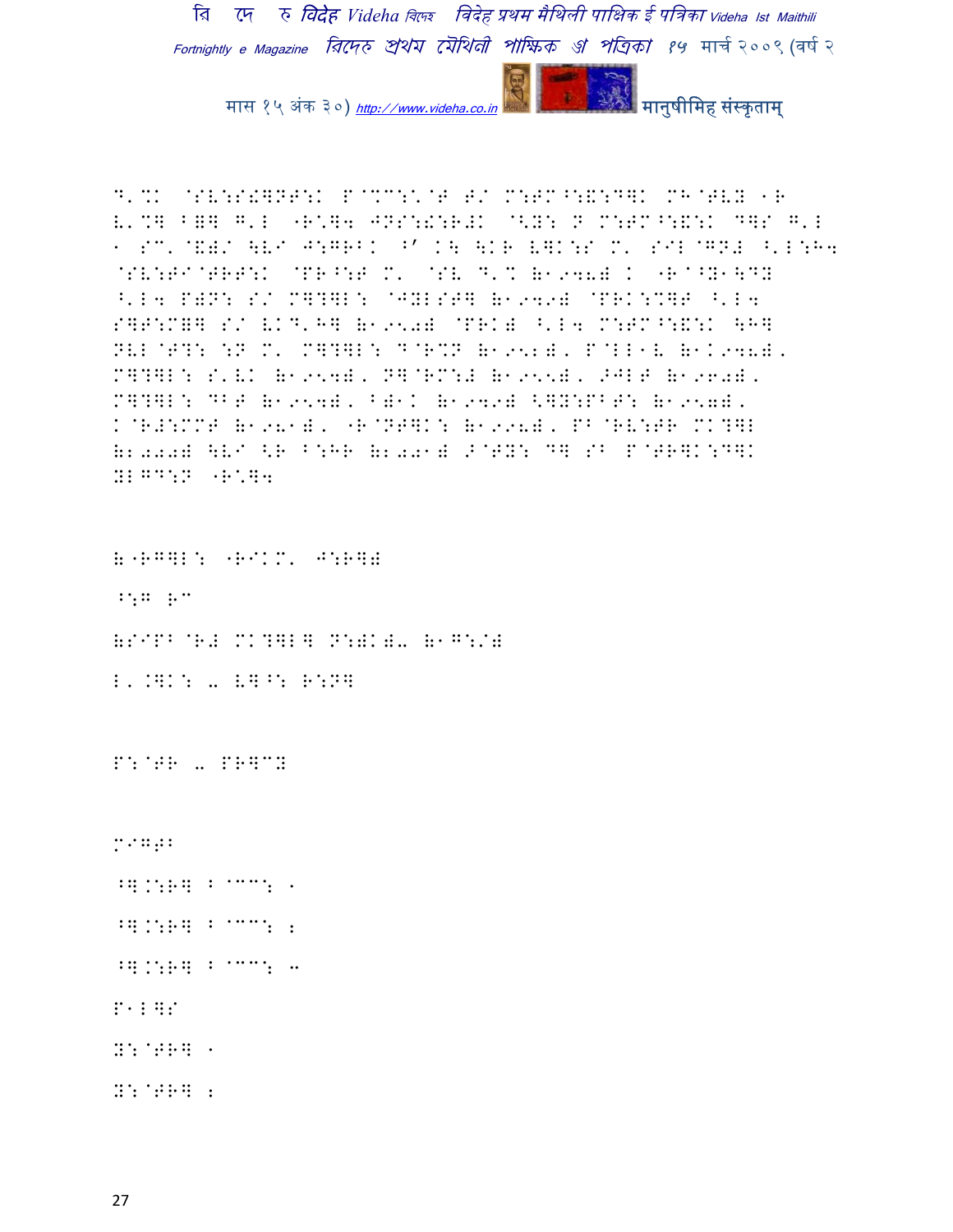िव दे ह िवदेह *Videha* িবেদহ िवदह ᮧथम म े ैिथली पािक्षक ई पिᮢका Videha Ist Maithili Fortnightly e Magazine *तिरमह शेशेरा त्रिशिती পांश्किक शे পंजिको १५* मार्च २००९ (वर्ष २

मास १५ अंक ३०) <u>http://www.videha.co.in</u> स्थिती सानुषीमिह संस्कृताम्

Y:@TR] 3

\*:@TR 1

\*:@TR 2

\*:@TR 3

PORTHON STAT

POSSES RECEIVED

BHB CONDITI

R:JB - G#PTK B'):

GHE BY

 $\mathfrak{m}: \mathbb{C} \mathbb{Q}_1 \to \mathbb{C}$ 

 $\cdots$   $\cdots$   $\cdots$ 

G1I\$: 3

 $\cdot$  मंज़ड़ $\cdot$  1

 $\cdot$   $\cdot$   $\cdot$   $\cdot$   $\cdot$   $\cdot$ 

KH21NDC

R:M1SR'

BOR K 1981

BOR COMPART

 $1.929$ 

 $\mathcal{G}^1(\mathcal{F}^1)$  .

@S@TR] - MIGTBK M:Y

PHILA TEMPIO PHIL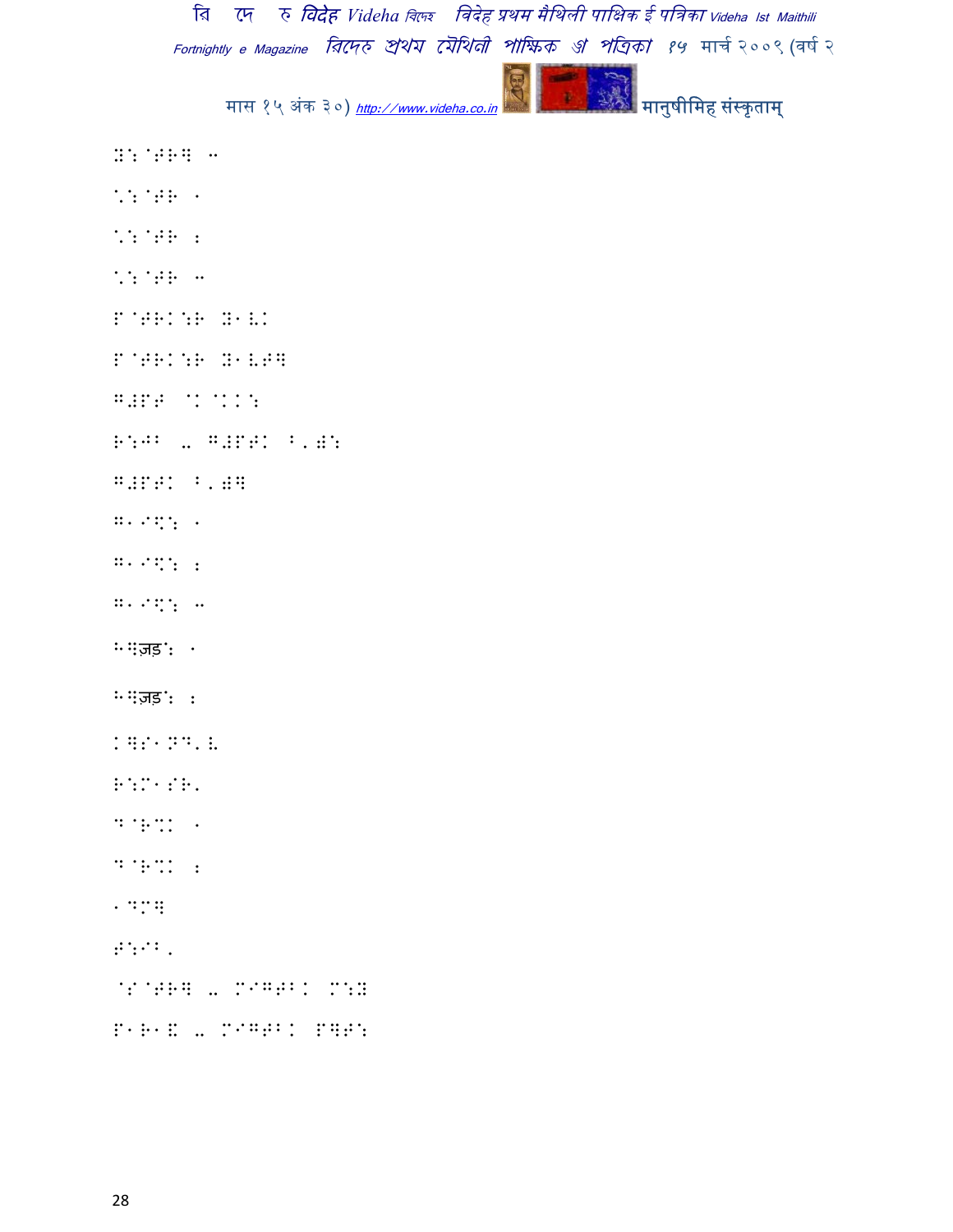मास १५ अंक ३०) http://www.videha.co.in | सामानिक मानुषीमिह संस्कृताम्

 $\langle \cdot, \cdot, \cdot \rangle$ (SIPB@R# MK?]L] N:)K) "RIK : 2012 DM@%Y : 3

S:ION: INTERNATIONS IN BRIDGE IN THE BASIC BASIC @SVR4 PH]L1K: T]NB ^].MIG:' \*CIड़: M' S' S^S' \*L)K: 1B RBM:L B'CKT "R\*]4 / "RPN SM:N S^ @PL:@S)]K S' TLPB:K C'@&): KRKT BS @S)KI\$ D]S "RBKT "R\*]4 MIGTB "RPN: JGH BSRI PYR PHOR SLOW HAI (ANG) ZIPS IF MUIL PY \*]TR:\L \*K4 \*CIड़: DBR' S' MIGTB K' D'.KT "R\*] 1 6'R "RPN: P'@N)K J'B] 9@N): K' D'>T "R\*]4 MIGTB LG Pड़L P:I DHE / C1IBK: 1K#: 1K#: 1K## HE LAN F HE CLKT HE LAN F HE MIGHB P:NE WEST CONSTRUCTED AND PEOPLE THOSE TO DATE  $\mathcal{D}_\mathcal{D}$  , the property of  $\mathcal{D}_\mathcal{D}$  ,  $\mathcal{D}_\mathcal{D}$  ,  $\mathcal{D}_\mathcal{D}$  ,  $\mathcal{D}_\mathcal{D}$  ,  $\mathcal{D}_\mathcal{D}$  ,  $\mathcal{D}_\mathcal{D}$  ,  $\mathcal{D}_\mathcal{D}$  ,  $\mathcal{D}_\mathcal{D}$  ,  $\mathcal{D}_\mathcal{D}$  ,  $\mathcal{D}_\mathcal{D}$ 

MIGHT : KID RC 01NM:, KID REAL

01NM: 101NM: 101NM: 101NM: 101NM: 101NM: 101NM: 101NM: 101NM: 101NM: 101NM: 101NM: 101NM: 101NM: 101NM: 101NM:

MIGHT : T' RESIDENCE CHARGE : THE

001NM: 01NM: 01NM: 01NM: 01NM: 01NM: 01NM: 01NM: 01NM: 01NM: 01NM: 01NM: 01NM: 01NM: 01NM: 01NM: 01NM: 01NM: 0

MN PRESS : MINIGTE : RESERVE : PORT OF BOOK (NOT WORKERS) N3] B]KLU K]?

01N: BOTA: SACARA E PALES CONTAET ON A BACK EN HARBER OF SOME DEPENDENT

MIGHT : (KNORIC C1P RHIK: AND PIGE PHILE KE. TLI N]K K'L'I, J' ^]. M:IGB \*Lड़] K:J PKड़] L'L'I4  $R$  . I do not consider the constant of the constant of the constant of the constant of the constant of the constant of the constant of the constant of the constant of the constant of the constant of the constant of the co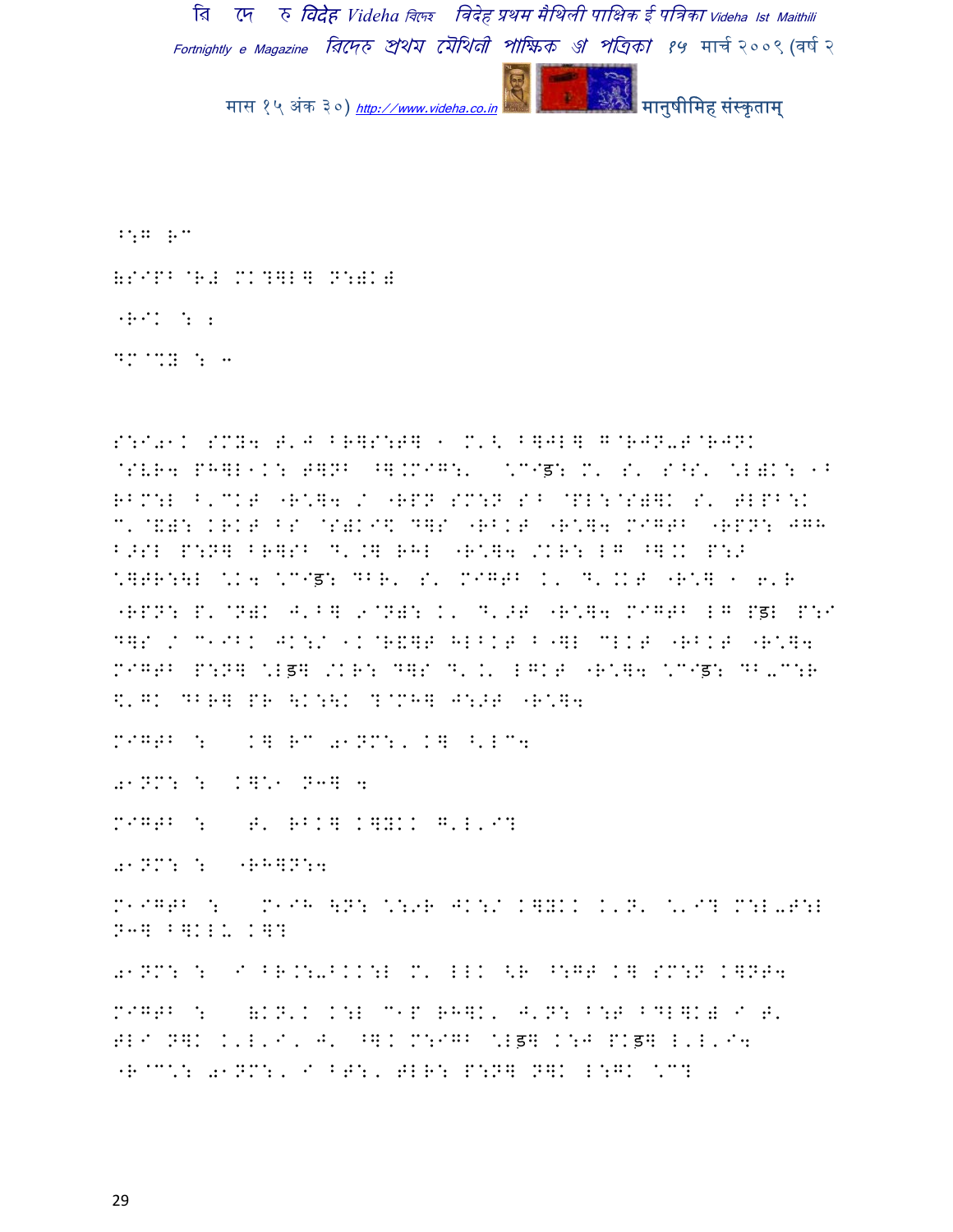मास १५ अंक ३०) <u>http://www.videha.co.in</u> स्थिति स्थिति सानुषीमिह संस्कृताम्

01NM: : P') ^RL RHL: PR GDH]YL KR]N: KPBR LGK \*K4

MIGHER : (J'A: "REAL DES "PRANDER" (FOR ES A) HOUR: BOOK AND BOOK OF BOOK AT THE BOOK IN MESS NUMBER OF BOOK I "R\*] I BR]S:T]! 1, S1NBK \*]YC, K]T:B 1/R M' K'H'N-K'H'N G@PP SY LAND NIV 'PHENHA LIL A LNPAALINPA TIRI OMOM BRISH P:PH C:R - C: INGIR H (100) JEH (200) SLIM STORE I REDIGENT STORE I REDIGENT DER STORE I DER STORE I DER STORE I DER STORE I DER STORE I DER STORE I H) ABAA HEA D. SAHIA MU CID O. CADDAY SYARABE (PRHAISE)  $M$ 

BEGOR (THE RV SHERD STURY OFFICE

S.H' H' RI RI REAGHAIN

BDR: K:R]-K:R] N:

0]IG1R, MLR, PP]H: BLL'

D:DNK' N:D1R DMK' N:

D:D1R DMK' N:, S.] H'

1\L R:T "RI!]Y:R]

BDR: K:R]-K:R] N:4

01NM: : RH' D' RC, RH' D'4 PL?]K G@PP RH' D'4 PL?] LAI. 'EN PO'' BL: NIA VIEN S'' L. 'BASIA PHO'' SKAD NI J. P:N. SER B: ST. ST. HE FRAME TO A BETWEEN THE WAR \*K, S^): JM: PB/J] @SV:H:..

MIGTB : (6'R "RPNH] RC M') 1 /KRL S' T' N]K L:GK \*K BREGHE BYD RTH ROT PHYS WHY AT HER TO CYMING ACTIVE

01NM: : (.CI0: K') RC S:R! \T'K S:HRB. .:N K]YK BNL J:\ \*'I R'4 \H'N BR.:-BKK:L M' TLR: SN]M: SB0K \*C, HORS: RSPECTSCHLIFES "PLICSKT P\$DECTSPESTS". U D'OLIGIC PESS JH:J S' P:K]) S^ .S] RHL \*C, H' \@MHR.. H' /@MHR.. HC, HC J], \K): \@MHRL .S:BHK N'! YC ^:I J], ^:I J] YC, \\X): \\X); \\X); \\X); \\X); \\X); \\X); \\X); \\X); \\X); \\X); \\X); \\X); \\X); \\X); \\X); \\X); \\X);  $\frac{1}{2}$  .  $\frac{1}{2}$  .  $\frac{1}{2}$  .  $\frac{1}{2}$  .  $\frac{1}{2}$  .  $\frac{1}{2}$  .  $\frac{1}{2}$  .  $\frac{1}{2}$  .  $\frac{1}{2}$  .  $\frac{1}{2}$  .  $\frac{1}{2}$  .  $\frac{1}{2}$  .  $\frac{1}{2}$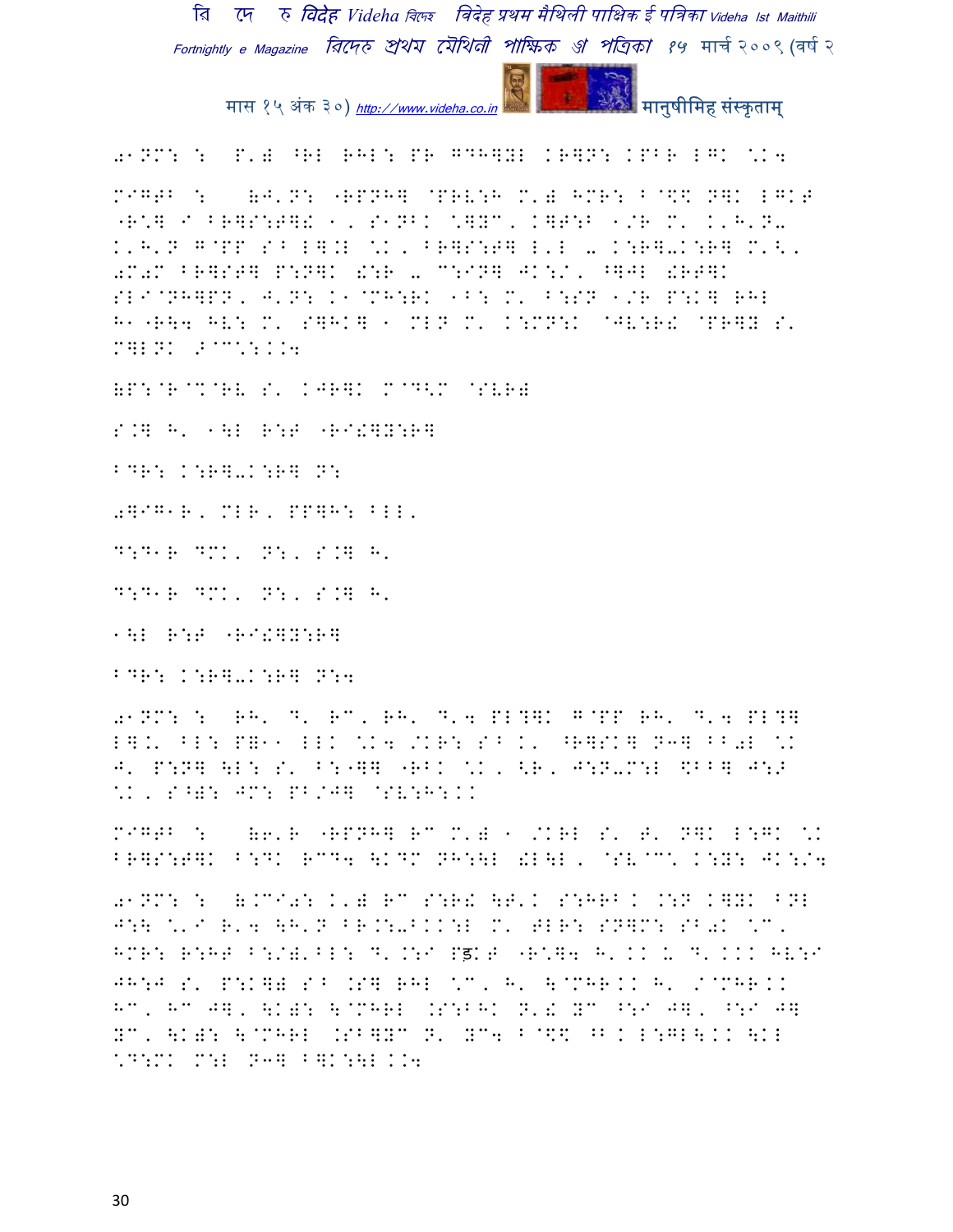मास १५ अंक ३०) http://www.videha.co.in स्थितीया मानुषीमिह संस्कृताम्

MIGHT : RC 01NM: RC 01NM: RC 01NM: RHL ## (## 1 NM: 1 L , I P:11 L' L', 1 L' 1N K]\*1.. GP-S@PP KRKT .:-P] L'B4 1 H', SBT'K MLN KR/ T' S1T]YL J>H'I4 "RH] W:/ S' !I!: PR **NATIONAL AREA** 

(01) DIG PER P. PROPORT (1998) REPRISE (1998) DIGREE (2005) R "RPN D1N]Y: M' ^1T]Y: J:>T "R\*]4 / GBKT "R\*]..)

'BRS:T M'I HMS' M]L' T1M SJN

T1MS' M]L' HM, BRS:T M'4'

 $(0.10, 0.01)$  and  $(0.10, 0.01)$  and  $(0.01, 0.01)$  and  $(0.01, 0.01)$  $\ddots$  :

01NM: : L' RC HMR 1M]R .:N! .L4

 $B^H$  .: The state  $B^H$  and  $B^H$  . The state  $B^H$  and  $B^H$  is the state  $B^H$  $\ldots$ 

MANGER : CAPTER IN A BHL \*K NI BL #K

01 NM: 101 NM: 101 NM: 101 NM: 101 NM: 101 NM: 101 NM: 101 NM: 101 NM: 101 NM: 101 NM: 101 NM: 101 NM: 101 NM:

MIGHT : K:@LHE CIDE : K:@MH4 + PHA.Y4

01 NM: 101 NM: 101 NM: 101 NM: 101 NM: 101 NM: 101 NM: 101 NM: 101 NM: 101 NM: 101 NM: 101 NM: 101 NM: 101 NM:

MARE : K] : KIRN KIYE KIRIN B: NIYE

(01NM: H:? S' ?@MH' K' >%:R: KRKT "R\*]4 MIGTB /KR: D'.KT RHKT "R\*]4 01NM: PBR: .'L:K B:D ='KRKT "R\*] 1 **BATH R** The Control

 $0.1$  ,  $0.01$  is the state of the D1N B:  $\alpha$  , and the D1N B:  $\alpha$  , and  $\alpha$  is the D1N  $\alpha$  state of the D1N  $\alpha$ "RI\$: D'.: D'AC (10 A) A P', EU A (10 A) PUAI (10 A) P') A P', EU A' D'U (16 A) S1"RRN]/ RB]N: )I\$N L:GK \*K4 (GBKT "R\*]) TB C]J Bड़] HK M@ST-M@ST4

(.:\ P]B] K' D1NB WLIG: /H] W:/ \K KLN: M' B]G] D'>T "R\*]4 D1NB P:N] P]BK "R\*] 1 ='KRKT "R\*]4 D1NB \K-DESPESSION DE AANSTE "HONSTE "PSIA" (PSIA)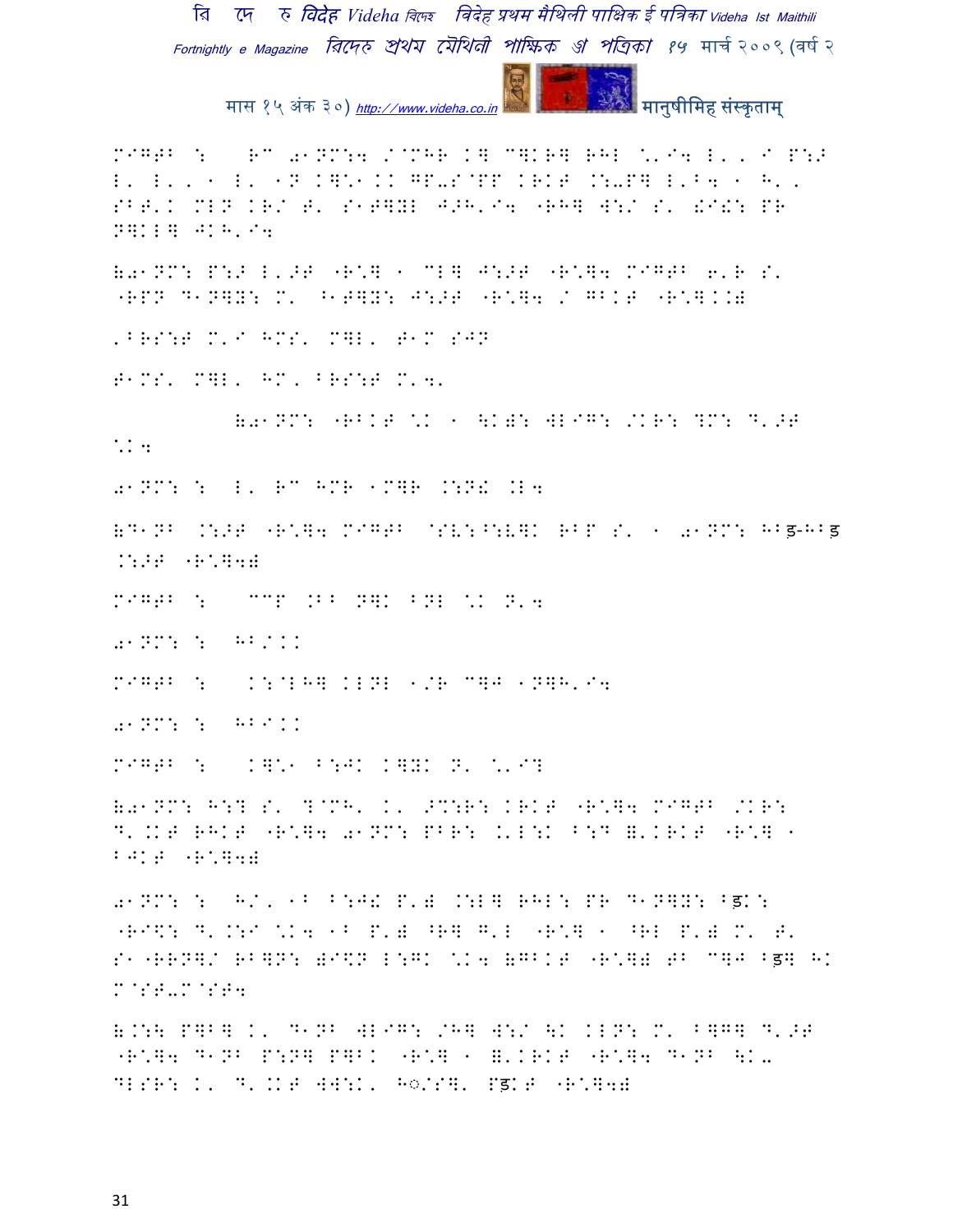मास १५ अंक ३०) <u>http://www.videha.co.in</u><br>| मानुषीमिह संस्कृताम्

01NM: : KT'K B:JL H'TK?

MARBER : DS S' KR (KAM K) DE STATE : P. BI AN KIRI PER SEL (1951) IL HE STATE \*Lड़] K:@LH] HM BRSB' N3] KRB4

01NM: : (9D:S HLPSTK P:NS:) BRSTK TYPE FIRST SOME BRITK TO BEER J'TK4 PARA SPIR J.A. D'A J'T MAN BONN I J'TH J. JA. D.A

MIGTE : T' "RI L'ISLE DE RI L'ISLE DE RI L'ISLE DE RI L'ISLE DE RI L'ISLE DE RI L'ISLE DE RI L'ISLE DE RI L'I

01NM: : RC, BS-@)R'N N3] CLTK T' PS]@NJR N3] ETK4 /  $S^{\prime}$  S N3]  $\overline{B}$  HMR B HO FOR BLICK THAN BY PIC HOSPITAL IN THE  $\overline{B}$  $9.4$  T:n P:n P:n P:n N3]  $9.4$ 

MIGTB : RC 01NM:, \K B:T BT:4 TLI BS-@)R'N S' KT'K DR BY BERECHT IN LANG (MERSO BY CONFIDENTATION BERGING BERGING) D:N:P1R.. P)N: S:H]B.. K'H'N SLHNGR L:GKT H'TCK N' D'. I. D'. II RAGBE EEIL AL. SCOR D'AB, SACR, SORPOA 6@RR-6@RR ^:GKT BS- @)R'N4 S@RR-S' \*B)KT LLK, <R, .'T, .L]H:N, GLRB BRD.. 4 HMRL H:?-GLR RHT]YKK T' J\TH1/ N' TLR' 1/R JK:/4

01NM: : H/, J'T'I 1 P1L]SK \$I\$: 1 P@BL]K G:R]-B:T .'T'I4 BM फ़1)N'I J:N GMB]T'I4 \@MHR BM /@MHR BM, \T'K MRLK, SALL KSBEID BERBER KALLAR DISTRIK PARTIKA

MIGHT : (DIMIGRAPHENT : SILLER SERIES IN THE SERIES OF STATE OF THE SERIES OF STATE OF THE SERIES OF THE SERIES OF THE SERIES OF THE SERIES OF THE SERIES OF THE SERIES OF THE SERIES OF THE SERIES OF THE SERIES OF THE SERIE BSLL BOOK THIS CONTROL STORE TO BUILD AND A HM SON, ECHER FOR GER HIST, FM, HEER, DOWN, POSTER IN S K:@LH]K R]T ^' G'LKY'4 \GL BM 6B)K \*K 1 SKKड़L LLK \@KK' M]N) M' "RP:H]J, LL? ^' J:> \*K4 K]/ PB\*Y HMR: S' LL? ^'L:K D@RD4 RC.. HM T' RLJ' MNBK \*] J' HMR: MCGT 1BO 1999 STATE 1BO 1BO 1BO 1BO 1BO

 $0.1$  Bility of the Bility of the Bility Bility of the SLCK for the SLCK for the SLCK  $\mu$  such that UPRV:L: LG \T'K )'M \*K HMR: 1/RK G@PP-S1NB:K4 NMGR L:>N H'TK RC ^:>! (/K:S] M:RKT "R\*]4)

MIGTB : N]ID 1B] RHL \*C4 SBT] RH "RH] W:/4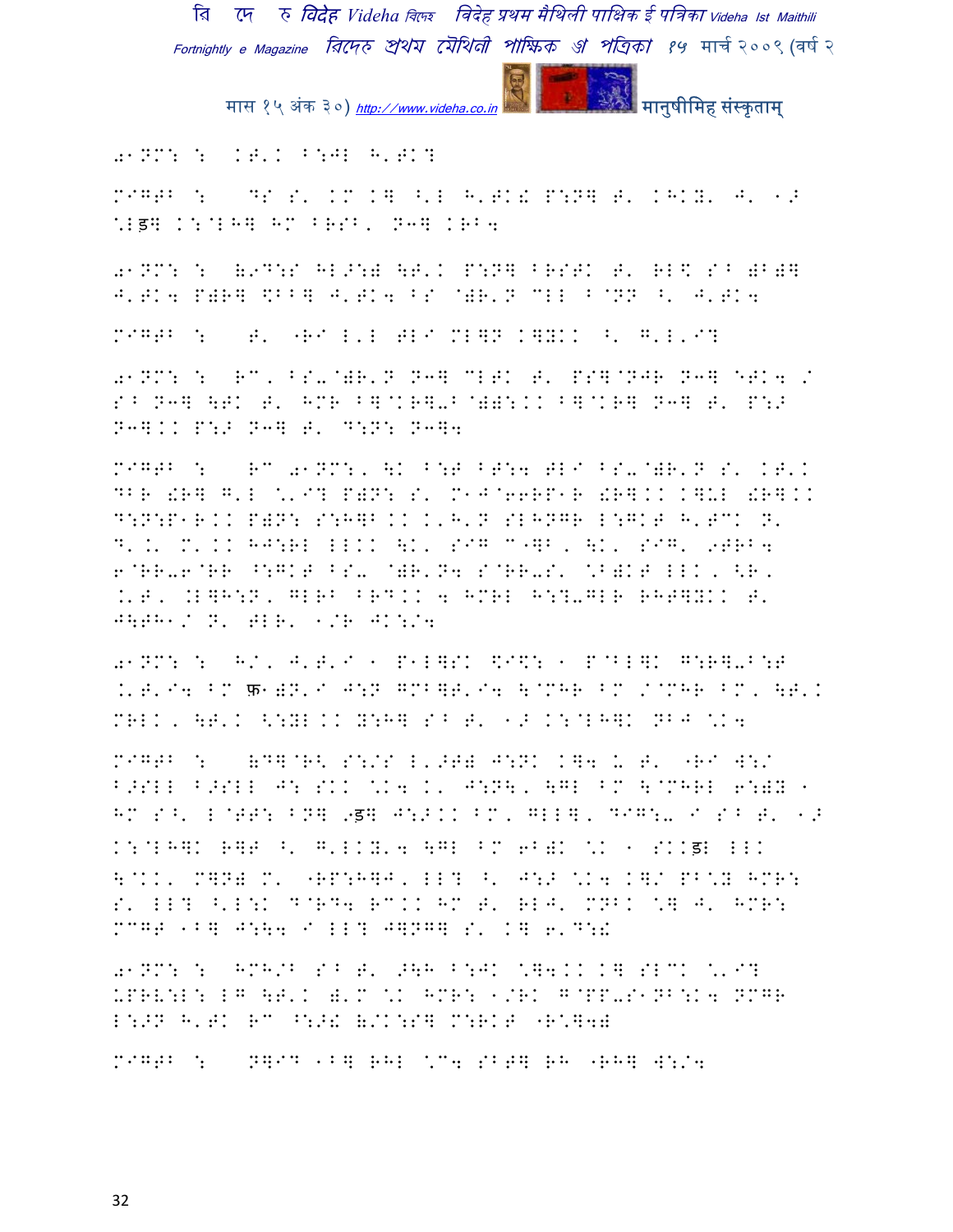

(D1NB M]L]K' MIGTBK C]K) K?R] /\*: /W/G] J:>T "R\*]4 KN'K D'AIRE CLOUR D'RI MERSE (1982) EPRE "RENNE CHRIST" %NK:-%NK: L:L HLB' LGKT "R\*]4 N]N' M'I MIGTB Bड़-Bड़:>T "R\*]-'HM J]Y' N3] C:HK \*], 'HMR: MCGT D' D]Y!' 'HMR: MCGT K]YKK N3] "RBKT "R\*]4' 01NMLK "R@S61) @SVR BH]R:: \*K -'HI', HI', JI, HI', JI, HI', JI, HI, JI, HI, HI, HI, HI, HI, HI, HI, H  $R$  . The probability of the probability of the probability  $R$  is the probability of the probability  $R$ K'@NDRITH NIN' MIGTET AND DRIVE IN THE STATE OF THE STATE OF THE STATE OF THE STATE OF THE STATE OF THE STATE O "RLS:\L NJR] S' "RPN: K' D'.KT "R\*]4 J'N:-J'N: / "RPN: K' D'.KT "R\*IL", THE PILE OF STANDARD AND THE PROPERTY ^'L J:>T "R\*] 1 /H] @S?:N PR 1@%C@RY ^R' L:GKT \*K4)

MIGTB : "RRY, I KI, I AT LICHT : "RRY HIS TROOP : "HIS IN THE TROOP : "ALSO JADRIE ST. (FRIEN GRAAF BREIGHAND, KLYNKREIG IEITEIG IPBOIDD KL K'H'N COMME RH: R'A'N CHEAN SCONG KOMING (SEI)

(%NK: %NK: MIGTB MIC PR PB@R# @VY@KT]K RBP M' W:"] ^'  $J:II \rightarrow M:HH$ 

HM.. HM \K GL) PBR:-PBR: 1DM], D1NB H:?, D1NB GLR.. PT]Y:U K] N3] PT]Y:U4 ("RPN' B:IH] M' B]W11 K)KT) N3], PT]Y:\BL: G@PP N3] \*K4 (फ़'R "RPN' S') K]YKK N3] \*K? HMR H:? GLR <1R] 1\L\ HMR: LG, T' "R> M' N3] POSITIC GODS IS A HIM IN HAMILTONIC CONTROLLER  $N=1.1$   $\ldots$  . The small state of  $\ldots$  is the small  $\ldots$  in the small  $\ldots$  is the small  $\ldots$ KOM S' MARS C'HOLL AN SERIE AN AN SERIE D'AN SERIE D'AN SERIE D'AN SERIE D'AN SERIE D'AN SERIE DE L'AU  $H$ . I I  $\leq$  190. I LIGH-1 HM  $\leq$  HI. Thin II define  $\leq$ S', \.N] S'4 1B HMR: "RI J]NG] S' KLNL S]K:>T N3] 4

KONSTRUCT SERVER ARTIS ZIE PENA PRIN 2414 PRIN 1 MIGHT K' "RI RI M' P:B' RI K' MIGHT PHR' ANIB (1818) MARR KN. MIGTA KN. (1919) MIGTA KRAKT "RYSK" (1919)

01NM: : I J:DB \*K4

 $M$  ,  $M$  ,  $M$  ,  $M$  ,  $M$  ,  $M$  ,  $M$  ,  $M$  ,  $M$  ,  $M$  ,  $M$  ,  $M$  ,  $M$  ,  $M$  ,  $M$  ,  $M$  ,  $M$  ,  $M$  ,  $M$  ,  $M$  ,  $M$  ,  $M$  ,  $M$  ,  $M$  ,  $M$  ,  $M$  ,  $M$  ,  $M$  ,  $M$  ,  $M$  ,  $M$  ,  $M$  ,  $M$  ,  $M$  ,  $M$  ,  $M$  ,  $M$  ,

01NM: : ^>\ N3] SKK \*K4 I JRBR KLNL J:DB \*K "R?V: NKN: -JLG]N4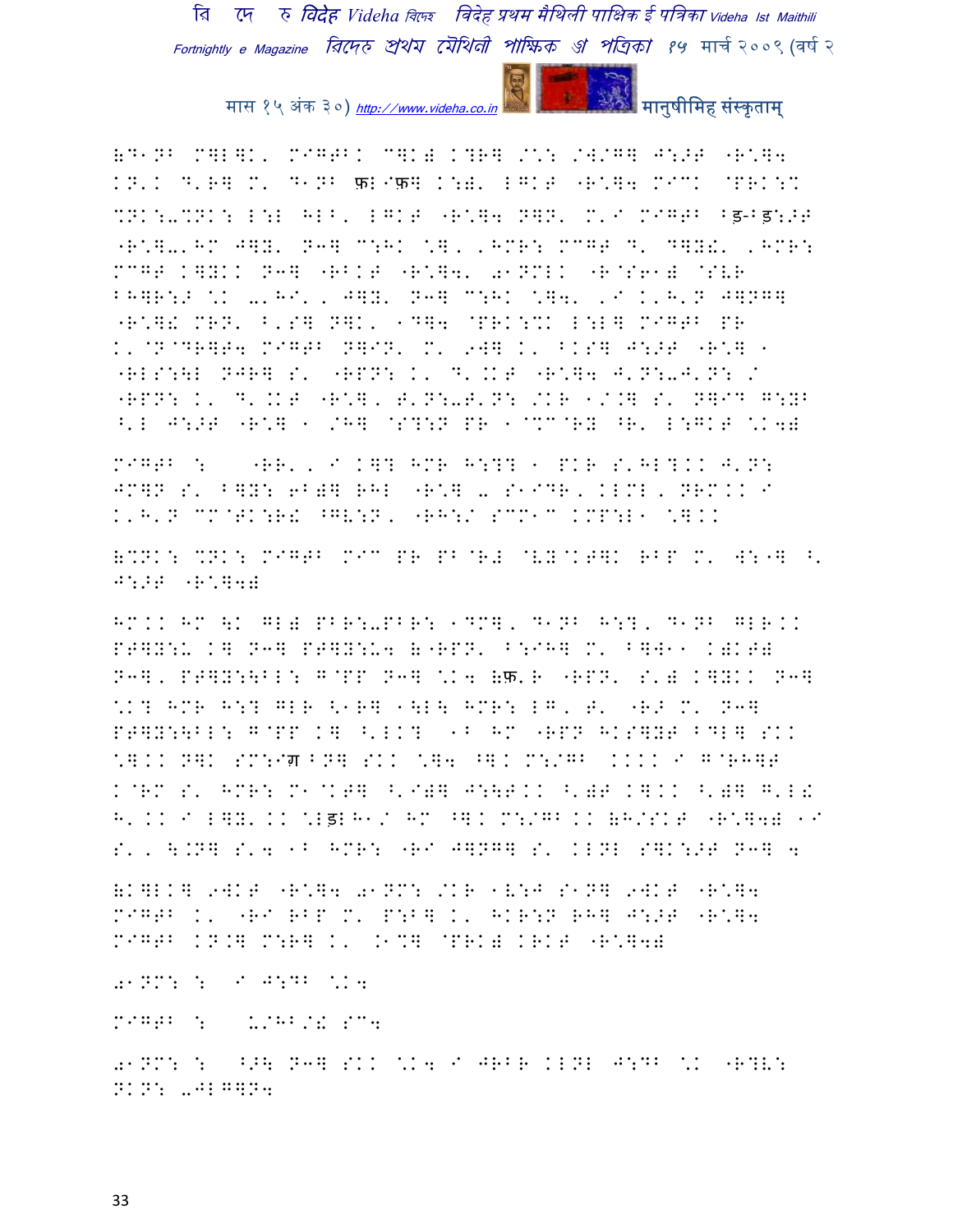मास १५ अंक ३०) <u>http://www.videha.co.in</u> स्थिति स्थिति सानुषीमिह संस्कृताम्

MANUEL : "RH/I SC4 \*BB (1998) SC4

(01NM: /KR: \*1BK \*K4 "RPN 1/.] MLKT \*K, 6'R \*1BK \*K4)

01NM: : H/, B10: T' RHL\ SC' SN! JCI I SC \*K, T' GREEN CONTROL CONTROL

MARRIS : RESTAURAR, 1995 B. "ROSAR SECRET CHOIR PI\*] \*]4 (GBKT "R\*])

'PI\*] BNB 9ड़T] 6]RB/ M@ST GGN M'I

1J MKI 1J:D HB/ D1N]Y: K' CMN M'I'

010 BM: : \T'K 1J:D N31 # I, JT'K BB0K \*'I'41 MAY \*'

MIGHT : M:N'?. JIN SIDR Y SHEET : SHEET : MY SHEET : SAN THE SAN TIME IN THE SAN TIME IN THE SAN SLCBL N3] K'N' \*LH/14 D'., I RL\$K B@TT].. BR]S:TK PYPE C. C.A.P PERSAN CHRE WERE "RYNH" & CYM REN A CP %:IT "R\*] - ^]NSR HL>T HL>T KT'K JGJ]Y:R ^' J:> \*K.. (GBKT) 'BHIT HAT I SHR BHAT HAN BHIT HAN BHIT "BHIT" I SHE BHIT BHIT "RAN BHAT BH

01NM: : KT' J: RHL \*'I4

MIGTB : PT: N3]4 HM T' .:L] BB0' C:HK \*], I PBR:- PRES P.H. SKI SANK, TNAD CHA FRENZ . AT SEANZ I, IAD B:R G:REC PELGY/4 IV SEGN D: MPPNS TRONG AND STRE D', CORREL D'IN BAUTEC EL PRIMEIX (CORREL D'ANTIENNE DE L'ARDIENNE DE L'ANTIEC APPE D1.] HL> \*K, "RH]N: B:JK \*K.. (.BB T'J-T'J CLKT  $R$  .  $R$  ,  $R$  ,  $R$  ,  $R$ 

01001 : RC, HOO JH: RC, HOO JH: RC, RHL #1

MIGHT : CL, CL, CL, GBKT : CHINE, CL, CHINE, CHE MINISTRY (PH) M' Y: DLPHR M'I, 1BL D:N: =/B"]T' HKI, >S 1%]Y:N:  $\mathbf{H}$ ,  $\mathbf{H}$   $\mathbf{H}$   $\mathbf{H}$   $\mathbf{H}$   $\mathbf{H}$   $\mathbf{H}$   $\mathbf{H}$   $\mathbf{H}$ 

01NM: : RC, HM ?:K] G'LHB/4 GM' - GM' CL4

MIGHER : NEW THOMAS : MEDICAL DEFENSE (ALL AN I PER BNOLES BNOLES ELECT M:P] L], B:MN ^GV:N JK:/.. PBR: SIS:R K' "RPN "RIKB:R] M' ^R] L].. .BB C]KR]-C]KR] K' G:B] -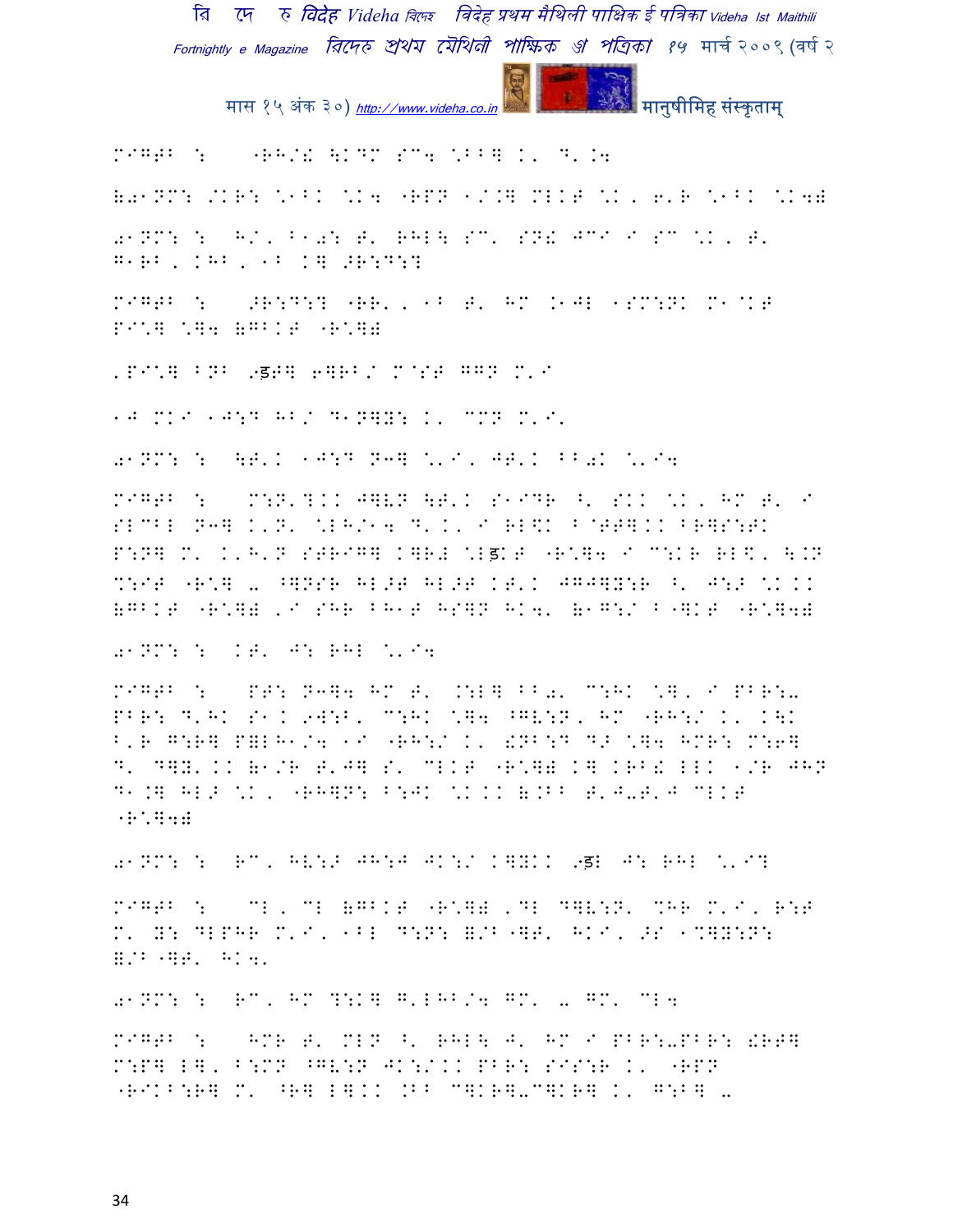मास १५ अंक ३०) <u>http://www.videha.co.in National Acco</u>ssib**lity मानुषीमिह संस्कृताम्** 

 '1J MDHL% H11 J:\ R', M'R: MN, M'R: MN, M'R:  $\mathbb{C} \mathbb{P}$ 

 %R:RT KRN' KL LLC:\ R', M'R: MN, M'R: MN, M'R: MN4'

01NM: : (\$'R:>T) MIGTB, \N: SNK:H - BT:H JK:/ N3] KR4 HMR: \$R HR: \$R HR

MIGTB : 01NM:, HMR: 1> K'H'N L:G] RHL\, BB0L \*C?

010 THE SECTION OF STREET

MIGTB : 1I HMR: MLN M' \K): K:MN:, \K GL) >@C\*:K MB@RT] BN] RHL\.. @PR'MK NRM "RN1^BT].. 1>\.. \.N'.. LIGH RHLA JI KLOBI NEM, NIGH "REMORI M, SEMPLO MASH BER L].. /KR @PR'M ^RL @SP@R% HMR K'%, D'HK RG-RG M' PHILOPE STARTURE SON CORRECT SHARR, .BB GHARR E. SANGIO JTE, MIRISI SI MARY AREA DI RHISI NA SHEMARA RINI

01NM: : ^' G'L I 1M]R .:N.. 1B G:/T '1T] @KY: .I\$:L:!'

MANGER : MIGTE : PRINT : PRODUCT PHINE : NORTH : LANGER 01NM:, S1N, TLHR ^CJ].. (KN'K LJ:>T "R\*])

010 SM P I SLM: I SLM: N (G:BKT "R\*) .: N (G:BKT "R\*) .: N (G:BKT "R\*) .: N (G:BKT "R\*) .: N (G:BKT "R\*) .: N (

T'R' BOOT BOOT BOOT BOOT BOOT

(MIGTER 1GAN) REAGNERS IN PICK WEIGHT WORKING IN A DISCOVERED ONLY

MIGTER : D'ANNEL A MORTIN GERLE ERTIC D'ARBEIT D'ARTIEL AU N' AO ANNE ANN AN DAOINE AN DAOINE ANN A-DAOINE AN DAOINE AN DAOINE ANN AN DAOINE AN DAOINE ANN AN DAOINE AN A B)B: (NBR) PTPPIS RES (20 PTR 2011) IBS (10010 PT) .STAR, BEYR CABE SHAN BREYR CABLE (BSCAR

01NM: : M1D: TLI K:J K] KRB'I R'! K' D'TC K:J TLR:? LB@LH]-N:IGड़]. MIGT11 K' S^ K]/ JNKT \*K.. M1D: 1J1K I NOGR, SLEGO REEK RICK KY KY KY KY KONGRESK J:@ST] 9PD'S D'TC, J:H] S' P') CLTC N3]4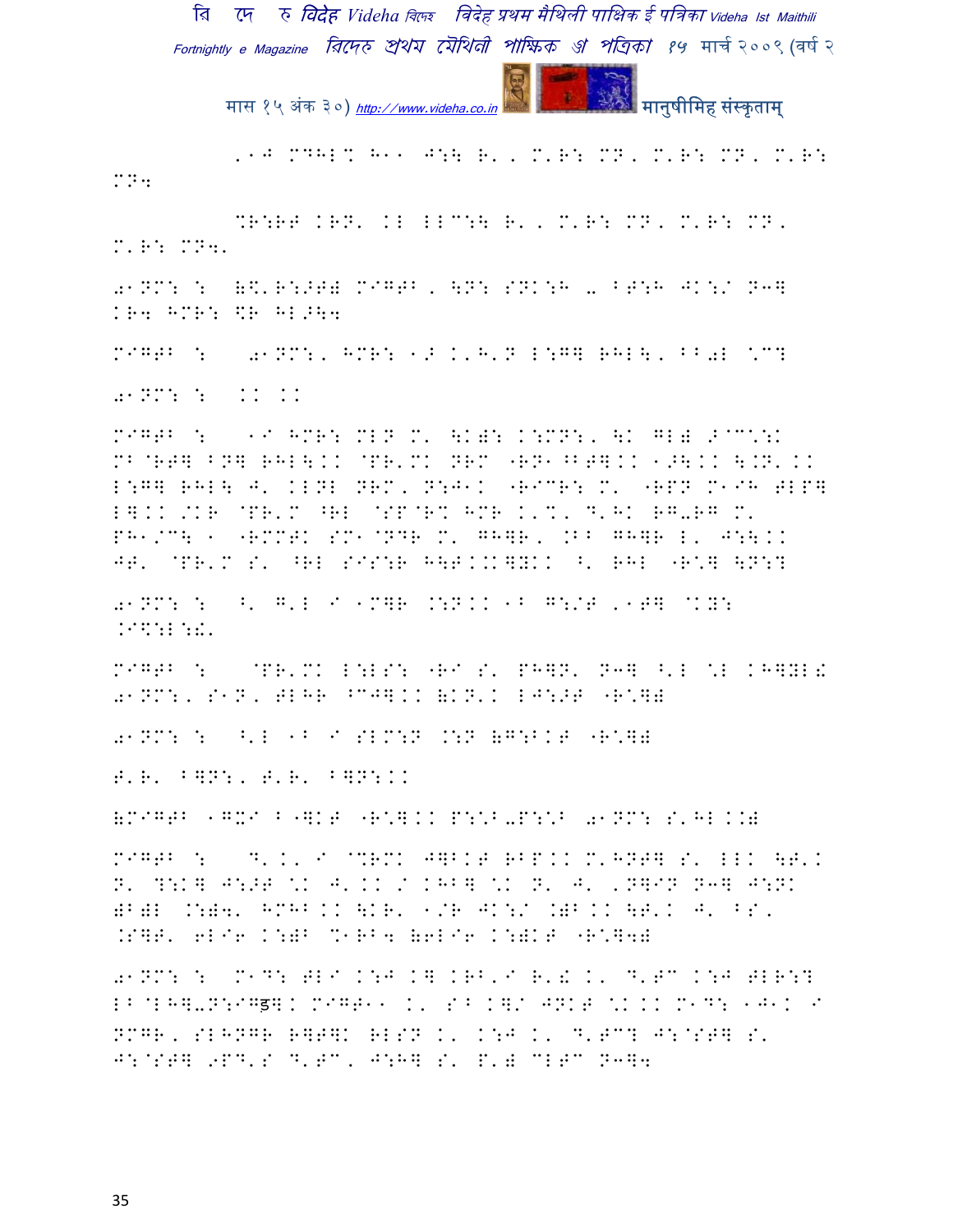मास १५ अंक ३०) <u>http://www.videha.co.in</u> स्थिति क्रिकेट मानुषीमिह संस्कृताम्

(6LI6 K:)B:K NKL KRKT MIGTB \KDM S' C'H:>T "R\*]4 6LI6 BERNAM CO. BICH AND HOME CHAN MOVING CHINE HER AND "R\*]4)

MIGTB : EI? K] KRB HM? (H/SKT "R\*]4) \KDM SH] PKड़L'I TLI.. KIRB HARRY HARRY STATES IN THE REPORT OF THE REPORT OF THE REPORT OF THE REPORT OF THE REPORT OF THE REPORT OF THE REPORT OF THE REPORT OF THE REPORT OF THE REPORT OF THE REPORT OF THE REPORT OF THE REPORT OF THE REP B:J N', K' SKY SKY \* SKY \* SKY

01NM: : .:L] ^]. M:/G] SKK \*'I4 S'HL LL?-N:IGR ^' K!  $\#N$  ,  $\#N$  ,  $\#N$  ,  $\#N$  ,  $\#N$  ,  $\#N$  ,  $\#N$  ,  $\#N$ 

MARREY : N: NI: NARREY BOARD : NARREY AGENCY DATA BETWEEN A NORTH IN STRIKE ^')L\, /KR:.. (HW:T /KR G@RDN] PKड़] L'>T \*K4) 6'R J1N] BJPD I. ROMAN I. ROMAN BILLE BILL TILL THE STATE OF THE RESIDENCE TO A TURN BE STATED OF THE UPSTALL TRANSPORT K) BOOK PROPERTY AND RESERVE

01NM: : (G@RDN] \*Lड़BKT) T' KL@K)R] KR4 \$:@K)R] KR4 HM THE CREATED INTIGHT BOOK BOOK CAN

MIGHT : TLI HAR HCSL: B" (B") BOL' / BOL' / FLI / COLLECTION (STATE) \*'I4 HMR: LG \$]@GR] "R\*] J'..

01NM: : T' KLNL !I!: K' L'.. K]R:N:K DLK:N, KPड़:K DLK:N.. K]\*1/.. HMR: "RPN: DLK:N PR R:.] L]H'I4

MANHET : KINK MANHET : KAT KAT KAN KAR KE KE KE PR/JAB (MAHE) E:HER (MAHE) EB (BR) KI, 2019B, ED MEB (AE AMBA) LG S'..

018: BOTA: G:: J:: ATAC, J:: ATAC, J:: ATAC, T:: ARC, B'AC, ARC, ARC, AC, B'AC, AC, B' SEPREMENT CONTROLLED

 $\Xi$ (Fig. ) (J:G)  $\Xi$  = Fig. (G)  $\Xi$  (M)  $\Xi$  (M)  $\Xi$  (G)  $\Xi$  (G)  $\Xi$  (M)  $\Xi$  (M)  $\Xi$  (M)  $\Xi$  (M)  $\Xi$  (M)  $\Xi$  (M)  $\Xi$  (M)  $\Xi$  (M)  $\Xi$  (M)  $\Xi$  (M)  $\Xi$  (M)  $\Xi$  (M)  $\Xi$  (M)  $\Xi$  (M)  $\Xi$  (M)  $\Xi$  (M)  $\Xi$  (M /KR: BJ: L]Y\4 MIGTB /KR: D]S @!Y:N N3] D'>T "R\*]4 I D'.] / "RPN' S' \K KL@N): M'I W:"] ^' J:>T "R\*] 1 MAGGER K' D'ALLES AND SERVERS KE

MIGHT : (J'A: 6'R "RPN: 10'R "RPN: 10'R "RPN: 10'R "RPN: 10'R "RPN: 10'R "RPN: 10'R "RPN: 10'R "RPN: 10'R "RPN SMY4 ^ RHL \*K..4 HO, I STRACH \* RHL \* RHL \* RHL \* RHL \* RHL \* RHL \* RHL \* RHL \* RHL \* RHL \* RHL \* RHL \* RHL \* RHL \* RHL \* RHL \* RHL \* RHL \* RHL \* RHL \* RHL \* RHL \* RHL \* RHL \* RHL \* RHL \* RHL \* RHL \* RHL \* RHL \* RHL \* RHL MID- MID B'Y:R4 H' D'.]YC, I SBTL "R\*]4 \K 9WL K] S^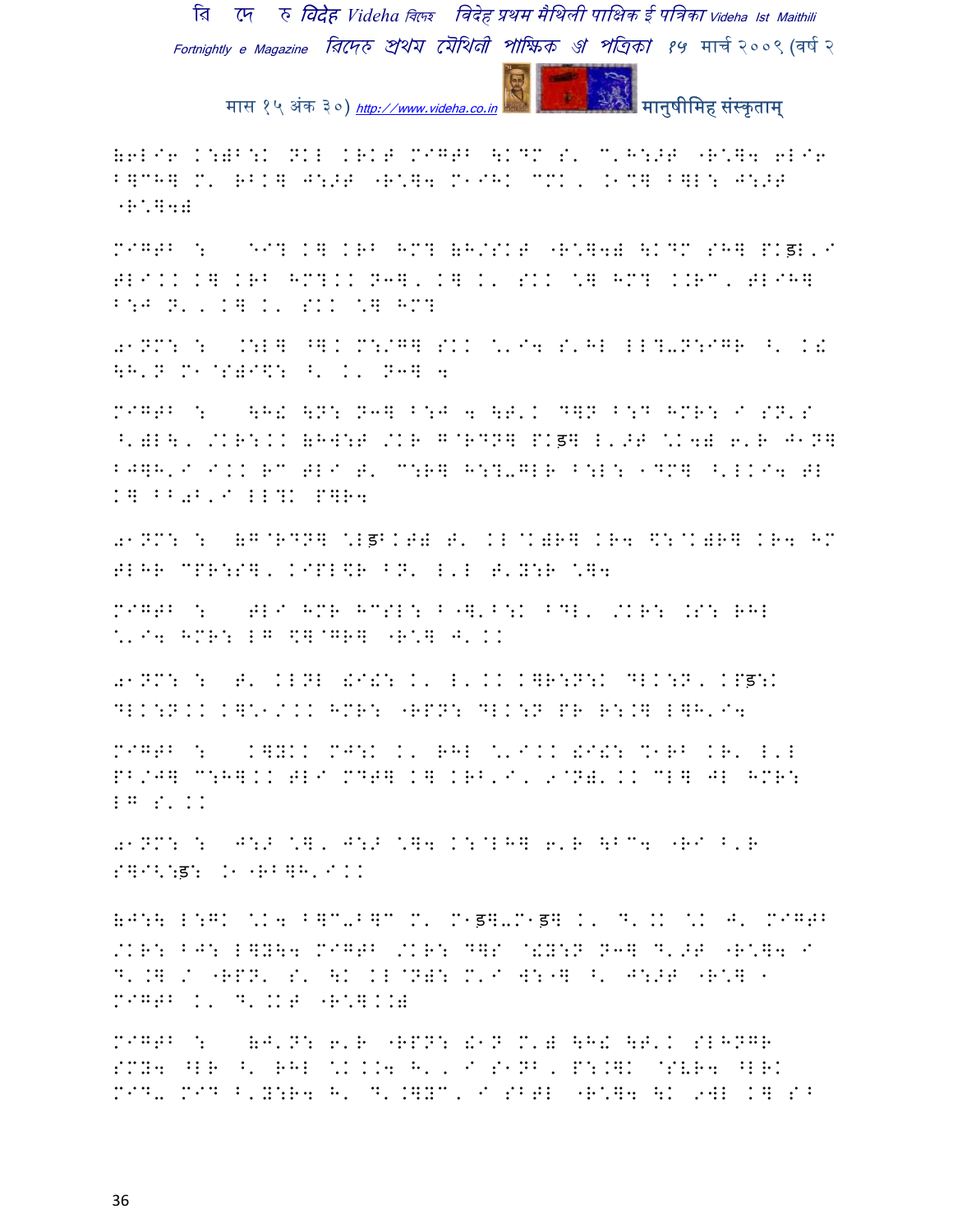मास १५ अंक ३०) <u>http://www.videha.co.in</u><br>| मानुषीमिह संस्कृताम्

KA), SHI J:REC (1999), D'. BO. BO. BO. BO. BO. BO. B. EARS / / / MMHR CROLER SYSTEM RHE \*K.. (2010) A "MHR I "RENT BOCC: K' DA PHIL PHIOLIC AND ALTHRO A CHILL FINE S'HL C"]: D'LKK.. /@MHR \K): B@CC: M:Y K' D'.] M10SK100 RHL "RATIONS FROM THE SLIP FOR TO NORTH JK::/ JUNG MORE RHL "RMUSI MYUR II RMOS HU MMT J1N R H:R].. K:J ^')TC TLR:.. !KRJ !R..

 $E(X,Y;T)$  is a sequent of  $F$  and  $F$  is a big strongly become  $F$  of  $F$  and  $F$  by  $F$  and  $F$  by  $F$  $+1.1$ ज़ HLOS  $+1.1$  and  $+1.1$  and  $+1.1$  and  $+1.1$  and  $+1.1$  and  $+1.1$  and  $+1.1$ JOSE "BONA TYNHO CHO" THE PRINT FOR SON SHIP CAN CAN W: W:E.: W:E RHE W:SE SRIER TETRITER R.E I TETR DAS D'.KT BO. (654), 6'R ME D'AGRETE SO ROPAL, COLO (66 BBC APROFES) List "Rate"

MIGTB : "RR', I K] ^'LK.. U DB! P]YBKT M:Y! .... BOOTS ALBEEMENT .... IN LITTLE . THE .... IN LITTLE ... . .... .... . G'ID JK:/.. M:? 6:)] G'LK.. /, / CB@LH] S1NGBKT OS CORRECT .. (CONTROLS 95 ASSESSED .. . "RESPONSE .. "PROTECTIVE .. "RESPONSE .. LLC SO. COMALE SARRO . . CHO LEGA ACOLO 25900111 LESAIR RIVE  $R$  . Recover and the recover of the solution of the solution of the solution  $R$ JANGAN SI ANG KILI SA GLORI SA SKIBILI  $\Delta$ HDP) RHE ( $\Delta$ ) KI (HDR) (HHDRHHI) (1900) (1900) E HO (FDR) BHE:  $\Delta$  I  $\Delta$  (FDR) BH HMR "RPR" (1995) (1995)

(P:@R@%@RV S' @!VN].. J@NM L'BK "RPR:! K'N' \*'I TLI S^.. 1B ^LG4)

(C].-P1K:R \.NL MCL \*K4 MIGTB "RSH:Y SN W:"] "R\*].. HW:T /KR K:T /K MI PTIP \*ENA 'HA:T /K ( PH BM. BM.) ^:G, J:N BCL.. ^:G RC.. ' (^]ड़K ^:GB:K @!VN]4 MIGTB, S'HL BIBON' S'HL S'HL BD', S'HAL GEOMH DE SA CHAIL "B' GHT BON' L'GAT "R'  $\cdot$  :G RC, BM.  $\cdot$  :G RC, AND BOLE, IN BC. IN BC  $\cdot$  . RS'- RS' "RI ^GD\$]. M' S^): P:@TR S@MM]L]T ^' J:>T \*?].. S^ C]KR]. RHL \*?].. '^:GB, J:N BC:U.. ^:G RC.. ^:G.. ' RS'- RS' @SVR %:IT HL>T "R\*].. S^): CR]@TR \K-DLSR:K H:? PKड़N' MICK \KDM "R@GR^:G M' W:"] ^' J:>T \*?]4 SMV'T @SVR M' S^ B:JKT \*?]4)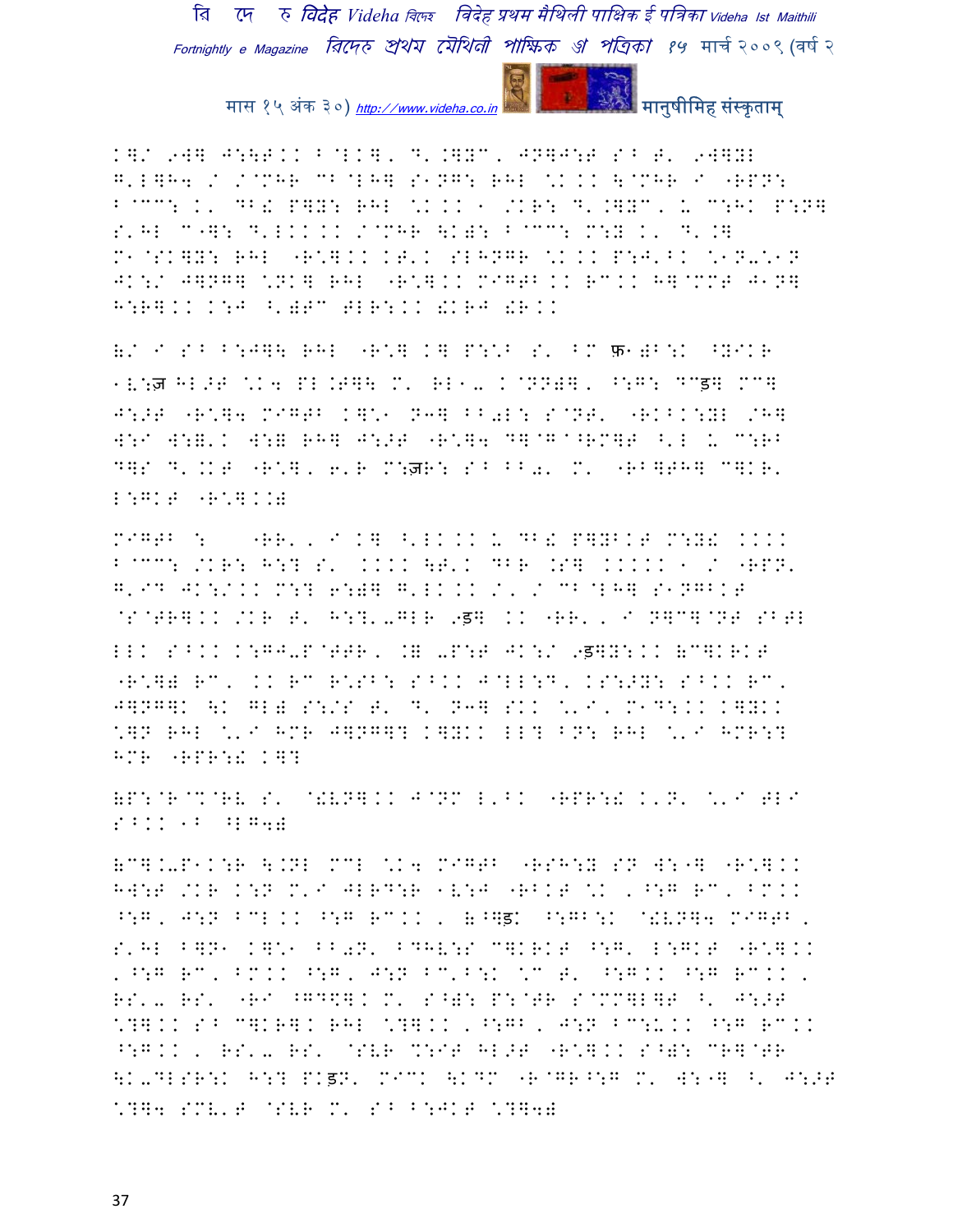मास १५ अंक ३०) <u>http://www.videha.co.in</u> स्थिती सामानि स स्कृताम् SMV'T @SVR : H1"R\ .:H' Y1@D<K V]^]&]K: V: .BNK B:J:R G@RM **MANUEL READS**  $H: \mathbb{R} \to \mathbb{R}$  ,  $H: \mathbb{R} \to \mathbb{R}$  ,  $H: \mathbb{R} \to \mathbb{R}$  , / K:L.. "RH]I SI', H/, "RH]I S' "R\*] )@KKR HMR..  $H$  . See . See . See . Assume that  $H$ W1D: 6: R W: 9WB: 9WB: 9WB S:W] HJ:R SGR-P1@TRK ^:/T] I SIS:R .L "R\*I", K:MI", H:MI DOCH SPORT RECORDS T-TE BRIDGE AND HEAT (1981) (1981) J', "ANN S'AND, S. FANN S. STANDI **TALE STATE BOOKS TALK** "RMRL S' "RMR STREET SINDSPIECE JUN, PHE GRIEGE, CONTR  $\mathcal{F}_1$  and  $\mathcal{F}_2$  is a set of  $\mathcal{F}_2$ W. MERR W. PROP BA:L1 ANNIV HM JURE , 1 PHP RT K:LLK S@MM1.

LLK:RB MCT K'

B VI PROVINCE

RCB NAME NAMES AND REAL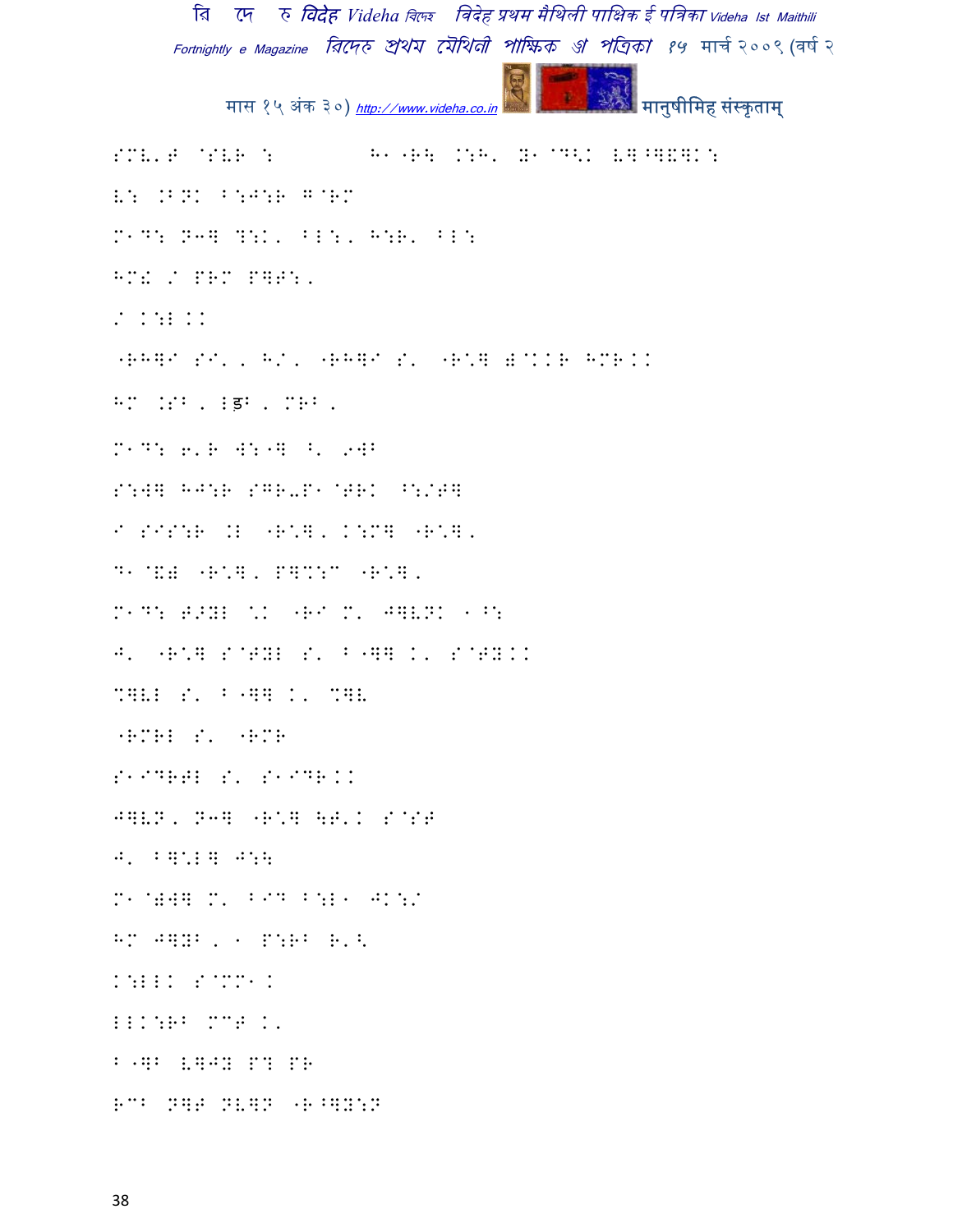मास १५ अंक ३०) <u>http://www.videha.co.in</u> स्थिति स्थिति सानुषीमिह संस्कृताम्

N, 1991, 1992, 1993, 1994, 1995, 1995, 1995, 1995, 1995, 1995, 1995, 1995, 1995, 1995, 1995, 1995, 1995, 1995,

N, 1999, 1999, 1999, 1999, 1999, 1999, 1999, 1999, 1999, 1999, 1999, 1999, 1999, 1999, 1999, 1999, 1999, 1999,

("RIT]M PI@KT] B:JKT-B:JKT S^ K]/ 1!:-1!: H]@SS: M' Borghi (Michael Michael Die Gerichten der Schriften (Michael Michael Die Gerichten) PR.. / "RPN PH]L @S?]T] M' "R\*].. 1 N]@NN M' Bड़Bड़ K' RHL "RECHOLL THE BM. FOLL THE "RHD FM.FH. CM" B. THEO. ^:G RC.. ' 4 / N]IN' M' \@MHR S' /@MHR ^:GB:K @PRY:S K' RHI "ANTA S' PINTAR LO GAINIR OL VIRI K.R L'*JA* "R#10 8'R So Row Row Participate in the Pilot of Pietro and Carlo Renail. J:H] S' \K): M:NV-P1@&PK N]@RM:# HLBKT "R\*].. S^ KAVARIT MERIT MERITAN BERGEL TERRITORIA BERGEL P? PR, RCB N]T NV]N "R^]Y:N.. ' B:JKT-B:JKT S^): P: CHR CHARACT, ANDRE NYHA PROVINSI SKT "RYDHA

 $B: T: T: T: H$ 

\$X. D'V%IKR NV]N (१९६२- ), / N: M: S] (G@DY-P@DY M]@%R]T H]@ND]-MK?]L]K @PR:R@M^]K S@RJN:), C:NN-K:JR (MK?]L] KV]T: SI@GRH), 1!1N]K (MK?]L]) S:H]@TYK PR]DM@%Y, G]T]K:@VY K' RBP M' V]@DY:PT] PD:VL], R:JKML CC!R] K: RCN:K@RM (1LLCN:), JM:N: BDL GY:, SLN: B:BB K: Y:R, PHC:N (HH:CPPH (PHOH), "R^PHZ: (HH:CPPH (EHP),277-PHH), H:TH TER FAND BITELEY TADAGE

SOMP:DN: OPREHING: CANDRING: RNEWST CCORE. "R@GN]@SN:N \VI "R@NY 9P@NY:S (R:JKML CC!R]), P@T?R K', NDB' DON' DAY HIS (REGALINE), CHINA HIS (REGALINE), ILEN' BI GEHE (R:JKML COPER (R) AR TERINTARY (RAPINIE), PILAI, ANN (R: JK) R: THE COMMON CONSTRUCTS ( R: JK), R: JK ( R: JK), R: JK ( R: JK), R: JK, R: JK, R: JK, R: JK, R: JK, R C1N] H1I KH:N]Y:/, B@ND KMR' M' K@BRG:H (R:JKML K] KH:N]Y:/), %VY:@TR: K' B:D D'H%1@D!], ऑ\$]) R]PL@R) (R:JKML CC!R] K] KV]T:\/), B@R6 OR S6'D K@BR PR \K 6BL, 9 TRAN (K. VAL) (PAT RIS 1, S. SADIAN), K. TA TRANS (PATR) K. S. TA RANG (P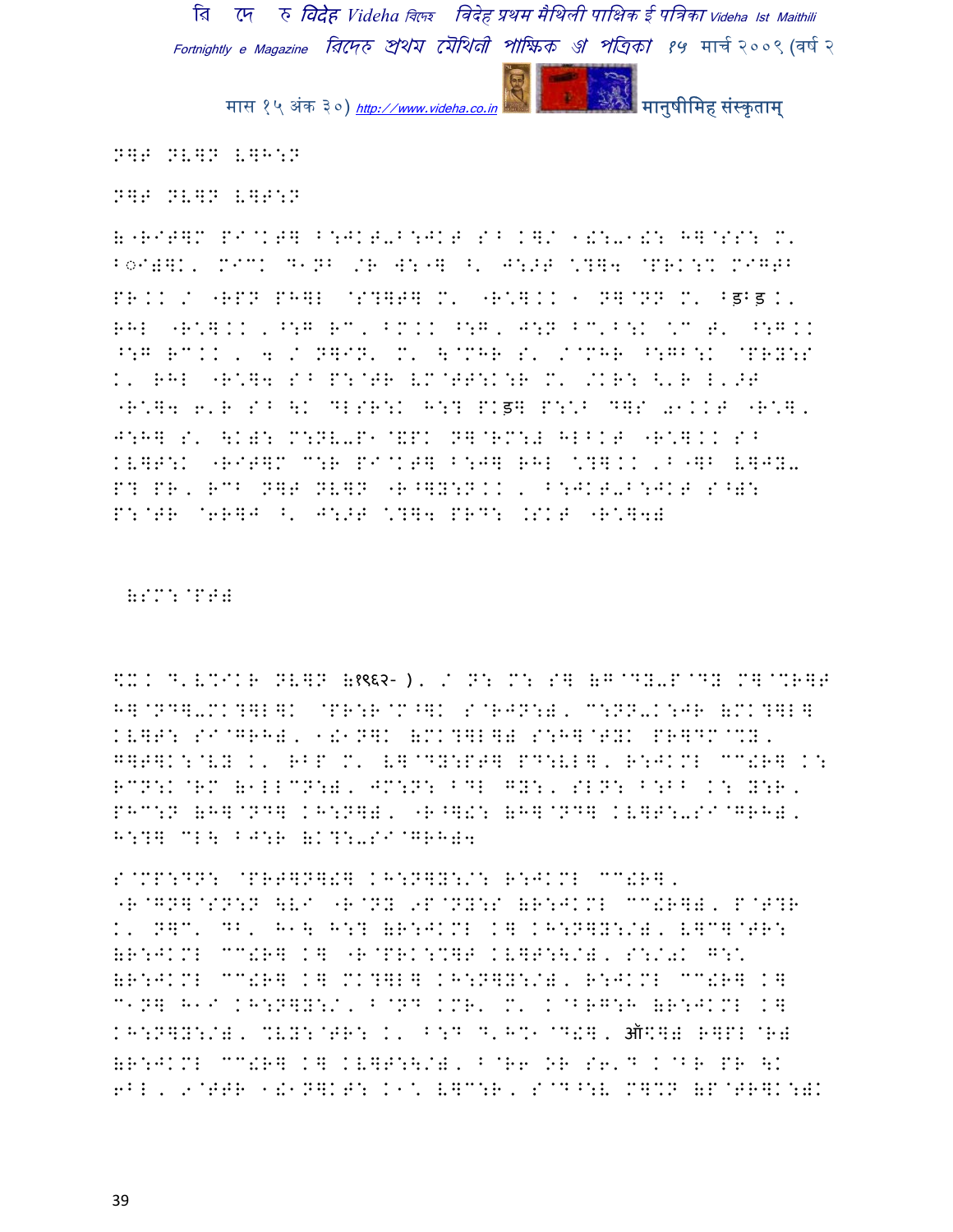मास १५ अंक ३०) <u>http://www.videha.co.in</u> स्थिति स्थिति । मानुषीमिह संस्कृताम्

K]\*] "RIKK S@MP:DN, 9D:HR# (MK?]L] K?: SI@GRH SSIP: THE

 $B: B \rightarrow B$  and  $B: B \rightarrow B$  and  $B: B \rightarrow B$  and  $B: B \rightarrow B$ 

(R:JKML CCP) (R:JKML) (R:JKML) (R:JKML) (R:JKML) (R:JKML) (R:JKML) (R:JKML) (R:JKML) (R:JKML) (R:JKML) (R:JKML) (R:JKML) (R:JKML) (R:JKML) (R:JKML) (R:JKML) (R:JKML) (R:JKML) (R:JKML) (R:JKML) (R:JKML) (R:JKML) (R:JKML) (R

 $\mathcal{L}:\mathcal{L}:\mathcal{L}:\mathcal{L} \rightarrow \mathcal{L}:\mathcal{L}:\mathcal{L} \rightarrow \mathcal{L}:\mathcal{L}:\mathcal{L} \rightarrow \mathcal{L}:\mathcal{L} \rightarrow \mathcal{L}:\mathcal{L} \rightarrow \mathcal{L}:\mathcal{L} \rightarrow \mathcal{L}:\mathcal{L} \rightarrow \mathcal{L}$  $1.1$  THET

PREGOR PHERG: MEDEG & SMORGE MAC MEGORIE NIE. XX ^1VNJ], K:@LH]

KMLAWI, PRSB KI/7 (2011), POWING-MEOW: DELENGY, DOGETOR \*\*\*\*\*\*\*\*\*\*\*\*\*\*\*\*\*\*\*\*\*\*\*\*\*\*\*\*\*\*\*\*\*

B1@D: POSSER REGISTER REGISTER REGISTER REGISTER REGISTER REGISTER REGISTER REGISTER REGISTER REGISTER REGISTER \*\*\*\*\*\*\*\*\*\*\*\*\*\*\*\*\*\*\*\*\*\*\*\*\*

V]@DV:N LLKN]K NYNT:R: BNL RH\ C:HK \*?], T'I @J3:N NH]/ RHKT S:H]@TY,

KL:, SI@SKMT\_MARIA 1, SIMPLE 1, SIMPLE 1, SIMPLE 1, SIMPLE 1, SIMPLE 1, SIMPLE 1, SIMPLE 1, SIMPLE 1, SIMPLE 1  $H\cdot$  and  $H\cdot H\cdot H$  is a contribution of  $H\cdot H$ 

\*?]; @SV@S? 1 S@MPB@R# P1R1&K S:@NN]@!Y H1NK: L'L Bड़ PK PRESIDENT

M1@SK:N, OBSERVED MANUFACTURE 1/.]M' BSL RHB H1NKR

N.# NPH ANTI SV.SAARS POHIN PYRH ( PHORING PYRRI)  $\mathcal{P}$  H  $\mathcal{P}$  (Fig. )  $\mathcal{P}$  (Fig. )

>\H SM:NT:4...V@ST1T, S1%]L: 1 N]@RML:, D1NB DB V@RG @S@TR:] \*?]4 \K GL)' @PR:#

R M BR (E.E.) (PERLANDAR (E.E.) ("RPN 1 PRABARI" (MIR BR) MIGHTA  $\ddot{\ddot{\bf x}}$  ,  $\ddot{\bf x}$  ,  $\ddot{\bf y}$  ,  $\ddot{\bf y}$  ,  $\ddot{\bf x}$  ,  $\ddot{\bf y}$  ,  $\ddot{\bf x}$  ,  $\ddot{\bf y}$  ,  $\ddot{\bf y}$  ,  $\ddot{\bf x}$  ,  $\ddot{\bf y}$  ,  $\ddot{\bf x}$  ,  $\ddot{\bf y}$  ,  $\ddot{\bf y}$  ,  $\ddot{\bf x}$  ,  $\ddot{\bf y}$  ,  $\ddot{\bf x}$  ,  $\ddot{\bf y}$  ,  $\$ 

BOND OR RESERVED AND CONTROL STANDARD AND CONTROL SEED. YCN-P]P:S:K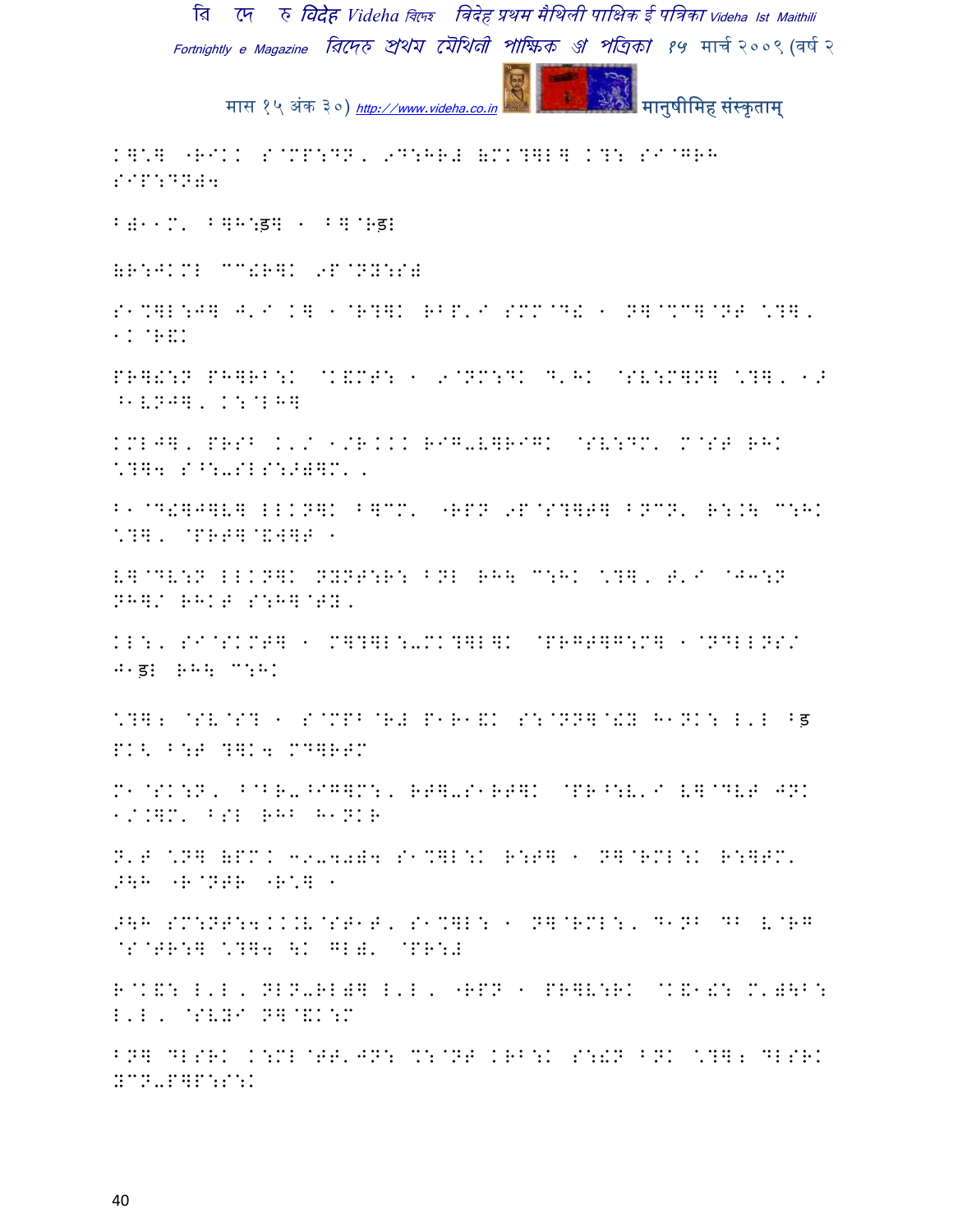मास १५ अंक ३०) <u>http://www.videha.co.in</u> स्थिति स्थिति सानुषीमिह संस्कृताम्

%MN KRK \*?]; T/ DLSR YCN-P]P:S:S/ @VY:K1L ^'L DLSR:K'I P]B] J\B: L'L

9T:H1L RHK \*?]; N]T NV-NV M:\* PR J:L 6'KK \*?]4--  $\frac{1}{2}$  . The second second second second second second second second second second second second second second second second second second second second second second second second second second second second second sec

S^:-SLS:>)]K @PR'M]K:4 P1R1.-SM:JM' G'L: B]N: N]K NH] LGK \*N]4 MK?]L

SM]T]K @DV:R: I ^1VNJ]K S@MP@RKM' "R\L]H, 1 ^1VNJ]K W:R: MARINEY SMORTH

SOMETHING IN THE REPORT OF THE REPORT OF THE REPORT OF THE REPORT OF THE REPORT OF THE REPORT OF THE REPORT OF N]@RML:J]K'I I G@PP "R@!

:L:H NH] LGLN]4 1B T' SCIS' SM:JK'I BB0L \*K JL / ^1VN JAK MERINA

\*?]4 H'M B:BBK'I S'HL BB0L \*N]4 H'M B:BBK JM:YK'I S'HL .BR .BR .BR

B'C:M:R: THE REAL POST OF THE SAME REPORTED TO THE COMPATION TO THE REPORT  $\cdots$   $\cdots$ 

 $U$  : Response to the control  $V$   $\rightarrow$   $V$   $\rightarrow$   $V$   $\rightarrow$   $V$   $\rightarrow$   $V$   $\rightarrow$   $V$   $\rightarrow$   $V$   $\rightarrow$   $V$   $\rightarrow$   $V$   $\rightarrow$   $V$   $\rightarrow$   $V$   $\rightarrow$   $V$   $\rightarrow$   $V$   $\rightarrow$   $V$   $\rightarrow$   $V$   $\rightarrow$   $V$   $\rightarrow$   $V$   $\rightarrow$   $V$   $\rightarrow$   $V$   $\rightarrow$   $V$   $\rightarrow$   $V$   $\rightarrow$   $V$ SM SYSTEM

NH] HL>T "R\*]4 YCN-TM@PT] L'L V]V:H'):S/ N]@%C]@NT NH] ^'L J: SKKT "R\*]4

NAME OF THE STREET STANDERS OF THE STATE STATES OF THE STATE STATES OF THE SALE OF THE SALE OF THE SALE OF THE SALE OF THE SALE OF THE SALE OF THE SALE OF THE SALE OF THE SALE OF THE SALE OF THE SALE OF THE SALE OF THE SAL @S@TR:]; V]!1R P]T: 1

PRD'S REPORTED AN INCORPORATION IN A REPORT OF TRANSPORTED AND RELEASED AT  $R$ WE TRIED AND THE STREET

L'L?

NALBK CRIMES CRIMINAL BISH CRIMINIS B V]@%L'&#PRK "R\*]4 /

 $R$  -PPS of the summer states of the summer states  $R$  and  $R$  and  $R$  and  $R$ \*@TR:\*:Y:M' L:LN-P:LN ^'LN]4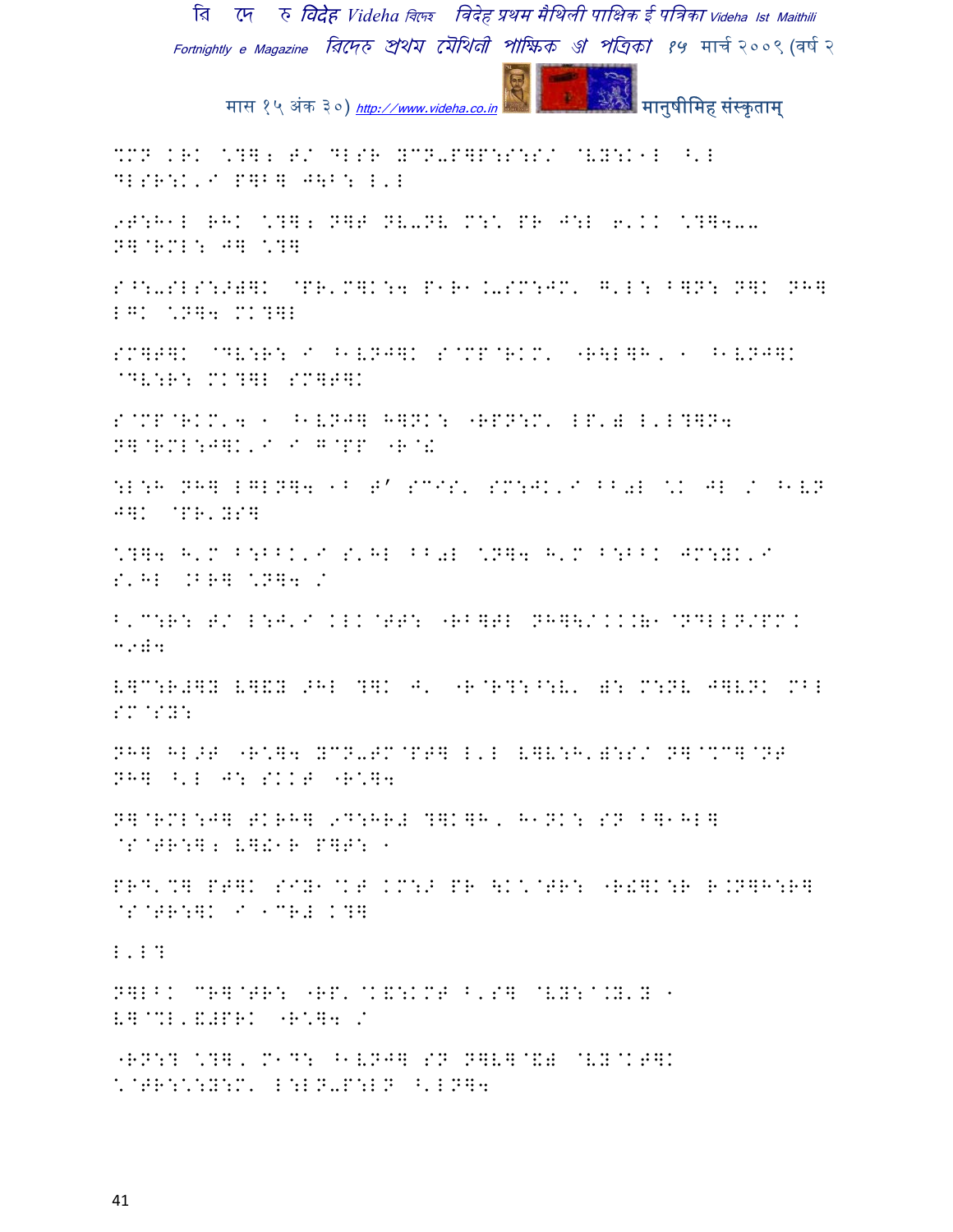मास १५ अंक ३०) http://www.videha.co.in | सामानिक मानुषीमिह संस्कृताम्

J@NMH]S/ MH:NGRM' \*?], M1D: MH:NGR]Y "RPSI@SKMT]K "RSR] H1NKR 1CR#

PR NH] \*N]4 MK?]L SI@SK:R 1 S@^YT:S/ PR]PB@R# \*?]4  $\frac{1}{2}$  ,  $\frac{1}{2}$  ,  $\frac{1}{2}$  ,  $\frac{1}{2}$  ,  $\frac{1}{2}$  ,  $\frac{1}{2}$  ,  $\frac{1}{2}$  ,  $\frac{1}{2}$  ,  $\frac{1}{2}$  ,  $\frac{1}{2}$  ,  $\frac{1}{2}$  ,  $\frac{1}{2}$  ,  $\frac{1}{2}$  ,  $\frac{1}{2}$  ,  $\frac{1}{2}$  ,  $\frac{1}{2}$  ,  $\frac{1}{2}$  ,  $\frac{1}{2}$  ,  $\frac{1$ 

%:L]NT:, @PRGT]K:MN:, RB"]] @DRLHS/ S@MP@NN T'RH-CKDH  $\ddot{a}$  ,  $\ddot{a}$  ,  $\ddot{a}$  ,  $\ddot{a}$  ,  $\ddot{a}$  ,  $\ddot{a}$  ,  $\ddot{a}$  ,  $\ddot{a}$  ,  $\ddot{a}$  ,  $\ddot{a}$  ,  $\ddot{a}$  ,  $\ddot{a}$  ,  $\ddot{a}$  ,  $\ddot{a}$  ,  $\ddot{a}$  ,  $\ddot{a}$  ,  $\ddot{a}$  ,  $\ddot{a}$  ,  $\ddot{a}$  ,  $\ddot{a}$  ,

"RT]?] S@TK:RM' P)1, K:/CH] 9@MRM' LLK-SM:J 1 D'%- BOOKS OF THE SERVICE

@K&MT:S/ PR]PB@R#, KLNH1/ PR]@S?]T]M' KLNH1/ @VY@KT]K SMAKE "REN B:T NE SHIRPS!"

R.B: ASP @SP@&BAN\_NDHA\_AR\_TELE\_RUAL\_4NS\_PASS\_Y-PANDALPHNSCH LL6R KH] D'LN] (PM. 16)4

NALB A:VIK \*\*\* NAMLIK'I KONG \*\*\* NAMLIK'I KAMPATER KAN MALI  $H_1$   $H_2$   $H_3$ 

\K): KML ^KY: )].B]. RLGS/ MR] G'LN] (PM. 22-33)4  $\mathbf{R}^{\text{max}}$ 

MN]B'G )'BKT RHK \*?], \*L) H'B:K "R!]K:R M/GK \*?] (PM. 32) 42) 432 432 432 432 433 434 435 437 438 439 430 431 432 433 434 435 437 438 439 439 430 431 432 433 434 435

JON DE LA MARINA DE LA MARINA DE LA MARINA DE LA MARINA DE LA MARINA DE LA MARINA DE LA MARINA DE LA MARINA DE "RH:/K'I T/ HMR: DIRECTOR

THE RESIDENCE OF THE RELEASE OF THE VEHICLE HAS IMPOUNDED A RELEASE. H.M.MAMAY NHERE

N) K NORTH A REAL AND HIS HOLD COMPANY AND HIS HOLD COMPANY AND HIS HOLD COMPANY AND HIS HOLD COMPANY AND HIS ^1VNJ]K'I S@ND'H:@SPD

LAGK \*ND FOR THE SIGN AND THE SIGN AND THE SIGN AND SIGNALLITY OF THE SIGN RHADE PRODUCTS AND ALL RESOLUTIONS O (PM. 48)4

NALBAR DI REGIO DI REGIO DI PARTI RICHA E LA REGIO DI RESERVA E LA RICHI LA REGIO DI REGIO DI REGIO DI REGIO D **RH?** R:TH

 $R$  . The restriction of the set of the set of the set of the set of the set of the set of the set of the set of the set of the set of the set of the set of the set of the set of the set of the set of the set of the set of  $\mathbb{R}^n$  ,  $\mathbb{R}^n$  ,  $\mathbb{R}^n$  ,  $\mathbb{R}^n$  ,  $\mathbb{R}^n$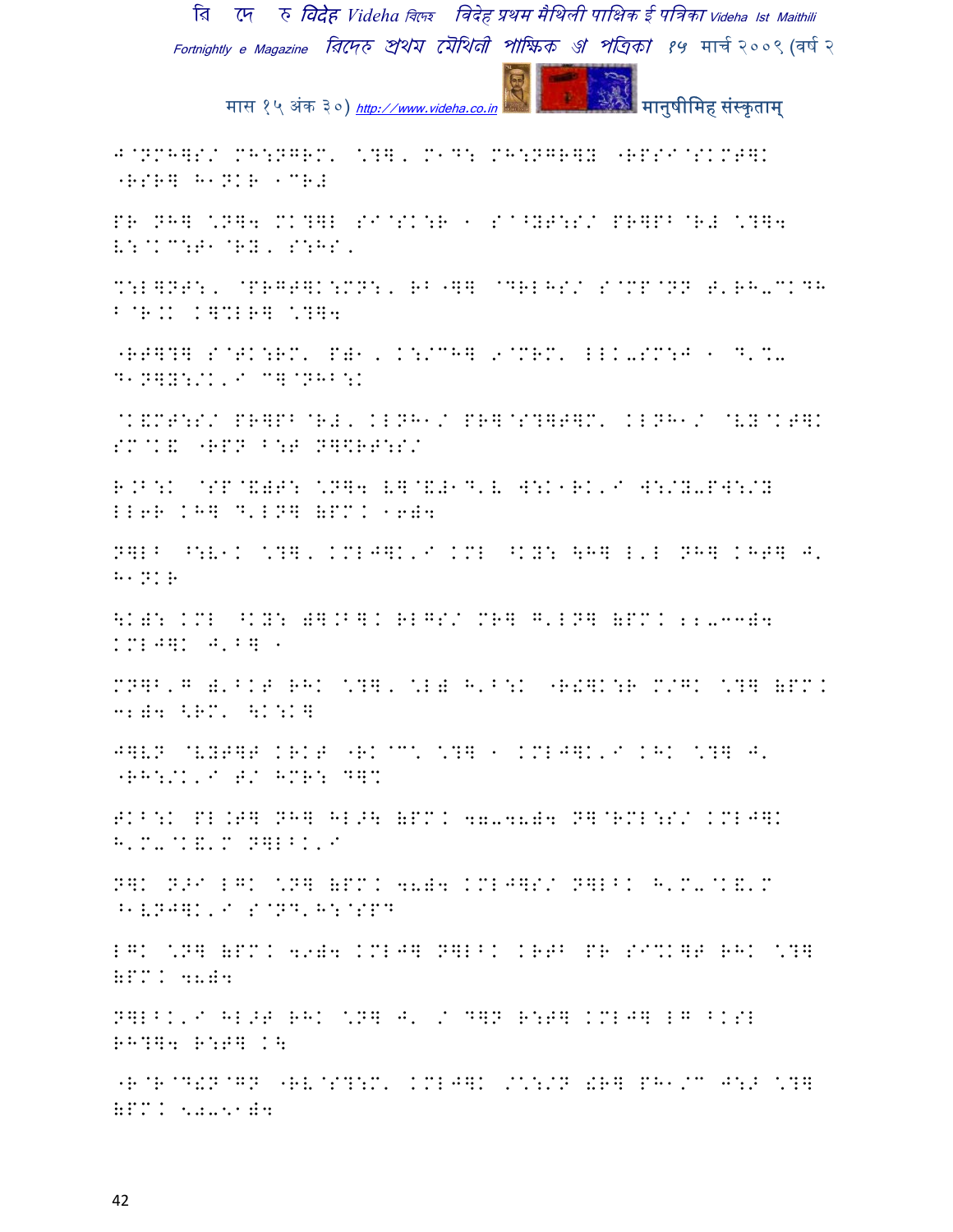मास १५ अंक ३०) <u>http://www.videha.co.in</u> स्थिति स्थिति सानुषीमिह संस्कृताम्

S@MPB@R# K?:M' N]LBK KRTBK'I \K): 'P:W' BB0] J/ \H] PR  $\frac{1}{2}$ ,  $\frac{1}{2}$ ,  $\frac{1}{2}$ ,  $\frac{1}{2}$ ,  $\frac{1}{2}$ ,  $\frac{1}{2}$ ,  $\frac{1}{2}$ ,  $\frac{1}{2}$ ,  $\frac{1}{2}$ ,  $\frac{1}{2}$ ,  $\frac{1}{2}$ ,  $\frac{1}{2}$ ,  $\frac{1}{2}$ ,  $\frac{1}{2}$ ,  $\frac{1}{2}$ ,  $\frac{1}{2}$ ,  $\frac{1}{2}$ ,  $\frac{1}{2}$ ,  $\frac{1}{2}$ ,  $\frac{1}{2}$ ,  $\$ 

SB KIR, WINDOWS REPORT TO THE RESIDENCE IN THE RESIDENCE IN THE RESIDENCE IN THE RESIDENCE IN THE RESIDENCE IN I@&@RY:,

BIH BING, PIS DE SAMBLEN, YCONOMISE DE SAMBLEN, YCHER IN SENSIGE THE SECOND PERSON WAS ARRESTED FOR VEHICLE TO MNLV'G-9

"R?V: K:M-Y1@D! L'L 9@NM:D]T YL@D!:, 1@NHR R:@K&S...SB K]\*1 G@\$\$ M@\$\$ ^'

J:: T "R\* T "R\*" T "R\*" T "R\* T " DE " T " LA " T " CR" T " T " T " T " T " E " I " I " E " C  $R$  Report Followski (1999)

 $\frac{1}{2}$  , the state of the state of the state of the state of the state of the state of the state of the state of H1NK: SM@ST NKT]KT:,

M@RY:D:, V@RJN: 1 S@MB@N!-S@MBL!NK S]M:S/ M1@KT K' DK \*N]4 MNCN L'L

T KOR STORE AND A STORE AND A STORE AND A STORE AND A STORE AND A STORE AND A STORE AND A STORE AND A STORE AN \*?] J' LLK K]\*1

KH\, HMR: N>I RHL J:>\, "RH:/ HMR:S/ V]V:H K' L]"R' (PM. 51)4 MNLV'G 1

K:ML@TT'JN:K .CITK'I \H] 9P@NY:SM' M:NV]Y @PRVM@TT]K RBPM' JEAN TEACHER

VKV]@!YS/ @VY:@.Y:T]T K\L G'L "R\*], T:H]S/ @PRM:#]T HIST "RATH" (1995)

HTH: THIRT B: HIS CHR PRESS PRESS RELEASED TO THE MORY TO A REPORT OF THE REAL PROPERTY.

B:) S:6 ^ L, E (B, L, C, THE (R, E (B, L, C, TH, H, E (B, C, E TH) C Ship (1989) (1989) (1989) (1989) (1989) (1989) (1989) (1989) (1989) (1989) (1989) (1989) (1989) (1989) (1989)

"RNIP: POST DO STOCK (PRA STALL STOCKER (POD) WI SHIALG. A SHIP SERAHAAN P:@TR:K J]VN-@PR@KR]Y:,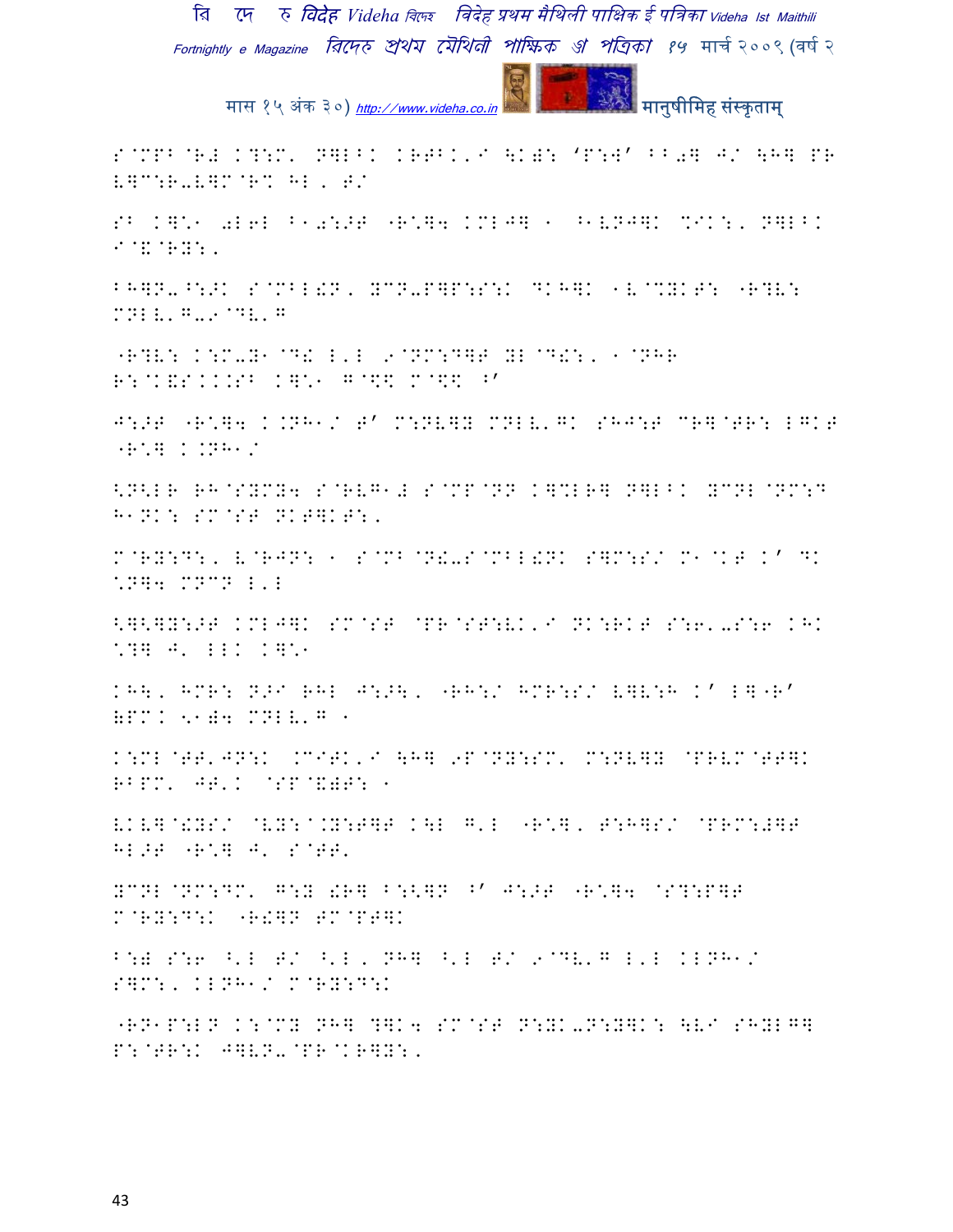मास १५ अंक ३०) <u>http://www.videha.co.in</u> स्थिति स्थिति सानुषीमिह संस्कृताम्

RHN-SHN 1D]K V@R#N \T\ "R@TY@NT @SV:^:V]K =IG'I ^'L  $\cdot$  For  $\mathbb{R}^n$ 

\K): GC# @S@TR:] P:@TR: \*?] KMLJ]K ^CJ]4 KMLJ] "RPN arrest:

@%R'Y H]NK' DK \*?]4 ^CJ] KHLKN]--G:MK J]VN "RH:/K'I SHI NHQ ANGGUN

SHIL ANDE BILL MND: II: MM CMM: CHA CHA, CHT, EMEEN ^CJ] \*?]N, T'I

I NCKR] \*Lड़] G:MM' BKSL "R\*]...(PM. 13)4 "R> V@KT@VYM' S'HL M:NV VM@TTL M:NV VM@TTL

SHJ 1%IK: "R\*]--SM:JK MLNM' SI%Y H'B:K 1%IK:, "RPN' MLNK S@M^:VN:

PR 1%IK:, KMLJE EEN PR 1%IK:....4 1G 1 .'Y G 1. 2K  $H$   $H$   $H$   $H$   $H$   $H$ 

J:N] H:N] KH]1 KH] KI:N (HI) MK? H:N (HI) MK? (HI) MK? (HI) MK? MK?]L N:R]K

LATA VALLEY STEED AND AN AND SOME REPORT OF THE SAME REPORT OF THE SAME REPORT OF THE SAME REPORT OF THE SAME REPORT OF THE SAME REPORT OF THE SAME REPORT OF THE SAME REPORT OF THE SAME REPORT OF THE SAME REPORT OF THE SAM MORYSON REVOCATION

SM:JVM@NDK MLNM' 9WKT K@LPN:K ^:R... M]?]L:K KLNL  $\vdots$   $\vdots$   $\vdots$   $\vdots$   $\vdots$   $\vdots$   $\vdots$   $\vdots$   $\vdots$ 

KLOR TRHEI, TRILIGHE, PRECISSIONER "PRINT EIGEN "RELIGIEATIES" (PENTH), I TKR: 9P@NY:SK:REPORT PRODUCT PRODUCT PRODUCT PRODUCT PRODUCT PRODUCT PRODUCT PRODUCT PRODUCT PRODUCT PRODUCT P<br>The particle product product product product product product product product product product product product p

M:@TR: \K V@KT@VYM' @SP@&) K' D'N' \*?]4

SOMPE SMA SMOKET SMARE SHOW DRAFT SMARE THAN SHOW THAT IS NOT THE SMARING OF THE MANUFACTURE "REPORT OF THE SMA \K): SM:J @VYV@S?:, J:H]M'

R:JN]T], SM:JN]T], "R@R?N]T], MB@LYN]T] 1D]K M@RY:D:, K:NBN-K:YD: 1

 $\mathcal{L}$  . The matrix  $\mathcal{L}$  is the matrix  $\mathcal{L}$  and  $\mathcal{L}$  . The matrix  $\mathcal{L}$  is the matrix  $\mathcal{L}$ 9P@NY:SM' MK?]L SM]T] @DV:R: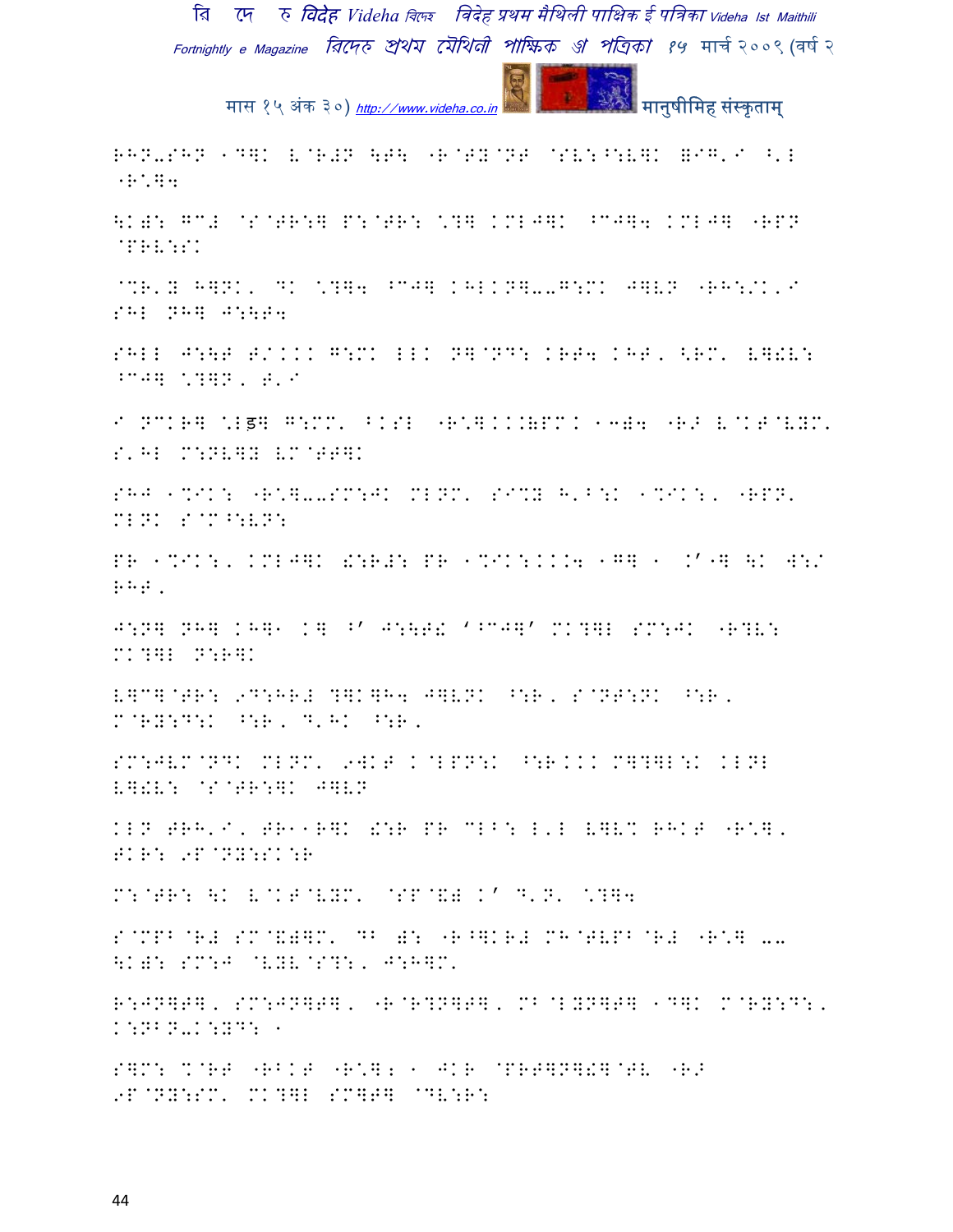मास १५ अंक ३०) http://www.videha.co.in/ मानषीिमह स ु ंस्कृताम्

CL:/L 1@NDLLN ?]K4 \H] 1@NDLLNM' SB K]/ "RPN-"RPN PKR1.-@PRT]^:K

"RNNIKBL "REND-"REND-"RIK SYRJER" (PROTIFIC SINGLES"), SPN-96  $M$  PBK  $M$   $M$ 

KRK \*?], TM@PT "R?V: K1@#W]T HL> \*?]; N]@ND:-%]K:YT, C'HACH HOPES, PORCHELLOR, ED.

LA TRA (BA) (NIAH) (BRD) AL PADA (ELL) ABTO (BATHID) PADA "RDN: L'ANN PORT (1999) - L'ANN PORT (1999) - L'ANN PORT (1999) - L'ANN PORT (1999) - L'ANN PORT (1999) - L'AN<br>NATIONALE DE L'ANN PORT (1999) - L'ANN PORT (1999) - L'ANN PORT (1999) - L'ANN PORT (1999) - L'ANN PORT (1999)

!:R#:S/ @GR@ST RHK \*?]4 MK?]L SM]T]K @KR]Y:-KL:PK'I J/ @PRT]K "R@R?M' L] T/

S@MPB@R# ^:RT]Y SM:J @VYV@S?:K G1#-SB@TR: \H]M' ^')] SKIR "RYAN "RYA" (R\*RIBA)

THI CHINANA CHIALUM I MANIP (ANALYSTIN I MANIPER ) A THIS A \KR KLNL @VYV@S?:

NHE "RESPECTIVE "STORE" IN THE THE "RECOVERED AS IN THE STORE IN THE THEORY OF THE STORE IN THE STORE IN THE S SIC:LINE NHI HISP

"AND HE WARDER OF A VIOLENCE AND A VIOLENCE AND A VEHICLE AND HE WAS ARRESTED ON A VEHICLE AND A VEHICLE AND A YEWE YATE CHEEF AND THE TEST OF THE SET OF THE SET OF THE SET OF THE SET OF THE SET OF THE SET OF THE SET OF THE SET OF THE SET OF THE SET OF THE SET OF THE SET OF THE SET OF THE SET OF THE SET OF THE SET OF THE SET OF THE

KRKT "PRAN PENN SYMMON SYRMONY" (ENGINE PRIMEMAL) K.N KRN MARTING

KART, TKR PROGRESS IN DIE RUISINGSTE REIN (1992) IN DIE REINER VON DIE REINER VON DIE REINER VON DIE REINER VO @S@TR:] P1R1&K MNLV'GK

V]@%L'&# 1 C]@TR:#S/ \H] 9P@NY:SK'I J:H] TRH'I SMM@D! KAL GEL SERVER EN

V]V'K%]L RCN: P:W @PR@KR]Y:K M:/G KRKT "R\*]4 T:H] 1.:R PR 2001

KLN SIKL SIKLA SIKLOGI NG KALENDAR NG KALENDAR NG KALENDAR NG KALENDAR NG KALENDAR NG KALENDAR NG KALENDAR NG MANIFEST CONTROL CONTROL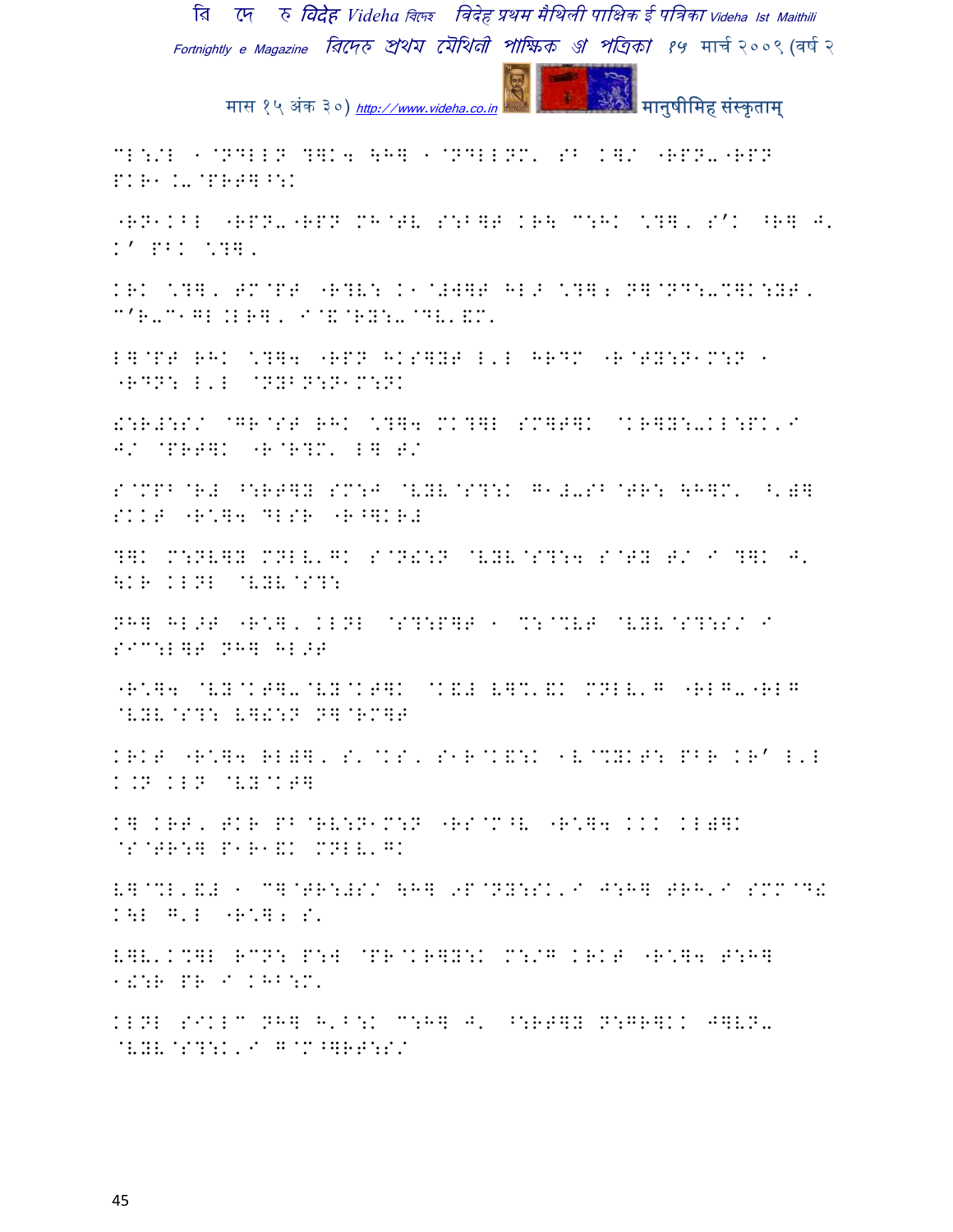मास १५ अंक ३०) http://www.videha.co.in स्थिती स्थिति**में भानुषीमिह संस्कृताम्** 

R'.: IK.: IK.: IK.: L'AN VAT KRB: L'AN VAT KRB: L'AN VAT KRB: L'AN VAT KRB: L'AN VAT KRB: L'AN VAT KRB: L'AN V S: Henrich (1988) (1989) (1989) (1989) (1989) (1989) (1989) (1989) (1989) (1989) (1989) (1989) (1989) (1989) (<br>S: Henrich (1989) (1989) (1989) (1989) (1989) (1989) (1989) (1989) (1989) (1989) (1989) (1989) (1989) (1989)

?]K, N]D@R%]K: ?]K4

T1LN:@TMK RBP'I D'.] T/ 1D]K?:K D'VK:@NT 1 1@NDLLNK KMLJ]M' V]R:)

"R@NTR "R\*]4 D'VK:@NT M@RY:D: 1 MNLV'GM' S:MIJ@SY @S?:P]T NH] K' PBK \*?]4

D1NB @S?]T]K SI<@R&K @JV:L:M' @SVYIK'I ^@SM KRKT RHK \*?]4 M1D: KMLJ] B'S]

SHJ \*?]4 NKT]KT: 1 M@RY:D:K R@K&: KRB:M' KTH1 KLNL HBSL \$'G NH 9WBK

\*?]; K:M-TM@PT] H'T1 SM@RP]T N]LBK'I "RPN: KLWL]S/ 1PS T/ K' DK \*?], M1D:

MALLAN VY MARE (19) (PRANIL KO MARRABER (299) I NABEL ME J:> \*?] R:T]

B'C'B:L] S1%]L: N:M!:R] @S@TR:]K .:) PR4 I D]GR B:T ?]K J' /T\S/ DLSR

MNLLV'S:HE HRI (1961) DAR PRID NO PRID J]VN, DB B:), DB S]M:

"R\*]4 1@NDLLN, J]VN-SI@GR:MM' T@LL]N MK?]L N:GR]KK C:R]K V:R]K V:R]K V:R]K V:R]K V:R]K V:R]K V:R]K V:R]K V:R]K V:R]K V:R]K V:R]K V:R]K V:R]K V:R]K V:R]K V:R]K V:

S:M:J]K-R:JN]T]K P@RYV@S?]T]K KLL:J ?]K, VM@TT:@NT ?]K; T/ 1D]K?:

STAT TRANS STATES THAT I DO DATES THAT RELATIONS THAT HAS PLAY AS M:NV'TR ^:&:, @VYVH:R,

@VYV@S?:D]K K1@TS]T @SVRBPK G:?:4 1@NDLLNK N]LBK 9@NM:D VYSLC]T 1CR#

?]K, "RJLH VYSK \K): K@NY:K @K&#]K 9@DV'G ?]K; /H]M' N' T/ D1TR6: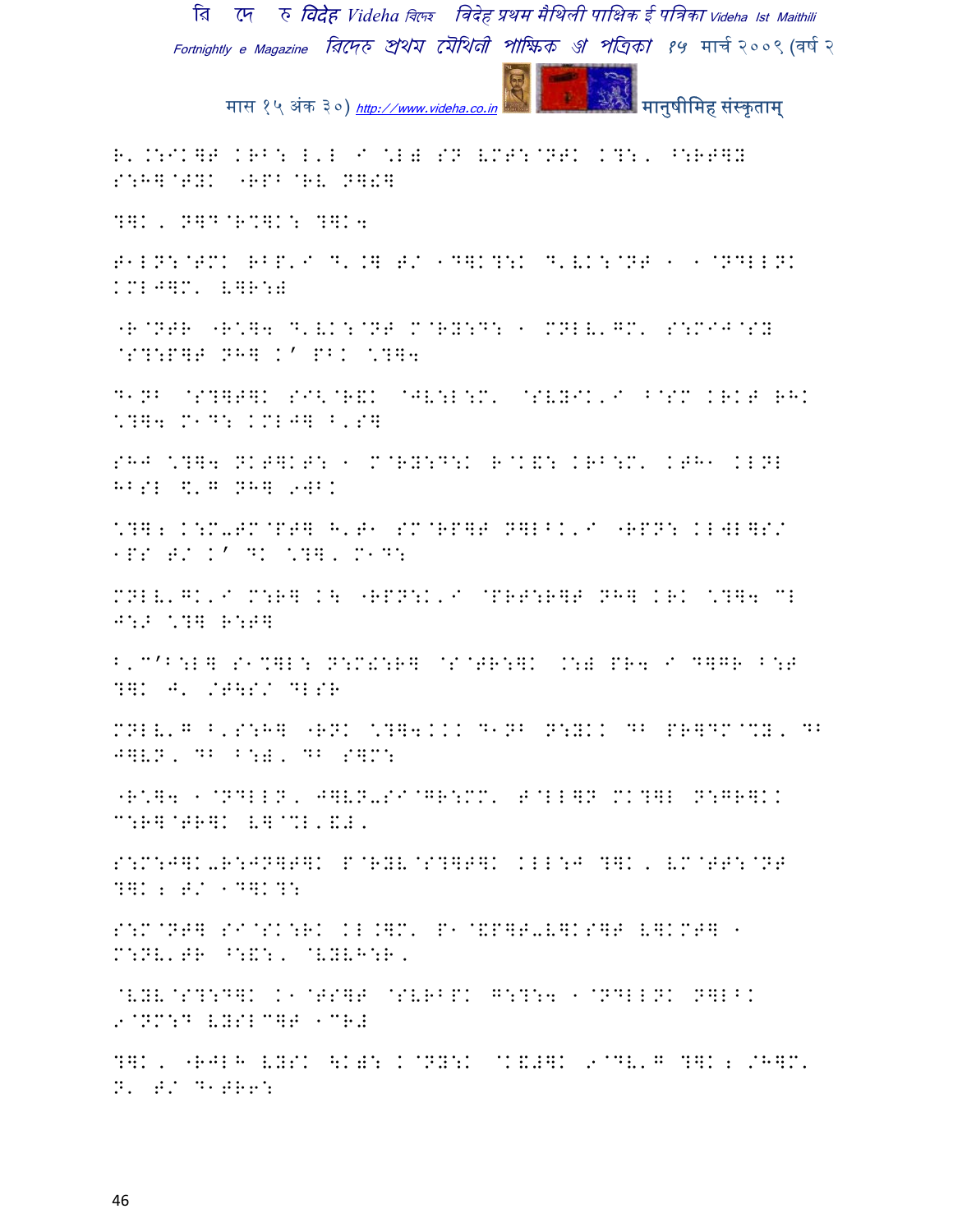मास १५ अंक ३०) <u>http://www.videha.co.in National Acco</u>ssib**lity मानुषीमिह संस्कृताम्** 

@PR'M:D@R%K KLNL RBP:KMT] "R\*], N' V:SN:@TMK ^B.K  $K$  , and the set of the set of the set of the set of the set of the set of the set of the set of the set of t

/H]M' KLNL @SV@S?, S1V]C:R]T SLC 1 DBRG:M] CONSTRUCTION CONTROL CONTROL

NHE CAL AN INI (HOURS FOR HER BIR) SOMETH FRANKLY IN THE !R:\B 1S:N

\*L4 M1D: 1D]K?:K S1%]L: PR]P@KV, @PRC"] 1 @PRG@L^ @S@TR:] \*?]4 K1L]N

<R:N:K \H] V]V:H]T 1 "RTM@PTK:M: N:Y]K:S/ H]NKR  $\frac{1}{2}$  ,  $\frac{1}{2}$  ,  $\frac{1}{2}$  ,  $\frac{1}{2}$  ,  $\frac{1}{2}$  ,  $\frac{1}{2}$  ,  $\frac{1}{2}$  ,  $\frac{1}{2}$  ,  $\frac{1}{2}$  ,  $\frac{1}{2}$  ,  $\frac{1}{2}$  ,  $\frac{1}{2}$  ,  $\frac{1}{2}$  ,  $\frac{1}{2}$  ,  $\frac{1}{2}$  ,  $\frac{1}{2}$  ,  $\frac{1}{2}$  ,  $\frac{1}{2}$  ,  $\frac{1$ 

MNLV STRAND HER Y GENERAL HER Y GENERAL HER Y GENERAL HER Y SKYLDER I SKYLDER I SKRIVER I SKRIVER OG DET SKRIV @PR'M N]V'DNK'I

NK:RE JP: SKK "RENE, PHR SKKRE (RE) PR SKK "RENE, RHDK: B10://L NH 90

SKK "R\*DHA"DHEFK "D'ONGH" F.E. ER MAAH , ANAS SRIMGED PRODUCED MARXING MODEL

SNOW: K 9 ON DISPONSIVE CONTROL OF THE CONTROL OF CONTROL OF CONTROL OF CONTROL OF CONTROL OF CONTROL OF CONTR /KR TM@PT]

1V@%YK "R\*], /H]S/ !:H 9WB 9C]T "R\*]4 DLSR B:T I J' N]LBK 9@DV'G

\SGR 9WL DLSR M]0CLK; M1D: S1%]L:K 9@DV'G J.NH] 9WL, D'ALLE NOTES

9@DV'GS/ <]-BS:T PBKT G'L4 D:V:NL BN] G'L...4 D1NB 9P@NY:SK DB PR]DM@%Y

"R\*), David Paris, David Paris, Paris, Paris, Paris, Paris, Paris, Paris, Paris, Paris, Paris, Paris, Paris, P<br>"R\*), David Paris, Paris, Paris, Paris, Paris, Paris, Paris, Paris, Paris, Paris, Paris, Paris, Paris, Paris, DM@&)]K "R@NT@R!:R: SB W:/

@VY:@PT "R\*]4 DB 9P@NY:SK DB PR]DM@%Y 1 DB POST POST PRESENT PRODUCED PRODUCED PRODUCED PRODUCED PRODUCED PRODUCED PRODUCED PRODUCED PRODUCED PRODUCED PR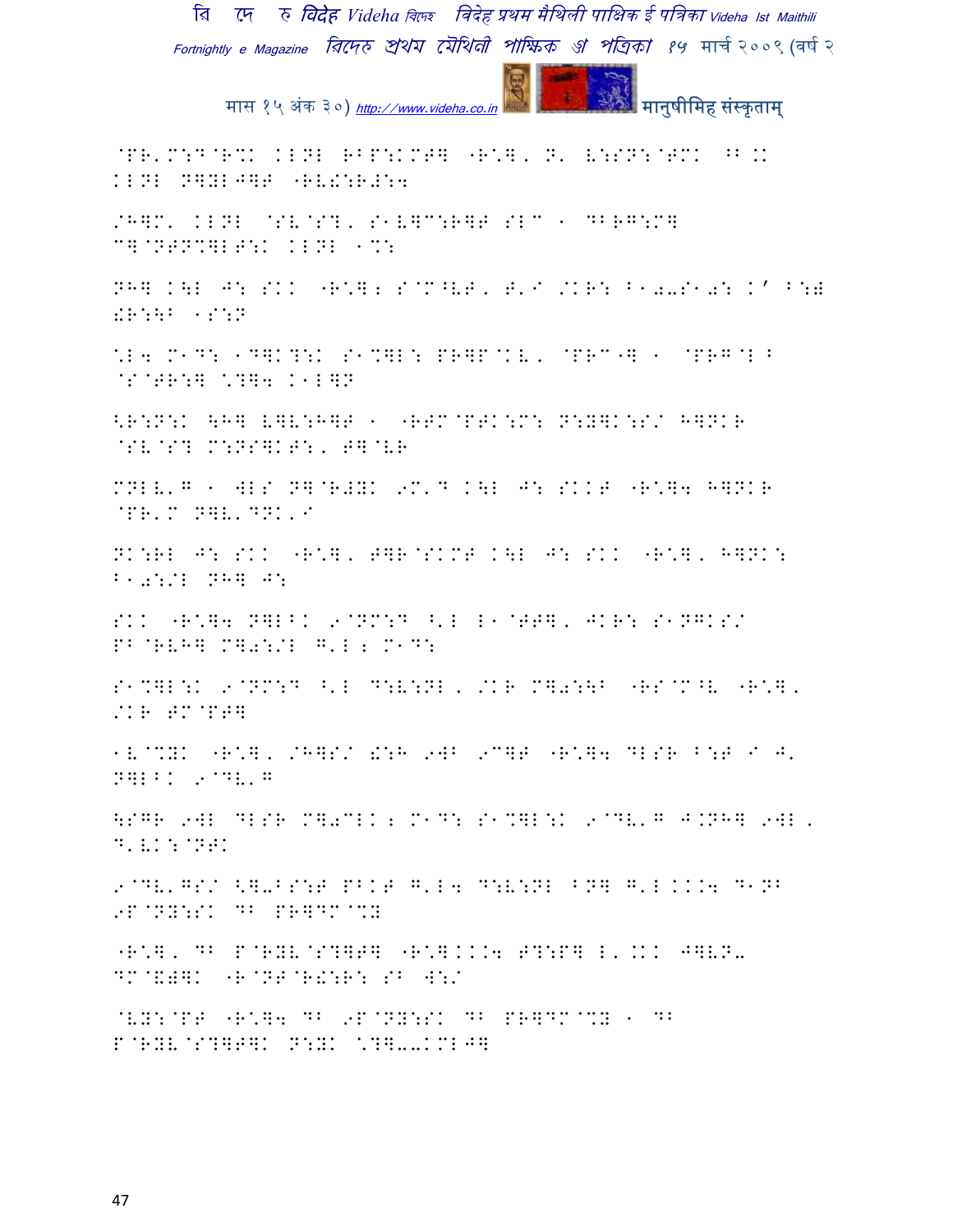मास १५ अंक ३०) http://www.videha.co.in | सामानिक मानुषीमिह संस्कृताम्

1 D'VK:@NT4 M1D: SB K]\*1 ^]@NN RHL:K B:DH1 N:YKK @SV^:VM' \TB: S:@MY

\*N] J' KMLJ]K NJR]M' C:H-K:◌6]M' DB!, C]N] M]L:\B /KR KCM:@RY N@&)

KRB ?) CHE POSTED AND THE PROPERTY BELOW BEING DISCUSSED BY A RELEASED AND DURING BELOW AS A RELEASED ON DURIN P]B D'VK:@NTK

@PRVM@TT] ^' G'L \*N] (1D]K?:/PM. 37)4 S:M:@NY "R@R?M' F' I GROSS SRLED SRL

1 CLT:9 V:@KY LGKT "R\*], M1D: G@M^]RT:PB@RVK V]C:R **TH: PR, PREED** 

"R@R?MY@ST1 1 V@ST1 1 V@ST1 1 V@ST1 1 V@ST1 1 V@ST1 1 V@ST1 1 V@ST1 1 V@ST1 1 V@ST1 1 V@ST1 1 V@ST1 1 V@ST1 1 V DL&:DL& SIG /KR:

@GRH# KRB:K IM:ND:R] ?]K4

V]@DV:N LLKN] T/ M:N]T' \*?], P:WK]Y DM@&)]KL#S/ S'HL I @PRM:#]T ^' C1KL

 $R$  . The set of the set of the set of the set of the set of the set of the set of the set of the set of the s N:)K]YT: 1 J]V@NTT:

 $R$  , and the state of the state  $R$  satisfies  $R$  . The state  $R$  is the state  $R$ HIST SECRETIS RETERIE

1 NEBEN ERONYOL ORBOREN HAL (FLYR) HE LOAR ORBOR OARD  $\overline{\mathcal{Y}}$  ,  $\overline{\mathcal{Y}}$  ,  $\overline{\mathcal{Y}}$  ,  $\overline{\mathcal{Y}}$  ,  $\overline{\mathcal{Y}}$  ,  $\overline{\mathcal{Y}}$  ,  $\overline{\mathcal{Y}}$  ,  $\overline{\mathcal{Y}}$  ,  $\overline{\mathcal{Y}}$  ,  $\overline{\mathcal{Y}}$  ,  $\overline{\mathcal{Y}}$  ,  $\overline{\mathcal{Y}}$  ,  $\overline{\mathcal{Y}}$  ,  $\overline{\mathcal{Y}}$  ,  $\overline{\mathcal{Y}}$  ,  $\overline{\mathcal{Y}}$ 

!R] "RV@%Y J' K?LPK?NK S@MV:D, ^:&# NH] ^' J:\, S' ^'L:S/ 9P@NY:SK

RECOVER AN OPENEEN A RECAR JACARE A PRESIDENT IN VIENS OPENE S@RV:!]K RLCK

1 @PR^:VK:R] HL>T "R\*], JKR P:@TR: 1PSM' B'S] K:L GP- %P KRKT K?:K'I

GTA RECORD "REPORT "RECORDED "RECORDED "RECORDED "RECORDED" (PSP)"), PSP (PSP), PSP (PSP), PSP (PSP), PSP (PSP),  $\Gamma$ @PR^:V TT' B'S]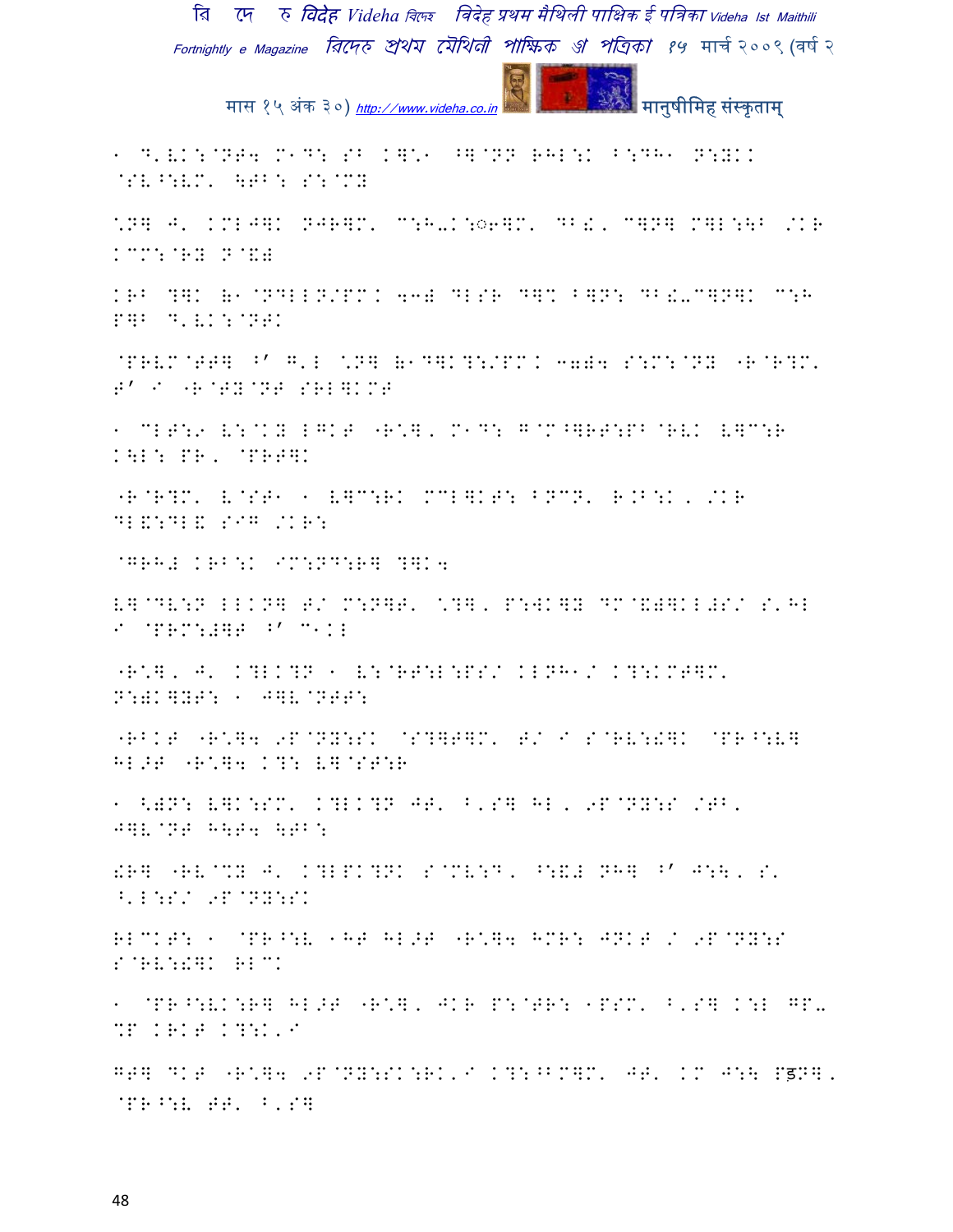मास १५ अंक ३०) <u>http://www.videha.co.in NASA सानु</u>षीमिह संस्कृताम्

@PRBL H\T4 M1D: I GP-%P L@D!R NH] HL, S' @!Y:N R:.'K ?<br>K4 Samuel (1999) (1999) (1999) (1999)<br>K4 Samuel (1999) (1999) (1999) (1999)

P:@TR:K MNL^:V 1 1CR#K SIK'T HL4 "R@R?:@T N:)K]Y %KL]K 9P@NY:S

L].B \K): PK< JL.]MK K:J ?]K, J' 9P@NY:SK'I  $\mathcal{S}$  , and the proposition of  $\mathcal{S}$  ,  $\mathcal{S}$  ,  $\mathcal{S}$  ,  $\mathcal{S}$  ,  $\mathcal{S}$  ,  $\mathcal{S}$  ,  $\mathcal{S}$  ,  $\mathcal{S}$  ,  $\mathcal{S}$  ,  $\mathcal{S}$  ,  $\mathcal{S}$  ,  $\mathcal{S}$  ,  $\mathcal{S}$  ,  $\mathcal{S}$  ,  $\mathcal{S}$  ,  $\mathcal{S}$  ,  $\mathcal{S}$  ,

@PR^:VK:R] BNBKT "R\*]4 /N: \K): V]KR:L JL.]M SIG L:GL RHKT "RAHKT" "R

KC'SLAM' KALL CAR SERIES SAN GLADE GERE

\H] M:M]L:M' R:JKML CK!R]K D1NB 9P@NY:S--1@NDLLN, 1D]K?:--

@PR^BT S6L 9P@NY:S ?]K4 DB ^]@NN V]&Y, DB ^]@NN MNLOSH MANL

KRYST: NA SERVERSE (PDE CONTINE), KAPY KAN KO PEN YONNER  $\mathbb{R}$  Y: The Section

N]@RM:#M' "RPB@RV S6LT: @PR:@PT K'LK "R\*]4 P:@TR:K 1V'G, @PR'R#:, ^:VN:, ^:VN:, ^:VN:, ^:VN:, ^:VN:, ^:VN:, ^:VN:, ^:VN:, ^:VN:, ^:VN:, ^:VN:, ^:VN:, ^:VN:, ^:VN:, ^:VN:, ^:VN:, ^:VN:, ^:VN:, ^:VN:, ^:VN:, ^:VN:, ^:VN:, ^:VN:, ^:VN:, ^:VN:, ^:VN:, ^:VN:, ^:VN:, ^:VN:, ^:VN

V]%'& PR /KR @PRT]@KR]Y: 1 P:R@SPR]K @PR^:VK 0:/K] D1NB 9P@NY:SK K?LPK?NM'

HRDM D'.: T RHKT "REN THAT "LI GLI LI GTE "LI GTE "L' LI GET" "L' LI GET" " K:R#'I I I OPPOR

1/PRO RECTO 10 POL 1 9P NY MAO 1 NA PORTABA ENGLISH NA POLITIKA ENGLISH NA POLITIKA 1@NDLLNM' S1%]L:

SN B. MORAZ (MERU) BACHEALAPHENI HELHZE, NUCH AND ARUZ ^'I)-<:/)K M:D' KMLJ]

1 N]LBK V:@RT:L:P(PM. 48), ^:&#K RBPM' D'L G'L KOVERSE "RATION" STATES

@S?]T]-C]@TR: V]VR#(PM. 51-53), "R> B:TK @PRM:# ?]K J' \*L)-\*L) V:@RT:L:PS/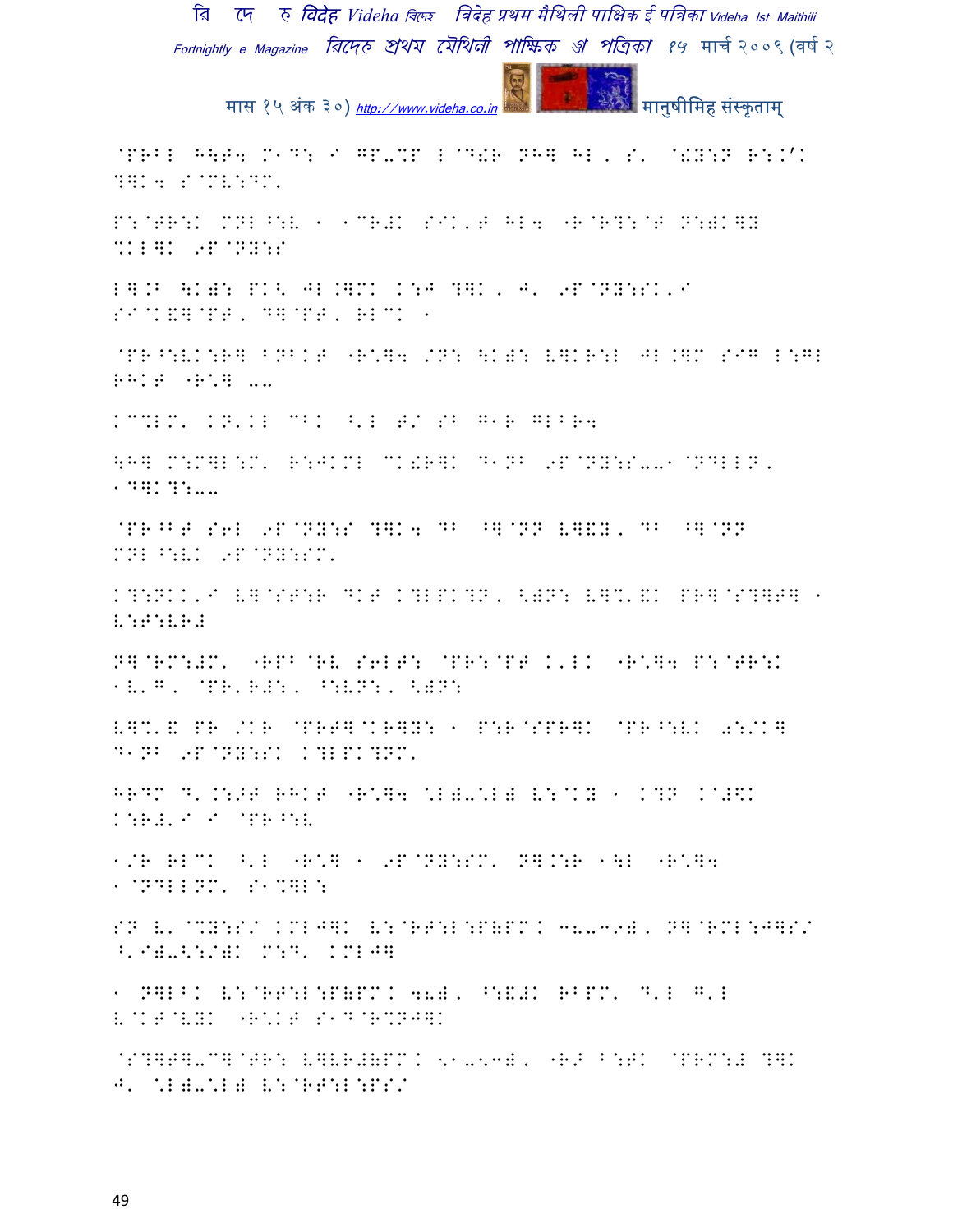मास १५ अंक ३०) <u>http://www.videha.co.in</u> New York कर सानुषीमिह संस्कृताम्

KLN: \K): V'@%Y:K D:R1# K?:, "R?V: KLNL P1R1& D]% "RN1R" RN1R

Y1VT]K DLSR @S@TR:]S/ I@&@RY:^:V, "R?V: KLNL "RNKT]K- "RU: I\* T & SHIPS & SHIPS & SHIPS & SHIPS & SHIPS & SHIPS & SHIPS & SHIPS & SHIPS & SHIPS & SHIPS & SHIPS & SH

YOUR AND THE REAL PROPERTY OF THE REAL PROPERTY OF THE REAL PROPERTY OF THE REAL PROPERTY OF THE REAL PROPERTY VK%]@&@)YK SIG TKR @PR^:V

PRIOF (PLA)

1D]K?: Y@DYP] V@R#N:@TMK %KL]M' L].L G'L 9P@NY:S ?]K PRINTER:

V:@RT:L:P @DV:R: P:@TR:K MNL^:V 1 C:R]@TR]K VK%]@&@)Y  $\Pi$  : RIK  $\Pi$  and  $\Pi$  and  $\Pi$  and  $\Pi$ 

R:JKML CK!R]K K?:L'.NK I .:S V]%]@&)T: ?]K, JKR SM:V: SPR

9P@NY:SM' N]K JK:/ ^'L "R\*]4 V:@RT:L:PK P@%C:T \H] 9P@NY:SM' KTLK W:M' KTLK W:M' KTLK W:M' MONTH

9P@NY:SK:R P:@TR:K @KR]Y:, 1V'G, MNLD%: 1D] PR "RPN )]@PP#] DKT 1GB B"]K

\*?]; M1D: S' )]@PP#] "RPN GS:VK K:R#'I V:@RT:L:PK SIYLLO BETH BILL

HL>T "R\*]4 @PR?M ^'I)K @PR:R@M^]K S@MV:DM' S1%]L:, D'VK:@NTS/ PB\*B %1R1H KRK

\*?] J'--"RH:/ JM]@ND:R \*]?... 1 "R@NT KRK \*?] J' -- "ROPPLY RESPUTED AND

SBK'I D' D'LU/, "RPN' KT\ SBTB?...(PM.34-35)4 "R> V:@RT:L:PM' D1NBK "RN1R@KT]K

SB@K@K@K@XQ&M VIRGON THE TELL PARTIES IN THE SAME TO A REAL AND THE TELL OF THE SAME IN THE TELL OF THE SAME O P1R1& \K DLSR: D]% KLN:

"RN1R@KT HL> \*?], "RN1R@KT]K 9@D^V KLN: HL>T "R\*], SIK'T KLAN: HE HARD "RATH"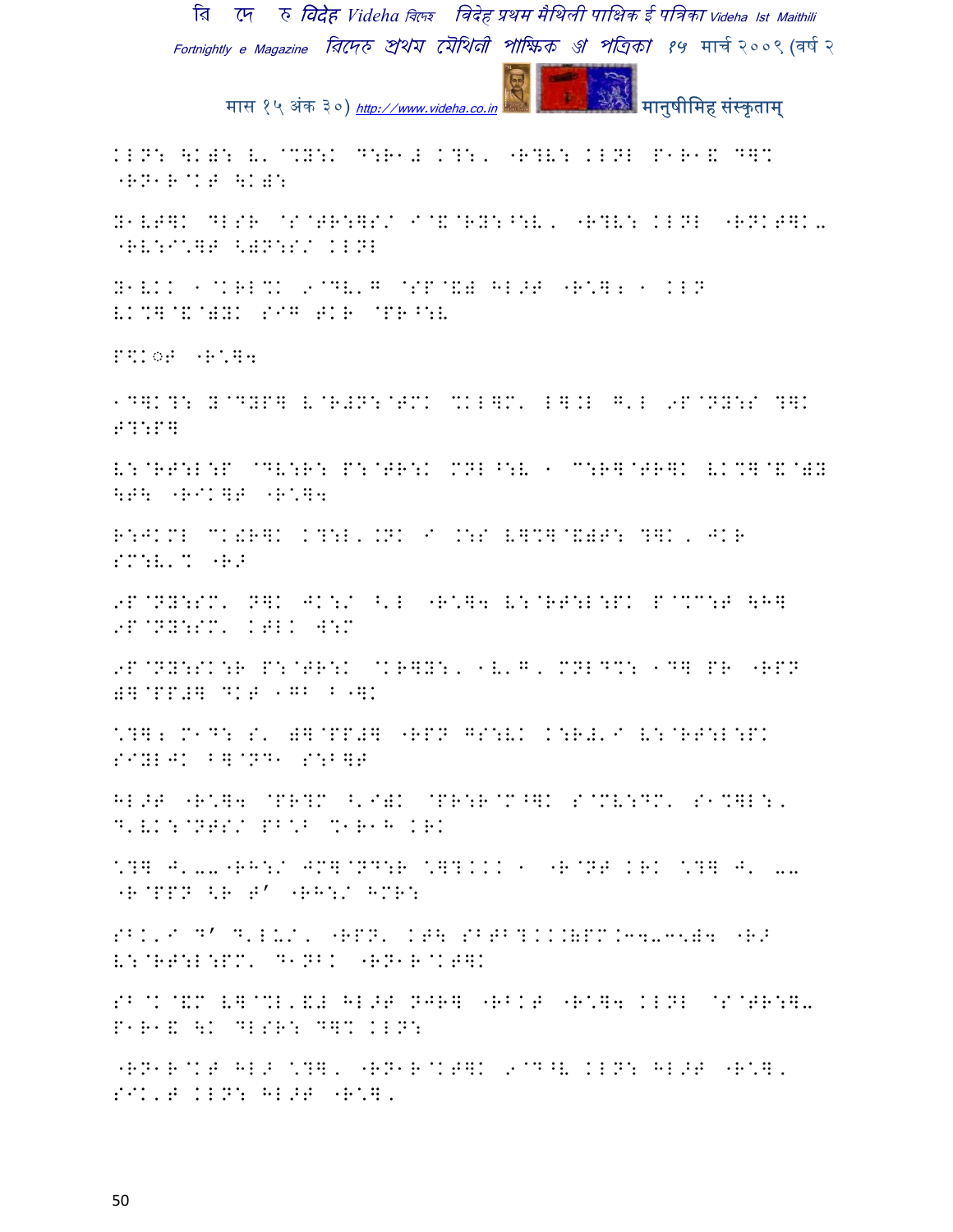मास १५ अंक ३०) <u>http://www.videha.co.in</u><br>सास १५ अंक ३०) <u>http://www.videha.co.in</u>

DB "RPR]C]T @VY@KT]K "RPR]C]T SIK'TK J:/C PRT:L KLN: HIST "RANGEL"

1PSM: .1195 1:412 4530 10101111 190101111111111111111  $\mathcal{S}$  , which may be a set of  $\mathcal{S}$  , which is a set of  $\mathcal{S}$ 

1 PR]@S?]T]K V:@RT:L:PK V]%]@&) 9D:HR# ?]K4 L'A VI L'ELES ( HI L'OLI ALL'ILLE ( HI LE

G'L 9P@NY:SM', P:@TR:K MNLV]@%L'&#KI' R'.:IK]T KRKBL: K?LPK?N, "R@KSR

9P@NY:SK @PROFILE PORT #PROFILE PORT #PROFILE PORT #PROFILE PORT #PROFILE PORT #PROFILE PORT #PROFILE PORT #PR<br>And profile port #Profile Port #Profile Port #Profile Port #Profile Port #Profile Port #Profile Port #Profile V]@%L'&#:@TMKT:K'I GT]

1 1LN DKT "R\*], S' \T\ ^'L "R\*]4 J.N D'VK:@NTK M:M "RND", "RND", "POD", "

D'VK:@NTK'I M:TMKM' K]\*1 D]N 1/R RH] J'B:K 1@GRH KRK \*\*\*\*\*\*\*\*\*\*\*\*\*\*\*\*\*\*\*\*\*

1 D'VK:@NTK @PR'M:^]@VY@KT] @SP@&) %@BDM' HL>T RHKT "R\*], @PR'M]K:K PT]K'I S'HL

 $R$  and the first resolution of  $R$  . The space of  $R$  is the  $R$ ^:G]NK M@RY:D:PB@R# @SN'HK (PM.

68-68-64) BH1 (1980) ROKER I KOMMERCHER KRKT SER DECEMBER 1

BLL]-B:N], ^:&:-SI@SK:RK'I TR:S] K\ RLCK K?LPK?N **BN:** PKK COND

B:T ?; R:JKML CK!R; R:JKML CHE ?; R:JKML CK!R; R:JKML CK!R; SIRCN:M' \H] TRHKK'I ^: CM@TK:R 9@TP@NN

KRB:K MH:RT @PR:@PT \*N]4

KLAHIN/ 9P@NY:SK KRAM, P:@KRX, P:@TR:K 1CR# 1 KRTB, @KR KL:PK

PREAPS POR PRINCES OPRPOINCERS CORD OPROVING PRO T.NH 6198 H.H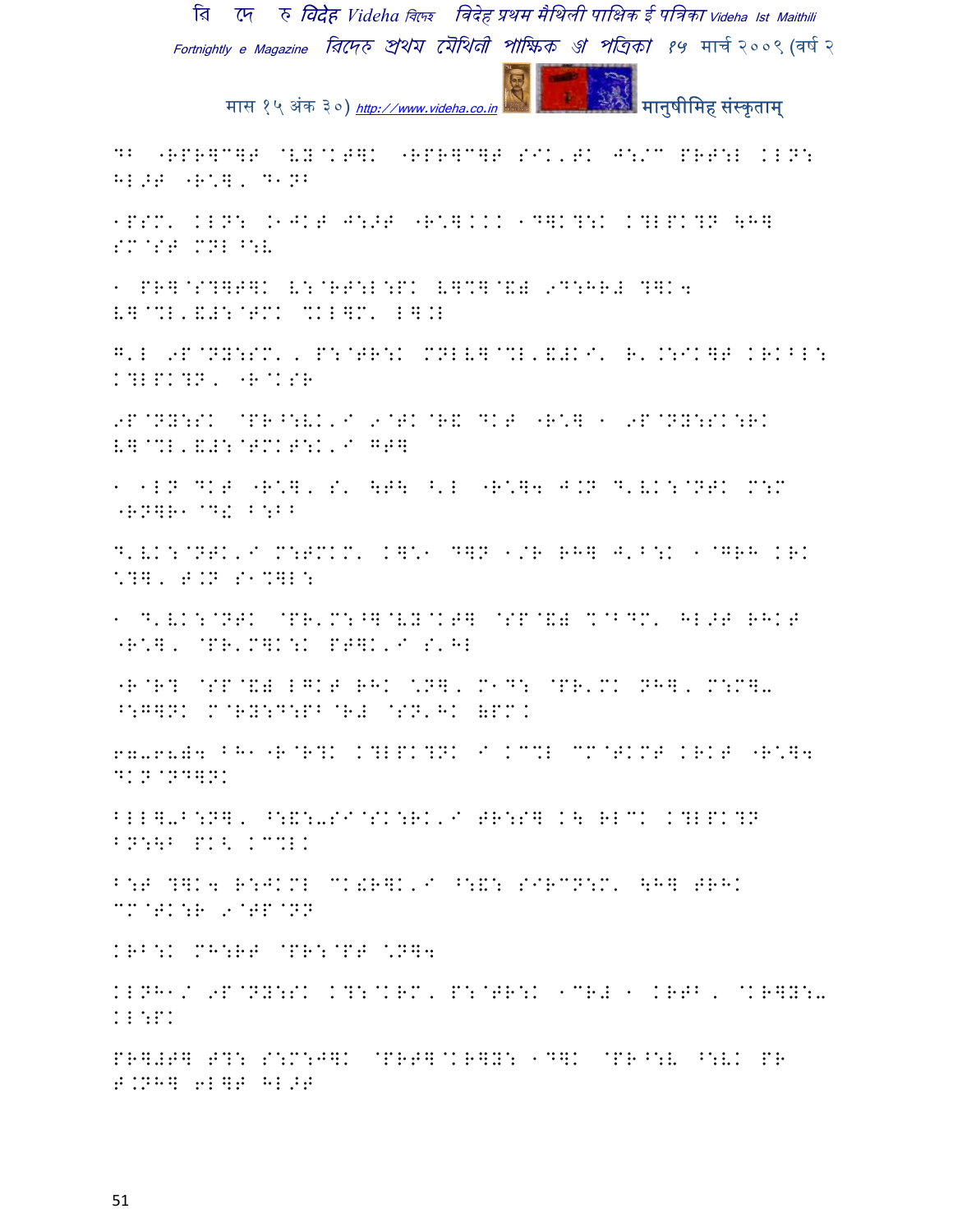मास १५ अंक ३०) http://www.videha.co.in | सामानिक मानुषीमिह संस्कृताम्

"R\*), J.N /KR VSN), J.N /KR VSN), J.N /KR VSN), J.N /KR VSN), J.N /KR VSN), J.N /KR VSNJ. J.N /KR VSNJ. J.N /K @S?:P]T NH]

^'L: PR KTLK B'R S@TYK?:, 6BS] LGKT RHKT "R\*], 1 T.N PHI /KR:

.18 SEES.DRASTRO RAGHOR BHD "POR OBSTRO "RATH" SERRET. STERBORG MARK WAR IN THE SMALL

-S:S:M:JK PRIDG@%Y SIXLE PRIDG@%Y PRIDG@%Y SIXLE PRIDG@%Y AND THE PRIDGE PRIDGE PRIDGE PRIDGE PRIDGE PRIDGE PR SIMSTRI PP@RTPRPPP

PBKT "R\*], /H'N S:H]@TY M:@TR: MNLRIJN BN] K\ RH] J:>T "R\*]4 MNLRIJN

KT: S:HIGH| LI-L 100, HETC SENT, MARINE MINDS S: NHE NHEA

KLANDI, KORNER KAN SERIKAN DI SERIKAN DI SERIKA DI SERIKA DI SERIKA DI SERIKA DI SERIKA DI SERIKA DI SERIKA DI J' PHI /KR:

1@%RYM' RCN:S/ 1@DYLP:@NT J1ड़L RH\4 K?: S:H]@TYK "RSL 9@DD'@%Y SM:@PT]K

P@%C:T %1R1H HL>T "R\*], J.N /KR @PR^:V ^:VKK MLNM' TILE RHIF (ROMAN)

..\H] @S?]T] L'L K?:@KRMK V]@%VSN]YT: @PRM1. T@TV **THE SECRET CONSTRUCT** 

K?:SB@TR: KLNH1/ P:WKK C'TN:K'I 0K0Lड़] NH] SKKT "R\*]4 T'I HR'K HR'K HRYK HRYK

L'L, CRA L'ARE COMPOSTAVA L'EL, D'AL, CLL DE L'EDAPARA D'ON CELL COMMAN @SVRBPK N]RBP# 1V@%YK

"R\*]4 KLNH1/ P:@TR:K 1CR#, KRTB, MNLV'G, @KR]Y:-KL:P, KRETTER STR

@SV:^:V]KT: S1N]@%C]T KRB: L'L V:T:VR#, D'%, K:L 1D]K DOW: 1932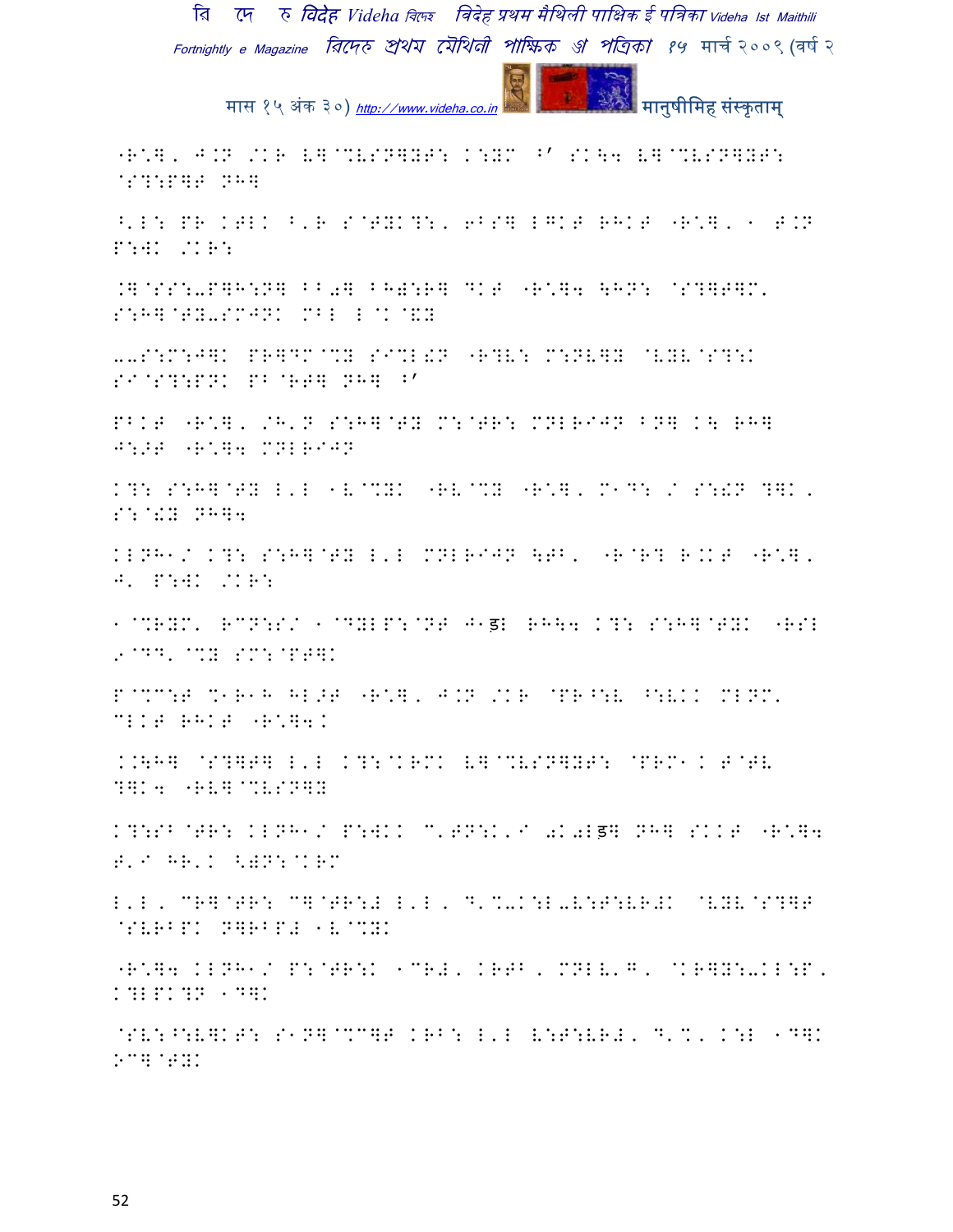मास १५ अंक ३०) http://www.videha.co.in | सामानिक मानुषीमिह संस्कृताम्

SBCN: 1V@%YK HL>T "R\*]4 N]@RML:J]K K:ML@NM:D, "RN'K P1R1B1 SIG

<1MB:-6]RB:K @PRVM@TT] KLK@TT:K PR]V'%M' M:@TR: C@RC:K V&Y ?]K, MORE ?

KLNL G:MM' I <)N: HL>T, T/ 1G] L:G] J>T\4 M1D: >IGLK@#\$-"RM'R]K:M' \H'N

K]\*1 NH] HL>T\4 W]K TH]N:, N]LBK V]V:H L'L H1NKR 1@%RYD:T: B'R TKK

\*?], KMLJ] SIG' H'M-@K&'M D'.] C]@NT]T HL> \*?]; M1D: P:@%C:@TY D'%M' I B:T

 $R$  . Problem the sign and the sign of the sign of the sign  $R$ B:M, KLIPE

)LLM' @)YB%NK'I "RPN J]V]K: NH] BN: SK]T?]4 KTBL P"]L-L].L HL?1,

KLNL YNTER YN YN YN YN SYSIED ALLE YN SAN YN SYSIED OAN AS YN SYSIED AS YN SYSIED AS YN Y DIWYS BERGHAM OAN DA  $P+T$  ( $\leq$   $\leq$   $\leq$   $\leq$   $\leq$   $\leq$   $\leq$   $\leq$   $\leq$   $\leq$   $\leq$   $\leq$   $\leq$   $\leq$   $\leq$   $\leq$   $\leq$   $\leq$   $\leq$   $\leq$   $\leq$   $\leq$   $\leq$   $\leq$   $\leq$   $\leq$   $\leq$   $\leq$   $\leq$   $\leq$   $\leq$   $\leq$   $\leq$   $\leq$   $\leq$   $\leq$ 

P:@%C:@TY SI@SKMT]M' "RN]R1@D! B:BB KTBL 9@CC K1L%]LK HISTORY (1991)

SM TO BOOK COMPANY IN THE SAME OF STRAINING AN INTERFERING AN INTERFERING AN INTERFERING AN INTERFERING AN INT FHINH I/ AF NH

"RN]T?]; KD:C]T "RB]YL JKTN] T/ / K1L:N@ND SN SMV@SK] Y1VKK M:TM@TV

NH] @SV]K:R]T?], "RPN YCN T1@&)] L'L K.NH1/ KLNL D'VK:@NT, "R?V: K1L:N@NDK

B:204 B:/ LATA CHINOK MONDA MARIA AND ENTRANDENT SHARD; HRANGRB:

CONTROLLER CHANGES CONTROLLER

V:T:VR# N]@RM:# L'L S'HL 1LL@CY SM:JK S@^YT:, SI@SKMT],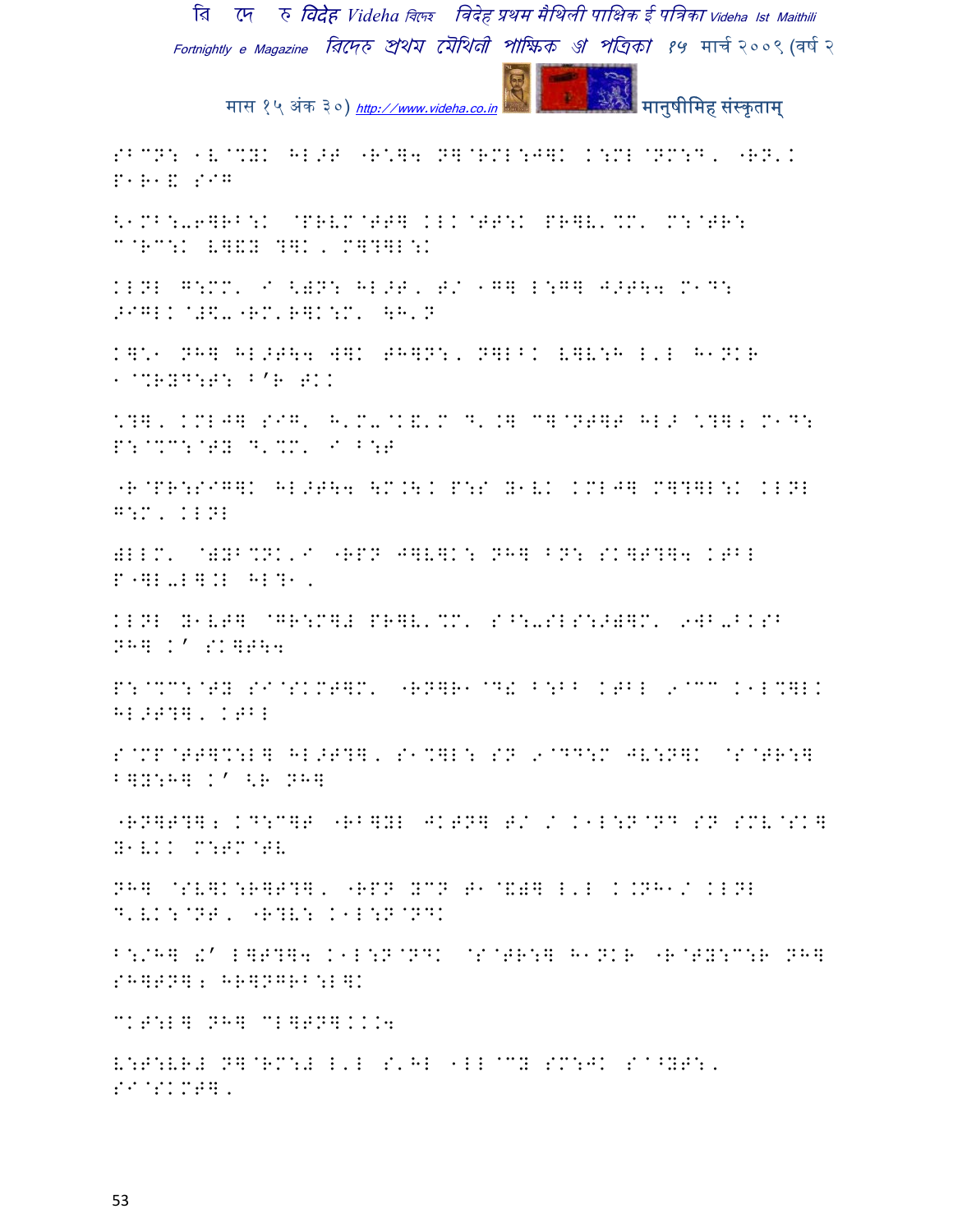मास १५ अंक ३०) http://www.videha.co.in स्थितीया मानुषीमिह संस्कृताम्

1C:R-V]C:R, @VYVH:R, R]T]-R]V:J, V'%-^B&:, S:M:J]K PRODUCED PRODUCED AND ALL AND ALL AND ALL AND ALL AND ALL AND ALL AND ALL AND ALL AND ALL AND ALL AND ALL AND

@PR:KMT]K PR]@S?]T]...SB K]\*1 9@TTRD:Y] HL>T "R\*]4 KRN PROVINCI IN BIRING

@PR^:V]T ^' K\ KLN K:LM' 1D]K?:K SLN: M:M] D'VK:@NT PR "RN1R@KT HL>

\*?], R1@&) HL> \*?]; KLN R]T] R]V:JK K:R#'I K1L:N@ND SIG' RHB: L'EST

HEVE AND HIS SERVICE AND HOUSE AND HOUSE ARE A NOT HAVE A RESPONSE TO THE SAME OF THE SAME SERVICE AND HOUSE A Health .: Link .:

HR]NGRV:L] PR K]E T:MS 9WK \*N]; 1@NDLLNK N]LB KLN SI@SK:R 1

S: SECTED (BUTHE CHELF CHR STORY CONFER TELEPICIE \*?], 1DR KRK

\*?], @PR'M KR\ LGK \*?], S@RV@SV "R@RP]T KR\ CL J:> \*?]; KLN SMYM'

NAMES OF THE RANGE OF STRAINING SERVICES OF THE RESOURCE SERVICE SERVICE SERVICE SERVICE SERVICE SERVICE SERVICES **TER PRESIDENT** 

1@NDLLNK S1%]L: BNG:M B:L]K %R#M' J:> \*?]; N]@RML:  $\{1, 1, 2, 3, 5\}$  ,  $\{1, 2, 3, 6\}$ 

\*Lड़] KMLJ] D]% LPKK \*?]... \H] SM@ST @PR@%NK 9@TTR D' + L-V:T:VR#S/AL-V:T:VR#S/AL-V:T:VR#S/AL-V:T:VR#S/AL-V:T:VR#S/AL-V:T:VR#S/AL-V:T:VR#S/AL-V:T:VR#S/AL-V:T:VR#<br>D' + L-V:T:VR#S/AL-V:T:VR#S/AL-V:T:VR#S/AL-V:T:VR#S/AL-V:T:VR#S/AL-V:T:VR#S/AL-V:T:VR#S/AL-V:T:VR#S/AL-V:T:VR#

D. B:: ANDER (ANDERS AND STREET COMMUNISTIES) . SOME PR]@S?]T] 1 .:S

SMYM' RABA V (1991) ANDRE AND RIN HOME RAD RADIO KLNH1/ P:

MNLD%: "R?V: @KR]Y:-KL:P @S?:N-K:L-P:@TR: 1 V:T:VR#K  $R$  ,  $R$  ,  $R$  ,  $R$  ,  $R$  ,  $R$  ,  $R$  ,  $R$  ,  $R$  ,  $R$  ,  $R$  ,  $R$  ,  $R$  ,  $R$  ,  $R$  ,  $R$  ,  $R$  ,  $R$  ,  $R$  ,  $R$  ,  $R$  ,  $R$  ,  $R$  ,  $R$  ,  $R$  ,  $R$  ,  $R$  ,  $R$  ,  $R$  ,  $R$  ,  $R$  ,  $R$  ,  $R$  ,  $R$  ,  $R$  ,  $R$  ,  $R$  ,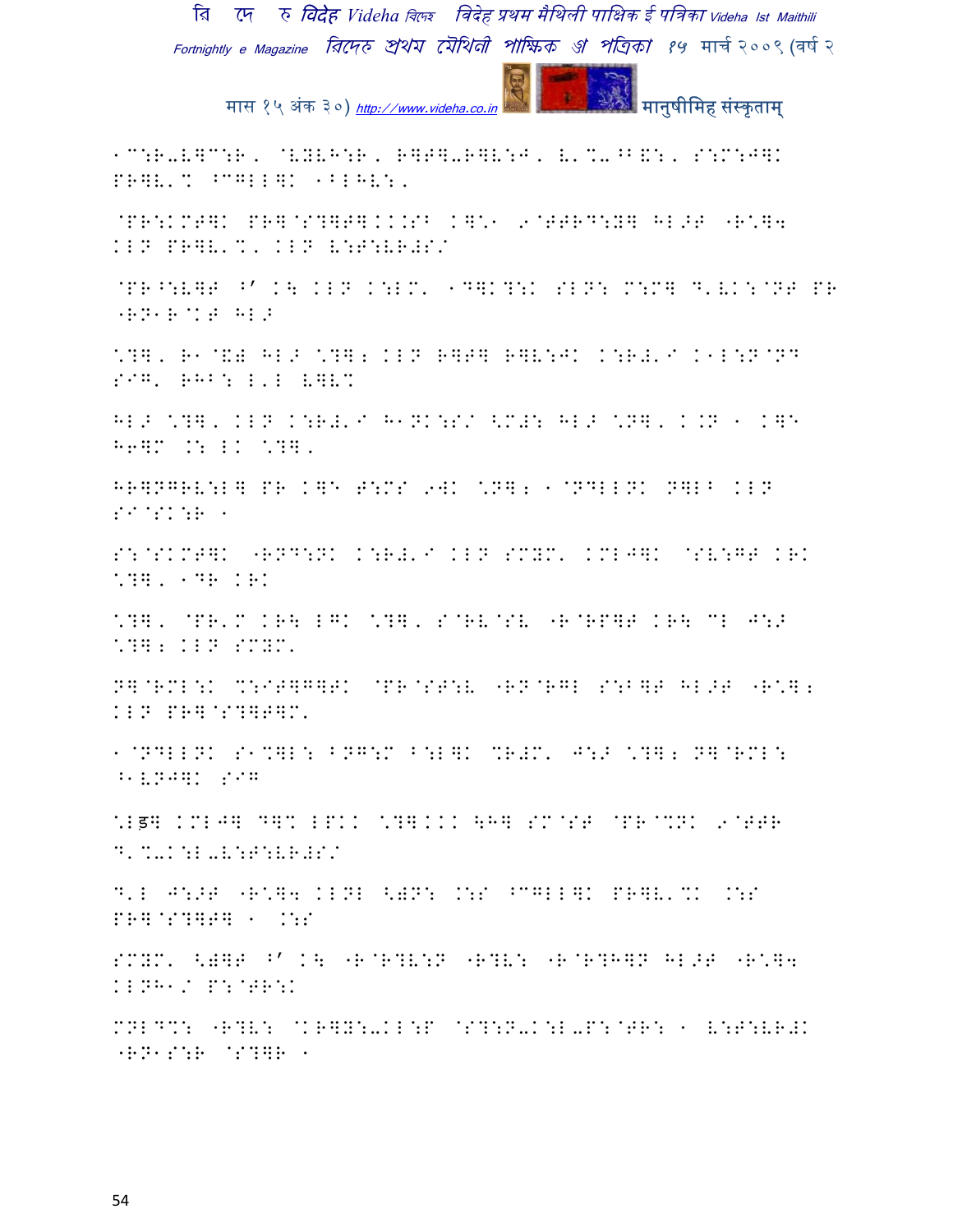मास १५ अंक ३०) http://www.videha.co.in स्थितीया मानुषीमिह संस्कृताम्

PRANCIS TRAPORTE CARDAR CHROMAGE ORIGINAL CONTROL CARDIOGEN A.S. THOR HIS "ROBERT

R:JKML CHE CHE DIN DIN DIN DIN DIN DIN SHIJT:S. SHIKHINI SHIT:SI REPORT  $R$  and  $R$  and  $R$ 

CAL:SP:KL:S/ S/ R/SHLOI RIKONISING BYSING BYSING BYSING BYSING "R\*D##"

B'R M]@TR: LLKN]K'I P@TR: L].KT "RPN K]\*1 !:R#: C]@TR:M' "R^]@VY@KT K'LN] "R\*],

KALAMAT KALENDARYA KATA SIGIR KALENDARYA KATA SIGIR SALAH SALAH SALAH SALAH SALAH SALAH SALAH SALAH SALAH SALA H1NKR K?:, KV]T:,

9P@NY:SM' KTLK W:M P"]B:S/ B'S] KLNL MNLRM "R?V: M:@RM]K "R?V: HMDY

BUTHE P. CHUCH T. D'AL (AP) H. AESH BALB (ANDE)  $R$  and  $R$  is the position of the position  $R$ 

D'.B:K "ROMAN ROMAN PROVINCIAL PROVINCIAL PROVINCIAL POINT MODRAM: 99 CONSTRUCT

R:TH FAR HIR HAS TANGE BANK AND MED HIN MAN  $T:G\to G$ 

CR.: K:)] K\ G1JR KRKB:L] M:>, BDR]K:@%RM-K'D:RN:?- "RMRN: 1999

MNLRA JKR PBR NJA SKLIBILI V RM DB BLEVTIR PORT  $1 - \frac{1}{2}$  The  $\frac{1}{2}$   $\frac{1}{2}$ 

"RENTRABLE SPECIES SERVES AN "ABELICABLE" ROMANIA HIS NAMES AND DESCRIPTIONS @SKBLM' G#]TK

"R@!Y:PK \*L:H... "RPN P') K:)] K\ HMR: \M.\. P:S KRCLN]... G:MM'

MH:M:R:R]K 900 (R)K 900 (R) (PHE R):H4 1B V: LEALS (PHE \*?], SLN-SN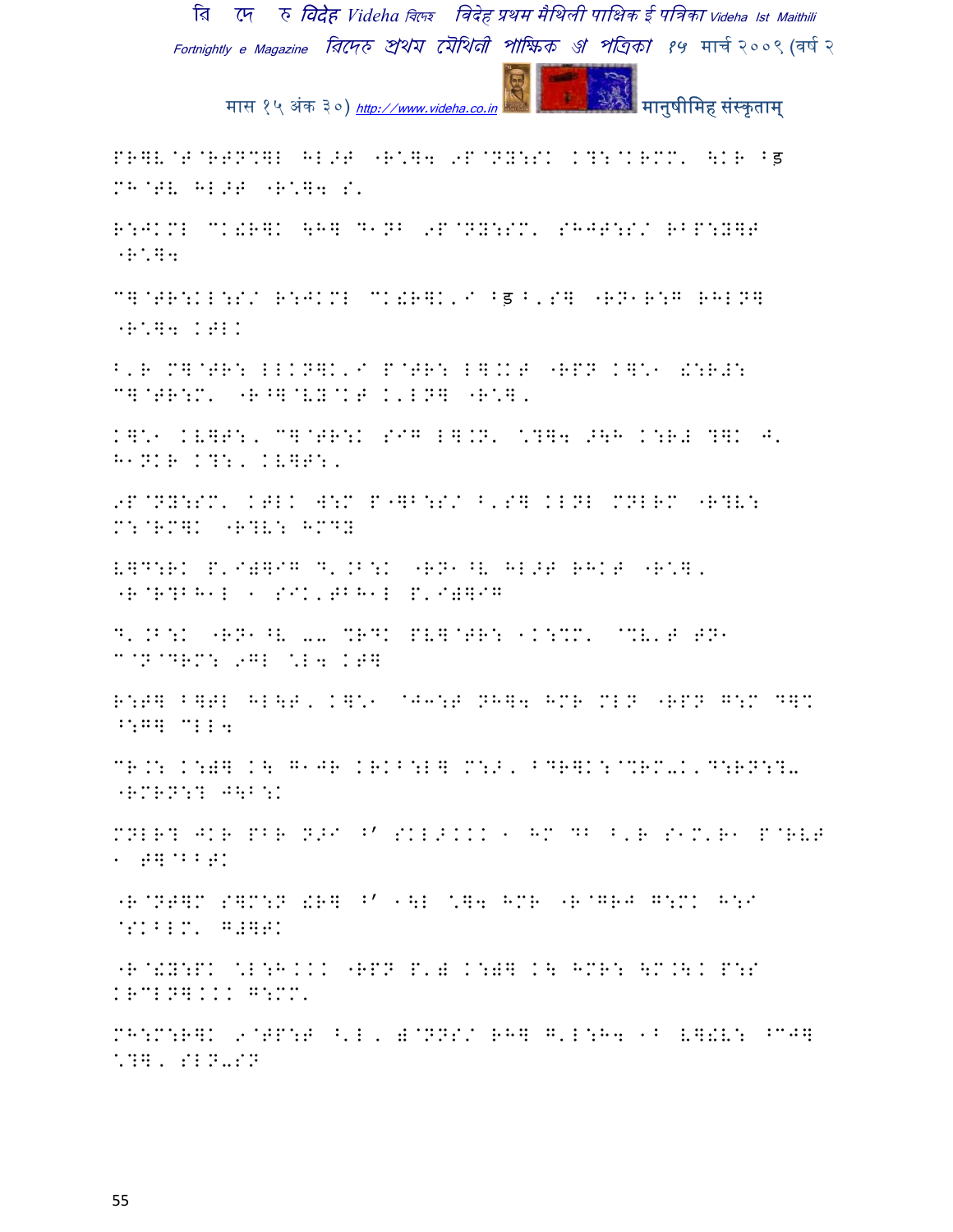मास १५ अंक ३०) http://www.videha.co.in | सामानिक मानुषीमिह संस्कृताम्

H1NKR K@NY: \*N] 1 C:RB K:T ^B., DR]@DRT:, SI@KR:MK B:R] Society (1999)

PSRL "RESULT THE RTRE SHULP BAY RHI SIGE, STEP, ^YS/... 1 HM B]1H N>I

KRK \*]... (1@NDLLN/PM. 21)4

\H] \*L) SN @S?]T]-C]@TR:M' 9P@NY:SK:R KKK B@R.K SMY,  $\mathbb{R}^n$ 

MNL^:V 1 @SV@PNLVM@TTHE MANUFACTURE AND A SV@PN.  $\ddot{\phantom{a}}$  ,  $\ddot{\phantom{a}}$  ,  $\ddot{\phantom{a}}$  ,  $\ddot{\phantom{a}}$  ,  $\ddot{\phantom{a}}$  ,  $\ddot{\phantom{a}}$  ,  $\ddot{\phantom{a}}$  ,  $\ddot{\phantom{a}}$  ,  $\ddot{\phantom{a}}$  ,  $\ddot{\phantom{a}}$  ,  $\ddot{\phantom{a}}$  ,  $\ddot{\phantom{a}}$  ,  $\ddot{\phantom{a}}$  ,  $\ddot{\phantom{a}}$  ,  $\ddot{\phantom{a}}$  ,  $\ddot{\phantom{a}}$ 

B@N!N 1 KKK V]V%T:K D:R1# V]\$@MBN:K'I J]V@NT K' D'N' \*?]4 \T'K \*L)

C]@TR:M' V]R:) PR]DM@%YK SM:V'% KLNL KL:K:RK @%R'@&W  $\ddotsc$   $\ddotsc$   $\ddotsc$   $\ddotsc$   $\ddotsc$   $\ddotsc$   $\ddotsc$ 

JARED DA MONDER SING PRINCIPAL CHANGER THAT A PROTO DA MARCELLO ANNO 100 ANNO 100 ANNO 100 ANNO 100 ANNO 100 A "RH:/ D'VB:BBK SIG'I

S1LT:NGIJK JL-M@ND]R D'. 194 HM N>I J: SKB4 KKK): MLKDM:K

K:GA-P@TR: TKY:R KRB:K "REDRESSINGI" GIG:K "R#J. BOOK : RICHARD : RICHARD : RICHARD : RICHARD : RICHARD : RICHARD : RICHARD : RICHARD : RICHARD : RICHARD : RIC

"RJGKB]N:? MH:D'VK @PR:C]NTM M@ND]R4...^:G]N 1 M:M]  $1: H \times Y \times Y \times Y \times Y$ 

MONDER RESIDENT RENT FROM HARTING IN THIS SPEED J:@DDV]K JL PR

STRIG CAR STRIG CARD TO STRIGG CARD THE STRIGGE STRIGGE P1\*L?]N--MH:D'VS/

KA KENYE MYANI MILIKA LANIMI ENA LAN AEJYA DI MILIHIKE THE STREET STREET

P@#\$: H]NK: SBK'I !N]K K1L%]LK D@MPT] BB0] K\ SIG ^' G'LNESS COMMENT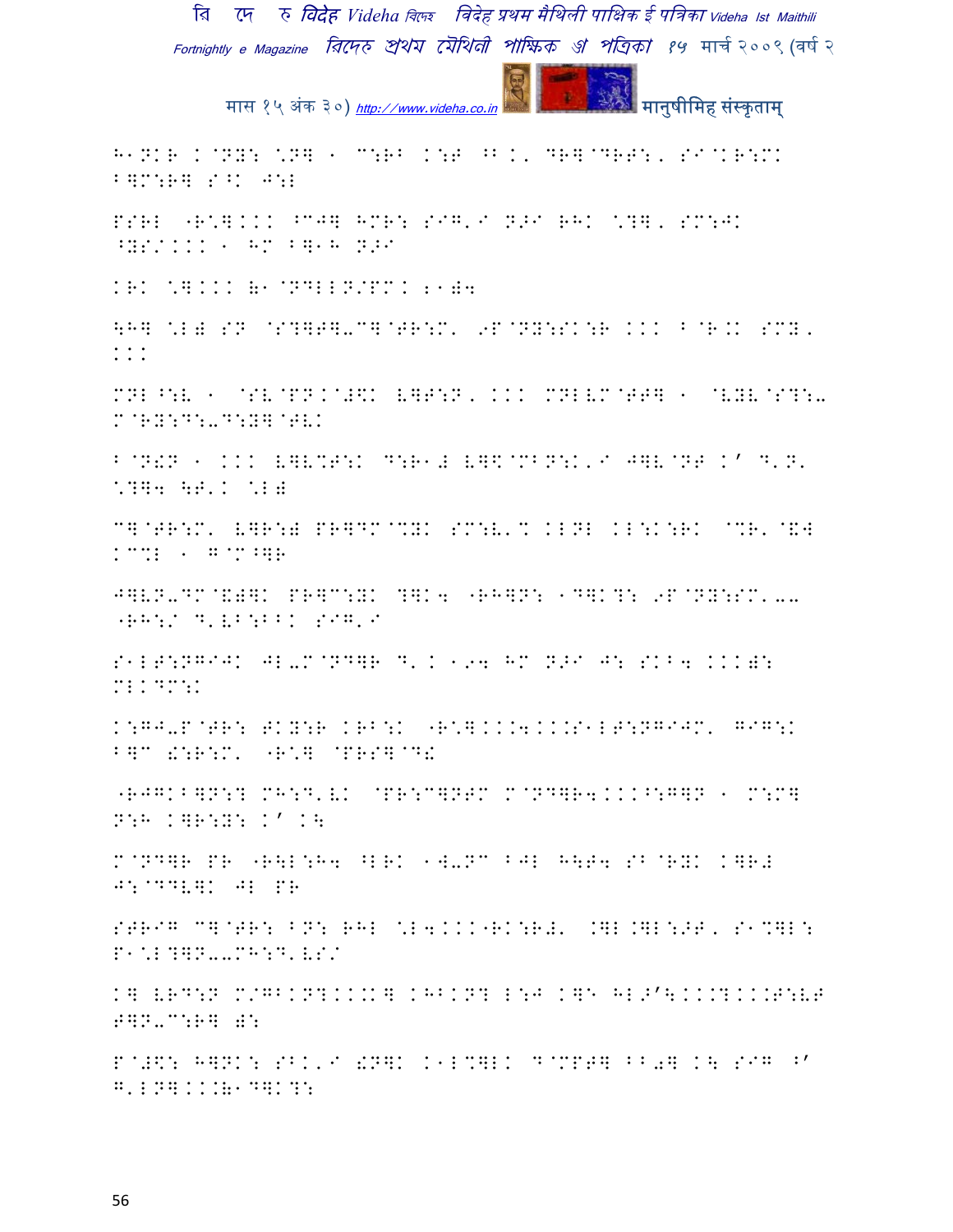मास १५ अंक ३०) <u>http://www.videha.co.in</u> स्थिति स्थिति सानुषीमिह संस्कृताम्

PM. 44-46) ...@S?]T] C]@TR:K \H] TRHK 9@TK@R& CM@TKMT KRKT "R\*D, KRKT"

1 V:@KY:I%K "R@R? KKK PRTM' KKK TRHK @VYIJN: DKT RHKT "R\*]4 S@NT1L]T 1

SIYM]T KC%LS/ D'%-K:L-V:T:VR#K C]@TR:IKN S@RV?:, SORGER SERVERSEN

RHPAR V TETOR PRINCIPE RHL "BARL PLANTE TERRI HRT: HTPHT.

 $\ddot{\phantom{a}}$   $\ddot{\phantom{a}}$   $\ddot{\phantom{a}}$   $\ddot{\phantom{a}}$   $\ddot{\phantom{a}}$   $\ddot{\phantom{a}}$   $\ddot{\phantom{a}}$   $\ddot{\phantom{a}}$   $\ddot{\phantom{a}}$   $\ddot{\phantom{a}}$   $\ddot{\phantom{a}}$   $\ddot{\phantom{a}}$   $\ddot{\phantom{a}}$   $\ddot{\phantom{a}}$   $\ddot{\phantom{a}}$   $\ddot{\phantom{a}}$   $\ddot{\phantom{a}}$   $\ddot{\phantom{a}}$   $\ddot{\$ 

V@ST1T, R:JKML CK!R] BH1V]!:V:D] RCN:K:R \*?]4 "RI@GR'J] 1

B:I@GL:M' T' SB V]!:M' RCN: NH] K'LN] M1D: MK?]L] 1 H]@ND]M' / SB V]@!

::M' RCN: K'LN]4 V]V'CK LLKN]M' Bड़ B'S] V]V:D "R\*], K]/ H1NK:

S6LFR, KLAV, KAR, KARIAN, KAR, KETRANISKI, KAJ, KAR, PARTISKI KE M:NK

\*?]4 HMR: JNKT, R:JKML CK!R]K'I MBLT, KV] M:NN]H:R LLI SHEER

RHC HOL HITHO, J' H1NKR (B), INKR 2018 OF BLOTH HITS, COLARHY CONTROL B ?]KN]4 S@MPB@R# G@DY,

 $\,$  591  $\,$  -RI  $\,$  R)  $\,$  R)  $\,$  R)  $\,$   $\,$  FDFR:  $\,$  RHT  $\,$   $\,$  RHT  $\,$   $\,$  RHT  $\,$  RHT  $\,$  RHT  $\,$  RHT  $\,$  RHT  $\,$  RHT  $\,$  RHT  $\,$  RHT  $\,$  RHT  $\,$  RHT  $\,$  RHT  $\,$  RHT  $\,$  RHT  $\,$  RHT  $\,$  RHT "R\*]4 I B:T

9@LL].]T SM@ST 9D:HR#H1/S/ @PRM:#]T K\L J: SKKT "R\*]4 \*L) SN V:@KY

 $\sim$  100  $\pm$  100  $\pm$  100  $\pm$  100  $\pm$  100  $\pm$  100  $\pm$  100  $\pm$  100  $\pm$  100  $\pm$  100  $\pm$  100  $\pm$  100  $\pm$ T.NH]S/ P:WK/^:VK

DLHR] V]C:R-@VYV@S?: SIG V'GMY] JL!:R:M' BHKT CL J:>T "R\*]4 J.NH]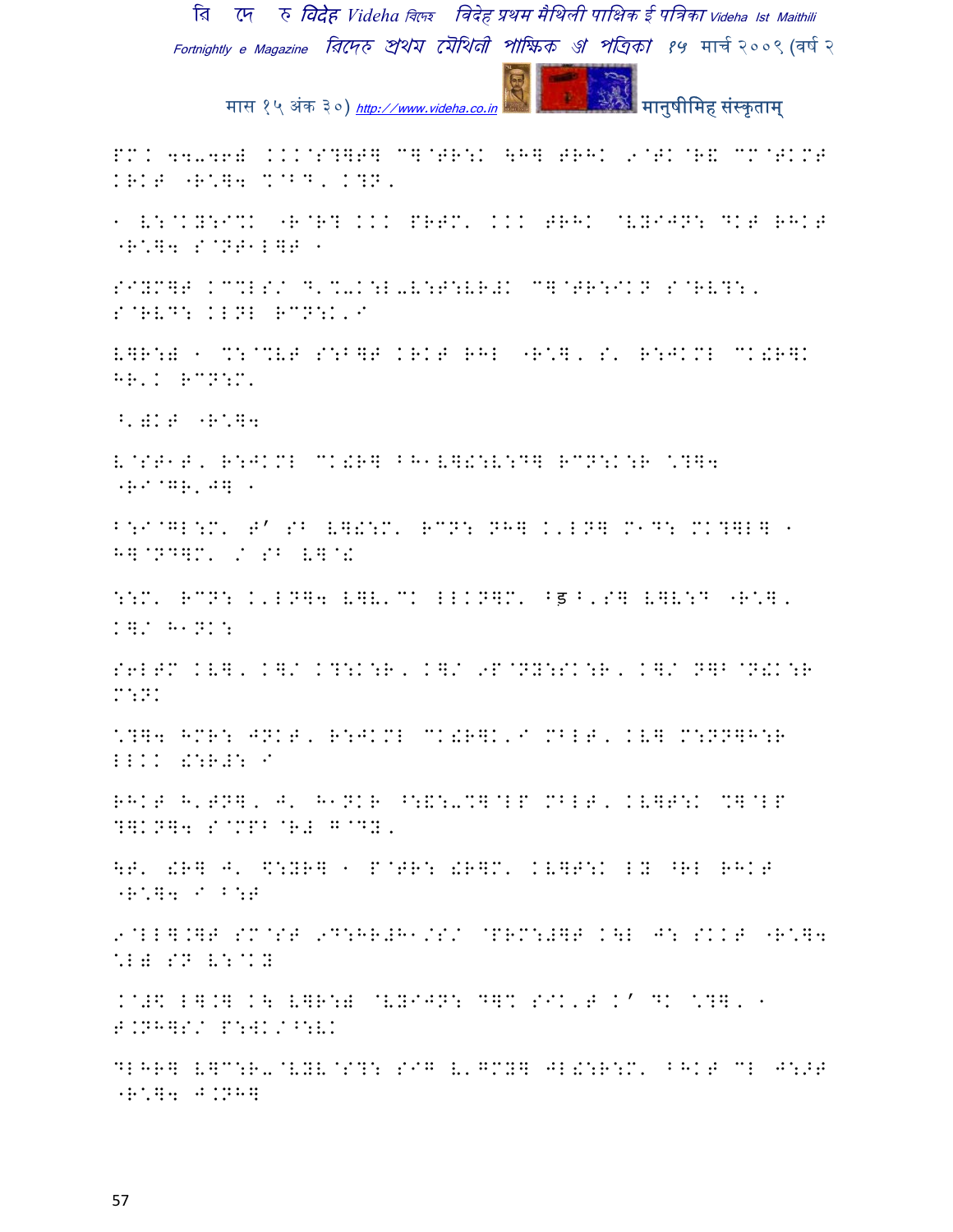मास १५ अंक ३०) http://www.videha.co.in | सामानिक मानुषीमिह संस्कृताम्

P:WK--^CJ] (V]!V:) HMR:SIG'I NH] RHK \*?], SM:JK \*\*\*\*\*\*\*\*\*\*\*\*\*\*\*\*\*\*\*\*\*\*\*\*\*\*\*\*\*

K]...KHBKN?L:J K]E HL>\...? ... SN 9@D!R# D'.K \*?],  $\mathcal{H}$  :  $\mathcal{H}$  :  $\mathcal{H}$   $\mathcal{H}$  :  $\mathcal{H}$  ,  $\mathcal{H}$  :  $\mathcal{H}$ 

RHK \*\*XIRH V: KONG 1 YEA: HIST SYNCHOL DIE HETRE IN SYNCHOLOGIE IN SYNCHOLOGIE IN SYNCHOLOGIE DB KRISTING KORREN BEGIN

V]K:S \K SIG HL>T J:>T "R\*], K.NH1/ SM:N:@NTR, K.NH1/ /0R:>T,

K.NH1/ @SP@&) HL>...R:JKML CK!R]K G@DYK I V]%'& \*): **THIS MILLER** 

P:R@SPR; \$P:R; \$P:R; \$P:R; \$P:R; \$P:R; \$P:R; \$P:R; \$P:R; \$P:R; \$P:R; \$P:R; \$P:R; \$P:R; \$P:R; \$P:R; \$P:R; \$P:R;<br>\$P:R:R; \$P:R; \$P:R; \$P:R; \$P:R; \$P:R; \$P:R; \$P:R; \$P:R; \$P:R; \$P:R; \$P:R; \$P:R; \$P:R; \$P:R; \$P:R; \$P:R; \$P:R; \$ "R^]@VY@KT] DK VL:

MH@TVPB@R# V]!:, 1 MH@TVPB@R# RCN:M' TKR 9PYLG KRKT  $H_1$  :  $H_2$   $H_3$   $H_4$ 

MK?]L] SM@SY:K )LH LKT K?:-SIKLN: 9D:HR#

P\*]L: C:R] B@R.M' KLNL PK< 1 MH@TVPB@R# @PRK:%NS/ **MANUEL CONSTRAINS** 

K?:-SIKLNK @PRK:%N MK?]L] ^:&: L'L \K): %1^-SIK'T M:NL J:

SKKY'S ROOMS IN BIKIT WAS ALLER THE THE CONTROLLER @DV:R: S@MP:D]T

MACHE SICK STREET WALLER TO SAN 2008 2007 1 SON V]YLG] @DV:R:

S@MP:D]T D'S]L BYN:(S@N 2007) P:WKK B]C LLK@PR]Y ^'\ **RHL ME TH** 

@PRK:%N V]^:GS/ D'V%IKR NV]N @DV:R: S@MP:D]T ))K: MAKRED CONSINUES

9D:HR# \*P] K' 1B] G'L4 @PRS@NNT:K B:T ?]K J' 9D:HR#K @PRK:%NS/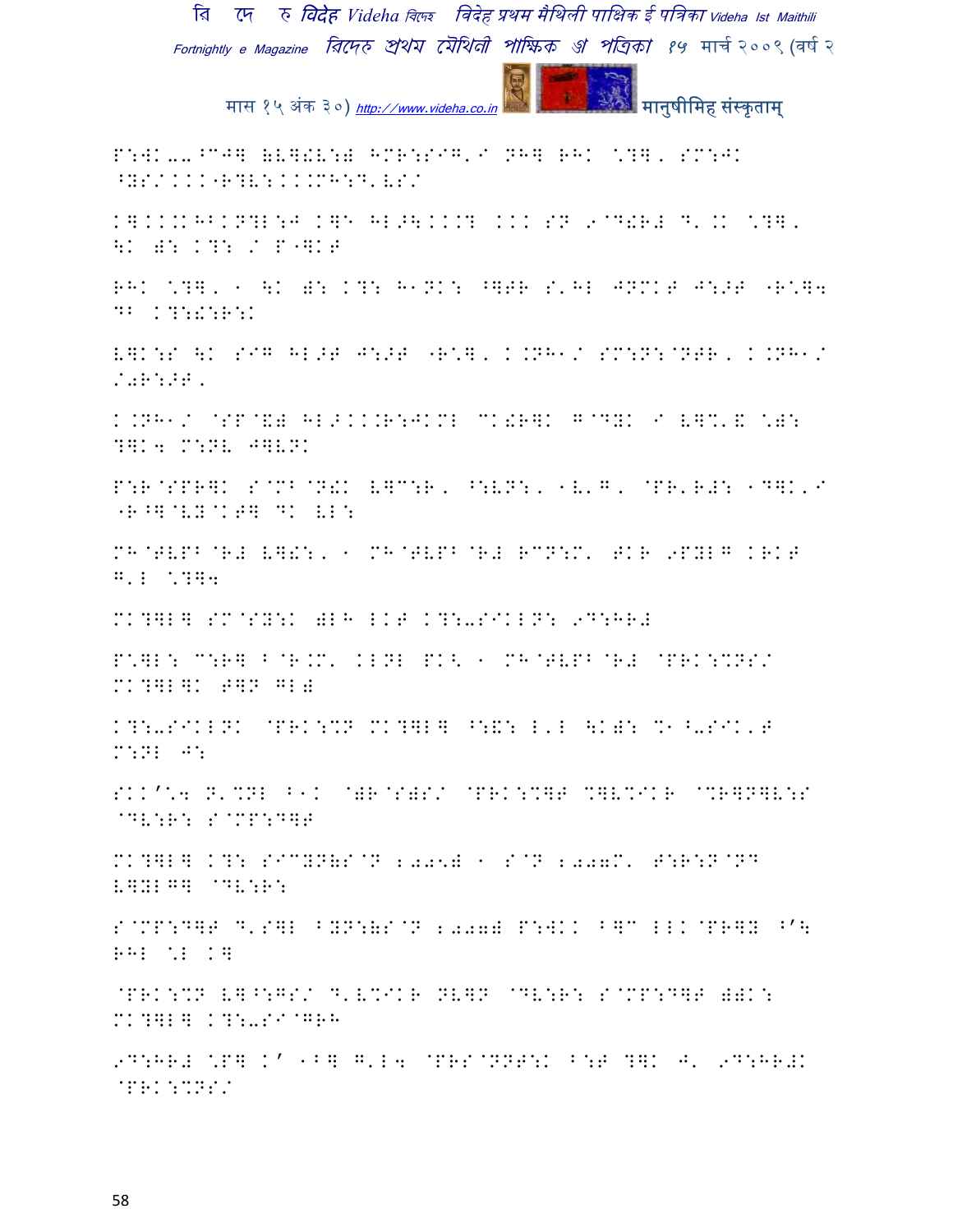मास १५ अंक ३०) <u>http://www.videha.co.in</u> स्थिति स्थिति**में मानुषीमिह संस्कृताम्** 

@PRK:%N V]^:GM' S:H]@TY]K RCN:K @PRK:%NK B:) 6BJL, J' @SV:GT YL@GY  $\cdot \vdots \cdot \vdots \cdot \cdot$ 9D:HR#M' LL]TS/ S]Y:R:M SRS !R]KK K1L \*@TT]S GL) K?: SIKLE THAN SIKLONS ARE CENTED AND THE HIST CHALLENGARD. THE HAT CUL  $\overline{\mathcal{L}}$  . Here  $\overline{\mathcal{L}}$  is the set of  $\overline{\mathcal{L}}$  $R$  . The sixteen state  $R$  is the state  $R$  state  $R$  is the state  $R$  such that  $R$ M]L:N L'L T@TPR "R\*], J' SIKLNK@T@RT:K CYNKC%LK SBCK ?]K4 @%R'@&W K?:K:R R:JK: '\X:PH: \X: '\\X: X\\X: \\X: C#! \X: C#! SM: 41 )LP-)HIK:RK'I "R@D^1T RBP'I "RN:VM@TT KRKT "R\*]4 SECOND MARKS CONDUCTS GR]B]S/ 9@TP@NN DYN]YT:, 1 TKR .LLM' D1BKL B')]K **W:TH: PRESSING** NASHIR STEER SHIEL SOMETIGE I SIG BILL SIGNE TOPS  $\mathbf{a}$ :  $\mathbf{b}$ H1NKR <RB:L] "RPN T'RH B@R.K B')] C@MP:K V]V:H B:SKW BOR.K VM WAD B:BB SIG KR'B:K &@\$YI@TR:PB@R# YLJN: BNBKT "R\*]4 D1NB @PR:#]K G]@D! DM@&)] %%] B:BBK S@MPT] PR )]KL \*N], JKR ML]K:>N V]V:HLPR:@NT H1NK T'RH  $\ddot{z}$  . The complete  $\ddot{z}$  and  $\ddot{z}$  is the complete  $\ddot{z}$  . The complete  $\ddot{z}$  is the state  $\ddot{z}$ N:K MORMAN /\H BB0] SKT J' M]?]L:ICLK BH1V]V:H @PR?:S/ N]K JK:/ PR9999 (2004)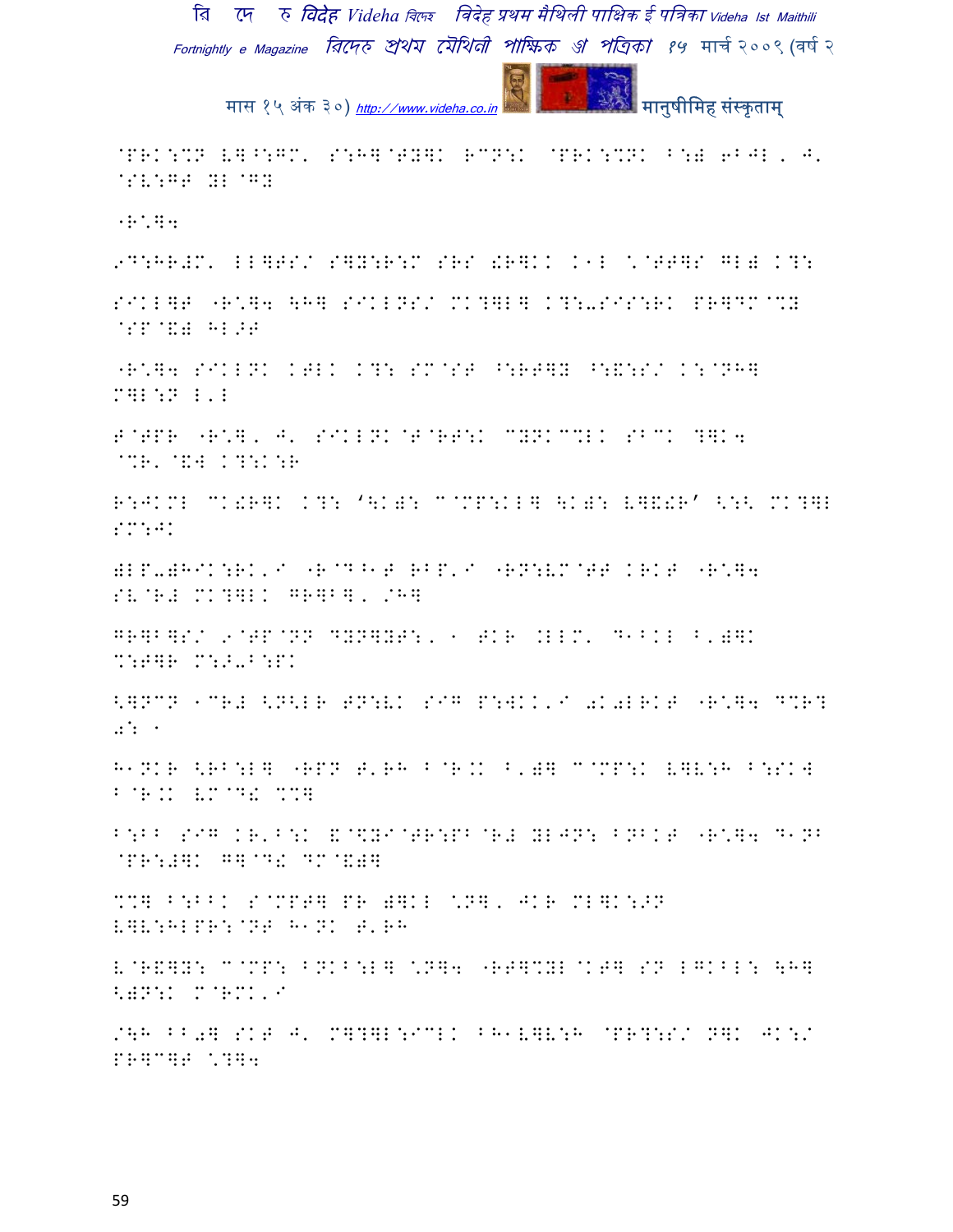मास १५ अंक ३०) <u>http://www.videha.co.in</u> स्थिति क्रिकेट मानुषीमिह संस्कृताम्

BURGARIZAN BURGAN BAT PAUL PER PER PADA PRANU PANGERANA BB: 1991

 $\mathcal{L}: \mathcal{L}: \mathcal{H} \rightarrow \mathcal{L}$ 

P@TR:K:R]T: D1N]Y:K MH@TVPB@R# 1 S@MV'DN%]L P@K&S/  $\ldots$  . The mass of  $\ldots$  and  $\ldots$  and  $\ldots$ 

K.: TERM ARE STRACHT "RECORDS" KOMPONENT "RECORDS" "RECORDS" "RECORDS" "RECORDS" "RECORDS" "RECORDS" "RECORDS" The property of the property of the property of the property of the property of the property of the property of<br>The property of the property of the property of the property of the property of the property of the property o

SS: THIS (AND THIS SEEN TO AND A CHEAP (A) (ONLY CONSIDERATE) SO \H] K?:K M@RMK'I B'S]

N]K JK:/ B10] SKK \*?]4 %]@<RT:S/ N:M] P@TR:K:R BN]  $\exists$  $\exists$ :  $\exists$ :  $\exists$ :  $\exists$   $\exists$ :  $\exists$ :  $\exists$ :  $\exists$ :  $\exists$ :  $\exists$ :  $\exists$ :  $\exists$ :  $\exists$ :  $\exists$ :  $\exists$ :  $\exists$ :  $\exists$ :  $\exists$ :  $\exists$ :  $\exists$ :  $\exists$ :  $\exists$ :  $\exists$ :  $\exists$ :  $\exists$ :  $\exists$ :  $\exists$ :  $\exists$ :  $\exists$ :  $\exists$ :  $\exists$ :  $\exists$ :  $\exists$ :  $\exists$ :  $\exists$ :  $\exists$ :  $\$ 

KIRI KIR'NI BARI KILE ALI GIHI KOMPILI A TATURI B:D%:H @%Y:M

BLGL:K WORLD:BRISH:K PHER. C.FRISHESI:WE SBS P@TR:K:R LLKN]K

NJRU / MATH (BI) RI SASA RENE . DI RUSI DI RATI KATA

LA BARA LO MARE ALL'. KOMMA LO MARI LO MANO NOMA A PASSAR A MANO NE ARABI

V]!:N'M' K:MK:J] @S@TR:]K SI<@R&K'I Y?:@R?T, D'.B:K, 1 Y?:@R?K M@RMK'I

KL: SIG 90: KOMMA KCI SIG 90: "R#" .: "R#" .: "R#" .: "R#" .: "R#" .: N#" .: N#" .: N#" .: N#" .: N# **RPN KRY** 

'@TY:GP@TR:'M' @GR:M]# Y1VT]K "RD@MY J]J]V]&:K'I @VY@KT KRB:M' PB@R# S6L

NHA (PKL)H4 ARA (RED) - POD 101 SALA PROVINCE (PRIPA PRA TO BARDINE). P:LIT-PLANE

COMP: K:00.4T. PHM TEACH RENE, HER TORARI ENERGY T:HKT "RATH" TO THE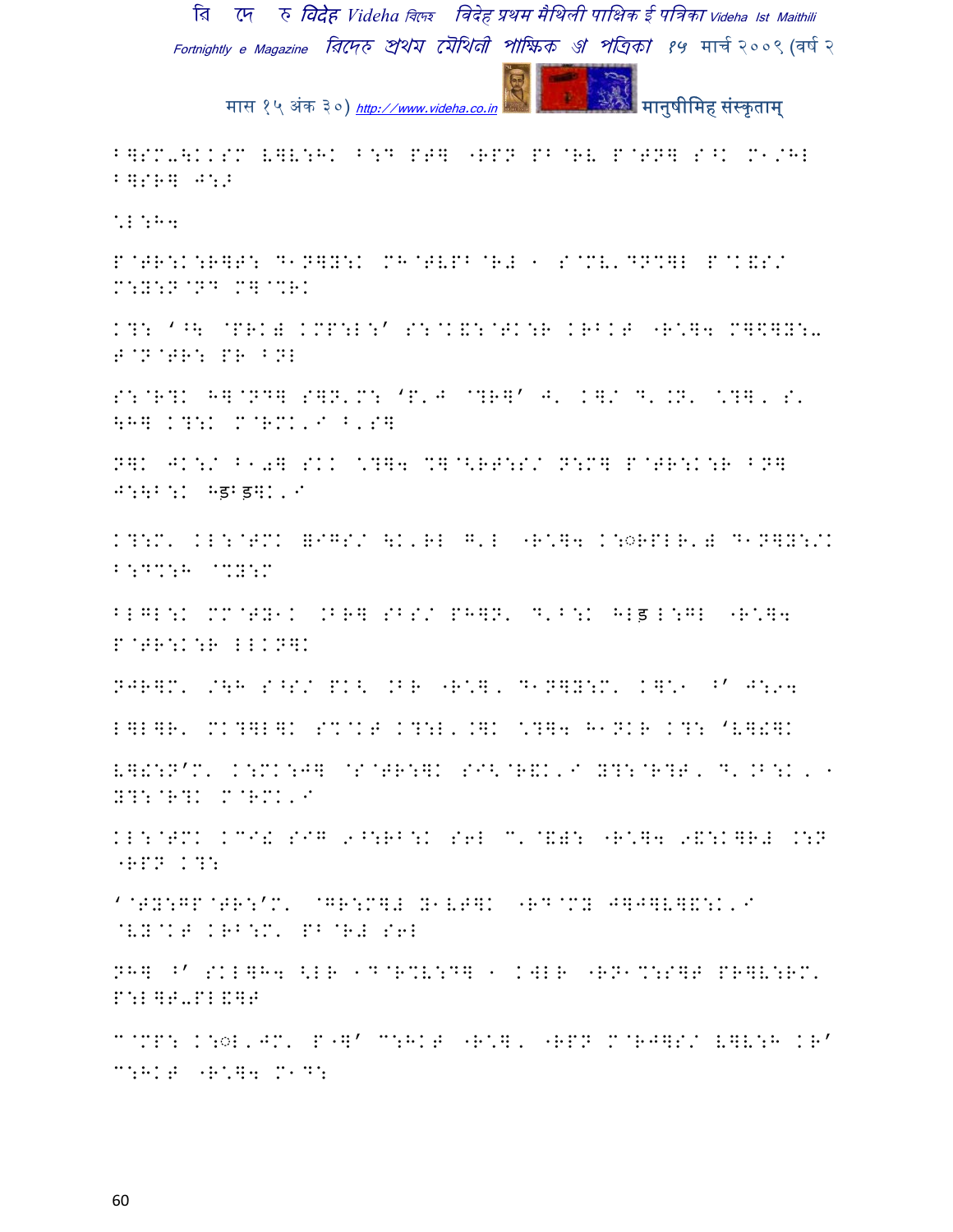मास १५ अंक ३०) http://www.videha.co.in स्थिति कर अपने मानुषीमिह संस्कृताम्

1J]VN V]V:H NH] KRB:K <L&#: KRKT C@MP: @SVYIK'I /H] PRIPRIN

K'IC'IC SM'AN BIR 'RYNH "YMP: LALYS 'B'I'C'HE R'.'S PHE CRIP 'OR 'OR 'OR T

HKI' K'I 1!:R M:N] "RPN @VY@KT]@TVKI' V]@STMT 1Y:M NH] D' PRIS PARTIES

MANMED ON MANY MANUSCHE SERVICE DER SER @PRVM@TT]K R'.:IKN

.BB JML "R\*], M1D: VL \H] @PRVM@TT]K V@R#N K' @S@TR:] J:TH CONTROL

9@D<:)N KRK \*?], S' BB0B KW]N4 KLNL @VY@KT]K @SV^:VM'  $H$  :  $H$ 

DBNB \$:VERTH "RANGER" (PERTHER TRHKT" KYLN TRHK A:  $J: \mathbb{N}_1 \times \mathbb{N}_2$ 

MH@TVPB@R# "R\*]4 >\H C1N:V MK?]L] K?:M' @S@TR:] T.HI: DOMAN KR: SKK

 $R$   $R$   $R$   $R$   $R$   $R$   $R$ 

@S@TR:] C'TN:K DM@&)]\I @PRD]P B]H:R]K K?: 'MKड़]' "RP'@K&:KMT M'@CYL@R\$

 $1.$  BLM BLOCK CONTROLLED AND CONTROLLED AT  $R:$  SECTION CONTROLLED AT  $R:$ B'ER V:HER

KRKT "RAND", DIR IS IND BYRD AND AN AN IS AN ANDREW H:R] NH] M:NKT

 $\sim$  R\*1 ST  $\sim$  M Clinical State of the State of the State of the State of the State of the State of the State of the State of the State of the State of the State of the State of the State of the State of the State of the  $39.9, 7.$ 

 $K: R\to R$  and  $K: R\to R$  is the contract of the problem of  $R$  . The contract  $R$  is the problem of  $R$  $\overline{\mathcal{X}}$  . The state of the state of the state of the state of the state of the state of the state of the state of the state of the state of the state of the state of the state of the state of the state of the state of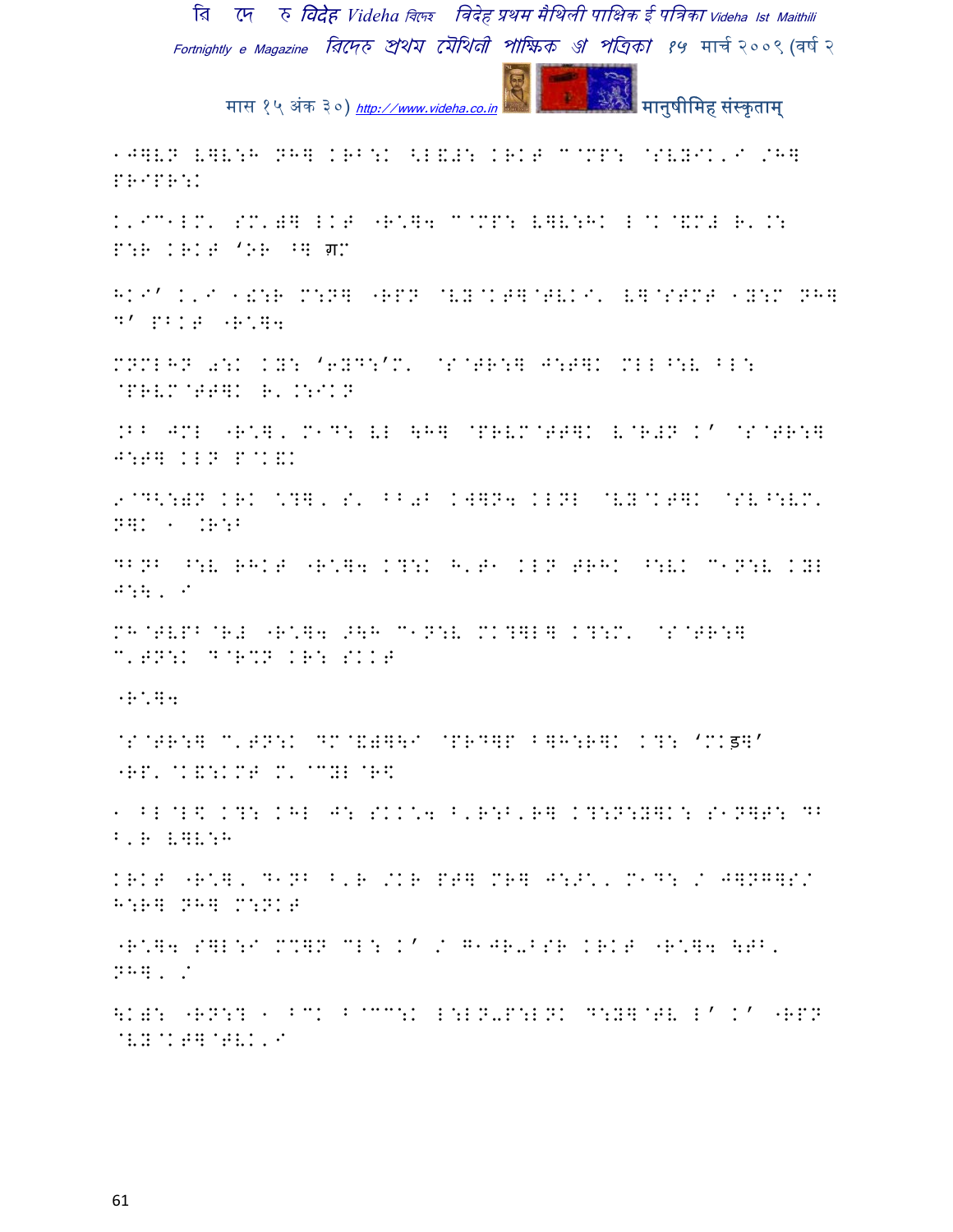मास १५ अंक ३०) <u>http://www.videha.co.in</u> स्थिति स्थिति सानुषीमिह संस्कृताम्

V]@ST:R DKT "R\*]4 K?:M' MLड़ T.N "RBKT "R\*] J.N / BCK: SM PRODUCED

PR S1N]T:K @SV]KMT]Y'S/ SH], /KR: G@R^:!:N K' K' ^:G]  $37.14 - 49.444$ 

S1N]T:K'I \H] B:TK "RPR:!BL! NH] \*K, J' / BCK: SIG KAN KAMPAT

K'L'AN, O'H, AN ABBANY THE THE SPORT OF THE BOYS AND BEEN  $H_1$ :  $H_2$ :  $H_3$ 

/MORN \* MEDITHE \* DRIVING \* PUBLICIE \* PERPIT \* DITY- \* PT]-CPH \* PERPIT. POSSED FOR THE

V]@C\*'DK PR]#:M@SVRBP B')]K MNLM@ST]@&K 1 @VY@KT]@TV  $P$  Ps:  $P$  Property  $P$  and  $P$ 

1 B'H]S:B 9P'@K&:^:VK'I KR1#:PB@R# =IGS/ @VY@KT KRKT "R\*]4 M1D: \H]M'

S^): DL& @S@TR:] PR 6'K] D'B PB@RV:@GRH M:NL J: SKK\*4 I S:M:JH S:M:JH S:M:JH

^' SKKT "R\*]4 VR]@&W K?:K:R R:JMLHN 0: "R@TYIT KNOWER THE SAME READY

K?:K BH@NN' @S@TR:]K B:HR K:J KRB:K V]RL! K' J:>T \*?]4 R:JMLHNJ]K

DE COMBAT: DE FAN DON DE FAN DE FAN DON BAT (DON) DE FAN BEGINNE DE FAN DON BOAT (DON) RHK \*?]4

RSADOR (TO CRADO (NADARA) TOORSDER (ADARA) ERDERKO, 'CRIODO (RAD

''HOLFHIY', GAG, TARRY'''', SHET INSTRANT ITE TEEH BYN:M' S'HL SIKLIN

 $R$  ), The control of the conduction of the second second second second second second second second second second second second second second second second second second second second second second second second second sec "R%LKK 'T:NPBR:'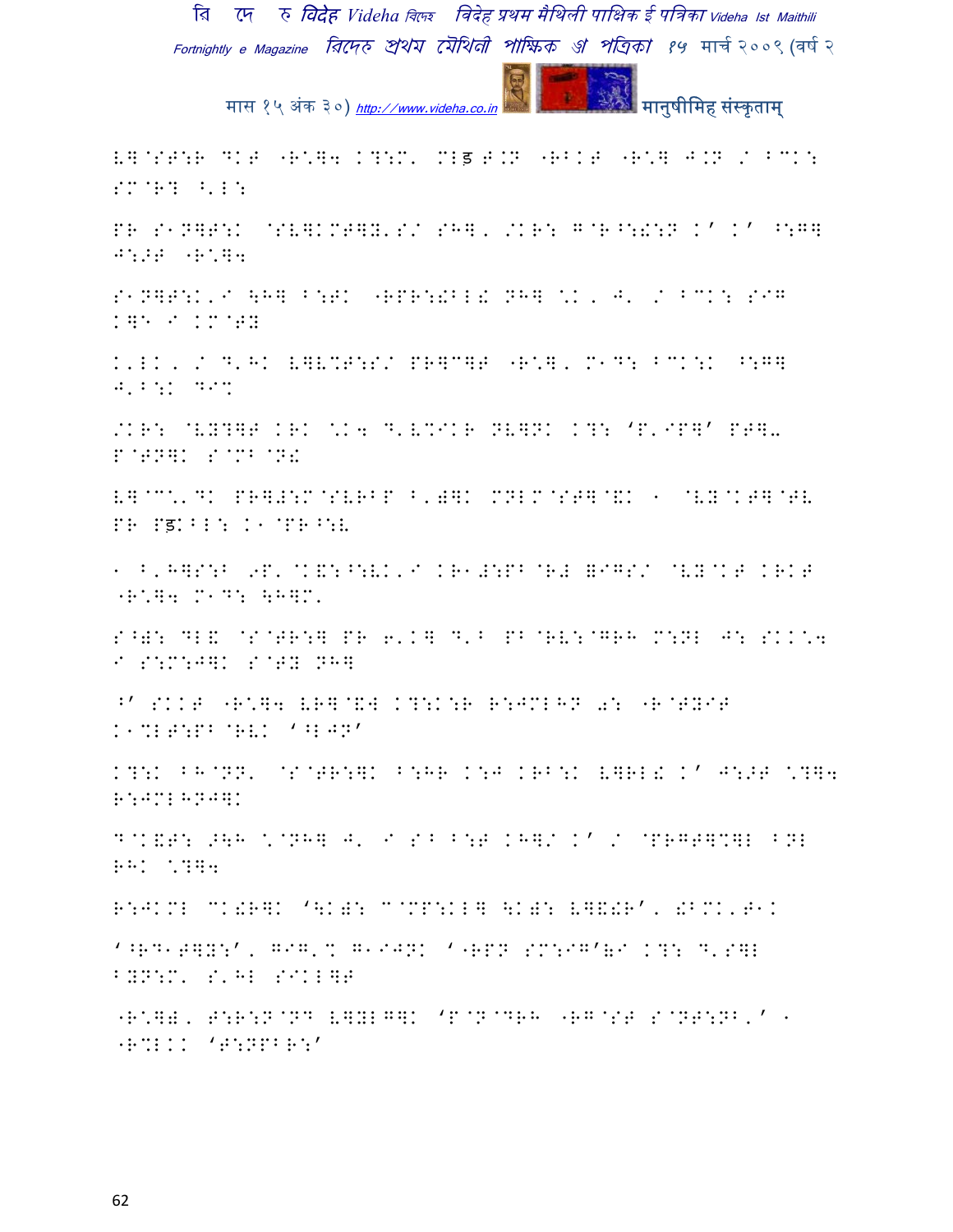मास १५ अंक ३०) http://www.videha.co.in स्थिती स्थिति**में भानुषीमिह संस्कृताम्** 

\H] SI@GRHK @%R'@&W K?: M:NL J: SKK\*4 !BMK'T1K K?: '^RD1T]Y:' @VY@KT]

@SV:@R? H'T1 ^:I-BH]NK P:VN P:BN]K D1R1PYLG KRBKT B. BKT "RYAN "

MNI. "RHB P:BNDIKI" NHE NESELA 'PONGONHA 'RHB'ER S@NT:NB'' V|Y|| 1911 1911 1912 1914

R:JAPARAN (TA: IA: A: KI(N) (TH) & PA NIPAR ANTV AN LEGGE "BOR

J' SV@R#K P:@R)] \H] D11R' J]TKT RHL J' N]@MNJ:T]K 10 THIS CONSIDER STATE

.R:B \*L4 @SV:M]K P:@R)] D:SLK P:@R)] HL>\*4 DLSR P: P: D' SLC

MM TYPIS I 1 MARTY TO THE DESIGN TO A 19 HOURS IN THE THINK IN THE USE IN A BIGGET A RLANGE (RRD

B'L@LL: BN: D'B 9@CCV@RGK H'T1 B:M H:?K K:J \*L4 D]@LL]-PIJ:B @PRV:S/

NA MUNICIPAL 1 (PART 1 SING 2010) SING ANG ANG PINA PRANCYCLESS /HE LORES.

1@TMS@MM:N 1 R:JN]T]K C'TN:K "RIK1R# ^'L4 ^@KT]K:@VYK  $\mathcal{P}^{\text{max}}(\mathbb{R}^d)$ 

/H]M' N]@MNJ:T]K KV]K B:H1@LYK PM@&W^BM]M' S1@PRS]@D! >T]H:K:R >R6M:N

HB M1GLK:LIN LANDING MANAGER WAS ARRESTED AND THE SERVE 'P@N@DRH "RG@ST S@NT:NB''

KT:K LAN MILAN FANGEN FRE PA MURPHEN TO BANK 1@TM:LLCN ?]K4

KHB: LI FY TRIBE FORDHEILTON ORDING TO ALL TITL "R> P:@R)]M' \*L,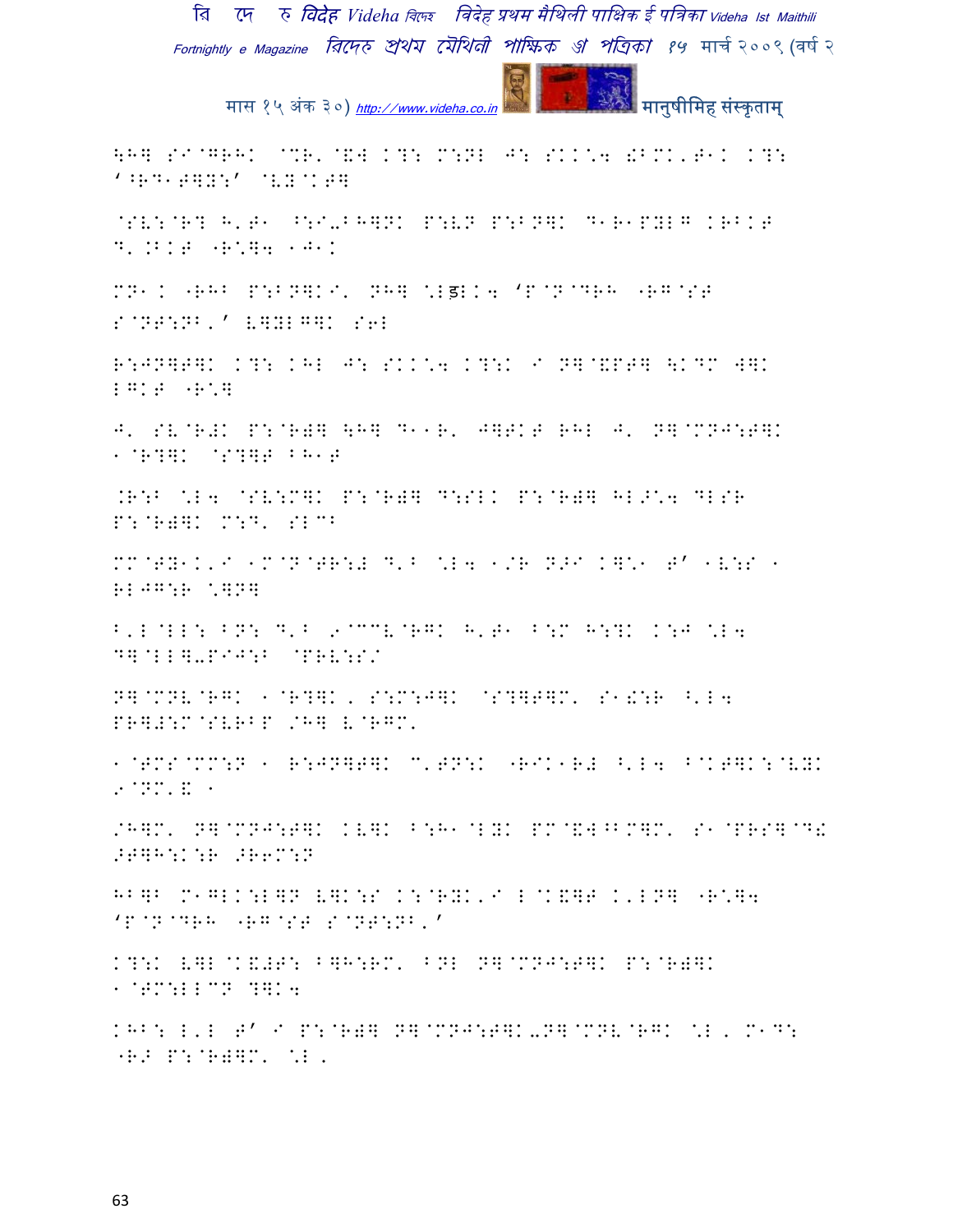मास १५ अंक ३०) <u>http://www.videha.co.in</u> स्थिति स्थिति सानुषीमिह संस्कृताम्

@PRPIC, @^R@&):C:R, "RPR:! 1/R P:.@#\$ PH]NH1/S/ T'JGR OR ENDING WARD

\*L4 K?:K:RK >\H @DV@N@DV K?:K'I GR]M: @PRD:N KRK\*4 C:HK DRK:NE

CLBKBL: MID: MID: BH1T @PR:R@MORE @PR:R@MORE @READ @READ @READ @READ @READ @READ @READ R:JN]T] KRKBL: H]R:

MHTLK : ROOMS IN SIGN IN SIGN IN SIGNAL IN SIGNAL IN THE FORMALE OF  $\mathbb{R}^n$ B:S1D'S1D'S1D'S1D

BAGE RESORT KAN SA TERRITORIA EN REGIO DE SAN KRIGISTIS KRK \* KI STREET

KRKT RH, LINSO NSK KONGO, SAM KHO WI KI KATA WARA  $\mathcal{L}$  Henry  $\mathcal{L}$  and  $\mathcal{L}$ 

RHM KR BH]I...4''

"R#MEDO" O NA "YYRNER" BAY "O NADEL NAARD "AR'SPER" OO BLIZAN <):)LPK'I T:R-T:R

K' MIRING D'ART PAGE SAL E L'ARNA A RANGE D'E DEL GAME D'AC DE BAD 10000001011

M NORD NEWSLEY KNOWN WARREN BY A NEW STATES OF A SERIES OF A REAL KR:N:X:X:X:X:X

B:BEK SIGHE SIGNED AND RESOURCE THE ROOM OF THE SIGNED AND RESOURCE THE ROOM OF THE SIGNED AND RESOURCE THE ROOM OF THE ROOM OF THE ROOM OF THE ROOM OF THE ROOM OF THE ROOM OF THE ROOM OF THE ROOM OF THE ROOM OF THE ROOM O @DRR]@@DRYK B]C J'N:-T'N: PBR:

KRAT "BILL" " MINDEN BERLEICH " SIGNER BERLEICH BERLEICH BERLEICH SICH SEIT SEIT SEIT SEIT SEIT SEIT SEIT SEI >@C\*: @PRK) KRK

\*N] T' D1NB @PR:#]K'I S:/P SB/<] J:>T \*N]4 \H] D11R' NH], J' H1NK: KLNL

TRHK "PROVINS NORTH "PICH" HON PO PO AL TECHNIC TECHNIC B'):K'I R1PKY:

KMBKBL: MARKET PRINS SKRIFT AV POMPER SKRIFT KRISTER **THRID RITE**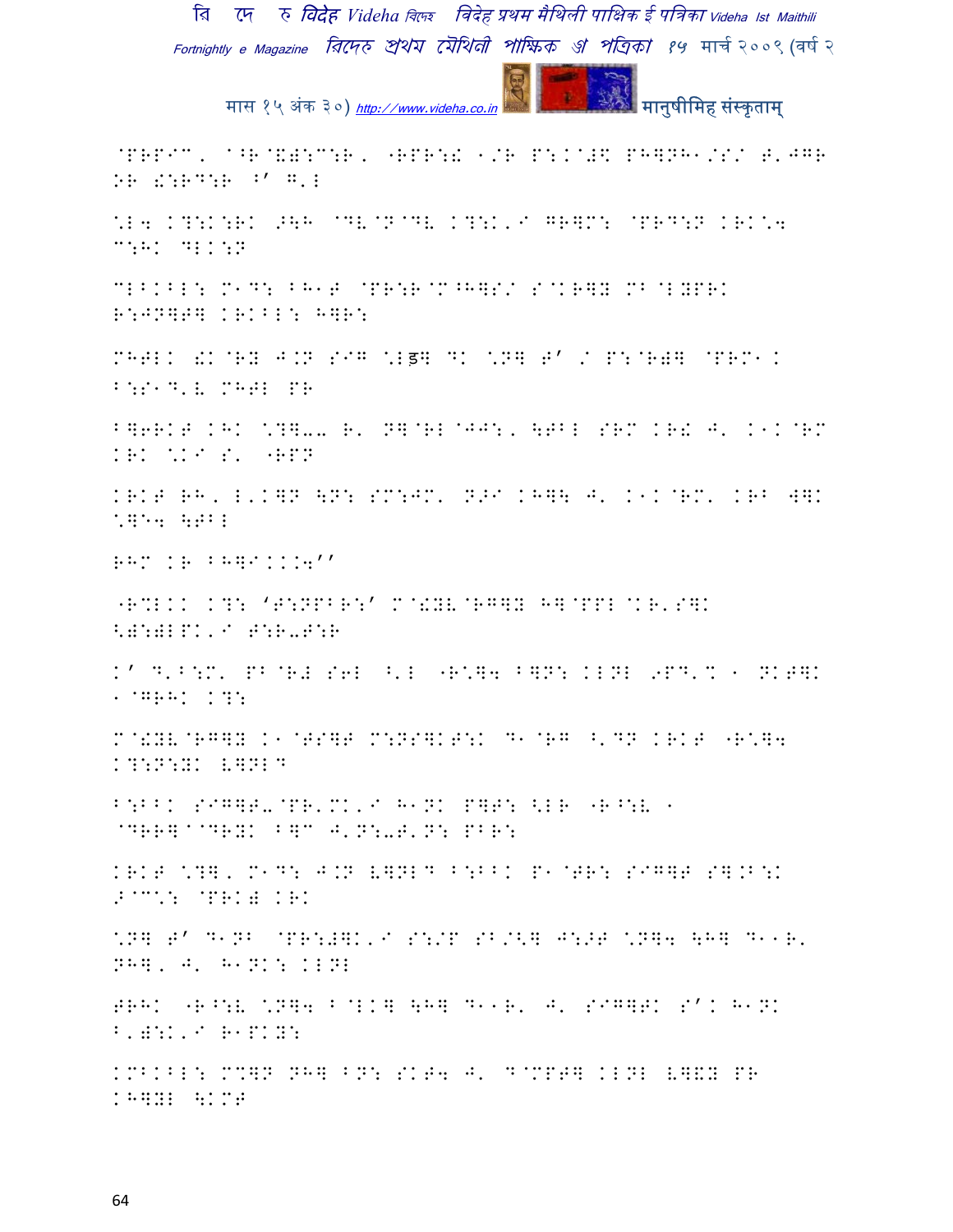मास १५ अंक ३०) <u>http://www.videha.co.in</u> स्थिति स्थिति सानुषीमिह संस्कृताम्

NH] ^'L, \H] V]&Y PR \KMT ^' P1@TR:K \H] "R@VY:VH:R]K  $S'$ .' $K$   $K'$   $K'$   $K'$   $K'$   $K'$   $K'$ 

MLIKES: MARINE YALDER ARA YANG ERI SING

SIMOREAL KIRIN KIRI ALDIN AREI SIMO, ARBITI, KIRI SIMA, PASARI I HRS.

1D] Y?:@R?K MLHM' %1@&K G@DY BN] K' RH] G'L "R\*]4 \H]M' K]\*1 K?:

TERNIST AT THE RESIDENT PROPERTY IN SALE IN SECTION AND RELEASED AT THE CENTER. IN THIS IS NOT THE RELEASED OF  $H_1$   $H_2$   $H_3$   $H_4$   $H_5$   $H_6$   $H_7$ 

\HN K?: S^K MBL SIRCN: >T]VM@TT:@TMK "R\*]4 Y@DYP] >T]VM@TT KLNL

K::K SERS PHE HEV, MYS HIP (191 (91 KERK (291) 1 T@?Y:@TMK

V]VR# ): DK\*, K?:M' SMY V: @K&#K M@RM NH] 1B] PBK\*, T'  $\Pi$ 

N]P) G@DY BN] K' RH] J:>\*4 Y?:@R? KLNL K?:K'I  $\frac{1}{2}$  , decrease to the state of the state of the state of the state of the state of the state of the state of the state of the state of the state of the state of the state of the state of the state of the state of th

BOL:M' /KR: FREEZ PALOTE FROM SIVE "ROCK" AND AND where the control of the control of the control of the control of the control of the control of the control of<br>A BN'B: K BN'B: K BN'B: K BN'B: K BN'B: K BN'B: K BN'B: K BN'B: K BN'B: K BN'B: K BN'B: K BN'B: K BN'B: K BN'B

GRI RICI NE PSE NICH RHAT RE RHAT REGION "RELEVATION "REPORT A RELEVATION N:GB'SM' (FILM) (RYNIS

WARE THE REAL PROPERTY OF THE REAL PROPERTY AND THE REAL PROPERTY OF THE REAL PROPERTY OF THE REAL PROPERTY OF THE REAL PROPERTY OF THE REAL PROPERTY OF THE REAL PROPERTY OF THE REAL PROPERTY OF THE REAL PROPERTY OF THE RE V: 6KI)'S]K @PRYLGS/

KR: B1NB: CREAR AVI.ER, CHRIST: KRIBEC, KIEDAR 1919 GOLF

 $\{A,B,B\}$  , the position of  $\{A,B,B\}$  and  $\{A,B\}$  are constant in the set of  $\{A,B\}$  and  $\{A,B\}$ D'?:(D1V]!:) 1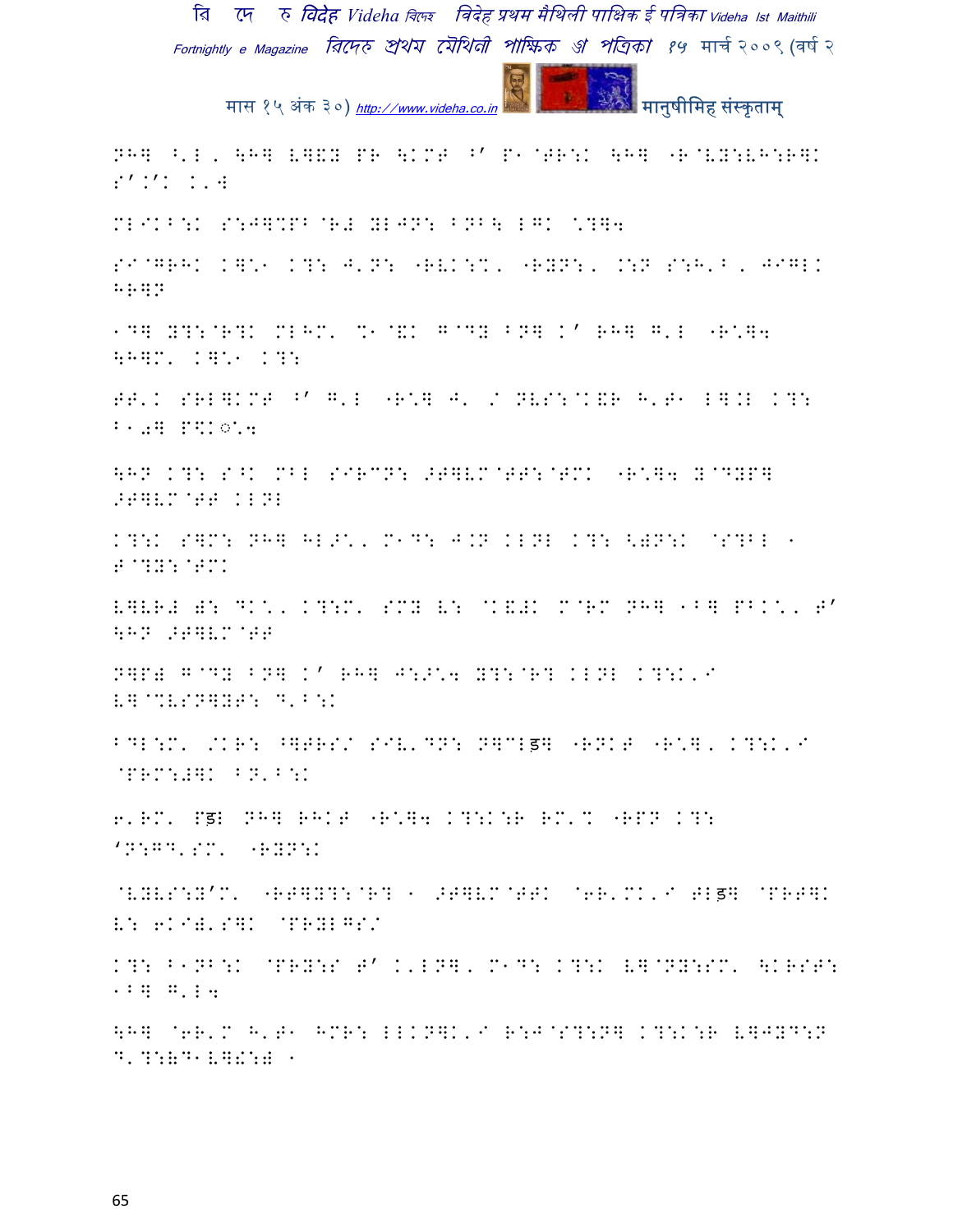मास १५ अंक ३०) <u>http://www.videha.co.in</u> स्थिति स्थिति सानुषीमिह संस्कृताम्

H]@ND] K?:K:R 9DY @PRK:% (V:R'N H'@S)]I@GS K: S:I"]) 1991 K'I P'4911 C'1094

H]NK: LLKN]K K?: Y?:@R?K @6R'MK'I TLड़]YL K' Y?:@R? BNL RHL SENA

MCC THE HIS LOCATED CONTROL OF BEING CONTROL STOLE DESCRIPTION THE HOLOGIES. @PRS:R

R:@&@)R]Y @STR PR ^' RHL "R\*], \H]M' DB MT NH]4 M1D: 9@KT SIKLNK'I P"]]

1M P:WK: BYN JAP (20 A. M. MONG B. L. JAP JAR 201. MIN  $\mathbb{R}$ :

KIREN BERGHAL I KERANG TINBU SERPETI KATERPORT, KITA TARI SI  $S$  are respectively and  $S$  . The problems of  $\mathbb{R}^n$ 

S:@MY "R\*I4" I: P" "P" F" F" APROVATE PARTY (F. 1914) MODY (F. 1914) "RP' CONTROL CONTROL CONTROL CONTROL CONTROL CONTROL CONTROL CONTROL CONTROL CONTROL CONTROL CONTROL CONTROL C

MH@TV D'L G'L "RD]4 I KHB S@RV?: "RN1C]T J' SIKLNK K?:K:R MH@TVPB@R#

NH] \*?], M1D: "R@NY @%R'@&W K?:K'I S'HL @PRK:%M' "R\B:K @PRY:S H'B:K C:H]4

HMR: LLOYE I NIME I NOON INK OUR HOLD THE WOOD ONE ONE ONE  $R:Y$   $H:Y$   $H:Y$ 

"R\*) #A\_C # 19 A = 19 A = 19 A = 19 A = 14 A = 10 A = 10 A = 10 A = 10 A = 10 A = 10 A = 10 A = 10 A M:RB KW]N:H' NH]

SMY-S:@!Y K:@RY ?]K4 VK@DYN:? M]@%R Y:@TR:]K PH]C:N ^N' @%R'@&W KV]K RBPM'

 $\mathbb{R}$ ), Manuscript  $\mathbb{R}$  , Middle  $\mathbb{R}$  ,  $\mathbb{R}$  ,  $\mathbb{R}$  ,  $\mathbb{R}$  ,  $\mathbb{R}$  ,  $\mathbb{R}$  ,  $\mathbb{R}$  ,  $\mathbb{R}$  ,  $\mathbb{R}$  ,  $\mathbb{R}$  ,  $\mathbb{R}$  ,  $\mathbb{R}$  ,  $\mathbb{R}$  ,  $\mathbb{R}$  ,  $\mathbb{R}$  ,  $\mathbb{R}$  ,  $\mathbb{$ 'RBP:ITR' KTLK

DM@&)]\I MH@TVPB@R# "R\*]4 R'#1J] S'HL MK?]L] K?: L].LN] "R\*]4 I D]GR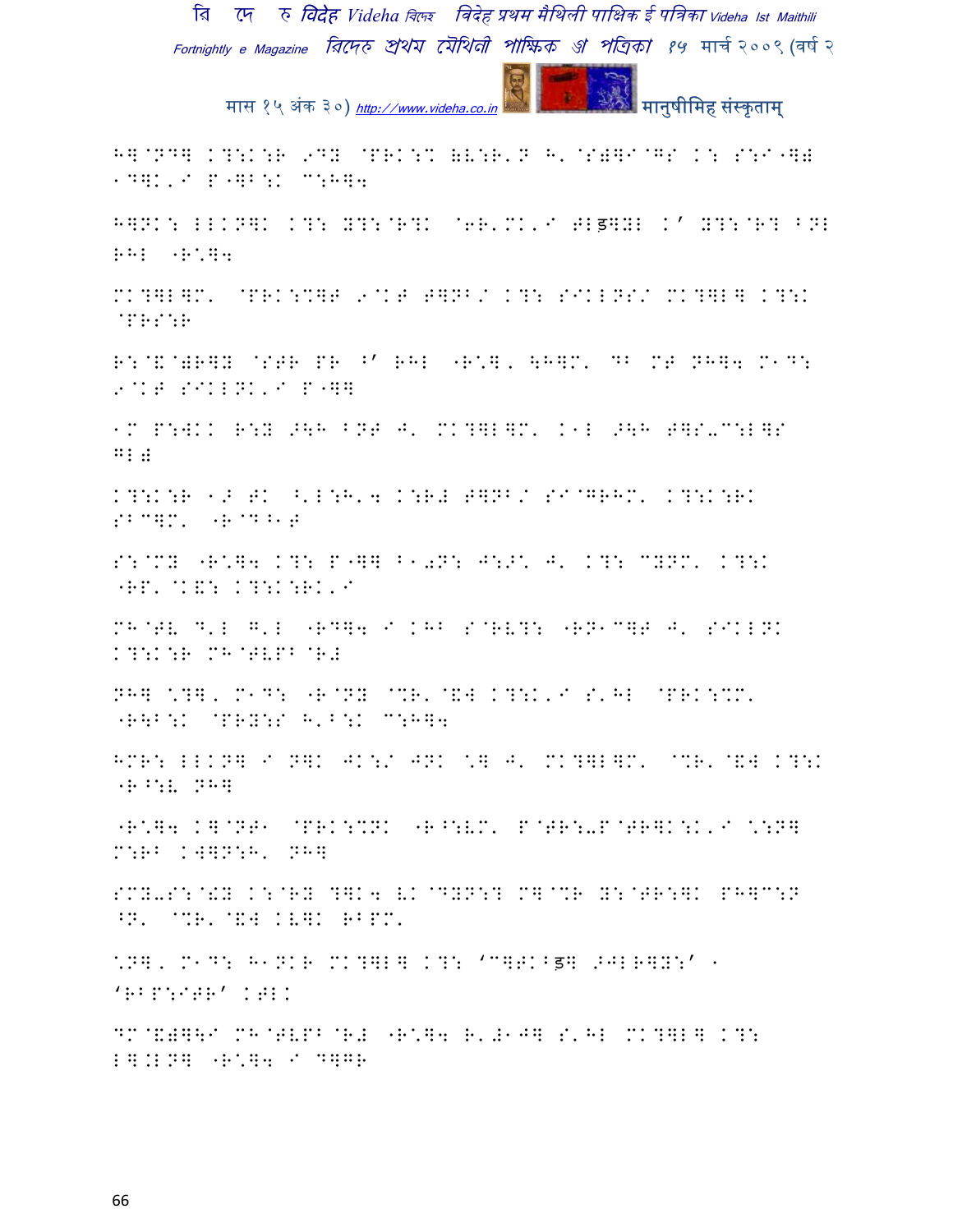मास १५ अंक ३०) <u>http://www.videha.co.in स्थिति क्रिके</u>टी **मानुषीमिह संस्कृताम्** 

B:T ?]K J' B:DM' / H]@ND]\ ):M' L].\ LGL:H4 'N'P@?Y  $R$  . The state  $R$  is the state  $R$  is the state  $R$ 'JH:I PMN KL GMN NH]I' 1D] L]KS/ H)] K' L].L G'L K?: THIS HO '9D:HR#'M' K?:K @PRK: HR#'W@R^K # 1 S@ND@R^K "RNN1P###  $\ldots$ SMY-S]M: JNN' B]N: KLNL K?:K S@MYK MB@LY:IKN S@M^V **NHE NUBBER** SOM DO DO SOM DE SOM DE SOM DE SOM DE SOM DE SOM DE SOM DE SOM DE SOM DE SOM DE SOM DE SOM DE SOM DE SOM DE S  $\mathcal{N}$  is the  $\mathcal{N}$  -contribution of  $\mathcal{N}$ K'I PARSY PARTIES IN THE REPORT OF THE REPORT OF THE REPORT OF THE REPORT OF THE REPORT OF THE REPORT OF THE R  $S^1$  . The main  $S^1$  and  $S^1$  and  $S^1$  and  $S^1$  and  $S^1$  and  $S^1$  and  $S^1$  and  $S^1$  and  $S^1$  and  $S^1$  and  $S^1$  and  $S^1$  and  $S^1$  and  $S^1$  and  $S^1$  and  $S^1$  and  $S^1$  and  $S^1$  and  $S^1$  and  $S^1$  and  $S^1$ SART: 1 SMM PSERS, EACYBIE PSBY: 1987 ART ARD PORTSIN, MY EPR  $\cdot$   $\vdots$   $\cdot$   $\vdots$   $\cdot$ MAK?) MAKRISH: ANG INDIANG MAKALI BILANG MAKALI BILANG MAKALI BILANG MAKALI BILANG MAKALI BILANG MAKALI BILANG RBP'I R'.: IKN YL  $R^2$  and  $R^2$  and  $R^2$ KML:N@ND 0: H]@ND] V]^:G SHIBITI TEORIA dr. bran 6. Charles Communication 06272-256343 P1@STKK N:M - 9D:HR# SOMETHING - DIRECTOR NEWSFILM @PRK:%K - @PRK:%N V]^:G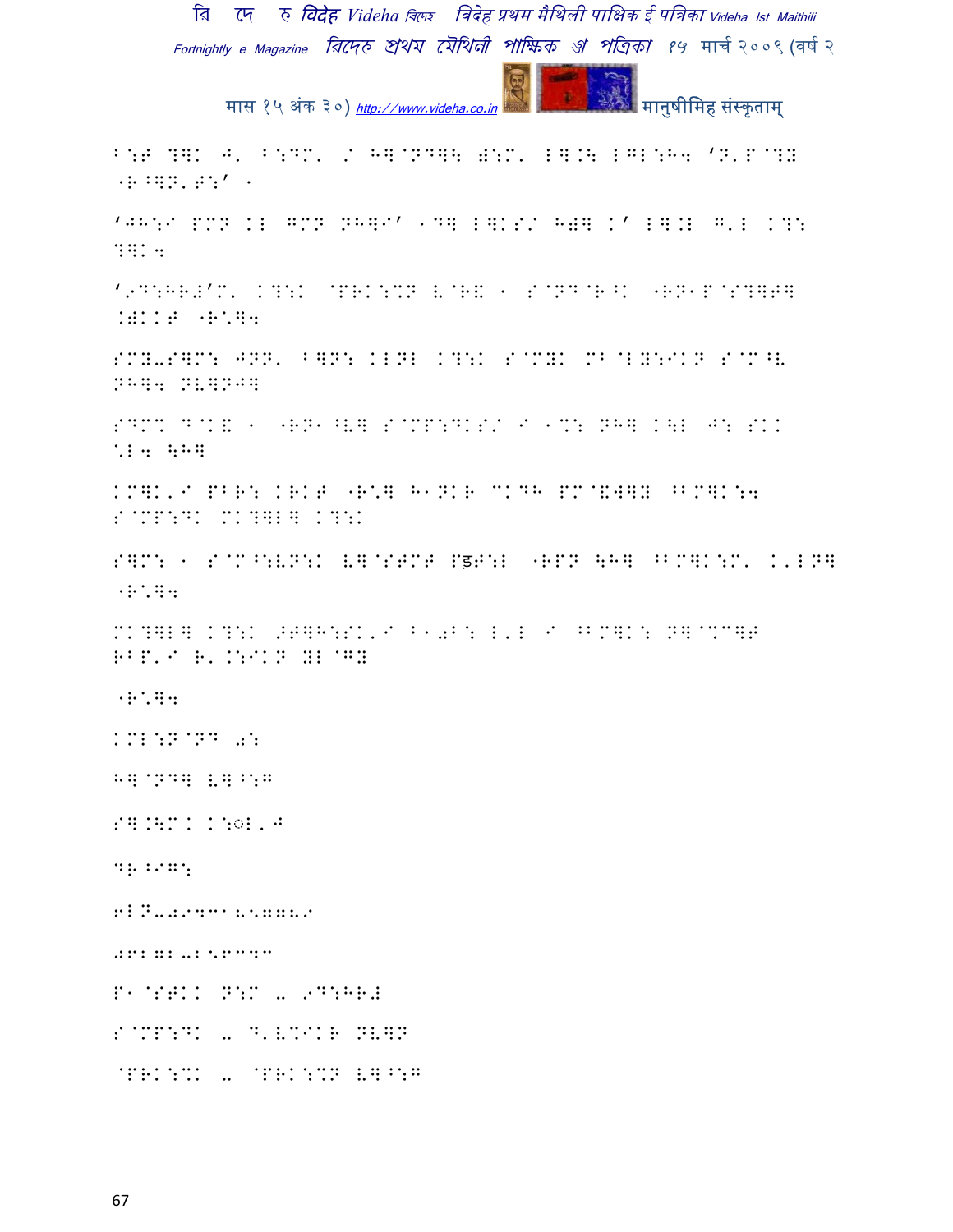मास १५ अंक ३०) <u>http://www.videha.co.in</u><br>सास १५ अंक ३०) <u>http://www.videha.co.in</u> SBCN: OR @PRS:R# M@N@TR:LY \*SRK:PROSE PM@&W - 274 MB@LY - 200 ):K: M:@TR: D'AR D'ANN AN D'AIRD A \-2/198, 6'J-5, 1Y:NGR \@KS)'I%N, NI D]@LL] 110047 "RODOTE P.D.D. P'N'NH'R'A' I M'N' (A 'NO'N M]?]L:K S:I@SKMT]K V]R:ST TKKT DBR !R] NJR] J:>T "R\*", SBS/ PH) D'.:>T "R\*] J' 9@CC %]@K&: @PR:@PT KRB:K, G@M^]R THORE CHINA CHANNAIR B:T PR P@RY:@PT V]C:R-V]M@R% KRKT N]@R#Y L'B:K @PR?: M]?]L:M' P1R:TN K:LS/ "RBKT RHKT RHL "R\*]4 M1D: TKR "RT]R]@KT 'PRS1. D'B:M' PRMS1.'X 1NM L'B:K 1 J]VNK HR'K 1C:R \VI 1CR#M' LY:@%R]T RHB:K "R@^Y:S MK?" MARX 1999 JNK'I N]K'N:/ RHLN] "R\*]4 @SVYI K@&) SH]/ K', "RPN SB **KANSAS GENERAL BELLEVILLE** DESERK ' "REBRET" "REBRETTER' DRUG DE L'ANNE D'BYBERT: "S P1R:N "R\*]4 @PR:Y, >\H K:R# ?]K J' "RT]?] S@TK:RM' M]?]L:K LLK "RPN: <RK  $7:5:1:1:1$ : !R] B@NHK] R:.] D'LN]4 DLSRK'I S@MM:N D'B:M' MK?]L  $1:G$  B",  $1:G$  ,  $1:G$  ,  $1:G$  ,  $1:G$  ,  $1:G$  ,  $1:G$ 1GB RHL "R\*]4 ^NS]Y:K K:J KR'BL: @VY@KT]K'I MHR:J "R: Miller March 2019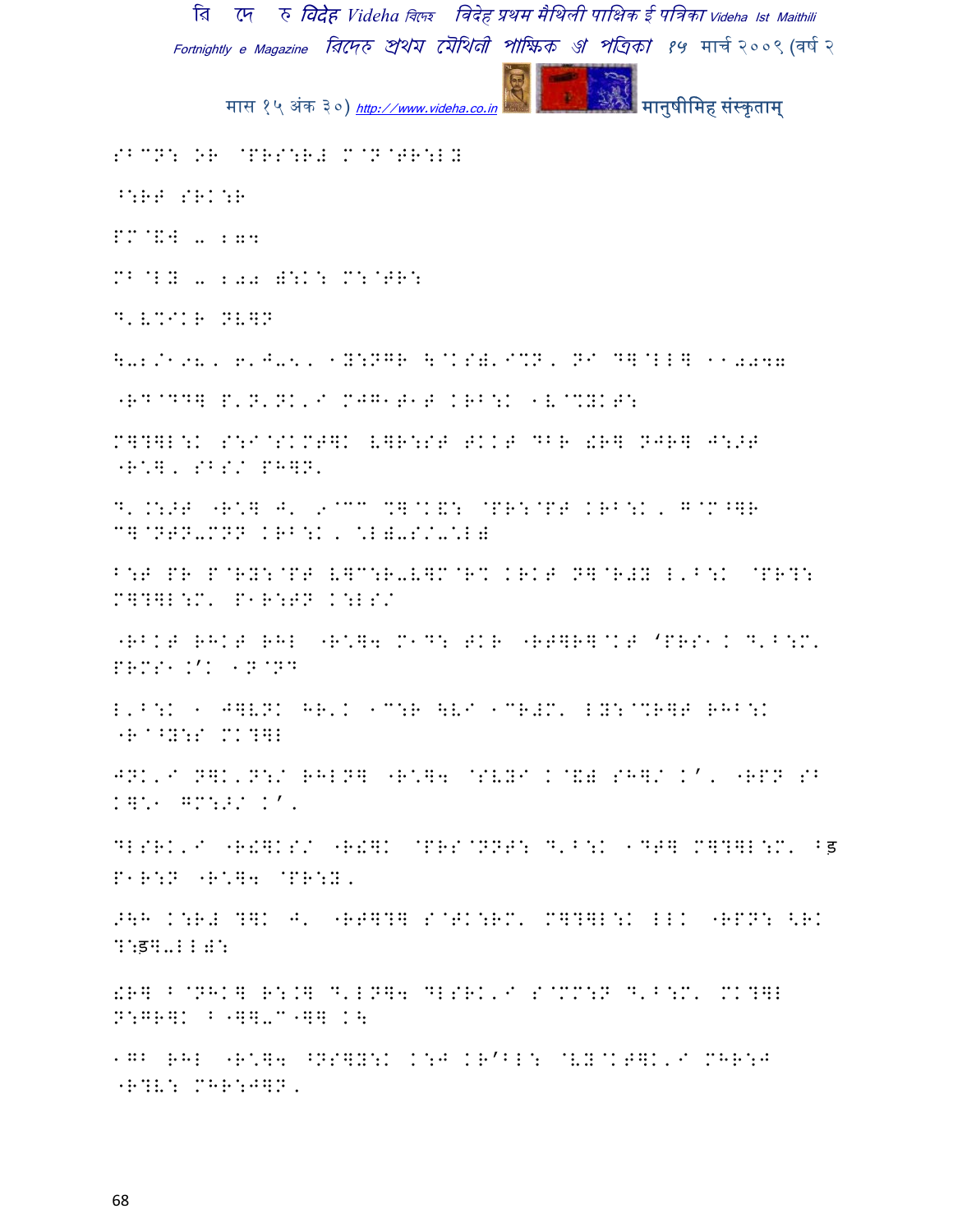मास १५ अंक ३०) http://www.videha.co.in स्थितीया मानुषीमिह संस्कृताम्

K'S-NH-D:"]]-MLI\* S:6 KR'BL: @VY@KT]K'I W:K1R-WK1R:>N,  $E:U \times U \times U$ 

NCR]-BH]K]RN] 1 SL>R] <'RM' PRSCT]K K:J KRB:B'V:L] @S@TR:]K'I D:Y KH]

K' SOMBLEM SHILL: THE CHINES AND SHER SHILL: HL\T4 @!Y:N D'B:K

?]K J' M]?]L:M' D:D]K'I, J'W BH]NK'I 1 <'RK "R@TY!]K D1L:R] B')]K'I D:Y

KHB:K PROMISSION

 $R$  (ROIN)  $R$  (ROINT)  $R$  (ROINT)  $R$  (ROINT)  $R$  (ROINT)  $R$  (ROINT)  $R$  (ROINT)  $R$ D: In Same

?]K J' "R%]@K&'K K:R#'I M]?]L: \T'K P\*11\LL RHL4 GNL BRY HE WAS CITED AND RESIDENT

 $\mathcal{L}$  . The probability  $\mathcal{L}$  is a set of  $\mathcal{L}$  . The probability  $\mathcal{L}$  is a set of  $\mathcal{L}$  . Then  $\mathcal{L}$ SKL, S' "RPN RLJ]-RL)]M'

L:GH: GH:A B:AH.B:GH: 1: TR:GH: 1:R: 1:R KIH (14 LH)963 LLKN]K G@M^]R

BHSM' BKSB:K "R?V: /H]M' H]@SS: L'B:K T@RK%@KT], BL!- S: MORT PRODUCT PRODUCT PRODUCT PRODUCT PRODUCT PRODUCT PRODUCT PRODUCT PRODUCT PRODUCT PRODUCT PRODUCT PRODUCT PRODUCT PRODUCT PRODUCT PRODUCT PRODUCT PRODUCT PRODUCT PRODUCT PRODUCT PRODUCT PRODUCT PRODUCT PRODUCT PRODUC

RHK NH] \*LN], T'I J' 9PD'% D'L J:>N, TKR: 1@R& V:@KY M:N] "RPN J]VN-Y:PNM'

MARRIE DE LAN RHEID RHK MENHE FAN IN FRIEDEN FRHE IN 1994 K:R#'I M]?]L:M' DM"]

 $^1$  . The contribution of  $\overline{\mathcal{A}}$  is the contribution of  $\overline{\mathcal{A}}$  . The contribution of  $\overline{\mathcal{A}}$  $P^{\text{H}}$ :  $P^{\text{H}}$   $P^{\text{H}}$   $P^{\text{H}}$   $P^{\text{H}}$   $P^{\text{H}}$   $P^{\text{H}}$   $P^{\text{H}}$   $P^{\text{H}}$   $P^{\text{H}}$   $P^{\text{H}}$   $P^{\text{H}}$   $P^{\text{H}}$   $P^{\text{H}}$   $P^{\text{H}}$   $P^{\text{H}}$   $P^{\text{H}}$   $P^{\text{H}}$   $P^{\text{H}}$   $P^{\text{H}}$   $P^{\text{H}}$   $P^{\text{H}}$ 

1D]K PBJN \H] KR#'I %1R1H ^'L J' @PR:R@M^]K K:LM'  $\frac{1}{2}$  ,  $\frac{1}{2}$  ,  $\frac{1}{2}$  ,  $\frac{1}{2}$  ,  $\frac{1}{2}$  ,  $\frac{1}{2}$  ,  $\frac{1}{2}$  ,  $\frac{1}{2}$  ,  $\frac{1}{2}$  ,  $\frac{1}{2}$  ,  $\frac{1}{2}$  ,  $\frac{1}{2}$  ,  $\frac{1}{2}$  ,  $\frac{1}{2}$  ,  $\frac{1}{2}$  ,  $\frac{1}{2}$  ,  $\frac{1}{2}$  ,  $\frac{1}{2}$  ,  $\frac{1$ 

HL>T \*L4 LLK "RN1M:N LGCLK J' SM@&)]K K:R#, @S@TR:]- P1R1&K JNN: IG ?<br>P1R1&K JNN: IG ?<br>K, P1R1&K JNN: IG ?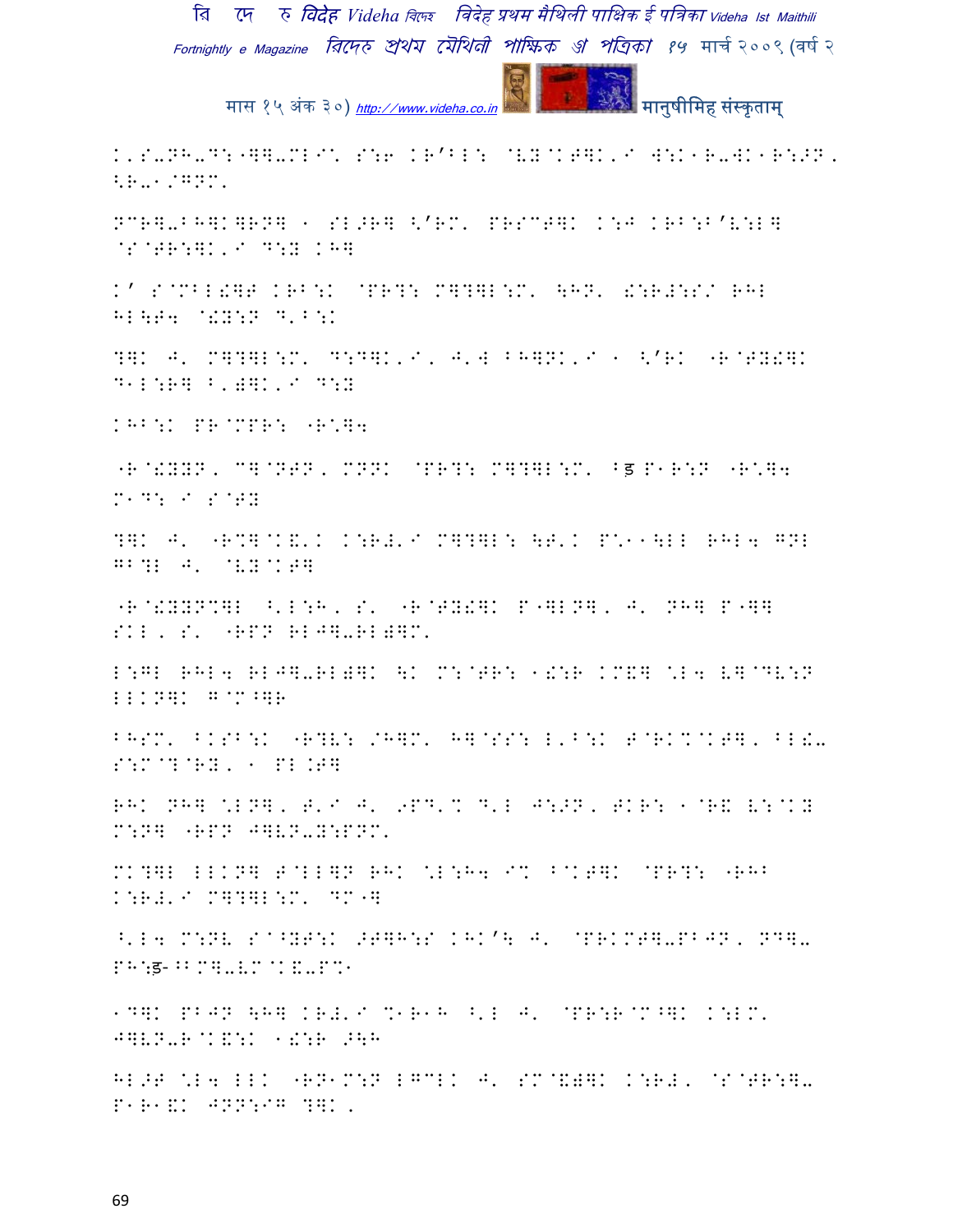मास १५ अंक ३०) <u>http://www.videha.co.in</u><br>सास १५ अंक ३०) <u>http://www.videha.co.in</u>

T'I / L]IG PBJ: 1 YLN]-PBJ: %1R1H K'LK, J' B:DM'  $\ldots$  :  $\ldots$   $\ldots$   $\ldots$   $\ldots$   $\ldots$   $\ldots$  :  $\ldots$ 

PRANCH PROVINCE PRODUCED PROVINCE AND ARREST ARRANGEMENT OF A PRODUCED ARRANGEMENT OF A PRODUCT OF DISPUTE A D L:GL4... T'I PBJ: P:WM'

L]N H'B:K @PR?: P1R:N "R\*]4 M]?]L:M' /H] SM@ST PBJN-P@D!T]K "RN1P:LN T/

HL>T' RHL; P]TR PBJ:, @GR:MD'V PBJ:, [T1 PBJ:, 6SL PBJ:, K1LD'V-D'V] PBJ:

1D]K @PR?: B"]L4 HMR: JNKT V]@DV:N LLKN] @DV:R: I% ^@KT]K 9PD'% \H]

L'ANNE L'ANNE L'ANNE L'ANNE L'ANNE L'ANNE L'ANNE L'ANNE L'ANNE L'ANNE L'ANNE L'ANNE L'ANNE L'ANNE L'ANNE L'AN SOURCE TO A REPORT OF THE RESIDENCE OF THE RESIDENCE OF THE RESIDENCE OF THE RESIDENCE OF THE RESIDENCE OF THE

L:GL RHT, S@DVM@TT]M' L]N RHT, S:M:J]K M@RY:D:K @!Y:N R:.T, WARELERIE

MOMENT NEWSTAPPY OF THE RECEIVED AND MADE. KRT4...L@K@&YPB@RT] T' NH]\/ ^'L, 9N)' LLK

!@RM^]R1, P:.@#\$] "R@N!V]@%V:S] 1 N]R@NTR LL^], @SV:@R?], "R@TY:C:R] HL>T G'L,

PR]#:M@SVRBP 1J1K MK?]L-@PRVM@TT] HMR: S^K SL0:/  $\cdot$   $\vdots$   $\cdot$   $\cdot$   $\vdots$   $\cdot$ 

KORB ABIRK KORBI INDI MURIN TERRITORI DI MUSI ^BM]H]NL

@VY@KT] S@MPB@R# K]S:NK D@RJ: PBK \*L4 HR'K G:MM' SB KM MARK (BBC) RHK (VER)

\$LM, CM:R, NC1, K1M:R, G11R, !LB], K1@MH:R, KL>R], B: 000 B: 000 B: 000 B: 000 B: 000 B: 000 B: 000 B: 000 B: 000 B: 000 B: 000 B: 000 B: 000 B: 000 B: 000 B: 00

SMOST PRESS SMOKES READS TO BE AND THE SAME OF THE SAME OF THE SAME OF THE SAME OF THE SAME OF THE SAME OF THE LLAND SMART COMPONENT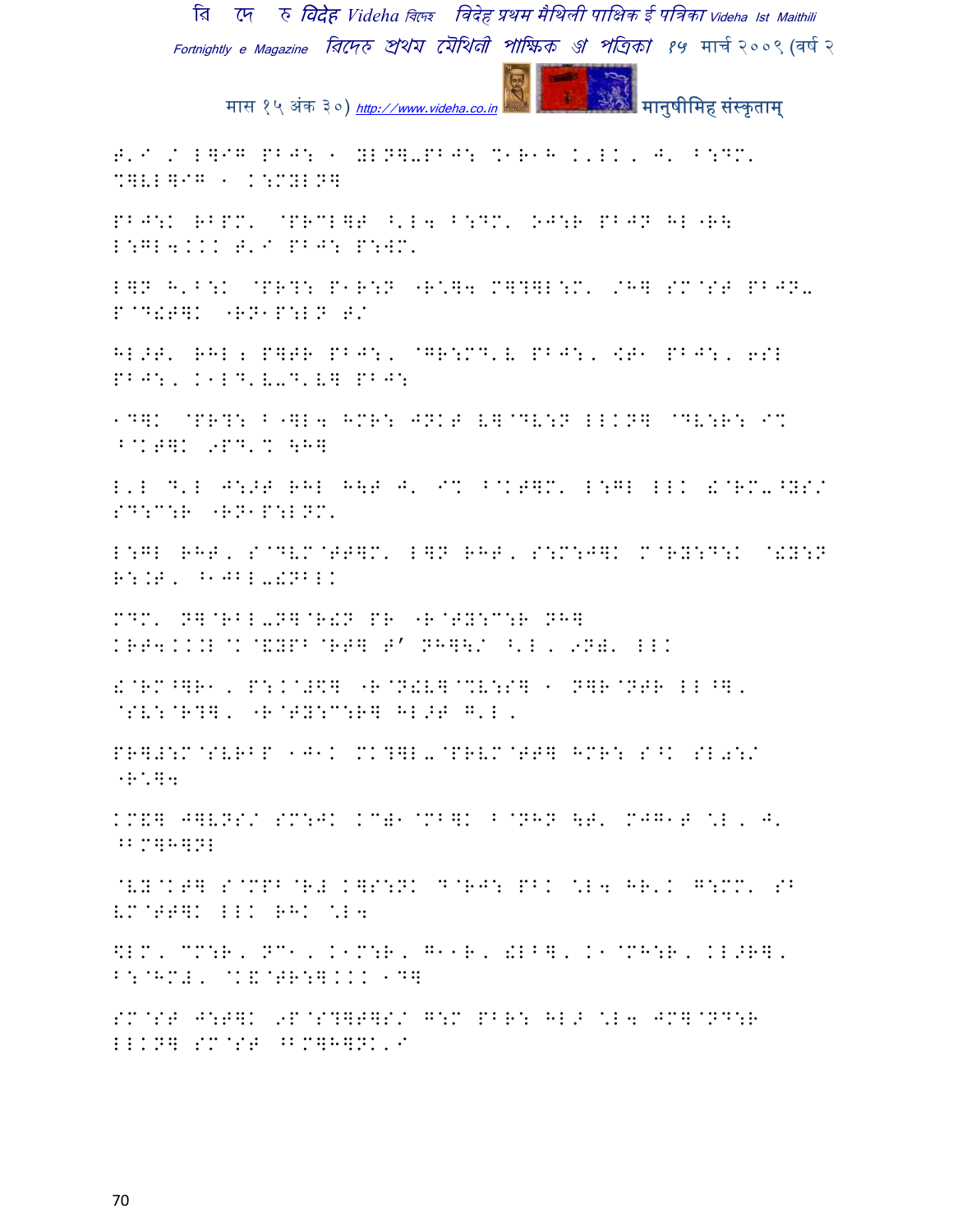मास १५ अंक ३०) http://www.videha.co.in | सामानिक मानुषीमिह संस्कृताम्

J:G]R DK \*L:H, B:@HM# P1RH]T:> KRK \*L:H, NC1 K'% K)K \*L:H; K1M:R

H'BLAND KOMMON KORS BOOK THE FUND OF THE STREET IN THE RESERVE TO THE RESERVE THAT IN A BOOK IN THE INDICATE IN \*L:H...4 S@MPB@R#

SM:J R: PREDGE ADGEN MED SEA SB AD MESCH ELE ARD \*L:H, SB GL)\

KARAM MARAHAT MARAH MARAH SERING TERSEBUT

S]RPICM] D]NK H'R-PBJ: HL; DSM], D]Y:-B:T], S:M:- CONSTRUCTION

HL: MBS...PROSENED HE MONTH ON AN INTERFERING WAR TO A Bandara Roma, Paris, Paris, Paris, Paris, Paris, Paris, Paris, Paris, Paris, Paris, Paris, Paris, Paris, Paris, Paris, Paris, Paris, Paris, Paris, Paris, Paris, Paris, Paris, Paris, Paris, Paris, Paris, Paris, Paris, Paris

SOMBELICK SHARIB (EES IS) SHAFFAR (D. D. C. P. PERS NHA) BR HIG PAR NH DA NI HIG A \H]M'S/ BH1T B:T

THO AS CORRELO A RICHTELL ARE DESCRIPTED ON HIS CASE OF THE ONE OF DEREST  $\mathbf{i}$  . The control  $\mathbf{E}$ 

 $R$  and  $R$  and  $R$ 

M]?]L:K V]V:HM' \.NH1/ J: !R] NC1 B'RK K:NM' H1NKR .:ND:N

L'L G:R] NH] D'T:H (PR]H:S L'L); !LB]N "RPN: K'S SIG'I KANADIA NG KATIBALAN NA MAY NA MAY NA MAY NA MAY NA MAY NA MAY NA MAY NA MAY NA MAY NA MAY NA MAY NA MAY

SLHYM DHE M.ANH. BHEYM DROBE DHE MYNE (AYIA (AFIN) @!Y:N D'B:K ?]K J' \H]

TRH'I /H] NC1K'I K@NY:K P]T: 1 !LB]NK'I K@NY:K M:>K /HD: D'L J:>T

"R\*]4 M]?]L:K \*W] P:BN] T/ "R@D^1T RBP'I S@MPB@R# RANDRAND ROCK ROCK RAND

"R\*DRA" (PFRID) | RYKYR'I MYSON PRODUCED "ROKY "R#SON" "ROKYK'I "ROKYK'I J:T]-!@RM SM^:VK S1R@K&: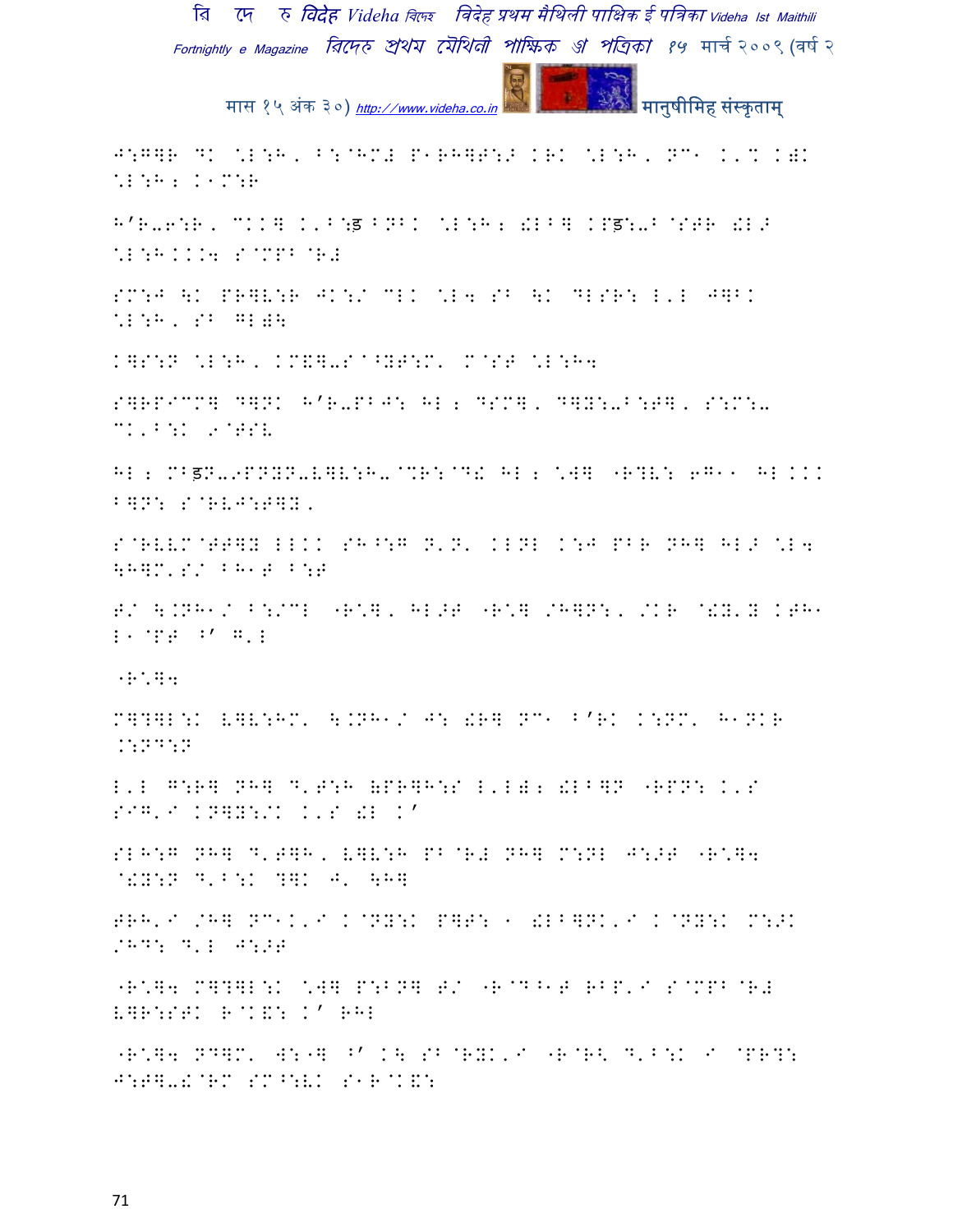मास १५ अंक ३०) <u>http://www.videha.co.in</u> स्थिति स्थिति सानुषीमिह संस्कृताम्

\N: K'N' "R\*] J' SM:JK KLNH1/ V@RGK SH^:GK B]N: I P:BN] PB@R# NH]

HL\T4 N'T "R> S'B ):M' \KT: 1 SM:NT:K SB@TR: @S?:P]T R.B:K RHKT \* L

I KLIK @SV:T@N@TRYL@TTRK:L]N M]?]L:K @SV:!]N M:NVK N: M "R?V: VX" (1991) (1992) (1993) (1993) (1993) (1993) (1993) (1993) (1993) (1993) (1993) (1993) (1993) (19

V]K:S, BC@D!]K 9@NNT], O@DYLG]K @PRGT]K M:? J:>T  $R$  (RT SMA), SMART SENSION

"PENDER" DROBLINORIN, "EE FILMPEER", "PERFORE" RHR, BREK, FORBED \*B1\*BT, J:T]-@DV'&,

%L&#-9@TP]ड़N B"]KT G'L; 1 1> M]?]L:-SM:J, J' @TY:G, BLOCK COMPANY OF THE COMPANY OF THE COMPANY OF THE COMPANY OF THE COMPANY OF THE COMPANY OF THE COMPANY OF THE

SCH:@RD L'L @.Y:T \*L, S:M:K] RBP'I .@#\$-.@#\$ ^'L "R\*\*" PK\* 1999 PK\* 1999 PK\* 1999 PK\* 1999 PK\* 1999 PK\* 1999 PK\* 1999 PK\* 1999 PK\* 1999 PK\* 1999 PK\* 1999 PK\* 1

 $\&$  R)  $\&$  (R)  $\&$  (R)  $\&$  (R)  $\&$  (R)  $\&$  (R)  $\&$  (R)  $\&$  (R)  $\&$  (R)  $\&$  (R)  $\&$  (R)  $\&$  (R)  $\&$  (R)  $\&$  (R)  $\&$  (R)  $\&$  (R)  $\&$  (R)  $\&$  (R)  $\&$  (R)  $\&$  (R)  $\&$  (R)  $\&$  (R)  $\&$  (R)  $\&$  (R)  $\&$  ( 9D:RT:

1 S:M:H:H: I Y M: H. CORE PSSHLAGHHO. SHILL E SHAHL  $\mathbf{F}$  with  $\mathbf{F}$   $\mathbf{F}$   $\mathbf{F}$   $\mathbf{F}$   $\mathbf{F}$   $\mathbf{F}$   $\mathbf{F}$   $\mathbf{F}$ 

KLM-G:\*]M' NV S:G-P:T, TR-TRK:R], 6BL-6L HL> \*L T/ SOSY PHER.

@GR:MD'VK ?:N PR 1 Pड़LS]Y:K 1/GNM' PH1/C:/L J:> \*L; **KLASS** SECTION

TKY:R YOU IS A SECOND A REPORT OF THE PERPETUANCY OF THE CONSTRUCTION OF THE CONSTRUCTION OF THE CONSTRUCTION \*L; .'TM' 6S]L K)B:

K:L .'TK HR'K )1Kड़]M' \K "RI% R.B:RK'I D'L J:> \*L...I SM@ST B:T

S:M:JABD S:M:H:MBQA:M:BQD (24P:BBD) 2914881 (104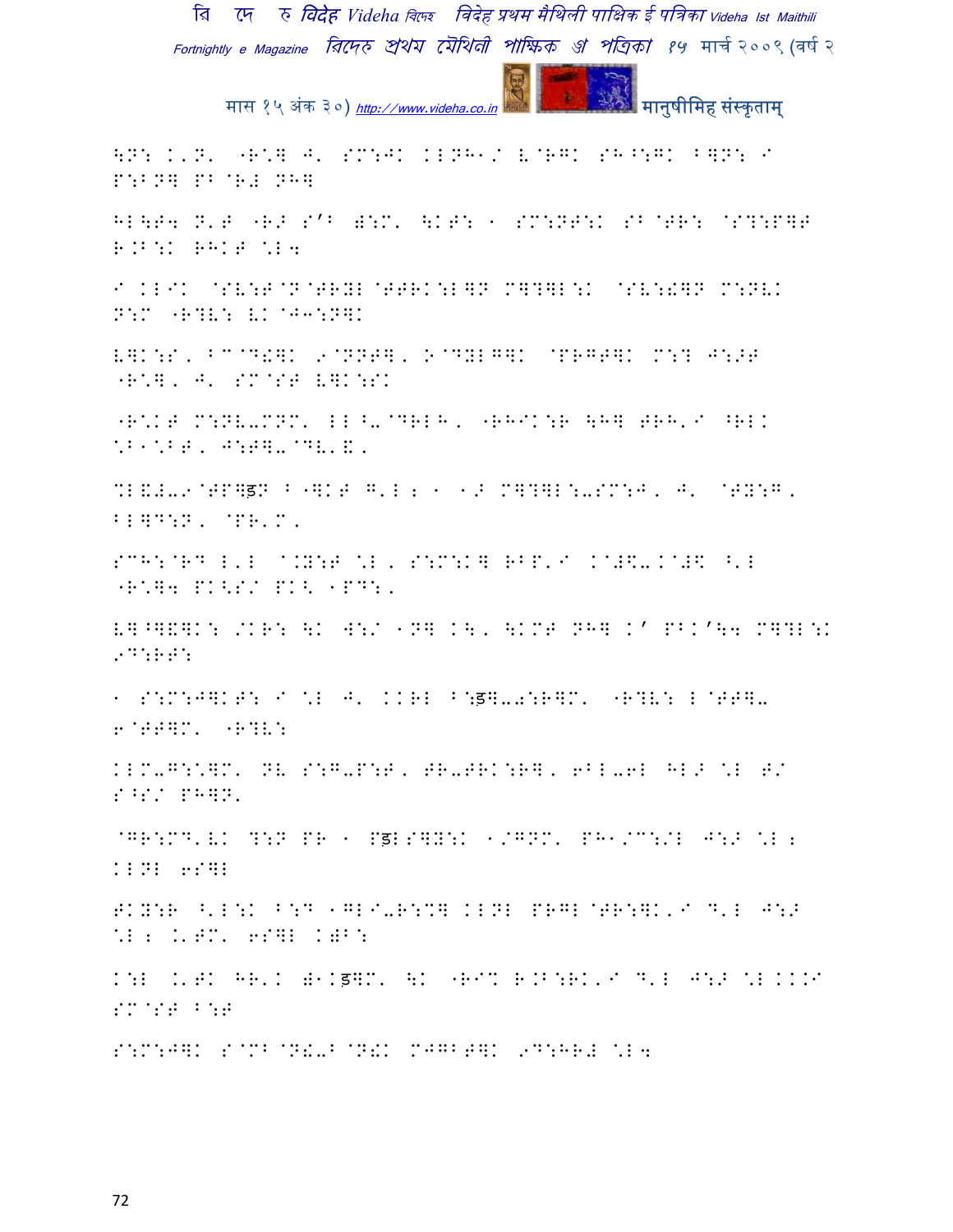मास १५ अंक ३०) <u>http://www.videha.co.in</u> स्थिति स्थिति सानुषीमिह संस्कृताम्

KLNL S'R-K1)1MK /T\S/ KLNL V@ST1 SN'SM' 1B\, T/ /  $S^{\prime\prime}$  such that

)LLM' LLK B]LHK \*L4...KHB: L'L KH] SKK \*] J' I MK?]LJNK J]VNK

N:)K]YT: 1 @PR%IS: H'T1 LLL1PT: RHL HL\T... M1D: TKR  $\mathcal{R}$  . The parameter  $\mathcal{R}$  and  $\mathcal{R}$  are parameter  $\mathcal{R}$ 

1 PR@MPR:K @%R'@&WT: 1 S:M:J]K MB@LY H'T1 \KR  $1\leq N/2$  . The  $N/2$  matrix  $N$  of  $N$  and  $N$  and  $N$  and  $N$  and  $N$  and  $N$  and  $N$  and  $N$  and  $N$  and  $N$  and  $N$  and  $N$  and  $N$  and  $N$  and  $N$  and  $N$  and  $N$  and  $N$  and  $N$  and  $N$  and  $N$  and  $N$  and  $N$  and

J: SKKT "R\*]4 G:MM' KLNL B')]K D1R:GSNK D]N TY HL> \*L, T/ B')]K

S:S1RS-BIRGY 1\R MESS (PHOTOR IN THE THE DISPOSITION IN THE TERRITORY IS THE TIME IN THE UPP.  $H$   $\vdots$   $H$   $\vdots$   $H$   $\vdots$   $H$   $\vdots$ 

B:MI LES PRINT G:MI J: J: AN BILLE B:MI BILL TE SPINA /H] B')]K'I ^R]

G:MA LE LE SI DE LA TE PLANER DI DI PRI LI DI PRI L'A DI BENE SI POSTI L'AMBIDI.  $\mathcal{H} \subset \mathcal{H} \subset \mathcal{H} \subset \mathcal{H} \subset \mathcal{H} \subset \mathcal{H}$ 

KRBK \*LEG FRANK FLANK \*LEG FRANK \*LANK \*LANK \*LANK \*LEG \*LANK \*LANK \*LANK \*LANK \*LANK \*LANK \*LANK \*LANK \*LANK I \*L, J' S@MPB@R# G:M

"RPNPL RPNP" (1989)...PH RHPN (1980) D'AC (1989) F. HHI (1989)................... 9@DB1@D! KRK \*L J' B')]!

1B TLI I G:M, I K1L-VI% \*Lड़] 1N W:M J: RHL \*H, HMR: LLIBN "SPN

%BLACKMOONERS MANGEMENT WIREHAM STOCK AN INVITATI /T1@KK: %]L-SI@SK:R D'.]

KA "RPN KALIKIN" MERKI "PRN GYN "RPN K11 "RIK W: BELLEVILLEY, BOOKSTEAM PROPERTY

>\H K:R# ?]K J' PH]N' KLNL B')]K D1R:GMNK D]N PK< "R@NTR:L D' K\ TY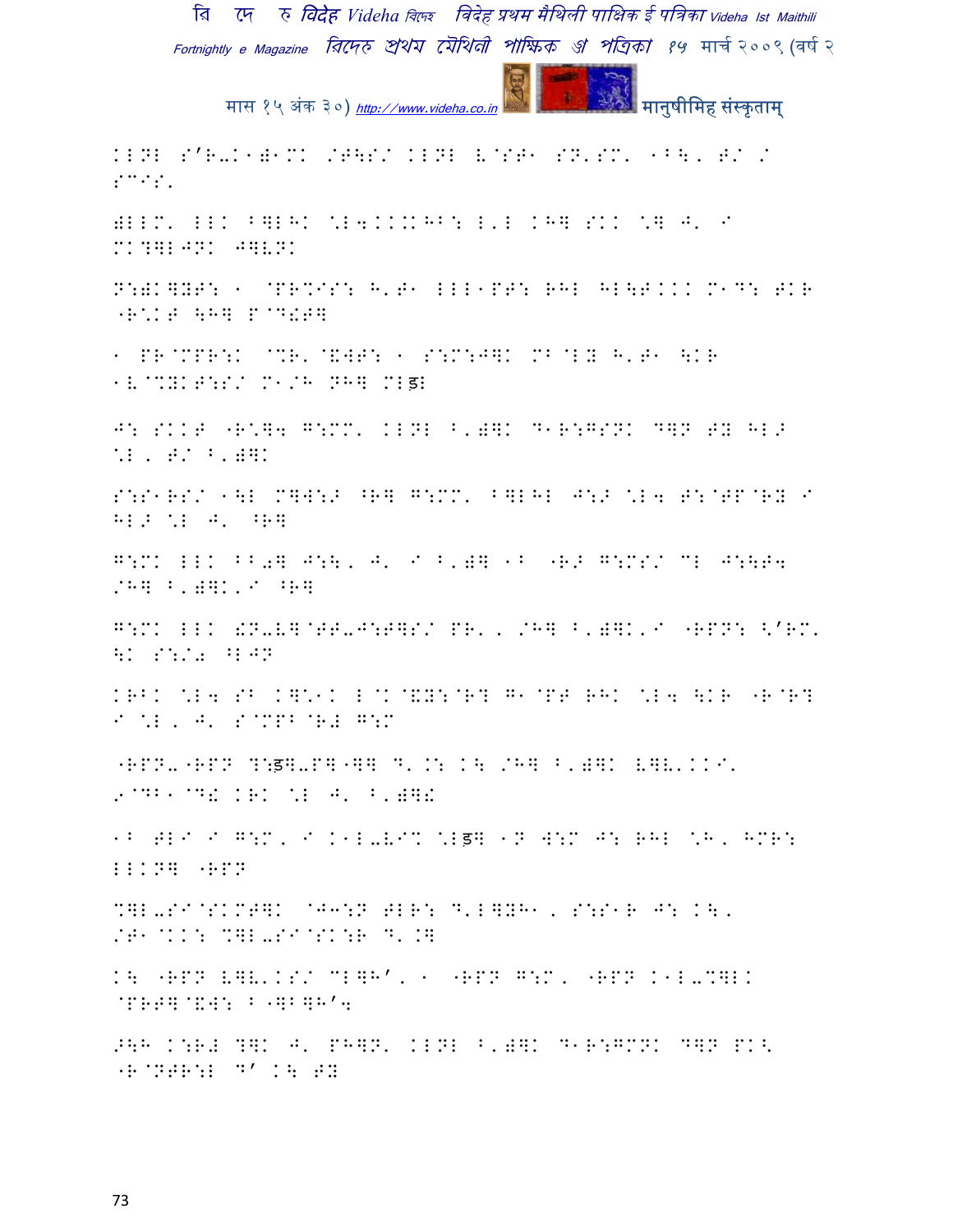मास १५ अंक ३०) <u>http://www.videha.co.in</u> स्थिति स्थिति सानुषीमिह संस्कृताम्

HL> \*L4 M1D: 1B I R]V:J \K): OPC:R]KT: BN] K\ RH] G'L  $\cdot$   $\vdots$   $\cdot$   $\vdots$   $\cdot$ 

G:MK B') HELL AT "RPN" BY WE AN INDIAL TO A "RENEW

MARINE MODEL OF SIGNED STRIPS IN THE STRIP SIGNED V:@RT:L:P, ^'I)-<:/)

V@RJ]T RHL "R\*], \T' !R] J' D1NBM' \*B1\*BTK @PR?: "R\*]4 1!1N]K S@^YT:K

LLK \KR: P:.@#\$ <L&]T K'LN]4 PR]@S?]T] BDLK \*K, T' M:@NYT:K S@ND@R^

BDL] J:> \*K, S' ^]@NN B:T; M1D: \H] @PR?:K'I P:.@#\$  $\mathcal{L}$  . Hence, i.e., i.e., i.e., i.e., i.e., i.e., i.e., i.e., i.e., i.e., i.e., i.e., i.e., i.e., i.e., i.e., i.e., i.e., i.e., i.e., i.e., i.e., i.e., i.e., i.e., i.e., i.e., i.e., i.e., i.e., i.e., i.e., i.e., i.e.,

BIA: BERT DI I DI L'ANNOIRE PER DE LE COLE DI L'ALL I APPENDANCE. SMVY SMVY SMVY SKINNER

S@M^:VN: B:L RHK \*L, RHK \*L, RHK \*L, RHK \*L, RHK \*L, RHK \*L, RHK \*L, RHK \*L, RHK \*L, RHK \*L, RHK \*L, RHK \*L, R K.NH1/ KLNL "R<)

<)] SKK \*L4 I V@RJN: \K): %]@&):C:R N]@RVHR# H'T1 PK< 1!:R \*L4 @PR:Y,

>\H K:R# ?]K J' V]V:H K:LM' <L<) D'B: L'L @PR:?M]K "R!]K:R "RH] D1NB

SMOTA MPERED ME BOOLARIC KONFUEL ANA ACTRIBUTAN MANARITIC KOOLONG  $\mathcal{R}^{\mathcal{R}}$  ,  $\mathcal{R}^{\mathcal{R}}$  ,  $\mathcal{R}^{\mathcal{R}}$  ,  $\mathcal{R}^{\mathcal{R}}$  ,  $\mathcal{R}^{\mathcal{R}}$  ,  $\mathcal{R}^{\mathcal{R}}$  ,  $\mathcal{R}^{\mathcal{R}}$  ,  $\mathcal{R}^{\mathcal{R}}$  ,  $\mathcal{R}^{\mathcal{R}}$  ,  $\mathcal{R}^{\mathcal{R}}$  ,  $\mathcal{R}^{\mathcal{R}}$  ,  $\mathcal{R}^{\mathcal{R}}$  ,  $\mathcal{$ 

NH] \*N], H1NKH] ): SS1R @S?:N]Y KLNL 1N @VY@KT] <L<) DK \*N]4 <L<)

D'B:K @PR@KR]Y:M' KT'K NKT]K B@NHN RHKT "R\*], S' D'.B, J' SKL SM:JK SM@K&

^KISIR, NY VIII) | 1911. NY NISIR, NY NISIR, NY NISIR, NY NISIR, NY NISIR, NY NISIR, NY NISIR, NY NISIR, NY NI  $139: 1911: 919: 919:$ 

B'AN (1991-1991) (C) REMELS INSTRUMENT MIN (1913) (C) DE NIMER FR B'R HIST "RT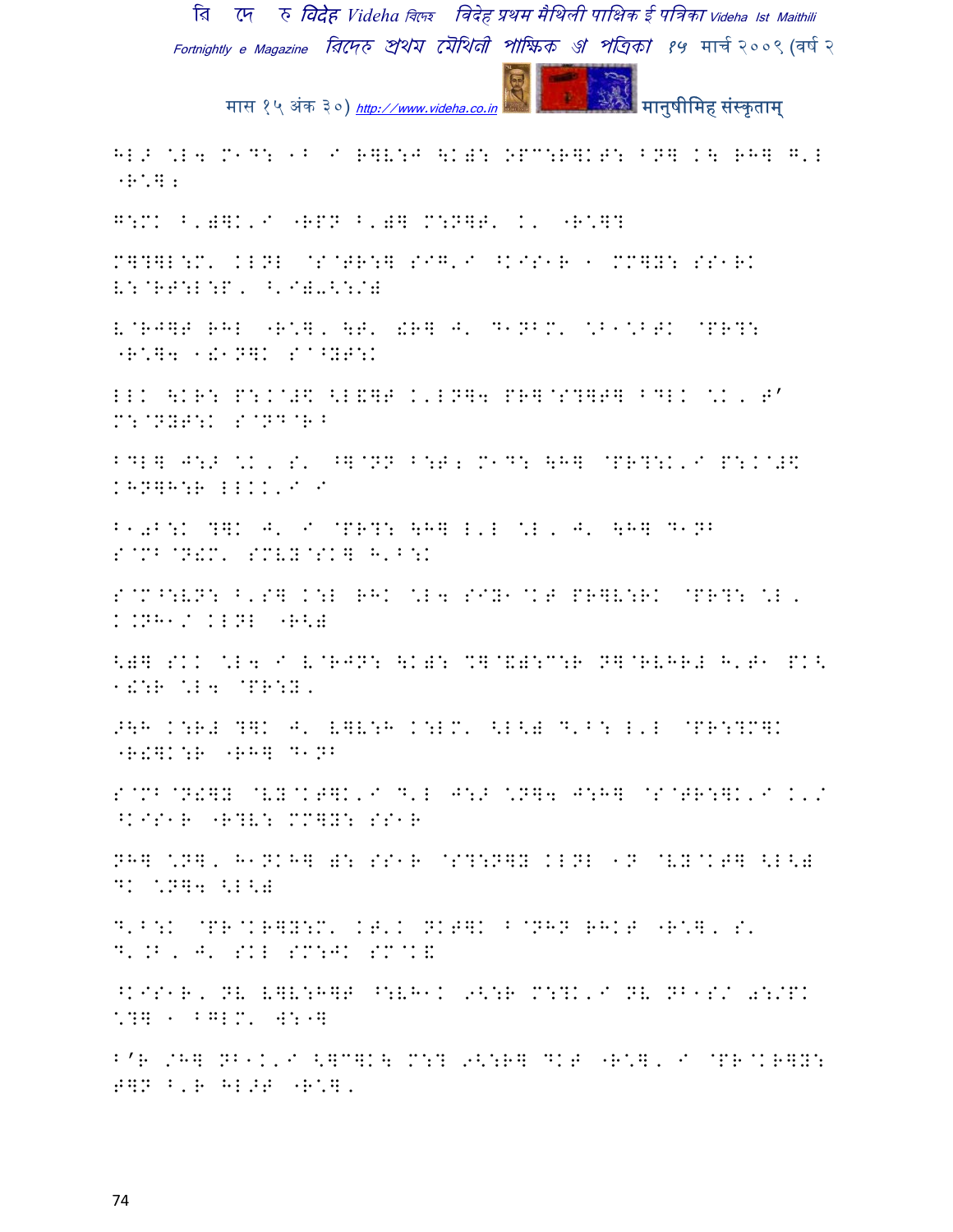मास १५ अंक ३०) <u>http://www.videha.co.in</u> स्थिति स्थिति सानुषीमिह संस्कृताम्

"RONTER" R. B (THE GRITE, "BRIE "RIE "RONE" (B'RENTER SKIL SM:JK SM:JK SM:JK

MESORE MEREMAN IRIR ARTELLA, TVALIA AT L'EFAR AISPIR (SST) DE TOPA LIST (DE LATITUM) AND

P. TRIBOTER LIFE REPORT TO INCOLLER LIGHT WE HAVE THE LIGHT AND TRIPE LIGHT CONTINUES. !RT], PVNK'I S:@K&]

R:... J' MARIN TERRITORI TRANSPORTATION IN TERRITORISME IN THE SIGNAL TRANSPORTATION IN THE SIGNAL TRANSPORTATION H: WHO PR

1@KRM# KRTH1, HM TLHR R@K&: L'L TKY:R RHB!

"RH] TRH'I 9PNYNM' 1C:@RY, B@HM:, K'S N'N]H:R], ^]. D'N]H:R], \$LM,

CM:R, NC1, !LB], KM:R, K1@MH:R 1D]K ^:G]D:R]; 1 \HN'  $\ldots$   $\ldots$   $\ldots$   $\ldots$ 

SIMBIK:RM' SIMBIK SIMBIK SIMBIK SIMBIK TILI SIMBIK SIMBI 1:R D'.BKT "R\*D".

KHB "BNB" A. INIBE "BAR" FNBE ALA NIBA "BA KHPBI" BMAN.  $\mathcal{H}^{\bullet}(\mathcal{G})$ 

T/ /TH1 A:B: Y:RASHER, P:R:TH1 SB: P:RESS WHISH: WHIPPER CONTROLLER

J:T]-V@RGK HL?], T]@K@&# @PRT]^:K @SV:M]N] HL>T RHL \*?]4 M1D: PRD: @PR?:K

K:R# I K:R Y B BI HIN RHI B K I K "R/GNIN R.BAB I IRB B: 0.000 0.000 0.000 0.000 0.000 0.000 0.000 0.000 0.000 0.000 0.000 0.000 0.000 0.000 0.000 0.000 0.000 0.000

"REWEIT SOMY FILM (PSI) BELIEVE BERY PISPAN FILMPITHE (PERPHAP) NAME OF STRAIN BEST PARTIES.

DEN ALLE KIR STREED IN FARIO BEVOLGEN IN DIE POLITIE IN DIE PREFIELEN.  $\pm$  HP  $\pm$  2001  $\pm$  410  $\pm$  410  $\pm$ 

 $+3\text{H}$  (B)  $4\text{H}$  (A), ( E (MH); , HTTLAR((H), A),  $-4\text{H}$  ((E )N], C)NH  $\cdot$   $\cdot$   $\vdots$   $\cdot$   $\cdot$   $\vdots$   $\cdot$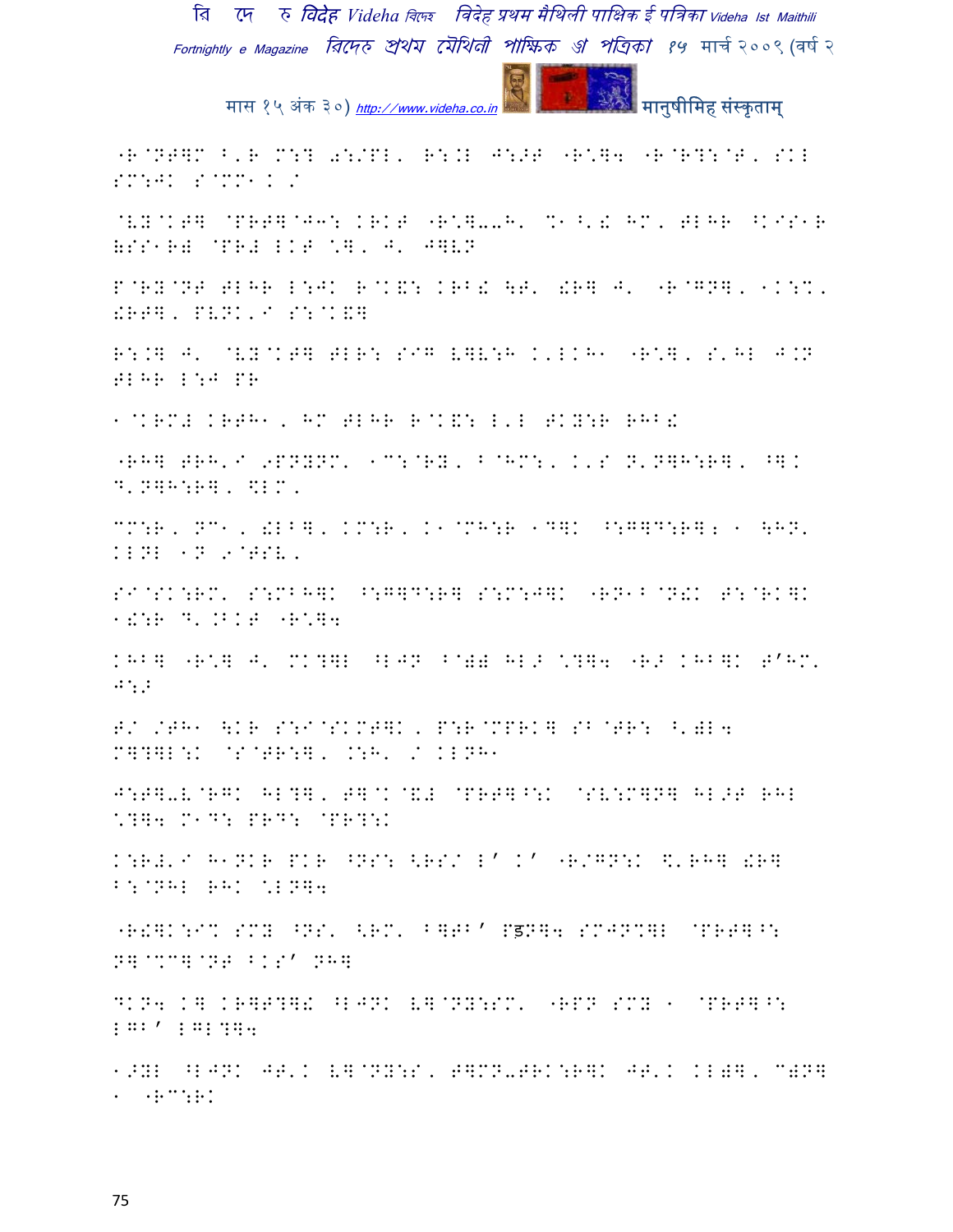मास १५ अंक ३०) <u>http://www.videha.co.in</u> स्थिति स्थिति सानुषीमिह संस्कृताम्

J'TK V]!:N M]?]L:M' "R\*], HMR: JNKT D'%K KLNH1/ 1N ^:GM' NH] HL\T4

ROSPIE VAN DE SPIEL VAN DIE STERN BEREIN DIE STERN BLANDE M]?]L:M' S@RV:!]K

"R\*]4... 1B J.N \T' @PRK:RK ^LJN / BNCLN], T/ 9PYLG KATH HKTP

RAC PHRILIPS ON SPACE SHARR PORTH AND READ "R\*D; J' A, (1999)

@KR]Y:K V]KMT] @PRC:R]T ^' J:>T "R\*], MBL T@TV GC# RH]  $H: H \to H \to H \to H \to H \to H$ 

P')B HL>T "R\*], S' SB JNK'\, M1D: M]?]L:K @S@TR:]M' V]L@K&# SMJN%]LT: RHLKK

"R\*], S' B:T KM @PRC:R]T "R\*]4 J' @S@TR:] K:MK:J] HL> \*L]H, .'T-P?:R J:

KA SHE MBINING KARA BERADA KARA BERADA BERADA BERADA BERADA BERADA BERADA DI DI DI DI DI DI DI DI DI DI DI DI L'BK \*L]H,

THE RIGHT COMMUNIST COMMUNIST COMMUNIST CONTINUES.

@S@TR:] J:T]K KL:-KC%LK MNLV]@J3:NK 9@TK@R& T/ \N: D'.: That we have the

H1NK: LLKN]K 9\*:H-9@LL:S !R]M' J]VN-Y:PNK 1!:R 1 <R-PRHESE:

MIGLK:MN: G1@M6]T RHK \*L4 J)-J)]N LLK N:)]K: V]%1@D! RBPS/ KM&] K@RMK

1YLJN ?]K, J' "RN:VM@&)]K 1%IK:M' M'<K 1V:HN L'L HL> \*L, HL>T

 $R$  (RTC); Since  $R$  is the set of the set of  $R$  and  $R$  is set of  $R$  and  $R$ "RPN P:RHINAPIN P:RHIN

P: Source And Transaction (1999) (1999) (1999) (1999) (1999) (1999) (1999) (1999) (1999) (1999) (1999) (1999) "RPR]H:@RY RBP'I VM@K& PBJ: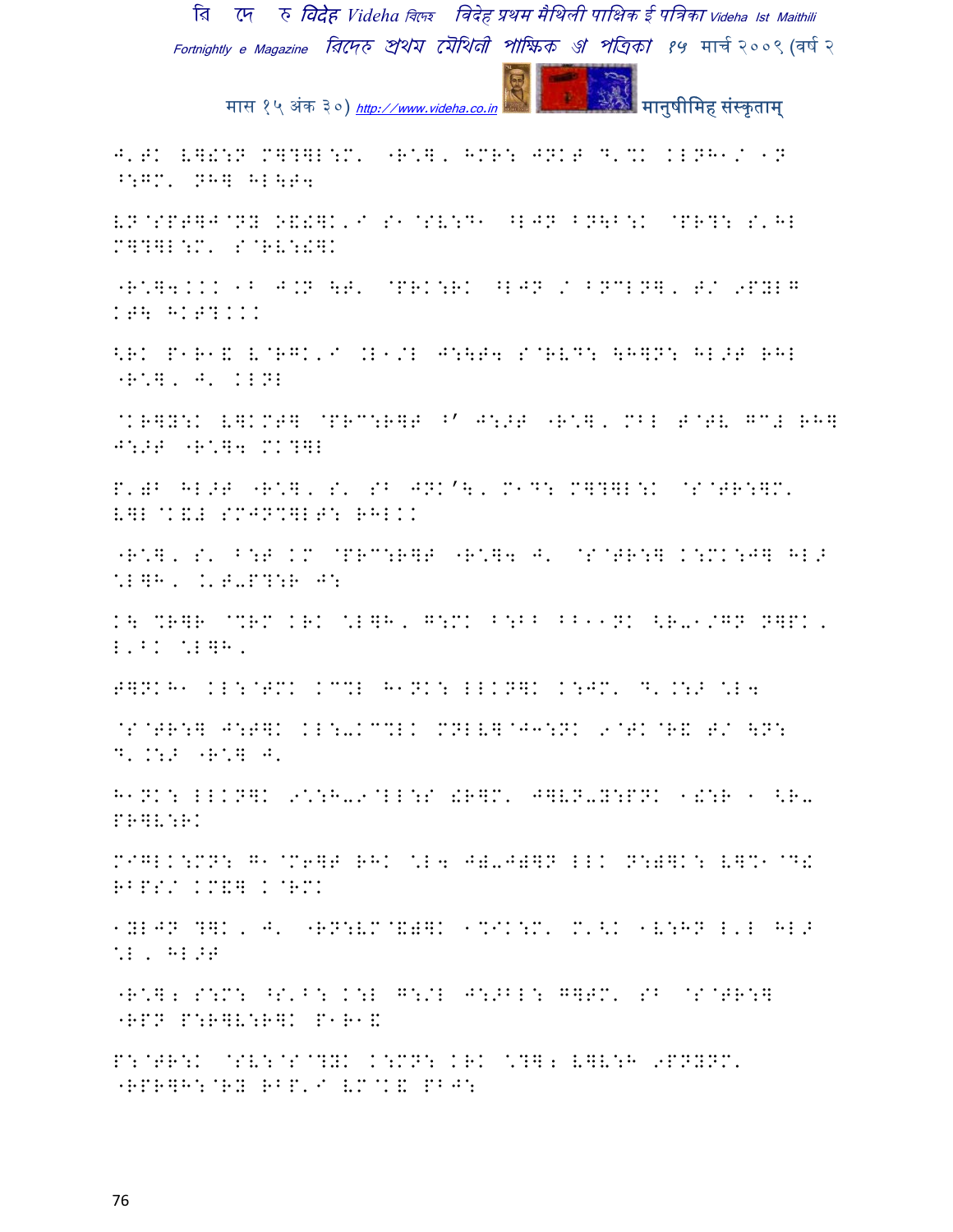मास १५ अंक ३०) <u>http://www.videha.co.in</u> स्थिति स्थिति सानुषीमिह संस्कृताम्

(1M, MH1), ND] PBJ:, @PRKMT] PBJ: 1D] KRK \*?]4 Van die kaar van die kaar van die kaar van die kaar van die kaar van die kaar van die kaar van die kaar van di<br>Naar van die kaar van die kaar van die kaar van die kaar van die kaar van die kaar van die kaar van die kaar v

"R!]K:R @K&'@TR: PR NJR] D], T/ NC1, KM:R, K1@MH:R, \$LM, !LB]... SBHK

@SV:MIGTV PHOTOGRAPH 1000 PHOTOGRAPH 1000 PHOTOGRAPH 1000 PHOTOGRAPH 1000 PHOTOGRAPH 1000 PHOTOGRAPH 1000 PHOTO PR WHEN BY MENTH WHO

\*N], H1NKR "RN1MT]K B]N: K'/ DLSR @PRV'% NH] K' SKK \*L:H4 I LLKN]

 $\sim$  PSP  $\approx$  SM0CF  $\sim$  SMOCT: NO SMOCT: NET  $\sim$  SMOCT: NET  $\sim$  SMOCT: NET  $\sim$  SMOCT: NET  $\sim$  SMOCT: NET  $\sim$  $\mathbf{u}:H_1 \times H_2 \times H_3 \times H_4$ 

JJM:NK KLNL ^BM]K: "R?V: D.L NH] HL> \*L4

HASTRIK: STAL: K 1998 (2007) BE SAMPLIN TO STATE TO A SIGN AND THE STATE OF STATE OF STATE OF STATE OF STATE O  $\overline{\phantom{a}}$  where  $\overline{\phantom{a}}$  and  $\overline{\phantom{a}}$  and  $\overline{\phantom{a}}$  and  $\overline{\phantom{a}}$  and  $\overline{\phantom{a}}$ 

 $S\bar{B}$  or the special space of  $\bar{B}$  . The space of  $\bar{B}$  is a set  $\bar{B}$  ,  $\bar{B}$  is a set  $\bar{B}$  , and  $\bar{B}$  is a set  $\bar{B}$  is a set  $\bar{B}$  is a set  $\bar{B}$  is a set  $\bar{B}$  is a set  $\bar{B}$  is a set  $\bar{B$ <KL, \*:/\*],

SRB:, P1RHR, MCN], PCT], JNC, CR.:, LDH:, BRH:, GRD:MIN. MORE COMMUNIST COMMUNIST COMMUNIST COMMUNIST COMMUNIST COMMUNIST COMMUNIST COMMUNIST COMMUNIST COMMUNIST COMMUNIST COMMUNIST COMMUNIST COMMUNIST COMMUNIST COMMUNIST COMMUNIST COMMUNIST COMMUNIST COMMUNIST COMMUNIS

KR:M, .:), S]K, "RR]PN... SB K]\*1 L1@PT@PR:Y ^' G'L4  $\text{R}\text{R}$  ,  $\text{R}\text{R}$   $\text{R}$   $\text{R}$   $\text{R}$   $\text{R}$   $\text{R}$   $\text{R}$   $\text{R}$   $\text{R}$   $\text{R}$   $\text{R}$   $\text{R}$   $\text{R}$   $\text{R}$   $\text{R}$   $\text{R}$   $\text{R}$   $\text{R}$   $\text{R}$   $\text{R}$   $\text{R}$   $\text{R}$   $\text{R}$   $\text{R}$   $\text{R}$   $\text$ 

@KR]Y: "RPR]C]T ^'L J: RHL "R\*]4 =LN] K'N:>, ^CR] K'N:>, K'N K'N:>, PS'R

CR'N:: 00 DESERTE .'L'EVREST .'L'EGGEN .'L'ASSERT .'HEGEN L:GN, BR'N, JLT], KN'L,

PHIL, MIL. STHE RENG POINT, BRANCHINGER CROSS AR 11.1ND S:HINDS

KM' K:L "RBK'\4

MARAH SI YA ROJI KATE MENE KATRA SELI ING LAI MAMPINDA YA ARENA. Y:PN P@D!T]K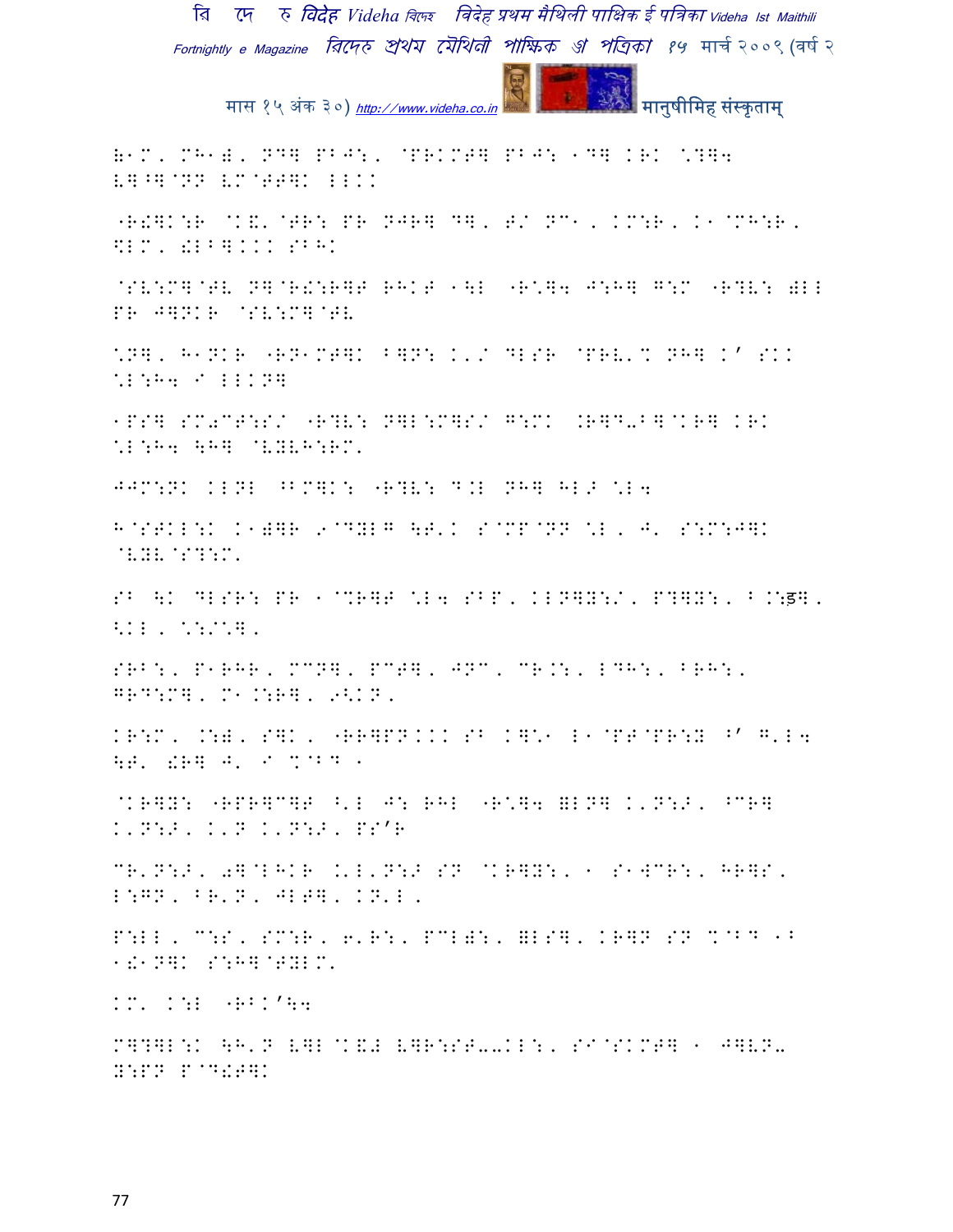मास १५ अंक ३०) http://www.videha.co.in | सामानिक मानुषीमिह संस्कृताम्

9@TKM@&) 9D:HR# S@M^:VN:V]H]N ^V]@&YK K:R#'I 1 S:M:J]K K)1T:K K:R#'I

H.PGHL 4G PHL "ROBE PEBP TH'NEN B'TENBBN SGNORBE J:GMT] B"]L, M1D: /H]

JOSHIN KINDE HYR SVE EN MANIHE ERINE VOORTHE 9D:R]KR#K @PR^:VM'

 $R$  . Respectively the control of the control of the control problem  $R$ SIM THE SIM REPORT

P:R@MPR]K VM@TT] 1 H@STKL:M', P1@%TKN] P'%:M' LLKK'I  $R$  . Renovation is the problem of the problem  $R$ 

B. LANG YEAR GENT-BIAN INDIA CONDISTING THOUGH Y: MI:NI: M' L'ILL | HI:

MARINE MARKET COMMANDER PRODUCED AND ARRESTS OF THE CONTRACTOR

.'"]K <R 1B HL>T NH] "R\*], <R:M]K VM@TT] \H]N: CL G'L4

STAD YOU CAR BALLARY ON ONE OF PRYLIN SAMILY SMILL BOOK OF THE WORLD OF THE WORLD OF THE WORLD OF THE WORLD OF W:L:L:L:L

N:?-GRD:M] 1B @PL:@S)]KK BNL-BN:\L \$LR]S/ HL"R\ L:GL, BOOK: C: ESTIMA

@PL:@S)]KK HL"R\ L:GL4 NC1, KM:R, !LB], \$LMK J:G]R 1PS LL PR

L:GL4 / LLKN] "RPN P1@%TKN] P'%: \*Lड़] 1N-1N NLKR] C:KRI G:

LGL:H4 @STR:H4 @STR:H4 @TR:H4 @TR:H4 & LL K\_L K LGL]H, 6:@S) 6B\$

.\B:K @PR?: V]KS]T ^'L4 M]?]L: P'I)]IGK'I 16S') M%]N PR NEWS 18

PROVINCE LECTS RELIGIOS SOME LOW LACKS HELFER A S: M: CH'B: CA'B: CA'B: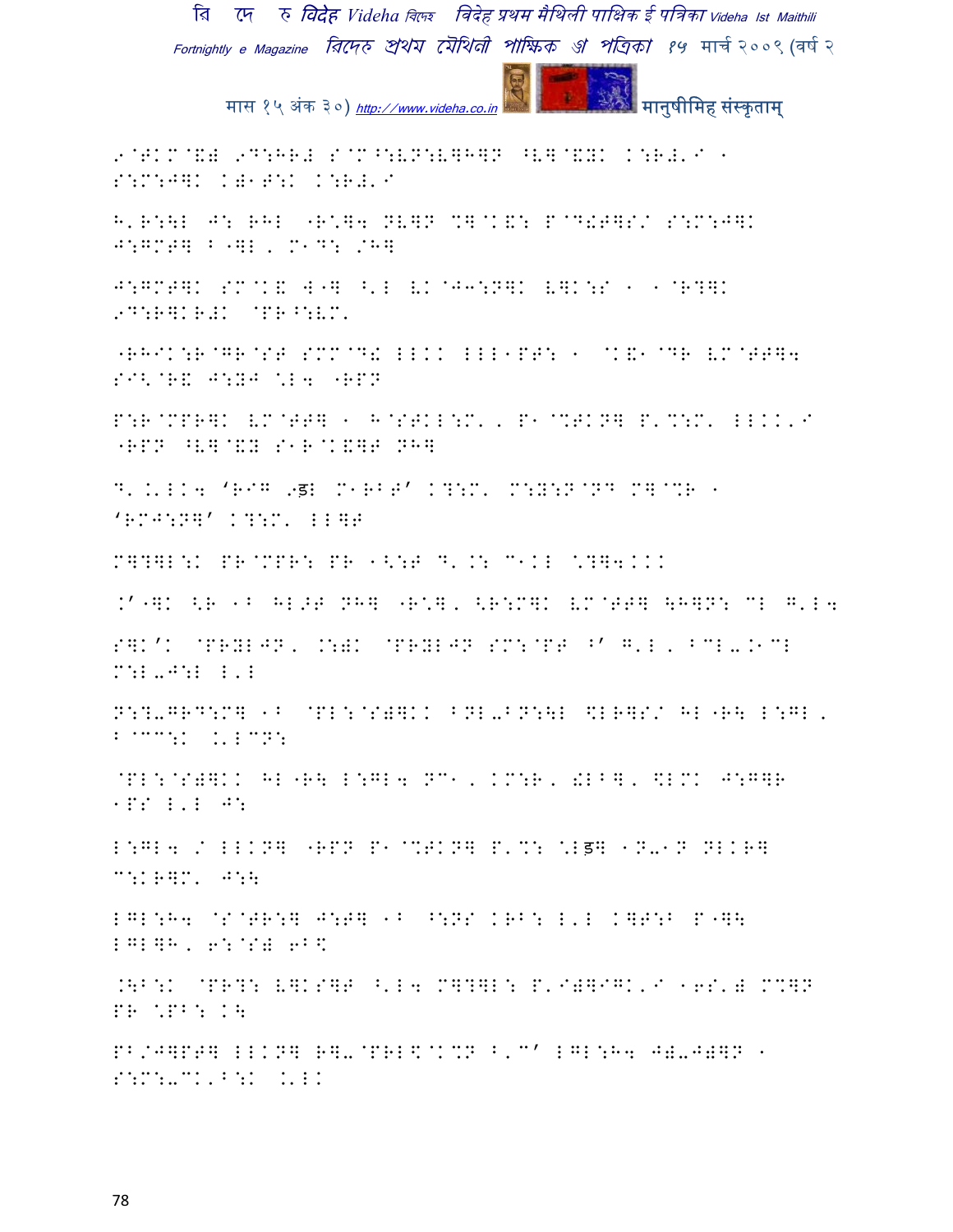मास १५ अंक ३०) http://www.videha.co.in स्थितीया मानुषीमिह संस्कृताम्

V]\$]YL@GR:6] D'.:/L J:\ L:GL4 GLNB 0:, R:J: SLH'S, NKK: BNJ.

.]RHR], LLR]K:>N] 1D]K K?: \*P: K\ B]@KR] HL"R\ L:GL, )'P PR R'K:◌@R\$

 $K\setminus K$  is the second of the control  $K$  . The control  $K$  is the control  $K$  control  $K$  and  $K$ MCLINE AND ALL AND AND ALL AND ALL AND ALL AND ALL AND ALL AND ALL AND ALL AND ALL AND ALL AND ALL AND ALL AND

K' KOR' BOAT KOMPONIE KOMMUNIST (1991) (1991) EEN BEGING BEGIN BEGING BEGING BEGING BEGING BEGING BEGING BEGIN KR' L:GL4

 $.111$  ,  $.011$  ,  $.011$   $.011$  ,  $.011$   $.011$   $.011$   $.011$   $.011$   $.011$   $.011$   $.011$   $.011$   $.011$   $.011$   $.011$   $.011$ PR PRIME A POST PRESS, PRIME A POST PRIME A POST PRIME AND A POST PRIME AND A POST PRIME AND A POST PRIME AND <br>POST PRIME A POST PRIME A POST PRIME A POST PRIME AND A POST PRIME AND A POST PRIME AND A POST PRIME AND A POS

 $R$ L'.NS/ ( $R$ ).NS/ ( $R$  ,  $R$  ,  $R$  ,  $R$  ,  $R$  ,  $R$  ,  $R$  ,  $R$  ,  $R$  ,  $R$  ,  $R$  ,  $R$  ,  $R$  ,  $R$  ,  $R$  ,  $R$  ,  $R$  ,  $R$  ,  $R$  ,  $R$  ,  $R$  ,  $R$  ,  $R$  ,  $R$  ,  $R$  ,  $R$  ,  $R$  ,  $R$  ,  $R$  ,  $R$  ,  $R$  ,  $R$  ,  $R$  ,  $R$ LLIMAR SIGNAL

"REDIES" (TELESAIR BASSASI DENGAN KANAL KERA "R^]L'.:G:RM' B@ND RHT, /KR

KA:SK SMOG SAMPLE CHANNEL

 $R$  . The small contribution of  $\overline{S}$  is the same  $\overline{S}$  in  $\overline{S}$  is the same  $\overline{S}$  and  $\overline{S}$  and  $\overline{S}$  and  $\overline{S}$  and  $\overline{S}$  and  $\overline{S}$  and  $\overline{S}$  and  $\overline{S}$  and  $\overline{S}$  and  $\overline{S}$  and  $\overline{S$ VM@TT] D'

K\ \KR V]K:SM:N @PR@KR]Y:K'I 1/R T]@VR KRB:K 1V@%YKT: \*LK, M1D:

J.N M]?]L:K LLK' / 'LLK' NH] RH] G'L "R\*], T.N LLK-SIMPLE 1

LLK-PR@MPR:K R@K&: K' KRT?

(SM: TOP)

 $\mathbb{R}^n$ 

6:N]-@%R]!RM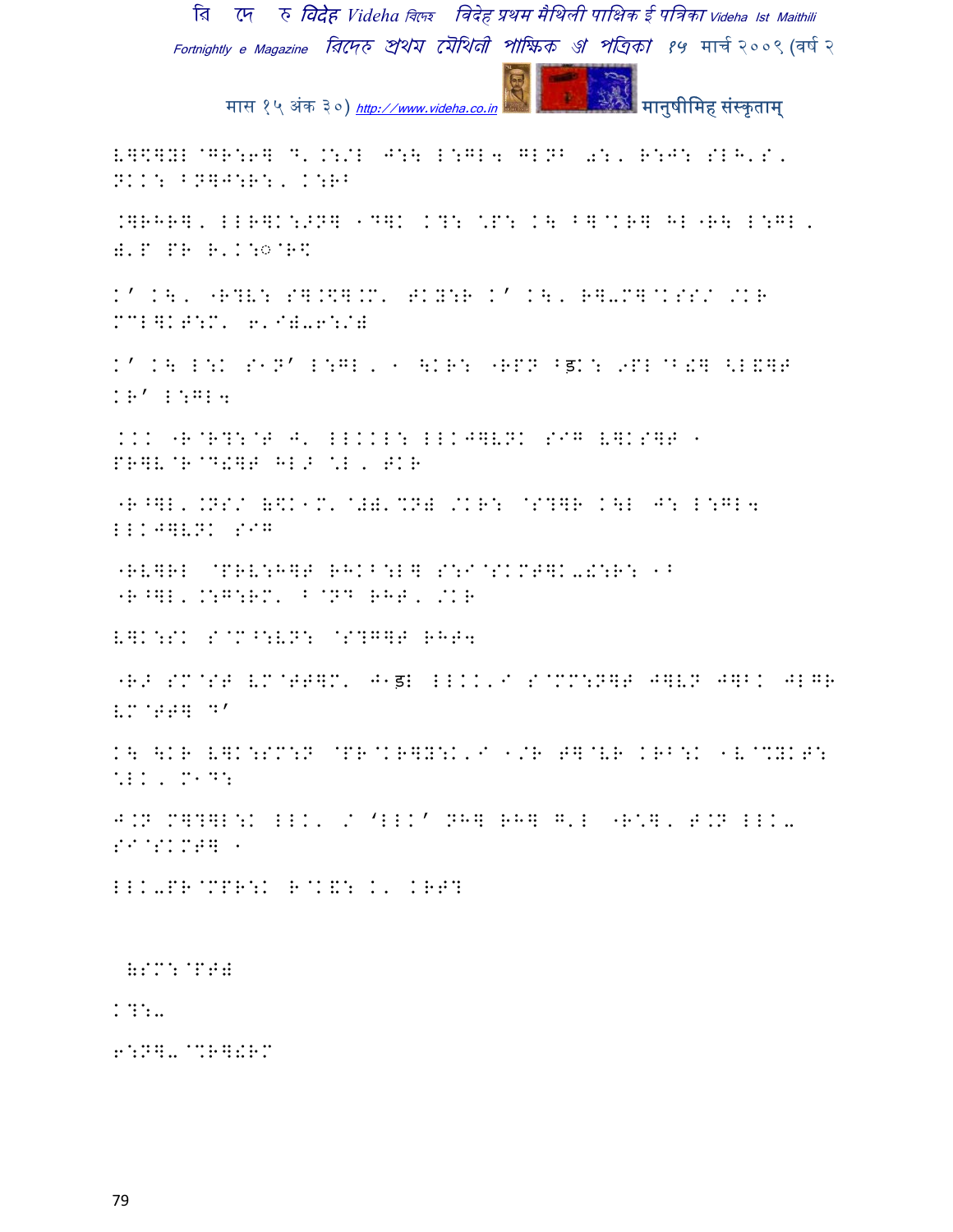मास १५ अंक ३०) <u>http://www.videha.co.in</u><br>| मानुषीमिह संस्कृताम्

PIC SO RESERVE SHE TSH DI HE: PR JM: H1 H1"RY BIHINE 4 DESPITE CASA PRINT DI PLETERIT A DIPRIMI DE ALRICA ESTE \$]B]Y: !11/ BLKR] RHL \*L 4 M:@TR R:M"R!]N N'T:K "RYB:K D'R] RHK

BIN: R:M"R: R:M"R: R:M"R: "R:M"R: R:M"R: "D: Pick" (For State State State State St P:/C D]N PH]NH] S/ PIC S^K <BR-!11/ M' L:GL \*L 4 \$LMN C:HKT RH\ J' S^ J:T]K P/C 1BY, M1D: R:M"R!]N N'T: MN: K' D'AI RHK, "B:`NENEN D'AI BEN' BI BI BI DEI BICHE D' RHBC J:T]N:M: P/CKT] J:T]\ M' HLN: C:H] 4" \$LMN K'/ N'T:J]K B:T K:)B:K S:HS N>/ ^'LK 4 R:M"R!]N 1B KLNL \@MHR-/@MHR VL: N'T: N>/ RHLK, DL]T P:)]K @PR.I\$  $\mathcal{A}$ e tribit in the term of the part of step in the step  $\mathcal{A}$  , and  $\mathcal{B}$  is the step in the step  $\mathcal{B}$ CA MARI KONG PR BKS: KISANG KANG ERANG KANG KANG AK MASAHARI K )LLK BARNING: PORLE S'IS SPALLE SARAH (2008) PER TR SERVE DISENTS SYMBOL \*K 4 KLN H:K]M KT'K <BS LK \*K, S' S^ ): R:M"R!]N N'T: K./ BB0L \*K 4 K:RE TSR F/ PAT, BAN TAPPP, RESER M:>NJN T/ 1B R:M"R!]N' N'T: K]N'?

 \$LMN P/C S^ K'/ C):> PR BKS: RHL \*L 1 SLMN M:?:-H:? D'N' .:@MH M' /+WL, J'N: K]\*1 HR: G'L HL> 4 )]L ^R]K MCG] S^ K:R] Mड़RK "R/GN: M' <LD]Y: G'L RHK— SLMN 1 \$LMNK ^KY:R]-B/)V:R: D'.' L'L 4 /N: D1NB ^:>K 0GS: 1B P1RN: G.E. RHK 4 MCGH 3-R (11) SAN BILL SY 30 S/ ) ^R]K LLK 1J]J ^' @G@RL RHY T'/ R:M"R!]N N'T: \$LMN K'/ T:R D'K' D]@LL] S/ BJBCLKK 4 S^ D]NK HR-HR .)-.) S/  $H:K \to K$  and  $H:K \to K$  and  $H:K \to K$ 

0GS:K JSS SERVE D. T. BINAN ELA TELEN LIG DE NEV J' SLMNK B:P' K'/ ^')L RHK 4 R:M"R!]N N'T:K .'TK 1R]Y' L:GL DSKWB: .'T 4 KKK B'R R:M"R!]N N'T:, SLMNK B:P P/CB SD:Y K'/ KHN' RHK J' HMR' H:?'/ .'T B'C] LKH, M1D: P/CB SD:Y NW] G'L RHK 4 R:M"R!]N N'T: 1%: LHCN' RH\ J' B')]K B]Y:H M' .'T ^RN: R:.H] Pड़TN], M1D: P/CB SON: POSSESSION FOR PORT OF THE REPORT OF THE PICE JLG:K' B')]K B]Y:H S@MH:R] L'LK T'/ .'T N>/ ^RN: LG'LK 4 MRK S/ C:R] D]N PH]NH] P/CB SD:Y SLMN 1 \$LMN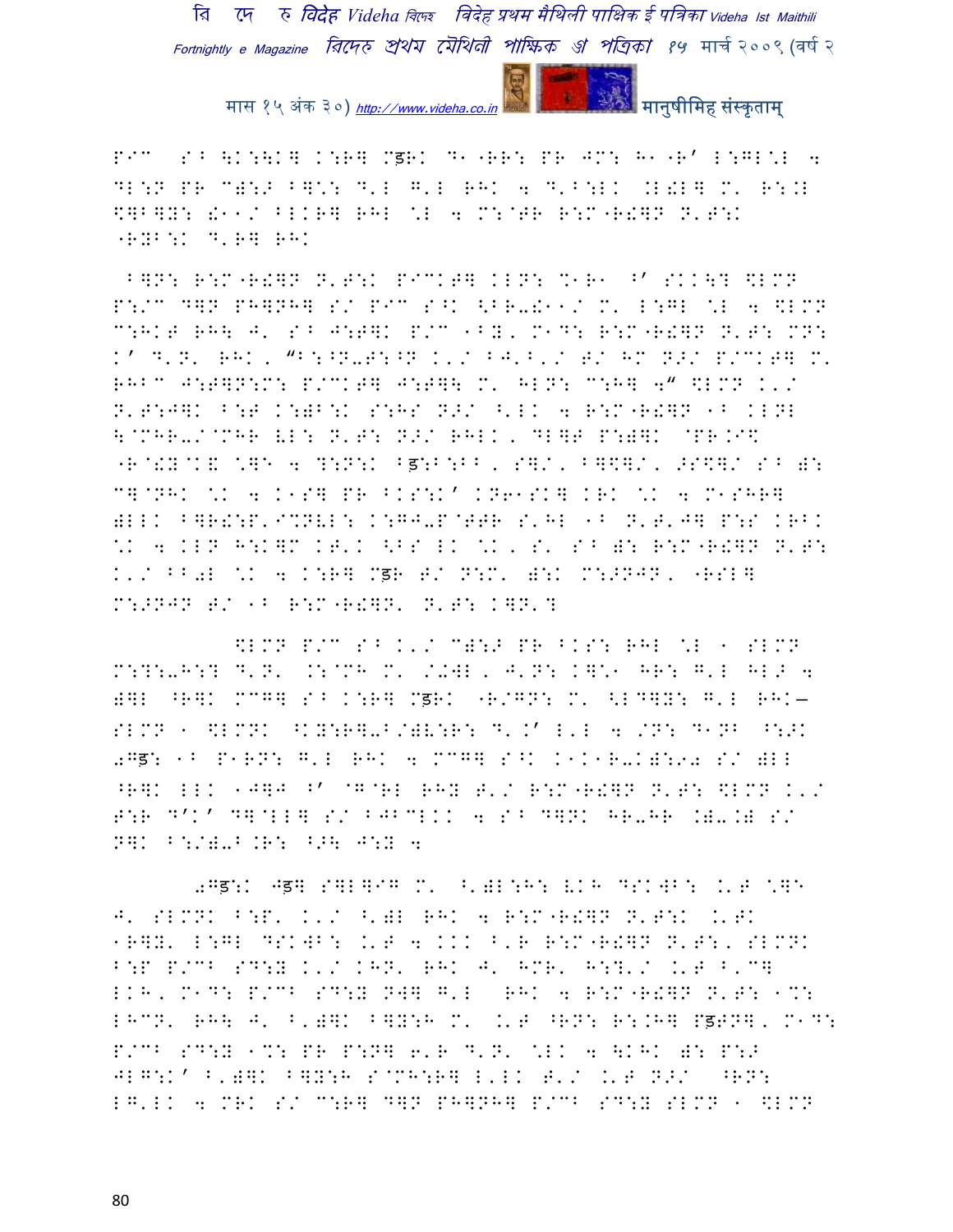मास १५ अंक ३०) http://www.videha.co.in स्थिति क्रिकेश्वरी <mark>मानुषीमिह संस्कृताम्</mark>

K'/ .'TK PORT OF THE THE REPORT OF THE REPORT OF THE REPORT OF THE REPORT OF THE REPORT OF THE REPORT OF THE R JALAMENT ROBAL DO A THOLOGA ARABAL DO ACTAZO ACTA COMBARDO DO DO A BARRE BNBB, MONTHER, BOOK SOME AND A STRING TO A BGIC STATES OF THE REAL INTERFERIES IN THE REAL INTERFERIES OF THE JK:/ )K@!Y:N LG'N' RHK\ 4"

 \$LMN B:PK M1>L:K B:D PRD'% M' KM:Y L:GL RHY 1 SLMN G:M' M' "RPN .'T]K SIG-SG MJBR] 4 6S]LK "RENCH BHORD" FAR CELLES AND LIFE ON DUITER AND HIS CONTROL. JOURN AND THE CONSTRUCTION OF THE SERIES IN THE LI "Married "Married" ("LAN)" ("LAN)" ("LAN)" ("LAN)" ("LAN)" ("LAN)" ("LAN)" ("LAN)" ("LAN)" ("LAN)" ("LAN)" ("L LG:B'R MONT: 1 B.R.: 1 B.R.: 1 B.R.: LAUGHT: 1 B.R.: L'B.R.: L'B.R.: B.R.: L'B.R.: D.B. J:YT 4 LLKK S:/Y BLB GMKC1 T'L-S:B1N \$]@LL] S' ^'JK HO HA PO CH POR ISHONIK "HAN KIKI SA DHO HI LA PAN POR HI

SO DHE SO DIN SHIPLER OF DI DHISTHER D HIST, RHK 4 MANI, /HE NHO 4, ALEXAN

SLOWN GHB/M DON'T AN OUTSTANDING IN THE STATE OF THE STATE OF THE STATE OF THE STATE OF THE STATE OF THE STATE OF THE STATE OF THE STATE OF THE STATE OF THE STATE OF THE STATE OF THE STATE OF THE STATE OF THE STATE OF THE NH:Y L'' CL] G'L 4 GHBMK SU/G D'H M' Gड़KT RHK 4  $R: E: S$  is a constant of  $R$  . The probability of  $R$  is a constant of  $R$  and  $R$  and  $R$  is a constant of  $R$ D'.T' J'N: MHCLV:L] K'/ SCIS' D'H M' 6L/K: Dड़R] D'LKK, "WHI SHIPS TO SHIPLE HIS HIS MINDS OF THE HIS SHIPS IN THE REAL MAND  $\mathcal{P}$ B. L'ISALTI A L'ANTI CHARRE A LIVI (A L'ANTI L'ANTI LE D' JV:B D'LKK, "KLNL RI\$]Y:K J]R:T N>/ B:/)K HY KL> "R!H:K M:L]K \*]E \*:T] PR C"]]K B:/)] L'BK4" 'RI\$]Y:' %@BO: MORE OF MARKED TO MANUSCHE AND DISCOUNT OF DISCOUNT OF MARKED AND DISCOUNT OF DISCOUNT OF DISCOUNT OF DI "BRBN:CL...K' L:J HL> HY BJKT S:/Y M1@)W: ^'JK HY  $\sim$  2008, 2008  $\sim$  2008, 2008, 2008, 2008, 2008, 2008, 2008, 2008, 2008, 2008, 2008, 2008, 2008, 2008, 2008, 2008, 2008, 2008, 2008, 2008, 2008, 2008, 2008, 2008, 2008, 2008, 2008, 2008, 2008, 2008, 2008, 2008, 2008, 20 )LL \$]R]Y:YL 6]RK HY, S' BPCL...HMR: LG G:L BJ:/T4"  $S$ 1900 B: L'ESTINI D'H M' J'N: J'N: J'N: HIT DO H M' H I L H:? CMKBKE MHRKELIE DOOR FAN EN HUTE ALE VIN AN HEIGENSEN N]R:S]! TB/ Bड़ STBRT] GK! H' GK 9.KL K' R:.] D'BC GK 4 ^R]-^R] R:T] S1RJ: K@MPL)R P:N] C"]:-C"]: K' B')]K =]"] .S'LKC S' KKR: S' N1K:YL HC GK? KLN: BLB 6):-6)] B', HHI (ANHIB) IA (BID'EN BID'LHIA (BID'EN BID'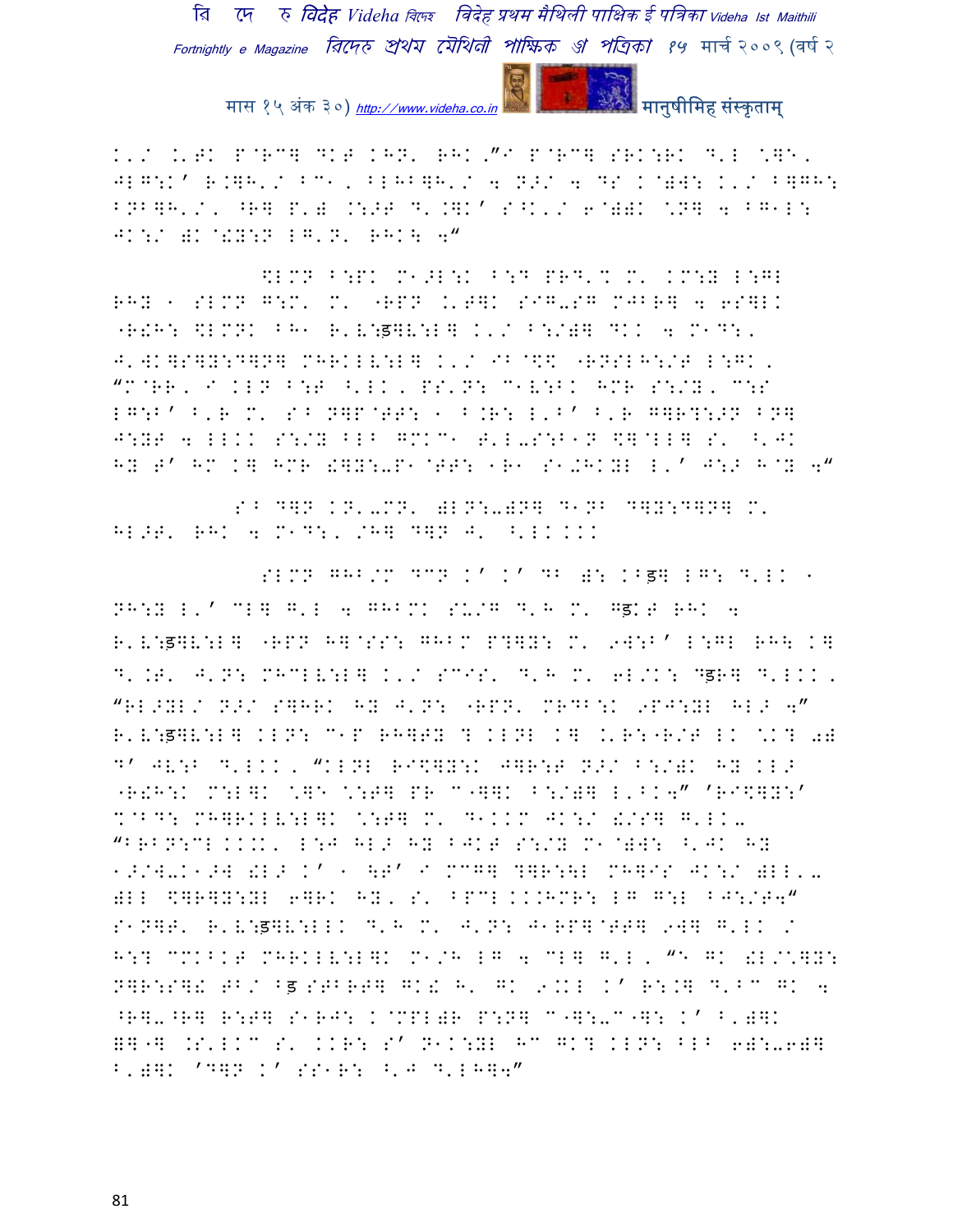मास १५ अंक ३०) http://www.videha.co.in<sup>| सु</sup> सामानीमिह संस्कृताम्

 B')]K N:M S1N]T' MHRKLV:L]K T:MS JV:B D' D'LKK 0L/ ): PKSHI / G. LASHEADH (1.2) (PASTAIL 1 DE PHOP (AICHEAD) (BD ) PKड़N' G1@T?M-G1@T?] ^'L 4 /@MHR S/ SLMNK B'): G/GV: HH:SL-61H:SL 1919 1 M1 1 M1 1 M1 1 M1 1 M1 1 M1 2 M5 20 M1 20 M1 20 M1 20 M1 20 M T:K' M: M' L'ARE A ROLL'EST L'AT AT AT AN DAILY AN DAILY A R KE:L IN WHICH AND ALL IN PERMANENT WAY IN THE CHILIPS OF LLK SO JAME SO JALK SHK, DINAB KILIK KELABANG KELIK KER KYLK 1 D1NB DIYA DIYA DIYA MIRI DIYA MASAR MASA DI SANG DI SA KARA MASAR DI SANG DI SANG DI SANG DI SANG DI SA  $H: \mathbb{R}^n \to \mathbb{R}^n$ 

 /H] R:T] R'V:ड़]V:L]K P') N' T'HN N' DRD 9.ड़LK J' S1RJ K@MPL)R P:N] C@!1 K' ?:K] G'LK, M1D: N>/ S@MHR'LK  $4$  C:There are constructed in eq. ( ). The state  $\mu$  and  $\mu$  are  $\mu$  and  $\mu$  are  $\mu$  and  $\mu$  are  $\mu$ R'V: E. ABEL ARE IN REFERENCE IN HARTS AND BELONG HOT BOOK IN THE HOLDS OF LIGHTING IN LANGUARY BELONGING TO A G'L 4 SLCK HIN: NORTH HIN: NORTH HIN: SOME HIN: SOME LA KRABAHI (LAN TERI 4 EPAPPENI ANT T. E NIPALIET) !RTK 4 K:)L G:\* JK:/ "R@RR: J'TK...4 "

DARY DISRIPS IN REALMENT CARRY OF THE CANADA BAY, I SAFEE BY LA DEL 1994, ROSTER (SIN RESTRATABLE DURA NO REL DURA NO PORTEAU (DURA) P/CORT POSTECT 1 NORTHER PECK IN CONTROL COMMENTS TO A "RC BH] SLMN: 4 MCG] K'/ P:/J M' R:.B'/ S' NK 4 1>\ SRB' SRB' PR:NE MAR MONT RHIT A RAHAM A MAR KYST RM J>TC 4 SRB' H:>KL) TK JM:NT] NH] HL>T 4" SLMN B]TR !R] K:/P# 9WL RHY 4 NH# 41N# P/CH# M. 19 P/F 4.81 & W MLN ^'LK, J:Y 1 P)11 JK:/MHRKLV:L] K'/ \$IG: DKK 4 'I, \*]NR] K' HRDM 6S:D' V'S:HKT RHK\ 4'

R:M R:M R:M N'T: RESERVE EN L'ANGER (1991) P/CH (1991) 4 6CD:RK C]LM S/ N]KLKT !1/1K )1Kड़] K]\*1 DBR 9PR 9W] BOOK GIRS RH' GINE ON SHE'S REPORT OF THE SALE OF THE SALE OF THE SALE OF THE SALE OF THE SALE OF THE SALE OF  $4.4441$ 

MHZ GEK REIDROICHEN FOGOLEHH, HOZOG BIZTOGH, SGO BIZTOOLI KHB HIN HIN KOMA BIN SERING DI RIN SERING DI RINTI DI PERSI DI PERSI DI PERSI L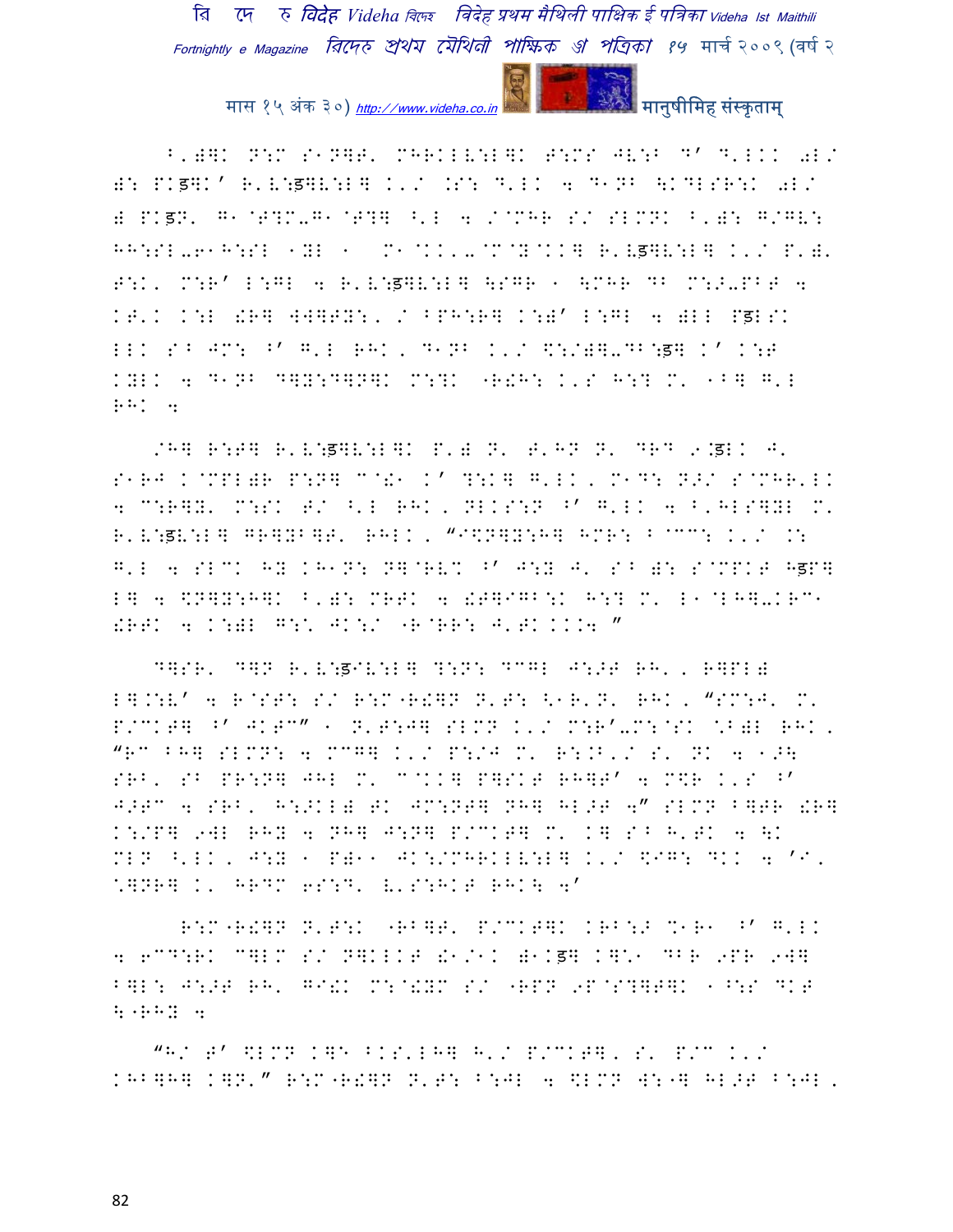मास १५ अंक ३०) <u>http://www.videha.co.in</u><br>| मानुषीमिह संस्कृताम्

"HT PROVISION RED'S KING REALTHERS AND HY 4 P/CB SD:Y BLB ^KY:K B:P RHK T' HMRL B:P RHK 4 HMH1/ P/CB\ SD:YK B1@NN S' JNML \*]E 1 BL\ K'/ SRK:R JM]N D'N' RHK MHI? SY NHIRE A ARA ANG PIR AGE, AREN' NE HI RI HO /HTL HIMP HI 4 HHT 4, 271 THER IY RINGBRINERI RIAT K'LIKK, BIR NAMAR KAN KALIFAT DAN DIRA DI BIRI KHRSA HI 4" SP CHARIOGHLA RLAN SECRITA SLUMANISTIK, "KIN RC 4 HEAR CH CAPET COTA

"N FOL HOST FOR THE RIGHT OF HIS COUNTY HIS CONTROL SERVICE HIS STATEMENT OF THE STATE SERVICE SERVICE SERVICE BY 4 STEP FROM MET TO MEN A PROCHO GREE TEED COONER. MIRE LC 4 DINE MCGRE RLSSHE RHK, RHB RK FIF 218 NHKS:N  $\mathcal{F}^{\prime}$  (F.K. The Decrease of the state  $\mathcal{F}$  and  $\mathcal{F}$  and  $\mathcal{F}^{\prime}$  are stated to  $\mathcal{F}^{\prime}$ A' G'ALK A' BYTH RESTREED AT ANNELLA DENSITY ANN DE BESID LIN (R  $R$  is a control of  $R$  of  $R$  is stated by  $R$  is the  $R$  and  $R$  and  $R$  is  $R$  is  $R$  is  $R$  and  $R$  is  $R$  is  $R$  is  $R$  is  $R$  is  $R$  is  $R$  is  $R$  is  $R$  is  $R$  is  $R$  is  $R$  is  $R$  is  $R$  is  $R$  is  $R$  is  $R$  is  $R$ 

"RC BHE SHIPE, B:B C.Z BSHIPH PRZ 4 FHP F/ "RH]N: KKRL K]YL .BN K' D'TK 1 SM:J M1/H D'.KT RHTK 4 KLN: B^N: 1RB P1@KK] M:RK J:> H> S' TB/ S^ K] J:N' G'LH] 4 PRSB B'LCK PR S:R M1.]Y: HMR: D'.]-D'.]K' H/SKT RHY, C1)K] LKT RHY, "K] HC R:M"R!]N! JHN )LL' N>/ S@MHRK \*' T' B]!:YK BNL:K B:D PBR: \L:K: KLN: SOMMARTH? STRING THROW THAT IT LIFE AT HIS ACLE IT IN A CLIMATE MIL "R>HB: M' P:R L:G]E J'T'4..." N'T:J] G1@MHRL, ")]K)'K N:M S1N]K' S:R SH (100) SHILL NIRTH (1990) IRTH-PREIM R:M"R!]N N'T: \K B'R ML/ \* K'/ C1)K] S/ M]ड़] 9PR 9W'K 6'R 1@KR:MK M1@DR: BNBKT B:JL, "S1N] L' BH]I, S' S^ N>/H'TC 4 GLT] D1NB K' \*C 4 P:/C-P:/C HJ:R D1NB K'/ JA: NEP GOG (P. D'AT' PSETC, JAGAROSON .: DEGETC, HAMI NO. BOBBARG: VELA PGEAD BAR S/ P1N: R/ P.B MENI EER L. CHER PR CHRIFTS KK: DHE RUSHE, "IH AM MHS LIN FALE IHN BU NAI'R MSH KK: BOH: JK: D'ESH SHE: D'ALI

\$LTP ^\$12 EZ FMIN LII & P T. AIP & P # YTHP! RHL \*L, M1D: N. B:PHE \* NR S1NHRL &M:N (8/ .SE) & \$1 .MIN  $\mathcal{H}$  (i.e.  $\mathcal{H}$  )  $\mathcal{H}$  and  $\mathcal{H}$  and  $\mathcal{H}$  are  $\mathcal{H}$  is the state  $\mathcal{H}$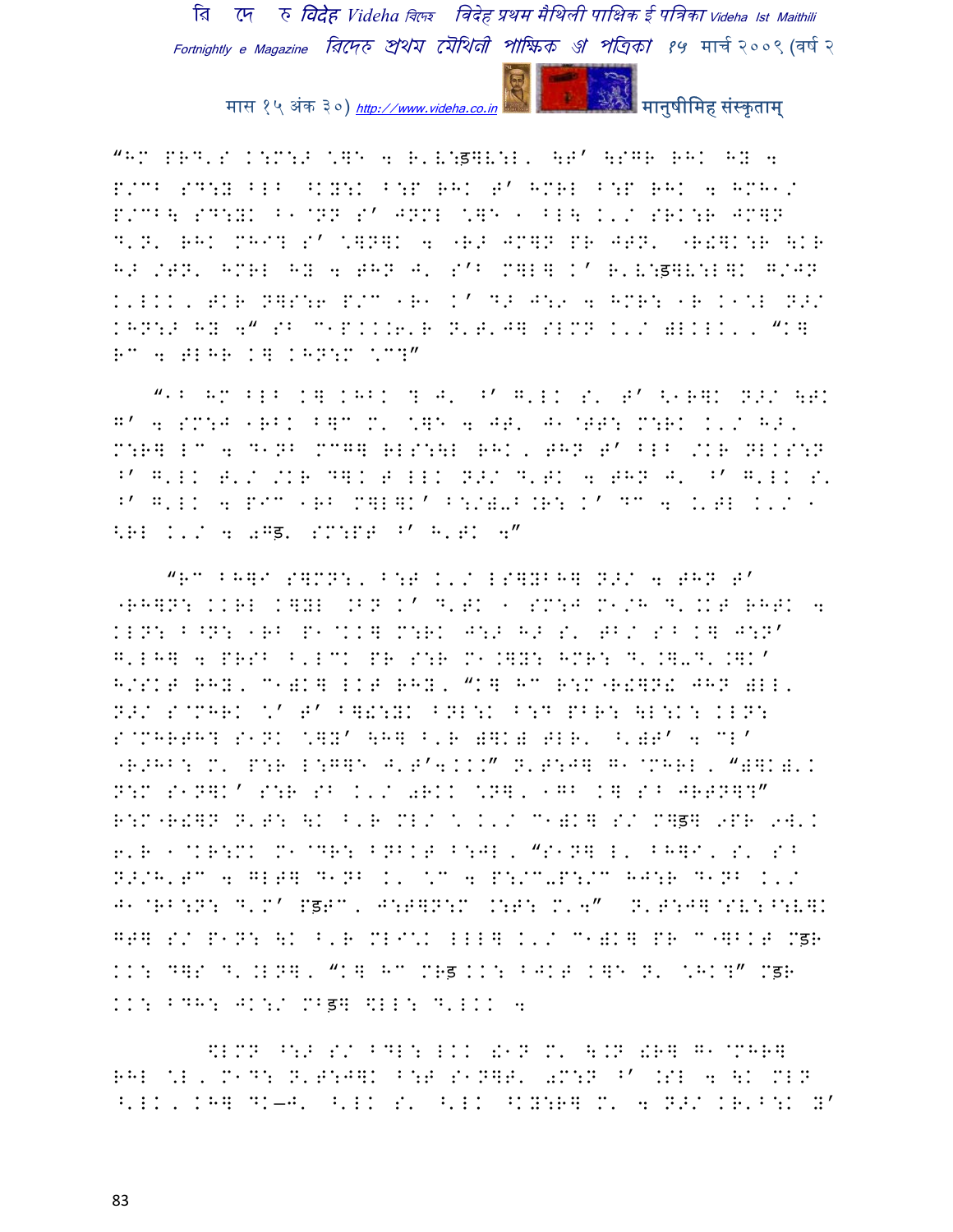मास १५ अंक ३०) <u>http://www.videha.co.in</u><br>| मानुषीमिह संस्कृताम्

PICKT] 4 I K]N B:T ^'LK ! HMR' BH1 M:R]YL .'LK 1 J1@RB:N S'HL HMH]I D]YC, M1D: C1P RHL 4 \$R'I B:JL N>/ ^'LK 4 \$LMN K'/ D'.L \*K J' R:M"R!]N N'T: PICKT] N>/ M:NNEH:R KY/ KENS G:SK G:K MY B: MY BEE A PER A HIS !R] J1@RB:N: VL: PC:SL HJ:R ):K: J:T]N:M .:T: M' G'L HOURD OUTH TH, A BENNA BILO DA CALBERTA BIBLIED AL DICATUR (BHENDICADES) S/ H:B M:/GT M:/GT M:/GT M:/GT M:/GT M:/GT M:/GT M:/GT M:/GT M:/GT M:/GT M:/GT M:/GT M:/GT M:/GT M:/GT M:/GT M

 R:M"R!]N N'T:K P].\. JK:/ HRDM SIG RHN]H:R MLHN SOM: PAR VEL, "ME PT SLOPE, HO D'PLE (P1\*K \*/ P1%) NEBL:  $\mathcal{L}$  PHOSE (FOUR PETS) (2) A satisfies the SMP state problem of  $\mathcal{L}$  and  $\mathcal{L}$  and  $\mathcal{L}$  and  $\mathcal{L}$ D'L J'TC 4 "RH] P:> S' KLNL \*]NRPN N>/ HTK, S:RBJN]K K:M H'TK 4 D]N:-^DR]K GHBR BNTK 4"

"KOLAM" (STACHT SOME HIS KOLAMER HIS KOLAMER HIS KERLING KARLING KARLING KARLING KARLING KARLING KARLING KARLI S' POINT R' NI AM SITE IN A H

 MLHN SD:Y K'/ R:M"R!]NK KMP: S/ JV:HR-RLJG:R VL: WED:PARE 23 ONEX EARD NO A 280, CREED ON THOMAS MOMENTUM BIOT AT DESCRIPTION OF THE THREE REPORTS OF THE RELATIONS OF THE RELATIONS OF THE RELATIONS OF THE R SO PORT ARRESTS AND A CONTROL AND STRIKE A POSSIBLE CONTROL IN THE SOCIAL STATE  $\mathcal{X}^{(k)}$ CHAPPE KIN FORLE MSELLY HE SUSE PISE WIR AS MSE KING TLR: 1RBK K] B]C:R \*H? D]N: ^DR]K GHBR M' / P:> L:G]  $J: \mathbb{R}^n \to \mathbb{R}^n$  (  $\mathbb{R}^n$  )  $\mathbb{R}^n$  . The set of  $\mathbb{R}^n$ 

 MRड़ KK: 1> DS S:L S/ HR'K PICKT] M' "RH]N: DARD BLOG GHBR BOKT DI. BUT DER BAKT DIE MIT DER DIE UNDER WARANT DIE NIEDRICH PASA PR /HAN: 81/8 (REAG) IV (KIPR M) PRAGE MI & MSRIDE MN'-MN K1KB KI/ GRIEGE K'N SIGH KIYIR KILI KETAPA NIN ^')K HY, D'BT'-P]TRK P]ड़] K'/ <]N:YT 4" .KN]K ?BK KW !R] W'K] G'L RHK, P@CC: D' 6'KKT B:JL' "J' TB/ S^ 9C]T  $\mathbb{R}$  be a set of  $\mathbb{R}^n$  :

PATCHE D. GROZER D.HO A DIRAD STOR FROM AN BRI \*L 4 B:K] S^ PMR]Y:K T'SR JK:/ H/ M' H/ M]LBKT 4 SLMN PIC S^K M1/H T:K] RHL "R\*], M1D: D]N ^R]K H@)W:K ?:KL-W'H]Y:YL PIC S^K M1/H @SP@&) KHK \*K J' KT'K J@LD] R:M"R!]N N'T: N]@R#Y DK 1 / S^ N]@DR:K KLR: M'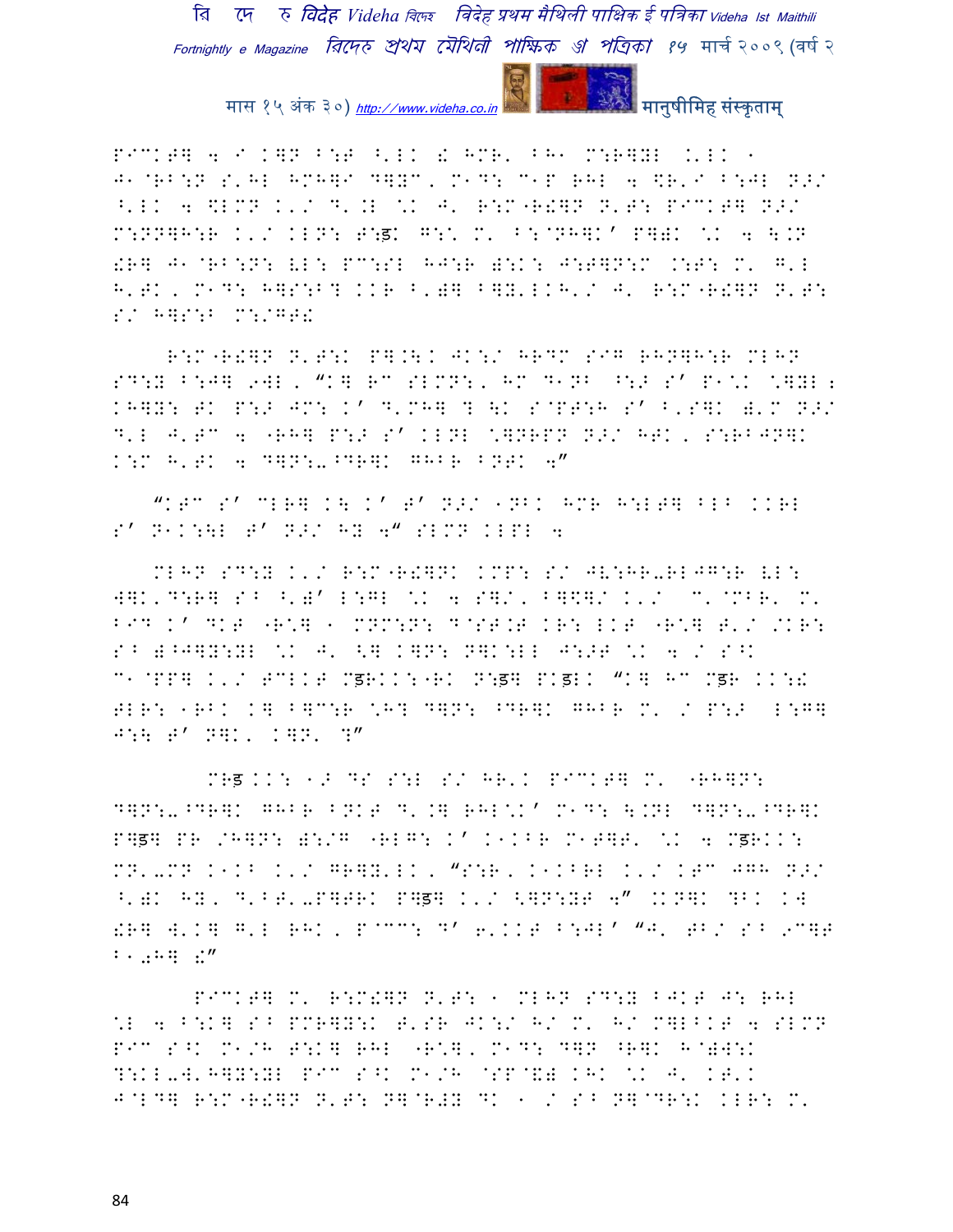मास १५ अंक ३०) <u>http://www.videha.co.in</u><br>सास १५ अंक ३०) <u>http://www.videha.co.in</u>

BK:H RHY 4 MSR KK:K HING:RRIE SA MIRY SPRY SONIE NI >/C 1RL 9PR 9WLK 4 / B:JL, "NGD] I D1NB ^:> JM: K' SKT S' 9P:Y T' N>/ \*K THN P:> KLN: \KR: S^ K'/ H'TK, TKRL >@NT]J:M T' 1>\ @^' J'B:K C:H] 4 1B "RH] L'' DLSR D]N T' BKS:R N>/ H'TK 4 H@MR \K ): @PR@ST:B \*K J' D1NB ^:>K S:0]Y: DSKWB: .'T T:BT K'/ DS HJ:R M' ^RN: L' LC 4 JHEN THI Y: DATE YE ANG IY TIN AHEN IIK KAR AIR  $\cdot$ :  $^{\prime\prime}$ 

B'ADS (1981) EATSE EVIRAG DERD BIRG KSD (DVER) 17 M.E.C.V "P:J'A'K' L'O B'L'A' ROSH BOYN' (PERDI )L'ABHK BOYN'LLI MA PORTABLE BOYN'LLI D'AVIL J'N: WORLD AND THE ROOM OF A STATE OF A STATE OF A STATE OF A STATE OF A STATE OF A STATE OF A STATE OF A STATE

So Control

 6'R MLHN SH:Y B:JL, "J/ N>/ K]YL L'BHK T' N'T:J] SLCTRI , ALLE I ACTARARE AN FIFT BCTH MUSS CONSTRUCTION AN "RIT]M @%@BD BJKT MLHN SD:YK 1/.] N'T:J]K 1/.] S/ )KR: G'LK 4 Mड़RKK: 1/.] M1NN' ^R]SK K1KBR' K'/ .]H:R] RHL \*L:H 4 .KNAN K.K.T.K.H M. GALI (BH) A. SANA G.K. <L/ ):>YL G'LN] 4 .BB JLR S/ ..SKT BJL:H, :S1N] L'' BHAN PANEN BIR ADNI AR SUR DAI PAIRN INA DIA D'AAR ANA 4" Mड़R KK:K %IK: M' 1RL \K-DB GL): "RPN H:M] ^RLK 4 MLHN SD:Y PH]NH] S/ TKY:R RHY, 0) D' B:J] 9WL, "N>/ HT4 DSK HHSK FER HHERE CESE ER C. FLAT HHIS SPECTORS D. PEL LEARE ON SALES SURFACEARE PORT OF SIGN WORKER KRT, TKRISK RE PR . 1981 (PORT RARI) PA SLOVE APRIL D. PRAG "RPN J'B]YL S' LG: D'TK 4 KLNL "RIT' J'TK? !RM-.:T: M' JM: RHTK 4 B^N: 1RB J'HN \$]HB:RK GHBR BN'LKK, /HB S' N]@MMN D]N:-^DR]K GHBR BNTK4"

 MHRKLV:L] Bड़] K:L S/ M1/H DBN' RHY 4 1B /KR !K@RY JB:V D' D'LK, "H> K' HMR JM]N L'TK? D]N:-^DR]K BHF BN FORD GEL YN HOPBYL GROBBR HOP GEL OF POLEER GER D'K D'HRBEN DYC Y BN'TK S' NORMA R'EST STEATH S' S' G'UN S' G'LL 19 BO BO G'LL RHY 4 D]Y:DN]K B:T M' /KRL MCN SM@R?N RHK 4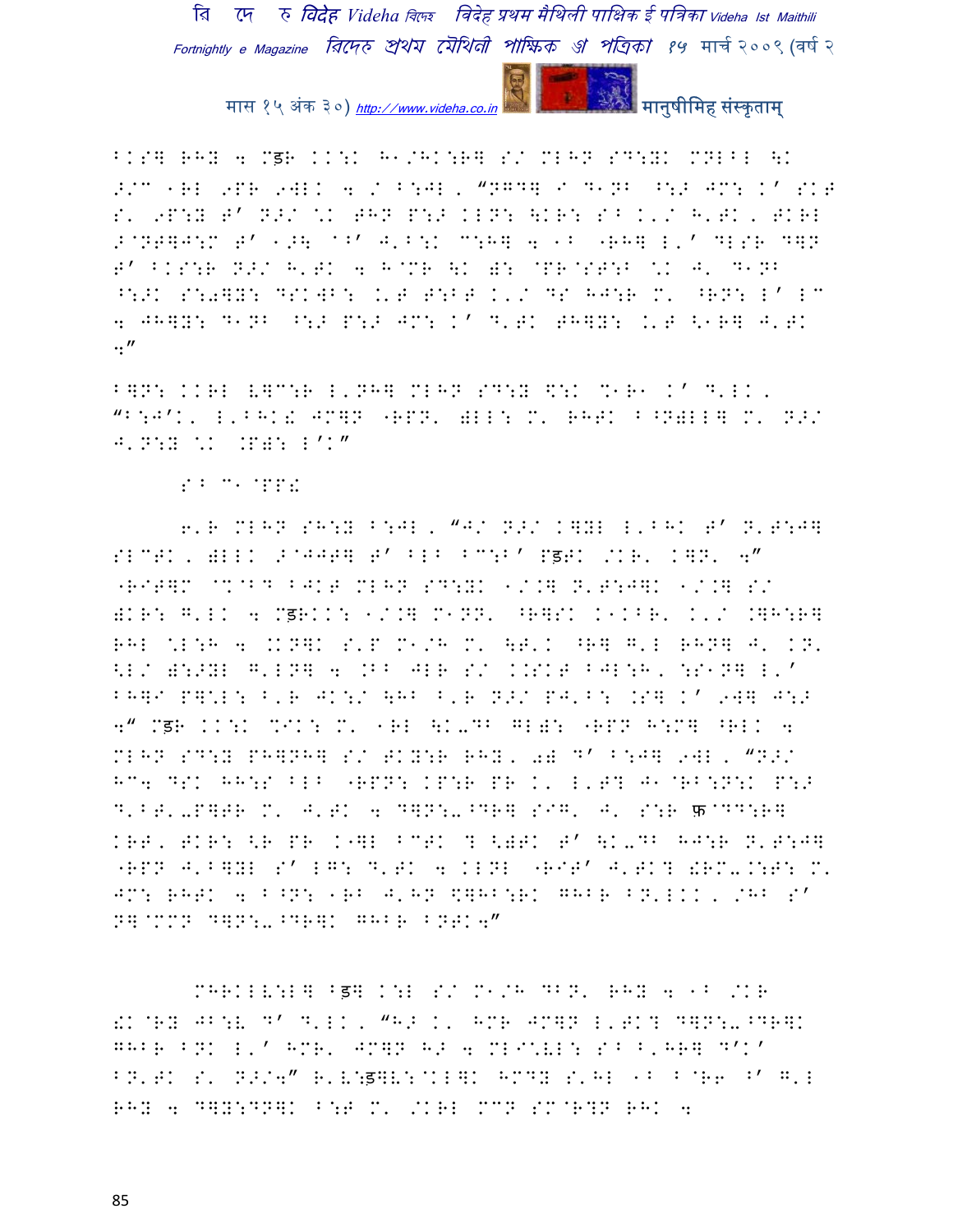मास १५ अंक ३०) <u>http://www.videha.co.in</u><br>| मानुषीमिह संस्कृताम्

RYM READY RIGHT IN A CHANNEL HAN DAN HIS 17 STATE 1981 T. J. HAR VI EN VERD KINNER I FRED TIE ALDE ALDE TIE HUNDE PRESERVENT DIG ANDER ALL SPRINGS SINGER AN ANGEL ON SALT S/ EC/PHI S/PP/S/ METHE C/ ECF NTH 4 "NHPPH C.2 FP/ BET M. PARTHE K. BAN SLMAT RAN NE. SATES T.P. AN D. STAR MYEN LO HOLE CHERT WHO ESPECIAL MENSIONES HORE IN A MEN DOWN A HERO S)KT B:JL, "M:Y DB! P]Y'N' H> T' M:R] K' D'. LC 4" D:JR HAI: ?R H G'E GEGER HI: E DIROCTA MA CONTA MORT MONT D'A COMPARA HI K' B:J MCG] N>/ T' CRS: <]C] L'BC 4 1G]-P:N] B:R] D'EST, D'INSTERT HIT TU AND ANAM NUMBER

MAI KILABULI ABHALI HA GA MINIBI GOBI A DOGO A BAGO BGDOMI RHE JR, FOC BUS CADED (BR) DIANCON BE COBA 4 IN NO. 1891 IN NORTH A RE GH) BOTHER (1991) (HORD). HISP (1994). HO: HO HORD: LIPPER (1994). LOCAL COMPONENTS TE AIL .PESTE S' C'AILET D'AILS BRITAIN L'ON D'ANNE D'AIL .PRIS D'AILS D'AILS D'AILS D'AILS D'AILS D'AILS D'AI 4 "R> N'T:B: 1RBK KP:R PR HRHR] B@JJR .STK 4 <1SH: PIC S^ K'/ M1/H M' J:B] L:G] G'L HY 4 N]S:6 B:T BJKT LKB: N:RN' H> 4"

 MHRKV:L]K I H@ST@K&'P SLMNK P@K& K'/ 1RL KMJLR K' D'LKK 4 PIC S^ SLMN K'/ !1R\*]-!1R\*] KR' LGLK 4 6CD:R KHLKK, "WA BH" PHON SLOVE, I MCHO AND AND WIND ASH NAO' 4 ACHA (BOMBA CY BULLICA) SOCH MADE (PIDE L'ELY BY" 1RB K'/ BJ'LH] H'I 4" SLMN K'/ ^RL S^: M' I B'>@JJT] Ps (P.S) New Server Process (P.S. Head and A. S. School Co. P. MI (BECO) PG (41 SEMBO MPROFESED PC (474) ECBR O11 (PROPPECT) J: K' !K'L] D'LK 4 MHRKV:L] 1/GN' S/ GR]Y:BKT RHL, "HIS TRINING IN HOURS: HIS 418 BLF 4 FERR TO STEER 4 N'TB: S^ T' TCL: M' K1% D'K' R.NK HY4"

1B N'T:J]K T:MS MGJL S/ 9PR C"]] G'L, "I S:R S^ /N: NO STANDA A NO STATA DE SERVAS DE PIDA DISPARA VIGOS \$I): PLN PR M:R]T@NH] T' T1RT' PICKT] M:N]TY 4 KLN S:R PATCHE DUL TADE PL'HTEA D'.NDAU DE HK DLEAHED HEED EO PR MESSE ?RRIEL RHE SE & MERRO ER LOS PIELPIR REȘHOY R:.] D'BN] 4 <R M' 1G] LG: K' ^@KS] 0LIK:N 0CK] D'BN]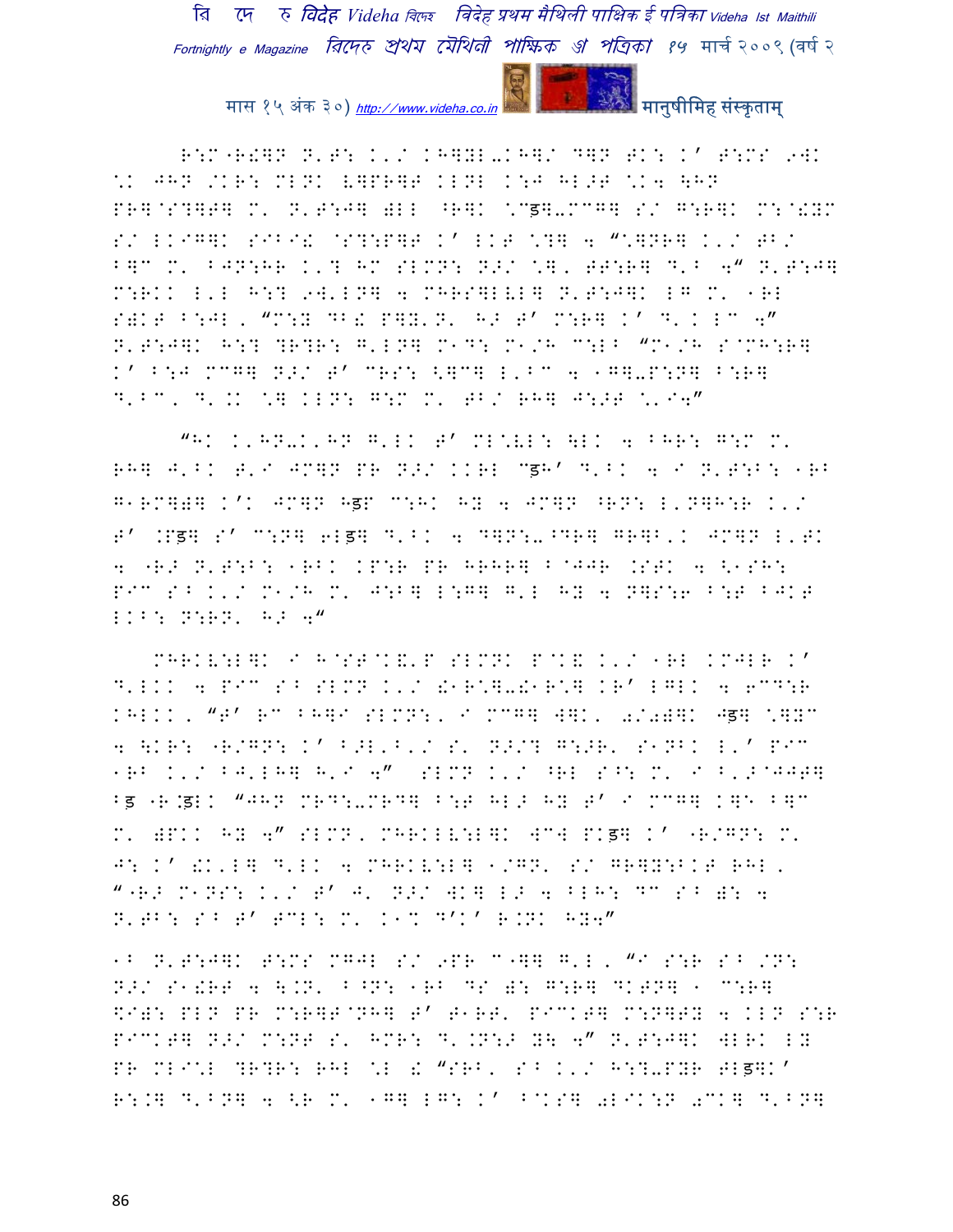मास १५ अंक ३०) <u>http://www.videha.co.in</u><br>सास १५ अंक ३०) <u>http://www.videha.co.in</u>

4 J.K \*: DAR \*: DRLG: HMR: HMR: HMR: . DRLG: HMR: 10 DRLG: 10 DR  $4$ " T:RP (R) COURSE, PHRING PERR P.E AL 4 PIC EP (R) (PG) B:T@VELLENCESSEE REPORTS TO STAND THE SECOND DISTURBANCE T:K] R: RHL \* NL 4 ML 71 HR. SOMAR SOMARALI HROGHE (1981) NASSA SLORIS K:N MY B:JL, "KI LETER AT, 6S:D GRAE (BRIAT" ) 6.5 SLOWN REPORT OFFICING PASSED AND ARREST MONEY WORLD A

 "RH] B]C MHRKLV:L] VS:T JK:/ HH:>T 1YL 1 D1NB H:? S/ K:GT 1 KJRC)] K'/ PKड़] K' /H] PR SBT] RHL! / B:JY C:HKT RHY, M1D: M1/H S/ 1V:J NH] N]KL] RHL \*LK 4 R:M"R!]N N'T: K:GT 1 KJRC)] MHRKLV:L]K H:? S/ \*]N' C:HKT \*L, MID: MHRKLEN: R THIR (F #LE) PHI 4 JULIE / KI:GT NH], / DSKWV: .'T HL JKR: / "RPN: \*:T] S/ "RLG NH] KR' THIS RHY 4

"NRDHE COONER ADY DHE CYPELY A" CHECEEYEEN CYON PR AN GEORGIAN MIR WHERE SIZE AND RELATIVE CONTROL AT

 $\#$  (2008) (B): ENSTEEMENT (T): ARN (BANK) (H): T:MS' (H): H: H:MS' (H): H: /KR S^ ): C]@DRLH N'T: S^K KB)N]T] K'/ B10]T' P]<L] B. B'ANN 4 / BENDING DAN BENDING BERKER BERKER BERK \*' 4 N:R' N' PBT.CK: N'T:B: 1RB K'/ 4 JB .'T' NH] BCT'  $H'$  B:1)B' KIN BY ROLLER I ROLLER DO . IN RUSSEL I RESPONSE HERE How How I L:GL 4 PIC SO REPORT RESIDENCE SHE SHE SHE SAID AND A LIGHT  $\epsilon$ 

HILL ROOM

 $\frac{1}{2}$  ,  $\frac{1}{2}$  ,  $\frac{1}{2}$  ,  $\frac{1}{2}$  ,  $\frac{1}{2}$  ,  $\frac{1}{2}$  ,  $\frac{1}{2}$  ,  $\frac{1}{2}$  ,  $\frac{1}{2}$  ,  $\frac{1}{2}$  ,  $\frac{1}{2}$  ,  $\frac{1}{2}$  ,  $\frac{1}{2}$  ,  $\frac{1}{2}$  ,  $\frac{1}{2}$  ,  $\frac{1}{2}$  ,  $\frac{1}{2}$  ,  $\frac{1}{2}$  ,  $\frac{1$ 

MARS' MARK AND MARK ON MY MARK HALL AND MARK ON MARK

HMR SOME SOME RESOURCES SOME SOME SOME SOME SOME SOME SOME PRAGGE RHYS SO MARK RHYS AND ANNO SPRESS SR HRYSHY 0:K N:T] 1 \$X. RM: 0:K P1@TR @PRT]K 0: S'HL RH?], / HMR: S^K @NIK M]@TR S'HL \*?]4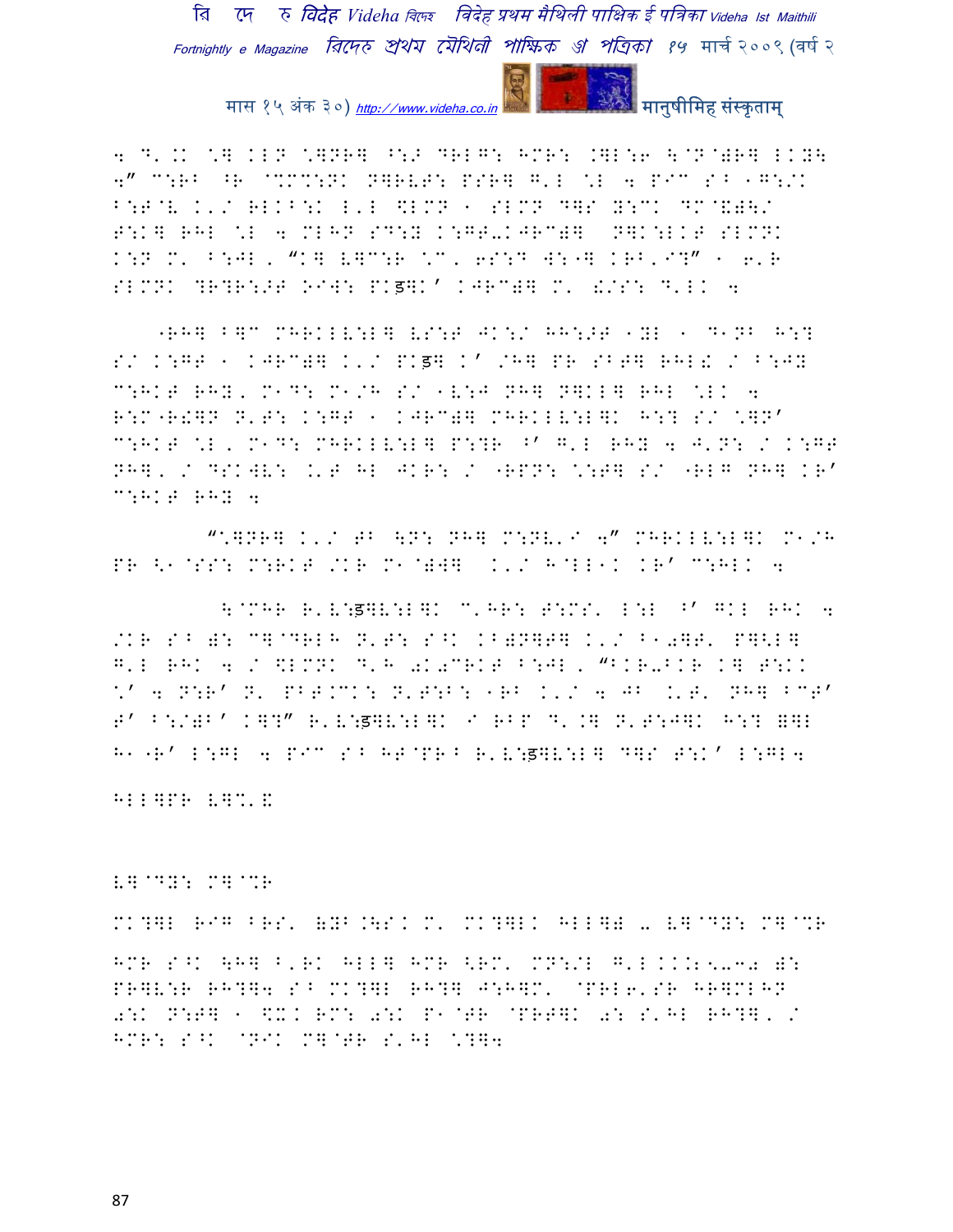मास १५ अंक ३०) http://www.videha.co.in | सामानिक मानुषीमिह संस्कृताम्

HMR S^K @PRY:S RHKT "R\*] P:BN]-T]H:RK'/ P:R@MPR]K RBPM' MN'B:K J:H]S/ "RG]L: P]"]]K B@CC: \KR "RN1KR# KARRISTA SKARR I SKRIFT FRANNSK SKRIFT FRANNSK

POSE S: S:L S:L S:L SO SERVER LE SERVER LIGHT SHE SERVER S HELLED KOMMON CHR. HHRRH CONNO CO HINRI SAN HILLO HELLE BOARDH KLN: 1 K]\K MN:/L J:>T "R\*] TKR PB@R# @J3:N \*@NH]4 KARA SA RIG LAGA SA RIG LGBKT \* 1 GREGORIA ARAB PRI SA RIGHT \* .:NP:N 1 HELP 996 10 MAG

MARRIE LEADER (PAR LISTA) LLE MORD (AMPIREL LE GRANDER),  $\ddotsc$  is the state of  $\ddotsc$  in the same  $\ddotsc$  of  $\ddotsc$  . Since  $\ddotsc$  and  $\ddotsc$ @S)'@)S MK?]L RH?]4

\H] B'R S^S/ N]K 9@TTR @PRT]YLG]T: RH\, S@RVL@TTM @\$R'S-SM@NVY 1 P:@RSL D'B:K @PRT]YLG]T: RH\ 1 \H] SOM MATHIS SOMETHIS SOMETHING WAR ON ME RH\4S@RVL@TTM 9@TTRK L'L HM S^): 9@TTR P"]LH1/ 1 T.N LEB VLEH ZTIT PR MEB. AHR (BLPB) ELE R VON L'HPYRKE RH?BOXORHBOXREZHI "TERRBOX" PRTXIONIAL ALARA DE IRE IRI DOL BSITK THAT RHIE STRIEG AND AN INCOLOR  $\sim$  F-R-1  $\sim$  1  $\sim$  1  $\sim$  HP H  $\sim$  1  $\sim$  1  $\sim$  1  $\sim$  1  $\sim$  1  $\sim$  1  $\sim$  1  $\sim$  1  $\sim$  1  $\sim$  1  $\sim$  1  $\sim$  1  $\sim$  1  $\sim$  1  $\sim$  1  $\sim$  1  $\sim$  1  $\sim$  1  $\sim$  1  $\sim$  1  $\sim$  1  $\sim$  1  $\sim$  1  $\sim$  1  $\sim$  1  $\sim$  1  $\sim$ HA DI NICH NA LIGU DHI JI ARA TURAH JALI SA HHI NIGHA HI DI ALI SHI NIGHA TI " SMONTH REAL AND REAL AND MY HALL COMPANY IN THE REAL AND MY HALL COMPANY IN THE REAL AND MY HALL COMPANY IN TH 1%]@RVCN HMR L].L4

1. S1^:&C@N@DR Y:DVJ]K K?: SI@GRH -BNKT-B]Gड़KT-V]V'CN:- \$◌ॊ. KKL:% K1M:R M]@%R 2.KV]K 1@TML@KT],KV]T:K "RHIPS LEADAR STATES SEARCH \$PTAPPR \$X. GPPLY AVRUP

1. S1^:&C@N@DR Y:DVJ]K K?: SI@GRH -BNKT-B]Gड़KT- $V$  EXECUTE AND RESOURCE AND RELEASED AT  $V$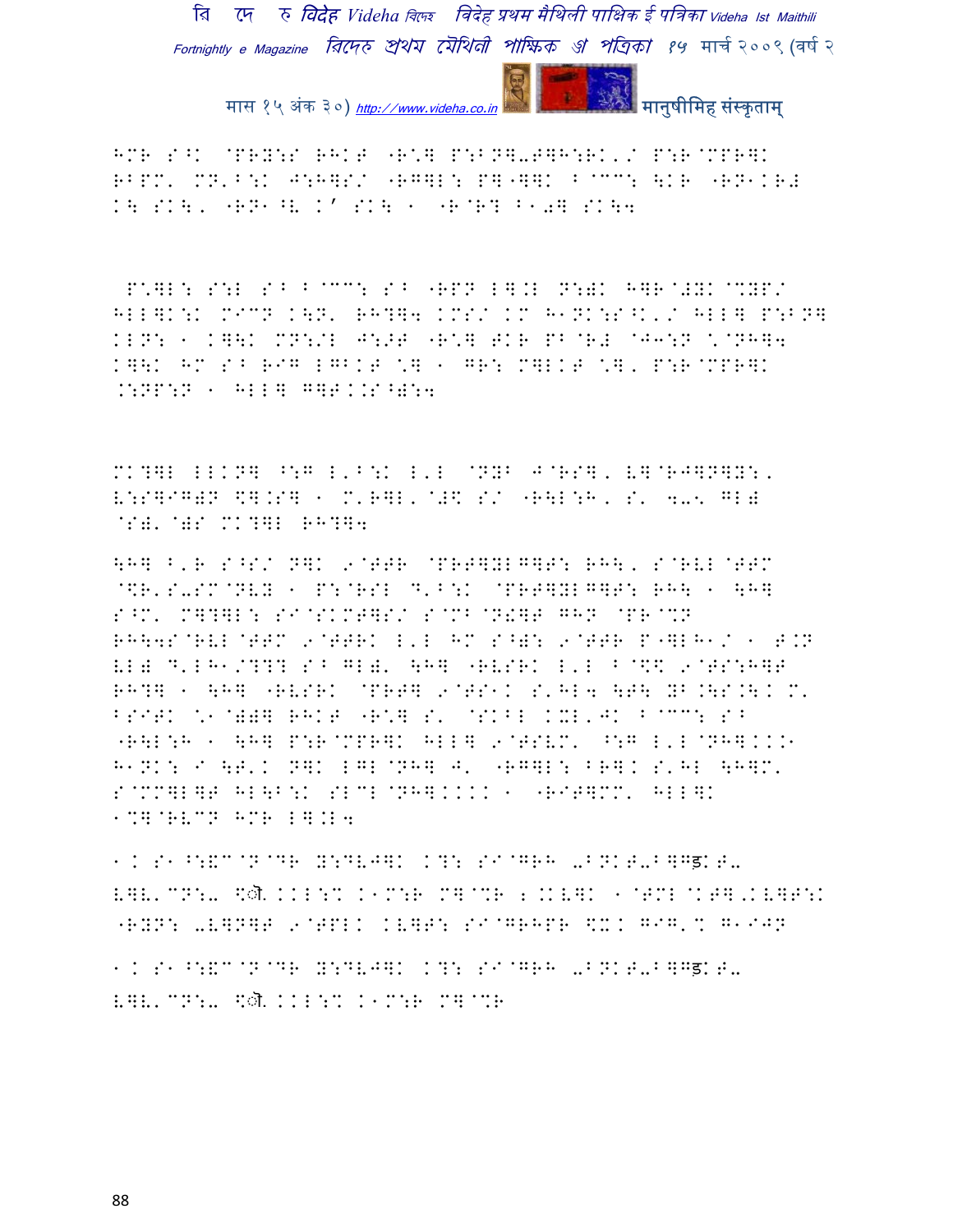मास १५ अंक ३०) http://www.videha.co.in | सामानिक मानुषीमिह संस्कृताम्

@%R] S1^:&C@N@D@R Y:DV K'R K?:-SIKLN 1@DYLP:@NTK PHOEPHIN IS NO THE THOMAS SHERING "RENEW CONSISTENT IN THE CONSISTENT OF THE RENEW OF THE RENEW OF THE RENEW O NAL CARACTER ON THE SALE PHOTOGRAPH CONTROL AND ALL AND ALL AND ALL AND ALL AND ALL AND ALL AND ALL AND ALL AN NA MURELU MES VI M-MARGI PRAEMENT. A BOLIZER (AL INBOLIZAR DE MDA MOKOL "PARDO" PARDO RADORI, "PADA ARTIK" ROMANCI INDIAL DE TRADO "R@K&R%: Ka RHL "R\*] 4 PR@MPR:K N]K C]@NHS◌I L'.K "RPN:-1PK'/ JL]N' \*?] 1 PR@MPR:K V]@DRLH KRB:M' K.NL NH] H]CK]C:>T \*?]4 G:M, <R, PR@MPNR:, PR]V'%, .'T, .R]H:N, G:M-<R, SC@NDP@RY, Y:@TR:-VMT:@N@T 1D]K V@R#N SLHUGH SHIRGHT"

S1^:BB#B2\:B&JK PRPR HMPR HMR: PROPORTED BAC V]V'C]T K\L J: SKKT "R\*]:

(K) ^:&: V]@NY:RS 1 %@BD:MVL]K DM@&)]KL#S/:

(.) K.:-V. K.:-V. K.:-V. K.:-V. K.:-V. K.:-V. K.:-V. K.:-V. K.:-V. K.:-V.

1B 9PR-L].]T DM@&)]KL# PR V]C:R KR]: ^:&: V]@NY: S 1 %@BD:LVL]K DM@&)]KL#S/ K?:K:R B@\$\$ @PR%ISN]Y K:@RY K'L@NHAB| "PRINT TRHK RCH" "RAH" BEAK SEMBELIK NEBKYOHA KY R NA PROVINCE OF REAL PROPERTY OF REAL PROPERTY.

MK?) \*: BERE STORE STORE STORE STORE STORE STORE STORE STORE STORE STORE STORE STORE STORE STORE STORE STORE S H: K N:T' I BN B10N: J: F + G BN B10N: H + P + R I H = LD B10N: L H = L1 = H = L1 = H = B = B "R\*] T/ K]\*1 T?:K?]T SI@SKMNTN]@&W @BR:@HM# \VI K:Y@S? LLKN]K H:RK .LIST .FR PHI H:RK .PINE .PINE SIMT % @BD#KY/ WARD & THE STATE WAS CONSIDERED AND DISCUSSED AND DISCUSSED AND DISCUSSED AND DISCUSSED AND DISCUSSED AND DISCUSSED AND DISCUSSED AND DISCUSSED AND DISCUSSED AND DISCUSSED AND DISCUSSED AND DISCUSSED AND DIS  $\cdot$ 4544 t:Th Sarah and Sarah Sarah Sarah Sarah Sarah Sarah Sang Dan Sarah Sarah Sang Dan Sarah Sarah Sang Dan 1D]K'/ NJR"RID:J Ka PR@MP R: S/ K)] J:>T "R\*]4 S@RVH:R: V@RG S/ K)] @S@TR]G# 1D] "RPN:-1P K'/ ^:&:K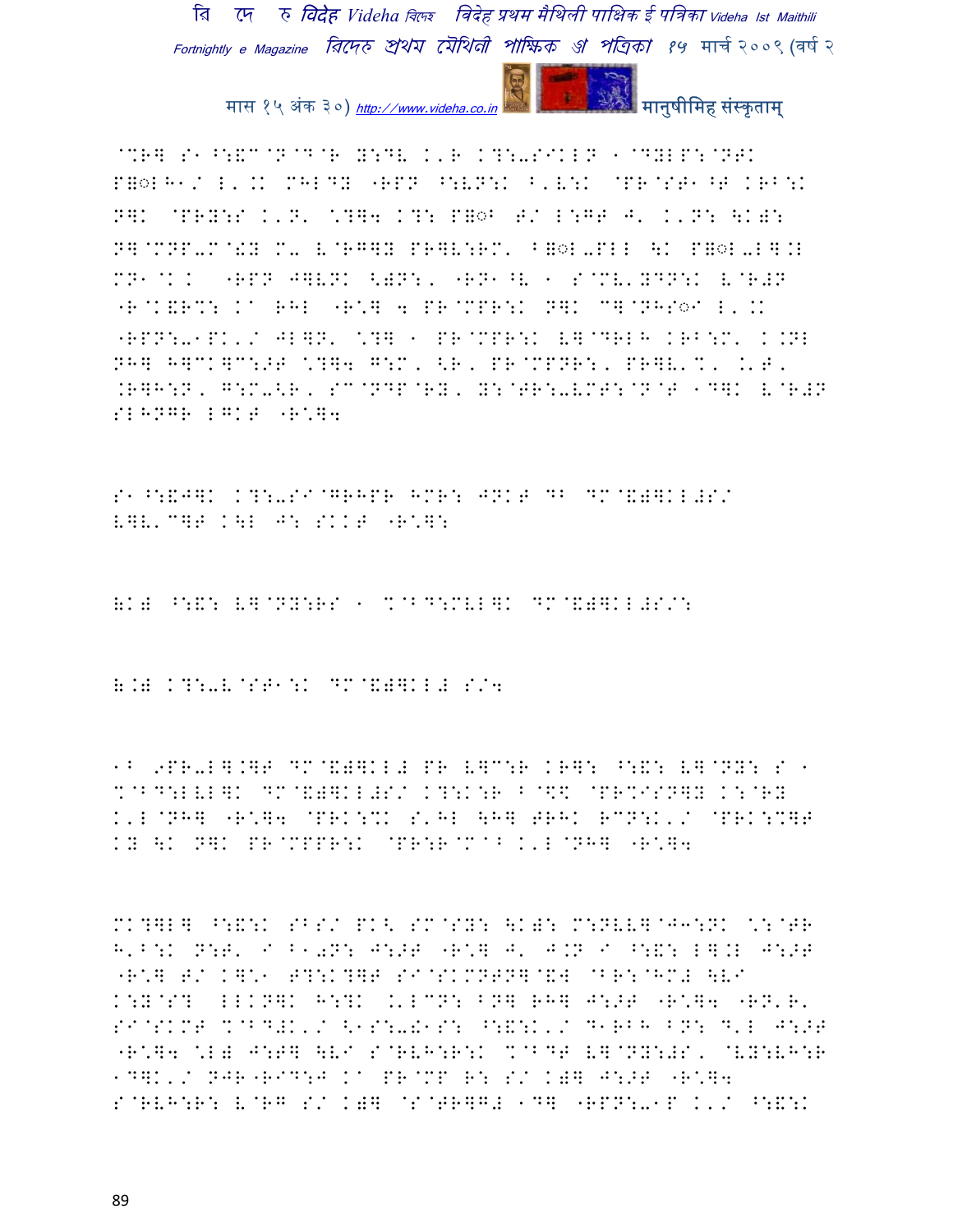मास १५ अंक ३०) http://www.videha.co.in | सामानिक मानुषीमिह संस्कृताम्

T:G S/ B:@NHJL NH] B10KT \*?]4 ^:&:K @PRT] LLKK S]N'H KM ^a J:>T \*@NH]4 B:JB PR@MPTR: S/ I LLKN] "RPN N:T: SM: A LAT A LAT A LAT A LAT A LAT A LAT A LAT A LAT A LAT A LAT A LAT A LAT A LAT A LAT A LAT A LAT A LAT A LA

MK?]L] ^:&:K SM@SY: K'VL J:T] "R?V: SM1D:Y M:@TR S/ NHE "ANDE" A VIETE OVIR SOKMOSISKE DE "ALA" POPIERE "VI EL JAFD HASS: STAR LET SAN TITLE ON HAND AND STREET (M!1BN]) \VI SCR:W G:MK LLKK @DV:R: @PRY1@KT MK?]L] K'/ SORIGH: PHI ( T.E EEI OPENS OPEN MAY 10 THER .. NA MN' MON' ANN AN DISTRICT PROFILE AND MANIFE REPORT OF THE TABLE OF THE TABLE OF THE TABLE OF THE MILITARY OF THE MILITARY OF THE TABLE OF THE TABLE OF THE TABLE OF THE TABLE OF THE TABLE OF THE TABLE OF THE TABLE OF THE MACRES B:THE STANDED SECTION BOOKS IN THE BEST POSSESS. PBBM: OWNER MINE MANIFOLIAN AND MUNICIP  $E$  and  $E$  and  $E$  of  $\mathbb{R}^n$  such that  $\mathbb{R}^n$  is the  $E$  and  $E$  and  $E$  and  $E$  and  $E$  and  $E$ ^:&: KH] /KR "RPM:N KRKT \*?] 4

\H] SB K:R#'/ M1SLM:N, T'L], SBR], Y:DB, BN]Y:, KLI)], !:N1. 1D] MK?]L] ^:&: B:JY BL: \H'N B10:> \*@NH] J'N: / LLKN] ^:&:K M1@.YC!:R: S◌I "RLG-?LG HL?]  $4$  Letter (6416)  $\sim$  601 Ee (43) 1 Contrainter (6126)  $\sim$  yn  $\sim$ BN:BN: MORE RECORDS RECORDS AND RECORDS AND RECORDS RECORDS ARE RECORDS AND RECORDS ARE RELEASED AND RECORDS A

N:MIR#K 9D: HR# "RORE E BIO BILIGHE "RUPS" "PESTRUM BER K:Y@S?B LLKN] SI@SKMRT N]@&W: N:MK @PRYLG KRB:K PBR: W. LA LE LO L'ANNE AND LA PIANEA (NEWSLATIAE BHIT 9@L):' "R\*]4 PIJ:B] ^:&: M' N:M N]@R!:R]T HL>T "R\*]4 G1RB @GR@N?KS:H'B \.NH1/ !R] 'G1R@GR@N?M S:H'B' KHL @J3:>T "R\*]4 @SMLR# S]MRN ?]K4 K] @S@TR] K] P1RB&, K] \*L) K] PK< J:T]K S^ "RPN: 1PK'/ ^:&:, SI@SK: R 1 SIMMED SIMPLE SOME SPACE SOME STANDARD STREET S)'N' RHKT "R\*11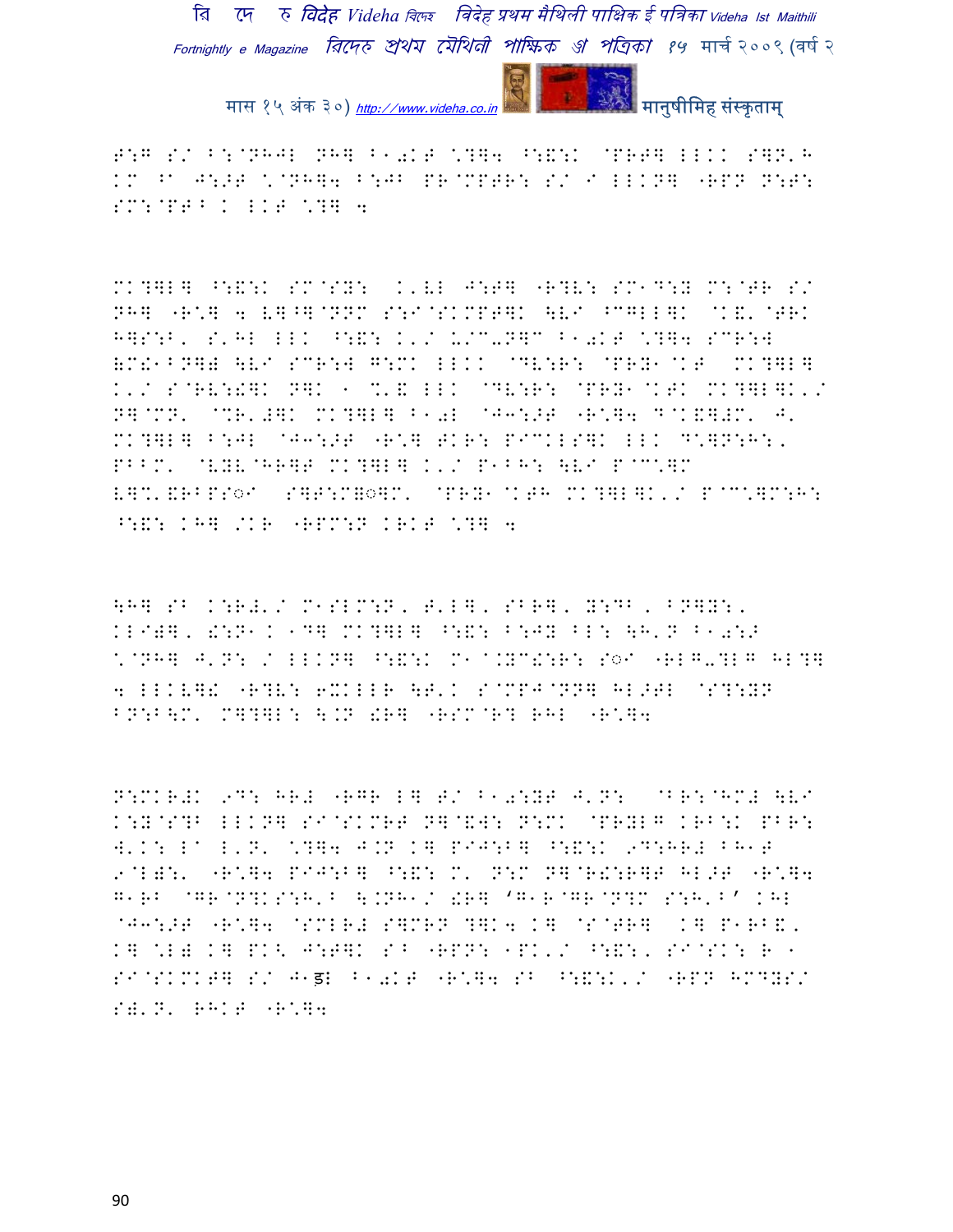मास १५ अंक ३०) http://www.videha.co.in | सामानिक मानुषीमिह संस्कृताम्

 $R$  . The same results of the set of the same results of the same results of the same results of the same results of the same results of the same results of the same results of the same results of the same results of the s K:@RY NH] ^a RHL "R\*]4 S1^:&J]K K?:-SI@GRH \K): 9@LL'M.N]Y KDM ?]K4 \K T/ S1^:&J] PICKLS]Y: NH] \*?]; Y: DLSR I @BR: DRS I @BR: KIR# KR# KI: KIR# "RP# KI## L'K]N "RPN PR]V'%K @PRY1@KT] %@BD , V:@KYS 6KR:, N:M 1D]K V@R#N T:H] RBPM' K\N' \*?] 4 K]T:BK S^ P@NN: P=] L'L:K B:D "RPN ='W G:M, G:MK PR]V'% >@TY:'D] @SM:R# HI:B'IGT4 IICD, 'PRBYLFYR CRAB T.PB PRO 4.PR CB M1N]Y:I, K1S'SR, 9P]Y:, "R.]LN, B]H:R], BCKB , S]BNNN, SMSRN R<1N], N@)):, N?1N], BKJN:?, SIK1N 1D] P:WE K'A'/ B:SH: MARY WAY PRAIL TO PRESS REP SOME J:>T "R\*] ^:&: S'HL \KDM D'S]4 KLNL BN:B)]PN NH]4 J'N: S1^:&J] @K&'@TRK LLK BJKT "R\*], TH]N: I L].L@NH]  $\cdot$  P  $\cdot$  H  $\cdot$ 

\H] TRHK Y?:@R?V:D] PR@MP]R:K @PR:R@M^H K'L: S/ MKRRIE SOMPORTA ANGALISATING PRINTA PANING SOMBOLA "RN'R' SI@SKMHTN]@&W BN] J'B:K K:R# MK?]L]M' P:WKK SI@.Y: LG^G %B@NY JK:/ "R\*]4 @S?]T] I "R\*] J' L'.K  $\overline{u}$  and the state of the state of the state  $\overline{u}$  and K#II: P#@#II: NHQ#II: NH|4 IVA: NH|4 V'BK VIBK VIBK VIBK VIBK VIBK VIBK VIBK M]?]L: S/ B:HR RHN]H:R MK?]L 1> K:@LH] K]\*1 S:M@GR] K./ Sarah Katang Kalimatan Sarah Sarah Sarah Sarah Sarah Samura Sarah Sarah Sarah Sarah Sarah Sarah Sarah Sara SO:MAGRI MATHIT MAGRI MAGRI AND SHINK: SBANGHI MAG LLK "REN KI:J "RIGHE", "RIGHT", "CLIEN "I BASILE", "LIGHE

ST THEAR AND THAN THE TEN RUN LOCKER STARBARD TAN THE REST Y: TO PROTECT THE THE REPORT OF THE REPORT OF THE REPORT OF THE REPORT OF THE REPORT OF THE REPORT OF THE REPORT OF THE REPORT OF THE REPORT OF THE REPORT OF THE REPORT OF THE REPORT OF THE REPORT OF THE REPORT OF THE REPO % MORTH, SAN EXECUTIVE SOME DISTURBANCE OF THE DISTURBANCE OF THE DISTURBANCE OF THE DISTURBANCE. R CHRISTIN MARGARING CONTROL MARGING SIGNER AND STREET J:@GRT H'T:H4 KLS], KML:, J]B\*, KR'T, GI\$K, BB=◌] GREEN A GRAAG: K BIN BRACH MAD HET IN SIGM HAT WAS ALLES AND LIKE H::K .'LEN: SY .'LON: SY .'LLEN: SY .'LLEN: BNT41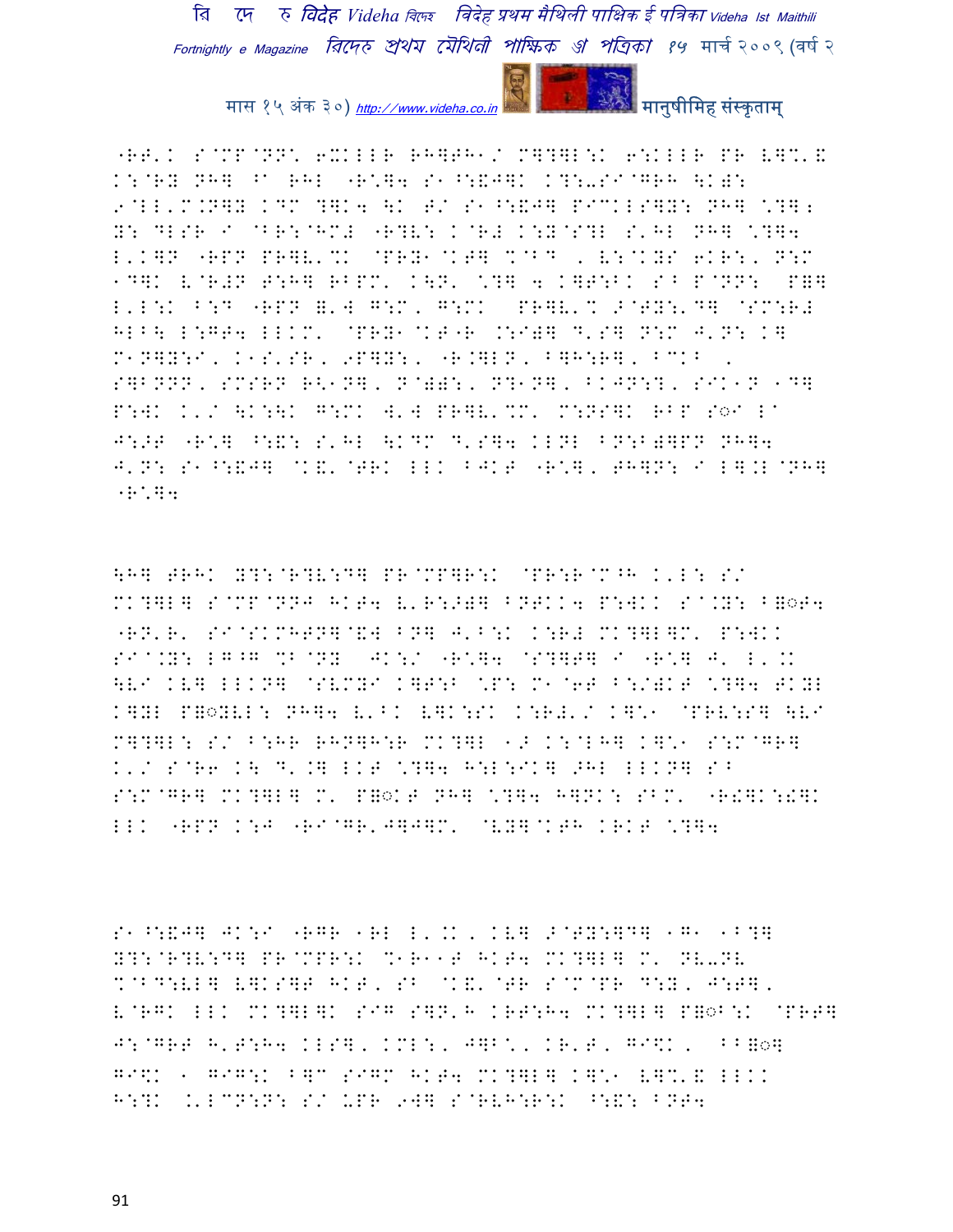मास १५ अंक ३०) http://www.videha.co.in स्थितीया मानुषीमिह संस्कृताम्



1B S1^: S10:A9: (Thirt C90-C (Thirt S2-V (PR (299) L9716 (199) 4 KRYEN SOM DE STORE DE SOME DE SOM DE SOME PRINS SOM DE SOME \*?]4 K?: SM M' L'.K K'/ PR@MPR:K N]K T@TVRK @PRT] SAN HER SAN STRAIN AND HER SAN DER SAN DER SAN DER SAN DER SAN DER SAN DER SAN HER SAN DER SAN DER SAN DER SAN<br>Der san der San der San der San der San der San der San der San der San der San der San der San der San der Sa B'RL, BERLJG:R ST. MARINE ST. MARINE ST. MARINE ST. MARINE ST. MARINE ST. MARINE ST. MARINE ST. MARINE ST. MARINE 1K@R&#, KLS]K KHR, G:MM' PR]V@RTN K'R @PRV:H, G:MK SMBC: Y:@TR:- VMT:@NT◌, MLNK "R@NT@R@DV@ND , S1@ND RT:K @PRT] MMGTM@&#: 1D]K MNLVK@J3:N]K 1 SHJ V@R#N  $T$   $\ddot{\text{H}}$   $\ddot{\text{H}}$   $\ddot{\text{H}}$   $\ddot{\text{H}}$ 

'' BNKT BIGHT BY AN IN THE BIG MY BIGHT BY MAIN B:HR RHKT \*KK, N]K JK:/ KKL G'L \*KK4 K?:K M1@.YP:@TR M:L: BRANDARAN KALA KONSER SERIE KONSERVATORE HRK: MIR SAPA TIMIR NILA ELIAP Y Z NEAR KZ PI SAD NI  $T$  . The M:L:  $T$  is the M:L:  $T$  satisfies the  $K$   $\mathbb{R}$   $\mathbb{R}$  is the  $K$  . The  $T$  $E_i$  ( $E_i$ )  $E_i$  ( $E_i$ )  $m_i$ 

PRD'S M' RH] RHL SIT:N SBH]K @PRT] M:L:K MNLD%: L'.K K: LIN: LIN: LIN: LIN: LIN:

KCRI SOLITI SONO RI SALIZI ANE SI OBAT ET RI NI SCHIA ):H] S/ M:L:K KL'J: !K S]N 9WK \*K, SIT:N SB PRD'S RHK \*K4 NK J:N] KKR: K] ^'LKK 4 N' C]@)W]-PTKR] DK \*K N' KHARA KAN YANG KALENDAR YANG KALENDAR YANG KANG KATA SALAH SALAH SALAH SALAH SALAH SALAH SALAH SALAH SALAH SA LY AN SYSTEM PACTICAL ELINE VIBS EN ELIL (20 EN EN VIRGINE MRLK KALL MED SAMER KALL MAN DE SAMER KALL MED SAMER KALL MED SAMER KALL MED SAMER KALL MED SAMER KALL MED SA

 $\mathcal{F}$  (  $\mathcal{H}$  )  $\mathcal{F}$  and  $\mathcal{H}$  are H: H:  $\mathcal{H}$  and  $\mathcal{H}$   $\mathcal{H}$  are  $\mathcal{H}$   $\mathcal{H}$  and  $\mathcal{H}$  are  $\mathcal{H}$  and  $\mathcal{H}$  are  $\mathcal{H}$  and  $\mathcal{H}$  are  $\mathcal{H}$  and  $\mathcal{H}$  are  $\mathcal{H}$  and  $\mathcal{H$ KCV: SIG' MAKE \$IK: 1 BL:Y & C:HK \* HK: 1 BL:Y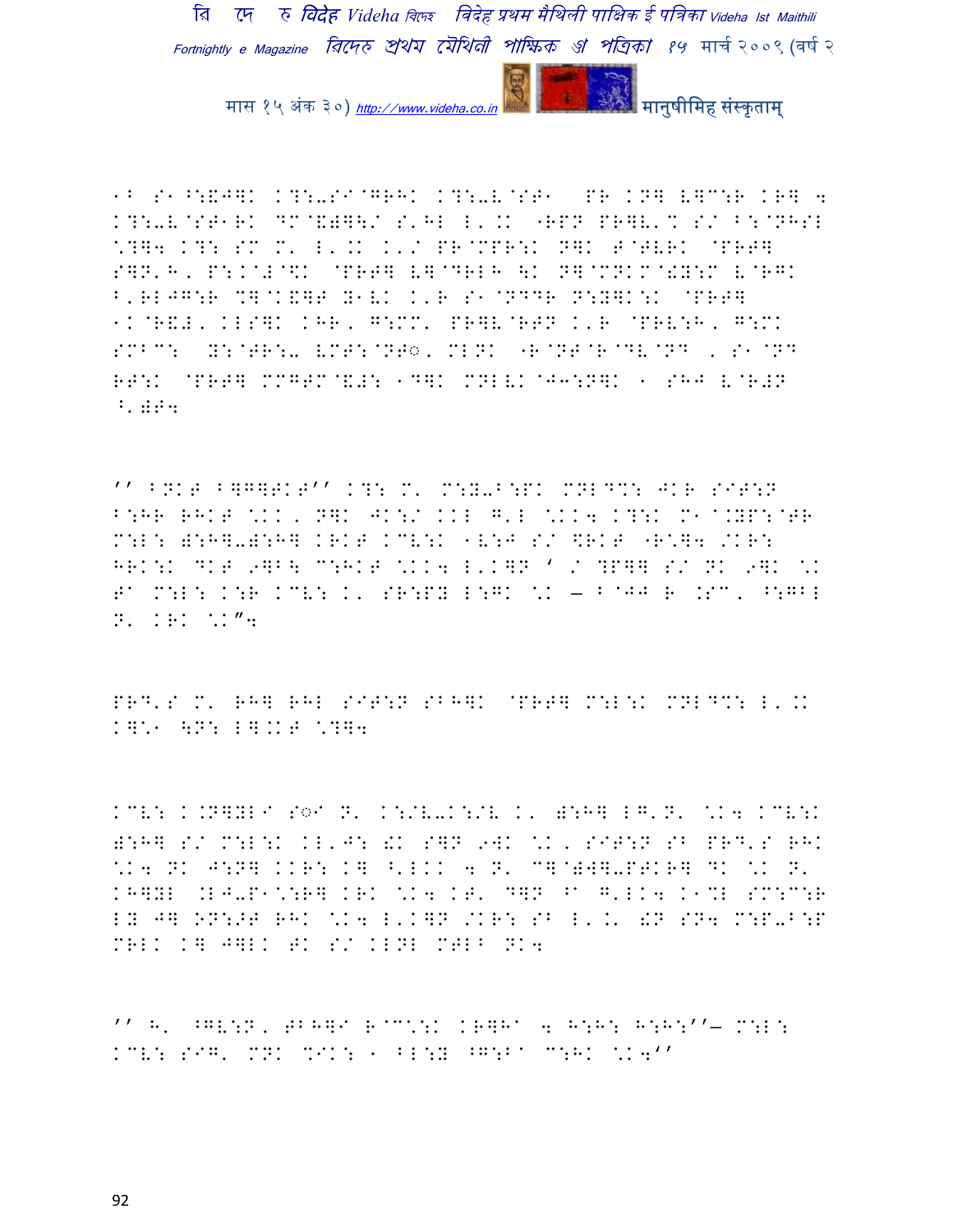मास १५ अंक ३०) <u>http://www.videha.co.in</u> स्थिति कर्मा स्थिति **मानुषीमिह संस्कृताम्** 

1 M:L: K' B:T PR HMR: JNKT L'.K S@TTLIK M:@!Y:M S/ "RPN V]@SM Y @VY/@KT: KRKT \*?]4 M:YK MNLV]@J3:NK THM' JYB: WHENT KREAT THE

M:L: SB B'R "RH]N: KRK \*K1 S@TTL L:. B10'LK B:T J:>T' NK \*KA KJELI TATEG TI BY BJEHE BEINHE THN \*KK \*KE IE PRD'S JOHN PO THE BEN T. PER JER D. PRESERVE D'LA JOL KAN DE LA GREGO DE LA GREGO DE LA GREGO DE LA GREGO DE LA GREGO DE LA GREGO DE LA GREGO DE LA GREGO D RLICH RHL4 "REFORM SITTLE SOMETIME SOMETIME SOMETIME SOMER WORKING WE WE HIS WORKER FOOTH FUNCTION SB Ta M:L:K .BN M' M]L G'L \*K4 SI@SK: R BN] G'L \*K4

S@TTL K'/ \*G1@NT:G HL> \*K4 YKH M:L: KH]YLI "RPN B'):- PARTE A PLAN S/ ARE REST TO MALE AND ALL ZORES ISSUED. CKL J:Y4 R)N: L:GL RHK J' ML)R] N]K, B@CC: NK N]K4 SKH M:L: "R.KN SIT:N .:T]R KT' C]IT]T \*K4''

"RHA TRHII L'I RHIZ IA SSI 'KINATRI' MARAKATI LANG NA MONTH AND AN AN OUTSIDE OF A SALE OF A LINE OF A SALE OF THE @N!K BN: LKT \*?] J'N: / L]K]NK M:Y "R?V: P]T: HL?]4 @)R'NK ^]R ^RL BLG] M' W:=] L]K]K \*:T] J.N K?:K S1@TR!:RK H:? S/ S)KT B10N: JKT \*KK J'N: 'U KKRL 1N SIG' NA B:P— D:D: H: Y:HA:AHB SON SH! A:4'

L]K]K ^V]@&Y PR L'.K @DRV]T HL>T SB@TR!:RK M:@!YYM S/ SLC\ LGKT \*?]:

/KR JLBN 61>) RHL \*K4 /KR: D]S T:KKT HM K@LPMN: Ka RHL (19 A) RHL EST RICH RICHER (PER BIC IS AL PLOTT BREAK A DR. IS S DRLPD] ? /KR: K' BC'TK ? HMR: R:BN 1 D1RJL!NK 1%IK: RN' H: RHL EXAMPLE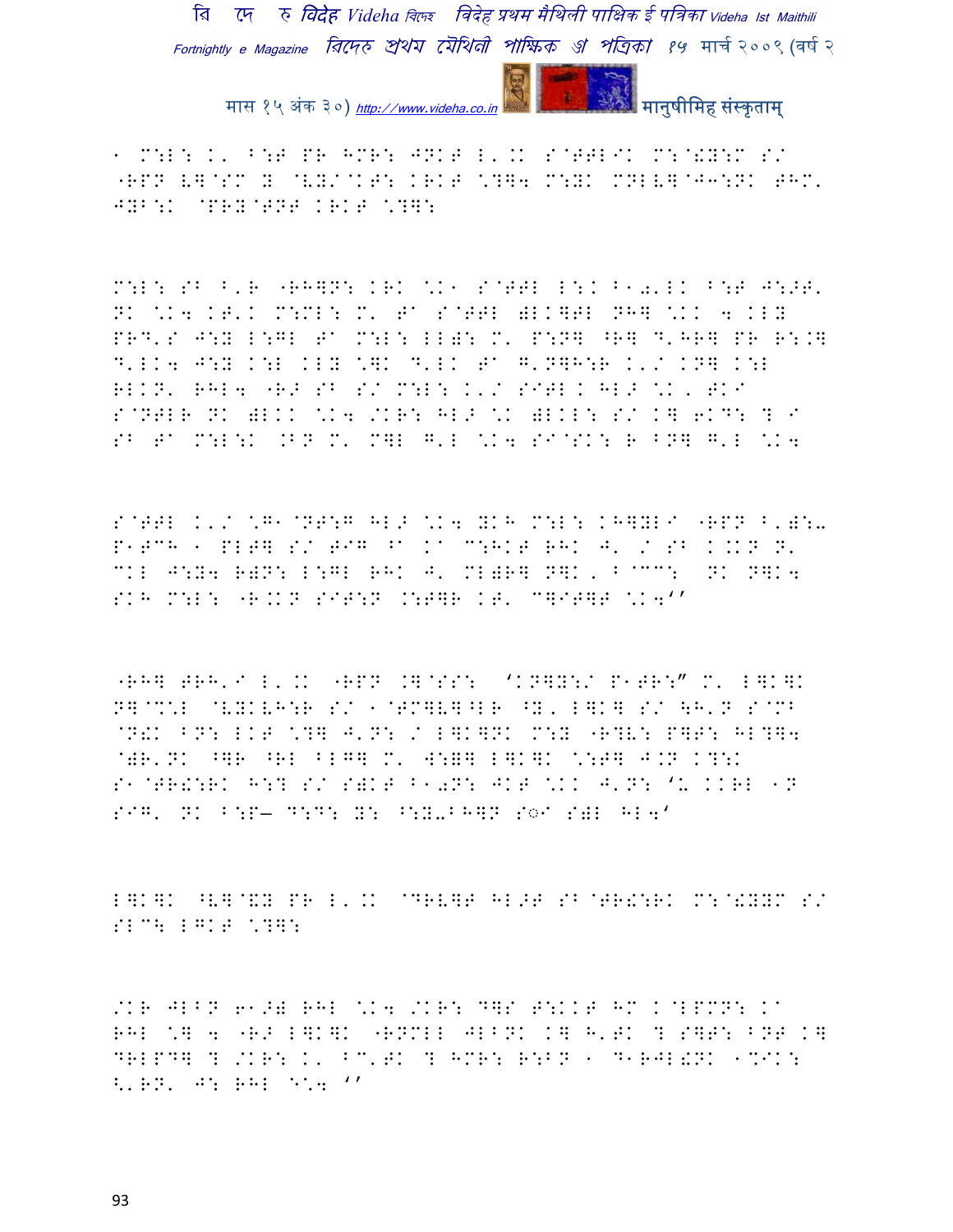मास १५ अंक ३०) http://www.videha.co.in स्थितीया मानुषीमिह संस्कृताम्



'/ L]K]' N:MK K?:M' S1^:& B:BB N]@MV PD@RG]Y D@BBBKPN]K MNLD%:K V@R#N KRKT \*?]4 J.N \K 1!1N]K: "RPN H:?K KP /H] K?:K P:@TR NV]N K'/ ?M: DKT \*KK T/  $S$ : ''Sunday: ''Sunday: ''Sunday: ''Sunday: ''Sunday: ''Sunday: ''Sunday: ''Sunday: ''Sunday: ''Sunday: ''Sunday: ' L]K]K C'HR: S◌I 9TR] Ka /KR H:? 1 KP PR CL] G'LK 1 /  $R$  . The mass of the mass of the south of the south  $R$  is the south of the south  $R$ 9WLK4 K] / /H] D1NBK "R/>W KP L' J:\T ? L]K]K N'T B10]TERES (2000) RESERVING ESSENCE IN DERIVATION OF DESCRIPTION OF THE TERRITORY OF THE THIRD TERRITORY OF THE 1 M1/H L:L OV W. L:LHI, MINI /HU P:H. / MY. W. H. HH LUL /KR 9850 RH2 B-18-1 - PHIPH (96 96 8.11 2 K 1981) 209 KH] SKLK— H:9 YB \$'YR ? TLHR I MJ:L4 M1D: / KH] NH] SCLEA STER PHINKLANDER PIPP PRINT STATE STERNER IN SIG L'LKK4''

("RG) **RG** REFORM THE REFORM  $R$ 

2.KVIK KOMIS 1 AT PERSON TO THE RYNG KOMIS IN THE RYNG KVINING KVINING KVINING KVINING KVINING KVINING KVINING SIMGREED \$X. GRIEGH \$X. GRIEGH

V]@%V BJ:R] \H] SM:J M', ^:&:-S:H]@TY S^K SIS:R M' S. A: (FANE, (A)NK: JK:TH BI:R: (ANIH :FA)H PRA BRENCHHA B'S] KL:-V]!:K B10:>\*4 S:H]@TYM' K]\*1 1R V]%'&'4 T:HB M' KV]T:K V]!: 1/RL "RNW]1\L "R\*], K]\*1 @SVYI K:T KRLB) ALL (K) CHI/ (K): RHL (PACHE (TRIGHI): @DV(MEGRG NH], @SVYI SIBI!]T ^:.:-^:.] "R!]SI@.Y LLK SM:J @DV:R: S'HL4 JT\ @SVYI KV]K @DV:R:, S' "RV@%Y .'D KRAV: KURV: KARV: MANIJE KJY (APP) SMA MJE KJU @PRT]@&W: M:@TR D]"RYB:K MB@LY PR B'%] D]N J]V]T NH] RH] SKKT "R\*]4 "R@R?:@T KLNL S@M@^R:@NT @VY@KT]K ^@VY @\$@R:>IG RBM M' \K ): 1/R >@MPL@R)'\$ D:M] V@ST1K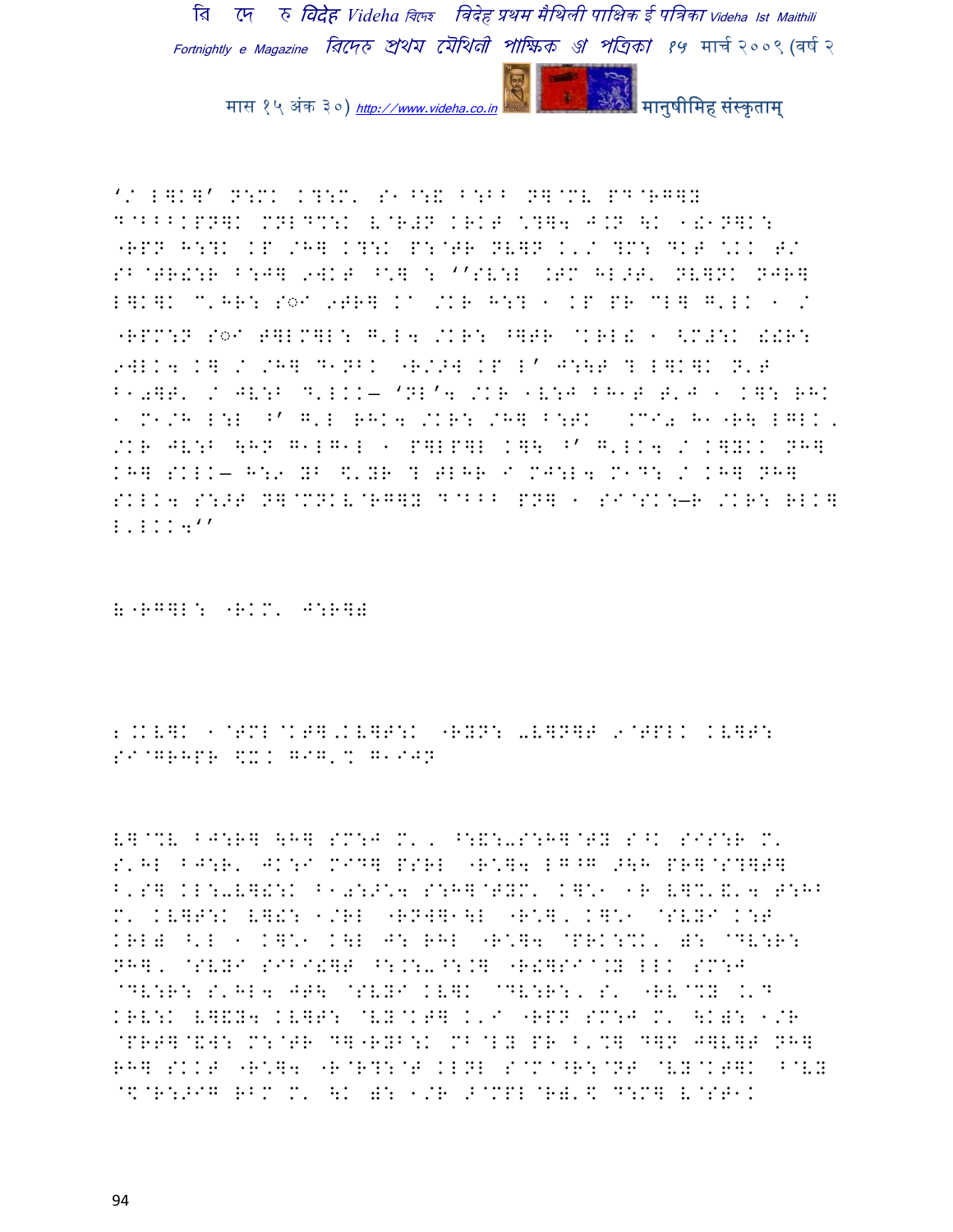मास १५ अंक ३०) <u>http://www.videha.co.in</u><br>| मानुषीमिह संस्कृताम्

@PRD@R%N]Y NMBN:K M:L KV]T: NH] BN:/L J: SKKT "R\*], J' KI D' CHE DI DI SI DI RAGHE "RELEVATION DI RELEVATION" (PELEVATION) "R\*19 K: RH'VE:B10: RHL "R\*19 A. TR "RPN "RPN "REN" 9PYLG]T: B: KH] "RPN @KRY-V]@KRY-MB@LYK BL'I J]V]T RHE SKYA: MRIFI FRHE W. MYN GRY MYRL W. AR. MYN 1/R GIH]R !R] KRV:K @K&MT: R.N' "R\*], T:H] S:M@R@?YK DEGERHAL TE L'ITALL JAK EL ARERA ESTE AS ERE (ASIA) DI DE "RPN K:@VELLENTENBRE. S:I@SKMTLTBEL" (R@SMTBB1) ( ) (PED1 @PR:C]NT: B: MH:NT:K J:T]Y @SV:^]M:NK 1!:R PR NH]4 THIS DIRECT I STORY RPN-"RPN" (RPN: L'AGYV) I SMY "RPN-1@TM GCRV SI ^RB TI 6R:K, J' M1@G! P@RY@NT HLYB:K SMY DHA F:ICTA ALE "BINA HÒN, CANDI NAN EN EN L' MARTITA DE RHIS: KS: KT FALSAR EK CK MA DRAGA HENRIK SMY "REGARD" TEST KVEREN (D. 1998) STOR STORE NEW YORK NEED IN A SEPARATE NO MARK BB0] LE BOOK RESERVED TO DESCRIP A LOT AND SI THE SI TO A 1GO TO A 1GO TO A 1GO TO A 1GO TO A 1GO TO DESCRIPTI BACTROB IN AT ARRIBRITH MESS. TERR KENN ON OTHER AT RICH. "R\*]4 SMK:L]N SM@ST KV] K'I, NV:G@NT1K K' TI "REDREG TRGEN (F. P. B. 1 KV) ER EGYT, BRIT, CRAR (F. P. 1 KV) DI BRIT B1@D!]Y'I BB0]'\ K' \KR B:) CLV:K @PRYLJN 4 "R@NY?: I KV]T: S'HL \K ): NV PKK')K NV 9@TP:D BN] K' DLK:N M' RHATHT4 PLINE M. PHRATHAMISHE SIPE MODE M. JAP JNS:!:R# LLKK PH1ICBL D1@RL^! 1B S' BJ:R 1 KV]T:K ^:&:K \H] @DV@N@DV SI N]KLKT ^:&:K I Y:@TR: KLN N]T]- B1@D\$200 SI K\L JYD: SI K\L JYV: SI KONG ARE ARDED THE GIVE AN INCOME SITE MATH (PK PSP4 MPLLHL) FACK MPLPHF MARRA 200PPL PHD APR KLARANIN MARKIAN INDIAN MURTER HIRI HI CHE LI K SING, BIR MINI HANG PURIS, TIE NADPAR I HE FETH K:@VY-@PRV'%:@R?] ^:&:-@VYVH:RK I D:Y]@TV H]NKL V:@ST' @PR:?M]KT:K \$'G \*N]4 KV]T: ^:&:H]K SV:R] PR LLK !R]K "RPN Y:@TR: KRKT \*KK4 J'HN SV:R], J'HN SV:R T: A CHI Y: TEACHER AND A CHI YEAR OF THE MELTING OF THE MANUFACTURE OF THE MANUFACTURE OF THE MANUFACTURE OF D@R%N SM'T BHLM:N] KH], KLCM:N] KH], B: @\$@R:>^R]- PXH) AN AND MARMARIAN (PRINTING "RITA") THAT IS AN ARRANGEMENT TO A B@LCB\_K&J@NY#1I#I#X&Y LAND\_4. (1917)114 (APP) S1691 @PR@KR]Y: 1 @SVV]V'K SI N]R@NTR "RPN' V]KS]T KRKT J:>T "R\*]4 M1D: TKR: Y?:VT "%@BD M' KH] SKB, @PR:Y,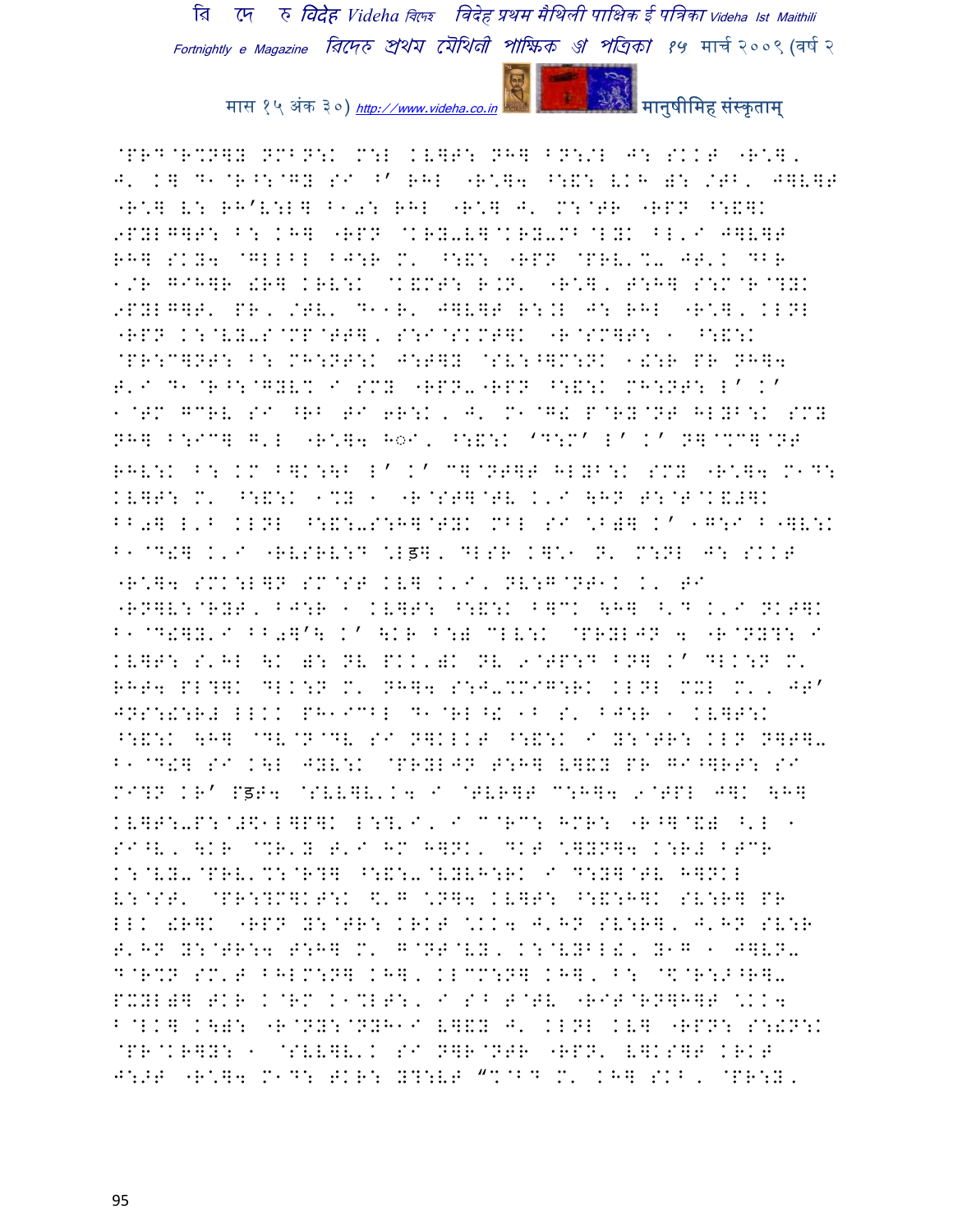मास १५ अंक ३०) http://www.videha.co.in | सामानिक स्वान्तुषीमिह संस्कृताम्



 $\,$  AUSTED FOR, A RATE SPREATE THIS RATION CONFIDENT PRE  $^{\prime}$  . Here  $^{\prime}$ 

HE SPRESS ON SHIP OSTED IN STRING AND STRING CONSTRUCTION OF A REAL MINOR CONTROL OF A REAL MINOR CONTROL OF A P@RY@NT "RPN KV]T:-PL?] "RPN' \*P: RHL \*?]4 B]K:> \*N] TI B'C'HE FI STELL OF DE SA BARI ME SAN SI . MA' . DE SI . ME SHE C:HKT \*?] TI /KR: P1@&) M:@TR: M' !N DKT \*?]N4 SRK:R] PHOTOGRAPH POLITICS OF THE POLITICS OF TRIAL ACTUAL TO BE \*?]N, T.N "RPN G1\$V]L DKT \*N]4 V: "RPN' "R@R? S@K&M KVARLE.K MORPHER PIST PIST STORE OF A SOURCH SIDE ON A SOVIETING SIDE OF A LIGHT KRKAT \*\*\* THE \*\* EVEL IN AN AN INTERFER @PRK:%N S^ M' P"]] SKV:K SC^:@GY PBKT "R\*] 4 MK?]L]K @S?:N N]RBP# TI SHJH]I K\L J: SKK\4 MK?]L] M' TI /HARS (PRSG): Si Analysse Page, Si Millian (1980), Sepper (Pepper K' "RPN' \*PB:V' Pड़KT \*KK4 MH:KV] Y:@TR]J] P@RY@NT V]%Y 1BH1 J]V]T "RT] P1RN: K]\*1 LLK 1 Y:@TR]J]K @SN'H]- @%R@D!:L1 P:WK SM'T HMR: .:"]]K H1NK @SN'H-SM]P] K]\*1 RCON:K:R K'I BISRL DE PLYSEE BISRL NEBS AN ALL THE COMPONENT MK?]L L'.KK K'HN 9@DYM J1ड़L RHLKK "R\*]! @PRK:%K KT'? "R: TE TE TE "D'E HER "KVI E "E HE TE "D'E HI "KVI E "E "E "E "E "E "E "E "E "E "D'E "E "E "E JULUE GETRITE TIE PAULEK EN GERETIGTEE EN GERVOLLIGE. J: RHL "R\*]4 I Y1G Y?:@R? \KDM D'.:R "R\*]4

\HN: M' @KYL \K ): MK?]L Y1VK "RPN SM@ST U@RJ:- 9@TS:HK SIG D]@LL] M' KLNL SI@!Y: B: @PR:T "RPN MK?]L] KV]T:K P:@#\$1L]P] DKT "RPN' K'I '^BM]K:' L].] D'V:K 1@GRH KR?] TI K'HN L:GT ? MTLB J' @PR?M DM@&)Y: K'HN "AN "HONIG" HIR AN D'AIL "TI YN NIVHI" (1979) BIGHALSKS AT BIGHTSHA (NST ALES SSHE SHE HISTI SI TEBAL B: ) : YL KLN: SKKY' ! PRODUCT PRODUCT PRODUCT PRODUCT PRODUCT PRODUCT PRODUCT PRODUCT PRODUCT PRODUCT PRODUCT<br>Product product product product product product product product product product product product product produc

"RPN K1L "RESPIEC PM"CH: "RSPOR (1982) PYNIK EOP PM PH @%R] 9@TPL V]N]T J.N S' KHLN] TI K]IC]T "RSMIJS TI  $V$  K.4  $\mu$  (  $\mu$  )  $\mu$  is the function of the state  $\mu$  -state  $\mu$  ,  $\mu$  and  $\mu$   $\mu$  and  $\mu$   $\mu$   $\mu$  and  $\mu$ !@RM:@NTR# K\ L'LK "R\*]4 HMR @PR:?M]KT: SI T'I B:HR' "R\*]4 T?:P] YD] KLNL MK?]L] KV]T:K ^V]@&Y \N: SL0:I 9P@S?]T HL TI @SV:GT KLN: NH] HL ! T:HB M' ^:GLP1RK NDR : NO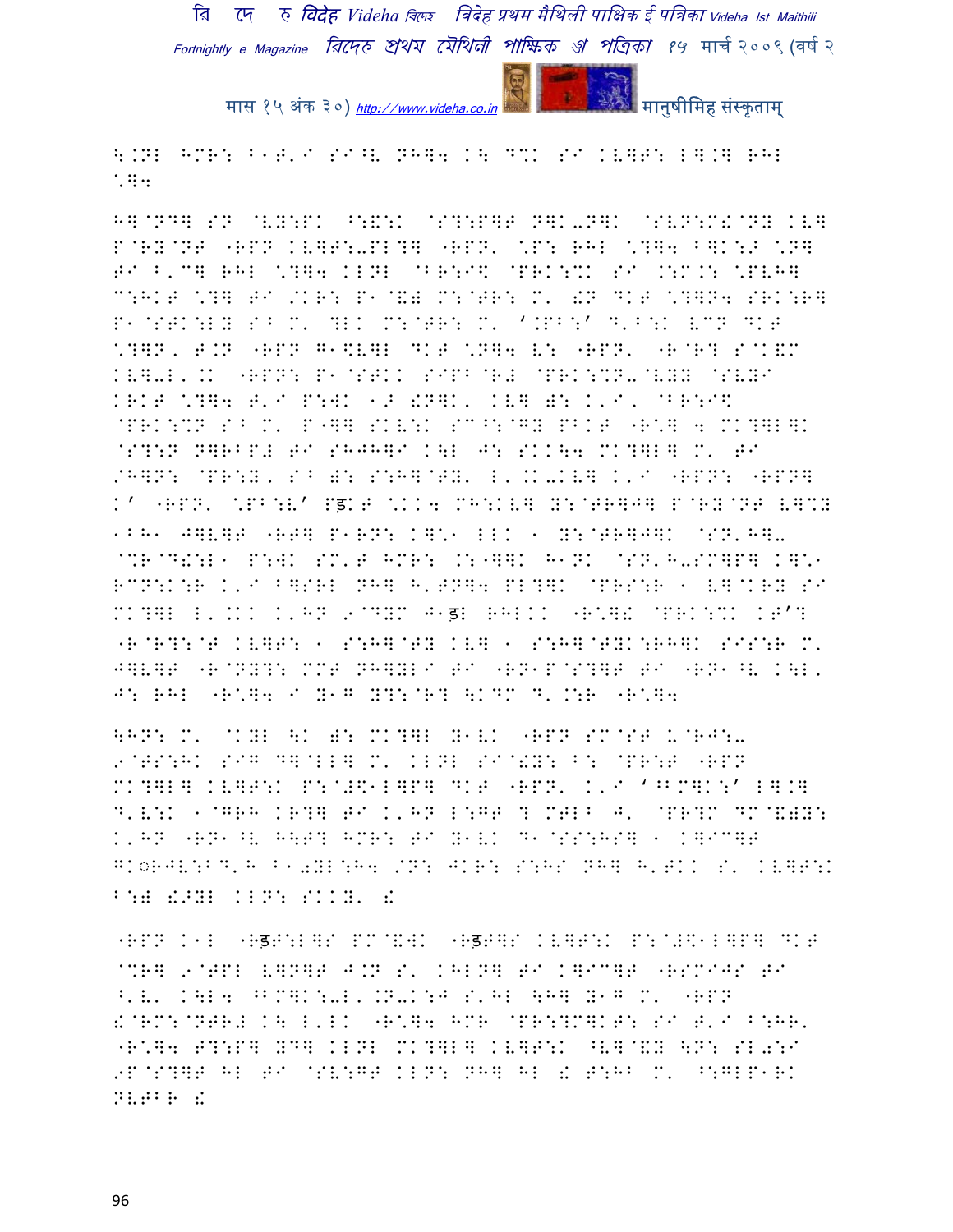मास १५ अंक ३०) <u>http://www.videha.co.in</u><br>| मानुषीमिह संस्कृताम्

P:@#\$1L]P] P"]V:K @KRM M' HMR: KCKLH] KV]T: ;MK?]L] KAR KRIST AR "MYST D. LETTER MARKED. APP BL KILL B:DH4-KVILH-CHB#H PRT (SHBIV# SPON (HD) (HBBK SYHE "PRP" HL " @PR]Y 1 1@%V@ST]K:RK B10:\L4 @SV:GT T'I KHL "R\*]4 9@TPLJ]K @PRT]Y'I 9@DG:R M'4

KVER) (TER STEREDRI HRDI) KERANI (TRISNE) KUR PAGPIN DU (ERIKE) B SH:YK "R#D#" HOW "PSPER BIR" I PB@R# MALLO SIMPLE SIMPLE SIMPLE SIMPLE SIMPLE SIMPLE SIMPLE SIMPLE SIMPLE SIMPLE SIMPLE SIMPLE SIMPLE SIMPLE SIMPLE SIMPLE SIMPLE SIMPLE SIMPLE SIMPLE SIMPLE SIMPLE SIMPLE SIMPLE SIMPLE SIMP LA DE DARK, KALI HADDI EL ENDRE LI PADADARE I BLIGHDIGE I KURDE DA ET SED 9@D<L% JK:I \*N]4 S' M:@TR VYSLC]T 9@C@\*V:S NH], B@LK] "RPN VCNB@D: "RPN VCNBP M' KHL G'L \*ND VCNBP M' KHL G'L \*ND VCNBP M' KHL G'L \*ND VCNBP M' KHL G'L \*ND VCNBP M'

S^ SMYK PLAR PA-AA BYRG'GEL SOMYK LOBER LOBBMG. @PR:Y, SB SI @PR.R C1NCT] RHKT \*KK4 "RT]T 1 ^V]@&Y TI "R'"] M' RHKT \*KK4 RCN:K:RK RBP M' "RT]TK V:@ST' /KR N]K-B'J:YK V:@ST' /KR: 9@TTRD:Y] NH] BN:/L J: SKK\4 BOYEETH WARR WORLD FOR SERVEEN SILE 2194 ALSH FLAH DRAFT WILL J: SKK\4 K:R# SM:JK ^V]@&Y N]@RM:#K @PR@KR]Y: M' "RENTOR "BOAT" STATISTICS IN THE STATE OF STATE REPORT OF STATE STATE IN STATE OF STATE OF STATES IN STATE OF S SMICHER RONNINGER I PRESIDENT MIRTIN PRINT RHB. KRKT \*KK4 T'I KV]K D:Y]@TV L' D' K' "RPN SMK:L]NT:K MAGGE A ZE CABEA FRONT SOMERLIN SMOTTE SMOTTRI FERING BF BOOT. V]KS]T KRKT "R@GRS:R]TL KR' Pड़KT \*KK4 J:H] S<NT: 1 @VY:PKT: SI KV] Y1GK ""RT]T-T:P "R@R?:@T J]VNK D1,.- @DV@N@DV 1 Y?:@R? K'I BB0]-PKड़] PBKT "R\*] 1 TKR: "RPN RCN: M' DBRG:M] @PR:#V@TT:K KL:@TMK %]@LP D' PBKT  $R$  . The state of the state  $R$  and  $R$  is the model of the model  $R$  and  $R$  and  $R$  and  $R$  and  $R$ \*KK4 KLNL RCN:K:R "RPN: KMT] M' BH1T Y1G !R] RHV:K SHARRI 1K:IMK:I HEDDA HARRI "RELEASATION" "RELEASATION" MARKET MARKET MARKET MARKET MARKET MARKET MARKET MARKE JUAN TERRA JERAH JAN TERRA KOMANIS KANA TERRA KANG PANG KAVA, APIRA MANILI RIJE ARITU DI TATI "KILA "RENTHER" REAN

 $N$ N) National Markinson (1998): Moreover, Markinson (1998): Si version (1998): Si version (1998): Si version ( "RNIP" RNOV ROED ALL AND ANNE MODEL AND HOLD PRESS IN THE SECRET IN AN INVESTIGATION OF THE SECRET IN THE SECR V]!]4 K\): RCN: T'I KICKLH J' KHL, S' \*KK \.N4 K\): ^:V:N1^BT] M' SIV'DN%]L M1D: K?N M' "RP'@K&:KMT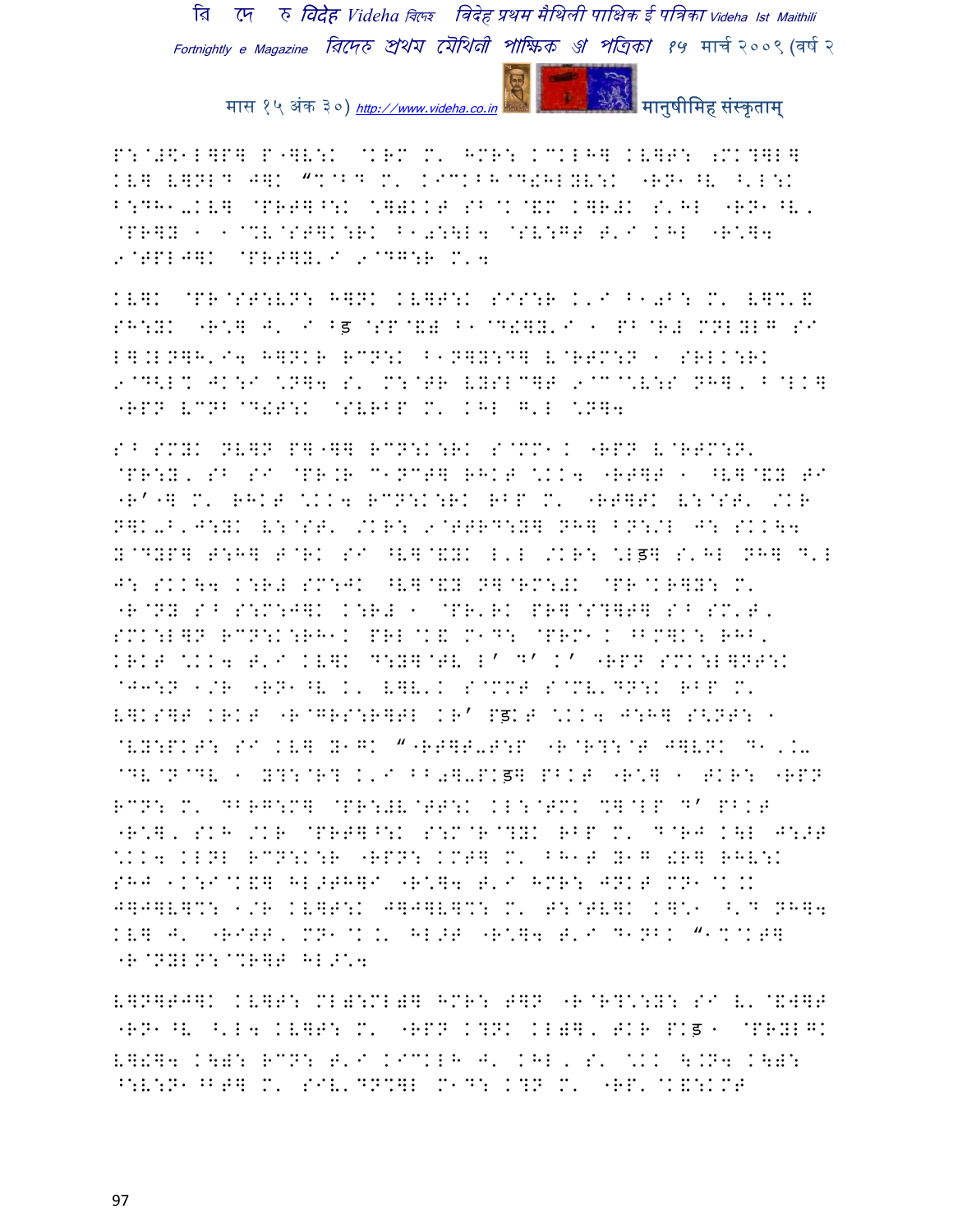मास १५ अंक ३०) <u>http://www.videha.co.in</u> स्थिति स्थिति सानुषीमिह संस्कृताम्



B'JGHAA "KINDARI KAND SIDI SIDI SIDI D'A SA "KILIS" "ARNE", J. P., J. MENNET AND J. J. J. J. D. LEBAN JERU, E. J. ARTIK J. PNAPE J. ARIA JELU. N]@&P@TT]K YL@GY S@K&M RHKK 1 9PY1@KTL, S' NH] ^' SKLKK "PORTHER" STORES STORES STORES IN THE SKIN LINE STORES IN THE SALTING STORES SS:MOR@ TERM T: MAR@ MILL AT THE SIGN STREAMER FOR /TH1 N]R:%: NH], 1@SV@ST] \*KK4 KV] 1 KV]T: D1NB "RPN: OPRODYBRIK KOLF BRAKIME BNKT BNG TOLOG (BLITE) GRI "GRAFF" OG BLIGHT "RE, CLURA "TRAGAN" REU LEA (RES BLOOK PORCHO CLU KAL) THOMAS TO MAKE WHE AN INFORMATION WE CONT P:WKK MN PR /\H NH] Pड़KT \*KK J' @SVYI KV]K "R^]@&) \*N]4 "RG1T:> M' KHL G'L SN 1^:S HL>T \*KK4 K:R# J' KV]T: M:@TR K@N)'I)' NH], KHV:K \*): 1 @VYIJN:K KL:@TMX @STR PR K:GH:CHA:CLBI AND MHE FHANC: MINOR STAR PRINT

BH1T SLCL: 9TR 1!:R ^')L J', TKR YD] KLNL \K): K:R# D'. LE SANG L'ART PINENEI SAN KALANGAN A L'EURE SPINNE MEDROUT. M: TR POST FIELD AN OPPER PRESENT PRINT IN THE PROPERTY OF A ^:&: M:@TR /KR BL! B: @J3:N' NH], /KR SIV'DN: S'HL HL:T "R\*D:T "R\*D:T "R#" R#:T "R#" SIMM:T "R#" SIMM:T "R#:T "R#:T "R#:T "R#:T "R#:  $R$  . The state of the state of the state of the state of the state of the state of the state of the model of the  $R$  model of the state of the state of the state of the state of the state of the state of the state of the @PRV'% C:H]4 S' @PRV'% HMR: B1@D!]Y'I ^:&:K N:V ): SI SV HL>H SIC . THE HIPH SYM ILFIER SY SIR (SECTION FR SM, BOINER (PORTHER IS MEDIC MICHE THIS KILT SINGLE SIN T:-C:-VIII + C:-VIII + C:-VIII + C:-VIII + C:-VIII + C:-VIII + C:-VIII + C:-VIII + C:-VIII + C:-VIII + C:-VIII Y: K'I SIGNER AN DER STRAKT HER STRAKT HER STRAKT HER STRAKT HER STRAKT HER STRAKT HER STRAKT HER STRAKT HER S JPN 1795 1999 BOOK YOU HAVE TO THE TO PERFORM HAVE TO A RELEASED TO A RELEASED TO LARGE TO LARGE THAT THE TO D TH]N: ^:&:K ^BM]K: S'HL BDLKT \*KK4 "R@R?:@T ^:&:K  $\mathbb{C}$  मंज $\mathbb{C}$ :  $\mathbb{H}$ 

9 TREE (EARARAA I) K'I FINEST (BFE) DL (A DR) DI AAR AL WAR FAKR. B'%] 1YN-G'N KRV:K @PRYLJN4 T.NH] MK?]L]K SHJ @SV:^:V]K "%@KT] SI 1@TM]YT: 1 PR]CY V]KS]T ^' SKTN]4 ^:&: K'I "RPN K:@VY @PRYLG] "R^]Y:N M' V]@%VSN]Y SIG] BIDE Y BSBOARY SO KILLY FOR Y BSDA NICLA DIABO FREE ARE LICEAD. SS:MOR@R@R@R@R@?YLTP:MID: KS:MOR@R@?YL S:MOR@R@?YL S:MOR@R@?YL S:MOR@R@?YL SEX, STEERING 10 YO: YH HI HI KI KE I KE KI KI KI KI KO KO KU KU KU "RE FROM A REPORTED A RELIEFT: "DRIE SRLK: RIE SRLK:RIE SRLK:RITRIGT: 1/R SRLK:RIT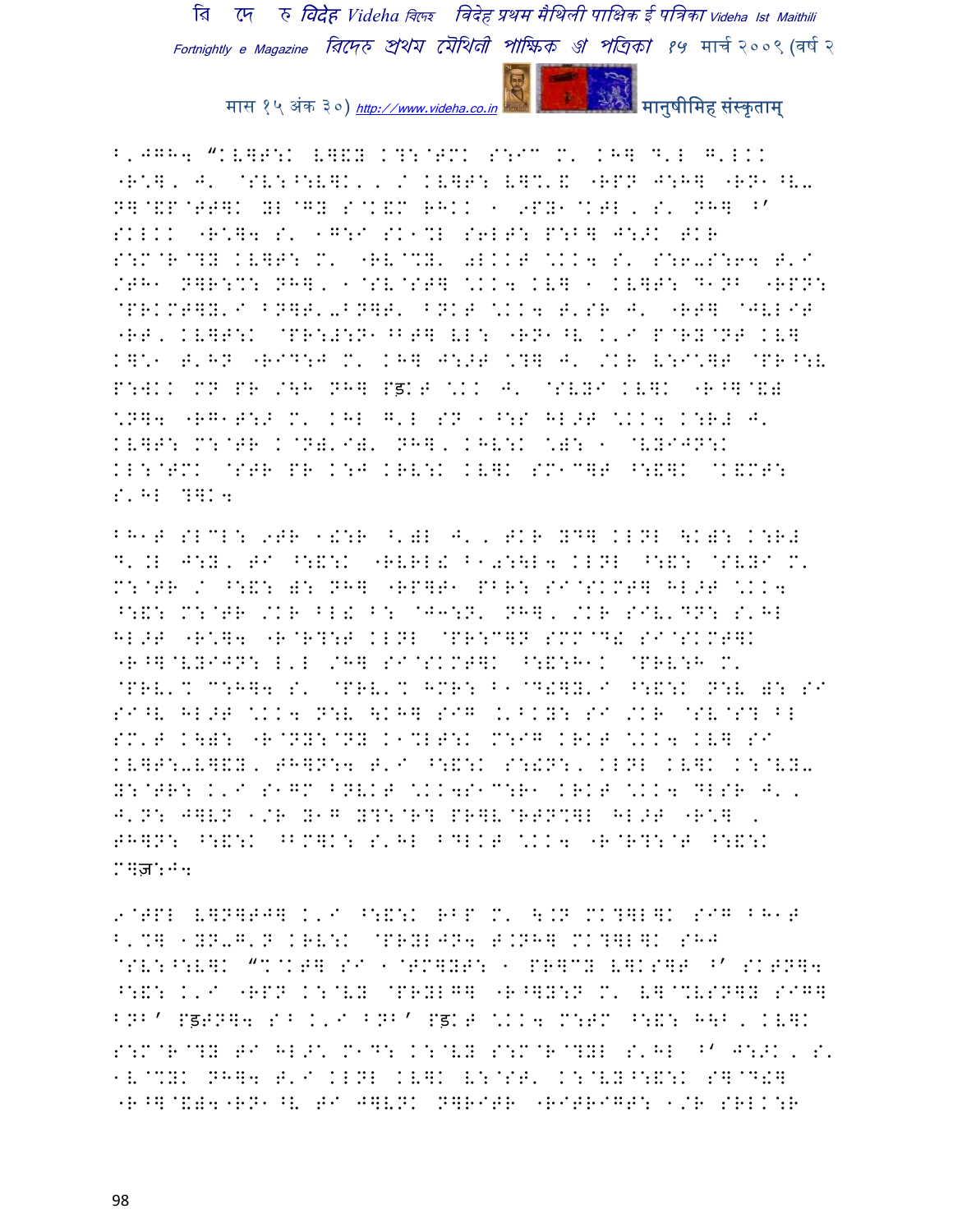मास १५ अंक ३०) <u>http://www.videha.co.in स्थिति क्रिके</u>टी **मानुषीमिह संस्कृताम्** 

SI "RPN: GOVINAT "REND" (BIG BNKT CLKTT) AND A RCAN:K:R K'I @PR'YK WYK WYK WART ARKIT \*KK4 PRIS AND A

 $\#$ H:  $\#$ H: 3  $\#$  ) () ()  $\#$  ()  $\#$  ()  $\#$  (),  $\#$  ()  $\#$  (),  $\#$  (),  $\#$  (),  $\#$  (),  $\#$  (),  $\#$  (),  $\#$  (),  $\#$  (),  $\#$  (),  $\#$  (),  $\#$  (),  $\#$  (),  $\#$  (),  $\#$  (),  $\#$  (),  $\#$  (),  $\#$  (),  $\#$  () S' GO VINE RENTH FARALEAR SYNCHLWY SIGNING SYNCH K:LJY] KV]T:K 1%: M'4

 $3.$   $P^{\text{new}}$ 

3.8. START COMPOSITION AND CONDUCT

 $3.2. + 1.5 + 1.94$ :  $7.8 + 9.1$ .  $1.7 + 1.04$ 

3.3. WHIPPL AND RIPRIES FOR

३.४.K:M]N] K:M:YN]: C@KK:L

3.9. PPIC PRINTR

 $3.6.$ : $3.8.$ : $4.8.$ : $4.3.1.4$ :

STARD CONDITIONS ON A REPORT OF THE UNIT OF THE UNIT OF THE UP OF THE UP OF THE UP OF THE UP OF THE UP OF THE %:@S@TR

SM@PRT] M]?]L: JNT: >@N)R K:L'N M' @VY:@.Y:T: PD PR 10 R: REAR SIGNED POSSESSION IN SIGNED AND REAR REAR AND REAL SIGNAL SIGNAL SIGNAL SIGNAL SIGNAL SIGNAL SIGNAL AFARRACA I FARITY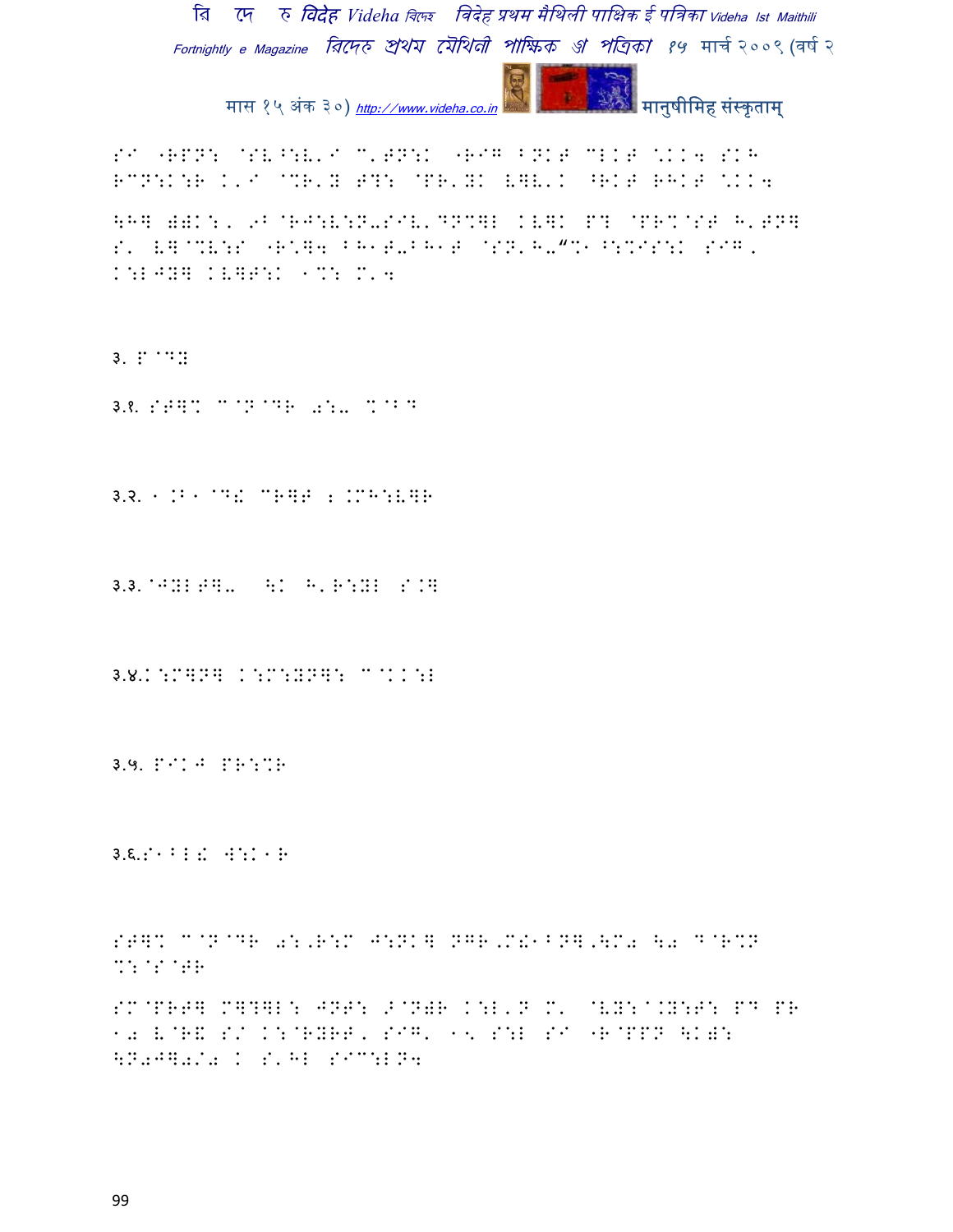मास १५ अंक ३०) <u>http://www.videha.co.in स्थिति क्रिके</u>डी **मानुषीमिह संस्कृताम्** 

 $\mathbb{Z}^{n}$ 

C]Kड़] RHL "R\*] %@BD 1B] K' NA PSE NA PSE NA PORT ROOM "R\*] 9DI\$, 9@T@%RM.L SB): THE BB2B CHIK BIG BIGH T.H K'N: KR1 HM BID K:N K' 9TR] J:>T "R\*] HMDY V'DN:4 BKS1 TKI KI KI KI KI KI KI KI KI \*])L %@BD HMR "R\*] S'N:4 K.NL K.N. MYSTER BN: LKT "R\*D" KOREAN JP: SE "PARE" (PARE MONE MOTER OF  $\frac{1}{2}$  when  $\frac{1}{2}$  is the Higgs  $\frac{1}{2}$  and  $\frac{1}{2}$  and  $\frac{1}{2}$  and  $\frac{1}{2}$  and  $\frac{1}{2}$  and  $\frac{1}{2}$  and  $\frac{1}{2}$  and  $\frac{1}{2}$  and  $\frac{1}{2}$  and  $\frac{1}{2}$  and  $\frac{1}{2}$  and  $\frac{1}{2}$  and  $\frac{1}{2}$  and KAMBER WAR WAR WAS KIT NH] @VY:KR#K @J3:N BL! \*K4  $\mathcal{S}$ : Nagri M' (1991), Nagri M' (1992), Nagri M' (1992), Nagri M' (1992), Nagri M' (1992), Nagri M' (1992), Nagri M' (1992), Nagri M' (1992), Nagri M' (1992), Nagri M' (1992), Nagri M' (1992), Nagri M' (1992), Nagri M' N'@NN: SN BKSL "RBL! \*K4 K.NL %@BD 1B] K' "RPN' Hg: PKT "RACH" (PROGOT "ROBOT") K.NL @SN'H,S1R^],%]TLT: JG: DKT "R\*] @VY@GR MLN M'4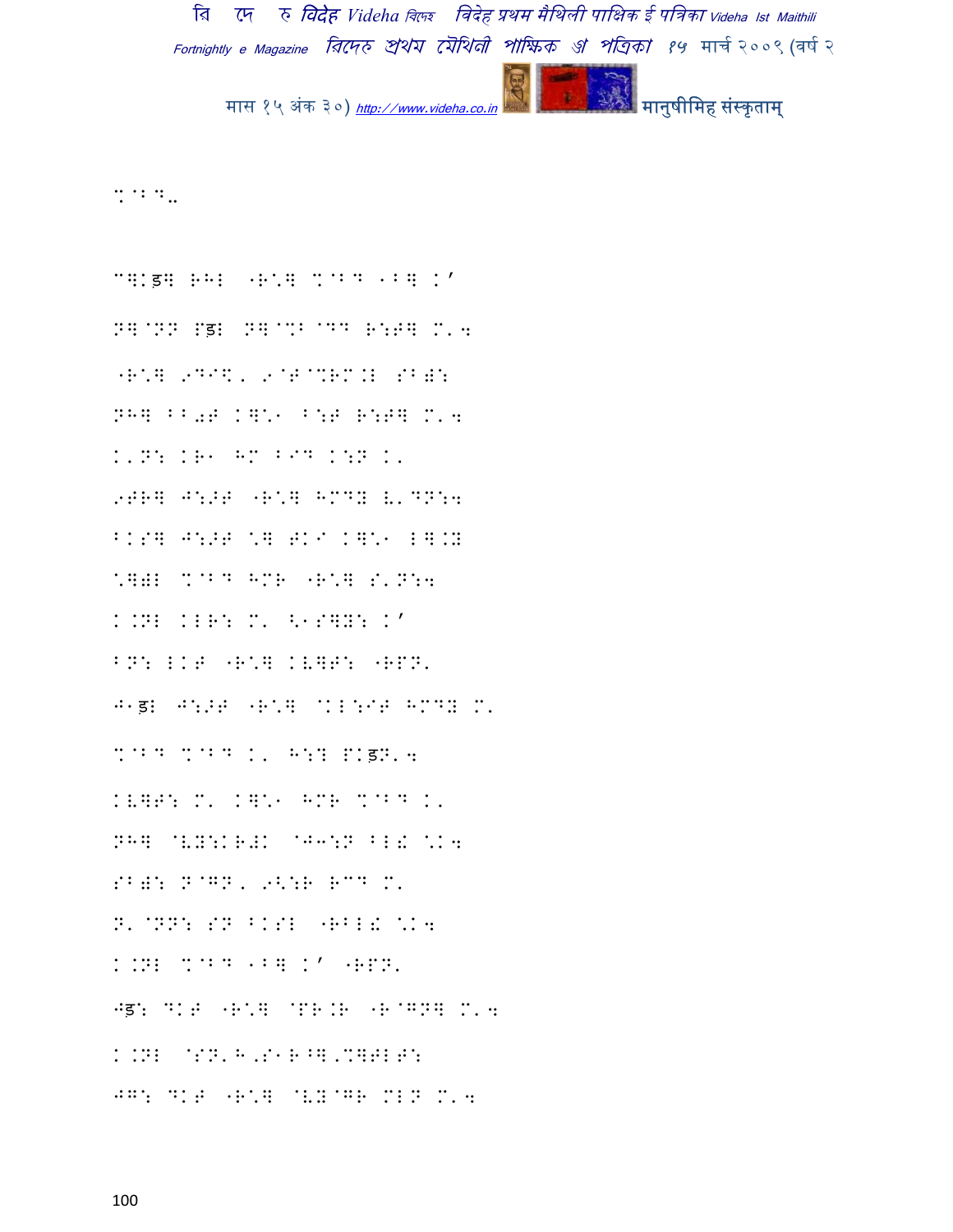मास १५ अंक ३०) <u>http://www.videha.co.in स्थिति क्रिके</u>डी **मानुषीमिह संस्कृताम्** 

@K&M: KRB JC K@&) H1\ T' P"<sup>1</sup> F" K" KENDER VON PROVINSING %@BD @BR@HM "R\*] NH] "R\*] DL&] \*] HMH] K]\*1 KV] "R@J3:N]4 1.B1. THE 1.CR1000 B1. THE THIRD

PB@RV B1@D!CR]T

I P1R:TN D'% N:M ^RT, R:J KRYS ARE STORES INTER \H] VI%K %:@KY K1L R:J: %1@D!L!N, P@TN] M:Y: \*L], KPALLVERT, RYA CRIB ACPA

M:Y: D'.L@NH] @SV@PN 1B] RHL, \K): @%V'T H:?] 1B] M:Y:K %R]RM', PESS REAL HYPE TO TEL M:Y:K'/ ^\ RHL \*L@NH] N' KLNL K@&), RAN LAGRAN LAGRAN DER HAR LAGRAN DER HAR LAGRAN MED WAR DER EIN MAN DER EIN MAN DER EINE MEINE WAR DER EINE MA

B:T MID: T MID: T SOTT  $'$ L MLN ENGMNK, L1@MB]N] J:Y RHB, KHL %1@D!L!NK'/4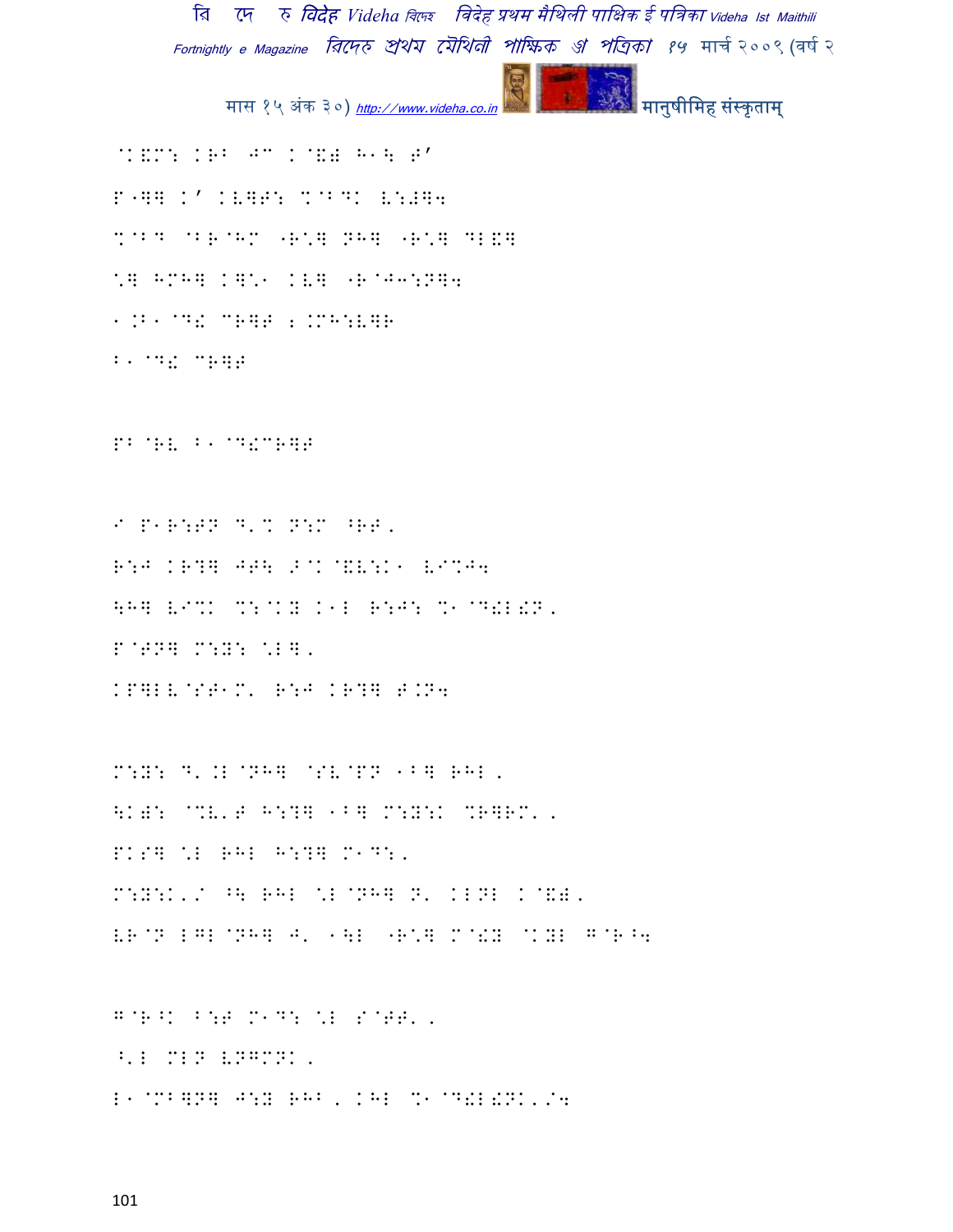मास १५ अंक ३०) <u>http://www.videha.co.in</u> स्थिति स्थिति । मानुषीमिह संस्कृताम्

D]N B]TL /TH] L1@MBN]M' \K D]N, Ban: Marson Party P. Party P. P. P. P. 1K:%S/ %]TL 1a G@RM P:N]K DB ): !:R, KAL "ROBIN'S RELEASE RELEASE POINT POINT AND LI BRS (1802) BY ENGINEER THE BENDER ON BUILDING PW1 MISE HARRY: PW1 MIN MINE PARTNERS !:RK "RHIK:RK %@BD BNL KLKL,  $\mathbb{R}$ : 59  $\mathbb{R}$  "M:  $\mathbb{R}$ "  $\cdot$  3  $\mathbb{R}$  "S  $\mathbb{R}$ "  $\mathbb{R}$  :  $\mathbb{R}$  :  $\mathbb{R}$  :  $\mathbb{R}$  :  $\mathbb{R}$  :  $\mathbb{R}$  :  $\mathbb{R}$  :  $\mathbb{R}$  :  $\mathbb{R}$  :  $\mathbb{R}$  :  $\mathbb{R}$  :  $\mathbb{R}$  :  $\mathbb{R}$  :  $\mathbb{R}$  :  $\$ "M:R" R1@&) 1GMS/ B1@D!@TV@PR:@PT] KRT I?

M:Y:-%1@D!L!NK V]@HVLT:K @PRS@NNT:K, @BR:@HM# S^S/ S1N] "RPB@RV L@K&# B@CC:K, ^Y DBR ^'L M:T:-P]T:K T.N J: Ka, MN 100 YOU PENT OF PICTURE IN THE PICTURE OF THE CONSTRUCTION OF PICTURE IN THE UNION OF DISTURBANCE OF DISTUR

MH@R&] "RS]TK'/ ^'L ^:N %:@KY M1N] L'L J@NM, CL] KP]LV@ST1 S1N] ^V]@&YV:#] B1@D!@TV KRT @PR:@PT, V:Y1 M:@RG' "R\L:H R:@JY VN KP]LV@ST1K, BKS:\L SH \$P\$10 % 100 \$100 \$100 \$1 R:J@N 1\ + H1 | NH | P. (H | F. 1921) PER | TER: TER | LRE | @. | F. H1 LA BOOTH, AND HIS TO HE PART OF HIS HIS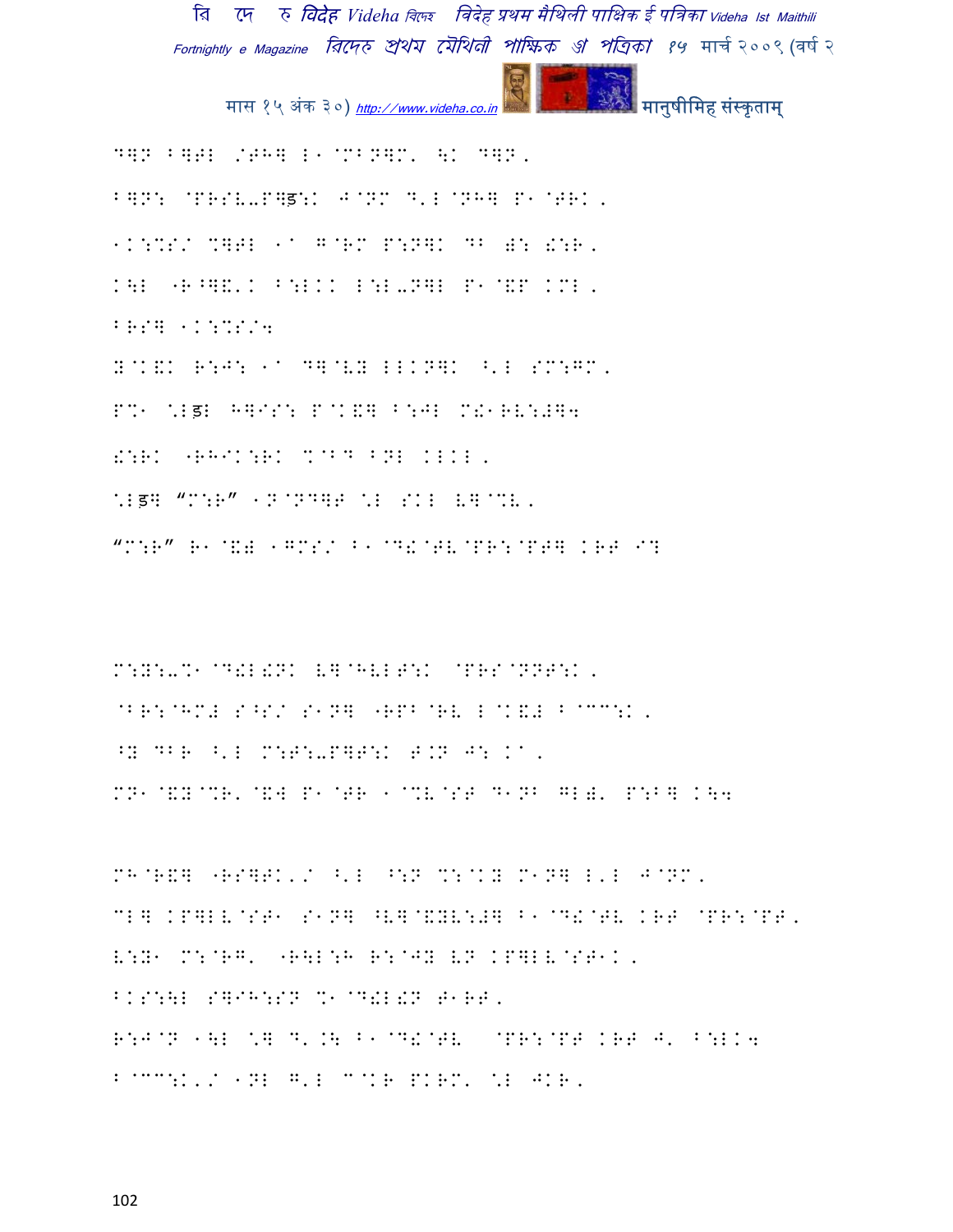मास १५ अंक ३०) <u>http://www.videha.co.in स्थिति क्रिके</u>टी **मानुषीमिह संस्कृताम्** 

D'.] "RS]T KHL H:a MM@TY1 SM]P "R\*] HMR, B:LICK SHOOT WAS SERVED AND THINK WAS ARRESTED FOR A REPORT OF THE ARTICLE OF THE ARTICLE OF THE ARTICLE OF TH 9PD'% S1N\ L'L %:@KY M1N]K J]V]T KH:/ RHB4  $\Omega$  (18) The Secret Construction of the Secret Construction (Secret Construction of the Department Construction of the Department Construction (Secretary Construction of the Department Construction (Secretary Construction ^:G]NK'/ B10:/L PK< ^\ BC@D!K "RN1SR# KR?]4 DS DIR RESERVE THE RESERVE TO THE RESERVE THE RESERVE THE RESERVE THE RESERVE THE RESERVE THE RESERVE THE RESERVE THE RESERVE THE RESERVE THE RESERVE THE RESERVE THE RESERVE THE RESERVE THE RESERVE THE RESERVE THE RESERVE 6'R "]'R R:S HLM J:P, KRIG: G:YK SHAR MERIN SING <1R] NGR @PRV'% K\L M:Y:,

H:?]-D:/TK MH6: C"]]4 !N-!:@NYS/ PB@R# ^'L R:@JY,  $H$ RRI  $H$  : The Million of  $H$  $S$  section and  $S$  is the section of  $S$  sections and  $S$ M1D: M:Y: NH] SH] SKL]H @PRS@NNT:, MM THE STATE STATE CAP (TO MESSING) 9PNYN SI@SK:R ^'L B:LKK %]@K&:M' \*L CT1R, "RIT,P1RM' KONSTANTING" (PRODUCED PRODUCED PRODUCED PRODUCED PRODUCED PRODUCED PRODUCED PRODUCED PRODUCED PRODUCED PRODUCED PRODUCED PRODUCED PRODUCED PRODUCED PRODUCED PRODUCED PRODUCED PRODUCED PRODUCED PRODUCED PRODUCED %1@D!L!NK'/ \*L MLN "RS]TK B:T B:LK YLG] BNB:K4 S1@NDR] Y&L:S:S/ 6'R KRB:/L S#JW:/HI L#BYP. SMY BOOK BEEN STRIKE STATISTICS IN THE REPORT OF THE REPORT OF THE REPORT OF THE REPORT OF THE REPORT OF THE R 9@TSVK SIG B]TKT RHL D]N K]\*1 D]N, STREAM COMPANY CONTROLLED STATES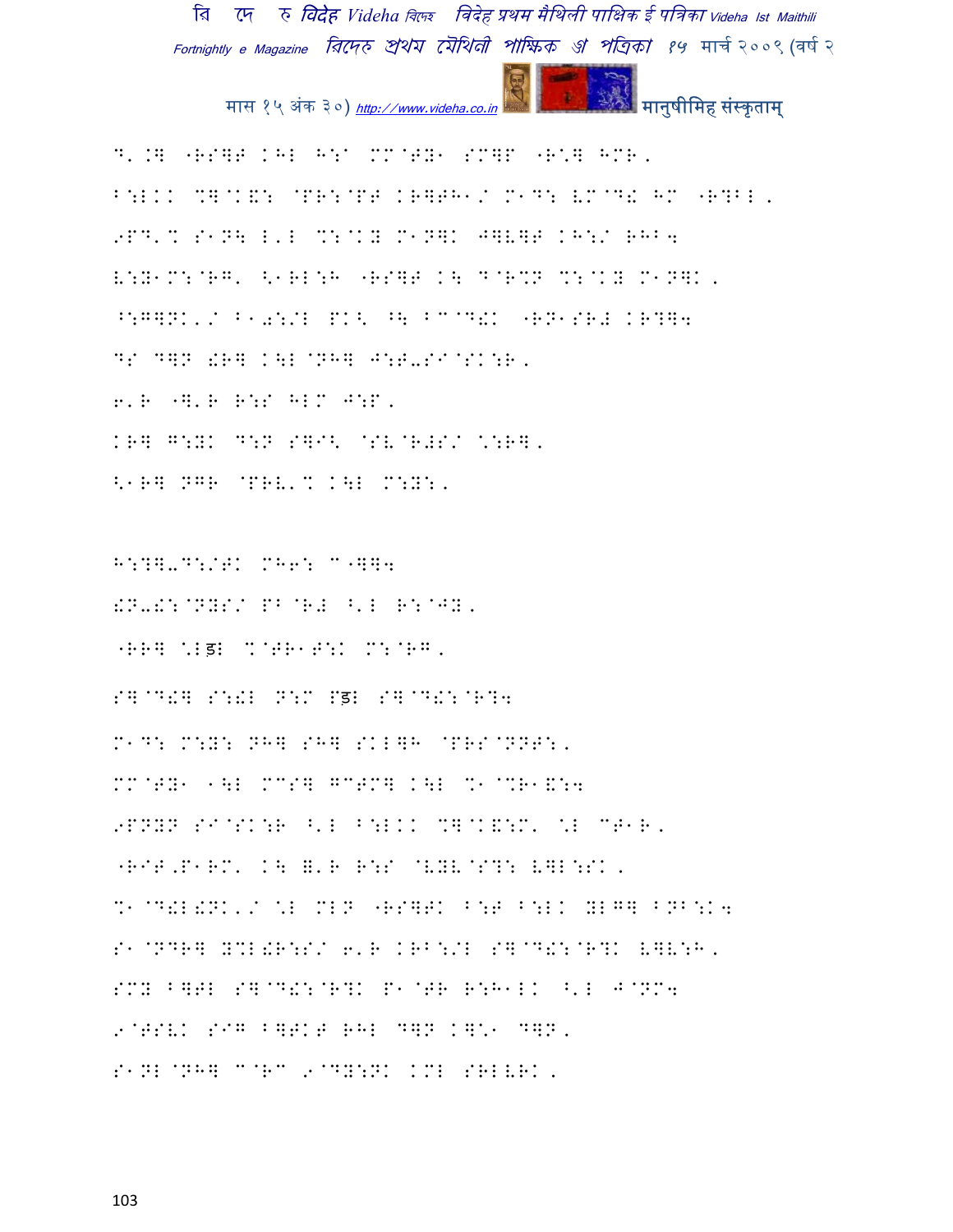मास १५ अंक ३०) <u>http://www.videha.co.in</u> स्थिति स्थिति । मानुषीमिह संस्कृताम्

S]@D!:@R? >@C\*: D'.'L@NH] <1MK, SC/ST:M' 100 (100 P) 100 (100 P) 100 P) 100 P) 100 P) 100 P) 100 P) 100 P) 100 P) 100 P) 100 P) 100 P) 100 P) 100 P @KYL VM@D! D1.] RLG] RH?] B:) N' <:)4 S1N, NGRV:SIN, NGRV:SIN, NGRV:SIN, NGRV:SIN, NGRV:SIN, NGRV:SIN, NGRV:SIN, NGRV:SIN, NGRV:SIN, NGRV:SIN, NGRV: NAKLEA 1YL PRID PORT DARK SERIKA T:RB K:T MNLRM DM DM M1D: T.N' 1\L P? \K VM@D!4 H' S:R?] SBTJ] K' "R\*] I, 1/.] 0:/PL ^C/HS/ @%V'T K'%, H:? L:WE 21KL KI H:WE KI? K1M:R "R\*] I VM@D!, ^LG] B:L Y1V: "RV@S?: J:Y "R\*] ^'L VM@D! 1>,  $H$  I HOMES SIG,  $H$   $\overline{H}$ HMHB OR HAMAS KONG HIS THIN So "Rich Political" So (1991) B.B THORE SO KROBE I SHII . H THER TO THE SETH BY THE I SUBS. 1899 THE SBT DAILY 9@DY:NM' MLN KT\ L:G!

MHINA RABHLAHBH (PO MHONBHINGH) P1NH\_P1N\_A\_MAG\_BGR, PHILE THAT REAL M1D: \H] B'R ^')L \K): LLK,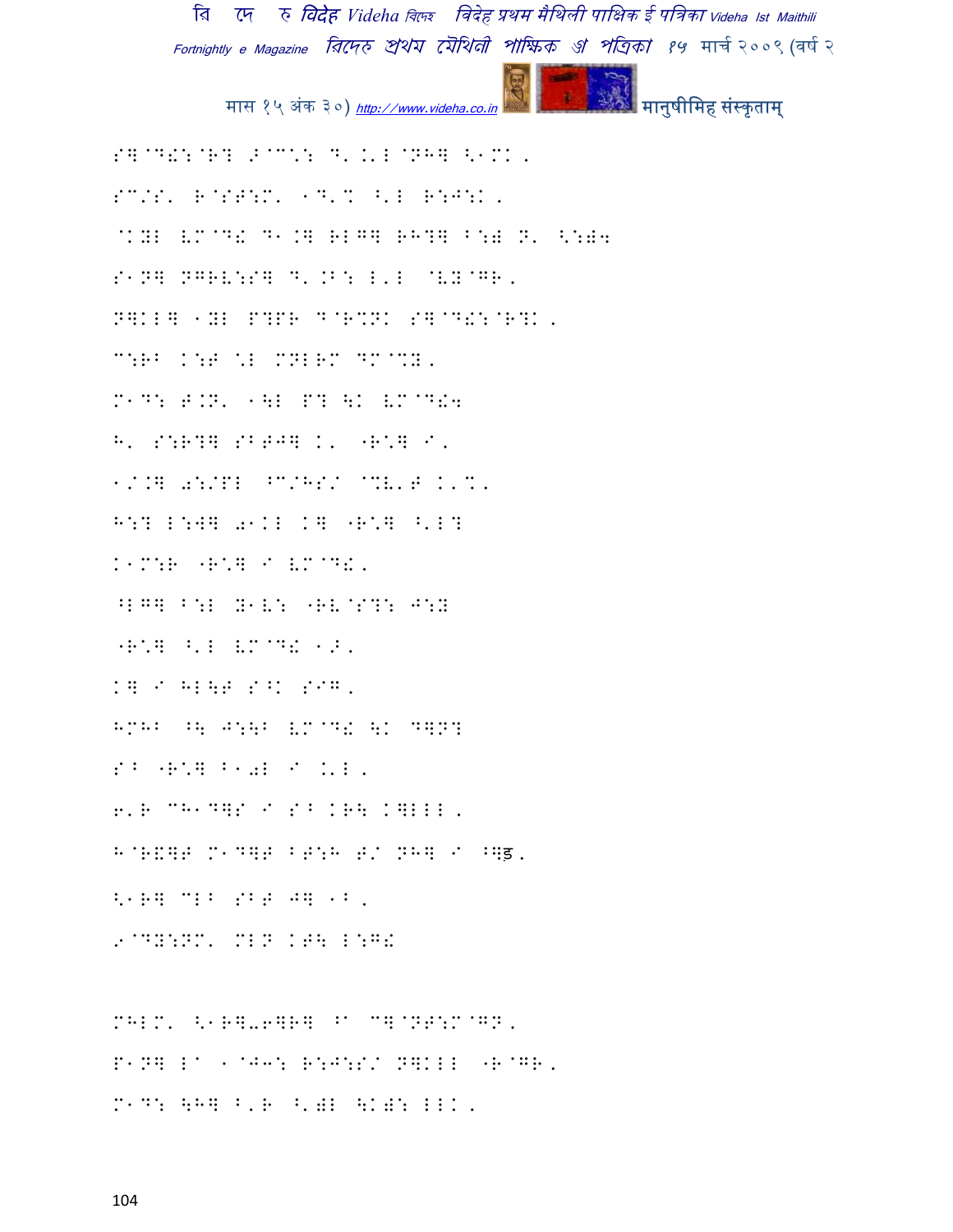मास १५ अंक ३०) <u>http://www.videha.co.in</u> स्थिति स्थिति । मानुषीमिह संस्कृताम्

P.B") HE, 2011 FIR PRESS, RLG@GR@ST \*LG@GR@ST \*LG@GR@ST \*LG@GR@ST  $S$  Fig. 49  $S$  ,  $S$  H  $S$  ,  $S$  ,  $S$  ,  $S$  ,  $S$  ,  $S$  ,  $S$  ,  $S$  ,  $S$  ,  $S$  ,  $S$  ,  $S$  ,  $S$  ,  $S$  ,  $S$  ,  $S$  ,  $S$  ,  $S$  ,  $S$  ,  $S$  ,  $S$  ,  $S$  ,  $S$  ,  $S$  ,  $S$  ,  $S$  ,  $S$  ,  $S$  ,  $S$  ,  $S$  ,  $S$  ,  $S$  ,  $S$  , RLG@GR@ST I K1M:R "RATION" I TO ALL K.NL KKRL LKT "R\*] "RPN "R!]N,  $\mathcal{L} \mathcal{L} \mathcal{L} \mathcal{L} \mathcal{L} \mathcal{L} \mathcal{L} \mathcal{L} \mathcal{L} \mathcal{L} \mathcal{L} \mathcal{L} \mathcal{L} \mathcal{L} \mathcal{L} \mathcal{L} \mathcal{L} \mathcal{L} \mathcal{L} \mathcal{L} \mathcal{L} \mathcal{L} \mathcal{L} \mathcal{L} \mathcal{L} \mathcal{L} \mathcal{L} \mathcal{L} \mathcal{L} \mathcal{L} \mathcal{L} \mathcal{L} \mathcal{L} \mathcal{L} \mathcal{L} \mathcal{L} \mathcal{$  $\mathcal{L}$  , and a set of the set of the set of the set of the set of the set of the set of the set of the set of the set of the set of the set of the set of the set of the set of the set of the set of the set of the set of %1@D!L!N C]@NT]T J:N] I <)N:@KRM4 1MLD @PRMLDK K\ 1R @PRB@N!, R? S:R?H? S:R? D1NB NH NV K 6'R \K D]N PW:/L R:JK1M:R, HOLLARING SYM PHYSICIPH RUPYR. MANY ROOMS IN THE WORKSHIP H' SBTJ] K] "R\*] I DM@%Y,  $S$  . The state  $S$  is a contribution of  $S$  . The state  $S$  is the state  $S$ MATH SO K:N RHL KI:N RHL AND A H. CHTGB I STANDARD TRACTOR, NH] B:J] SKT, "R\*] I K:W SM:N4 K:N]-.]J] J:?] SM@ST I LLK, \*Lड़\ /KR: MM@TY1 K'L@NH] J' @PR:@PT4 REPORTED THE HIGH SOMETIME. ^Y NH] "R\*] \H] B'R, D: B10] FL 2MM (PROPERTY OF BL) "R@J3:N] SN KLN: <1MB 9@DY:N4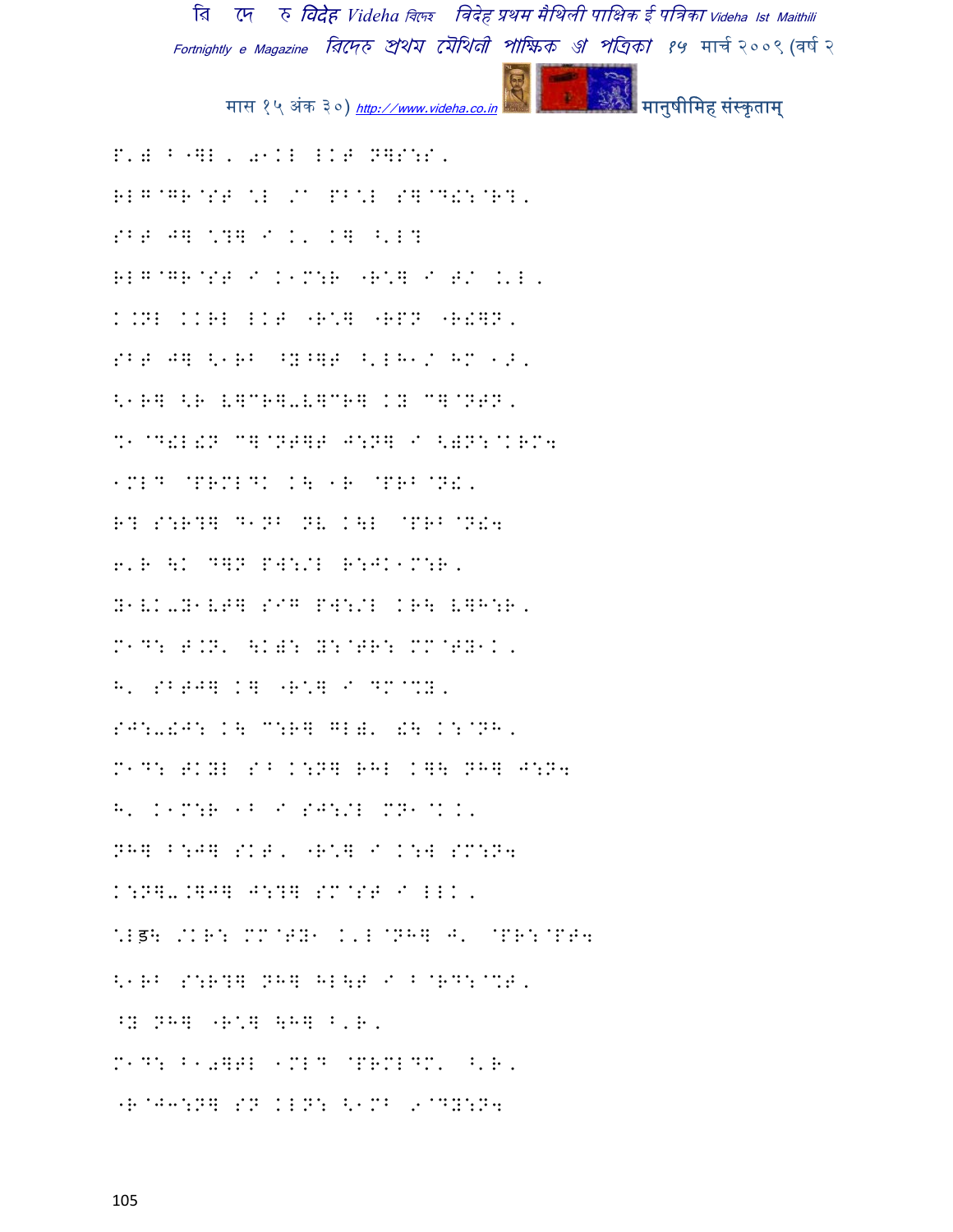मास १५ अंक ३०) <u>http://www.videha.co.in स्थिति क्रिके</u>टी **मानुषीमिह संस्कृताम्** 

MORE SOME REPORT OF STREET PH1/CL 9@DY:N P@DM .@#\$ JKR N:M4 Y1VT]G#K'/ D'LK 1D'% 9D:Y] P1RLH]T P1@TR, KRB SEPTIME SERIOR STRINGER S D: PECTURE SUPERFIER SENTER DE DISPERSIONERS P1\*L 9D:Y] ^'L "RH:/K'/ I K]? H' M]@TR @K&#]K I 1Y1, B10]TL HM KLN: GM: S://organization.com/society/com/society/ SB@RYK "R@STK SIG S:IS:RK "RN]@TYT:K BL!, P:B] S]@D!:@R? <1RL <R C]@NT: M@GN, W. THE ENDING MICHAEL CONTROL COMPANY  $\ddotsc$   $\ddotsc$   $\ddotsc$   $\ddotsc$   $\ddotsc$   $\ddotsc$   $\ddotsc$   $\ddotsc$   $\ddotsc$ **M:/H: Panny F:F H:F:.** SIG KIG KIG KALE SIGA KU SIGA KE SIGA KE SIGA KE SIGA KE SIGA KE SIGA KE SIGA KE SIGA KE SIGA KE SIGA KE SIGA D'.] C:S D'L .'T MRL K])-PTIG, DRICH BOOTS, SESI (SISTEM) (REV. SSCHEDUNG) BKSH GET GRIL GUTEN BE NEDER. P:/L %:@NT] T.N' ^')L \K S:!14  $^{\prime\prime}$   $^{\prime\prime}$   $^{\prime\prime}$   $^{\prime\prime}$   $^{\prime\prime}$   $^{\prime\prime}$   $^{\prime\prime}$   $^{\prime\prime}$   $^{\prime\prime}$   $^{\prime\prime}$   $^{\prime\prime}$   $^{\prime\prime}$   $^{\prime\prime}$   $^{\prime\prime}$   $^{\prime\prime}$   $^{\prime\prime}$   $^{\prime\prime}$   $^{\prime\prime}$   $^{\prime\prime}$   $^{\prime\prime}$   $^{\prime\prime}$   $^{\prime\prime}$   $^{\prime\prime}$   $^{\prime\prime}$   $^{\prime\$ S1N] /KR GP D'.L HL>T "R@NT@R!:N4 GMH @TY:GK 1\L MLNM' ^:V, BLN 48911 (18 NH) SHE (194 RABBER THE BUILDING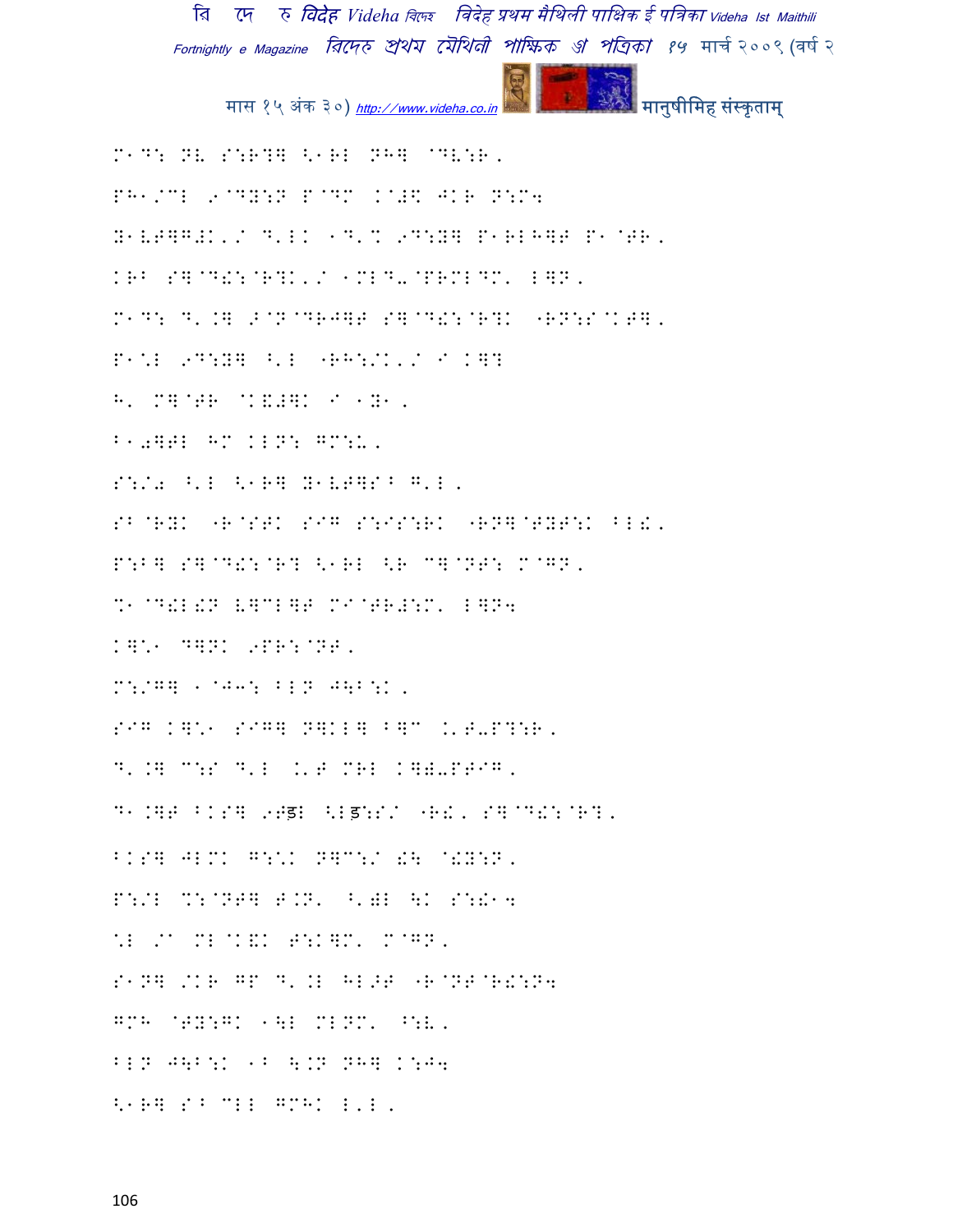मास १५ अंक ३०) <u>http://www.videha.co.in</u> स्थिती सामानि स स्कृताम्

 $R$  , and  $R$  , and  $R$  , and  $R$  is the set of  $R$  , and  $R$  , and  $R$  , and  $R$  , and  $R$  , and  $R$  , and  $R$  , and  $R$  , and  $R$  , and  $R$  , and  $R$  , and  $R$  , and  $R$  , and  $R$  , and  $R$  , and  $R$  , and  $R$  , and  $R$  $K$  , and  $K$  is a set of  $K$  -respectively. The probability  $K$ S' THE NETTHER SHEET THE NAMES OF STREET STREET SERVERS  $\mathcal{S}$  (  $\mathcal{S}$  )  $\mathcal{S}$  ,  $\mathcal{S}$  ,  $\mathcal{S}$  ,  $\mathcal{S}$  ,  $\mathcal{S}$  ,  $\mathcal{S}$  ,  $\mathcal{S}$  ,  $\mathcal{S}$  ,  $\mathcal{S}$  ,  $\mathcal{S}$  ,  $\mathcal{S}$  ,  $\mathcal{S}$  ,  $\mathcal{S}$  ,  $\mathcal{S}$  ,  $\mathcal{S}$  ,  $\mathcal{S}$  ,  $\mathcal{S}$  ,  $\mathcal{S}$  ,  $\$ RH?] /T\ %1@D!L!N MI@TR]G#K B]C4 KHL 2 BH PROVENS OF CORD CHANY: BIB 2 KRB 1@J3: @PRD:N H' ^BD'V4 H, PHONE CHE CH MP, J:U PHEN' PHIN' PHONE PHONE PHONE SIMING THE RENE (RENE) T.N SHIP SAN SHIP SAN SHIP SAN SHIP SAN SHIP SAN SHIP SAN SHIP SAN SHIP SAN SHIP SAN SHIP SAN SHIP SAN SHIP SA T.N DR KRB KRB KRB C:R NH MMMER , RUG, COMMON STRIKING **NOSE OF STATE CONFIDENTIAL SECTION** Whitehorth (RNE) i Renth (Re. T.N HMR V]YLGK KRB NH] P@%C:T:P4 KH] S]@D!:@R? G'L:H MHL B]C, C]@NT]T \@MHR-/@MHR <1M] N]KLL] B:@HY, SBTL \*IDKKY/ KHL #IDKK: NORTH  $K:K \to K$  . Is the contribution of  $K$  . In the contribution of  $K$  . In the contribution of  $K$ So 'L NAM' 'R KI?K 1999' 'N NAME 'N NAME 'N NAME 'N NAME 'N NAME 'N NAME 'N NAME 'N NAME 'N NAME 'N NAME 'N NA C=: S]@D!:@R?K'/ L\ G'L NGRS/ DBR, NM@SK:R KP]LV@ST1,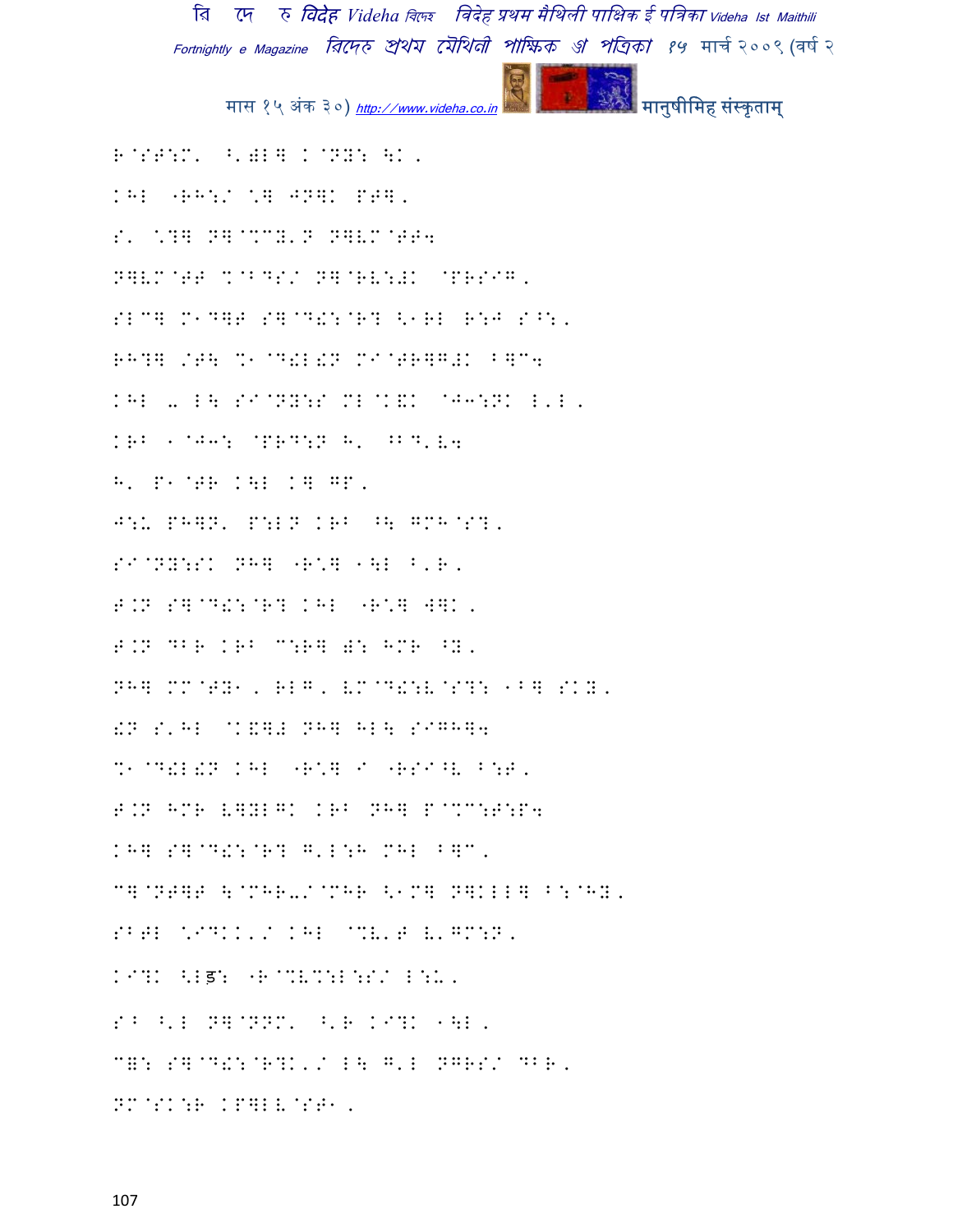मास १५ अंक ३०) http://www.videha.co.in स्थितीया मानुषीमिह संस्कृताम्

R P:\B J.N P:B:\B J.N P:\DAN-MATY SL0:/ 1W | PETHE SERD (1008 (2008) 28 TRIVET. L'ANH, ROMAN ROMAN ROMAN ROMAN ROMAN ROMAN ROMAN ROMAN ROMAN ROMAN ROMAN ROMAN ROMAN ROMAN ROMAN ROMAN ROMAN R M1K1) M#] 1^B&# D'L \*IDKK'/4  $R$  and  $R$  is below  $R$  . And  $R$  is a set  $R$  is a set  $R$  in  $R$  of  $R$  is a set  $R$ J:U \*IDK <1R1 NGR J:U, NH] S]@D!:@R? HM NH] \*] S1M@NT, \*Lड़] R:M <1RL "RYL@!Y: NGR4 K KIRK STANDER STANDER T.N. 1999. T.N. 1999. T.N. 1999. T.N. 1999. T.N. 1999. T.N. 1999. T.N. 1999. T.N. 1999. T.N. 1999. T.N. 1999. KB:X V. V. PHERN' RH\ (PE) SACTOR (PT) HMR %10 PR & SMORE ER PROTHING A WAS GREA "RDL]-BDL] D1N1 GL)' V@S@TR PH]R, \*IOK D'ENNES ER ER ET HANDEL  $\mathcal{S}$  satisfy the control of the control control  $\mathcal{S}$ D'. N: VIII TE ME THE SY: KWLR, I NH] SIT1@&) K@&) ^LG?] P:BY L'L @SV@RG,  $R$  (ROTHER YOU) IN THE VALUE OF THE VEHICLE VALUE OF  $R$ NELES TEE CSLV SSON, PSITER THE VIDEO MESS. @SV@RG NH] ML@K&K "R\*] HMR: .LJ, J:U T.N "RR:\$ M1N] LG V]I@!YKL@&W, NM@SK:R M1N] @PR#:M <1RB S^ J:U, SH CHA SHE SHI B B 1988 FRENCH 1G 1G14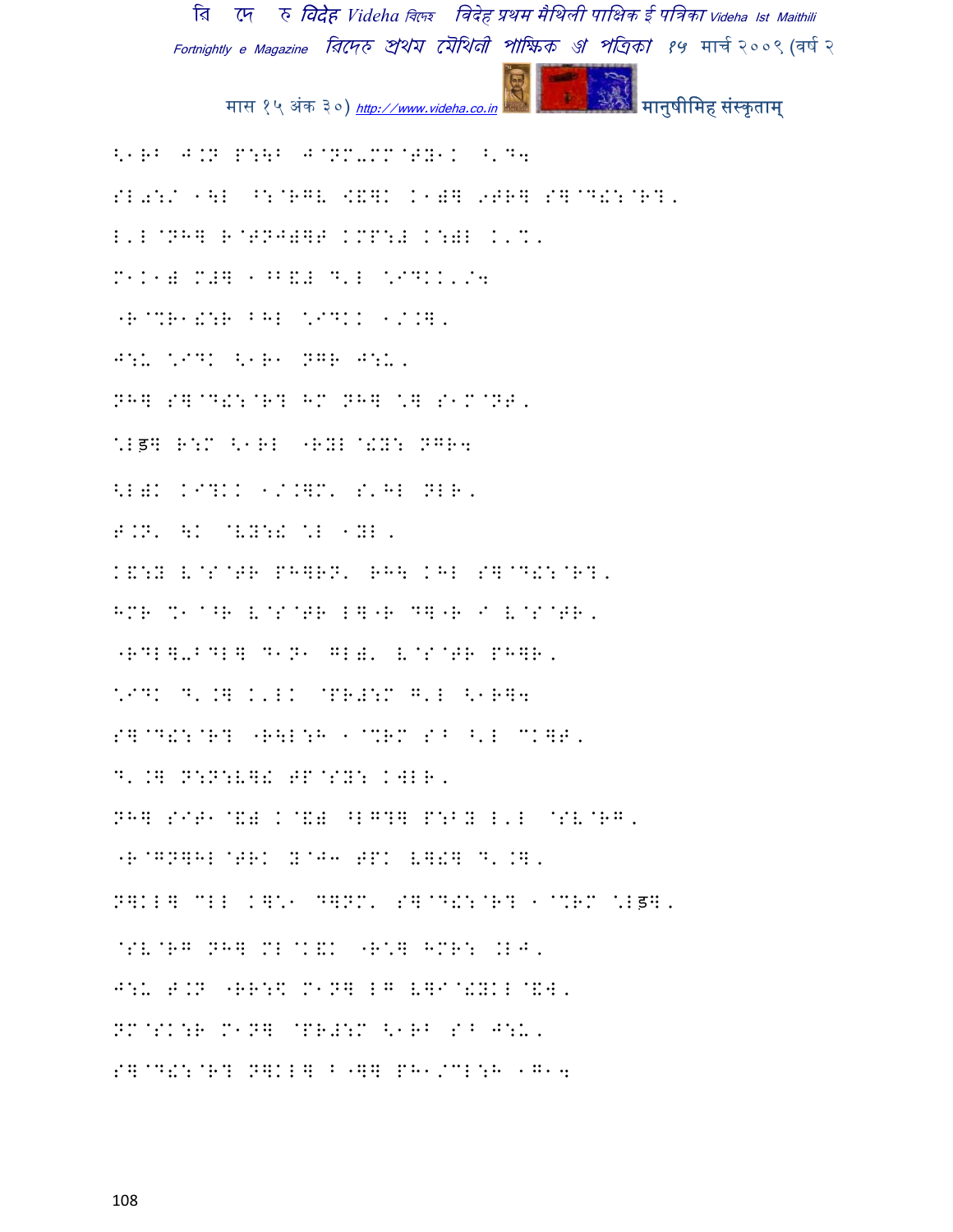मास १५ अंक ३०) http://www.videha.co.in | सामानिक मानुषीमिह संस्कृताम्

\@MHR KI?KK SIG \*IDK .SKT-Pड़KT,  $\overline{W}$  Denotes the Distribution of the Distribution of the Distribution of the Distribution of the Distribution of the Distribution of the Distribution of the Distribution of the Distribution of the Distribution of the D RATE THE ROOM OF THE SPORT REPORT.  $1.8$  BB (1870) In State of Birds and Computer theory of the Philosophers of the Computer of the Computer of the Computer of the Computer of the Computer of the Computer of the Computer of the Computer of the Computer of t GCTM MBORY MARKET READERS AND A \HN KWLR HMDY S]@D!:@R?K M1.'): KLML RH\, /KRL S/ KWLR "R\*] HMDY HMR J' 6:)\ "R\*] N3], %1@D!L!N KH?] D%R?K \*L ^:@GY, P1@TR VIRGON MORE AND PHILE AND MORE P1RH]T 1a MI@TR]J] N]KL] T:KB J:Y, ^:@RGV M1N]K 1@%RMM' D'.B PB\*B /T\4 JA: J.N SO Y.N SA PART (PROPERTIES) B.: 198 | GERT C. 200 | KIND DER CHANNEL ELE BILLE D1NB GL)' B"]] 1G:/ D'.KT \*?] K], K1M:R G:// BHT12 FILE 2859 P1RLH]T KHL H' K1M:R P]T:K I GP S1NB, GMH@S? R:J: V]D'H, BL], R:M 1a B@JRB:H1, K'L@NH] @PR:@PT ML@K& KRB "RH:/ S'HL4 D: WE SHOW: SHIPS (1991) SHERRY CHE, ML MAK LITTE "RYB" MPR HIRRY THA H. SAMARINA PHIPH (1981) NA PARTICI "RHE MOON'S RYL", "WHE RIGHT OF THE PROPERTY ARE RECOVERED. H' P1RH]T J] <1RB @VY@R? SMY N@&) \*] K\ RHL, R:M 1a K] 1N NH] 9D:HR# SM@K&,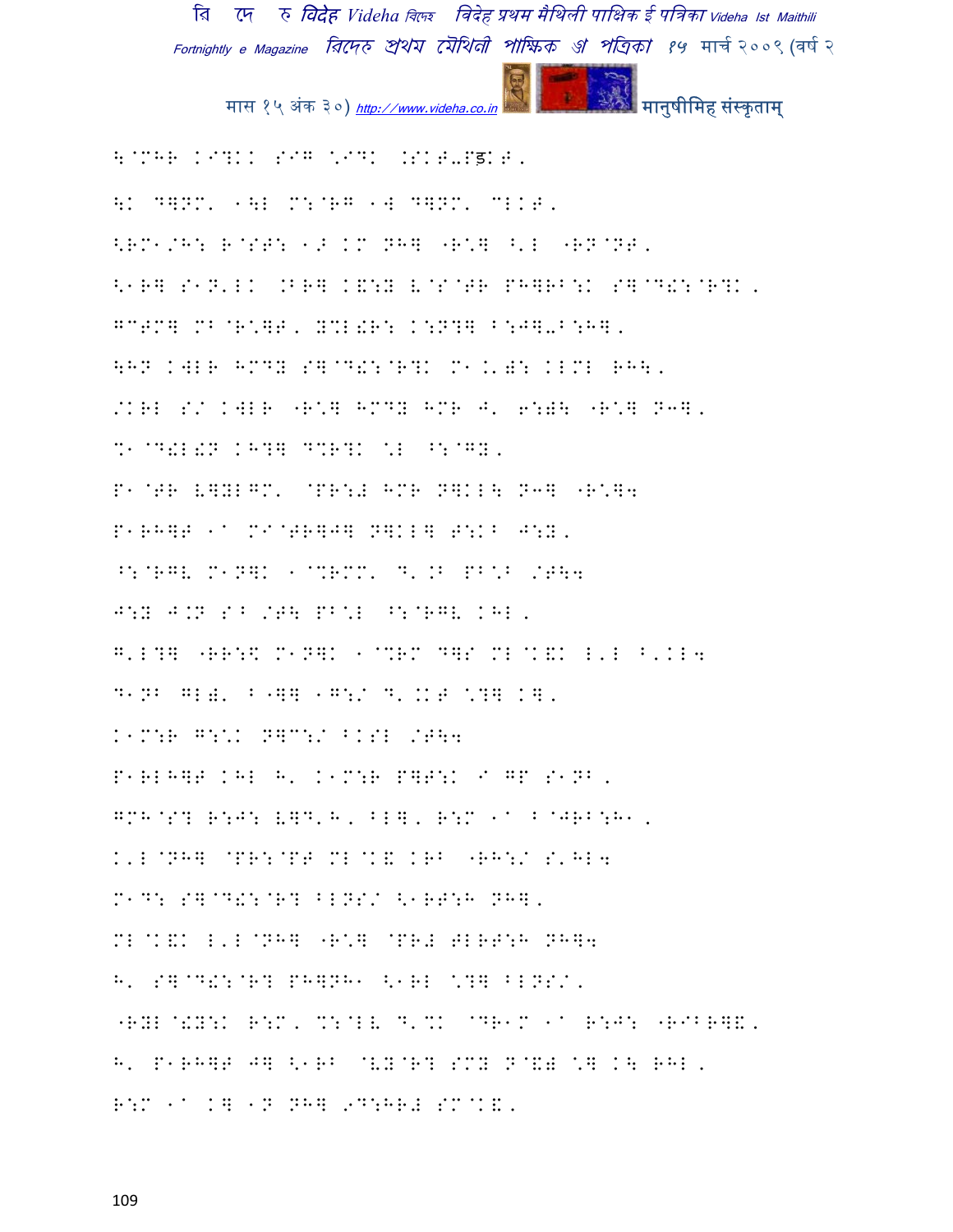मास १५ अंक ३०) http://www.videha.co.in | सामानिक मानुषीमिह संस्कृताम्

NH] B]N: TP KLNL @KYL BH):R] SKT, @J3:N @SVYI P:\B NV R@ST: TKKT, the model week workers had nad the SEPTED BY BURGET ARD CONSTRUCTION OF PORT R:JGMH NGR] PH1/C] K\ ^]@K&: @GRH#, PH1/C] P:@#\$V-P@RVT J.N BKSL?], R:J: B]@MBS:R 1B] B10:/L BH1T, SB@RYVI%] K1M:R J:U <1R], M1D: S]@D!:@R? KHL H@RYIK VI%J,  $TEML$   $T$   $MSE$   $NSE$   $H$   $HSE$   $ISE$   $ISE$   $ISE$ RYAN RIAL HEAN CORAC COM THOMAS D:S V@RGK'/ S'HL K.NH1/ ^')\ \*K .1%]4 KRB R@K&:K @PRJ:K SIG "RPN S'HL,  $\mathcal{S}$  . The same probability of the same probability of the same probability of the same probability of the same probability of the same probability of the same probability of the same probability of the same probabilit TANDA TIAR "RR:\$K 10" MONTH: AND RESOURCES AND RESOURCES KHL MANHL MAN MAN ROOM PARTNERS "RK@RM@#YT: 1L@SYK "R\*] "R@NH:R,  $R$  (PR(B) are reduced the  $R$  and  $R$ MLAH "R\*DEN "R\*DEN" I V:SN: JONESE MM K@L#X:#K M:@RG "R\*##" M1D: S]@D!:@R? KHL H' M1N]VR! 1@TM:K M:NB T/ "R\*] M:NB "RHIK:RK'/, "RH:/ GP NH] R1CL B"]L 1@%RM 9@DRKK S'4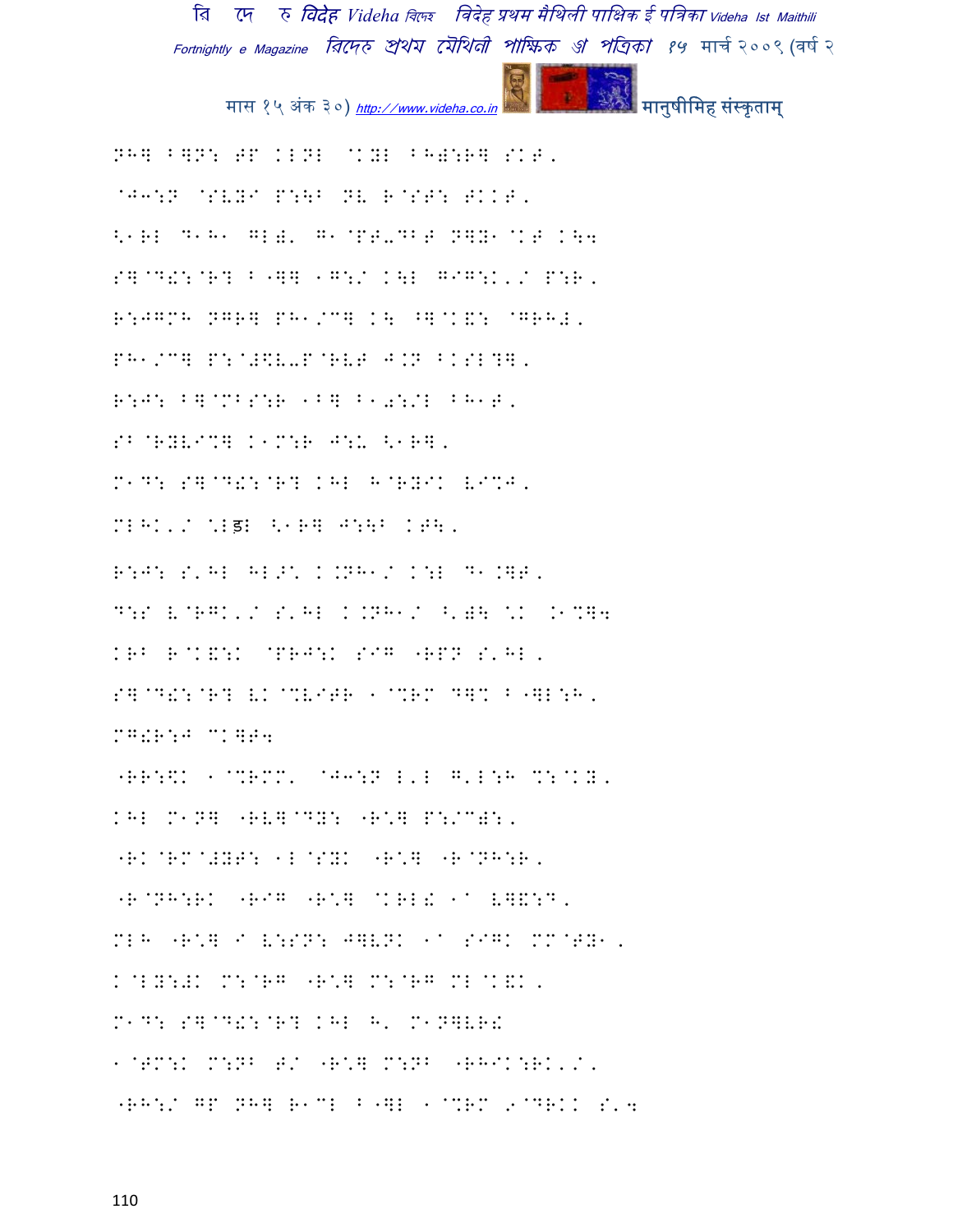मास १५ अंक ३०) <u>http://www.videha.co.in National Acco</u>ssib**lity मानुषीमिह संस्कृताम्** 

NGR] G'L:H R:J@R&]K J' 1@%RM \*L, M1D: NH] 9 MH 9 MH 9 MH 9 MH 9 MH 9 MH 9 B. ENN AN RIBYARY AN TYLING ARMIEN (AND L \*H BR. TP K\L M1D: @PR@%N "RN1@TTR]T \*L4 @SV@S? TNM' ^')T MNSK @PR@%NK 9@TTR, @PR# K\L I N]RIJN:M' K\L @SN:N /a, B:HR:B:HR:HR:H B:HR:HI.H T.NI HE @%V'T RIG N]L V@S@TRM' N@ND B:L: JKR N:M \*L, 1YL] P:YS P:@TR L'N' TM@PT ^\ S]@D!:@R? ^LJN K\L4 P:/TF SIGH R.IH S SHIGHS FRI SIG MISH. D: 71 ON SEEM PER PERMITTED OPEN PREDICEL DM"] @PR# L\ P]PRK TR /a 1SN D'L@NH], K:L SORP KHL DY.B I NDRIVER (BOOK) **1. THRL CHILL CONSTRUCT** @PRM:# "R\*] J' BL!]S@TV @PR:@PT KRB "RH:/4 S1NH 2 BIZ 29GB 19E (TBBH)40G BIR.  $S$  share the position of the state of the state  $S$ @BR@HM:I\$ \*L @PRS@NN M1D: D1@&) M:R \$R:YL, K:MD'V, C]@TR:Y1! P1@&PSR N:M M:RK, SAMPLE SHOW: DO THE CARD COMPLETED AND STOLEN AND LOCAL BILLIONS HMR S:@MR:@JYK HL\T K] T.N, P1@TR V]@^RM,H@R&, D@RP \*L /KR, P1@TRING\_PRESS\_PRESS\_PRIMAGE\_PRESS\_PRESS\_PRESS\_PRESS\_PRESS\_PRESS\_PRESS\_PRESS\_PRESS\_PRESS\_PRESS\_PRESS\_PRESS\_PRESS\_PRESS\_PRESS\_PRESS\_PRESS\_PRESS\_PRESS\_PRESS\_PRESS\_PRESS\_PRESS\_PRESS\_PRESS\_PRESS\_PRESS\_PRESS\_PRESS\_PRESS\_PRESS\_P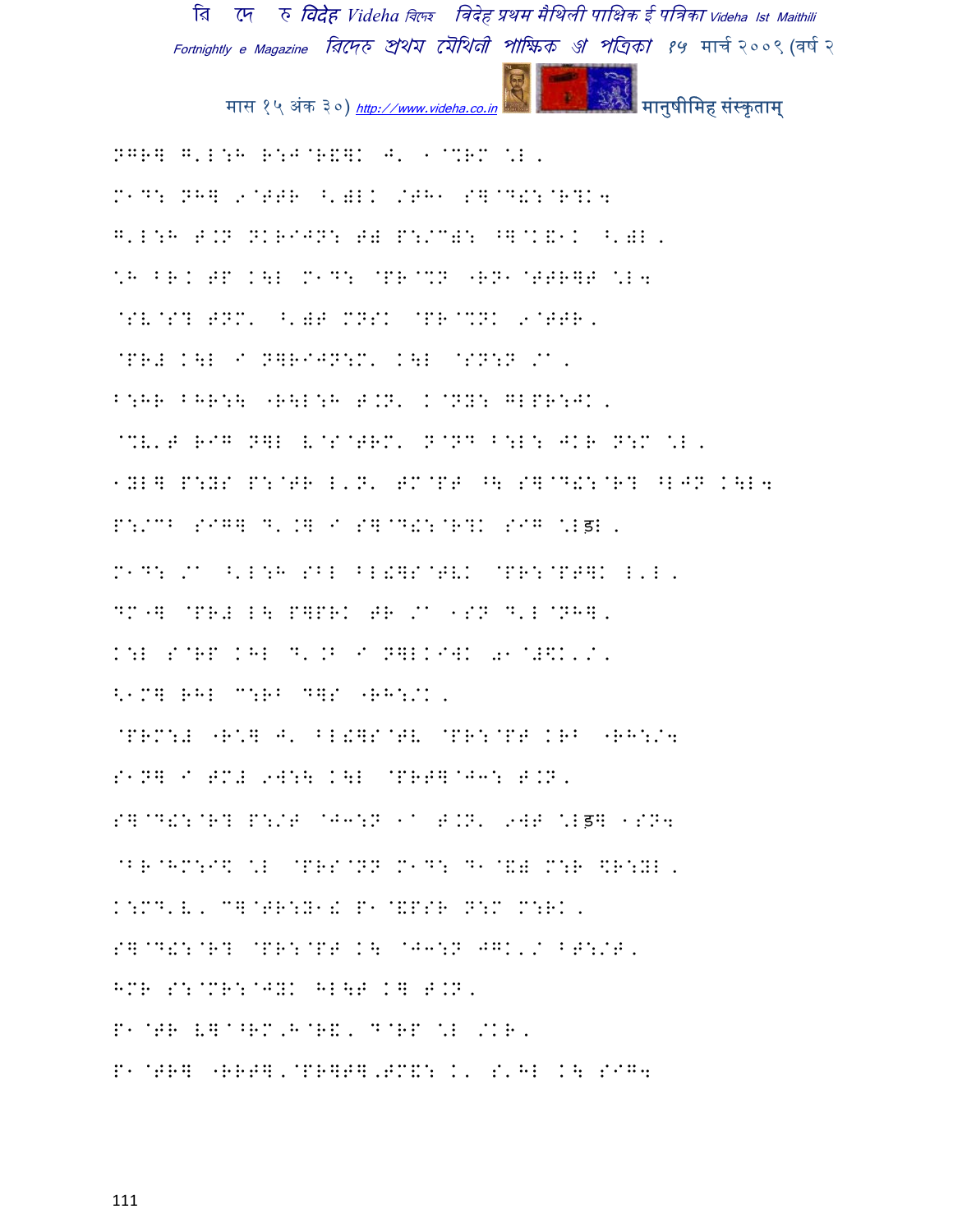मास १५ अंक ३०) <u>http://www.videha.co.in</u> स्थिती सामानि स स्कृताम्

THE CLASS CONSTRUCTION OF THE CONSTRUCTION OF THE CONSTRUCTION OF THE CONSTRUCTION OF THE CONSTRUCTION OF THE S@T !N1&PR B1@D!]K V:# C"]:\, JTE S' TT JTE SY KADAPER SY H, SEMERGE SAM IN PHRIS WITH THE KRB >@N@DRPD @PR:@PT ^LGB ^LG4  $\mathbb{R}$ : $\mathbb{R}$   $\mathbb{R}$  1  $\mathbb{R}$   $\mathbb{R}$   $\mathbb{R}$   $\mathbb{R}$   $\mathbb{R}$   $\mathbb{R}$   $\mathbb{R}$   $\mathbb{R}$   $\mathbb{R}$   $\mathbb{R}$   $\mathbb{R}$   $\mathbb{R}$   $\mathbb{R}$   $\mathbb{R}$   $\mathbb{R}$   $\mathbb{R}$   $\mathbb{R}$   $\mathbb{R}$   $\mathbb{R}$   $\mathbb{R}$   $\mathbb{R}$   $\math$ NH] D'L@NH] S]@D!:@R? \H]PR @!Y:N, M:R T.N D'LI D'AN DIN MANN MANN NHE PRESIDE %]VPR S'HL CLL RH\ I V:#, LATIAN VI RHIA ZO KUNI, K. "RTH S' N. PRH AND. H' SKY HHMR VALUE I HAN SKY LANDER MAN @TR]%BL <1M:\, GD: 9W:\, S:/"]K SN D\ H1IK:R, 1U TAR 1999 (AND VICE TO AN 1916) RYFE RERED (BORDERING CHRONE TOPOR) HR'GH S'HL KLNL NHI DOWN MOND: SO G'L POINT POINT POINT AND AN ANY AND LINE THE AND ALAB JAB & LATIABA D'.B \KR @K&M: @PRT]K J):K, KORB "RY "RE" "RE" "RY "RE" TRAINER PHINE BY THE SIGN 6 SPO WED TERMING @S?:N JT\ "R\*] 1SN PM@?V]K ?]K N:^],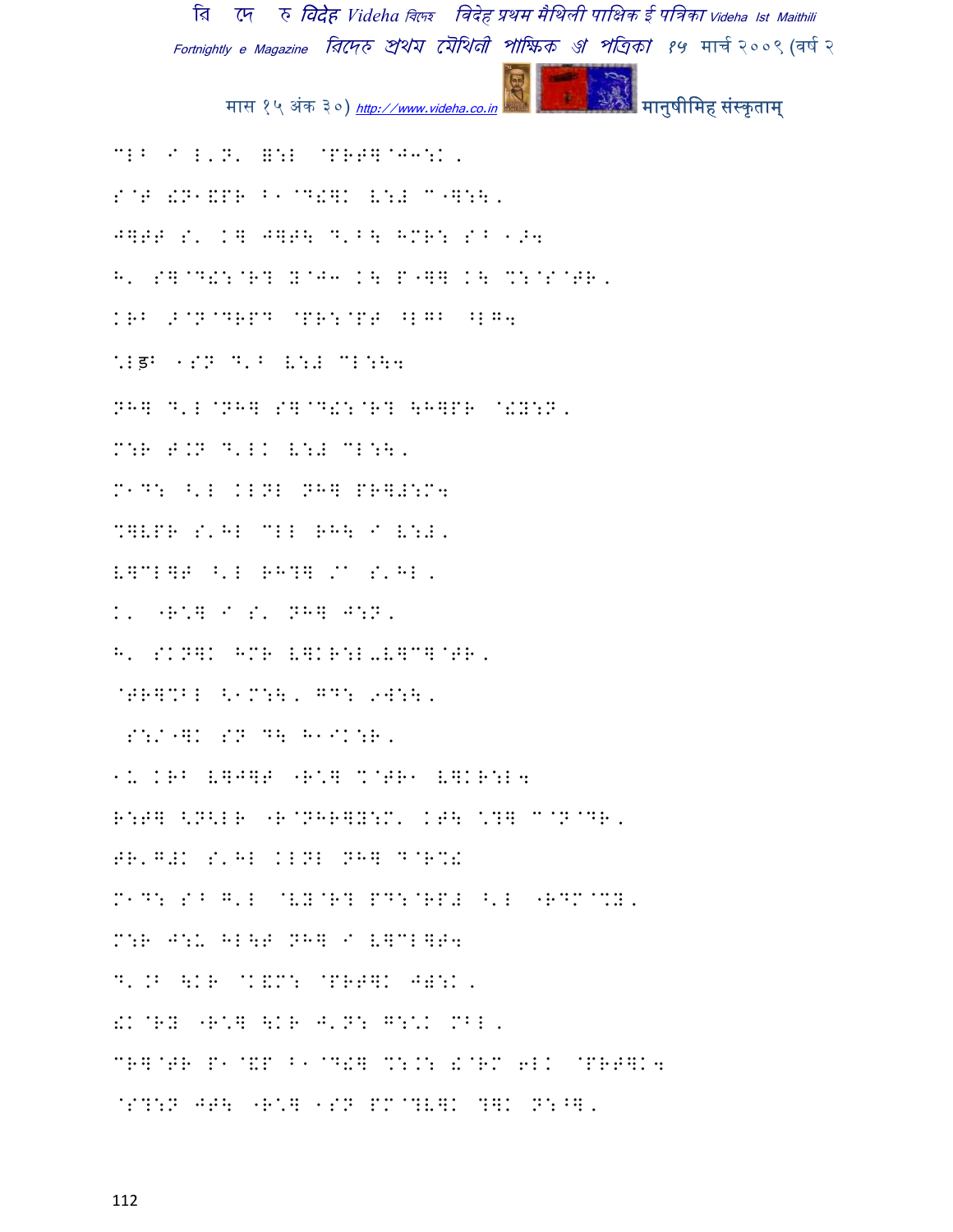मास १५ अंक ३०) <u>http://www.videha.co.in</u> स्थिति स्थिति सानुषीमिह संस्कृताम्

@PR:@PT KRT I @J3:N SHJH] 1>, PR:J]T M:R G'L /T\S/ ^:G]4 R:T]K PH]L PHR]M' %:@KY M1N], P:/L V@R#N @SMR# PB@RV J@NMK SHJH], DLSR PHRM' D]@VY C@K&1 P:B], D'.L KORMAN 6L KORMAN 6L KORMAN 6L KORMAN 6 BORY KRLED DRIVER ON DIRECT PY/L "RN" D'AL .SKT @SV@RGHNY,  $R$  , and the state of the problem  $R$  and  $R$  and  $R$  and  $R$  and  $R$  and  $R$  and  $R$  and  $R$  and  $R$ BOOK CONSIDER THE CONSIDERATION P:/L @J3:N B1@D! ^\ P:/L %:@NT]4  $\mathcal{W}$ : with  $\mathcal{W}$  and  $\mathcal{W}$  and  $\mathcal{W}$  and  $\mathcal{W}$  and  $\mathcal{W}$ !@RM C:RB D]S B]N M'< "R\*:R, SBCN: D'L D1@ND^] B:J] "RK:%, SKL D]%: S]@D!G#S/ D]@PTMY \*L, @SV@RGS/ VM@&)] P1@&PK >@K&V:K1 VI% I M1N] \*L, BKSL HAD "AN MINI", SNA JOR SAD IN PO TYN TY LACY CHAN HANGE A COUNTER TO ANY KRB 9@D!:R JGTK D\ ML@K&K %]@K&:4 1a ^]@K&1P:@TR L\ "R\L:H 6'R \K D'V, KAR MARKA "RRIGHT" "RRIGHT" "RRIGHT" "RRIGHT" "RRIGHT" "RRIGHT" "RRIGHT" "RRIGHT" "BE "RRIGHT" "BE "R M1D: D1H1 \*L \*Lड़L JGT I T1@C\*4 1B J:\B V:R:#S] ^]@K&1 P:/CL SIG] JT\, KHL D'.] BL!]K G:\* D]S @SN'HS/4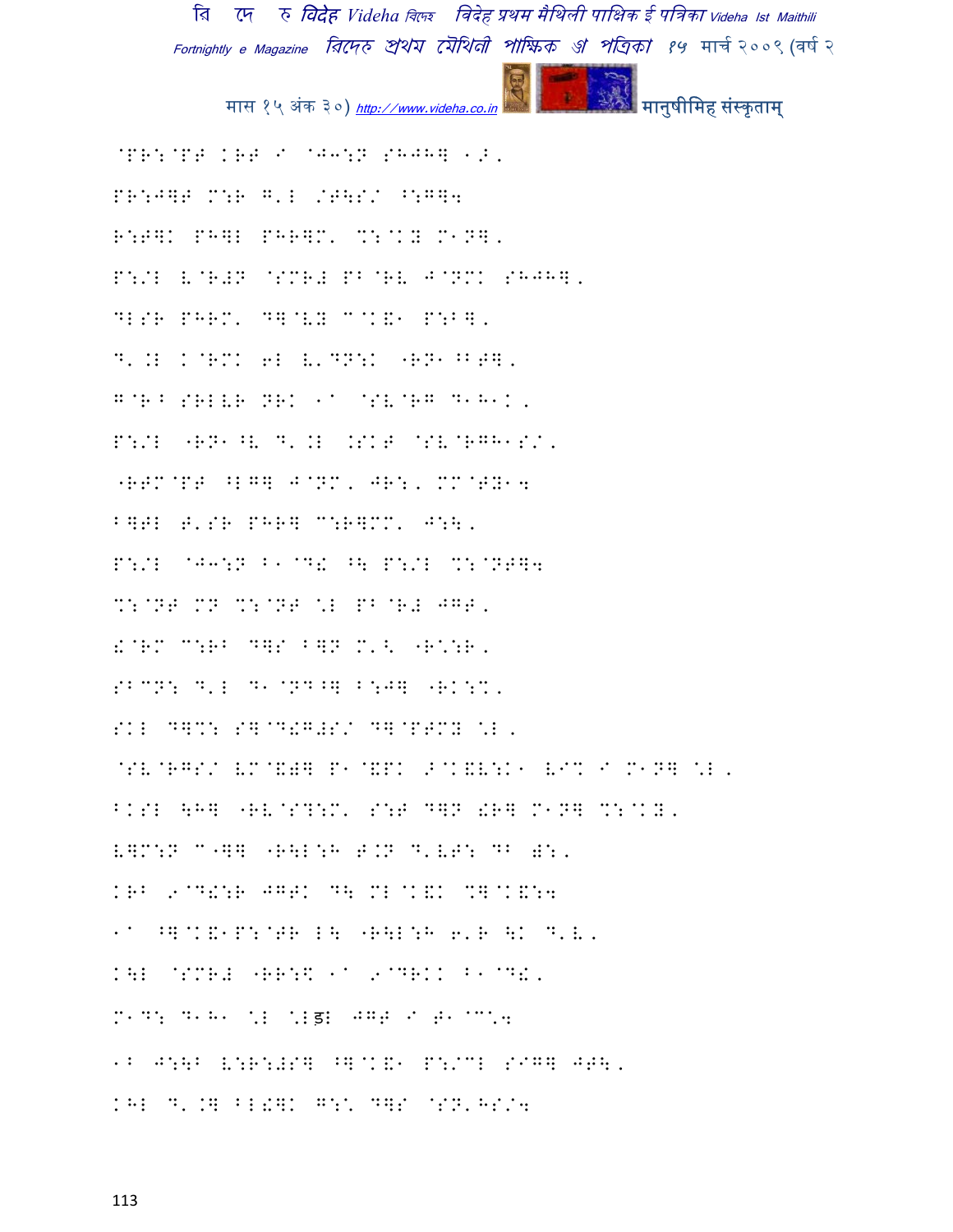मास १५ अंक ३०) <u>http://www.videha.co.in</u> स्थिती सामानि स स्कृताम्

9 DECEMBER 1999 1999 B1@D! CLL:H "RSGR' R@ST:M' ^]@K&1 \K ^')L

T'JMY "RH:/ G1R1 K' \*?] "RH:/K H' V@TS G1R1 NH] @KYL HMR @PR:@PT K\L N]@RV:# HM, S` K` I:NL J` "R`NL J` "R`NL J` "R`NL J` "R`NL J` "R`NL J` "R`NL J` "R`NL J` "R`NL J` "R`NL J` "R`NL J` "R`NL LLK KH\ \*?] HMR: B1@D! J: RHL \*] K:%] D1.]T K@LY:# L'L DR S/ D. L. LEAR (1991) B:B10 B100 MGD:V WARD:V VON P:/TH POWER HITS PHINK CHAN D'.KT "RBKT REDGE "D'E "RAE" "R'HENTR'A'RI M1D: PH1/C]T' I K] GP ^'L SO HONG SOME SATISFIES AND SOME SATISFIES AND SOME SATISFIES AND SOME SATISFIES AND SOME SATISFIES AND SOME 1SN DA J.H.N BKS'L DI J.H.N BKS'L SO DI J.H. 9PD'% D'B %1R1 KR]T?] M1D: T.N' B:JL K]YL "RH:/ T/ T@TVK'/ NH] \*] B10KT  $HT$   $H$   $S$   $H$   $S$   $H$   $S$   $H$   $S$   $H$   $H$   $S$   $H$   $H$ B1@D#2 191 KHP #F 1 1SM1## #PR P1N1 P2 1939# 191 W MO 20 MILLION DISPLACED AND THE CONTROL OF THE CONTROL OF THE CONTROL OF THE CONTROL OF THE CONTROL OF THE CONTROL OF THE CONTROL OF THE CONTROL OF THE CONTROL OF THE CONTROL OF THE CONTROL OF THE CONTROL OF THE CONTROL  $R$  SB  $R$  and  $R$  sampled by the sampled  $R$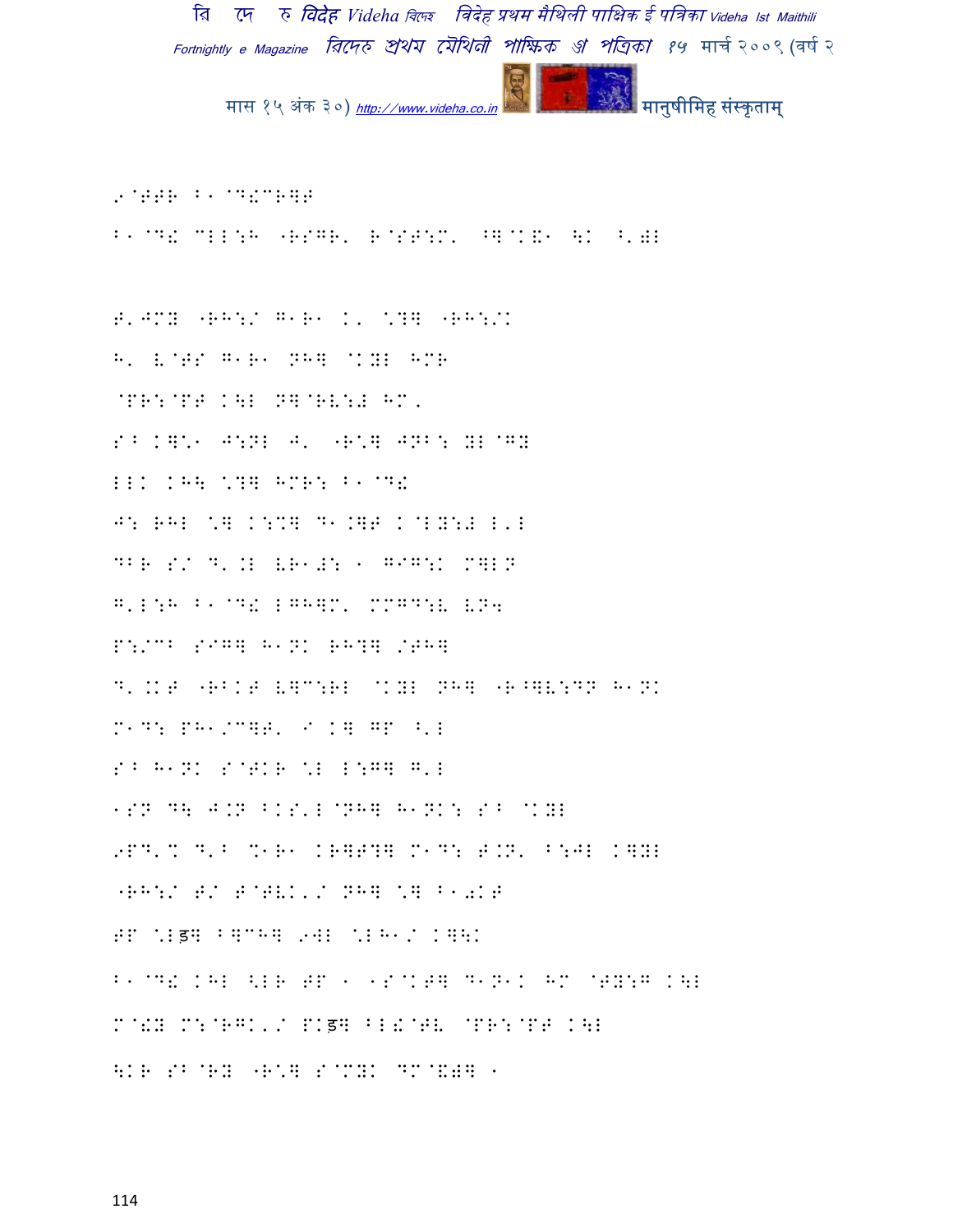मास १५ अंक ३०) <u>http://www.videha.co.in स्थिति क्रिके</u>टी **मानुषीमिह संस्कृताम्** 

\KR S1@NDR R@ST:PR CLK\ S@MYK SIK@LP I KRAMA I KRKO SA MYK NA MARANA I SA MARANA I SA MARANA I SA MARANA I SA MARANA I SA MARANA I SA MARANA I SA M<br>I Sa marana i sa marana i sa marana i sa marana i sa marana i sa marana i sa marana i sa marana i sa marana in SOME IN THE REAL PROPERTY IS A REAL PROPERTY OF A REAL PROPERTY IS A REAL PROPERTY IN THE REAL PROPERTY IS AND S' Robert Start Communications %:@NT] ^')K\ \KR: S@MYK @SMMT] RBP] NGR]M' 1 S1TK\ S@MYK SM:!]K B]\*:/NPR I4 \H] "R@&):IG YLGS/ "R\*] S@M^V I JANM, JAPA, MEDICA MUNCULAN MUNCULAN M@!Y M:@RG C:R]): "R\*] @!R1V S@TY D1., "R\*] TKR K:R#, D1.K N]RL!, 1 "R\*] 9P:Y N]RL!K KCI\$]@NY 1 /KR C:RB SIGHT SIGHT STATE STATE STATE SIGHT STATE SIGHT STATE SIGHT STATE SIGHT STATE SIGHT STATE S @PR:@PT K\L S^ D]@VY@J3:N 4 H' NRM' 9@TTM P:/CB GL)' **'L: '44:L ARH:': LLING'!** KCIMA KALENDAR KALENDARI HARI KCI\$]@NY ^'L:H T.N @NY ^'L:H T.N @PRM1. !@RMV'@TT:H T.N @PRM1. !@RMV'@TT:H T.N @PRM1. !@RMV'@TT:H T.N @PRM1. ! T.NH] Y@K&S^ P@RVTPRS/ K\LK S]IHN:D, %: WHITE THE CHILC ECHINOLE CHELOBERS. %]L K]L "R\*] @K&M:-V]NY "R\*] !BR], B1@D!]-@SMMT]K PH]Y: "R\*] S@TY "RH]IS:S/ Y1@KT, \H]M' BKS] ^')T %:@NT] I B:JL S^ Y@K&4 MONTH REPORT OF THE REPORT OF THE RMC AND A REPORT OF THE RMC AND A REPORT OF THE RMC AND A REPORT OF THE RMC

 $R$  . Reconstruction of the construction of the construction of the construction of the construction of the construction of the construction of the construction of the construction of the construction of the construction o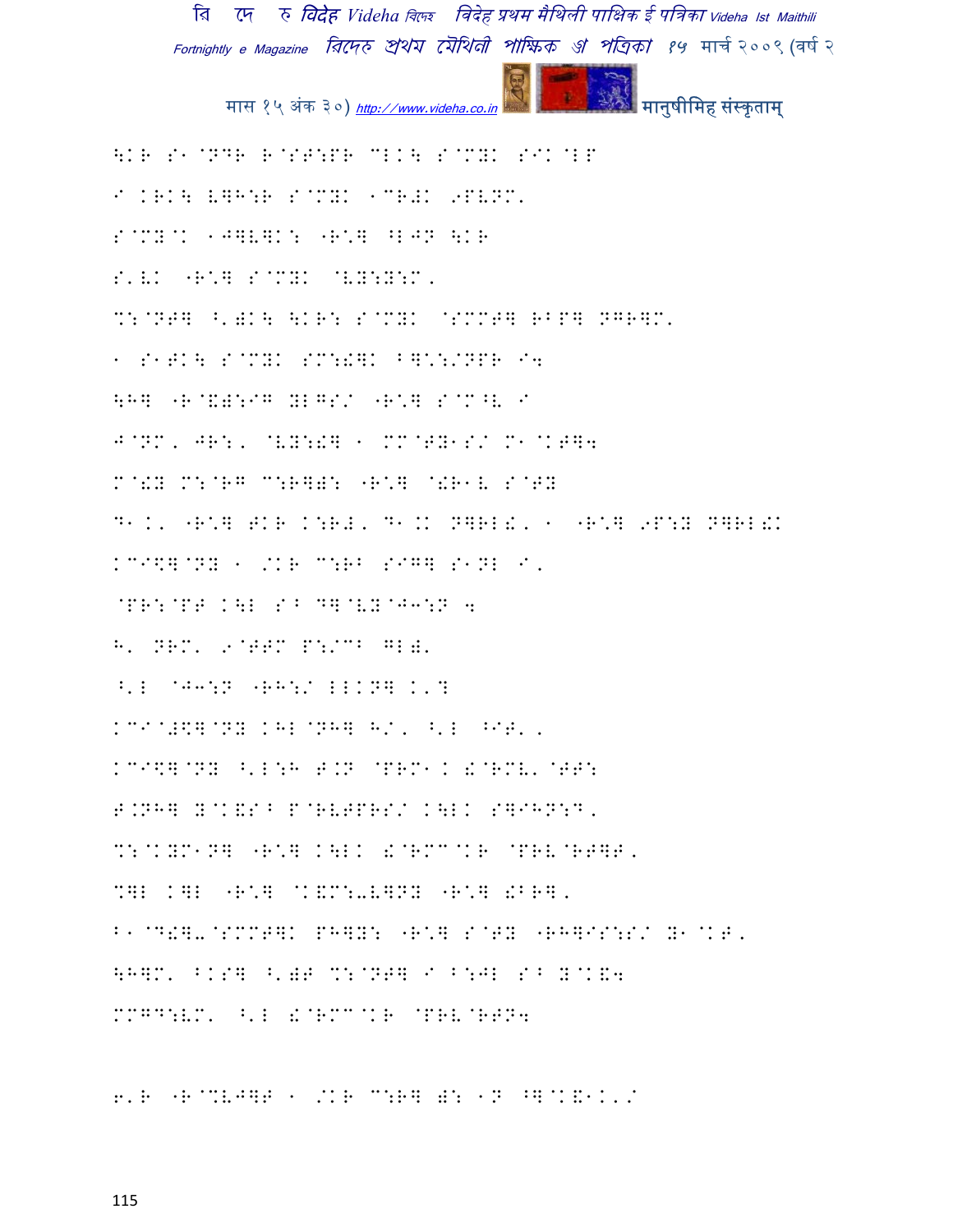मास १५ अंक ३०) <u>http://www.videha.co.in</u> स्थिती सामानि स स्कृताम्

K\L NIMBER BILL AND DESCRIPTION 6'R K1LP1@TR Y% @PR:@PT K\L "R@RHT PD Y COVERED BY CONTROL K\L B1@D! S@D!@RMM' D]@K&]T <RM' RH] Ka ^a SKK \*] "RN:%@KT 1 VNM' RH]YL @PR:@PT Ka SK\ \*] 1%@KT] \H]M'S/ 1W GL) "R@RHT @PR:@PT %]@&YK'/ BBC: KOREAN BERTH BILL: HE BILL: HE BILL: HE BILL: HE BILL: HE BILL: HE BILL: HE BILL: HE BILL: HE BILL: HE BILL: HE BILL: HE BILL: HE BILL: HE BILL: HE BILL: HE BILL: HE BILL: HE BILL: HE BILL: HE BILL: HE BILL: HE BILL: PH1/C] GY: J]TB:K RH@NH] >@C\*: SO YEARS AND MARKED AND MARKED AND MARKED AND MARKED AND MARKED AND MARKED AND MARKED AND MARKED AND MARKED AN GY:M' K:@%YP M1N] K\L@NH] @SV:GT B1@D!K, D: RH: RHF:K L'LE "ROE" (PRIPEDIELE "RHA") NE "DRIEK IRE" PER L R:THIM' MANUSCRIPT OF THE CONTROL BILL BE AN INDUCT ^LRM' K:@%YP D'.L S@RPK'/ B1@D!K ^]@K&:P:@TRM' KA MPANI KA HARIB PENYAN CHATER  $\mathbb{R}^{16}$  . Hence the the true  $\mathbb{R}^{16}$  is the sum of  $\mathbb{R}^{16}$ K\L @SV]K:R !@RM B1@D!K @PR:@PT K\L GY 9@TT1IGPR N]@RV:#!@RMK %]@K&: LA SO KIGINALI SIG BILIMI PHILIP RIGHTER ELERGI B]@MBS:R S1N] 1\L /T\ D'.L K:@%YPK'/ B1@D!K %]@&Y BNL PR\*LE B1# YPS & CR (18 MINER) \*LE\$E "RH:R" "R@GNPH!" AP:SPYR (PR)  $\mathcal{L}^{\mathcal{I}}\mathcal{L}^{\mathcal{I}}\mathcal{L}^{\mathcal{I}}$ K: YOUR KHL ME AND ARM AND THE 1H1T] "R@GN]M' K\N' PBJ: P:W /KR,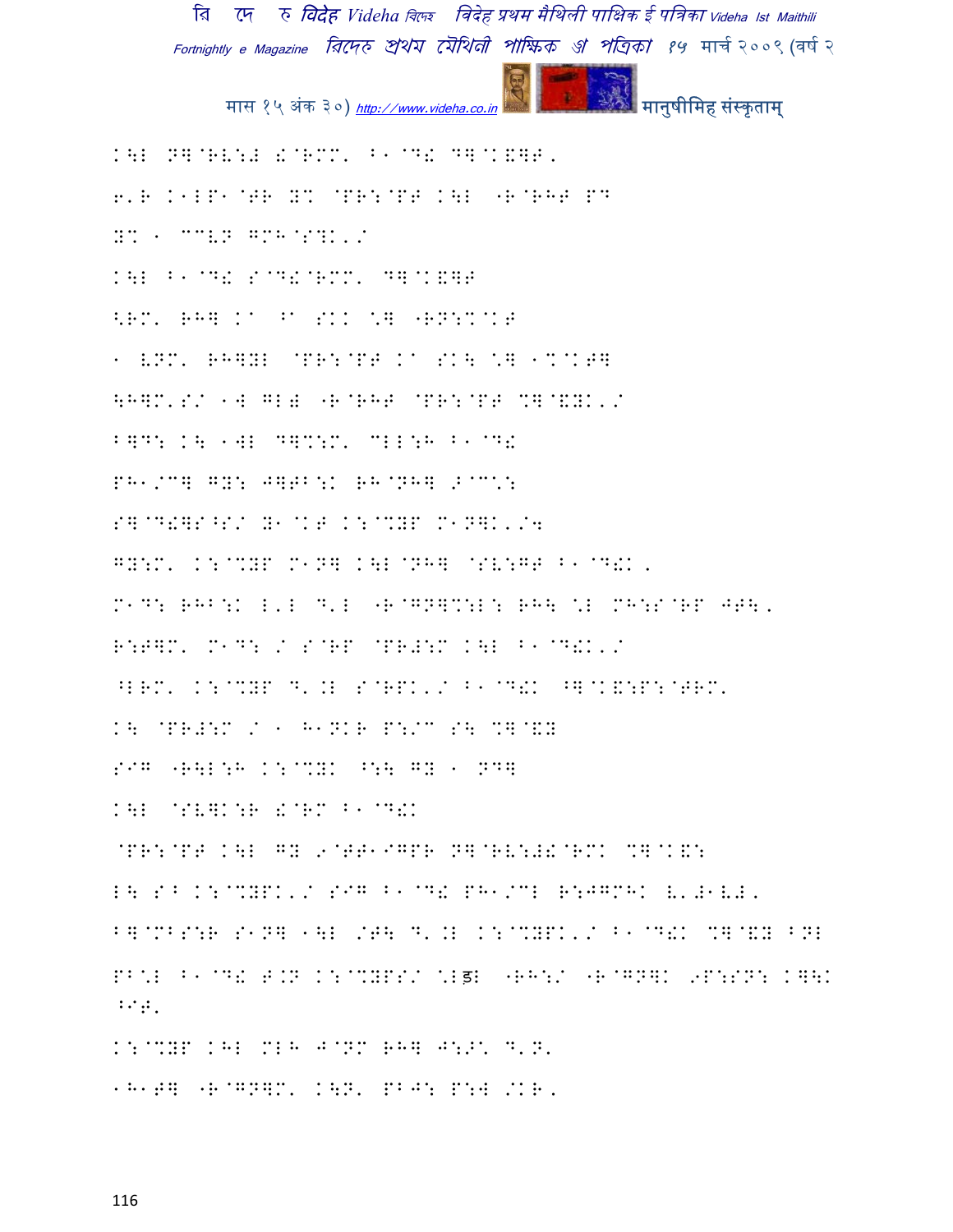मास १५ अंक ३०) http://www.videha.co.in स्थिति कर अति मानुषीमिह संस्कृताम्

B1@D!K 1@J3: P:B] K\L K:@%YP D]@VY %@KT]K @PRD@R%N 1K:%M@!Y 9ड़] "R@GN]K SM:N JR] K\,

T.N BILITIM BILITIM REPORT OF THE REPORT OF THE REPORT OF THE REPORT OF THE REPORT OF THE REPORT OF THE REPORT V]&Y, B1@D!] 1 >@N@DR]K SIYLGS/ "RBK\* C'TNT: %R]R >@N@DR]Y 1 C'TN: "R\*] ^]@NN

1 (1991) The Contract of the Contract of the Contract of the Contract of the Contract of the Contract of the C

BOOK:R ON DIE SONN DIE SONNE DIE SONNE DIE SONNE DIE SONNE DIE SONNE DIE SONNE DIE SONNE DIE SONNE DIE SONNE D T?:GTK %]@&Y "R@%VJ]T NGR G'L ^]@K&:K L'L KPHE KRITERINI III PATH RAHTINI (RHIN GHER IAT KHL "R@%VJL" S1GT B1@D: "PARTICLE PARTICLE PARTICLE PARTICLE PARTICLE PARTICLE PARTICLE PARTICLE PARTICLE PART S\H HMR G1R1 KH\ \*?] B]N K:R#K NH] HL>\* K]\*1/ 9PT]@&Y @BR:@HM#K'/ @PR:@PT ^'L @J3:N KHLK / MC@DG@LY:YNKYONAO MC@PG@LY:YAK#@PPSPF \LICK SMW@\PW SN'SHELL STIME ROOM IN THE STIME OF THE STIME OF THE STIMULE OF THE STIMULE OF THE STIMULE OF THE STIMULE OF THE STIMUL PHORE CHENE CHE SHEEP TO PRESS TO PRESS TO PRESS K: WHICH IS YOU WANT AND THE MANUFACTED IN THE FRIEND @PRS]@D!] ^')L H]NK: MH:K:@%YP N:MS/4 KLSLK @ ROMAN PRODUCER & ROMAN PRODUCER PORT AND A SERVICE STATE OF THE TRANSPORT OF THE TRANSPORT OF THE TRANSPORT GMH@S? RHAD: THE CONSTRUCTION 9PT]@&Y SIG' S1D@TT G'L @%R:V@ST] NGR J'T K'R VNM' VIDEO DE ROMANO DE L'ANNO DE L'ANNO DE L'ANNO DE L'ANNO DE L'ANNO DE L'ANNO DE L'ANNO DE L'ANNO D J'T RHH LLOUIS HONDA I LE POLITIC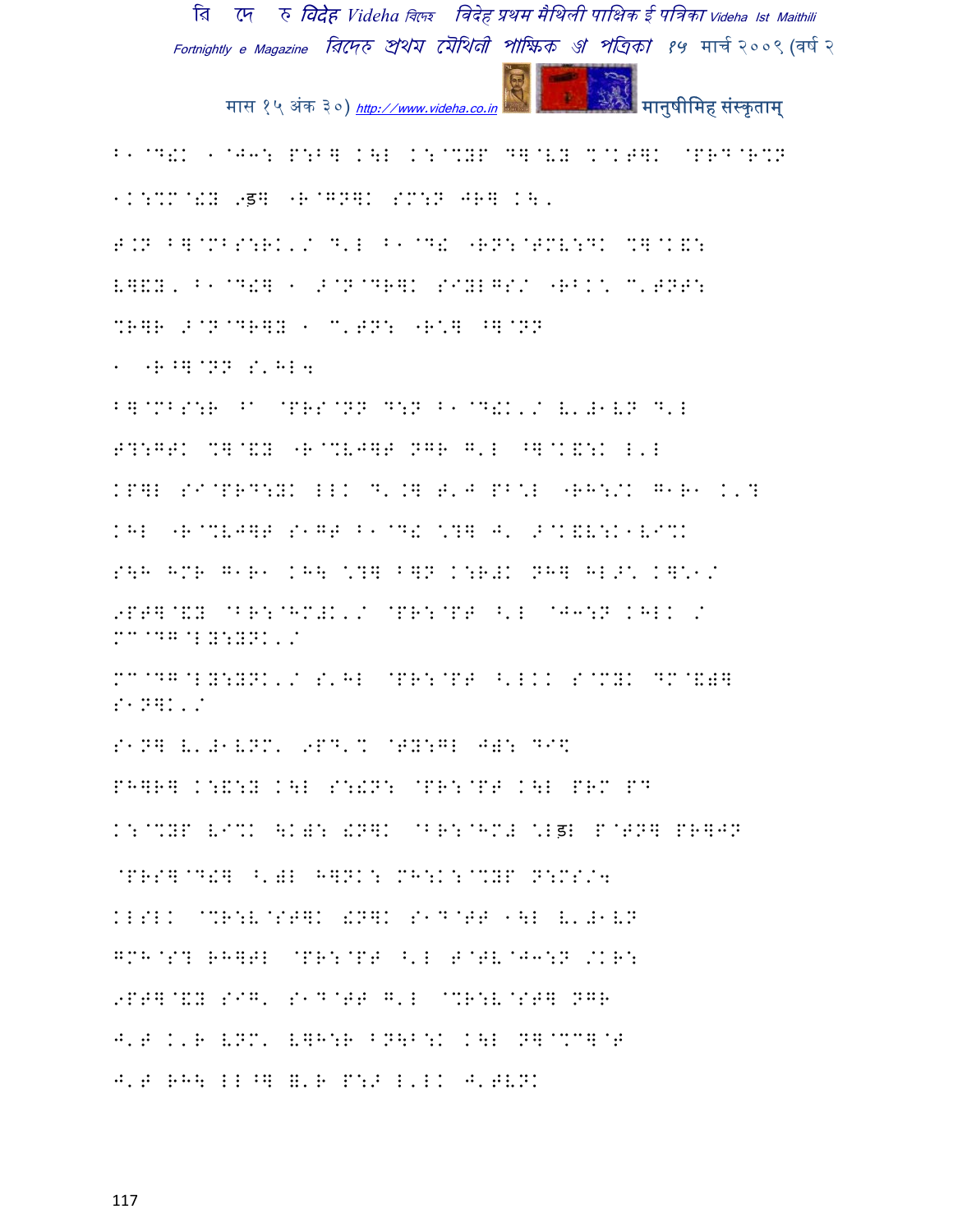मास १५ अंक ३०) <u>http://www.videha.co.in</u> स्थिती सामानि स स्कृताम्

MOTH P: DRIVE P: DONE PRINTER PRINTS S^): VN D'LK / V]H:RK L'L V]H:R %]@<R' BN] G'L 9PT]@&YK SIR@K&K@TVM'4

B1@D" 6'R R:JGMHSP/ CLEAR R: D'ANN (PHILOIR) DHE /T\ P]T: %1@D!L!NK'/ D'L BC@D! RBP] "RMMT KLNL P1@TR P]T:K'/ NH] D'N' RH\ I K 'RT ERR 'R'N TY'RRY 'RYN FYR K@RMK @SV^:V, K:R#, 6L, 1@%RYK RH@SY B10B, J@NM, MM@TY1, @%RM, D1.S/ 6R:K P? T:KB

1N@ND, N@ND,KMM]L, "RN1R1@D!, K1@N\$!:@NY, D'VD@TT,  $999:199$  $\mathcal{L}(\mathbb{R}^d)$  and  $\mathcal{L}(\mathbb{R}^d)$  and  $\mathcal{L}(\mathbb{R}^d)$  and  $\mathcal{L}(\mathbb{R}^d)$  and  $\mathcal{L}(\mathbb{R}^d)$  $R$ R@TR@NDN 9P:LICE STAR CORD DAMAGE PROVIDE %100D!LE R:D R:JK:JK:JK:JK:JK RH\ LGL:H R:J@R&] J'K:/ / 6'R B1@D! K\L @PRV'% NGRM' @NY@GRL! VNM' B1@D! PH1/C] CONTROLLED A CHARLEY CHARLEY CONTROLLED

6'R / /T\ S/ N]KL] G'L:H @PRS'NJ]TK D'S KLSL WHERE YOUR ALONG THE STAND FOR SALE CONSIDERING ST THE SHE MINIMUM STRING BILL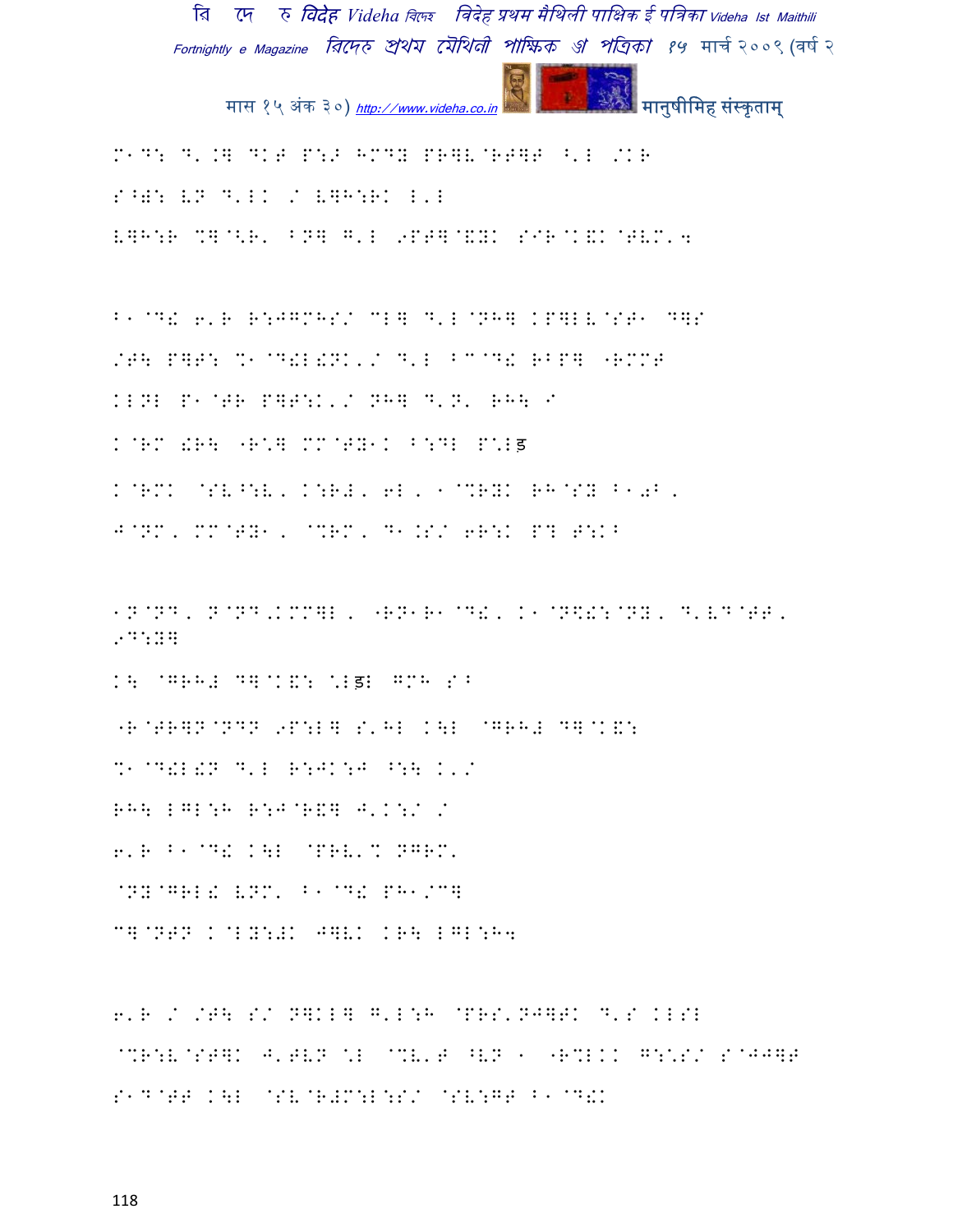मास १५ अंक ३०) http://www.videha.co.in | सामानिक मानुषीमिह संस्कृताम्

KAL ANTILIS SUMMON BILI @PRS'NJ]T ^'L !@RMM' D]@K&]T THE SECRET SERVICE SERVICE SERVICE SERVICE SERVICE SERVICE SERVICE SERVICE SERVICE SERVICE SERVICE SERVICE SE K\L B1@D! H1NK: S^K'/ D]@K&]T4 /T\S/ "R\L:H B1@D! 6'R R:JGMH @JYLT]@&K, J]VK, %BR, @%RL#,"RIGDK'/ 9PD'% D\,  $\frac{1}{2}$  ,  $\frac{1}{2}$  ,  $\frac{1}{2}$  ,  $\frac{1}{2}$  ,  $\frac{1}{2}$  ,  $\frac{1}{2}$  ,  $\frac{1}{2}$  ,  $\frac{1}{2}$  ,  $\frac{1}{2}$  ,  $\frac{1}{2}$  ,  $\frac{1}{2}$  ,  $\frac{1}{2}$  ,  $\frac{1}{2}$  ,  $\frac{1}{2}$  ,  $\frac{1}{2}$  ,  $\frac{1}{2}$  ,  $\frac{1}{2}$  ,  $\frac{1}{2}$  ,  $\frac{1$ /FAI/ W/218 414 F141 F MEDEL/ (A) ME MUSIC V]P1L P@RVTPR H'MVT 1 S:T:@GR D1NB Y@K&K'/ 9PD'% D\ "R\L:H J\L:H J\L:H J\L:H J\L:H J\L /T\ K\ V]@%R:M <1MKT-6]RKT PHILOSOFIC 1999. /T\ "RIG1L]M:L T@SKRK'/ KAR MENTER MENTER EN STRING  $\,$  The State of the State of the State of the State of the State of the State of the State of the State of the State of the State of the State of the State of the State of the State of the State of the State of the State D. ES VER CHIST RE RIGHT MONEY CONT. THEI CENTRE PRESER GM@!RKB) P@RVTPR .S:/L %]L:.I\$ B1@D!PR RGHAMM MESHAM, MESHAMI HISP BESHI So Charles Company Signed Signed Signed Signed Signed Signed Signed Signed Signed Signed Signed Signed Signed LG 1BE GJR: GHR: J MENT IN MIRINE 2016 9PD'% D'L GJR:JK'/ B1@D! D. I C'EAU RYSTERY SPANETORE ^\ G'L /HL %]@&Y T.N B1@D!K4 R:JGMHS/ B1@D:HE:H P:L:H P: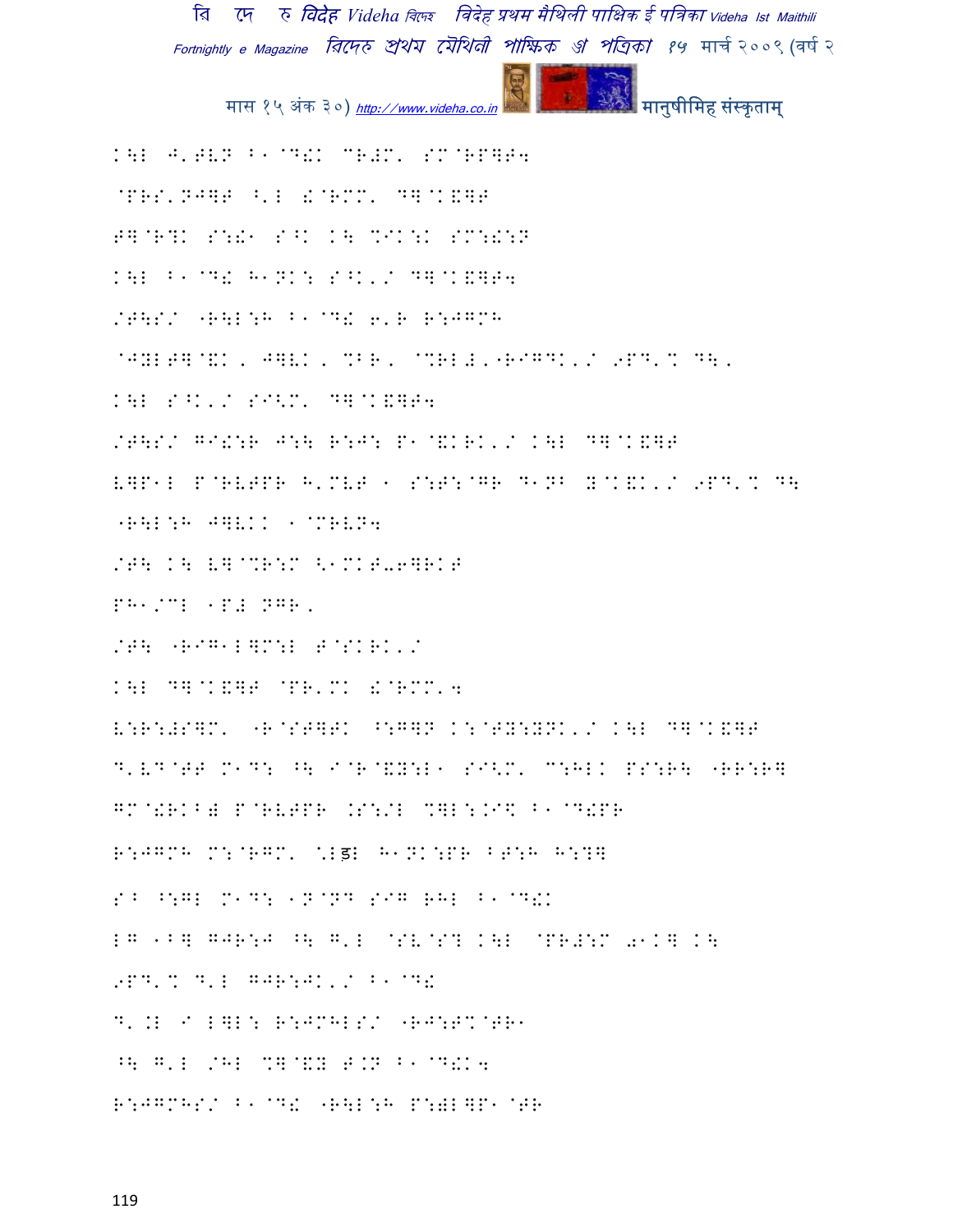मास १५ अंक ३०) <u>http://www.videha.co.in</u><br>सास १५ अंक ३०) <u>http://www.videha.co.in</u>

MG!K MI@TR] V@R&:K:R BN\ \*L D1@RG B1@D#2 K\L \HL#\W:#L\L##\HL\T I NGR @PRS}@D#2 B.N BRIGG GYL:H GOV: DIST SAMPLE CONSIDERED STATES D'E 9PD'S 1999 6'R G'L:H N@ND]@GR:M JT\ ^'L \*L BH1T R:S MM@TY1 DO SERVICE DE L'ANNO DE L'ANNO DE L'ANNO DE L'ANNO DE L'ANNO DE L'ANNO DE L'ANNO DE L'ANNO DE L'ANNO DE L'ANNO<br>D'ANNO DE L'ANNO DE L'ANNO DE L'ANNO DE L'ANNO DE L'ANNO DE L'ANNO DE L'ANNO DE L'ANNO DE L'ANNO DE L'ANNO DE NAMARIA NAMARA NAMARA 2009 BENJAMA 2009 BENJAMA 2009 BENJAMA 2009 BENJAMA 2009 BENJAMA 2009 BENJAMA 2009 BENJA  $\overline{\phantom{a}}$   $\overline{\phantom{a}}$   $\overline{\phantom{a}}$   $\overline{\phantom{a}}$   $\overline{\phantom{a}}$   $\overline{\phantom{a}}$   $\overline{\phantom{a}}$   $\overline{\phantom{a}}$   $\overline{\phantom{a}}$   $\overline{\phantom{a}}$   $\overline{\phantom{a}}$   $\overline{\phantom{a}}$   $\overline{\phantom{a}}$   $\overline{\phantom{a}}$   $\overline{\phantom{a}}$   $\overline{\phantom{a}}$   $\overline{\phantom{a}}$   $\overline{\phantom{a}}$   $\overline{\$ B1@D! C'T:/L %]@&Y S^K'/ !RB SIYM RHB @S?]R@J3:NM' La BL: TH @PR@J3:K V:#S/ %@KT]K !N1&S/ KRB "RPN R@K&:4 1@MRP:L] 1B] P/LK 9PD'% ^'LKK /KR: <M#: "RPN VM@TT]S/ M:/GLK !@RML:^K ^]@K&:, B1@D: AND CONNECTING CONTINUES. SIGHA: 19 CASS CONSTRUCTS AND ALL TO A REAL TELESCOPE OF THE SERVER AND RELEASED AT  $R$ STREET HE AN AND THE FACTOR ACTOREDED SCIENCE LACTER SHIPS "ROOM" STAP B1@D! D'L@NH] %]LV:N RHB:K S@ND'%, L]@C\*V]G# D'L@NH] ^]@K&:K L'L "RPN-"RPN <R "R\B:K 1M@N@TR#, P:B] 1M@N@TR# KHL@NH] B1@D! M1D: J:\B HM 1@MRP:L]K @DV:R K:R# H1NK: HM D'L]Y@NH] "R\*] VCN4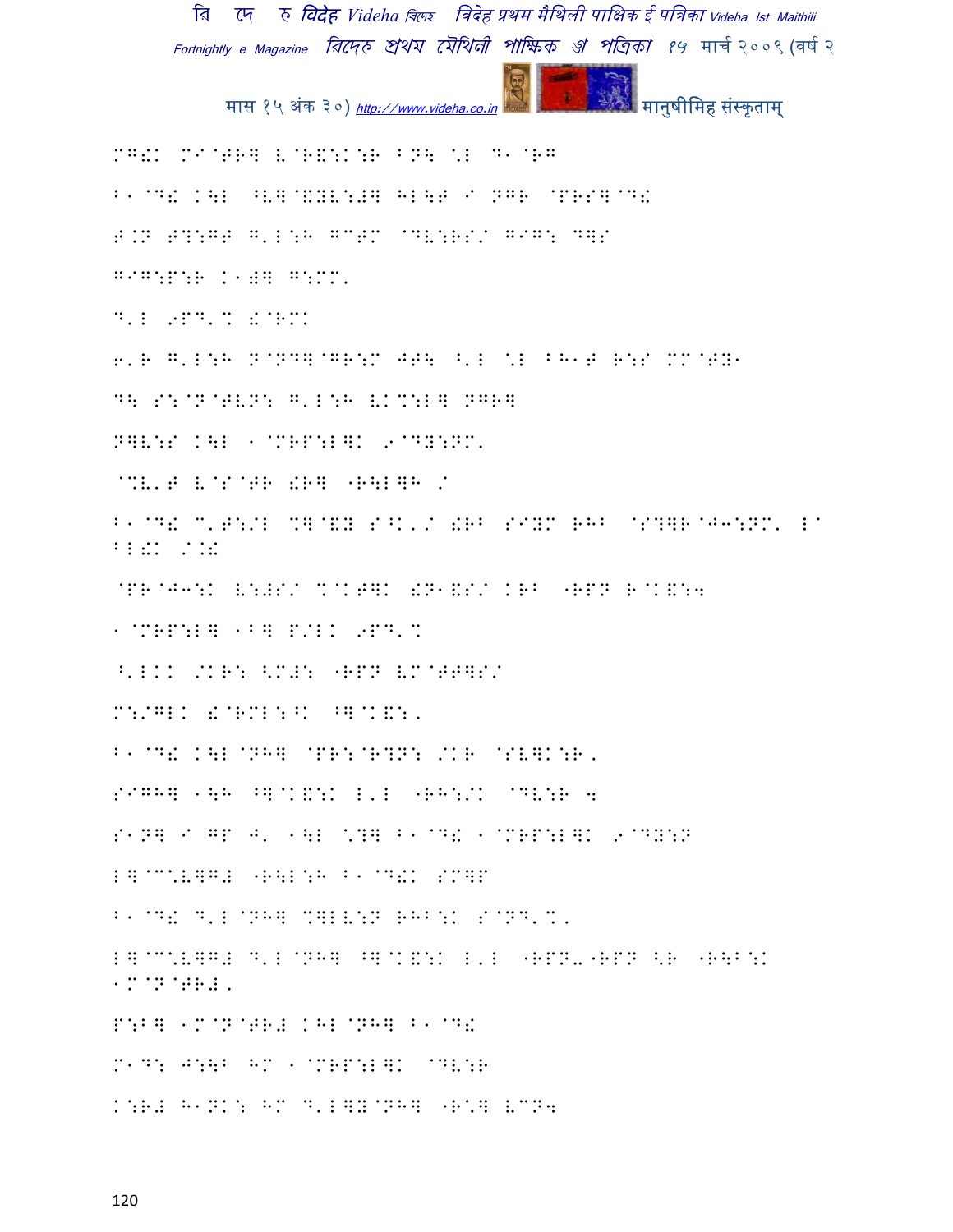िव दे ह िवदेह *Videha* িবেদহ िवदह ᮧथम म े ैिथली पािक्षक ई पिᮢका Videha Ist Maithili Fortnightly e Magazine *ৱিদেড প্ৰথম মৌথিনী পাক্ষিক § পত্ৰিকা १५* मार्च २००९ (वर्ष २ मास १५ अंक ३०) <u>http://www.videha.co.in</u> स्थिती सामानि स स्कृताम् L]@C\*V]G#K'/ LGL@NH] I KN'K "RNSLH:/T, M1D: @PPB] 9PD'% B1@D!K,  $1.1$ :  $1.1$   $1.1$   $1.1$   $1.1$   $1.1$   $1.1$   $1.1$   $1.1$   $1.1$   $1.1$   $1.1$   $1.1$   $1.1$   $1.1$ 

PR:T' 1 NORTH CONTRACT AN ISLAMIC

B1@D#21&B\$:H V#1MT} A:R] M:B#@SS:V:SH B@SS:V:S

C:R; Property C:R; Property C:R; Property C:R; Property C:R; Property C:R; Property C:R; Property C:R; Property C: RHH\ LGL: MARK TO SRLVRK TO SALVE /TH] 1\L M:R, KHLK H' B1@D! NKRIJN: T)PR "RH:/K SIK@LP J' N]@RV:#S/ PB@RV KRB 9@D!:R D'.:\B R@ST: DLSRLK'/, 1B T/ KT'K \*?] M1@KT, KT'K \*?] M1@KT] P?K "RN1G:M], 1B KLNL ): NH] B:/CL "R\*] K:R# KRB N]@RV:# @PR:@PT4 KHIMAN BILANG BILANG MANG **NH** CH CH CHI 19S/ BU DIE DIE 19 @PR:@PT KRB HM N]@RV:#, M:R HLP MINT MORE  $E_i$  :  $E_i$  :  $E_i$  : B1@D#: 2000 | DESTIMATION CONTROL CAN COMPARE COMPARE COMPARE CONTROL CONTROL CONTROL CONTROL CONTROL CONTROL C 1 C]@TTK'/ @PR:#S/ JLड़] YLG @DV:R: SM:!] K\L @PR:@PT4 @PR:#K J.N' ^'L N]RL!,  $B$  varies the control  $B$  and  $B$   $\{C\}$  . In the control  $C$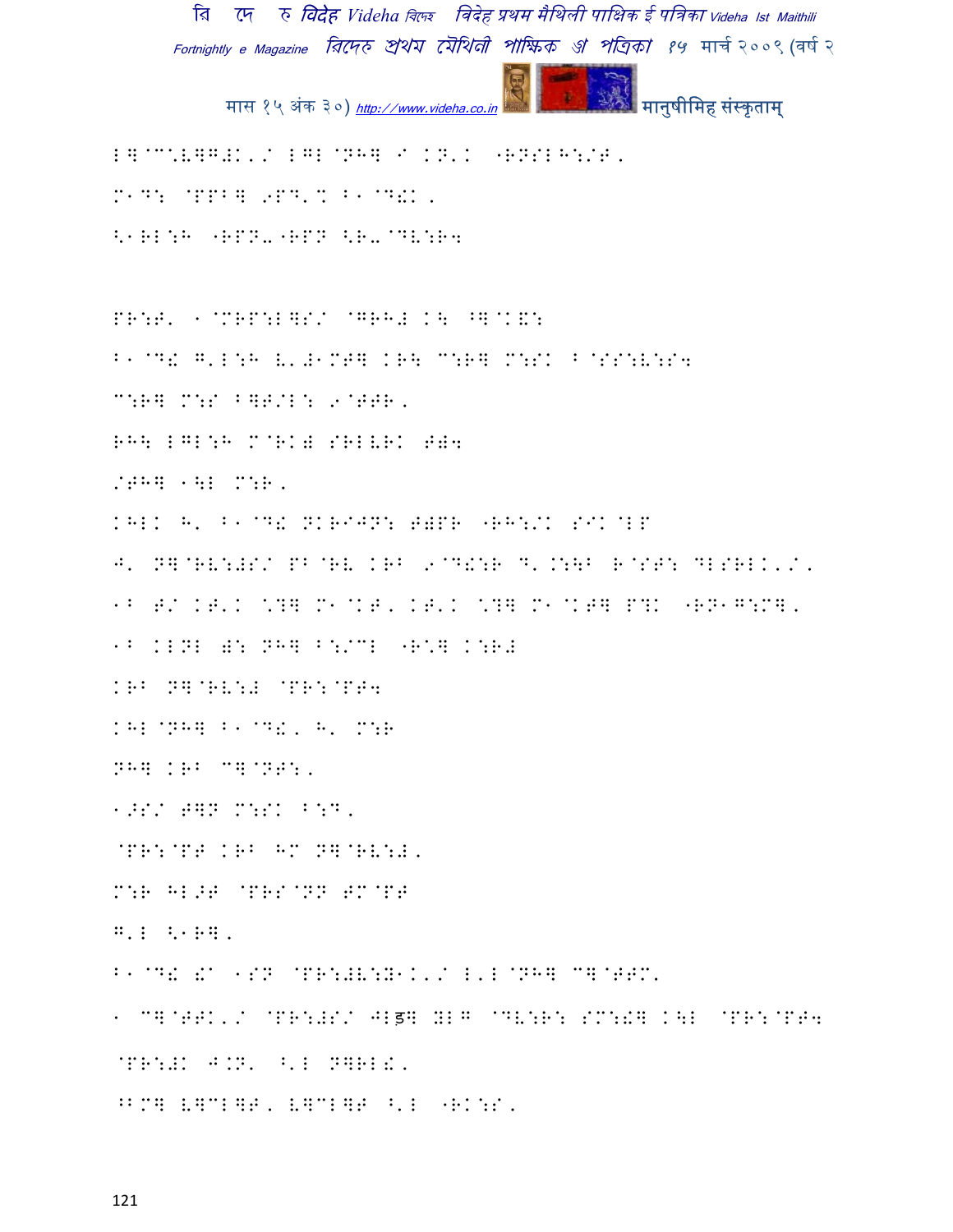मास १५ अंक ३०) <u>http://www.videha.co.in</u> स्थिती सामानि स स्कृताम्

1N@ND PB\*L KRB "RN1@GRH L]@C\*V] S^PR,  $K$  : 1 1  $K$  : 1  $K$  : 1  $K$  : 1  $K$  : 1  $K$  : 1  $K$  : 1  $K$  : 1  $K$  : 1  $K$  : 1  $K$  : 1  $K$  : 1  $K$  : 1  $K$  : 1  $K$  : 1  $K$  : 1  $K$  : 1  $K$  : 1  $K$  : 1  $K$  : 1  $K$  : 1  $K$  : 1  $K$  : 1  $K$  : 1  $K$  : 1  $K$  : 1  $K$  : 1  $K$ DECEMBER OF DECEMBER 1 B1@D" KHL@NHID" IBD B:HR, B:HR, B:HR, B:HR, B:HR, B:HR, B:HR, B:HR, B:HR, B:HR, B:HR, B:HR, B:HR, B:HR, B:HR, B:HR, B:HR, B:HR, B:HR, B:HR, B:HR, B:HR, B:HR, B:HR, B:HR, B:HR, B:HR, B:HR, B:HR, B:HR, B:HR, B:HR, B:HR, B:HR  $\mathbb{R}$ :  $\mathbb{R}$   $\mathbb{R}$   $\mathbb{R}$   $\mathbb{R}$   $\mathbb{R}$   $\mathbb{R}$   $\mathbb{R}$   $\mathbb{R}$   $\mathbb{R}$   $\mathbb{R}$   $\mathbb{R}$   $\mathbb{R}$   $\mathbb{R}$   $\mathbb{R}$   $\mathbb{R}$   $\mathbb{R}$   $\mathbb{R}$   $\mathbb{R}$   $\mathbb{R}$   $\mathbb{R}$   $\mathbb{R}$   $\mathbb{R}$   $\mathbb{R}$   $\mathbb$ M:@TR T]N M:S "RN@NTR  $\mathbb{Z}$ :  $\mathbb{S}^1$   $\rightarrow$   $\mathbb{R}$ ,  $\mathbb{R}$ ,  $\mathbb{R}$ , N]@RV:# M' RHB: L'L STT 4 1N@ND S1N] I KR\ L:GL H:@KRLS, STRING COMPANY OF LIGHT COMPANY OF LIGHT COMPANY V]L:PM' ^a G'L:H SIG JLड़ 4 B10000 STRING B10: S10: THE RETRIES OF SHEETING PH1/CDU REGION NEWS D'L XIII MARINA D'ANN AN D'AIR AN D'AIR AN D'AIR AN D'AIR AN D'AIR AN D'AIR AN D'AIR AN D'AIR AN D'AIR AN D'AI J' BLL "R\*] VI BL. "BLL "R\*] VI BL. "BLL "BLL" S' "R\*H" NHI E NHTH F.N MARK NGR P:P1R J:  $R$ PRN  $R$  (Mean Calibratic Control binary binary  $R$ DR /KR: 9PD', NORDER DISH DISK DISHED DER B SIGNER SIGNER PRODUCTION OF THE RELEASE OF THE RELEASE OF THE RELEASE OF THE RELEASE OF THE RELEASE OF THE REL<br>R:VT (Release of the release of the release of the release of the release of the release of the release of the  $S$  . The state of  $S$  and  $S$  and  $S$  and  $S$  . The state of  $S$  and  $S$  . The state of  $S$  and  $S$  and  $S$  . The state of  $S$  and  $S$  and  $S$  and  $S$  . The state of  $S$  and  $S$  and  $S$  and  $S$  and  $S$  and  $S$  and  $S$  an  $K\subset\mathbb{R}$  :  $K\subset\mathbb{R}$  :  $K\subset\mathbb{R}$  :  $K\subset\mathbb{R}$  :  $K\subset\mathbb{R}$  :  $K\subset\mathbb{R}$  :  $K\subset\mathbb{R}$  :  $K\subset\mathbb{R}$  :  $K\subset\mathbb{R}$  :  $K\subset\mathbb{R}$  :  $K\subset\mathbb{R}$  :  $K\subset\mathbb{R}$  :  $K\subset\mathbb{R}$  :  $K\subset\mathbb{R}$  :  $K\subset\mathbb{R}$  :  $K\subset\mathbb{R}$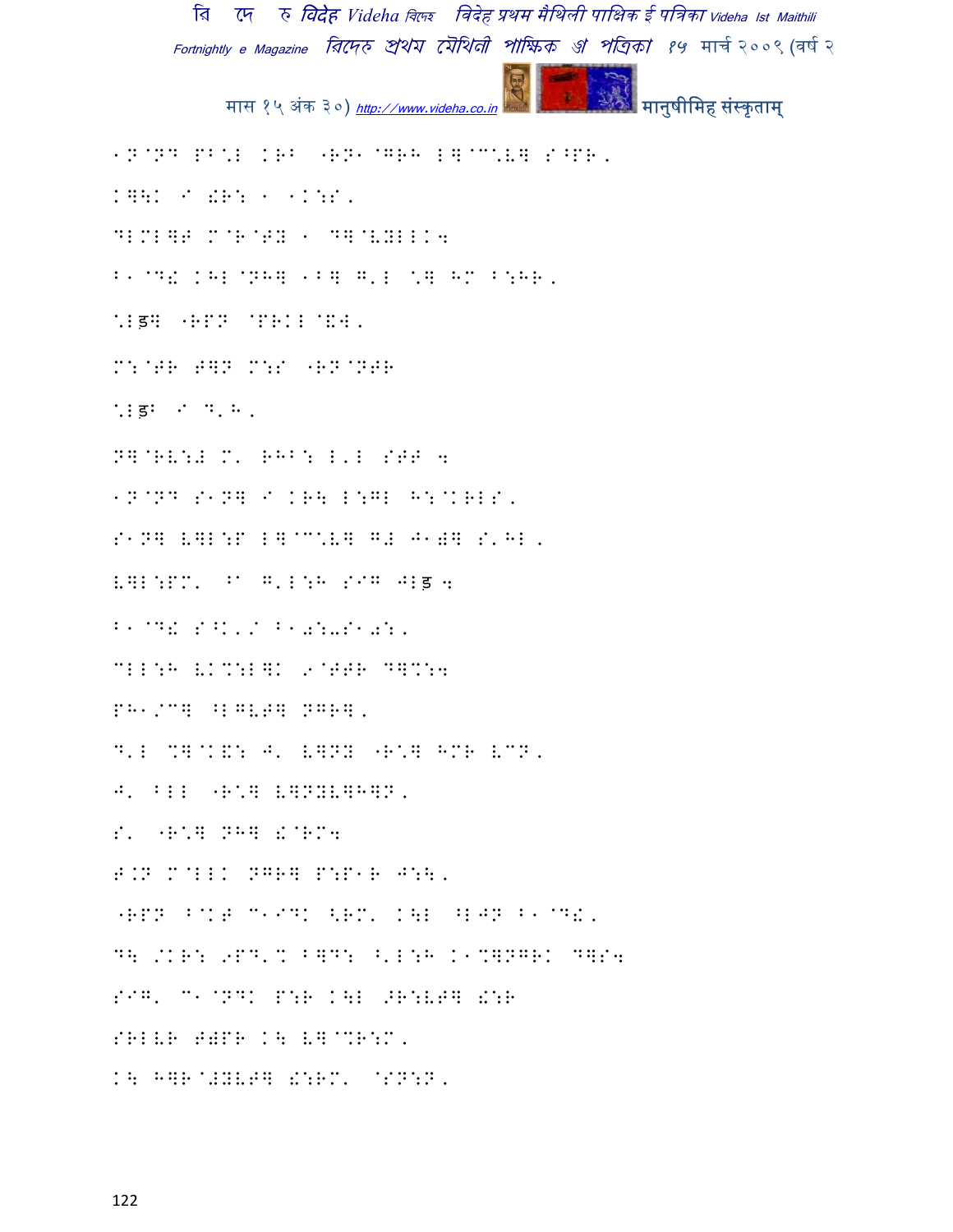मास १५ अंक ३०) <u>http://www.videha.co.in</u> स्थिति स्थिति सानुषीमिह संस्कृताम्

KHL H' 1N@ND,

BR WHILE WILL FAN IBF AT MIRE

1911 R:THE PHR, PHR,

KRB @PR: NEWS PROPERTY

 $H:U \to U$ :  $H:U \to U$ 

D\ ):/GPR ):/G,

La DH]N: KRL) KHL H' 1N@ND,

BB: 1NB MOLL LLCK CONNECTION

 $\ddotsc$  . Let  $\ddotsc$  be the particle of  $\ddotsc$ 

%:@NT D]%:, %:@NT @VY:@<R-^:L1,

When the control with the control of the control of the control of the control of the control of the control o

1B] M@LL LLKN] K\L V]L:P,

D: B1@D: DR S: B1@D: B1@NH\_B1@NH\_B1&Y2

1\L S1^@DR @TR]DI\$] SI@NY:S] TKR B:D,

P:B] "R@&):IG M:@RGK %]@K&:,

KHL S1^@DR H' KR1#:VT:R

 $R$  . The contract of the contract of the contract of the contract of the contract of the contract of the contract of the contract of the contract of the contract of the contract of the contract of the contract of the cont

THIS CONSTRUCTS TO MAKE THE REAL PROPERTY OF A SERVED OF A SERVED OF A SERVED OF A SERVED OF A SERVED OF A SERVED OF

BKSL / PORRVALIN

1 J.P: MAA: PAJF (P18 MAR)

HE: HAVEN,

THE REPORT OF THE REPORT OF THE REPORT OF THE REPORT OF THE REPORT OF THE REPORT OF THE REPORT OF THE REPORT O

 $\mathcal{L}_1$  is the probability of  $\mathcal{L}_2$  . The probability of  $\mathcal{L}_3$ 

SN FOREST CHRO HEODRE SKINLING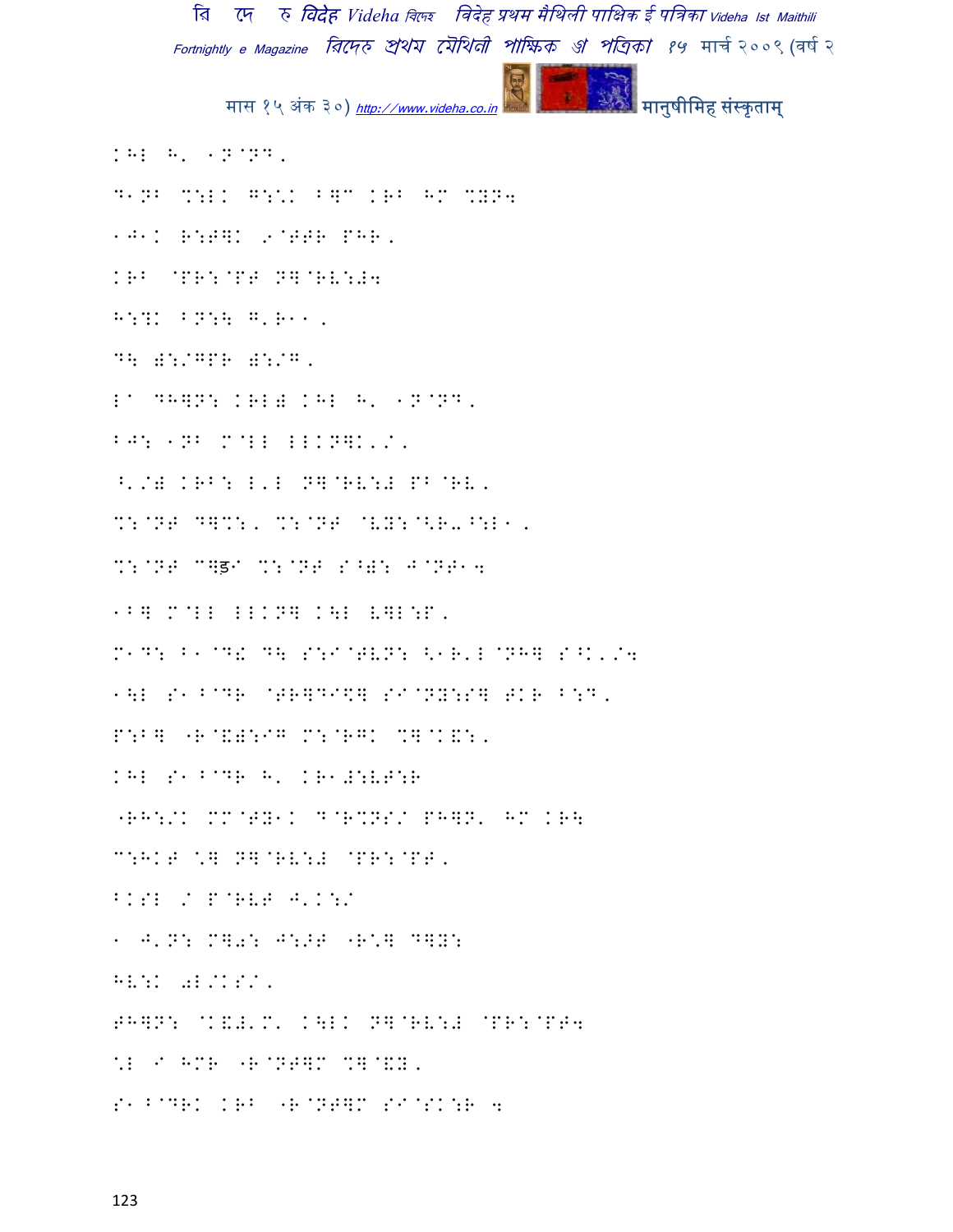मास १५ अंक ३०) <u>http://www.videha.co.in</u> स्थिती सामानि स स्कृताम्

But is a resolution of the second contract of the second contract of the second contract of the second contract of the second contract of the second contract of the second contract of the second contract of the second cont B1000 Bishington, San Stringer, San Stringer, San Stringer, San Stringer, San Stringer, San Stringer, San Stringer, D'L MERSHINI MARY STRING KLNL %IK: HL\ T/ PB\*B 1>, "RNEBH" TRE ISH "RHE" (BSE ISSUE) & TRE ESSEED, ISSUE A B1@D#IR\_G#HR\_AD:C\_CHAR\_ARD\_BH1/CA.  $\frac{1}{2}$  (  $\frac{1}{2}$  ,  $\frac{1}{2}$  ,  $\frac{1}{2}$  ,  $\frac{1}{2}$  ,  $\frac{1}{2}$  ,  $\frac{1}{2}$  ,  $\frac{1}{2}$  ,  $\frac{1}{2}$  ,  $\frac{1}{2}$  ,  $\frac{1}{2}$  ,  $\frac{1}{2}$  ,  $\frac{1}{2}$  ,  $\frac{1}{2}$  ,  $\frac{1}{2}$  ,  $\frac{1}{2}$  ,  $\frac{1}{2}$  ,  $\frac{1}{2}$  ,  $\frac{1}{$  $\ddotsc$   $\ddotsc$   $\ddotsc$   $\ddotsc$   $\ddotsc$   $\ddotsc$   $\ddotsc$   $\ddotsc$   $\ddotsc$   $\ddotsc$ M@LL SO 1999. ESP 19W'LL SO NE NEW SOLUTER WILL N:G@DV:RS/ B:HR ^\ K\L@NH] P:R H]R@#YVT] !:R,  $W_1$  ,  $W_2$  ,  $W_3$  ,  $W_4$  ,  $W_5$  ,  $W_5$  ,  $W_6$  ,  $W_7$  ,  $W_8$  ,  $W_9$  ,  $W_9$  ,  $W_9$  ,  $W_9$  ,  $W_9$  ,  $W_9$  ,  $W_9$  ,  $W_9$  ,  $W_9$  ,  $W_9$  ,  $W_9$  ,  $W_9$  ,  $W_9$  ,  $W_9$  ,  $W_9$  ,  $W_9$  ,  $W_9$  ,  $W_9$  ,  $W_9$ J.N LG:/L 1G], NH] 9WL C]@NG:R], WHO KENT THE MEAN PROPERTY /KR: "RB]T' L:GL C]T:M' 1G]4  $\mathcal{P}^{(1)}$  is a decrease of the construction of the construction of the construction of the construction of the construction of the construction of the construction of the construction of the construction of the construc 1NL NGR MARKAT NGR MARKAT NGR MARKAT NGR MARKAT NGR MARKAT NGR MARKAT NGR MARKAT NGR MARKAT NGR MARKAT NGR MAR B:DM' KONG KOMING PERSONAL KAR (ROS) RASHER (PRODUCED AT A SATISFIED AT A SATISFIED AT A SATISFIED AT A SATISFIED AT A SATISFIED AT A SA 6'R S:T D'%K DBT, 1B] M/GLK B1@D!K "R@S?], MORE MORE REPORT OF THE REPORT OF THE REPORT OF THE REPORT OF THE REPORT OF THE REPORT OF THE REPORT OF THE REPORT OF THE REPORT OF THE REPORT OF THE REPORT OF THE REPORT OF THE REPORT OF THE REPORT OF THE REPORT OF THE RE T/ BJड़L Y1@D!K Y1@D!, SO 189 K.H. C. THING, D: WE CONSERVED BROWN BOOKS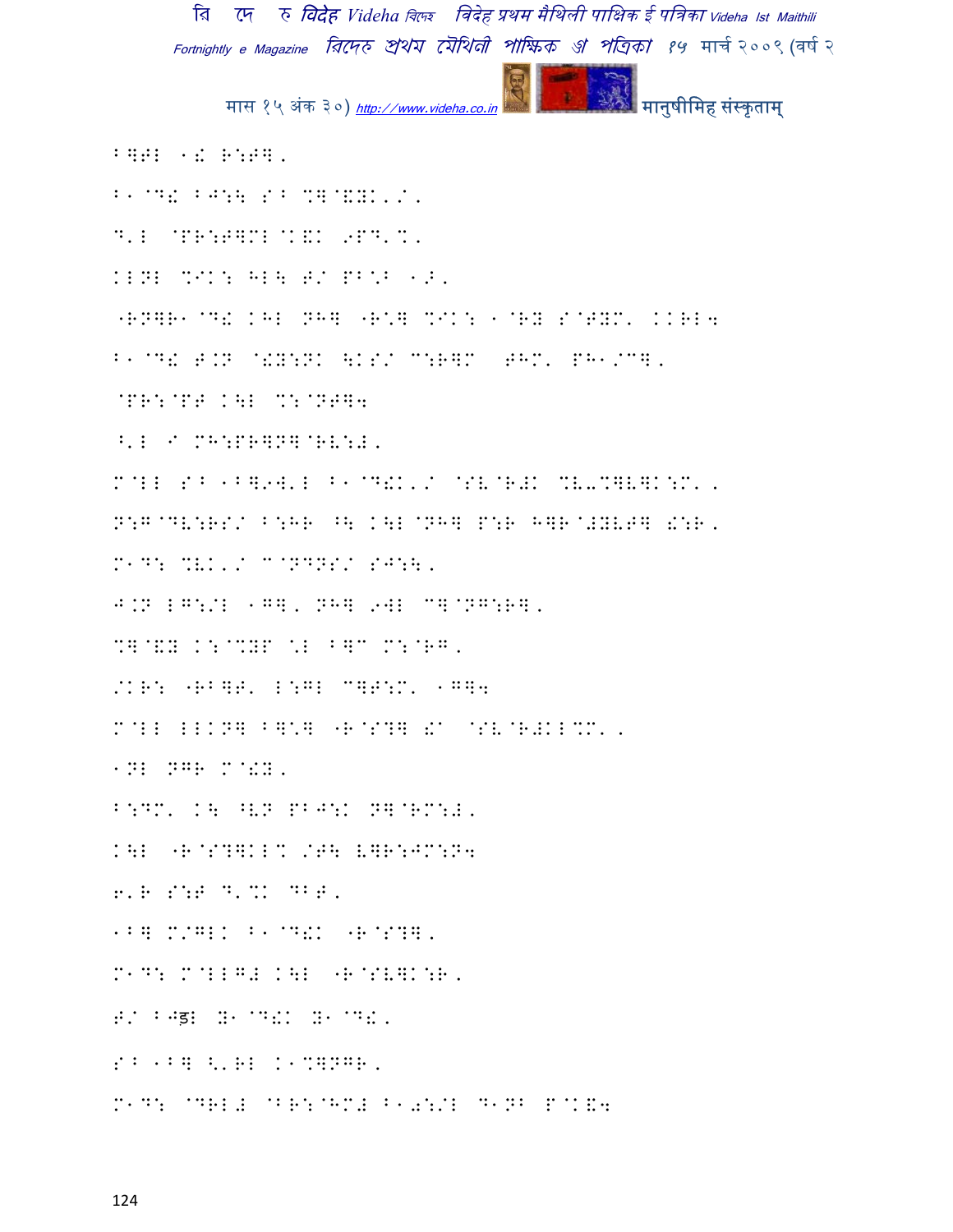मास १५ अंक ३०) <u>http://www.videha.co.in स्थिति क्रिके</u>टी **मानुषीमिह संस्कृताम्** 

B:/)] "R@S?]K'/ 1W ^:G,

@DRL# L'LK / <) 1 P]SL G# \*:9R B1@D!K,

SO REPORT RESIDENCE  $R$  Robert Company and Research and Research and Research and Research and Research and Research and Research KRA G'L:H PBJ: "RONDER" DSD): WHIP BND BLE HEAD, JTH AND MANUTAN AND MANUTAN 6'R R:JGMHS/ 1\L P:/C S\ ^]@K&1, 1N@NDK'/ D'L G'L I K:J, B1@D#L STRINGER STRINGER HIGHT I SMARTING THE HM I TRHY SINN, SHE SHE, A. KAR SOME THE RANGER WAS SERVICE K:L:@NTRM' "R%LK @STBPS/ L\ !:T1 K\ K\K S\ V]^:G, BN:/D KORTAGE @%R@D!:K @PRT]K4 JHAY: 2001 TANA JARAT DI RAMA DI P1N@RJ@NMS/ M1@KT] "R\*] M:@TR S1., TKR M:@RG D'.:/L J' MH:M1N], %: Which is the state of the state of the state of the state of the state of the state of the state of the state of the state of the state of the state of the state of the state of the state of the state of the state of the TH:DRI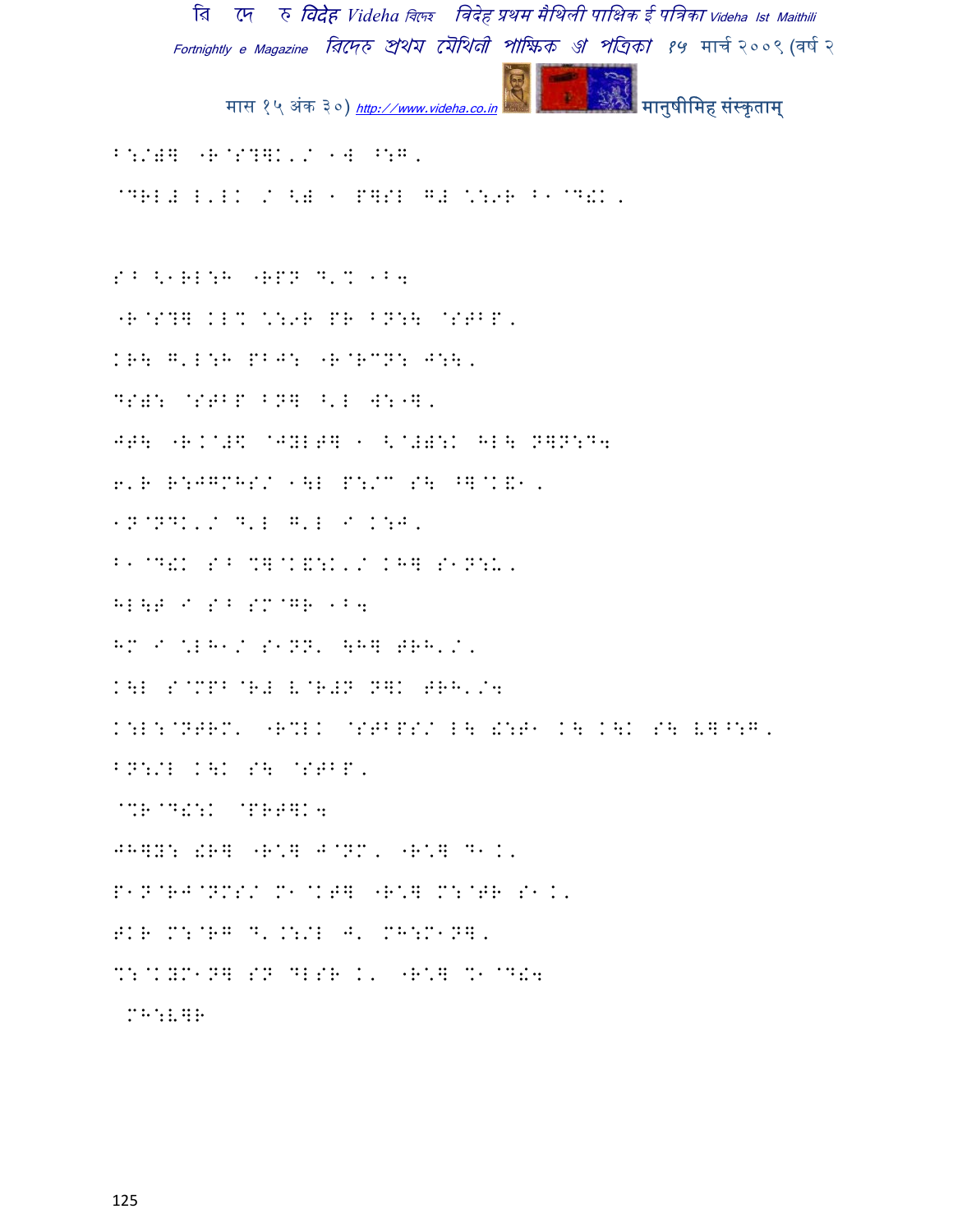मास १५ अंक ३०) <u>http://www.videha.co.in</u><br>| मानुषीमिह संस्कृताम्

V]D'HK R:J!:N] \*L VK%:L],  $\mathbb{R}^n$  ,  $\mathbb{R}^n$  is a set  $\mathbb{R}^n$  ,  $\mathbb{R}^n$  ,  $\mathbb{R}^n$  ,  $\mathbb{R}^n$  ,  $\mathbb{R}^n$  ,  $\mathbb{R}^n$  ,  $\mathbb{R}^n$  $\vdots$  :  $\vdots$   $\vdots$   $\vdots$   $\vdots$   $\vdots$   $\vdots$   $\vdots$   $\vdots$   $\vdots$ BOARD BANK TO AN AND . @BR:@HM# 1 @K&@TR]YK K1@#\$@GR:M, @K&@TR]Y K1@#\$@GR:MM' JNM L'L @J3:TMK1LK M1.]Y:  $S = \{1, 2, \ldots, n\}$ MANDALISM BHO MARKET BHO DO BALL J:H] R:T] 1\L G@R^ ^'L M:T:K'/ @SV@PN, ^LRM' P@#\$]TG# KHL@NH] \KR "R@R?, HL\T @PRT:P] P1@TR  $1401.001$  $\frac{1}{2}$ ,  $\frac{1}{2}$ ,  $\frac{1}{2}$ ,  $\frac{1}{2}$ ,  $\frac{1}{2}$ ,  $\frac{1}{2}$ ,  $\frac{1}{2}$ ,  $\frac{1}{2}$ ,  $\frac{1}{2}$ ,  $\frac{1}{2}$ ,  $\frac{1}{2}$ ,  $\frac{1}{2}$ ,  $\frac{1}{2}$ ,  $\frac{1}{2}$ ,  $\frac{1}{2}$ ,  $\frac{1}{2}$ ,  $\frac{1}{2}$ ,  $\frac{1}{2}$ ,  $\frac{1}{2}$ ,  $\frac{1}{2}$ , RL PRE AND TI VALLATIN MINIST  $\overline{0}$  . Sa  $\overline{0}$  of  $\overline{0}$  ,  $\overline{0}$  ,  $\overline{0}$  ,  $\overline{0}$  ,  $\overline{0}$  ,  $\overline{0}$  ,  $\overline{0}$  ,  $\overline{0}$  ,  $\overline{0}$  ,  $\overline{0}$  ,  $\overline{0}$  ,  $\overline{0}$  ,  $\overline{0}$  ,  $\overline{0}$  ,  $\overline{0}$  ,  $\overline{0}$  ,  $\overline{0}$  ,  $\overline{0}$ 61 THE PR 4.71 6111 RD (6100 PR PLI NLRK' NATHAIR SEE AND HOT SAN HOT SEEKS JAVAN TA NAMA PARTICIPAL PORT AND TANK AND TANK AND TANK AND TANK AND TANK AND TANK AND TANK AND TANK AND TANK L'K]N /KR MLN <1R]-<R] J: "R)KL JTA BETCH AL "ROLLER" SA CHE JUNK' "RNING" "PART OF STREET \K HMR' LG \*L /KR "R@NT@RMN D'.:R SIMIPS OF STILL STILLING ORDER THE STILLING PR@NTHI SA NHI DARK ON ROOM IN DERIVATI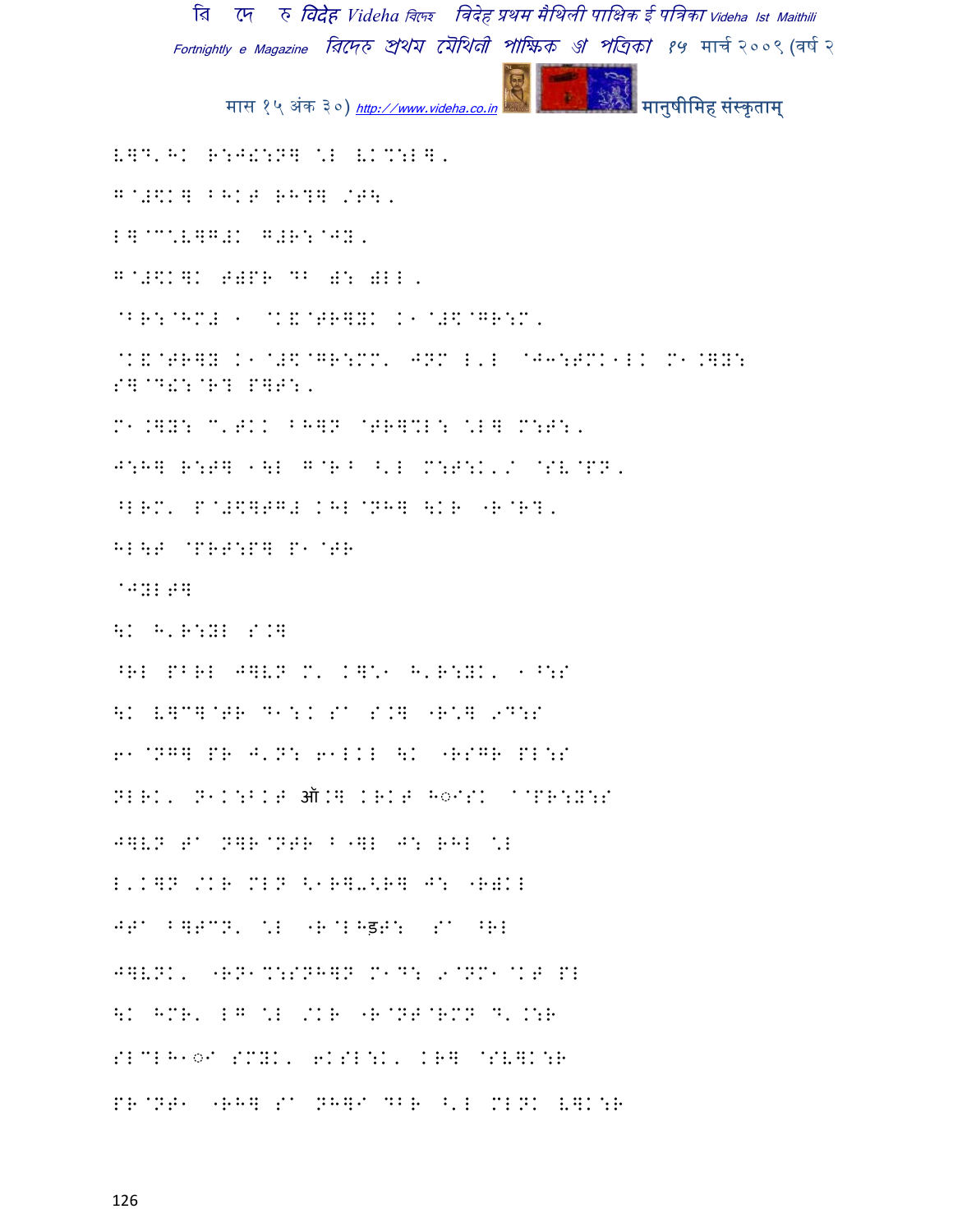मास १५ अंक ३०) <u>http://www.videha.co.in</u> स्थिति स्थिति । मानुषीमिह संस्कृताम्

 $\,$  Ta How: The Signed Signed Signed Signed Signed Signed Signed Signed Signed Signed Signed Signed Signed Signed Signed Signed Signed Signed Signed Signed Signed Signed Signed Signed Signed Signed Signed Signed Signed Si B]TL B:T B]SRa/KRL KHL]YK J:H]D]N 9P:Y S10'N:I J'N: H (18 KW) 19 N KW "RPN HWM, "PN HI HIS W.I "PRN " TRAPPER KA JERO KONSTANTINO MARIA POPULA NHE KONG KA SKLHIV II KT'K @KRL: #L /KRL: #L /KRISTIAN / #L /KRISTIAN / #L /KR: #L /KR: #L /KR: #L /KR: #L /KR: #L /KR: #L /KR: #L / BS SLCKT RHLHID / MILL OF DATA REPORT / @VY@ST ^a L]. RHL \*L @@PRLMK P:T] K:M]N] K:M:YN]: MK?]L] "RI@GR'J] 1 H]@ND]K @6R]L:IS J@RNL]@S) \*?]4  $\ldots$ COMING THE SECRET IS STRIKE OF 1B 9@NNT] K' PHC:N BN] G'L 4 "RH] S@^Y SM:J M'I J' JT'K NMHR T'KR: LG TT'K C@KK:'

B+K: D:K+L \*:')K: D:K+L

THE PERSON REPORTS TO CALL BABY SHOW

1 D:''K+] D:K+] K BKS:HY L:GL

NB NB P'ELLIK BLILLILLILLIK BY MBBE BY MBBE MATITER

J'KR KAJ KALENDARY NA KATALON NA KATALON NA KATALON NA KATALON NA KATALON NA KATALON NA KATALON NA KATALON NA

KS'H: G1+K1+K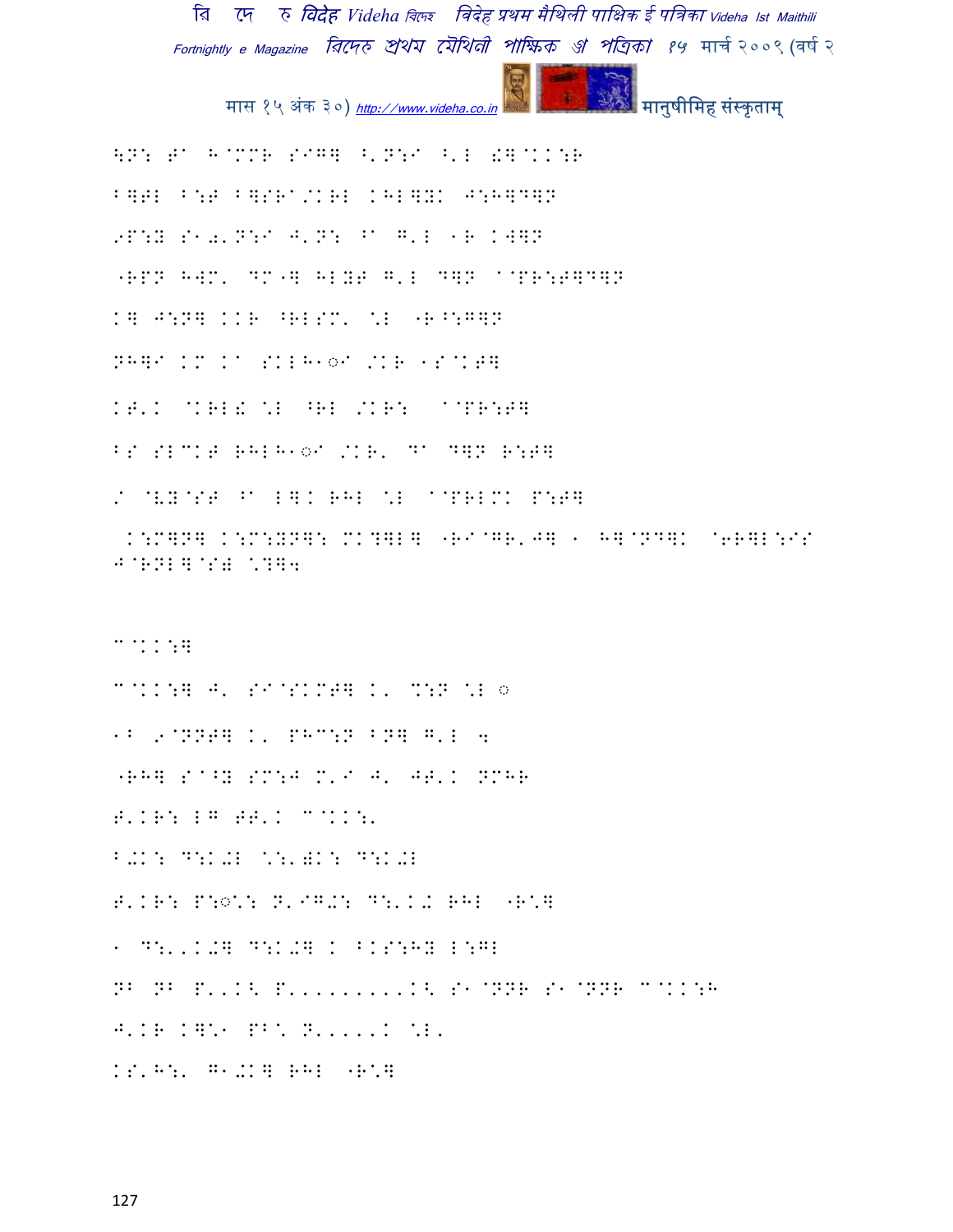मास १५ अंक ३०) <u>http://www.videha.co.in स्थिति क्रिके</u>डी **मानुषीमिह संस्कृताम्** 

T:RB K:RB MONTH: 1 0 N (RHE) TO MY RO FAT (FORE ) RAHL NGRK MH:NGRK S]M]T S+K G:R: G:R] W:'KM W:'K ?:N: P1L]S K:') KCHR] J'\_ SBHK P: L:GHE P: L:GHE P: L:GHE C@KK:P H)K T.N N''K J:M H)TK \$I\$: BRS:B'''''''''KT P1L]SB:' ?KL' 'K:'N:'N:'K NK: 'K NK: >@R SSRT] SSRT] HRID LER PHIOT WIE SPAR Howard Southern MH:V]N:%K =L:N \*''K TO CAN CONSIDER A FOOTH WHICH THE COOLS =L:N P C=] 1'H] W:M V]R:M L'T\ F (19.75) KAL "RHI" P S: CLOSE S: CHANGE 1!1N]K V]@J3:N] L:'K

\$X PIKJ PR:%R (१९७६- )4 MLHNP1R, BLV:H:) CPR:/V KLW], SHRS:4 @PR:R@M^]K %]@K&:S/ @SN:TK !R] G:M 1a SHRS:M'4 6'R P)N: V]@%VV]@DY:LYS/ \M.\. H]@ND]M' @PR?M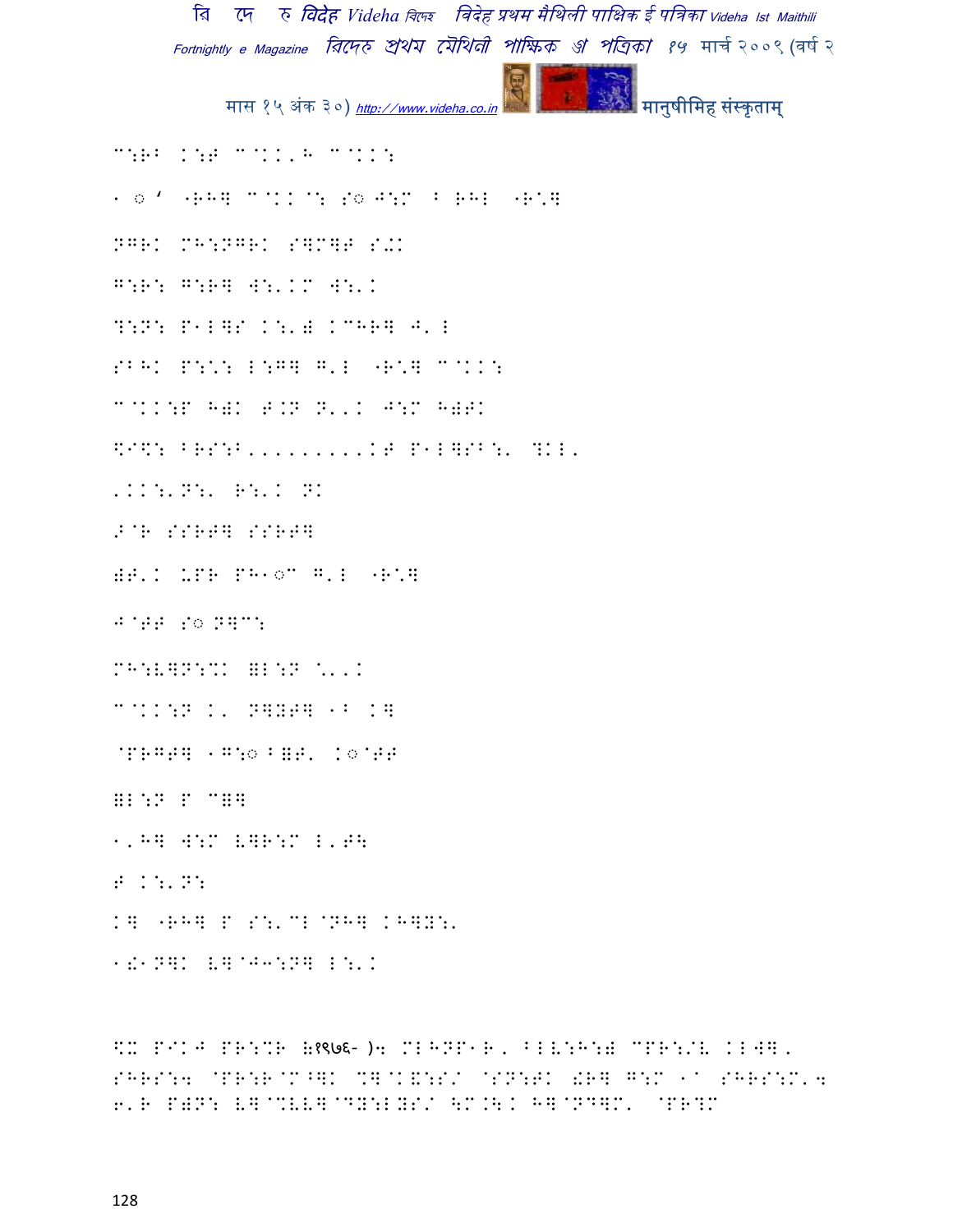मास १५ अंक ३०) <u>http://www.videha.co.in National Acco</u>ssib**lity मानुषीमिह संस्कृताम्** 



@%R'#]M' @PR?M @S?:N4 J'.\N.YB.,D]@LL]S/ \M.6]L.4 J:M]Y: M]L]Y: >@SL:M]Y:S/ )].V].P@TRK:R]T:M' @SN:TKL@TTR \$]@PLLM:4 MK?]L] 1a H]@ND]K @PRT]@&W]T POTRERED SO ROPED I, SMARTRICH: SO THE NILL CONTROL IN THE RESEARCH @PRK:%]T4 "RI@GR'J]S/ H]@ND]M' @KLXD L'V] @S@)RXS, \BH:@R\$ 6]%R, HK1 %:H 1 @BRBS CK)V]N 1D]K %L! N]B@N!K "RNNIG" (ALL SR RIGHTA "PLAT" DETECTION OR DESTRU  $R$  (RIC  $R$  )  $R$  and  $R$  is the set of  $R$  in  $R$  is the set of  $R$  in  $R$  is a set of  $R$  is a set of  $R$  is a set of  $R$  is a set of  $R$  is a set of  $R$  is a set of  $R$  is a set of  $R$  is a set of  $R$  is a set of  $R$  @STI^M' L'.N4 R<1V]R SH:YK S:H]@TYPR J'.\N.YB.S/ PH. 147 141 141

R: VLP PR: PIKI PR: PIKI PR: PIKI PR: PIKI PR: PIKI PR: PIKI PR: PIKI PR: PIKI PR: PIKI PR: PIKI PR: PIKI PR: <br>R: PIKI PR: PIKI PR: PIKI PR: PIKI PR: PIKI PR: PIKI PR: PIKI PR: PIKI PR: PIKI PR: PIKI PR: PIKI PR: PIKI PR:

 $\kappa$  :  $\kappa$ 

R:VLPHOTH S/ 1991 CRIP OF LOCKER RELEASED TO LIGHT

**BHF** DBR.

JTY @SVTI@TRT: K'R SMV'T @SVR

@PRCI\$ NRM'!K "RNIT >T]H:S M' BDL] G'L \*L

DBR-DBR HLVE SVR V. (BVRIE CECE (BVF) (SER) (SER-ODFV) H Y ...J'HL SB \*L N]K) S' DBR ^'L J: RHL "R\*] DBR-DBR-DBR HL-BH1T KING  $L$  H: H:  $V$   $\rightarrow$   $V$ :  $V$   $\rightarrow$   $V$   $\rightarrow$   $V$   $\rightarrow$   $V$   $\rightarrow$   $V$   $\rightarrow$   $V$   $\rightarrow$   $V$   $\rightarrow$   $V$   $\rightarrow$   $V$   $\rightarrow$   $V$   $\rightarrow$   $V$   $\rightarrow$   $V$   $\rightarrow$   $V$   $\rightarrow$   $V$   $\rightarrow$   $V$   $\rightarrow$   $V$   $\rightarrow$   $V$   $\rightarrow$   $V$   $\rightarrow$   $V$   $\rightarrow$   $V$   $\rightarrow$   $V$   $\rightarrow$   $V$   $\rightarrow$ 

C:RB D] MAC:RB D] )HE DIST DISTINGENT PRODUCTION OF LIGHT  $\overline{10}$ >IS:6 KRB:K L'L "RP@SY:IT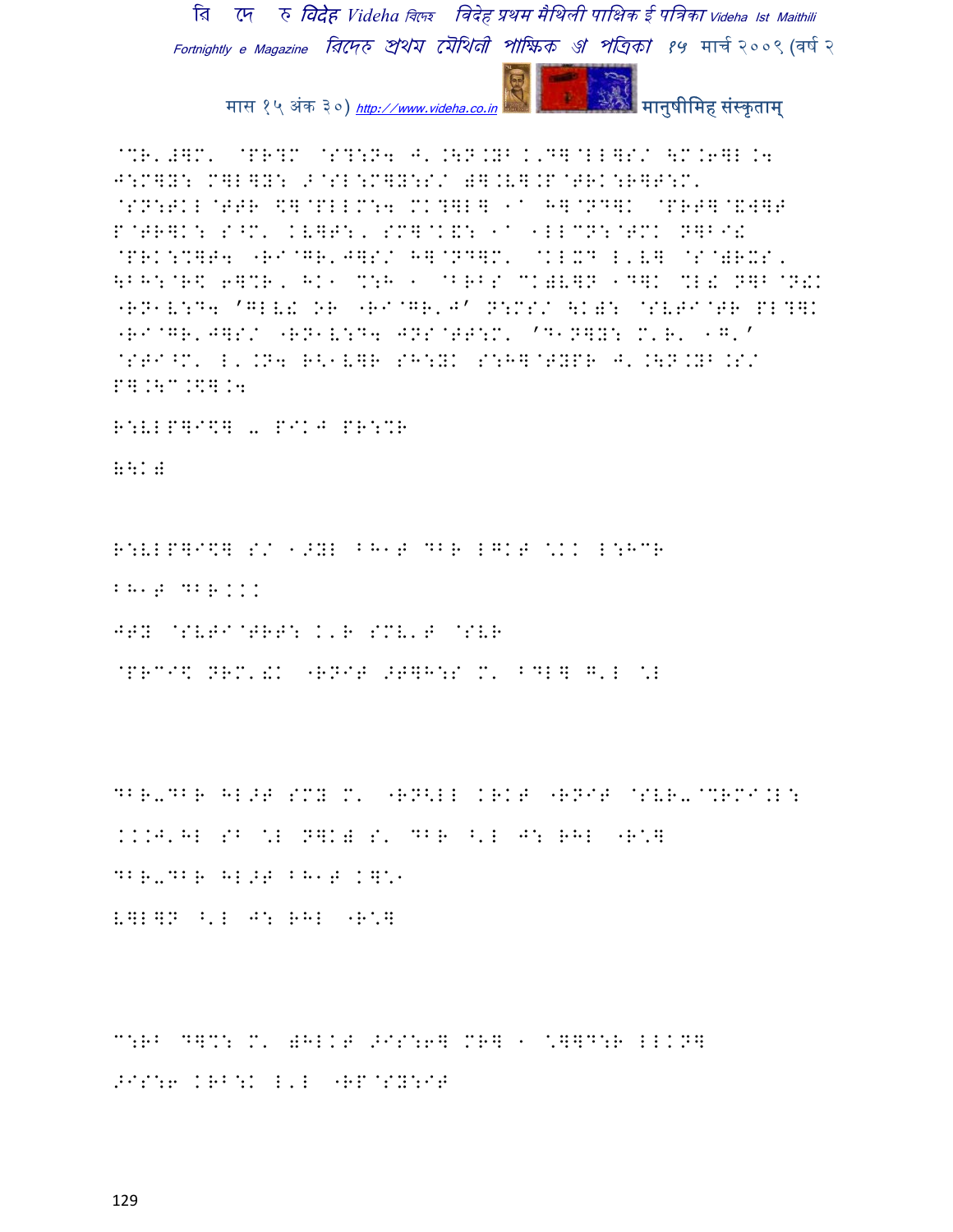मास १५ अंक ३०) <u>http://www.videha.co.in</u> स्थिति स्थिति । मानुषीमिह संस्कृताम्

ROBETTER VON SREITER VER SOME TYP PEUPE  $R$  . The set of  $R$  is the set of  $R$  and  $R$  and  $R$  are  $R$  is the set of  $R$ >IS:6 KRB:K L'L

 $\mathbb{R}^{m \times d}$ 

JA.N HM 61 HM 61 JA 19 JANGE JAAR MEE M:YK L'L BJKT C]IT:HR# BLL 1 K] )K@KS] RLKKT @\$R:>VR KR]M .:N  $\overline{R}$  . The probability of the probability of the probability of the probability of the probability of the probability of the probability of the probability of the probability of the probability of the probability of th --^:Y TLIY H]ID1@ST:N] \*HL? HMR: "ROBB: S/ TO S/ TO S/ TO S/ TO S/ TO S/ TO S/ TO S/ TO S/ TO S/ TO S/ TO S/ TO S/ TO S/ TO S/ TO S/ TO S/ -H1N] BLL> \*?]N >\H BLL]J' TLIY "R.N] BLL> RHL 1 %NK: %NK: PSR HAR: 1818 HMR: 81 % MY W. 1K1L-@VY:K1L "RV]^:J]T D'%K ^:GLP1R 1 M1IG'R L:HCRK B:) M'

 $1:1:1:1$ 

HMR: \$:K<RK MLHR M' 1>YL K:YM "R\*] M1IG'R 1 \TY KTRN] !:NK CB]: MLN P:]KT KR]M .:NK VM@D! P]T: DRIVING AND SALES ON THE RICH AND THE SALES OF SALES AND D'SKLS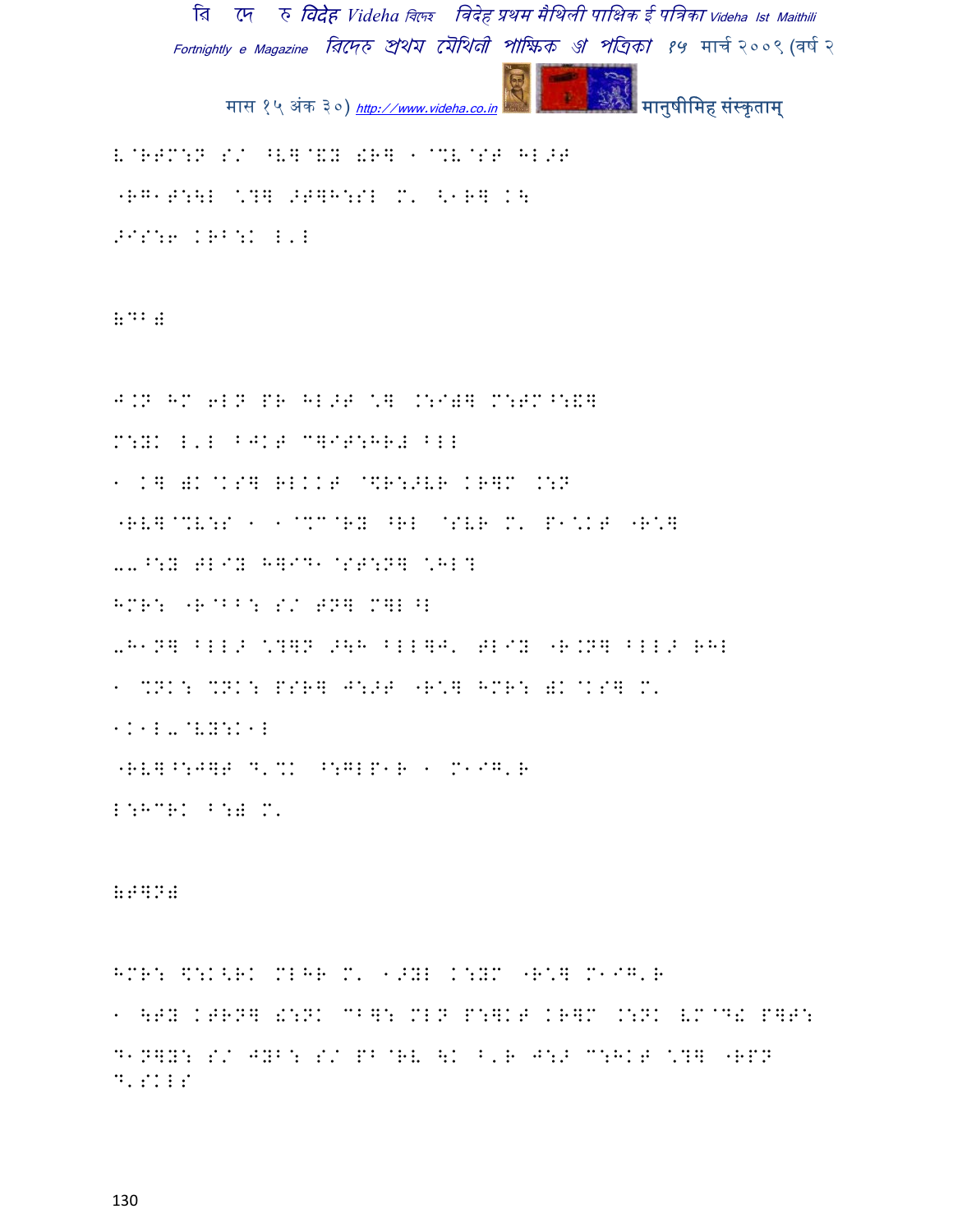मास १५ अंक ३०) <u>http://www.videha.co.in स्थिति क्रिके</u>डी **मानुषीमिह संस्कृताम्** 

\K): D'% ^')B:K B:DL / TKKT \*?] "RPN D'SKLS

"RPN D'S S NGR-NGR BC'S S NGRE HM PH1ICL THE PH1ICL PH1ICL JTY 1>YL P\*L] !YN'I "R\*] D'SKLS

KLS-KLS-KLS-KLS-KLS-HLTLL-ALTIL \T'K KLS DBR /H]N: LGKT "R\*] J'HN "RPN G:M K'R >N:RK 1 TH COOL RESERVEED HOLD BOOK STEERING BRIDGE THE CHRISTER SECTION HOND 1991 FOR

HT BILE TH SHHHE THE 1 S:MBH]K @SMMT] S/ V]L]N >T]H:S HMR: D]S J', KER HAR HOPE DE DE TRE R:VLPHONE N.

 $E''EH$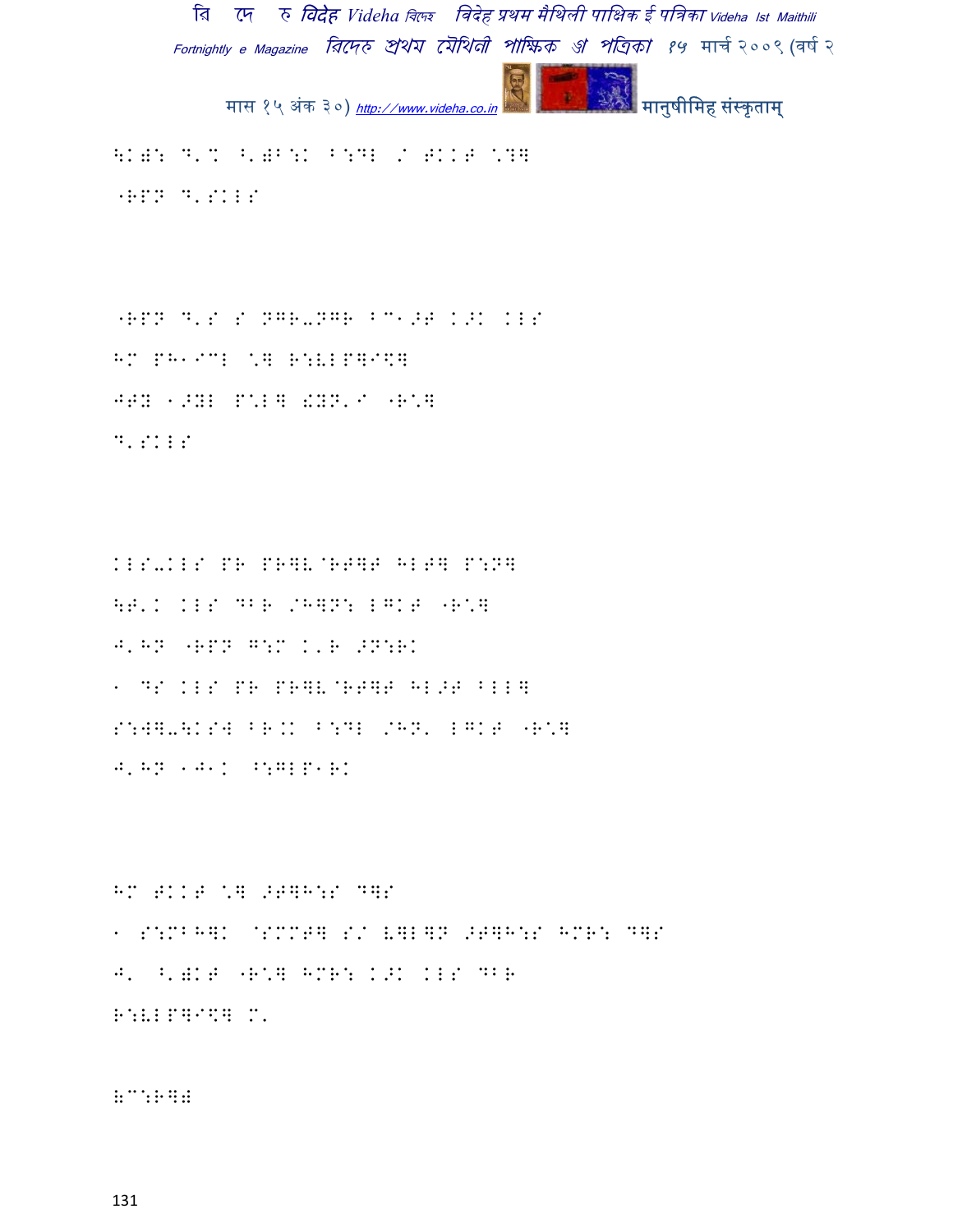मास १५ अंक ३०) <u>http://www.videha.co.in</u> स्थिती सामानि स स्कृताम्

JTY AND SIGN AND RHL "ROBOTH REDUCED AND RELEASED ON REDUCED A REDUCED A REDUCED A REDUCED A REDUCED A REDUCED GHEMA CHAIRS LI THILL AN AN AN EAST SKIT:L]S S/ SKIT:L]SK C@KRVM@D!] D'.KT W:M-W:M S/ 1YL R:VLP]I\$]K K]\*1 VM@D!JN 9@CCR]T KRKT \*?] MI@TR JK:I ->@SL:M:B:D >@SL:M-1B:D 1...B:D 1B:D LLKK B]C SB BRB:D  $E:Y:Y \to Y$ B:<:K B:!: @BR@HM:I\$K SIPB@R# B:!: S/ B'%] MLSK]L \*KK N1NB TLIY "RICH" "RICHL" "RICHLER" ...M]LLHL MIL LAIRA HLAP HENDI BR.K HOLD DIR M HMR: MYSHE LHL...HE...LHL...LHL....KYMBED KR KY 1D1 @SVR PICM M' \*GUERTHIS SSON SINGLE SINGLE SEE SHIPPING **JANE CARDS** V@RTM:NK KKNV:S PR PSR] RHL \*L!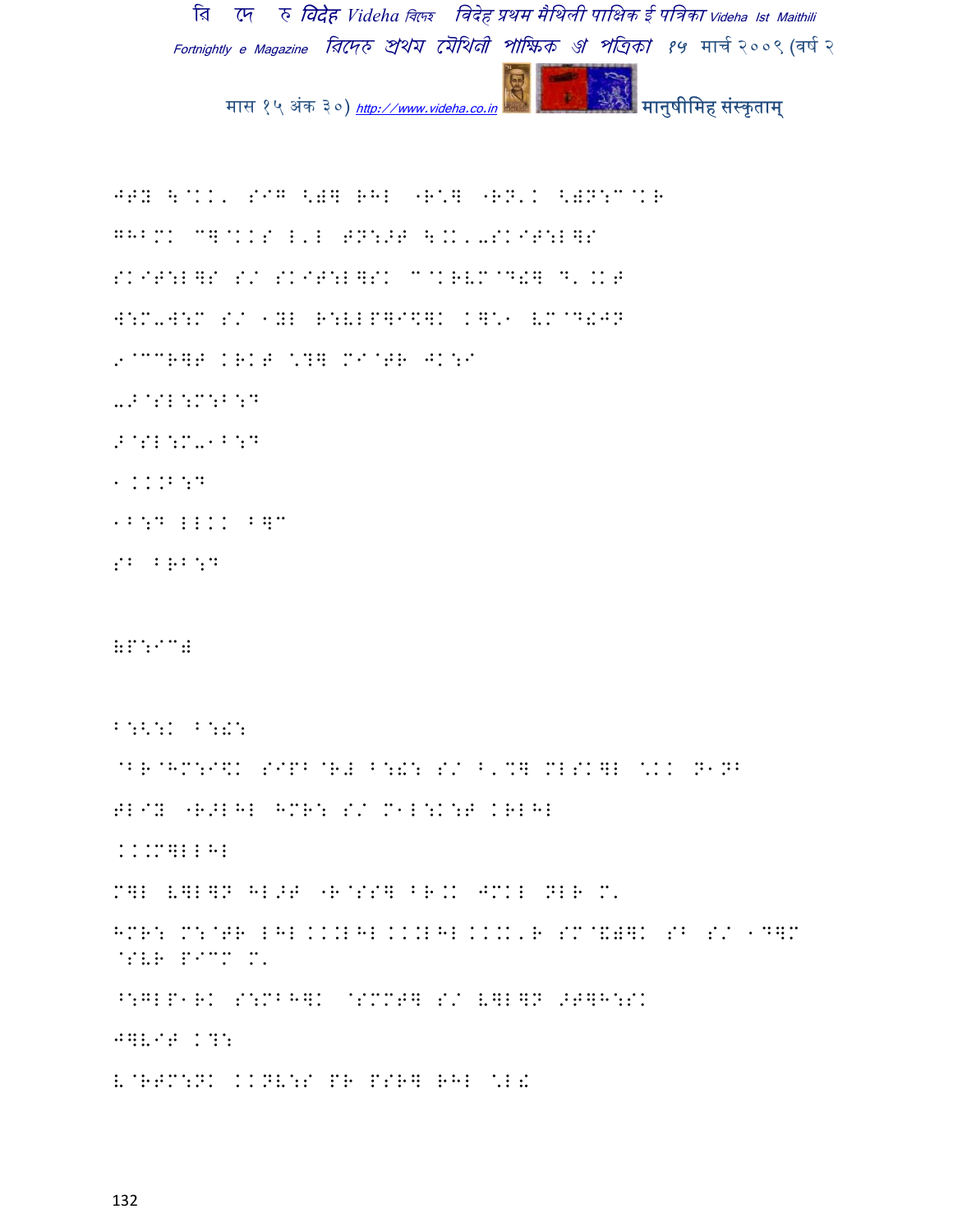मास १५ अंक ३०) <u>http://www.videha.co.in</u> स्थिती सामानि स स्कृताम्

he aund SIMBO STRAIN  $\ddot{\phantom{0}}$ MANMY 9WKY'S BYR-BYR-NH] SHB\ 1B "R@TY:C:R WORDS VI VERSION HM "RPN SC@MY %@KT] B"]'B\ SIMPLE MINIMUM (STREET) .:N-P:N M]?]L:K VK^V S/ DRIMINI ART.RI TANARI (ABI) AR. PA HM "RPN SC@MY %@KT] B"]'B\ MMD1 -: "R#1 -: "R#1 : "R#1 : R#1 : "R#1 : "R#1 : "R#1 : "R#1 : "R#1 : "R#1 : "R#1 : "R#1 : "R#1 : "R#1 : "R#1 J:H]S/ BNB HM S^K @H@RD'@%VR  $S'$  is a strip  $S'$  -  $S'$  -  $S$  -  $S$  -  $S$  -  $S$  -  $S$ V]D'HK @MK:)]K "RL. JG'B\

 $\ddot{\cdot}$ 

PHIR PRD'S PROVINCE HLL] .'LB KKR: SIG P]Y: HMR PRD'S]Y: YC K' B10T HMR 9DG:R, CONSTRUCTION P]Y: HMR PRD'%]Y: O4 K' man "Ration" (1991) HOW K' L'HON (RYS OF WYS AND K. THE CHEART REPORTED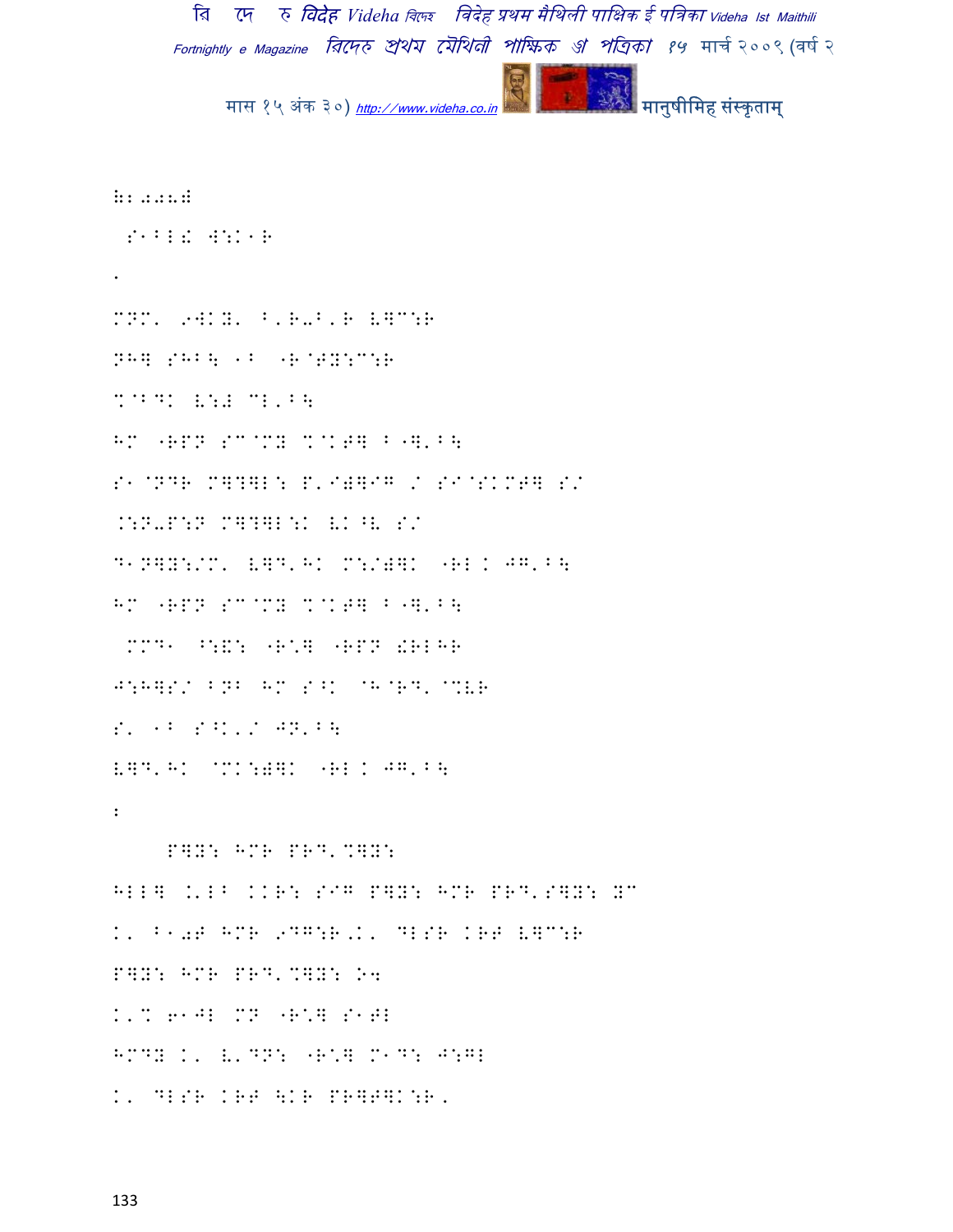मास १५ अंक ३०) http://www.videha.co.in स्थितीया मानुषीमिह संस्कृताम्

N:H] S' B10K HMR SN'H]Y: YC HLLB .'LB .'LB .'LA .'LB .'LB .'LB .'LB .'LB .'LB .'LB .'LB .'LB .' B:B:N:N:L HTE TERTIC HAILDAR CITT: OR 17. KENHANG KALIPAT KANG MANG S' NHE BION NAMES AN HLL] .'LB KKR: SIG P]Y: HMR PRD'%]Y: YC 4 KHK S1BL! : THE S1BL! IN STREET IN THE S1BL! IN STREET IN THE S1BL! IN STREET IN THE S1BL. OF:H "RH:I K' MONDERN HI MBL "RACHEL AN INDIA" (PRINCIPAL K:R : GK@SPR "ROLL" : GK@SPR "R@LM MK?]L] RBP:@NTR# : \$X. %I^1 K1M:R S]IH

 $K: H \to H$  RB  $H$ 

/ "RPN P]LSK P:?RS/ ^RL 6@R% VL: H:T:M' JYB:K L'L JHANS SERVARY (ILLL), ALE: TARE GEN MIR (SENARE K'LEKKA /TH KYLE PAZT, BA RE NEIN AARTZ, BRY EEAN VBPR P1@%TKN] N:M \*LKK, /KR V:@R\$ K'R P1@%TKN] N:M \*LKK, "R@LM]\$: V:\$L4 DRB@JJ:K B:HR P1RNK: KL, JKR: BH1T PH]NH] NBK: KL K'R K:R#'/ \*L]] D'L G'L \*LKK, T:H]S/ NOGRAM SERVICE BROWN SOMETIME SOMETIME SOMETIME SOMETIME SOMETIME SOMETIME SOMETIME SOMETIME SOMETIME SOMETIME K'R "R'R'R "R'E TKYHT "R'R'R "R'R'R "D'L' "B'L' "B'L' "B'L' "B'L' "B'L' "B'L' "B'L' "B'L' "BE "R'R' NH] JML \*LKK4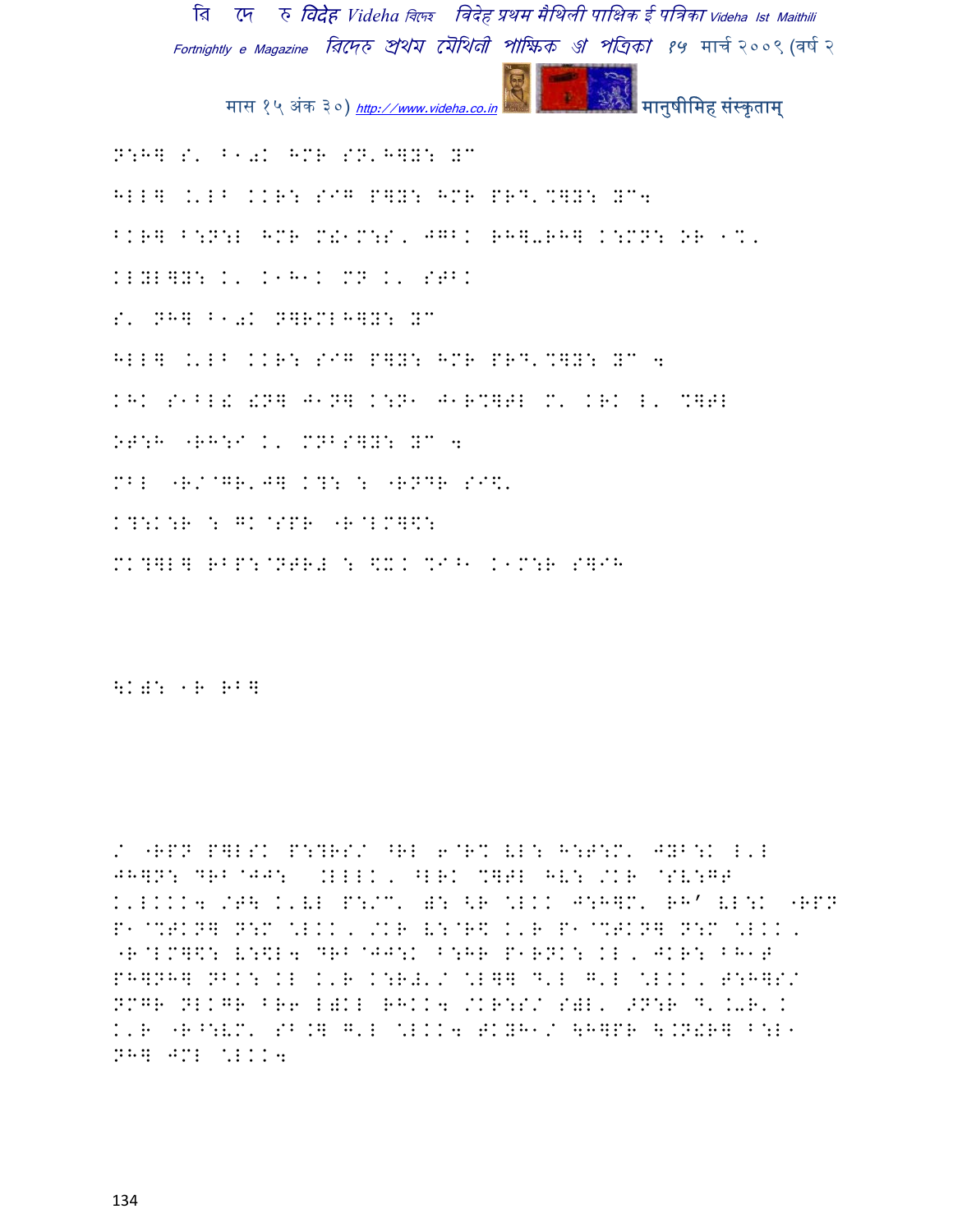मास १५ अंक ३०) http://www.videha.co.in | सामानिक स्वान्तुषीमिह संस्कृताम्

RL@L\$:/ @BR'G'@NJ: 01KL, 1/G1RS/ /KR: PK]LK 1 /H] JMLK: BR6K'/ \.NH] PBRB D]SS/ 1B] RHL S1RBJK K]R# K'R SM@K& 9WCLK4 /H] BR6 PR @PRK:% K'R K]R# P]]TH] >@N@DR!N1&] RIG JGMG: 9WLKK4

\*L)GR-SN G'), J:H]PR @SP@&) RBPS/ @BR'G'@NJ: V]L: L].L \*LKK, "RPN K@BJ: PR 01LL C@RR-C@RR K'R 1V:J ALKII 1V: KARA PYEY I.E AYREEI.Z ET.E I/ PLKIIG AL IR /KR @PRT]@K&: K' RHL \*L, B10N:M' 1YL J' / S^ KH] RHL HL, "THE C.R: KTH R. K.NHH (P/ THIR K.N.N

RL@L\$:/ P:PL@L@L\$:PR\_PYSIZ\_aSOPE\_ARPR\_PR\_1H 1R PYRK NAMMY DRIVING AN INGENIA BOOK BANG BASA MHSBS KALKA PRINGEN SUND AMGED. AT PHONE AN INFORMATION DRB:J: .LLLK T/ /KR @SV:GT B:\*:K 1V:J 1R PR]C]T J:NVR S^K MHK K\LK4

 9WLK: KB]:D:NK M1/H .1JL 1R D'V:LS/ L:G] K\ )N)N:\L, 1R \K): ^1R: K'% (6R) 6HR:\L, J'N: JL.K K' RHL MAS 9. MIN PH MBS 2001 WHIPP (1812-1810) PH "RED "RECOM / C:R: N:PK VL: BRTNS/ MBSK'/ M:RLK4 1GBK \K <I):M' / B]N: K]\*1 B]SRN' "RPN D]NC@RY: \K N]YT GT]S/ PB@R# KALKA / PRD ALRK KAL GYAZY KOURN 2471. V PROGR D:Y]@TV /KR: 1@TMSIT1@&)]K "RN1^BT] D'LKKK4

RL@L\$:/ BH1T BOOK & COMPARY WAS CONSIDERED AND RELEASED AND RELEASED AND RELEASED AND RELEASED AND RELEASED AN NH] \*L, M1D: C:R: D'B: K:L B:\*: /KR H:? C:)KT RHKK 1 FARSE CORPORATION FOR PARTNERS IN REAL RESOURCE. B'STE ROME THE COMMUNICATION CONTROL CONTROL TO A PROPERTY AND RELEASED AT A PROPERTY OF A PROPERTY OF A RELEASED OF A PROPERTY OF A RELEASED OF A RELEASED OF A RELEASED OF A RELEASED OF A RELEASED OF A RELEASED OF A RELEA RHKT #L, T:KET (11) T:KET PHE SKI4 /KR SP KI:T PB@R# HESPAIR SPORT BEKOMPTEN STORES IN BEKOMPTEN BEKOMPTEN STATISTICS. M. BKT-PARKETE "RPN "VALGRE "VALLE "RUNAL" (PED) EN "YOUR PR PS:RN' J:>T \*L4 ^:NS<RM' <1STH]/ /KR: \K): S1.D  $R$  . The contribution of the set of the set of  $R$  and  $R$  is the set of  $R$  set of  $R$  is the set of  $R$ %NK, NATHARA SENING ANG PALAMATAN NATION NATION NATIONAL "APPORT H: PROVIDES TO REPORT OF SPECIES ORDER TO LIFE A LIGHT OF THE SPECIES. \K): C:MK BCGL]M' R:.KT RHKK, 1 \K D]N PH]L1K: P:PROVINCE POSTED AND RIGHT AND RESERVED AT LOCAL CONTROL CONTROL CONTROL CONTROL CONTROL CONTROL CONTROL CONTR @S?]R 1 M@ND GT] VL: N]Y:MKK "RN1RBP \*LKK4 J'N:-J'N: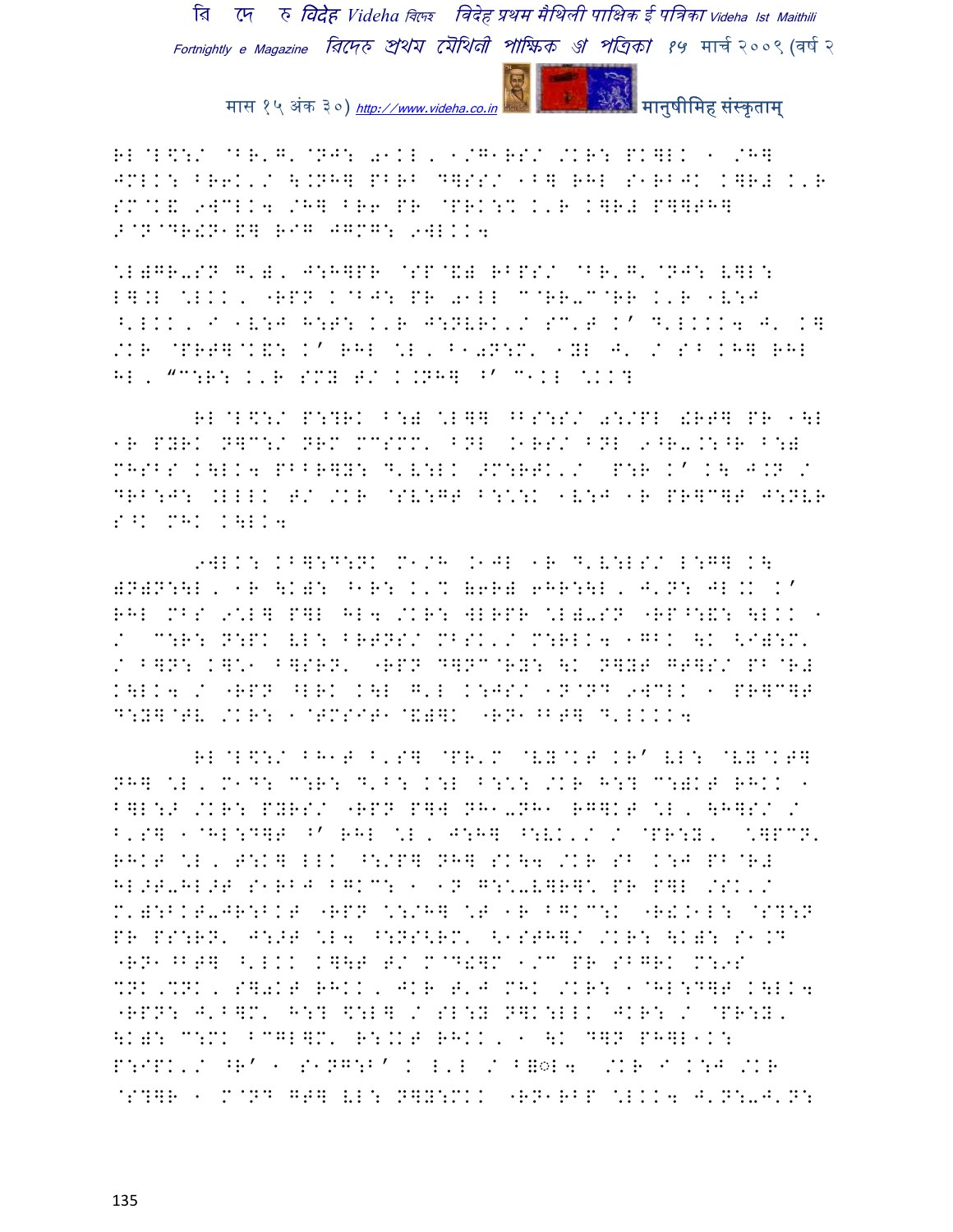मास १५ अंक ३०) http://www.videha.co.in <u>| मार्ग स्क्रिक्षे</u> | मानुषीमिह संस्कृताम्



MPRC: "PRP" PHR PYRRIC, MODERN FUR PYPR MISSING PRP G'LKA DI SIGNILLA DI SIGNILLA LA SIGNILLA DI SIGNILLA DI SIGNILLA DI SIGNILLA DI SIGNILLA DI SIGNILLA DI SIGNI FAND: /KR @ NATH\_ORDER CARDING COMPARED TO THE CLIPS OF CLIPS. B:HR "R\L:K B:D /KR: K B:D /KR: K B:D /KR: K B:D /KR: B / ROD / DIRECT DIRECT DIRECT DIRECT DIRECT DIRECT DIRECT B10:>K4 @KYL /KR: 1> Y:D K'N' H'TKK, / SLCLK, M1D: N:@ST: PR K]\*1 B:J] NH] ^'LKK.....K.NH1/ K]\*1 B'S] NHE CHL G'LICK, CELC SMY BJE G'LLICK AIR SHET (2) SYMBI  $R$  R\*E  $R$  (  $R$  is the state of  $R$  is the state of  $R$  state  $R$ 

WHICH IN EARLY FIRE IN MAIN AT THAN HIM IN THIS MENT THE T/ @KYL 1N K]\K?" / "RPN PYR PS:RLK 1 W:=◌^' G'L4 DRB@JJ: LG .B/)]S/ ):/GL KL) K'/ P:R KRKT / "RPN JKKK) PH]RLK / KLNM' R:.L \*]]K'/ H:?M' \N: PK]LK J'N: / /KR P1R:N M]T HL>K4

RL@ES:/ ORPORATION | PAR NORTH NON-TAR CONSUM C:RB DAR AND: PREFIX KALLE IN LIPS ARP ARA SLEWER AND  $\overline{N}$ P:A: Morton Society (Section Society ), and  $\overline{N}$  social values of  $\overline{N}$  and  $\overline{N}$  social  $\overline{N}$  social values of  $\overline{N}$ 9SR:H ^' G'LKK, M1D: / J:NKT \*LKK J' !RT]K N]C:/ SBTL J]VN SMYK J:DBS/ 6'R J:G] 9WTKK4 / <1ML 1 N:PL-JL.L PYR'/ S]KK N]C:/ D]S CL] P]L, \K): \*L)K: B:) PR JT\ \K): KR]Y:-0B]: K1K1R @PRT]D]N DC]K @PR@TY:%:M' @PRT]@K&: KRKT \*L4 K1K1R "RPN 9@RJ:K PH]L @S6L)M' G:\* 1 01RM1) D]S DC] P]L, / V]^]@NN @PRK:RK GI!K'/ SB/<LK 1 N]R]@K&#K B:D NV 1N@NDM' \$BB] G'L4

KA1KE 'MIRKIEK' REIE ' ARTIK KIRKLIN AIE ON BANGK J'N: HE:M' (HPP PRETH) HE:M' THE: MELTIC CONTROL PRO HL4 9@RARI: MEZHAN (SALAM) / S@KRIN P/ G.E. (APM MGEN) C:L]K "RN1SR# KR\ L:GL, S]KK K:T-K:T RLCK C]J S^K'/ / J:/C' L:GL4 PYR 9W:K\ / "RPN J:G]RK'/ K1K1RK M1@DR:M' NAME OF CASES OF CHARGE CALLS

 GL]K ML] PR RL@L\$:/ "RPN \*]]K'/ \K): @PL:@S)]K BKG, J:H]PR—D1BI @\$YB)] @6R]—@6L:I D1BI—@SP@&) RBPS/ LAN RHKK 1 JKR: JERK 1 LIBER 1 JERUSA 1 D. P. B. (111) T: HI:HE: L'ARBERT AN AN AIR AN AIR AN AIR AN AIR AN AIR AN AIR AN AIR AN AIR AN AIR AN AIR AN AIR AN AIR AIR 9W:K:K: KORINE DIS L' GIL, I SURCH J' (1999) DONNE DIS L' GIL, I SLCKT J' (1999) DONNE DIS BOKC:M' 6'KIN' OLIMPIA DI THUR D'ANN CHANNEL D'ANNEL D'ANNEL D'ANNEL D'ANNEL D'ANNEL D'ANNEL D'ANNEL D'ANNEL D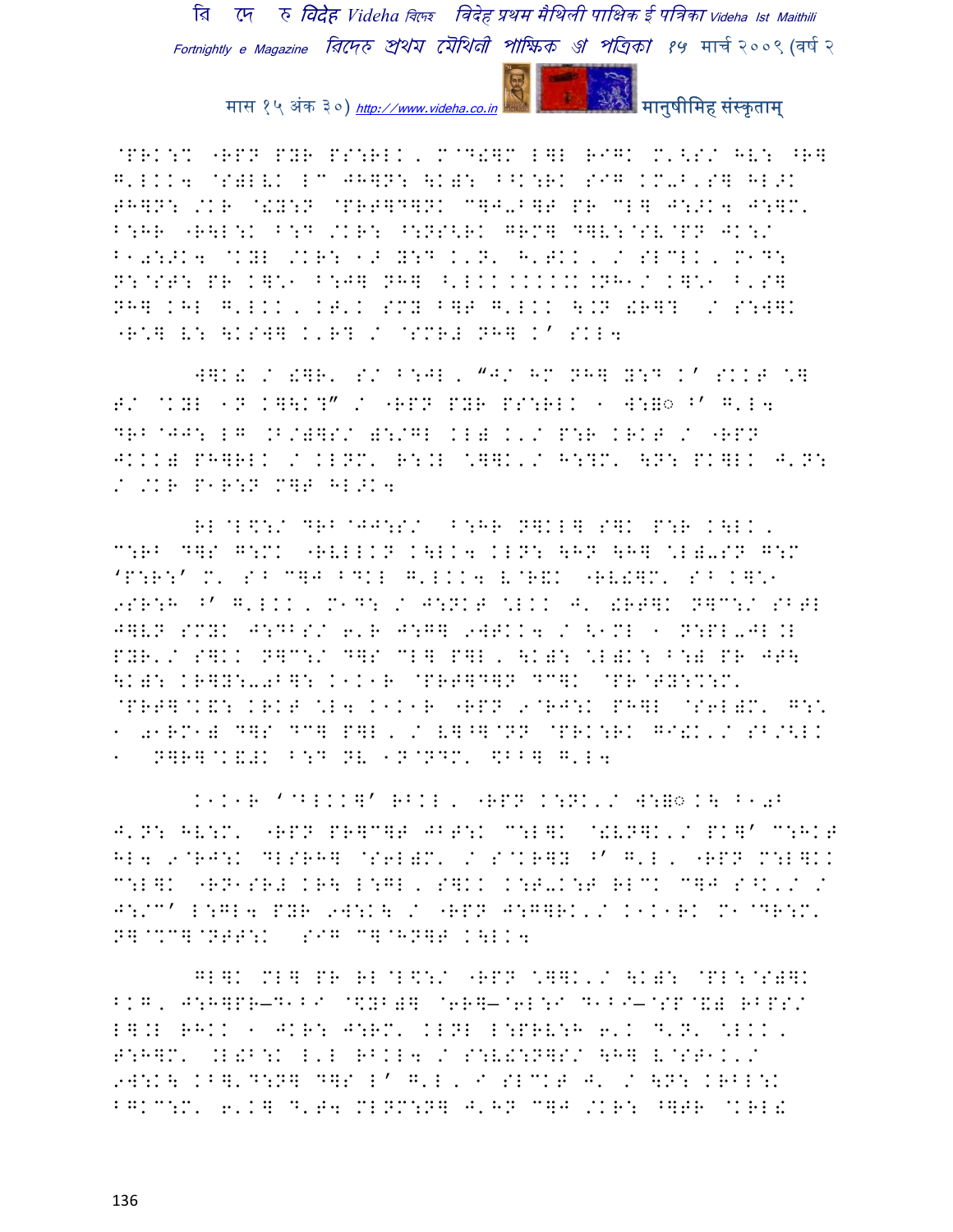

9@TP@NN K' DKT \*LKK, / @VYV@S?: / N]YMK P@K&!R \*L, S^ C]J-B]TK L'L \K): N]YT @S?:N 1 SB @S?:NK C]J-B]T "RPN @S?:N PR4 KLNL C]J .R:B NH] HL>T \*LKK, T:GK )1K]] S^ JM: K\L J:>T \*LKK 1 @PL:@S)]K K' P@NN] !R] TH LG: K\ R: H: #52# JEICH #DR: / @DACHR: PD:@RY@RY@RY@RY@RY "RPN PANDAR LYD BYAN BYDD (PD) (PD) PAN-ANN PAN MCSM 1 HOST IN THE STATE OF THE SERIES

 RL@L\$:/ \K J:GRBK @VY@KT] \*L, ^LRS/ L' K\ S:/0 !R] K:J KRB:K 1DT] / "RPN 9M]RK 1R@M^]KH] "RV@S?:M' \$:L] N'N' \*L, M:/)]S/ J]V]K: N]K:LB:K 1 /KR: SIGH] "RPN PRAGON: AAGNUSING MER'N: E.E. "RPN:A'N:..' WE'PH BORD:K /KR: G@RV #LIKKEN /KR: "RPN:-1P PR G@RV #1P \K): 1R K:R# \*LKK / I J' / N' T/ KKRH1/ S/ K]\*1 MI:GKT \*L 1 NORTH \*LIGHT \*LEGHT \*LOCKER ^GV:NS/ \$R L:GKT \*LKK 1 / I@%VR]Y T@TVK'R N]@R^RT:S/ "REAR "NEW THAT " THAN THE SIGN COMPANY PER THE "SIGN" K'R \*L) PO:: IN THE TRANSPORTER TO THE STATE OF A LILL CHARGE TO THE STATE OF A LILL K'VL "RPN V]C:R SBK'/ V: "RPN KLNL J:N'VL:K'/ S1NBKT \*L, "RPN ^: "RPN @SP@&) "RPN ^: "RPN @SP@&) "RPN @SP@&) "RPN @SP@&) "RPN @SP@&) "RPN @SP@&) "RPN @SP@&} @VY@KT S'HL K' DKT \*L "R?V: G@PPK K:L V]&YK 9@TTR CONSTRUCTION OF DESCRIPTION

NOHE SPRING SOME SERVICE OF THIGHT FROM SOME SPRI PROBLEM PORT PORT PORT OF A CORPORATE PROPERTY  $\Lambda$ E ( )  $\Lambda$  ,  $\Lambda$  ,  $\Lambda$  ,  $\Lambda$  ,  $\Lambda$  ,  $\Lambda$  ,  $\Lambda$  ,  $\Lambda$  ,  $\Lambda$  ,  $\Lambda$  ,  $\Lambda$  ,  $\Lambda$  ,  $\Lambda$  ,  $\Lambda$  ,  $\Lambda$  ,  $\Lambda$  ,  $\Lambda$  ,  $\Lambda$  ,  $\Lambda$  ,  $\Lambda$  ,  $\Lambda$  ,  $\Lambda$  ,  $\Lambda$  ,  $\Lambda$  ,  $\Lambda$  ,  $\Lambda$  ,  $\Lambda$  ,  $\Lambda$  ,  $\Lambda$  ,  $\Lambda$  , K1K1R "RPN N:/GRISH N:/GRISH N:/GRISH N:/GRISH N:/GRISH N:/GRISH N:/GRISH N:/GRISH N:/GRISH N:/GRISH N:/GRISH MBSK BILK IF PROVENES ALL ARE MEN HIRLAND (ART VEN  $\mathbb{E}$ Bitish Bergian Bergian Bergian Bergian Bergian (1981), (1981), /Kristian T:J: GI: CHI

JHANS / G: PANEN CARRO GARD, RANGH PLEACH DO LARCO MARININ 6@VV:R:S/ J' K] S:LL ^R] BLBL:>T RHKT \*LKK, P:N] P] K\ .@D!:S/ B:HR 1\L, M:? H]L:K\ P:N] 0:]LK 1 \K): CARLE GRAPHIC: CONSTRUCTION CONTROLLED AND CONTROL BKS] G'L4 "RPN @PR'@K&# @S?:NS/ RL@L\$:/ G:]]K B:) D'.' L:GL, M:NB G:M PR KLNL CL)K'R N]S:N \*KK, %LRG1L KRKT G:]] !1>Y:/ N]K:LKT \N: B10:>K J'N: KIKR])K 6]T: PR C1@))] CL] RHL HL4 G:MK %:IT]K ^]TR 1@TM<:TK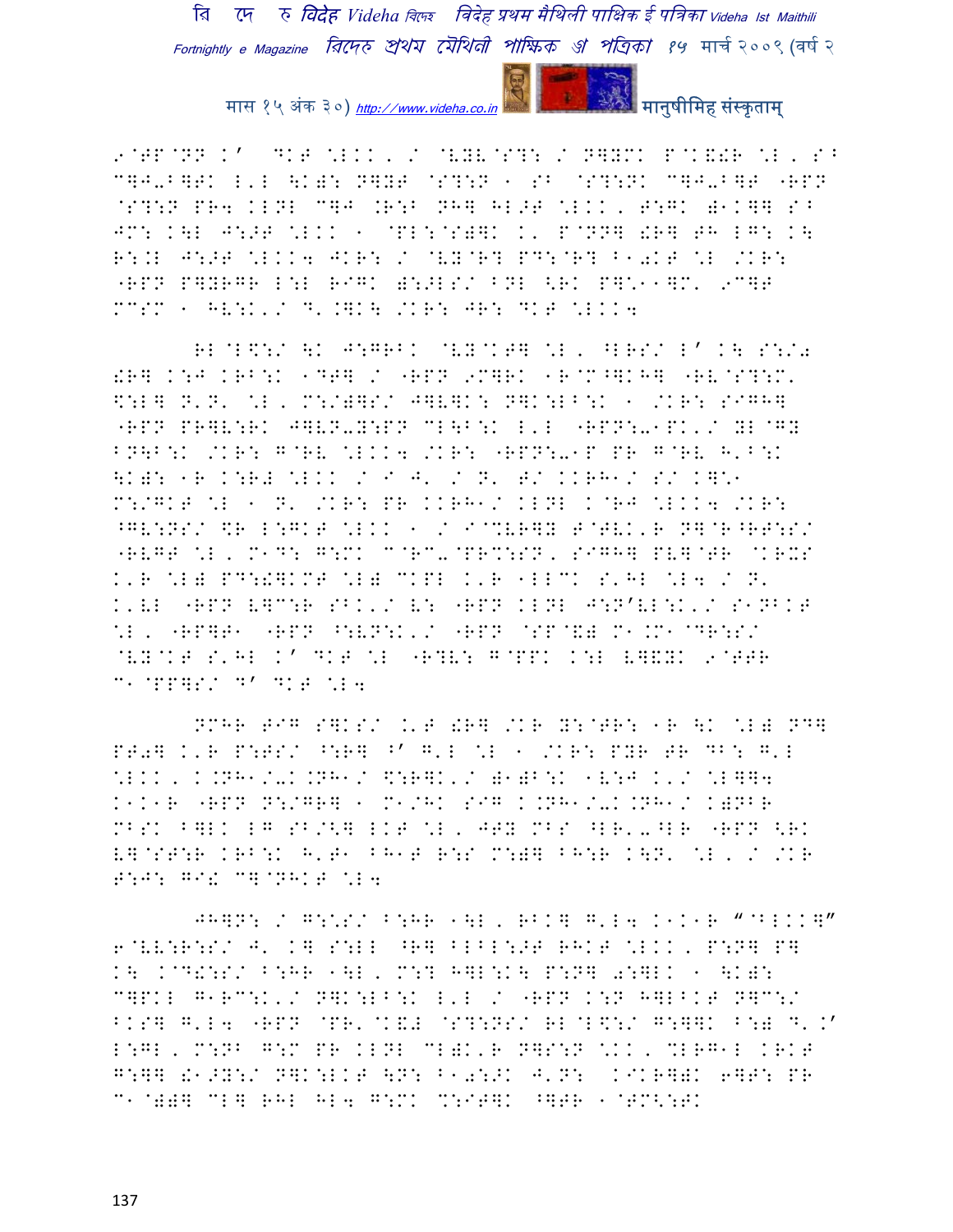मास १५ अंक ३०) http://www.videha.co.in | सामानिक मानुषीमिह संस्कृताम्

J@LD]B:JOURNALLY SOME ROLD PORT RESERVED TO A CONTROL AND THE RESERVED OF THE SOLUTION OF THE DISCUSS OF THE D  $35.74 \div 14.4$ 

RL@RAZ#:/RL@L#N&RHL@RLOZ@NARRZ@R@ROZ HETER ATTERS AND WELL PART CHEER STATES TO MELL POST /KR: BDL:M' D'L G'L HRJ:N:S/ / .1% \*L4 / M:/)] .L!' VL: 9PKR#S/ CK]T \*L, /KR 1K:R 1 K:J KRB:K @K&MT:S/ /  $R$  . The state of  $\Gamma$  is the state of  $R$  is the state of  $R$  is the state of  $R$ JA, IBN /KR: D.: PENE NE / /KR: SM0S/ DBR NEILA "RPN: JV:N]K D]NK'/ Y:D KRKT / "RPN S:W] BR.K "RESTRICTIVE TO HIS PICE IN BY DIE 'N TILBERS PRIES G:M NGL1, S'L]G:/ !R] D'.L J: SKKT \*L 1R PH:]K 9PR M: MA: 2001 - MORINA DATA MENING ON DER SKARE AV DE SKARE (1991) J: SKKT \*L4

KKK TRHK PRINS AND ALL AND MINDS OF THE REAL @SP@&)T, \KR: @SV]K:R NH] K' SKL J', J' K]\*1 ^'LKK S' N]K'K L'L ^'LKK4 ^]NSRB:K K:JK L'L 1V:J DKT C@RC K'R <I): HV:M' @SP@&) S1NB:M' 1\L, SMY D'.B:K L'L / DH]N: H:? S/ V:@SK) VL: J'B]S/ <]] N]K:LLK 1 KKK B'R <1M:- 6]R: K\ D'.L:K B:D /KR: 1P]S R:.] D'LK4 6'R / P:>P ^RB:K L'L "RPN: H:? PR TM:K1L RG]LK, "RPN "R@^Y@ST H: S. T. P. P. P. P. S. P. R. K. R. K. S. P. S. P. L. G. S. S. S. K. K. K. S. S. K. K. K. S. S. S. S 1GB B=◌B:S/ PB@RV / KKK B'R SLI) M:R] !1>Y:/ N]K:L]  $R$ PRISE IS A CONSTRUCTED BRIDGE OF THE RESERVE BRUGE SERVERS IN THE RESERVE BRUGE SERVERS IN THE RESERVE OF T

RRI B:HR LAID &SAN B-HR KI I / "APP AD MARI" L:GH STAND SINCE A GLOBAL CONTROL CONTROL CONTROL STATES ^:NS<RM' G'L JBT: 9T:RLK 1 DRB@JJ: LG P1@RTG:L] K1@RS] PR BKS] G'L, "RPN P\*]L: JNMD]N PR ^')L PNH] (C@PPL) "RPN PYRM' PHONE PHONE PHONE PHONE PHONE PHONE PHONE PHONE PHONE PHONE PHONE PHONE PHONE PHONE PHONE P<br>RPN PYRMY PHONE PHONE PHONE PHONE PHONE PHONE PHONE PHONE PHONE PHONE PHONE PHONE PHONE PHONE PHONE PHONE PHONE

DIPRHI (\$199 BRUDE FIRE FALL) ( \$199 B: SI: J:L J: \*LKK4 1N C]J JK:/ ^LJN S'HL N]YT SMY PR .: L'L J:>T the state of the property of the property of the state of the property in the state of the state of the state o D'E:K P@%C: K PE@%C: 1W BJ' D'L J: 1W B \$18, C:REBOR BJ C:RES BJ C:RING (RIPA) 4 BI SPR (RIPA) 4 DE BI SPR TRH'/ S^ D]NK D]NC@RY: N]YT \*LKK, I @KRM T.NH] BDLKK J.N @KYL ^'I) KR' 1BKK V: KLNL SM:C:R D'B' 1BKK4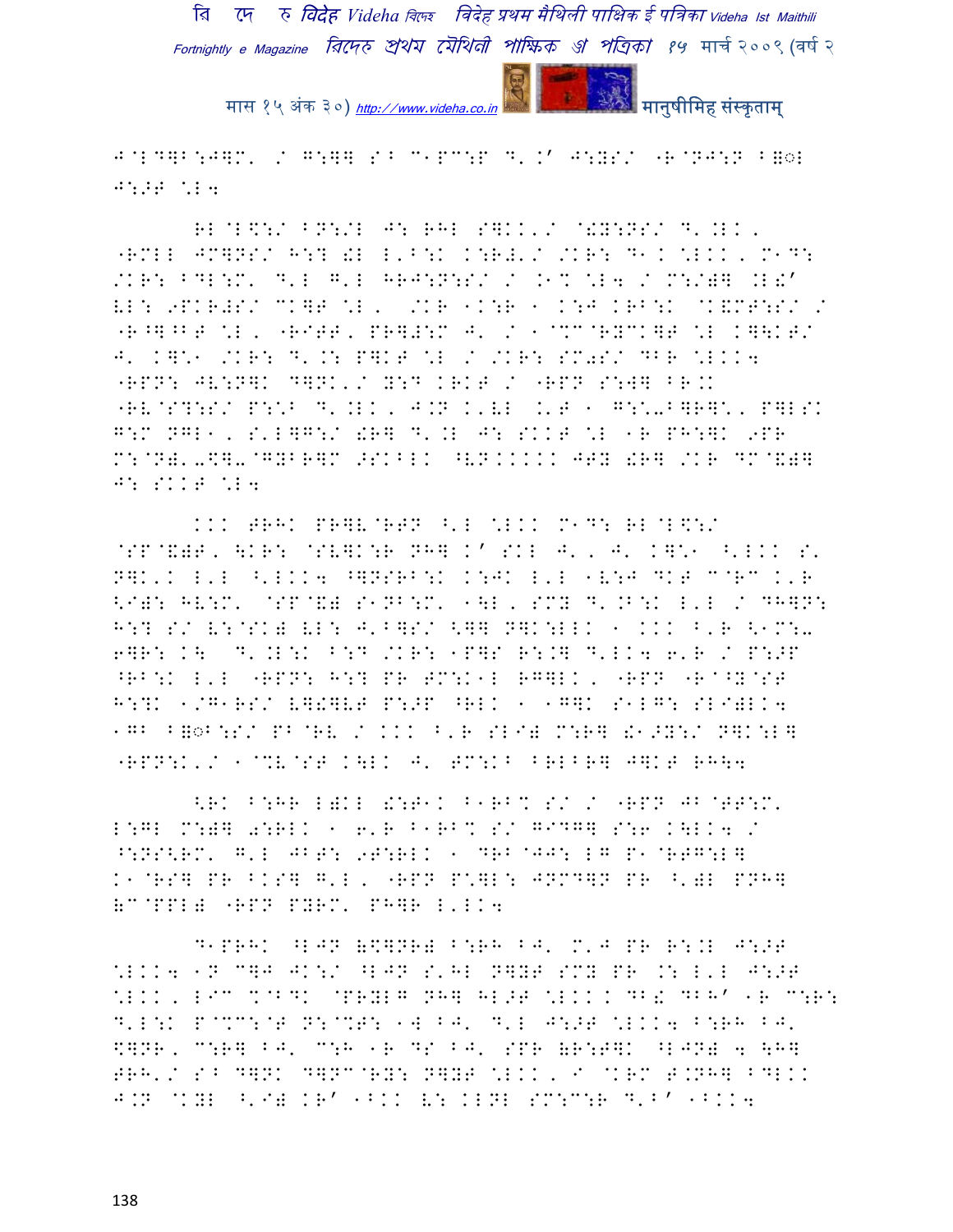मास १५ अंक ३०) http://www.videha.co.in<br>| मानुषीमिह संस्कृताम्

M. A BROARD AND RABIN HAR CHAR HOME AND CHARRY COMA 9WC LAND CONTROL STATES OF THE COMPANY OF THE RIGHT SERVICE. P-5828 IG B S1946 B28 EVE DIR AND BIB PKR CIBS SMOKER BAG (S1GREE) RECORDS RECORDED TO A REPORT OF RECORDS RECORDS RECORDS RECORDS RECORDS RECORDS RECORDS RECORDS R CONSTRUCT OF THE INDIAL PROPERTY OF THE SOLE AND A CONSTRUCT OF THE CONSTRUCTION OF THE CONSTRUCTION OF THE CO @PRK:RK ^LJN PS]@NN H'B:K @S?]T]M' /HL S^ ^L@JY PD:@R? /T\ R:.L RHKK, S:M:@NYT, RB]K ^LJN KKRH1/ L'L P@RY:@PT HL>T \*L4

 C:HK SMY C:R] BJ' ^LKK4 C:H P]L:K P@%C:@T / .1881.831 (PRI)K (BETORE) (PRI) BRACIN NA PICIPAL (ELECTRICAL EEN)  $R$  and  $R$  is the set of the set of the problem construction of the problem  $R$  and  $R$ J:NB:K L'L / RB] D]NK: SM:C:R-P@TR 9WCLK4 / %]@<RH] "RLS: G'L, JH]N: /KR: PR N]@NN SV:R HLM\ L:GLKK, / M:?K'/ 1R:MS/ K1RS]K K1%N PR R:.] D'LK4

REMONI CEEDIN A ENARDO GEORGIA (ANAREL RIEL-PORPINI) D'ABILLO PHRK .DBI BABB . THR FTTT . THIRE BY THIRE . DERIVE DRB:J: .LLB:K 1V:J, /H] D1NBK'/ /KR: LG PH1/C] P:@RSL D'B:K GOU (4) ME MARIE (2) VOIE (2) PR COMO (2) POINT (2) DE COMO (2) ON DE CARDONAIR IN DISPONSIBILE K'R B!:I D'LKKK, / B] K1%LT:S/ \K DLSR:K'/ "RPN B:H1P: MORE

PHRIN' COR PSIERE .LLEE .HSDR BHR RINGBSO RISSEN YEVRRA 6@R@S)' KH] K\ SM:!:N K\L G'L4 B:LK B:JL, "D:D: N]K CARADO ZO A:DARDO E LEO ARDIDO E OLARAM ARRABAN AD BONE DO BOOK MENHERA 9@TP@NN ^'LKK, / /H] D1NBK'/ KP]: BDLB:K 1 B:HR J: K\ .'LB:K L'L KHLKKK4 J'N: /KR: D1NBK'/ MLNM' 1N@NDK "RN1^BT] ^'LKK, /KR: K:NM' H/S] K'R 1V:J 1B] )KR:\L4

\*:NSERM: N/ BJB: NIV: NICH SHIP: SHE. THERM SING  $R$  (F)  $R$  ,  $R$  ,  $R$  is a subset of the signal contract  $R$  . The contract  $R$  is a subset of the  $R$ @KRM CL]TH] RHLKK4 / R:T]K'/ PH]R' J:\VL: PYJ:M: PHARRIC, .B. CASARIC, .DICLY GRAN (ARCTEC), ARCTERO, .B.P., SB 0114 ... (ANARO "RN1S:R'/ /KR: N]K JK:/ B:@NHLK, S^ D]NK R:@TR]K:L]N NAGRO "PARKENE ELAAL"ROAR 'N PARKENORE' KEN OOK 'N DE 'NAGE EEA .]]K] / DRB@JJ:K \*])K]N] J:/CLK4 .]]K] LG R:.L \K BH1T MHOTO MARKET MARKET MARKET AND ARREST AND A START OF START AND A START OF START AND A START OF START OF S @PRESERVISHON: MORE SERVISHON: MORE SERVISHON: MORE SERVISHON: MORE SERVISHON: MORE SERVISHON: MORE SERVISHON:<br>REPRESERVISHON: MORE SERVISHON: MORE SERVISHON: MORE SERVISHON: MORE SERVISHON: MORE SERVISHON: MORE SERVISHON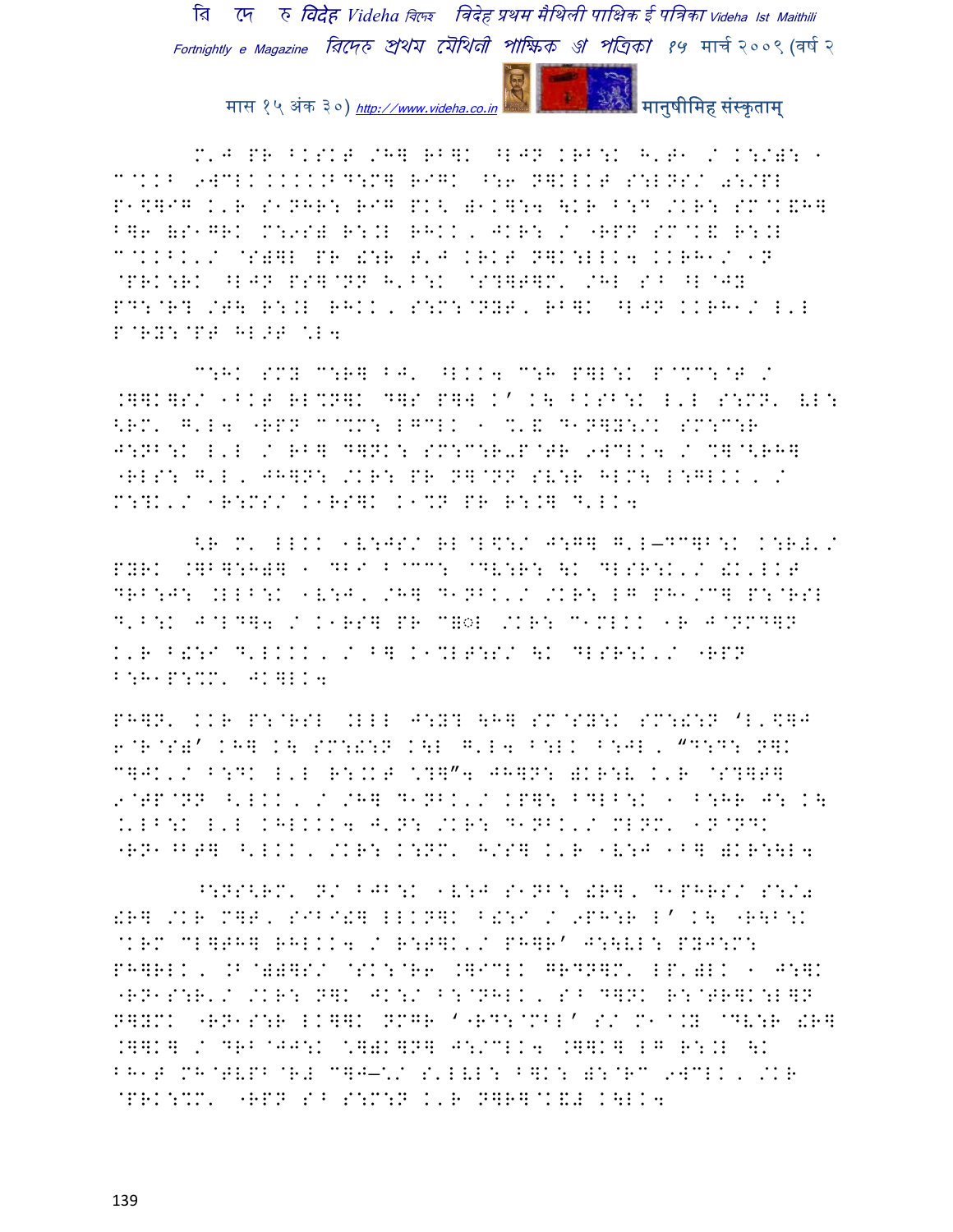मास १५ अंक ३०) <u>http://www.videha.co.in</u><br>| मानुषीमिह संस्कृताम्

 /KR:S/ KN'K 1GB SD: /KR: SIG RH'VL: /KR K1K1R @BLKK] /KR: SIGH]-SIG <BML4 "RK:%M' JGMG KRKT TR'G# K'R R:THE AND A RISE OF THE RISE OF THE RESERVE OF THE R ?P']: M:RLKKK, \K): M@D!]M @PRK:%K SIG C:N 6:@RM K'R  $R$  . The set of the set of the set of the set of the set of the set of the set of the set of the set of the s

 $\sim$  PS  $\sim$  PS 1BKT  $\sim$  DRB: J:K'/ BID KID KONGINEERS (SINNED KONGINEERS). KALK JO STATE STATE TIME SHOW ON THE BOY OF SHUIL ^:NS<RM' R:.L CMCM KRKT K:GDK )1K]: 9WCLK4 K:GDK NAMAN BADE RHIKA, BADE LA MA MAMAR DA PABE DI DI DI MABI DA M  $\vdots$  "4

 / L].:V) PR @!Y:N D'LK, %@BDK'/ !]R'-!]R' P=◌LK 1R 6'R MLNH]-MLN M1SK] D'LK 1 JLRS/ KHLK4

 "^GV:NK SCG@N!, H/........I \K): N]K RB] RHL4" B:L:N:I KMT'- 1. M@!Y-@PRD'% Y:@TR: 1 2. D'V]J]- @JYLT] 0: CC!R]

 $1.1$  Matrix with  $1.1$  Matrix  $1.1$  Matrix  $1.1$ 

**\*WM DEC 1987** 

२८ ममुल १९९१ , % अप्रश्न प्रथम के अध्यक्ष , % अप्रश्न प्रथम के अ

1I JBLP1RM' HMR SBHK Y:@TR:K PH]L @S?:N \*L @DYMLT]L:L N'HRB P:@RK'4"RTK BG:N V]^]@NN @@PR:K:RK P1@&P Sa STACTOR REPORT TO A REPORT FOR RESIDENCE A RELATION TO THE RESIDENCE. MB@R@TTT\_PROVIDENT\_POINT\_POINT\_POINT\_POINT\_POINT\_POINT\_POINT\_POINT\_POINT\_POINT\_POI  $6.9$  B:R:K' HMSB NH42 M. SKI B-044 HMSB NIE NIE NIEM DI. P1L \*K4\K W:M R:N] D1@RG:VT]K V]%:L @@PR:T]M: \*K J:H]K' N]C: R:N]K J]VN] SI@K&'PM' L].L "R\*]4"RH] "RN1S:R' R:N] D1@RG:VT]K J@NM S@N १५२४ ISV] M'I T?: MM THE SAN SAN SENSE IS A SAN RANGER BY AN ACTES CHO CHO CHO PITTE PHOTH WOOD AND AN INC. ON THIS RESERVE  $\ddots$ 

1927 R:N9 P10 D1@RG:PR: 27 PRP:I D10 PRB: CHR:SP:PR:EPR:C K:LK V@ST1 SB R:.L \*K4K]\*1 @@PR:T]M: Ta B:HR BG:N M'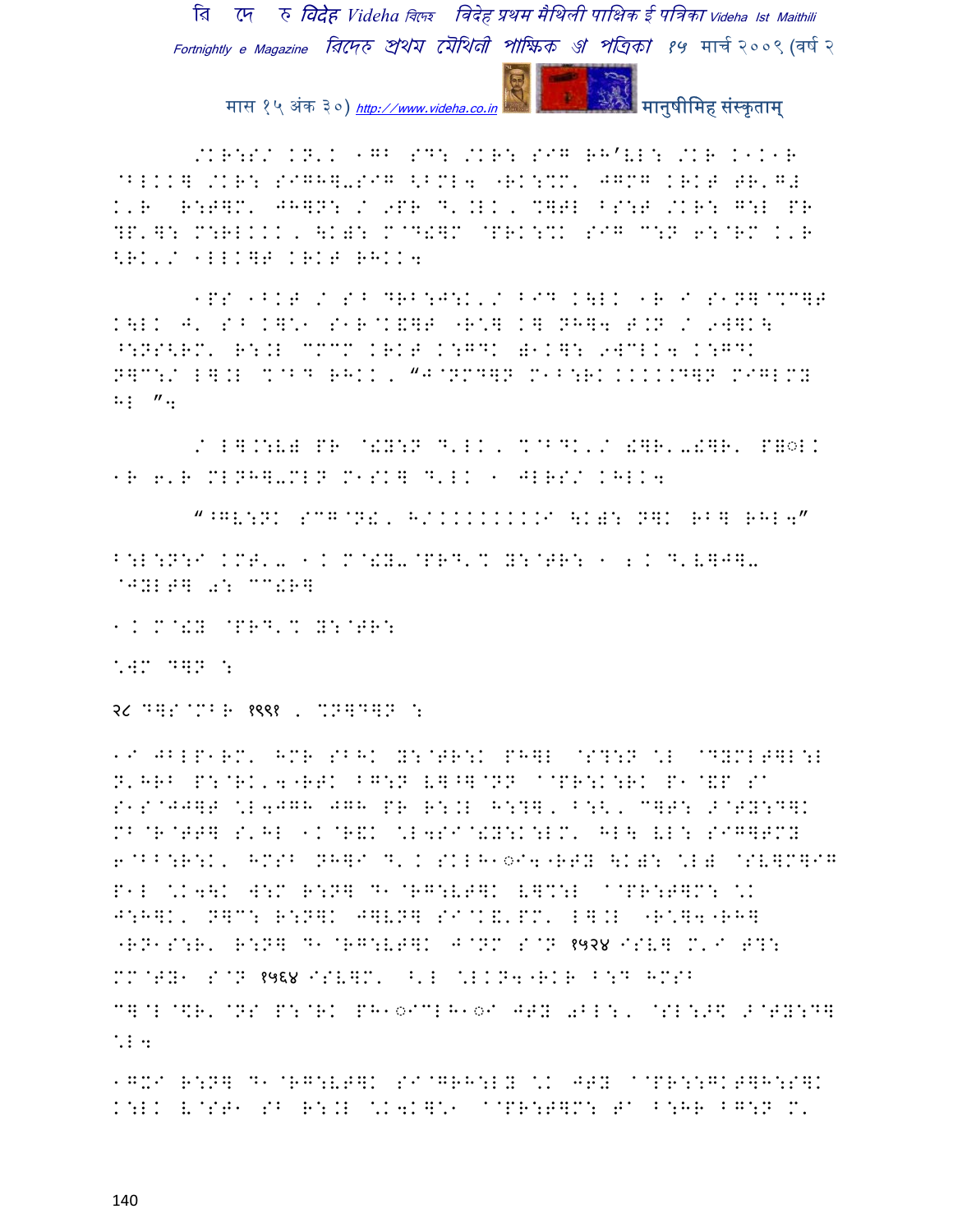मास १५ अंक ३०) <u>http://www.videha.co.in</u><br>| मानुषीमिह संस्कृताम्

R:.L \*L4J'N:K] @TR]M1. K:@R@TT]K'Y (११M %T:@BD]), SB @PR:THEST # RON WARE REPORT & BOOK & BOOK & BOOK & MILLOWS AND MELTIC ARE %T:@BD]), D'V \V@M 9P:SK (१३M %T:@BD]), S:!1 (१०M %T:@BD]), CT1@R^1J] D'V] (१०M %T:@BD]), N:G D@MPT] (१०M %T:@BD]), Y1GL D@MPT] (११M %T:@BD]), L@K@&M]N:R:Y# (१०M %T:@BD]), D'V] (११M %T:@BD]) >@TY:D]4"RH] SI@GRH:LYK %]L:@NY:S M1@.YMI@TR] PI\$]T 9:R]K: @@PR:S:D M]@%RK KORMA KRATO MAR MARA NGA EKA NGARA A DIA AARA NI EUROP \*L4"RH] SI@GRH:LY K' "RN'K D]@R<:M' BXI)L G'L \*K4

D]@R<: NIBR 1 M' %KV MT Sa S@MB@N!]T @@PR:T]M: SB \*K4I SB MB@R@TT] JBLP1R K' DM:I J]L:K ^]@NN ^:GSa @@PR::@PT ^'L \*K4\H'N "RN1M:N \*K J' "RH] SBHK N]@RM:# १०M (RELIGE 83M) एक्टर में में में से साथ रही है। यह क्रम्भी में में में स्थापित के लिए हैं , MH, MIAR, P: P: PRAFR, "NRA" (PRINGE), ARRAH, "OF BA" D' MEINR I. OSTEDENTO LAPATOR OLATASEN FOTER 2 M. CALDE LASENEO  $\langle \mathbb{R} \mathbb{R} \rangle$  for the state of the state of the state of the state of the state of the state of the set of the set M@!YK:LK N]@RM]@TT \*K4D]@R<: N@MBR ३ M' JKN T]@R?KR OR JKN %:SK D'VIER & PRINT OF DRIVING WITH DRIVER OF TRIPPER AND A LOCAL TRIPPER OF TRIPPER AND MILITARY AND RESID R:J:K R:@JYK:LM' N]@RM]@TT ^'L \*K4

 $R$  . The set of the set of the set of the set of the set of the set of the set of the set of the set of the set of the set of the set of the set of the set of the set of the set of the set of the set of the set of the set WHE SEE STORY STORY STORY SANDLED TO THE SAMPLED OF THE SAMPLED OF THE SAMPLED OF THE SAMPLED OF THE SAMPLED OF THE SAMPLED OF THE SAMPLED OF THE SAMPLED OF THE SAMPLED OF THE SAMPLED OF THE SAMPLED OF THE SAMPLED OF THE S LAPA (GARA M' 'TREG'TA 'KI 'N'G'HAR. TA'E Y' PT ( TRIGHT .10 TRK .111 F.E. SIGH-BER 11995 01 TITUR LITTLE 1YT:K:R % 3YT:K:R % 3YT:K:R % 3YT:K:R % 3YT:K:R % 3YT:K:R % 3YT:K:R % 3YT:K:R % 3YT:K:R % 3YT:K:R % 3YT:K:R %

"RHE" ROM SA BHR: HMSB ^ RHAGHA CONT REAGREES ON HAMSB  $^{\circ}$ : 5::) hence the order of  $\alpha$  and if the part of the PCR  $\alpha$  (R) and DR  $\alpha$  and  $\alpha$ PR @S?]T SIGMRMRK PH:ड़K B]C V]%:L JL@PRP:TK ^@VYT:K V@R#N %@BDM' K'N:I "RS@M^V L:GKT "R\*]4"R.N TK JT'K JUL D'ERSESE SLOCK. RHE I SPER SI SPER I SA LECH \*L4"RMRK@#)KM' N@RMD:K B:@LYK:L "RVLLK]T HL>T "R\*] 1a  $R$  radio to the control of the results of the particles of the particles of the  $R$ "ANTAH "MIRALAH" MELPE EN ERA LAPALAJ PRYPER NE PEA JALK \*L) YEN MENGERA MENGENAKAN MENGELAN MENGERAKAN MENGERAKAN MENGERAKAN MENGERAKAN MENGERAKAN MENGERAKAN MEN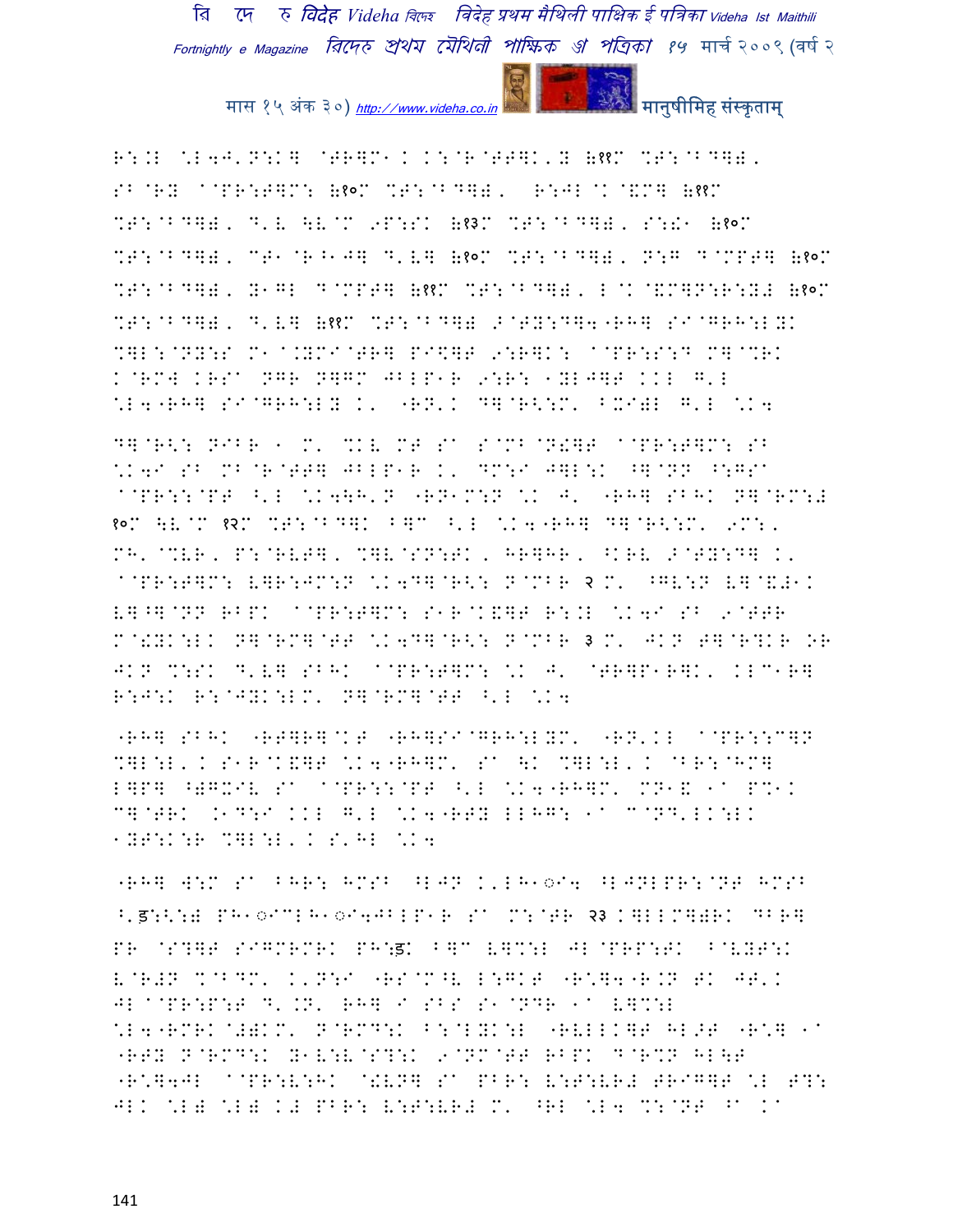मास १५ अंक ३०) <u>http://www.videha.co.in</u><br>| मानुषीमिह संस्कृताम्

"READ A NEW PORTHOL BOOK WE ARRAY ARRESTS ON THE WARD N]V:S] SB J:H]M' १२ V@R& TK K' \*L) B@CC: SB S'HL %:M] \*L P:I 9:R' LLK SBK' 0RN: SBSa <]RL "RT'K V'GV:N !:RM' \$1BK] KRTB D'.: P@RY)K SBHK MNLRIJN KRKT \*L4

's.gt:limit TV TIM (1 THML) (F ALWA) (1 H.M. 11 TTV: 4 MH #H## MONDERHAM MANDER ADEN PH:SE PR @S?]TER OJA: ARBEM, MNRK DER CCSW ): M@ND]R YLG]N] SBHK \*K 1R B]CM' MH:D'VK M@ND]R  $\mathbb{R}$  and  $\mathbb{R}$  middle  $\mathbb{R}$  . The  $\mathbb{R}$  is the proportion of  $\mathbb{R}$  is the  $\mathbb{R}$  -shape  $\mathbb{R}$ \*T NH]I \*LK4M1D: १०M %T:@BD]M' "RH]PR \*T BN: D'L B.BIGHEIRY INN BEI BYTHAN I. SATTANINI TIDI \*?]4"RKR B:D HMSB N@RMD: ND K' \K 1R @SVRBP M:@RBL RX MOKS D'ALLIE BI.HH SIGHER KINDEDE DU CHINISH (1970) BHCH N@RMD: ND "R@TYIT RM#]Y L:GKT \*K4"RTY P@T?ड़K' N@KK:%] KKL SM:N SB KM D:M M' 1 BH1T S1@NDR \$]ज़:>N SB 9PL@B! \*KORO PORT OF SIGNED OF A STANDARD PORT OF THE REPORT OF THE SIGNED OF THE SIGNED OF THE SIGNED OF THE SIGNED SKKT # SKATT #KAN MENT AN HOLD: I .BB CLATTER #K4 HOLD: STATTER # STATTER # STATTER & STATTER & STATTER & STAT DB ): 6BLD:N] \K):K' D:M M' .R]DV: D'LK4"RH] W:M NCK: V]H:R S'HL .BB HL>T \*L4 HMH1 SB BH1T 9@TS1K ^'LH1◌I M1D: %]@K&K SB NH]I M:NLK?4

"RED B: P G T (P TET HIS PARE GE) (D I P E F ) IF CHILE P P D P TH I F H + O T (P H H V]^]@NN J@NT1K' P]IJR:M' B@ND PCLH1◌I4I P:@RK KM 1 MASAGINISH FILIPA (ENAME) DE NIGH (BISH) PINT "POST" (PINT) (BENGHAAR BELEG ORNEGALISM HENDLOG HALLMOGH

 $\overline{1}$  :  $\overline{2}$  :  $\overline{2}$  :  $\overline{2}$  :  $\overline{2}$  :  $\overline{2}$  :  $\overline{2}$  :  $\overline{2}$  :  $\overline{2}$  :  $\overline{2}$  :  $\overline{2}$  :  $\overline{2}$  :  $\overline{2}$  :  $\overline{2}$  :  $\overline{2}$  :  $\overline{2}$  :  $\overline{2}$  :  $\overline{2}$  :  $\overline{2}$  :  $\overline{2}$  :

D'V]J] , R:M:Y# S@PT:HM' C]@TRKL: @@PR:]D@R%N]

 D'V]J] SBLG R:M:Y# S@PT:H PR C@RC: Ka RHL \*L]4T:H] PR R:M:Y#K V]%'&T: PR @J3:NV@R@D!N H1"R L:GL41'N: Ta R:M:Y#K N:M K' NH]I S1NN' "R\*]4H]@NDB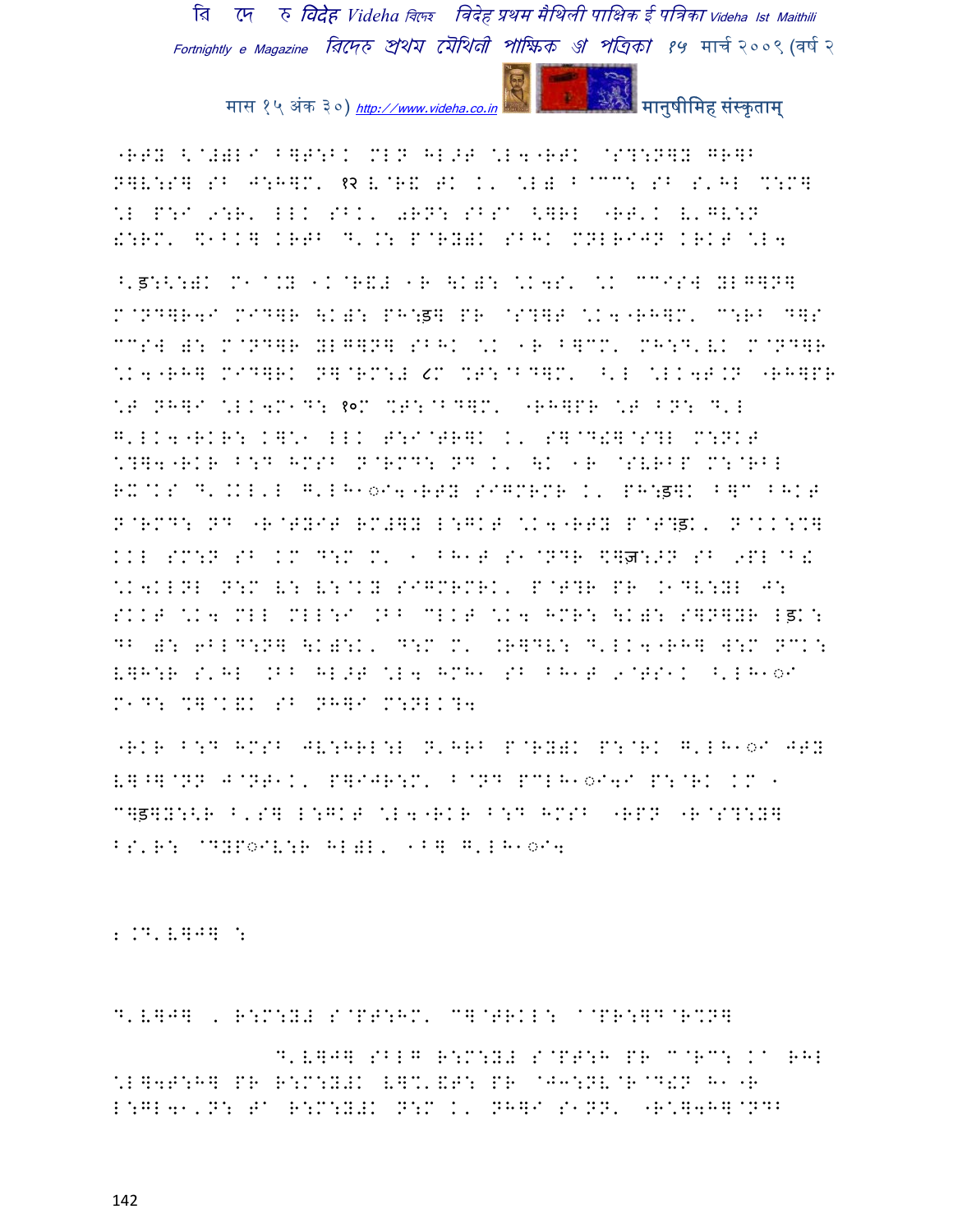मास १५ अंक ३०) <u>http://www.videha.co.in</u><br>| मानुषीमिह संस्कृताम्

!@RM:VL@MB] SB "RH] MH:K:@VYK' PB@JY M:NK \*K?4V:@LM]K] RC]T SI@SKMT K' R:M:Y# K' "RN'K:'I ^:&:M' "RN1V:D ^'L "R\*]4L'K]N ^GV:N R:MK J]VN]K' S@RV@@PR:I?M H]@ND]M' L].]Ka 'R:M CR]T M:NS' K' RBPM' R THE REPORT FROM THE CONSTITUES OF CHICAGO AND ENDING: J]NK: "RH] K:@VYK RCN:M' DB V@R& S:T MH]N: \*@BB]S D]N LGLANASIV DI 1631 KA REAL ANG PARTITED DI REAL DI SA RIGIO DI REAL ALIMA DI SER @TR'T:Y1GM' R:MJ@NM D]N RHK4 T1LS]D:SJ] 1'H] D]N R:MCR]T M:NS L].N:>@R @@PR:':R@M^ K'L: 1R SIV@T 1633 K. M:@RFS#JB& S:MIRSIEN, PSSLALSP, PAR PSPE, ISONIK PR@R# ^FLEX SHIMAGHE ON THE COMMON POSSESSED FOR THE REPORT OF THE RHIDE OF THE SAME REPORTED THE REPORT OF THE REPORT OF THE REPORT OF THE REPORT OF THE REPORT OF THE REPORT OF THE REPORT OF THE REPORT OF THE REPORT OF TH MH:K:WIK: HIMPH PP 1a JAPAN B: PH0211 P. N.  $R$  and the theory of the control of the state of the state of the state of the state of the state of the state of the state of the state of the state of the state of the state of the state of the state of the state of the "RPN S@MMT] "RH] @%L:'K Sa D'L.]N ,@R

" 1NO K:N KI STANDASH MARAHA SHI MARAHA SHI MARAHA SHI MARAHA SHI MARAHA SHI MARAHA SHI MARAHA SHI MARAHA SHI MA

KORAN TEARS OF THE REAL PARTNERS OF REAL PARTNERS OF THE REAL PARTNERS OF THE REAL PARTNERS OF THE REAL PARTNERS

"RECORDS" THE "REPORT OF THE REPORT THAT HE REPORTED THE REPORT THAT THE THE THE THE THE THE THING T CLAT FRANCH SPILSE I. SPIL II ARDIE ILAS EN BIR CHARA BH1T S1 TO THE SIDE OF THE REAL REPORT OF THE SOMEONE SOME SUCH A SUPPORT OF THE SUPPORT OF THE SUPPORT OF THE RHKT "RATH"

R:M:W#M' Y-WE R:MK' JUNEAU YO J:H]M' SBSa MH@TVPB@R# <)N: "R\*] R:V#K PR:JY4 "RH]M' STACH "RLOC" "REAL" REAL PROPERTY TO DEVELOP "REAL THAT "ROOM "ROOM" IN THE "ROOM TRAGGE OTAL GRAFILI ALI GRUAR (GAANI) OTALIHIN PSA RADU SKI TSJRAR (PDA (ARJRA ADVO) U KAJRA (RP) KADU R:MCREAD:NS AND R:NS HR @PROPE (RIGHT) 1 P= 2 PHONE MN1@&YK' K]\*1 %]@K&: DKT \*K 1 M:@RGD@R%N KRKT \*K4

 D'V]J]K "RH] V@KT@VY Sa SB @@PR:K^:V]T \*L4 1G:M] R:M:Y# S@PT:HM' R:M:Y#K CR]@TR PR V]C:RV]M@R% T?: R:M:Y#K @@PR:KSIG PR SM]@K&:K K:@RY@KRM BNL4 VIEW:@RY@RY@RY@RY@RY@RY@RY@RY@RY @@PR@:SIGPR C]@TRKL:K @@PR:KD@R%N] LG'LK?4 %]@K&K SB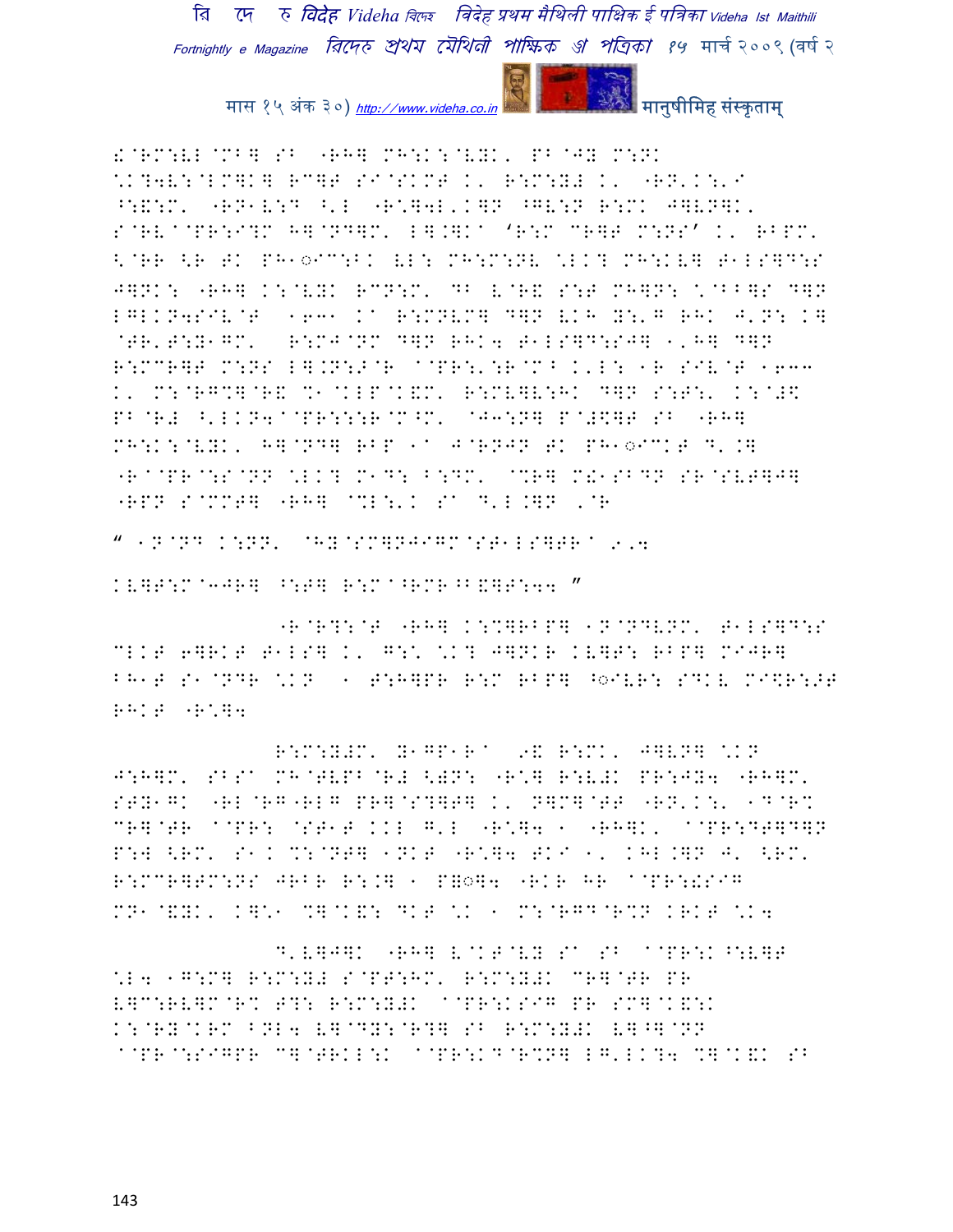मास १५ अंक ३०) <u>http://www.videha.co.in National Acco</u>ssib**lity मानुषीमिह संस्कृताम्** 

LI NBTH PHOT RIMIN CORRIGATION CONTROL TO A KA RHE KAR PHAR THANHLIN MHA KELTH

B@CC: LLKN] @DV:R: @SMR#]Y @%LLK

१. CPR:NAR. (1998) - CR:R, CRODY AR, CR:CARA (BAR) - DRIBO (BD) - RIC (RICARD) - PHADR. (B) S@RV@PR?M "RPN D1NB H:? D'.B:K C:H], 1' I @%LLK BJB:K  $C:4444$ 

KR:@GR' VST' L@K@&MAR\ VST' L@K@AM

KRMBL: @S?PROFINATION: @PROFINATION@R%N@MINI

KRK 1G:// L@K@&M}, KRK M@!YM' SR@SVT MBLM' @BR@HM: @S?]HE: @BRM: #SP# (MESH, IBI # GPN KRB:K ?]K4

२.FV: KH: Y: H: PHP (1. FPH) (1. H: L

D]PMBL' @S?]TL @BR@HM: D]PM@!Y' JN:@RDN,4

D]P:@GR' %@+KR, @PRL@K@TT, S@N@!Y:@JYLT]@RNMLa@ST1T'॥

DEED MBL CHANGE MAN DIE DIE GEBEUR DER GEW (BERTIEFE FT TRID FETH THAT, TILLE TERR CRRETE SI@ Y:@JYLT\_PHILAPPIC.com Profile Profile Profile Profile Profile Profile Profile Profile Profile Profile Profile Profile Profile Profile Profile Profile Profile Profile Profile Profile Profile Profile Profile Profile Prof

 $3.51 \cdot 51.51 \cdot 1.51.51$ 

R:MI @SK@NDI HNBM@NTI VKNT'YI VMKLDR@M4

 $N$  YO Y, and the state of the state of the State of the State of the State of the State of the State of the State of the State of the State of the State of the State of the State of the State of the State of the State of

J' S^ D]N S1TB:S/ PH]N' R:M, K1M:R@SV:M], HNBM:@N, GREES IN A MARINE ON THE CONSTRUCTION OF THE CONSTRUCTION OF THE CONSTRUCTION OF THE CONSTRUCTION OF THE CONST J:>T \*@NH]4

४. NH'B:K SMY-

G@+G' C YM1N' CHANNEL CHANNEL CHANNEL CHANNEL CHANNEL CHANNEL CHANNEL CHANNEL CHANNEL CHANNEL CHANNEL CHANNEL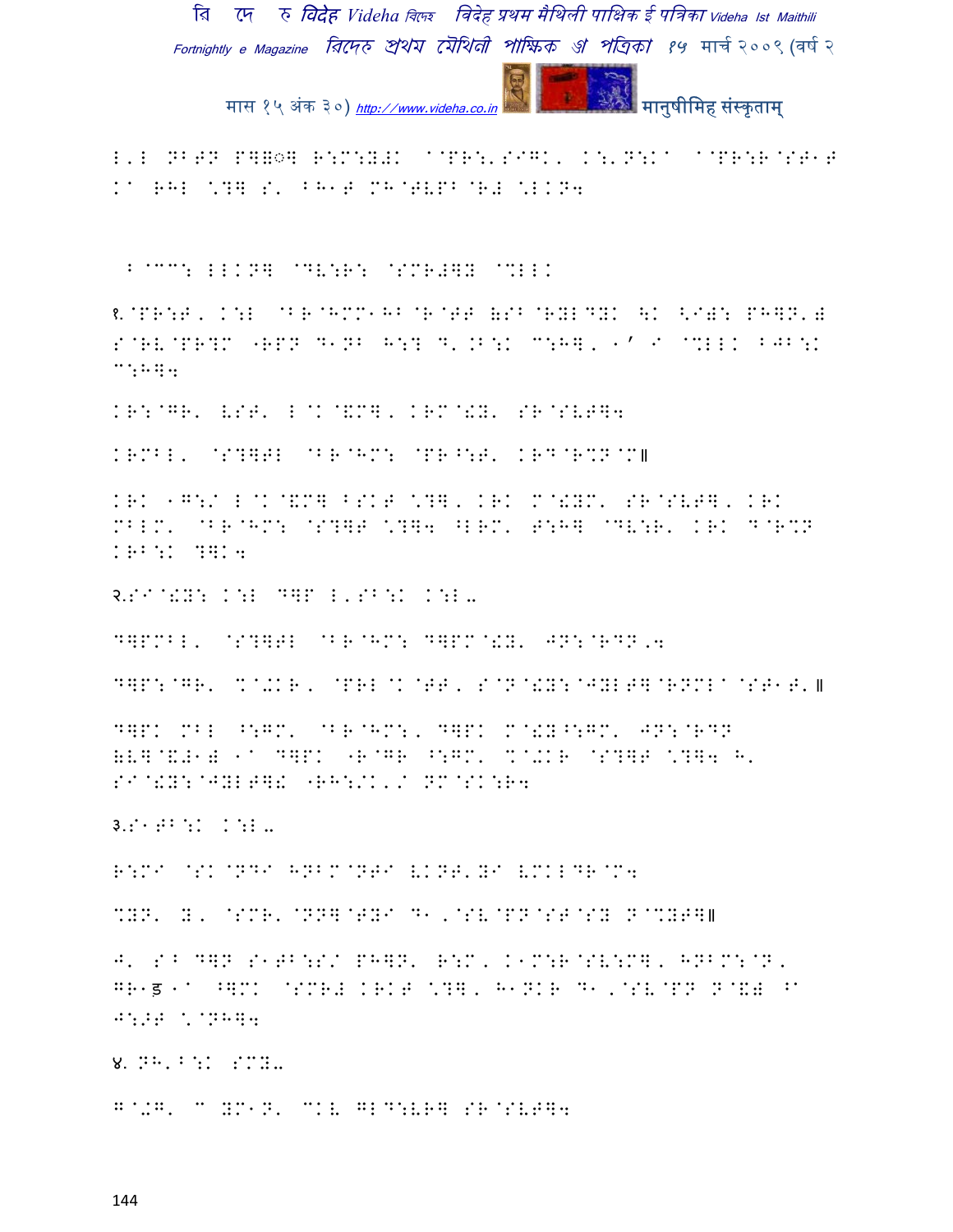मास १५ अंक ३०) http://www.videha.co.in | सामानिक मानुषीमिह संस्कृताम्

N@RMD' S]@N!1 K:V'R] JL'a@SM]@N S@NN]!]I K1RB॥

H. GRARS, GD-PE, RETEERD, SRCOSER, DIRIGEN, SROOK SRO K:V'R] !:R4 \H] JLM' "RPN S:@NN]@!Y D]"R4

५.9@TTRI Y@TSM1@DR@SY H]M:@DR'@%CKV D@K&]#@M4

V@R&I T@T ^:RTI N:M ^:RT] Y@TR S@NTT],॥

SM1@DRK 9@TTRM: 1a HIM:LYK DAKE 10 HIM:LYK DAKE 1 /T1K: S@NTT] ^:RT] KHBKT \*?]4

६."RH@LY: @DRCPD] S]T: T:R: M@#\$LDR] T?:4

P@3CKI N: @SMR'@NN]@TYI MH:P:TKN:%K@M॥

J' S^ D]N "RH@LY:, @DRCPD], S]T:, T:R: 1a M@#DLDR], \H] P:/C S:@!V]-@S@TR]K @SMR# KRKT \*?], H1NKR S^ P:P N@&) ^a J:>T \*@NH]4

७."R@%V@T?:M: BL]@R@VY:SL HNBM:I@%C V]^]&#,4

KMP, PR%1R:MO%C S@PTRTRY CAPTACHE

"RAM MOTA PARTIES" ROOM IN THE SAME ROOM IN THE VALUE OF THE VEHICLE OF THE MALE. AND MANUFACTURE OF THE MANUF 1a PR%1R:M- I S:T ): C]R@3J]V] KHBKT \*?]4

C.PGE. SHEET IN TERRET TO DROP STATE DOCKER

9@GR'N TPS: L@B!L YY: P%1PT], PT],4

S]@D!], S:@!Y' ST:M@ST1 @PRS:D:@NT@SY !B@RJ)',

J:@HNV]6'NL'.'V Y@NYB!] %%]N, KL:॥

९. B:LLAHI HAND HER: SRAWER N MY B:L: SRAWER N MY B:L: SRAWER

"RPB@R##' PICM' V@R#Y: W@R#Y:MATRY@M#Y:M#Y:MI

१०. DB CHARV: DER YOU CHARV: DER YOU HAD TREAT CHATACHER 22, YOU CHARVEY 22)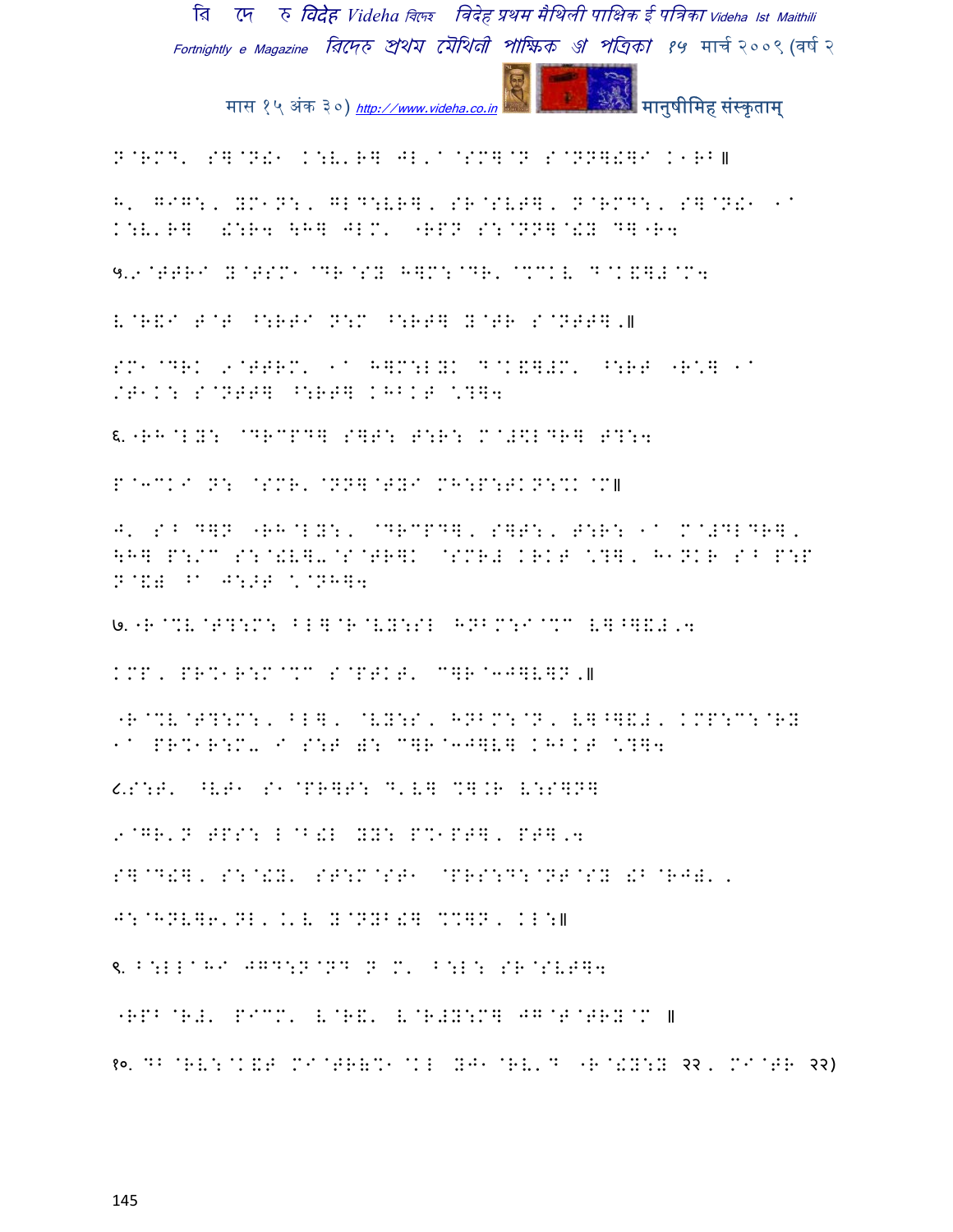मास १५ अंक ३०) <u>http://www.videha.co.in</u> स्थिती सामानि स स्कृताम्

1 @BR@HM@NN]@TY@SY @PRJ:PT]@Rॠ&],4 L]I^L@K@TT: D'IGHE OF THE SPRING THE STRIKE ON THE STRIKE OF THE LINE OF THE SURFLEXION OF THE SURFLEXION OF THE SURFLEXIO

+ @MRC™PON @BR: NORO HORIGE PROPERTY AND DESCRIPTION DESCRIPTION H:SolibliaH: H:SoHoliPG : THH: o' PE (EGH) of PR (EGS)off (ToH:SHoliF) | Hi:Oleito@GPECORDREO EL@POCHEEEE:OP@CREitPi@TOLLECORPEL@ F+ Boʻlik:Hoʻlk:HoʻlkHoʻli.Hoʻl: oʻlik: Vilogo (B) B V: YCH ( BHÓNGE GOB (RHQH) HGQBHGH (PHIGQN, LPHÓNGIN, (P), PolGHH (PB)H ( BOPERHO HIGEORE OP@CYEGABO FOUROPRYHO BIP, NOEQUE OPOG  $\mathbb{R}^n$   $\mathbb{R}^n$   $\mathbb{R}^n$   $\mathbb{R}^n$   $\mathbb{R}^n$   $\mathbb{R}^n$   $\mathbb{R}^n$   $\mathbb{R}^n$ 

M@N@TR:@R?:, S]@D!Y, S@NT1 PB@R#:, S@NT1 MNLR?:,4 %@TRB#:I B1@D\$TRB#:I B1@TRB#:I B1@D\$TR#:M1DY@STV4#:M1DY@STV4#:M1DY@STV4#:M1DY@STV4#:M1DY@STV4#:M1DY@

 $\mathcal{P}$   $\mathcal{P}$   $\mathcal{P}$   $\mathcal{P}$   $\mathcal{P}$   $\mathcal{P}$   $\mathcal{P}$   $\mathcal{P}$   $\mathcal{P}$   $\mathcal{P}$   $\mathcal{P}$   $\mathcal{P}$   $\mathcal{P}$   $\mathcal{P}$   $\mathcal{P}$   $\mathcal{P}$   $\mathcal{P}$   $\mathcal{P}$   $\mathcal{P}$   $\mathcal{P}$   $\mathcal{P}$   $\mathcal{P}$   $\mathcal{P}$   $\mathcal{P}$   $\mathcal{P$ 

\H]M' V:CKL1@PTLPM:L@ड़K:R "R\*]4

H' ^GV:@N4 "RPN D'%M' S1YL@GY 1' S@RV@J3 V]@DY:@R?] 9@TP@NN HL?], 1' %1@TR1K'/ N:% K\N]H:R SKN]K 9@TP@NN HITHE GETS SUIT WHI DIS SUIT SINCE AN AGE OF BILLING KRAM HOW SOME REPORT OF REAL REPORT OF THE REPORT OF THE REPORT OF THE REPORT OF THE BLOCK BLOCK BLOCK BLOCK BLOCK @S@TR]G# NGRK N'TM@TV KRB:M' S@K&M HL?] 1' Y1VK S^:M' /JPB@R# ^:&# D'BYBL: 1' N'TM@TV D'B:M' S@K&M HL?]4 "HPP D.T." AND VENTH HER ENER HER IN SEEK AFFER S@RVD: PRODUCER PRODUCER PRODUCER PRODUCER PRODUCER PRODUCER PRODUCER PRODUCER PRODUCER PRODUCER PRODUCER PRODUCER K@LY: HOW: # HL\4 %@TRIK BIL\4 %@TR1K HL\ 1000 HL\ 1000 HL\ 1000 HL\ 1000 HL\ 1000 HL\ 1000 HL\ 1000 HL\ 1000 H

MN1@&YK'I KLN V@ST1K >@C\*: KRB:K C:H] TKR V@R#N \H] MINERAL MEDICAL CONTROL

@BR@HM◌ ॑@N - V]@DY: 1D] G1#S/ PR]PB@R# @BR@HM

ROBIN, ATACH

"RENT HOME

146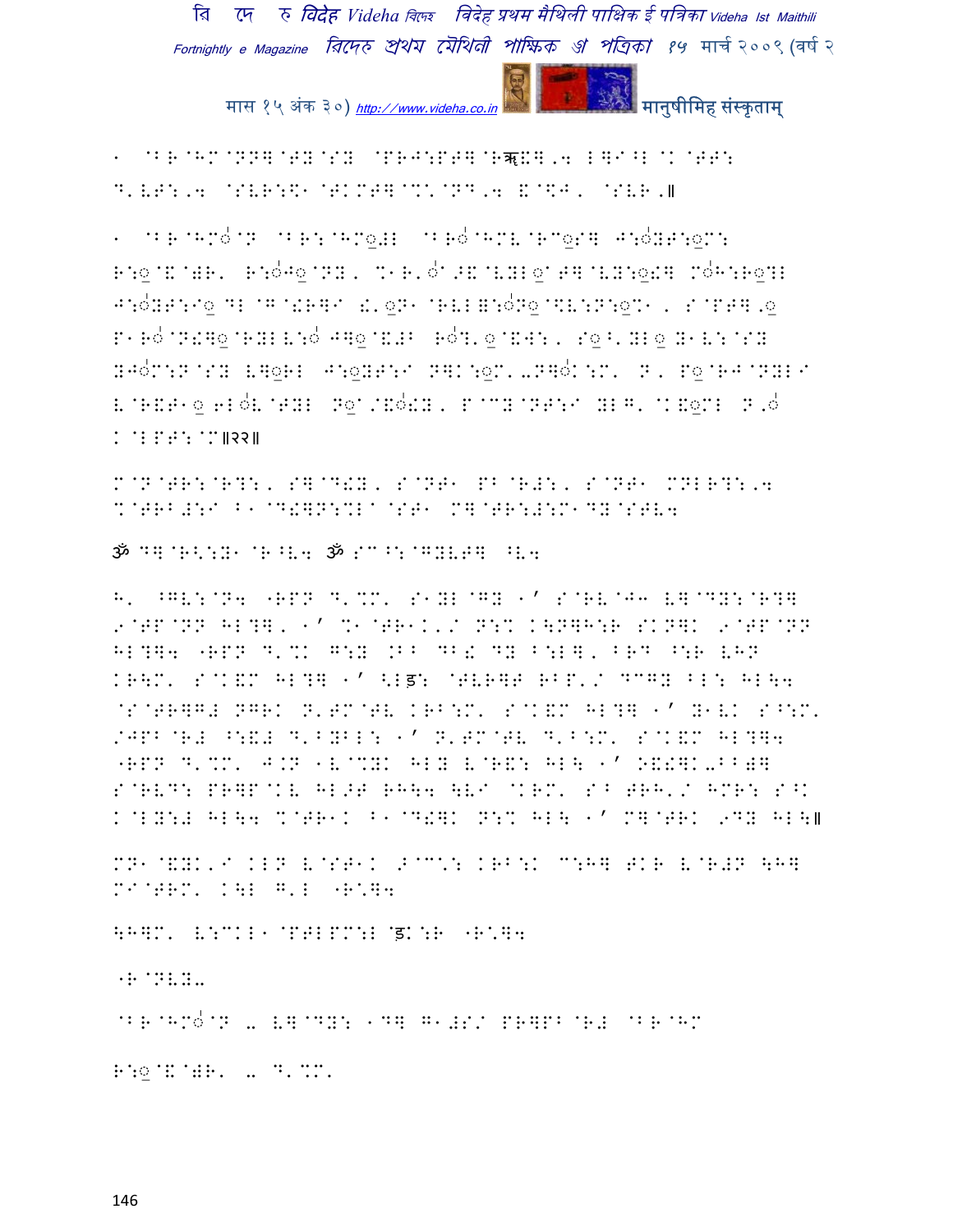मास १५ अंक ३०) http://www.videha.co.in मानसीमिन्न संस्कृताम MOBRO POSTO DE DE DE SERVEDO DE SERVEDO DE SOLOBE + H:0B#1+2@tv:HP@PDP@HL&\ R:◌ ॑J◌॒@NY,-R:J: %1R'◌ ॑a–B]N: \$R BL: >&@VYL◌॒- B:# CL'B:M' N]P1# aTHE SEATS OF THE DESCRIPTION OF THE DESCRIPTION OF THE DESCRIPTION OF THE DESCRIPTION OF THE DESCRIPTION OF T MÖHDER IKK RAR BERT RED RED RAR D DE CASARALINDRIBA E PUBA (BROSHA  $\mathbb{R}, \mathbb{Q}^n$ ) (bestime) which we consider  $\mathbb{R}$  and  $\mathbb{Q}^n$  are  $\mathbb{R}^n$  . In the set of  $\mathbb{R}^n$ OREE BA0P@ VELAWY FIRST PROTO DATE ON CATALERE  $S$ PTP,  $S$ -Western  $S$ PHPÓ NPLARO NEAL LOGÍ PHRÓ NACAROÍ NLALPOBLICIO LOGIE LOGIE (FOGLA). @RYLV:◌ ॑-@S@TR] HHQ'BIF WINDER (100) HHPH (F10) B○P.Q'EAR WET PR @PRP @ SSO THE SOCIETY STATES **With Systems Communist Communist Communist Communist Communist Communist Communist Communist Communist Communist** BA¢TGR(MBGAGG) BG(ABT.) LHORILTIAR (12) PRIMAR (18481) PA: N@MYLPA@MYLWPACTTRB+CMORACTYPEMA N,-HMR S^K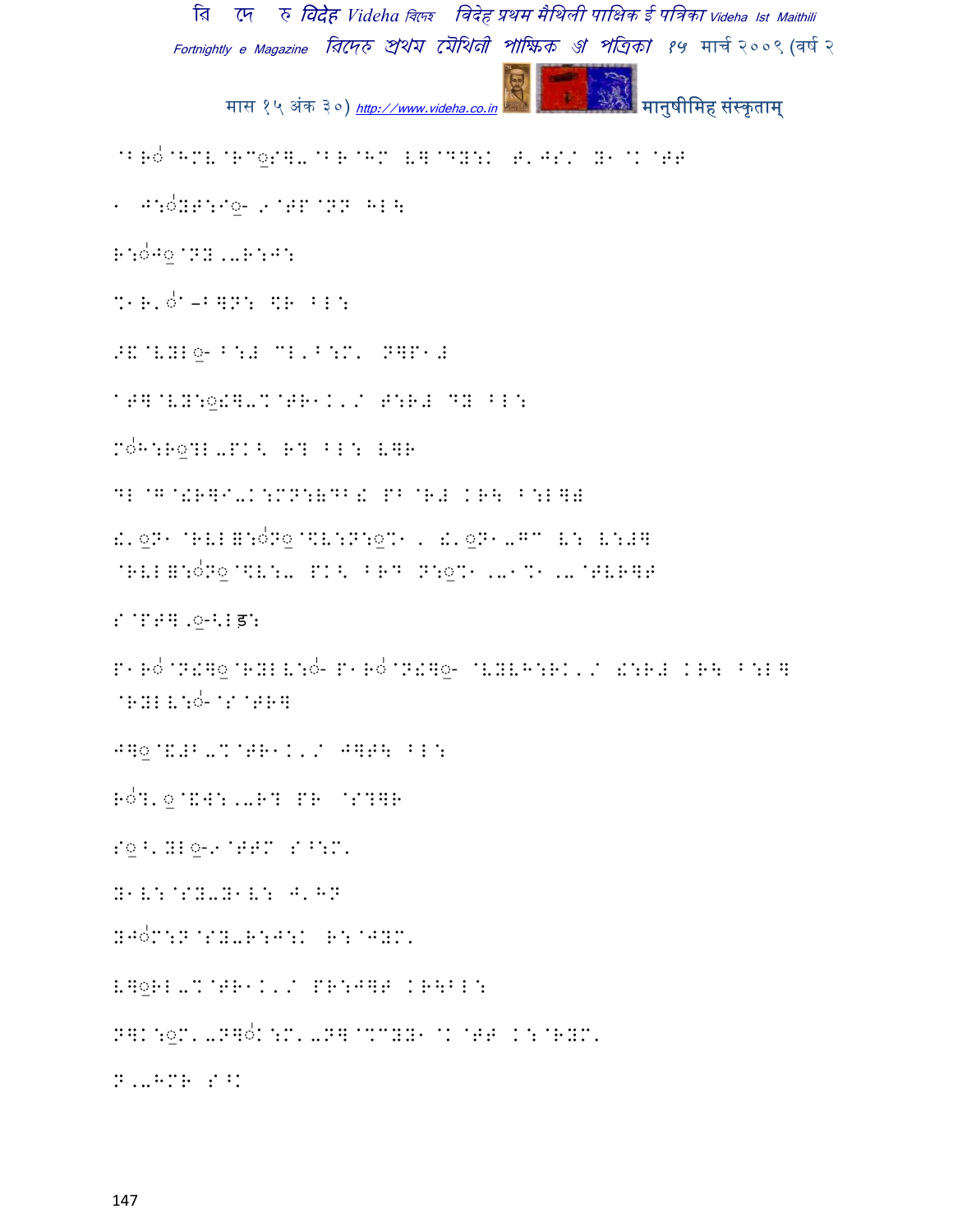मास १५ अंक ३०) <u>http://www.videha.co.in</u><br>सालि मानुषीमिह संस्कृताम्

Political Control of

**WORKER WAREHOUSE** 

eløbjeg: 1980-1990 el Blit

/H01H,...PH1H,

P@CY@NT:I- P:K\

WHAT MESTING IT RESERVED TO A LART THE ALL GEARS ROW WITH

N,◌ ॑-HMR: S^K H'T1

K@LPT: WARRANT

@GR]6]?K "RN1V:D- H' @BR@HM#, HMR R:@JYM' @BR:@HM# NA) | K 'E 18 JAC I KAL'YANG A PIGOL BIGA JIRNIDI, BABIYA BA PIGOLYA DO NA PIGOLYA B:LA: B:L] G:YA, D:L] G:YA, L. L[CANTA B:LA: DAI A: DAI DAI DE 1V@%YKT: Pड़L: PR V@R&: D'?], 6L D'Y BL: G:\* P:K\, HM  $S^{\prime}$  Sipapath (SIP)  $S^{\prime}$  (Sipapath Sipapath Sipapath (Sipapath Sipapath Sipapath Sipapath Sipapath Sipapath Sipapath Sipapath Sipapath Sipapath Sipapath Sipapath Sipapath Sipapath Sipapath Sipapath Sipapath Sipapath

>I@GL]%-MK?]L] KL&/ MK?]L]->I@GL]% KL& @PRLJ'@K)K'/ 1GB B"]:U, "RPN S10:V 1 YLGD:N I-M'L @DV:R: GEB JEN DIRA PRODUKTI PRANA PRODUKTI PRANA PRODUKTI PRODUKTI PRODUKTI PRODUKTI PRODUKTI PRODUKTI PRODUKTI PRODUKTI PRODUKTI PRODUKTI PRODUKTI PRODUKTI PRODUKTI PRODUKTI PRODUKTI PRODUKTI PRODUKTI PRODUKTI PRODUKTI PRODUKTI

INPUT: (KL@&WKM' D'VN:GR], M]?]L:@K&R K]IV: 6LN')]K-RLMNM' ):>P KRB4 INPUT IN DEVaNaGaRI, MITHILaKSHaRa OR PHONETIC-ROMAN PRODUCT

LaNGUaGE: (PR]#:M D'VN:GR], M]?]L:@K&R 1 6LN')]K-RLORN RLORD, 4 RESULT IN DE VANAGARI, MITHILAKSHARI, MITHILAKSHARA aND PHONETIC-ROMaN/ ROMaN.)

 $\langle\,0.417\,,\,0.971\,\,0.0002\,\,0.0001\,\,0.0002\,\,0.00002\,\,0.00002\,\,0.000002\,\,0.000002\,\,0.0000002$ (>I)RN')PR PH]L B'R S@RC-\$]@K%NR]) \M.\S. \S.@KYB.\L. SORE -BASED ON MAITHILIE -BASED ON MAITHILI-ENGLISH and the state of the state of the state of the state of the state of the state of the state of the state of th

१.P@3J## | R&B3+ . P. 9. Past - V. P: P:LK MK PHE | | P:E&LE MAK&PHE LLK NIMBER 1989, 1989, 1989, 1989, 1989, 1989, 1989, 1989, 1989, 1989, 1989, 1989, 1989, 1989, 1989, 1989, 19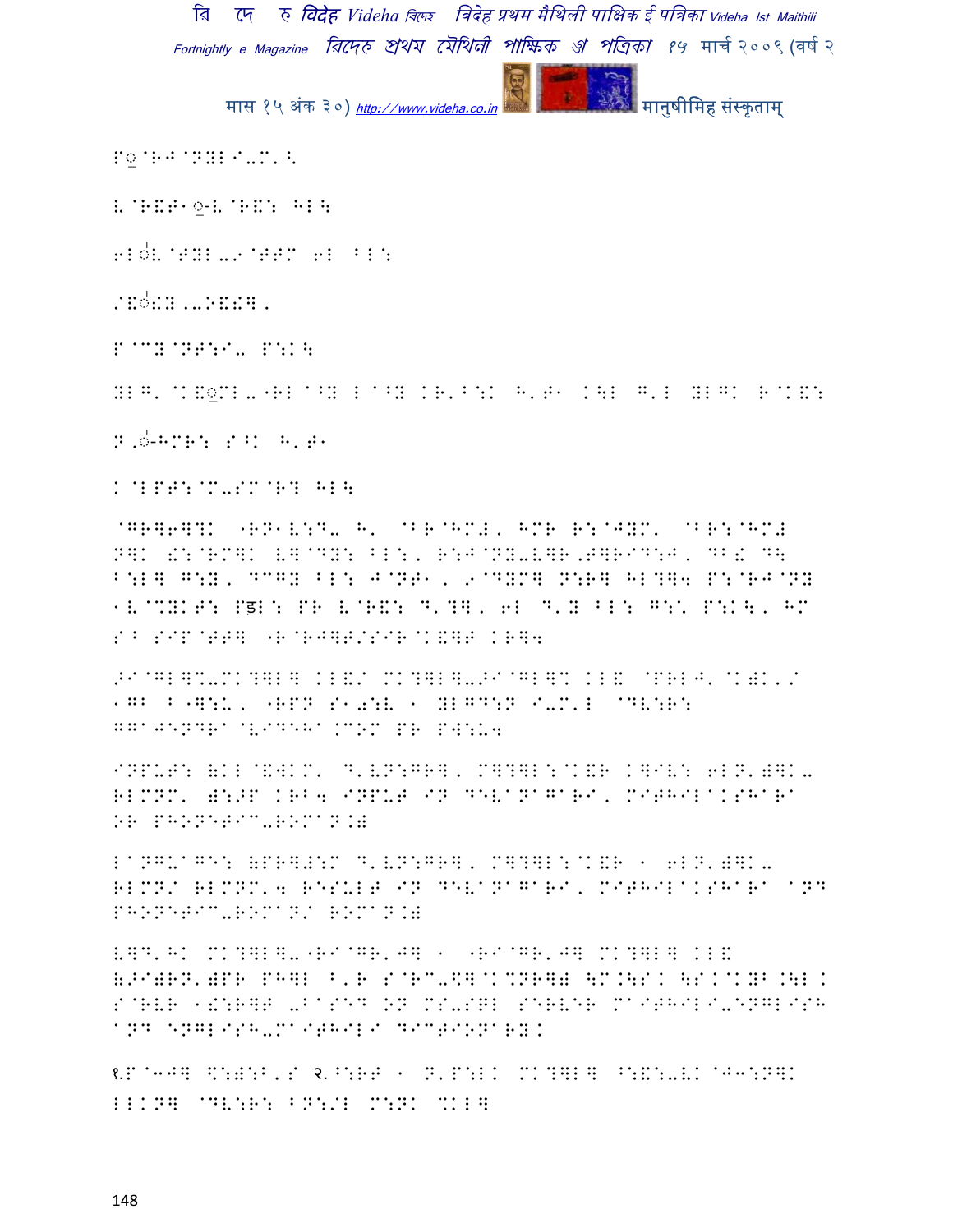मास १५ अंक ३०) <u>http://www.videha.co.in</u> स्थिती सामानि स स्कृताम्

 $8.B)  $3.994$  ,  $4.314$   $3.16$   $3.84$   $4.44$   $4.81$   $3.94$   $4.64$   $3.64$   $4.64$   $4.64$   $4.64$   $4.64$   $4.64$   $4.64$   $4.64$   $4.64$   $4.64$   $4.64$   $4.64$   $4.64$   $4.64$   $4.64$   $4.64$   $4.64$   $4.64$   $4.64$   $4.64$   $4.64$   $4.64$$ L]@PY:ITR#/ SIKLN/ S@MP:DN-P@3J]K:R V]@DY:N@ND 0: , N:G'@N@DR K1M:R 0: \VI GJ'@N@DR W:K1R @DV:R:)

JY G#'%:Y NM:

9/ NM@SY %]V:Y:

9/ NM@SY %]V:Y:

finant . . . . m. .

(380) BHL CAN PORT STATE STATE OF THE BIRGHT STATES IN THE UPSTAL BETWEEN STATES OF THE UPSTAL DESCRIPTION OF (09/04) @TR]P1R' (40/07) PC.BK: PRSI\$: SI @%R] D@TT DC44 PX.B S1T: 48/0438/06 RT]MT] B:BBC:@ND:W 314407 .CN:DB ST SHE ST CRITTEN IN STATE BEOWN THAT A STATE IN MY REPORT RRAT VERT ENEMA RIVER OF SENE PART OF SITE SO B:BB S1T COMMERCE THAN EACH CHECKE COOPS SITE ARCH 1684409 381040 SBS DEBRIEFD DEBRIEFD DEBRIEFD PO MIN: S1TC GIG (MILLEY BIB BS):9N DO44 2744442 S1TC RATTNIN MANHIR TIMIR SY MIRIN SY PRINT (RING#ING DC 44 \ S1TC 384406 B1@D!KR: P:N] NLN' DC ''18/05'' NLN: S1T: HRI %DHE, NHHENDER (EB) SHEEL SINNHER DO MH]P:#] S1T: NYPT] 9/M:PT] RV]PT] %1^PT] Y?: @KRM Y?: @KRM \$]GRB N]K) 53/10 N]KRB 56/07 YC HLR]L:: 52/05 MANDRE HRI DYCK DOMAGEMAN SLOW SKØD SOM S PRALIE TRONG THOMAS DE 'N DE 'PRALIE' SO PRIART OPPRAA 394405 D:MB S1T: M:@#\$RR S◌G]R]@%V7R .KI 27/05'' K14TER POSTRE (TTTAA ASJA) HR.B S1TC STAT STAL BREEK BISK SLOR MYSTER MELTON ''LLARALA'' MI MILARADA BERTHI  $\mathcal{S}_1$  , and the state  $\mathcal{S}_2$  , and the state  $\mathcal{S}_3$  value of  $\mathcal{S}_4$  , and the state  $\mathcal{S}_5$  , and the state  $\mathcal{S}_6$ So B:lik S/ E:.B @DDC 50/08 SPR; @PR; @DDC 507 S DYEE OF: FROUGH OF DYS PHIRTIPLE PURSE IN THE LEGGE P1L: NAN BERTHER: BOOK STORE OF THE RANGEMENT OF DRIVERS IN STOLEN AND STOLEN AS IN CONTROL ON THE RESIDENCE O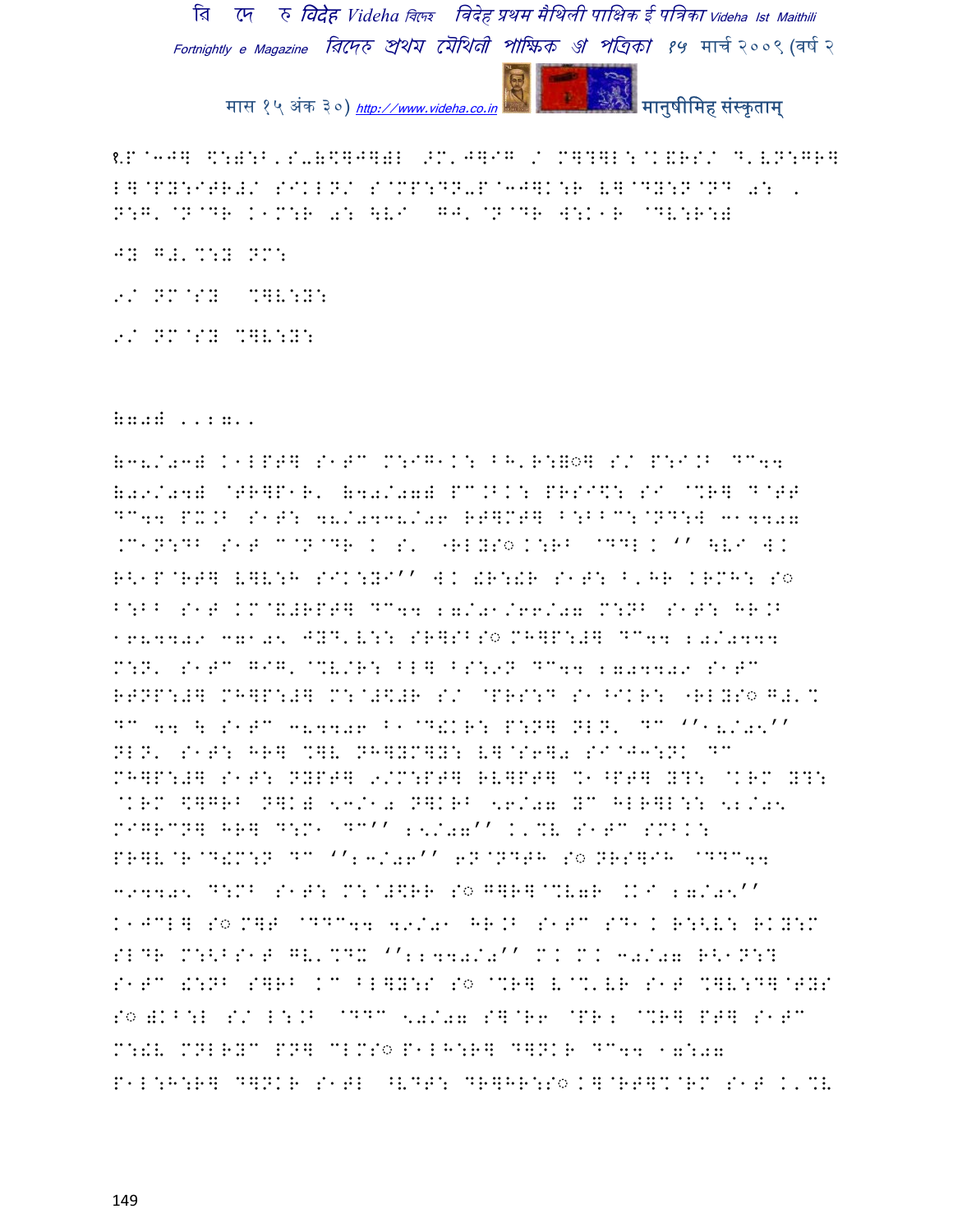मास १५ अंक ३०) <u>http://www.videha.co.in</u><br>सास १५ अंक ३०) <u>http://www.videha.co.in</u>

DOR HISTO (UP DE OUDER DECISION 424405 MILL POPT HRIK'S BELIEF THRIEF HRITH "THATER HAND PARTH TO TR, ME R S1T % WHE ST A4 194406 MHP S1TP (SPIDE RD MCPEERS: SRAIL MERA TO 'Y:BAAGA'' ASA, MEMA SYRI ATRA 354405 MLR]

### $\mathbb{R}^n$  :  $\mathbb{R}^n$

SLRA (SLRAAR) MSLRO ALA, ATAA SLRA SSAN MENGANDA SO K: NHY DOC 4409444'' K: NHY S1TC GLPD AND HIS STATE OF SACTION @R@!M: D]@TY1 DC ''16/05 .K1LS/ 9/M:PT] @DDC G#'% S1T: TREPRISO PELL TO SMERIZIEM STIPPING PER PELLIS PRESPI S/ THE TU '' '' <sub>Thun</sub>g:#'' Th'iE Bro FURT 'TE" ''n: mmaa JAN SITL 794405 RITUS 1994 RITUS 1994 !R:D]@TYMS1TC D'V' 404403 RTNB KC BL] HR:D]@TY7 DC 10/10/10 HRIDENE (PHP) PREALE HR/24 PHRID MERLE MA PARE (1913) DREAMAN (1919) (1919) DOC DOC BERN ARE DESCRIPTION OF SITE SITE SIT 35/5354402 B:G' K:: .NDJ:S/ DK DC ''05/08'' K:M'@%VYR State of the state of the state of the state of the state of the state of the state of the state of the state S/JG@DD: @D!C. '' ^V:I S1TC DV'K: BMN] K1MR DC '''4/dr'' FII MARATTE POTT T.E. PART ITER DEVER DC. 074409'' NR9NS◌KLN' @DDC44 304402 %]V S1TC 56/07 NRPT]: M:@#\$ R S/ S1PN DL44 09/06 '' HR]KR 35/07 HREDE S1TER BEEDE EVAALD MICH ABJEV STERRE BIFRESO B:B DU 'Y SAADA PRAPION'S UT TRAPP IS BY SHIP REPR 56101 )L!R:: V'L !@RM:D]@TY) DC 16/05 .K1LS◌9/M:PT] DC44 SHIPD SHER SHE. THRE BRI DI MI NO I MA NEW CHIN SHE SO THIS SALE AND PUBLIC SO POINT OF THIS SENSE BILL M:@TR]KCD1I44 SD1P:@!Y: Y R:<V S1T: B:BB BN:I 944405 53-2008 B:B: B:B: K: S.P. S. S.P. B: S.P. B:B:B: SO DAE: VIT SE EE STREE SITC VEHEN IN DE TRANSVILLE THE SITTER OF BIN 55/04 33/06 R:M HR] KC SK \JB DC P:; N:R:Y# @DDC HR]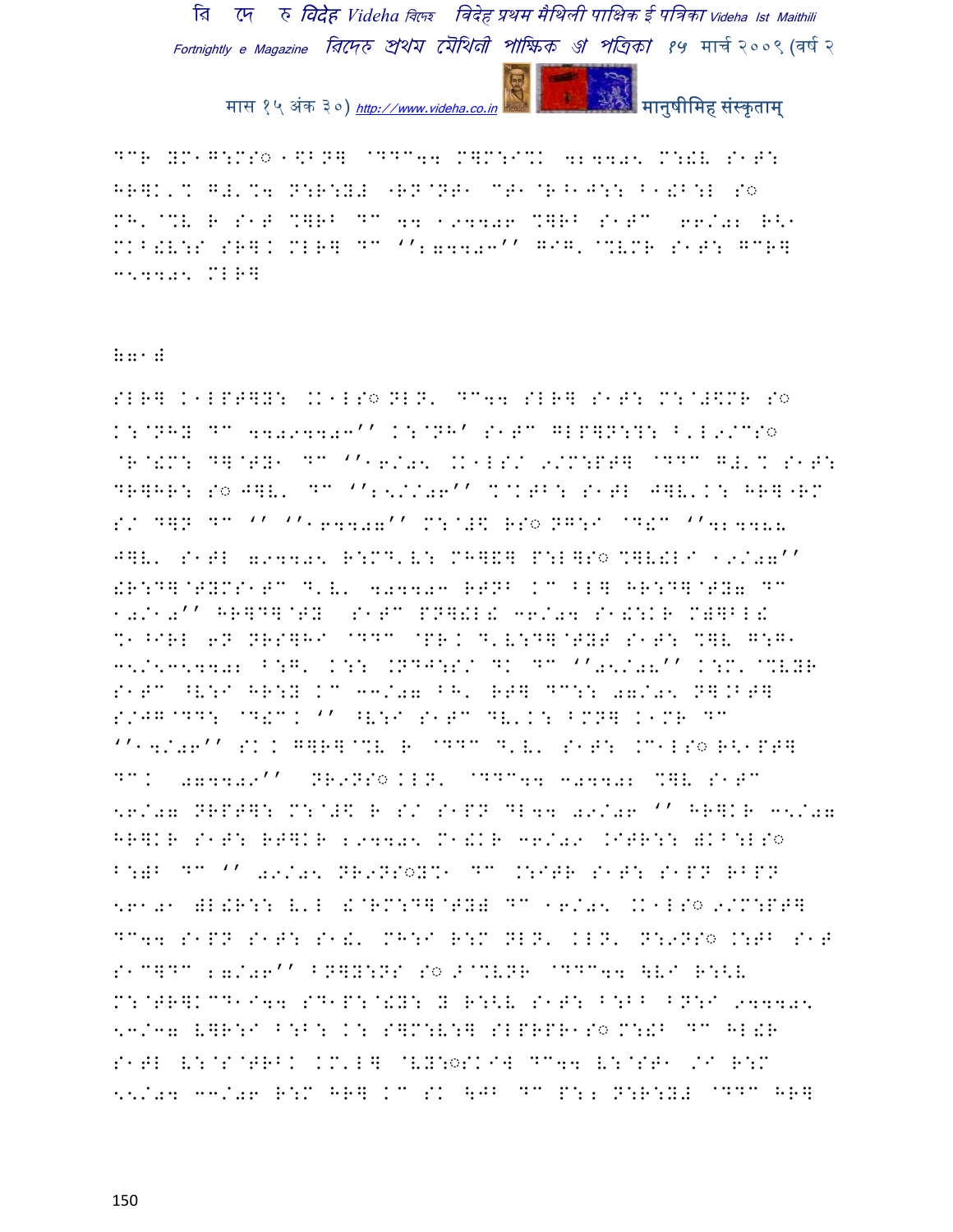मास १५ अंक ३०) <u>http://www.videha.co.in III | मान</u>स्थिति संस्कृताम्

S1T: 3544011 137/04 BS:VN N:'N' MT]@%VSR:: ST C:@NDB PC 26 9208 C:@N@DRD M2TC DBBS' %HP K) & CORP. MILLE D1MC MT]@%V R S1T: JN:@RDN @PR: J:N' "R@CY1 T @%R] NALGE ARIAN NAVAS COSTRO AL CRASCO ATABLES CAIDEMA SALOB B:DB S1TL GLOBOS S1TL GLANDER STREET BOW::#10716.1KP MWW #190 F.H. MIR. TIE WITH TOPIN M1K1 MPH IS TEAT PASTES WANT TO ''Enfance they avail \IHLK: M:@#\$NRS◌D:MS1T M:IG1 DC P:N]S/ R:MD@TT DC

## $\lim_{n\to\infty}$  :  $\lim_{n\to\infty}$  ''

EVAL SITUAL HIGHGAND IN SITUA SITUATION AND PROPERTY 28 R:MODURE 28 R:MOD C. M:MODURE 2000 M: DECEMBER 3000 M: WERE THE SERVICE OF THE SPEED . THREE TO B:GR. 1997. 144.22: HESR S1FC S1TC KINDS FREDHSO BPS 9744 23/11'' D'V' S1TC RBD: DC 23/11'' D'V' S1TC RBD: NR9N SO STILE TO SEPT SHER PIRING SO PRESSTO STATISTIC JAN STERRE STEP SITE STERRE REPORT THAT STEP OF STEP RLADE AT PRIOR TO CARDED FEATURE STEEPHENICS SPECIES CMRB K: 56/06 K:MH: S◌GCR]PT] S1T B:DBDC \K S:@&)1DC 58.Jan ISTURPS TRUGET FOTBER TT MARIJAN TEITU PRET MARTING: MAKING COMPANY STANDARD DOWN STANDARD DOWN 191/011 M: DODC N: PO PER THE 1977 MILE ANGELE SI EN MILE 56/06 K:MH: S◌GCR]PT] S1T B:DBDLI \K S:@&)5 @DDC44 58.Jan Ditherei BRESP Polsky To Messaar Thilt, Pres M]TBK: M:@#\$9RS◌M]K GYN S1T V]R DC K1. S1!:KR @DDC44 MART SPIE AANA (ITS MART PROPERTY IN STREETHER '' 15/02 \$:L S1T ROOM & LOOK \$:L S1T RESOURCE AND A S1T ROOM AND A S1T ROOM AND A S1T ROOM AND A S1T ROOM AND A H@LL\V&%DE\P\\PH\V&\P\$#H&ZYO#M&#\##\$#\$#L\XXL#& S1T: M]M:YIK RBD !@RM:@!K]R V:) R:JPI\$]T 43/04 G@=KB 68/96 ESHIKI K: GHER K: TAHAR TTAA TESTROPIK SARA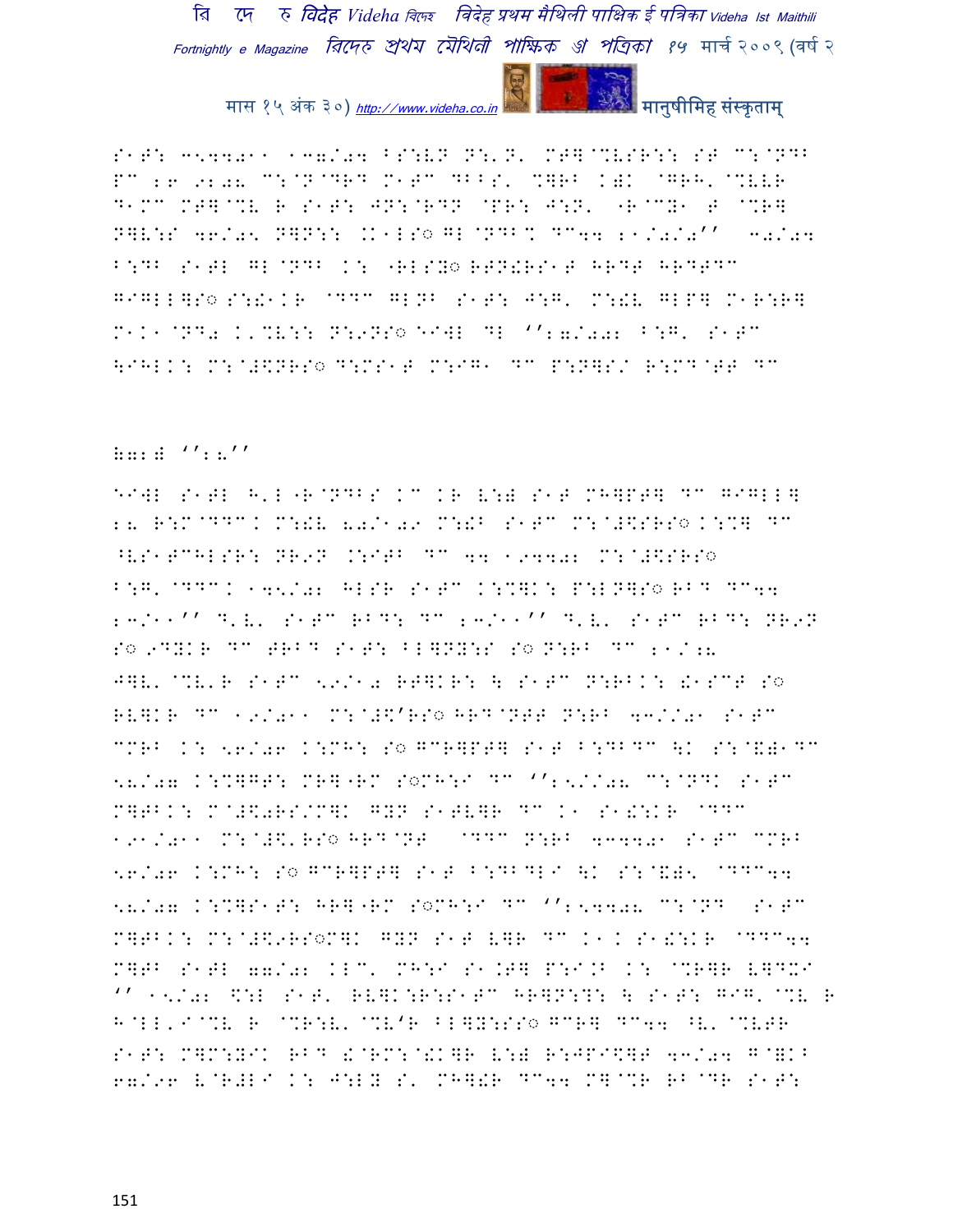मास १५ अंक ३०) http://www.videha.co.in<br>| मानुषीमिह संस्कृताम्



RLAND B1@D: ROOM: RECORDS B1@D: THE RECORDS BY AN B1@DQDED&DR S1T: 9031002004 0744 SHC24 HE2B S1T S1@ND R S1TC Y'!: .@#\$N MH:D'V DC \VM C@KR B:BB S1TL RATER HRTPE COMBATET COMBAR (1920) HIRDRETT HIS 200. DC44 22/06 RT] S1TCHC R' N:N' KC K1JCL] RV]KR DC 23-03-07/03: "PER DESCRIPT "RESPONSE" "REPORTED " "PER DESCRIPT "DE DESCRIPT "DE DESCRIPT " "REPORTED " "DE DE E: E: Y COMBE : JOURNAL SOME DOCTOR DO 'S SAN SITC REPORT OF THE SAME D. B. S. ST. ST. ST. B. S. ST. ST. ST. ST.

## NM: (73)

RBD S1TC 35/06 N:NK: 9CT]S◌K:@NH/ S1T P%1PT] DC GRAMELA SO ALE (MAANI SATING MIR SITE) SITE SATING BELANDING K:MD'V JYD'V:: PN]. B1@D!]KR DC ''26/06'' !R:I S1TC LA: DE DRIHR: DRIHR: DRIH ST. DRIH DO 10 METER DE 1999 LUMIN PHILOP CONTROL DURING DESCRIPTION .C1LS◌R<1N:? DC 214404 GIGLL] K'%V B1@D!]KR S1T: M: MAYERO THIS TO STEED STEED TIME THIS STEP IS TO D'ALIS S'ERREN LONGER (BURGH) KR D'AN DRIEN (BRIENSO %1^' DC44 MH:I S1T: P:L] SKRBD S1T 9G:RBDC DR]HR:S/ MH'@%VVR DC44 \VI JYD'V M:TMK C@KRI M]@%R 76/06 JYD'V ST: NGV: NGC ISLES SO THE THE TENDER OF DOCTORS OF STATES OF THE SALE IS A RESIDENT OF DESCRIPTION OF THE TEND S1TC RBD B1@D!]KRC DR]HR:S/ G1#]@%V:R DL B1@D!]KR STORE HERE SEARCH TO TO SOME THOM BY THAN PICTURE STATES KLAN' KYMBER KALAMAT DA KATA DA KATA DA MARA DA MARA DA MARSAY DA MARSAY DA PORTE DO PORTE DO PORTE DO PORTE D NLN' MONTH, K' MINISTER DE BRITANNE DE BRITANNE DE BRITANNE DE BRITANNE DE BRITANNE DE BRITANNE DE BRITANNE D MH:MHLP: MH:MHLP: PELEPISH | Y://PLVP: MH:MH | DIVER | DIVER 209/05 PRN:MK =KS M;P; 9P:; 654405 V]<:PT] M. P. P:. 102/03 D:MLPR M.P.9. P:. 1784 D:MAG: 1784 R:MAG: 1784407 R:MA: 1784407 R:MA: 1794 M.9.P 964404 D'VN:? T@RK P@CC:BNN M. M. 9. P. GLP]N:? K@NGR:K:RKL @DV:R:K:RECOMETH:ADV:RECOMETH:ADV:RECOMETH:ADV:RECOMETH:ADV:RECOMETH:  $105.03$  JND 404404: M: MERSHIN AF MUHO ATAB PERINT AN INE PRESENT R:M R:M REN TH M:M. II: RIPRIN RIPRIN ENTILE DOG4 284406'' GOR CONSERVED BY STREETHER WAS CONSERVED AND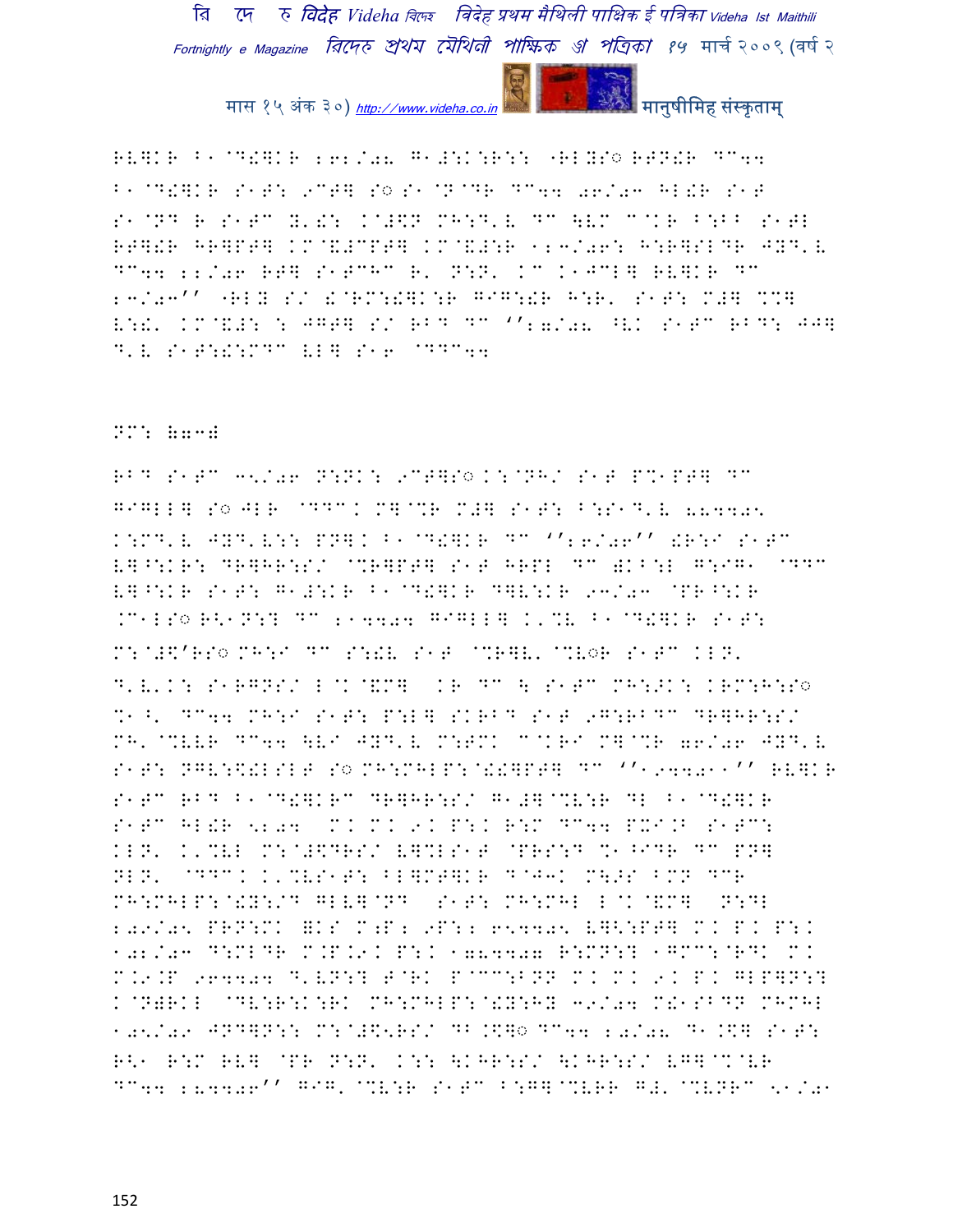मास १५ अंक ३०) <u>http://www.videha.co.in</u><br>सास १५ अंक ३०) <u>http://www.videha.co.in</u>

G#'@%VARIA: DC & " STORE STORE 'T V: CAREFORE' STORE 'S STORE 'S STORE 'S SIT BHBCON:R S1T MH'ON BH'AN DE BELL'S SIT MAN HE'D B: VARG VARGEN VAN DIE VAN DIE VAN DIE VAN DIE VAN DIE VAN DIE VAN DIE VAN DIE VAN DIE VAN DIE VAN DIE VAN DIE

 $\liminf$   $M(z,t')$ 

MHLMHLP:@!Y:)Y V]@DY:PT] S1T: M1N]RB@D! "RN@NTV  $R$  . The contract of the contract of the contract of the contract of  $\mathbb{R}^n$ S@NY:HS] K:%] Y: 09 /N' KL P:L]S/ G1#:KR DC 24/04 B:B:R S1T: M: M:B:R: S1 M:B:R DT 114402 (19918 R:B: DOC SONYSTEM PREJUEST INTERFERING TO THIS CONTROL IN DEVICE GLP]N:? S1T: H:U @PR. M:@#\$9R MH:MHLP:@!Y:BY P%1PT] DC:: 18/08 "RLY S/ M.M. 9. P. R:M'@%V R DC V:H:9/ @PR. 434405 RTN:K S1T: R:M L:.N ^V 634403 J]V' K: KRMH:S/ M:!V DC 024409 M:!V S1TC HDS@RV'@%V0RC M:@#\$ RS/ RAWIRT 28/35 344435 RAWIS-AG TO STATE 32/10 G 824409 @PRTHIN: BH'ROWYO BLA AV 44 094404 MY MERRY S/ BADE CONSTANTING BEEN BEEN SINDS AND ALL AREA OF THE GLUE BA NRHR]Y: .C^:LS/ J]V' DC 44 254404 "RPR: 55/02 HR]KR S1TC J]V' JLRL TK 1324408 TK @PR?M: PRL@K&' ^VD@TT MSHIVE AN EVERENT PRESHOLD SHEET IF SITE IN NORTH SITE GIG:!R DC J:IJV:L S/ M]NB DCT]Y DC \VM KM@&#T PT] M:@TRK COMPARY COMMITTER SHARE CONTROL STREET SITE PR%1R:M DL&' 144405 B1@D!]KR 804405 B1@D!]KR S1TC KM BOOK OF THE SECRET SERVED ON THE SERVED STATE OF STATE STATE STATE STATE STATE OF STATE STATE STATE STATE S STEERING STRIKE BAANDE PREPROTOSI IN BOSTON BALDEN BALDE RATH S1TAN S1EED GRAAIERING STRACH GIGLE AAN STONG VAN TR: 40/06 M:1KMBEN \$:LB DO S:LE S:EN HER:B:B:MN: B. POST ERM TO EFTHANY IN BEATH PRESS MENSEN MURD KIW SB1KIW @PR; @#\$1C1S/ %1C1S/ \$1C1S/ P: SIR DO PERMIS BJBAB (M. M. M. 19. P. BAB) (PE EB 1978 S. S. ST. STENDING STRESS STRESS) HRA SON PSOLOGISH AROBAN POSON PSOLOGISH ASSOCIATIONS CONDITIONS AND CONDITIONS OF THE CONDITIONS OF THE CONDITIONS OF THE CONDITIONS OF THE CONDITIONS OF THE CONDITIONS OF THE CONDITIONS OF THE CONDITIONS OF THE CONDITIONS OF THE CONDITIONS OF THE CONDITIONS OF THE CONDITION S1TC HYM: S1TC G1#: S1TC G1#: S1TC G1#: S1TC @PR: S1TC @PR: S1TC @PR: S1TC @PR: S1TC @PR: S1TC @PR: S1TC @PR:

 $\vdots$   $\vdots$   $\vdots$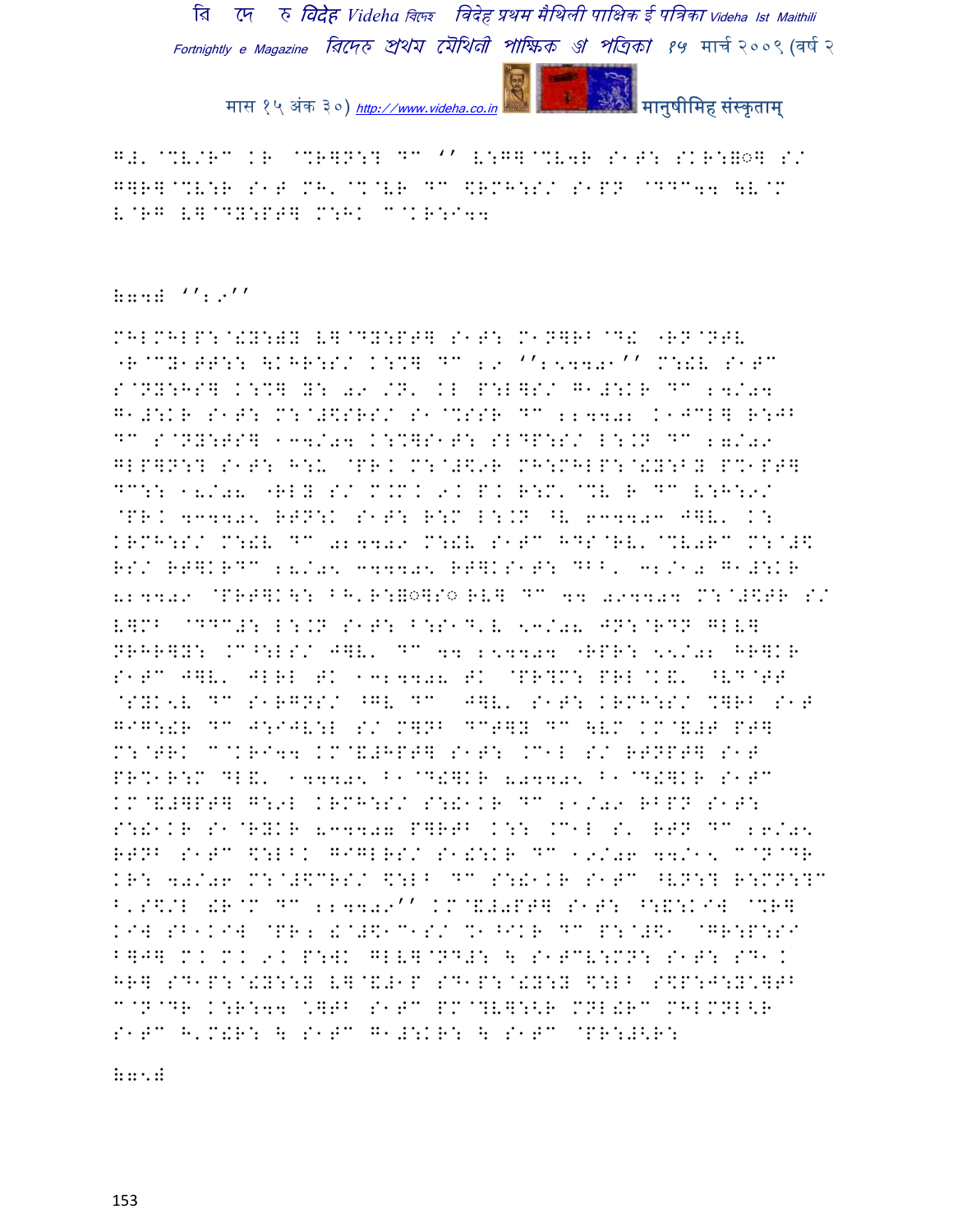मास १५ अंक ३०) <u>http://www.videha.co.in</u> स्थिति स्थिति । मानुषीमिह संस्कृताम्



@PR:#<R S1TC1N@NDRKR: \ S1T: K:@NH M:!V K'%V N:R:Y#:: TKRT]PT] DC44 K:@NH1 S1T: R:MKR RTN:KR %1^IKR S1TC SB@RYKR V]^:KRC ND:M S/ NR:Y# DC44 !RMB S1T: SK !NPT] DO44 14/07 SUPPORT OF THE UNION OF THE UNION OF THE UNION OF THE UNION OF THE UNION OF THE UNION \$:LBK: PVCL] S/ GL=]S 34/06 \$:LB S1TL V]@DY:PT] 74/02 !NPT] B1!P:LSI V:S1D'V DC S1RGN S/ K'%V DC !NPT] STRIP ALE SAZWA SUMPLISZ BRY MM (BEEM BMS) E PHINOS HR]KR S1T V:WN D@J3K BL] K:@NHR D@J3K \VI KM@&#VPT] MOTRE KOMPONER KOMPONER KOMPONER KOMPONER KOMPONER S/ M:N1 S1T PR.B DC 19/06 M:NB S1TC P1R.B N:R:Y#L DO DO DI LE COMBRADO ELIGA ABANAR PIBLICADO AUREO II KRMH:S/ MH]PT] DC GIGLL]S/ R:M DC 44 G]RB S1T: HR.B 48/09 G#'% HM'%:: ^. K1JCL] %1^KR DC 23/03 S1PN STEP MORE IN THING: PRESENT DREPPN S/ STEP ON 2244044 S1PN S1TC G:IG1 V]%LIKL \KHR S/ H:RB DC %1^IKR S1T: M'<B P:G1 D]N %1C] J:G' K:: .K1LS/ %1^' DC 23/02 %1^' S1TC M:#'K: SLD:P1RS/ MH:MHLP: R<1N:? DC 27407 32/05 STOR HER BED DIN MINI-TANG ANG DIN STOR HER HER BED %@M^B: KC 1PSS/ M. M. 9 P:. R:M'%VR DC 024401 DR]. RAN DO PERISTAN CHACH RACHIES PECINIC RUSSES ON A 34/01 %]VD@TT S1T: 46/06 RBC]DNT R:MD@NTK 364407 RBC]D@TT %1^D@TT: MC1L M:@#\$ RS/ S@RV:I DC 22/07 S@RV:I S1TC K] 16/09 KR K'9DB KCR S1PN DC 26/08 BRANCE S GLUEDE CARL AN DE ME A CHE SINE DEL PORTUGE AND ANNO 65/03 160/07 M1R:R]

## $\text{limit}$   $\mathcal{M}$   $\text{in}$   $\mathcal{M}'$

G:DB K:: PHISTIPS CONTROL PROVINCE AND RESERVE TO A CONTROL BELOW AND A CONTROL BELOW AND A CONTROL BELOW AND N]V:S @PR. @%R] R:M: SKR:=]S/ HR]@%VDR DC44 05/05 HR]@%V R 12/02 S1TCRT]@%V%R KR M:IG1 S1T @PR@J3:K DC44 38/06 KRMH:S/ PS-PPR DC ''03-Cam'' M.M.DETEL RPRE S1T: MHL 76/04 K1LPT] SD1: P%1PT] KM@&#SPT] BUTER CIPP 44/06 BUTER SPER COR THE 406/03 RTOIPUD SLORPNER (B. B. DOC 21/07 @GREEN IN DERIVED AN EIGHT AND HLR' DC44 H'LB S1TC 45/02 Y'!: N:9N S'I @GRH'@%V1R ST ST ST S1. ST DRIVE DATA ST DATA THAT ST ST ST ST ST ST DATA AND ST DATA ST DATA ST ST ST ST ST ST ST ST ST SCRYBURY RYBORY WEIGH RYBORYBURY WERE ITY BH.BYNN S/ RHED 77 AAS A' RHED AASSAN PAT AASA F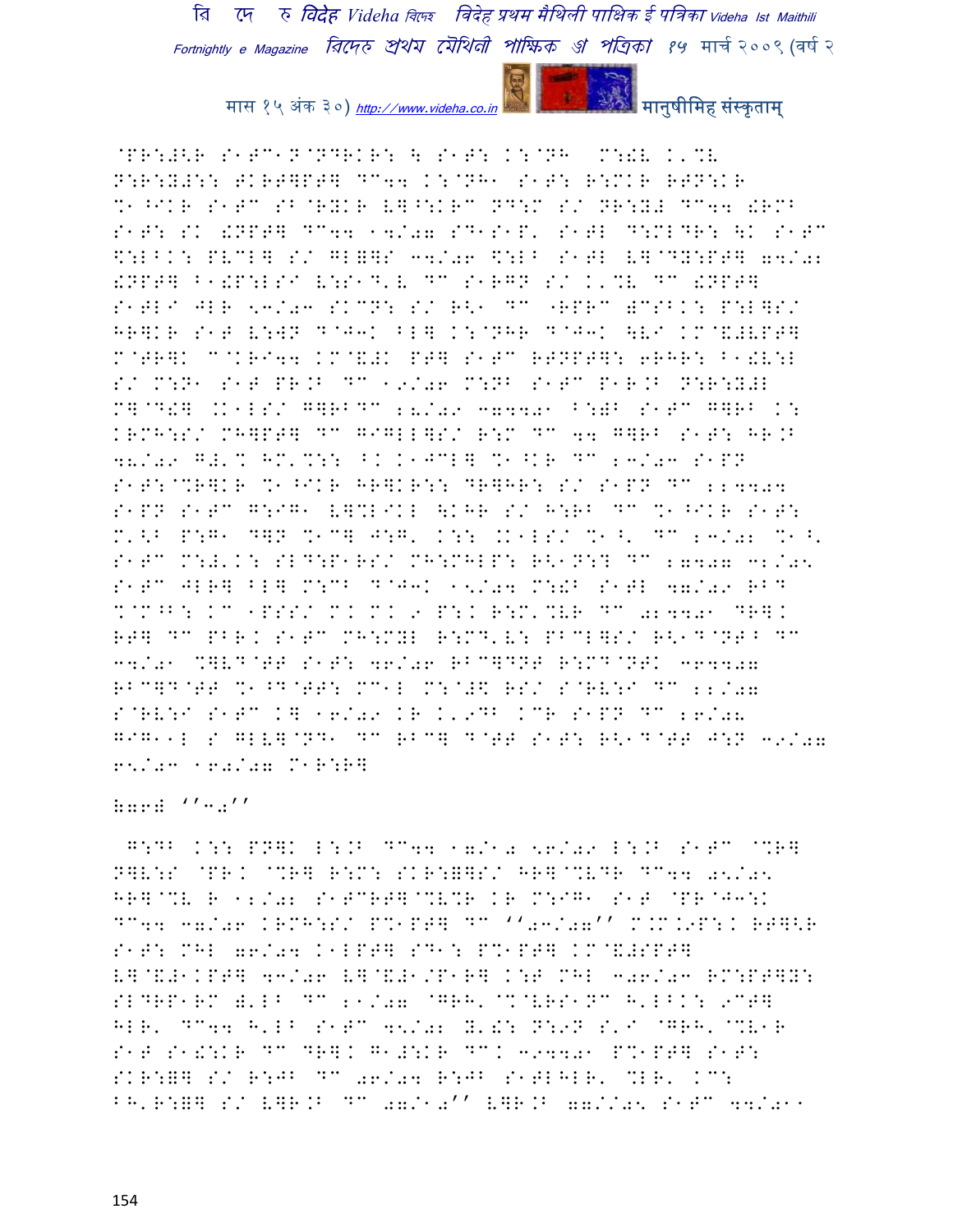

L'## L'# L'# Y: N:0 S RTH! W'HH | 29921 RTH! R TH! KROME: S/ B:D DO 'Y: S/1,21/08' FOR DEMA NOVE RED. THE RED. M: MAR: MYSEY BARPER SVAM PR%PYDS OR .M:SARP BESK MH:MHLP:@!Y:/Y W. GLP:L DC 04/06 MH:MHLP:@!YP (9DYP1R R:JGH-BR MH. T: M. B. M. M. DRG MAN ME MHE MARKET MENTE GLP:L TH:MPL:MATH:MPLWAGE TRIANS RAMAGE PROVIDE M. P. PRM:N@ND: : MH]&] P:L] S/ %]V S1T D:M DC 28/05 "RPR: %]V S1T: D:M 75/08 83/05 K:@NH J]V' K:: B'L9/C S/ HLR' DC 44 25/05'' RB@PR:D]@TYT S1TC HLR'K: 182/02 HLR' S1TC "RMRBK: SLDRP1RS/ R:MN:? S1TK:@NH DC 23//09 78/01 R:MN:? S1TC K:@NH DR]HR:S/ HR]HR DC44 K:@NH/ S1TC 1308/04 58/05 B:ISB NLN' KL NR9NS/ C@N@DR KRS/ C@NDRDKR DRI MISLENO LAN STORMAL DEN SYRP DR]HR: S G1#' DC 2244 05 75/09 %]V S1TC G1#'K: @DV:RM B.B.K.C %THP TC44 1344344 CPE 93199 931 1931 19223 ST HRD@TT 33/04 S1!' %]RB 37/08 K:: P@#\$1 1S/ @PR:#<R SNR POILIEORDE PO COPRAGHY, SHR DO SHR SNR PORTUGAL

 $\liminf$ 

BROWSEN BOOKSERING THERE THINK TO YALLARY HTER PART DHONGH: DEVOIS SOME H. ON DER DO PHEN DE DE SOME HAR DHONG ST: AG (CANDR) CONSTARDO STEPRENO MESERADO (PO DEGON 'NORD K1. R:MB DC44 G1#' S1TC 70/09 G#'%: K)M: HR]"RMS/ R:MKR DC44 16440844 R:MKR DC44 16440844 R:MKR S1TC 964405 HR]HR: PCH] JJ]M]TB DC 44 17440444 GLP:L S1T: MART DAN PAPAN PING SALAH PARJI KINI SIANGKI SI SI SI SI SI DO44 MBB S1 BO SHEBI SOBERI DO4 SIT S1T . DOBINA POSTACIONE ARRAIGNEED IN DIE STAATSGEMEN DIE SOME GEWONE GEWONE GEWONE GEWONE GEWONE GEWONE GEWONE GE 9P:@!Y:]Y W. 93/01 GLP:L S1TC M:!V: BL]. HR]1MS/ State Womening Correct State Character (State \$9:LB DC 4419/0444 38/03 R:MA S1TC \$:LBC \$:LBC \$:LBK: GLP:LNDI M: LNDI M: LNDI M: LNDI M: LNDI M: LNDI M: LNDI M: LNDI M: LNDI M: LNDI M: LNDI M: LNDI M: LNDI M: LN 84468 PTH JJHIN:V:LS/ B TT 44184644 38/02 M:L Star amin's Thier Sienhoff Si Affrika Star (200 Pr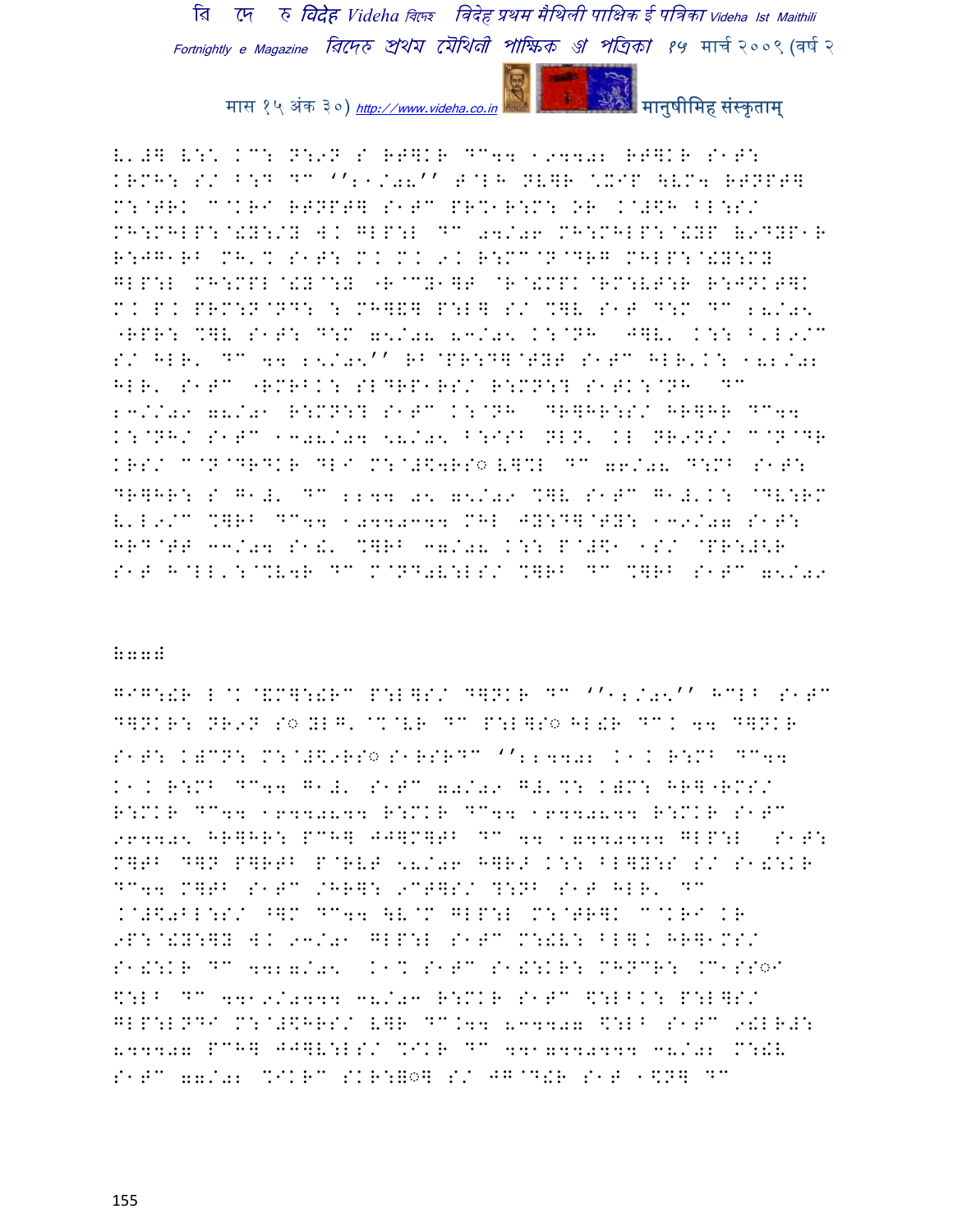

K.POPINIK MIRR MUUTHA MITE SPAN APHRAH WIKAR WPT. .:ITR:: SKR:D]S/ RT]@%V R S1T GC=] DC 4424440344 GL=] S1T: SLN' G#PT] M%' M1R:R] %]RBK:: BH'\=]IS V]%L  $S$  , and the contract of the Gigan Distribution of the state  $S$  state  $S$  states  $S$  . The state  $S$ 252/07 REPORTED THE STATE DIRECT STACK TO AN ENGINEER FGBP S1.85 S1.0906 Records Cubbel Racor B5706 PPP1095 MBPPB SOCH. THE SCHI STATE ANCHE SPENER SPECIES STATES MA SIR SI KOM BOSNE SI SI SI MUNJUH SEN MATA SATU SI PERSEEN BENGI SI KONOR DC 4419440144 B:)B S1T: S1!:!R M#]!R 57/09 54/02 R:M !R RBP!R:: JGT] S/^V' DC JJ] !:M @DDC44 44/08 S1!:!R S1T: 36/2 B:S1R' 86/03 C@KR@RY:# P@DMN:^:: M:@#\$ RS/ NLN' DC 44 18/0344 MH:MHL RT]PT] S1T: C:@ND/ 354403 544408 DBB'K1%' K:: ML]\*:M PR9N S/ \$:LB S1T M!1KR DC 4408440344 VL]Y:S/ Y%L!R @DDC MLN %:VR P1RBK44 K1C]T P:NA COOL (PACHE IFICAI CII) I. L'IS AFINE IA CHE ME C:# CORP. 394404 COMPOSITIES S1T: B:SB @PR. B:SB @PR. BS1PT  $\mathcal{S}$  , and the set of the set of the set of the set of the set of the set of the set of the set of the set of the set of the set of the set of the set of the set of the set of the set of the set of the set of the set o 3/4/03 L'.K LB)N 0:

## $\text{limit}$   $\lambda\lambda\ldots\lambda\lambda$

JAAB DYEK DC 441244244 .CHIEZ ER CENDER (PPC44 BY)NE STORT PURS SANZON SHART MYSIKAREN HRHDYE UT A425/O22 PDM S1TC HRIN:R: SRIP C.C. SR] PPR DOWN EACH ANCH CHILPHA STRAT EACH CA MAA ANTIFICA HRANGIN'S STRAT INCHANAN B.AT CEI PRARO TTAA 19442244 ARSTAT WEIGH ALLO 77 NRHRU SUCHU PIUGESC ALR DC 4440/0044 CEEL SVRC N:R:Y#: \KHR:S/ S1!:KR D@J3K 44 N:R:Y# S1T: JLR 44/10 MH NA 364409 % NABH (1993-1993) E SANTIN E NENGAR NABE (ANG 1605) .C1LS/ 9/M:PT] DC44 JLRS1TL R<1N:? 40//05 BH'R:=◌] S/ V]@%VDR@MM R DC44 07440644 .C1LS/ R<1PT] DC44 NRHR] S1TC GL@NDBRK: HR]HR: S/?'! DC 4421//0944 B1@D!]KR S1TL ?'!: SLDR R<1N:? DC 130/0744 R<1N:? S1TC 484405 MHARA MAHIRAN ANG PARTITI TANG MILAN MUNA NG 2020 L@K@&M]: PT] GCR]PT] H:R] P:L]S/ K:@NH0 DC 4421//0344 K: STORY SINGER (PROGRESS) SERIES (STORY PROGRESS) SERIES STORY SANG AN INTERFERING AN INTERFERING SUPPORT OF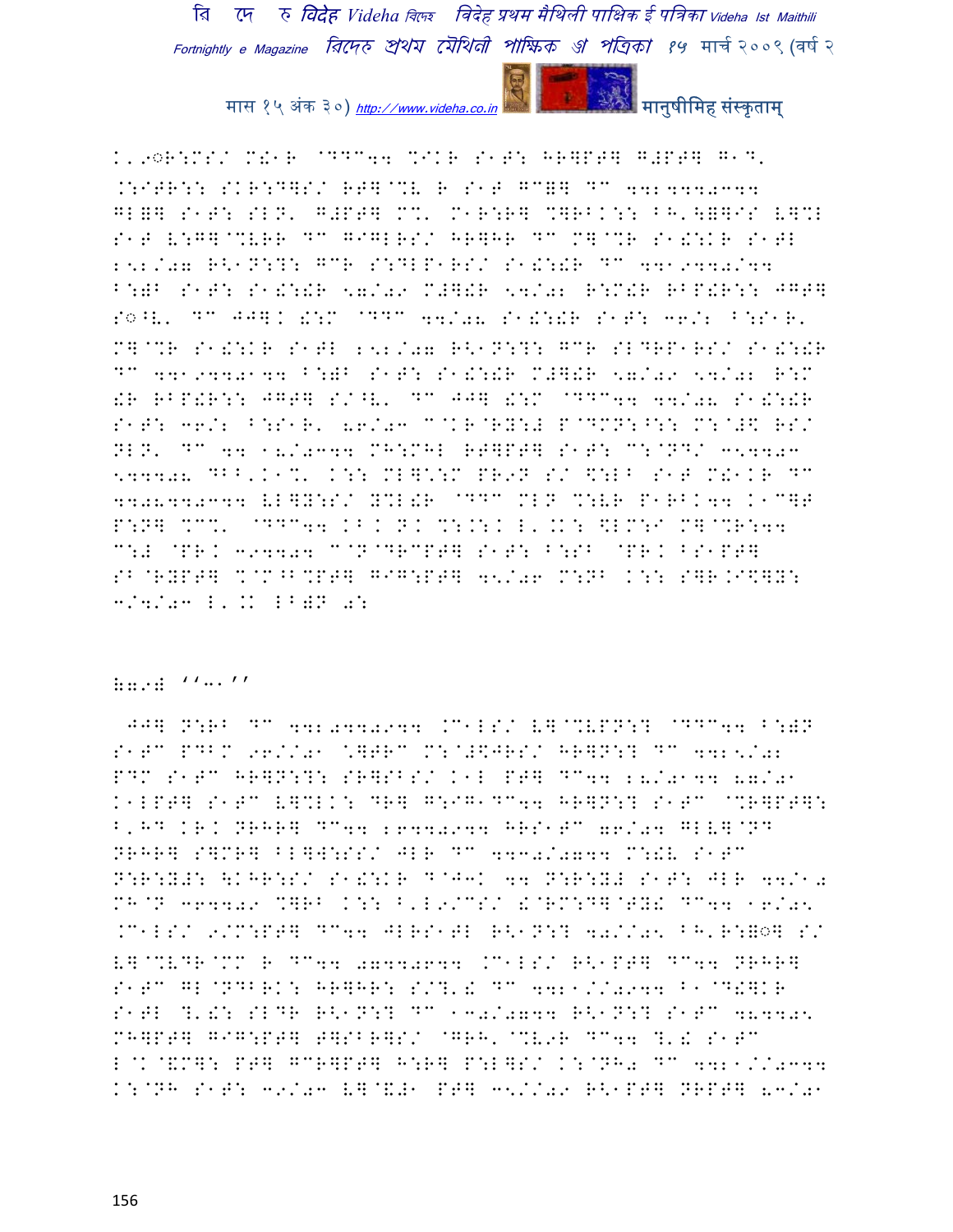मास १५ अंक ३०) <u>http://www.videha.co.in</u><br>सास १५ अंक ३०) <u>http://www.videha.co.in</u>

RM:PT] >@N@DR]PT] HR]PT] 142/08 S1RPT]Y: SKR:=◌]S/ G#'DC44 \VM \*]TR M:@TR]K C@KR44 81/07 \*]TR @PR PR%1R:M S1TC 106/03 ^LR:N:?: RJC@%R: M:#RS/ RS/COURSES ARE SING COURTER PARTIES ANIMAL SYSTEM (APP) 75/08 V'#] NRHR] 152/07 %%]!R:: 1DY: P:L]S/ RBD DC44 284402 VL]Y:RB S/ N:RB DC44 "R@NYLR P:LS/ RV]N:@?T/ DC 20/10 .C RV]N:DH M.M.9 P: 56/03 HR]S1TC !N'%: %LEDE 4 | FIRM | LLIA 197 | AAKS/IAHAN | PRA SKY BSKY IN | C7KEMI %1C]KR DC B1!V:LS/ M:N1 DC44 66//08 R<1 S1TL V'#]K .C1LH N:R:Y# DC 4421/0544 N:R:Y# S1T: 61/02 .@#\$6KT: S/ NRHR] DC 22/02 NR9NS/ C@N@DR1KR @DDC V'#] S1TC D'VN:?: 46/06 M:@#\$1RS/ D'HR] DC 29/04 G1#:KR S1TC D'HR]: K1JCL] SK@%R] V@R@D!N S1T HR]HR DC V'#] S1TC D'VN:?: 46/06 M:@#\$RRS/ D'HR] DC 29//09 G1#:KR S1TC D'HR]: K1JCL] S/@%R] V@R@D!N S1T HR]HR DC M:@#\$SRS/  $3.5$ BB: MSDE (1987) B: BEB: ZHES 14B: J. F. ST: JHH (131/03) 131/03 SR]SBS/ ^V:D]@TYR S1T RV] D@J3K SKR:H]S/  $N$  ,  $N$  ,  $N$  ,  $N$  ,  $N$  ,  $N$  ,  $N$  ,  $N$  ,  $N$  ,  $N$  ,  $N$  ,  $N$  ,  $N$  ,  $N$  ,  $N$  ,  $N$  ,  $N$  ,  $N$  ,  $N$  ,  $N$  ,  $N$  ,  $N$  ,  $N$  ,  $N$  ,  $N$  ,  $N$  ,  $N$  ,  $N$  ,  $N$  ,  $N$  ,  $N$  ,  $N$  ,  $N$  ,  $N$  ,  $N$  ,  $N$  ,  $N$  ,

#### $\frac{1}{2}$   $\frac{1}{2}$   $\frac{1}{2}$   $\frac{1}{2}$   $\frac{1}{2}$   $\frac{1}{2}$   $\frac{1}{2}$   $\frac{1}{2}$   $\frac{1}{2}$   $\frac{1}{2}$   $\frac{1}{2}$   $\frac{1}{2}$   $\frac{1}{2}$   $\frac{1}{2}$   $\frac{1}{2}$   $\frac{1}{2}$   $\frac{1}{2}$   $\frac{1}{2}$   $\frac{1}{2}$   $\frac{1}{2}$   $\frac{1}{2}$   $\frac{1}{2}$

!N'% S1T: R<1N@ND N GLV]@NDD 2/19//02 PRM:N@ND:V: 92//05 PBCL]S/ RT@N DC44 30/0844 32 %]VD@TT S1T: ^:N1D@TT 43//08 KM@&#'D@TT HRD@TT 62//07 RBPD@TT:: 69//08 B:LSHC/ %461 M"44 09/0644 MY345 BEN SYENDR DC44 HRD@TT S1TC RTNBK: .C1LS/ HR] DC 22/0144 169/01 HRASH SITER-RS/ HRACT LEJEN SPN TNOTH TOAL RRD 44/02 Stat Wider Green Titl Greenway and Solomon B: S1TC HRIGH: DIPINE RELAY THE SITC SING OF SALAR 6N@NDRHRS/ GLV]@ND1 @DDC44 HR]S1T: R:JNP1R: DR]DR:S/ JAVEL SUT 16-01 DE STREED BK: SRIP SHEEP STREED SAN DE SAN SUTTING 276//03 BEE FRYST CTTTER HEAVING FYER REPORTS BEEN J]V' KC MH]P:SLD:RP1RS/ HR]N:? DC 4423/1044 K1 BRIN VE DIG DE DIG44 JAN SER LA PERSIKAN ASISTAN SERIKAN HREART SV .BDA SO 4441/22324 139224 .BDA B S1TC 48/05 !RMBK: K)M: M:@#\$HR S/ RV]PT] DC 44 24/054 M. M. 9. P. RV]PT] S1TCRTNB R:M 178/01 36//105 L:.N B1@D!]KR:: 9J:N B1!V:LS/ D'V' 44 22//08 B'L9/C S/ GY:D]@TY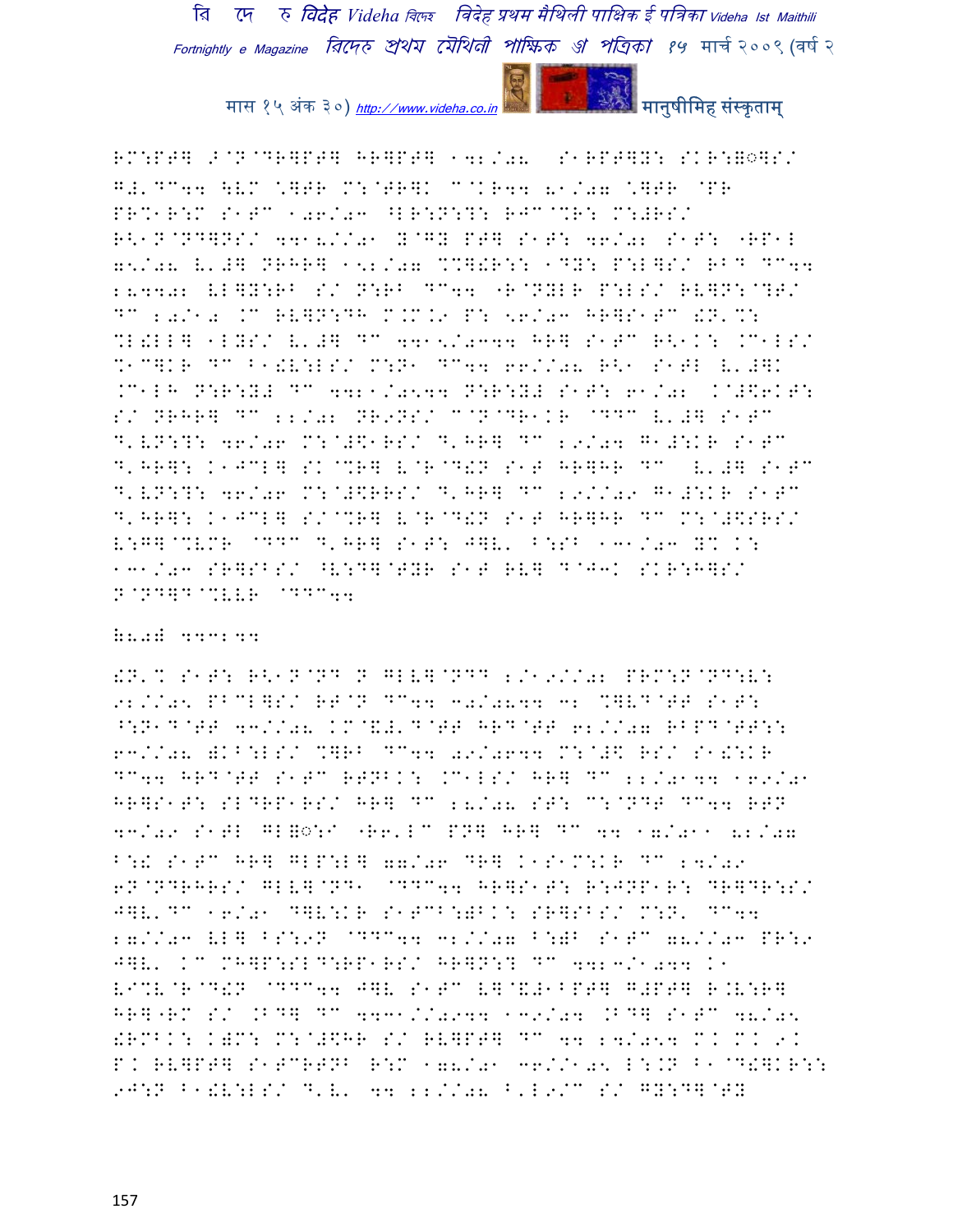मास १५ अंक ३०) http://www.videha.co.in | सामानिक मानुषीमिह संस्कृताम्



@DDC44 R<1N@ND0N S1T: OR .@#\$VBL:S/ M.M. 9. P. V]@%V ^R DC 44 04//06 M.M.9 P:. D:MLDR S1TC "R@GN] HL@TR]K M.M.D.9.P:. VIEWS ON DEPARTED SHE SAN DO 4 19/0344 GYN S1T: R:JNP1R: DR]HR: S/ BS:VN DC 32/04 B:)B 34/08 STC BS:VN: BH'R:= OR: BH'R:= OR: BH'R:= OR: BH'R:= OR: DA 1001 JN: A 10/01 JN: A 10/01 DE 44 10 S1T: N:9N S/ KLN' DC44 14//05 SKR:=◌] S/ J]V'@%V R @DDC44 53//04 BS:VN ST: SLDRP1RS/ M.M.9.P:. N:S' DC 4423/0234 M.M. O.M. O.M. P. P. P. D. P. P. P. P. P. D. P. P. D. D. D. D. D. D. D. ST %IKR @DDC 24/07 89/07 89/07 89/07 89/07 89/07 89/07 89/07 89 L@K@&M]MKR B1@D!]KR:: 6N@ND:HS/ V:S1D'V S1T MH'@%VLR DOC K1JCL, SAME REGIST SOME REGISTER SOME REGISTER SOME REGISTER AND A MELTIC SUPPORT REGISTER AND RELEASED RE BACCHA VIAR 95//08 S1TC AND AND ARRESTS/ MHOC DRIVE 44 23//03 D:%'S1T: 2777//03 247//03 %IKR MH'% MH:D'V  $\mathbb{R}$   $\mathbb{R}$   $\mathbb{R}$ 

## $\mathbb{R}^n$  :  $\mathbb{R}^n$

R:MP. ESS & VIGH TORRESHESHIVENING PSP DPP DESIGN JG@D!R 318/08 @PR. M1%' S1TC L:.B N:RB %K B'L9/CS/ JY:D]@TY3 DC44 30//09 P@#\$1R1S/ H@LL@'@%V1R @DDC44 N:S S1TC H@LL'M@%VBR 85//05 B')R M:@#\$!RS/ SLM DC 44202/011 SLM ST: 54/40 RT; 54/10 RT; 54/05 PT: 54/05 PT: 54/05 PT: 13/05 SRASS CONSTRUCTS OF A STRAIG COMMUNICATIONS OF STRAIGHT DC44 MH.C444 S1PC PEAR ABJAB DRIE DATE SER HREIBIO \*BIFAR TO 35/09/08 BROK INSPERSENCE FINISH ANNOUNCE BS: ^VPT] G]R]PT]Y: D]G9@N!D .C1L S/ TNB DC 11/02 N:N' ST PM (MMPHERS) EESTERING PEHDECHT AAC MORHER STARM (SPINGA) R:LBK: PNACH BK: 26/06 SB1# PRODUCED SACTOR AND DESCRIPTION HL!R K:NH %]V MH]PT]K: K1JCL] S/ D]V:KR S1T M!1KR DC PN]CL^ M:IG1 DC 44 21/10 6N@ND%HS/ MLR] @DDC RBP' S1TC 60/01 N:H @PR GY: !R 2066/06 G:G @PR N:R:Y# KC 9J:N B1@!V:]LS DKV' DC 22//08 B'L9/C S/ GY:D]@TY DC44 \VI !R:!R V]V:H SM:I@PT 44 %1^ %:K' 1778 SN@DY  $1263$  S:L  $\sim$  S:L  $\sim$  S:L  $\sim$  S:L  $\sim$  S:  $\sim$  S:  $\sim$  S:  $\sim$  S:  $\sim$  S:  $\sim$  S:  $\sim$  S:  $\sim$  S:  $\sim$  S:  $\sim$  S:  $\sim$  S:  $\sim$  S:  $\sim$  S:  $\sim$  S:  $\sim$  S:  $\sim$  S:  $\sim$  S:  $\sim$  S:  $\sim$  S:  $\sim$  S:  $\sim$  S:  $\sim$  S:  $\sim$  S: V:I H@RKNS]VT M]DI W L@K@&M]V!R S1TL G#'%: PTN1K: M:@#\$#RS/ !N@%Y:DM DC 22/04 V]@!BPT]S1T: @PR:#PT] J]9/TPT] @PR^:PT] V'%] K: R:!V:S SR]SBS/ GIG'%VR DC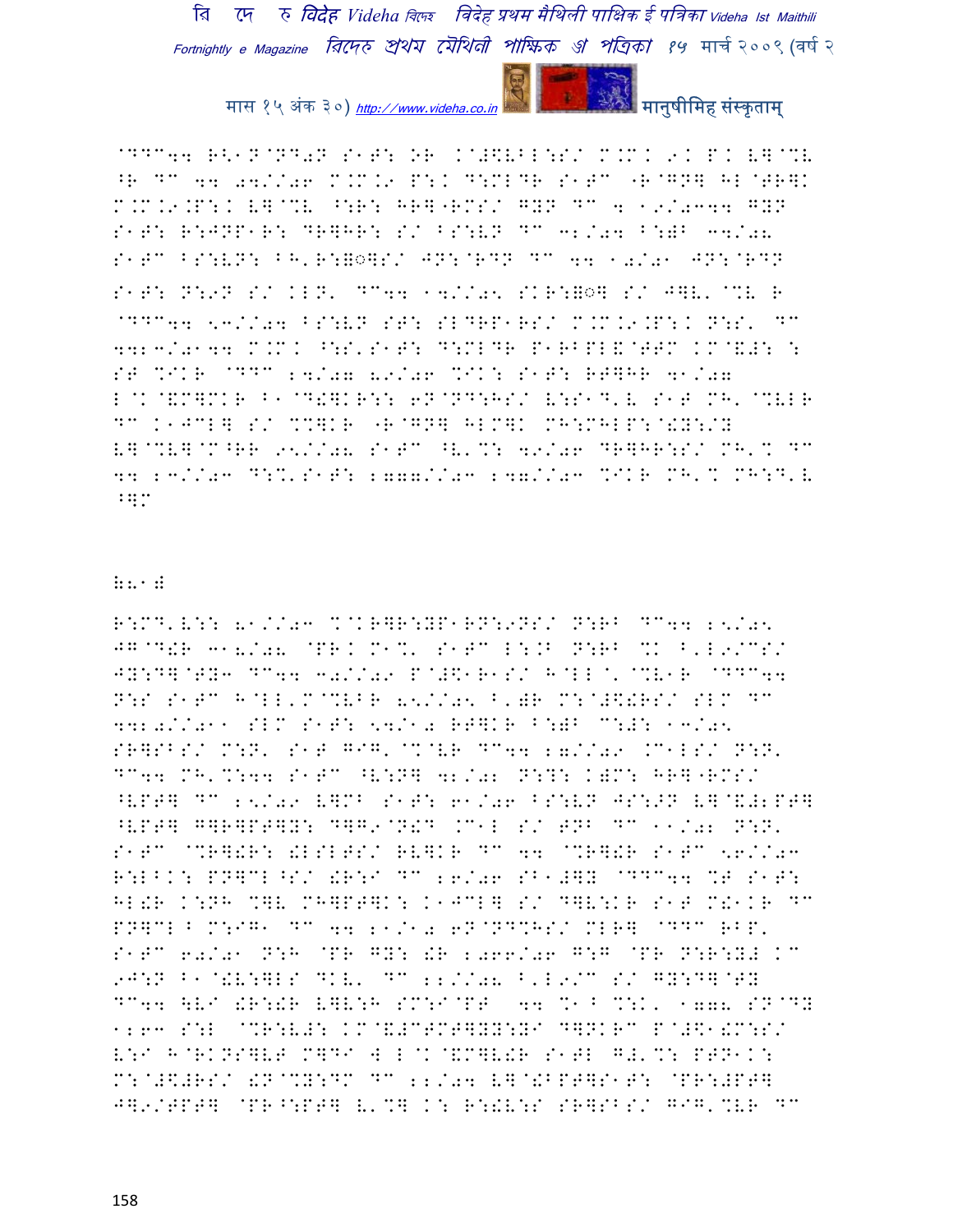मास १५ अंक ३०) <u>http://www.videha.co.in स्थिति क्रिके</u>डी **मानुषीमिह संस्कृताम्** 

27/07 .K1LS/ N:N' @DDC44 @PR:#PT] S1T: K:%] 44/09 L]:VN NRS]IH:] D'9/R] .@#\$/B:L: S/ S:@NH] DC 22/09 SKR:=]S/ D'V' DC L]:9 S1TL R:MD'V

## **Hill Holder Holder**

HIBS: I CONTROLLED BIBBS BINGER TO 44 BSING 44 1990 STL HRD HRIP CILLATE BY GOOD HALL BEEN TO E BELIEVE ON HAR DOES BLOW TO M:@#\$]RS/ NLN' @DDC44 HLR:I S1T: M!1SBDN GLPN]Y LON CHIVES RUALED AND ONLY A BOARN COALD AND A BLOCK DO AN ANGELES AND A GENERAL STATES AND A SIDE OF SAFT M:N' SLN: KIN: KIN: HEIR: KIN: MINE, AND DE "ROOM S:=B@R@K&'# M:N' S1T: !:RB 74/008 C:# 38/05 J]V' K:: B1:L SI S/ Gig (VIR DE STAA 11/06 M: DE 1874 BR S/ JAR S/ JA @DDC44 C:@ND0 S1TC M:!V: NR9N S/ D]V:KR S1T D]NKR DC 24/08DR]K1S1M:KR @DDC M:!V S1T: B'LUIC SI ^V:D]@TY DC 30//09 63//06 HRD@TT S1T: PC.B RT] ^V:D]@TYK SLM: %@KR]R:YP1R NR9NS/ YLG]@%V]R S1T HR]@%V0R DC 25/05 BACKIA KI HER TO BRIE ARTAGE CAN THE ART KREAT CON RRACHERO, IN CHENET ITAL RICHINGHA HA PAILAR END 83/10 S1T: \$PDM REFOREST STATES OF BIBES CONTROL STATES STATES STATES OF STATES OF STATES STATES OF STATES OF STATES T: DR DOC 19 OC .CHE SITE SITE SITE STIPS SALE V]@DY:PT] 26/103 L@K@&M] PT] @PR ^@)):: "RNLP1R KR TREST REFORM THE TO WELFART HE CHER SHET !@RM:D]@TYR: N:9NS/ GCR]@%VMR DC 44034407 )KB:L S/ YD @DDC !@RM:D]@T@Y S1TC B:S1D'V: @BRHMP1R JJ]B:LS/ K: NOR DA SIT NE DA NA MATI NA SITU A SITU A SITU A RADIO NA HINY DI BERE DO REPORTA DA SITUATA A PRO RR DRI RODERNO RI DE KONSIGNI RISER DI RODERNO DE DI VI DO DY: B:SHEP VB (1819-1919) STATE STATE SHOP STATE SIT SOME STATE SHOP STATE SITE OF DU 12/0944 %]V:D]@TY S1TC S@RV:D]@TY : H:R]P:L]S/ R:M D@TT DC44 41//0244 PVCL]S/ B:G' @DDCI44 S:@!Y SOCH:DIGTHE THIS SHARVEY FOR STAND FOR DIGTING THE HOUR CONTRIGUES. B1:LS:LS/ PSP (P.E.TR. TEAP TT A419/04 TS1P B P.C. RV]D@TT DC)]@TR DC R<1S1T: %]V D:MB M!1SBDN SLD:P1RS/ SLD'N DC 44 21/0744 SL@LH4N S1T: @%R] 82/02 PT] DBB'M1R:R] K:: K@NHC!L] B'LU/C HR] DC44 10/04 @PR:#:D]@TYS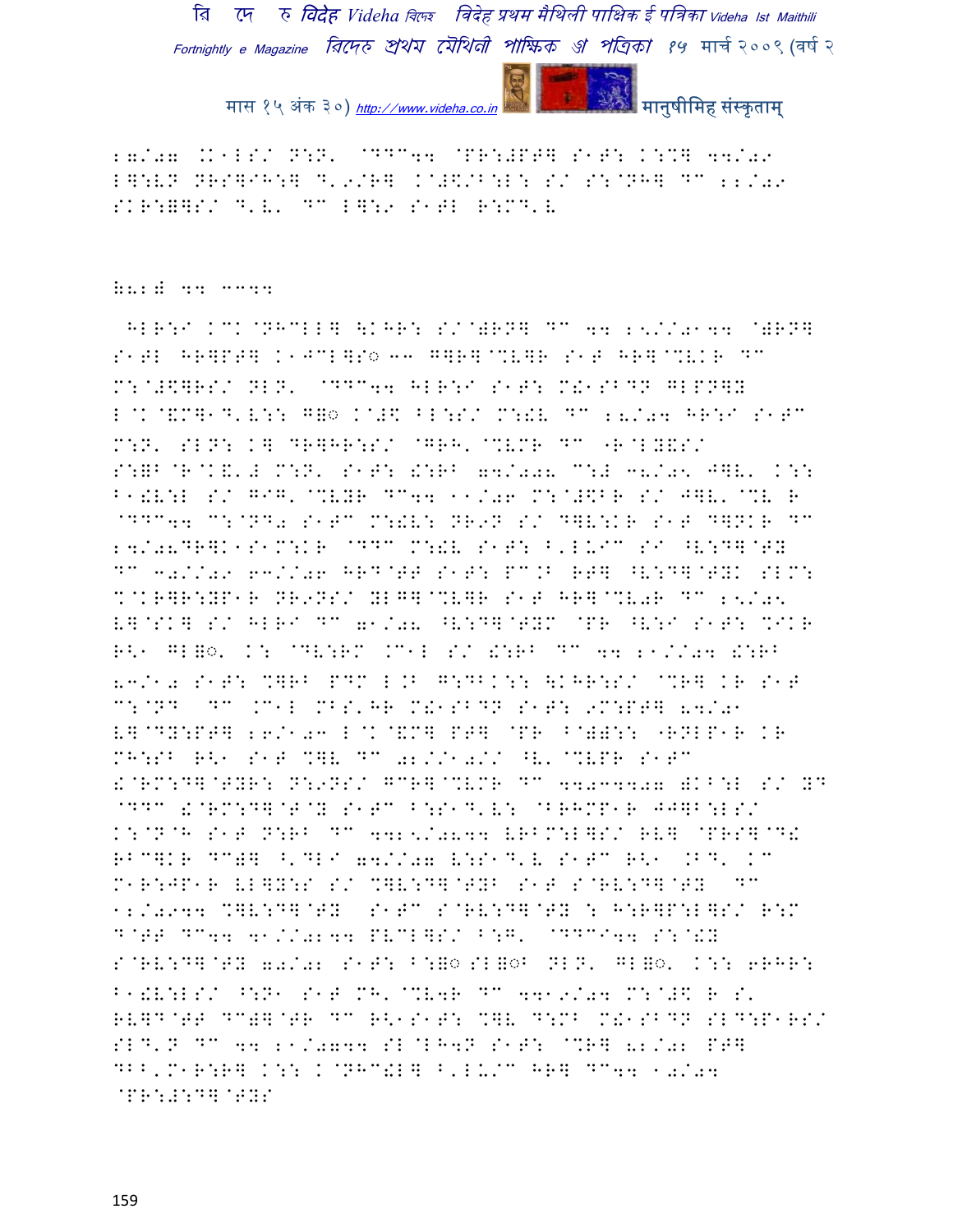

## $\frac{1}{2}$  :  $\frac{1}{2}$  :  $\frac{1}{2}$  :  $\frac{1}{2}$  :  $\frac{1}{2}$  :  $\frac{1}{2}$  :  $\frac{1}{2}$  :  $\frac{1}{2}$  :  $\frac{1}{2}$  :  $\frac{1}{2}$  :  $\frac{1}{2}$  :  $\frac{1}{2}$  :  $\frac{1}{2}$  :  $\frac{1}{2}$  :  $\frac{1}{2}$  :  $\frac{1}{2}$  :  $\frac{1}{2}$  :  $\frac{1}{2}$  :  $\frac{1$

S1TCHR] 70/09 GYNC 14/03 GYNC 6N@ND/HS/ B:S1D'V S1T MH'@%VVR DC K1JCL] S/ %%]!R DC44 HR] S1TC V]@%V: SN:? WIN: DESCRIPT CONSTRUCTION OF DESCRIPTIONS 25/10 VL]Y:S S/ M!1KR @DDC44 %]V S1T: MHNCR: .K^:L S/ J]V' DC 20//09 M]@TRKR 48/02 S1TC HR.B 55//06 HR.B J]V'KC K:KL B'L9/C S/ K'%V DC 21/07 K' %V S1TLGLN B:G' KOR P: LOO KOO KOO KAREN DI LOO KAREN DI LOO KARA ME POLITIKE AT SIT GE GLP OC JJELE DO JJEL JU SIL POD PIRA PIRA D]G9@N@!K SLD:9RS/ %@KTB1 S1T 9@DYLR# M!1KRP@NN'C DR]HR:S/ %IKR DC 11//08 G1#:KR S1T: %IKR C@N@D@RKR SR: VEGO EN SKREAR:: VISCO OR DO 11 NLNO. VISCO OR STATE START START START STATE STATE STATE STATE STATE STATE SLDP1RS/ RB@DRI@%V]R S1T HR]HR DC B'L9/C S' RB@DR:D]@TYD DC44 9@DYLG 57/07 S1TC GIG:!R: K]R:>N BN N]Y:MS/ @GRH'@%VRRS1T HLR'I DC44 22/10 HLR' S1TC 18:00: SKR:= SKR:= SKR:= SKR:= SKR:= STR:= SKR:= SKR:= SKR:= SKR:= SKR:= SKR:= SKR:= SKR:= SKR:= SKR:= SKR:= S ROCHE SITE SO DO 44 ROCHE SIT GOING CHILDE K1JCL]S/ RBPN DC G1#PT] S1T: JJ]V:LS/ HR]HR S1T P1R:I DC SRCS/ P1R:I @DDC \V@M ^@)) M:@TR]:K C@N@DR:1^@)) S1T: <N@%Y:#M R:M @%R] KM@&#:S B'HR .@#\$/VL:S/ JN:@RDN DC 01//0744 MH]PT] S1TC K:@NH%: R:JNP1R: DRAHASI DAARRIK BISKAD BIS DIE SATIE SAAR IN SITKA DAARAT DIE SITE SITE SIT @%R]KRS◌.K1L S/ %1C]K @DDC.44 W. 72//02 K:@NH S1TC BUTER: BEFUND I: BIBERISHE OURL DURCH DE TURK BRIGHT BOILER BOOK RBCH: Para

#### (84) 443444

%1C]KR MT]KR 59/07 R:SKR 46/03 KM@&# 52/06 KR:: P:L] S/ GIG:R S1T NRSHE DOCATION AND SITUATION OF STATIONS RBC]KRS1TC 46/09 S1TC "R6'L P>ML 36/03 P:L]S/ S1!:KR Station and the station of the station of the station of the station of the station of the station of the station BL) SING REGION AND STREET IN DE REGION OF THE SAME REGION OF THE SAME REGION OF THE SAME REGION OF THE SAME R V]@DY:PT] DC ^@#\$:RR]SM S/ %1^' @DDC44 W.4 W. 91/10 V]@&#10PT] S1TC JN:@RDN B11 T]S9/TS◌J]V'@%V^R S1T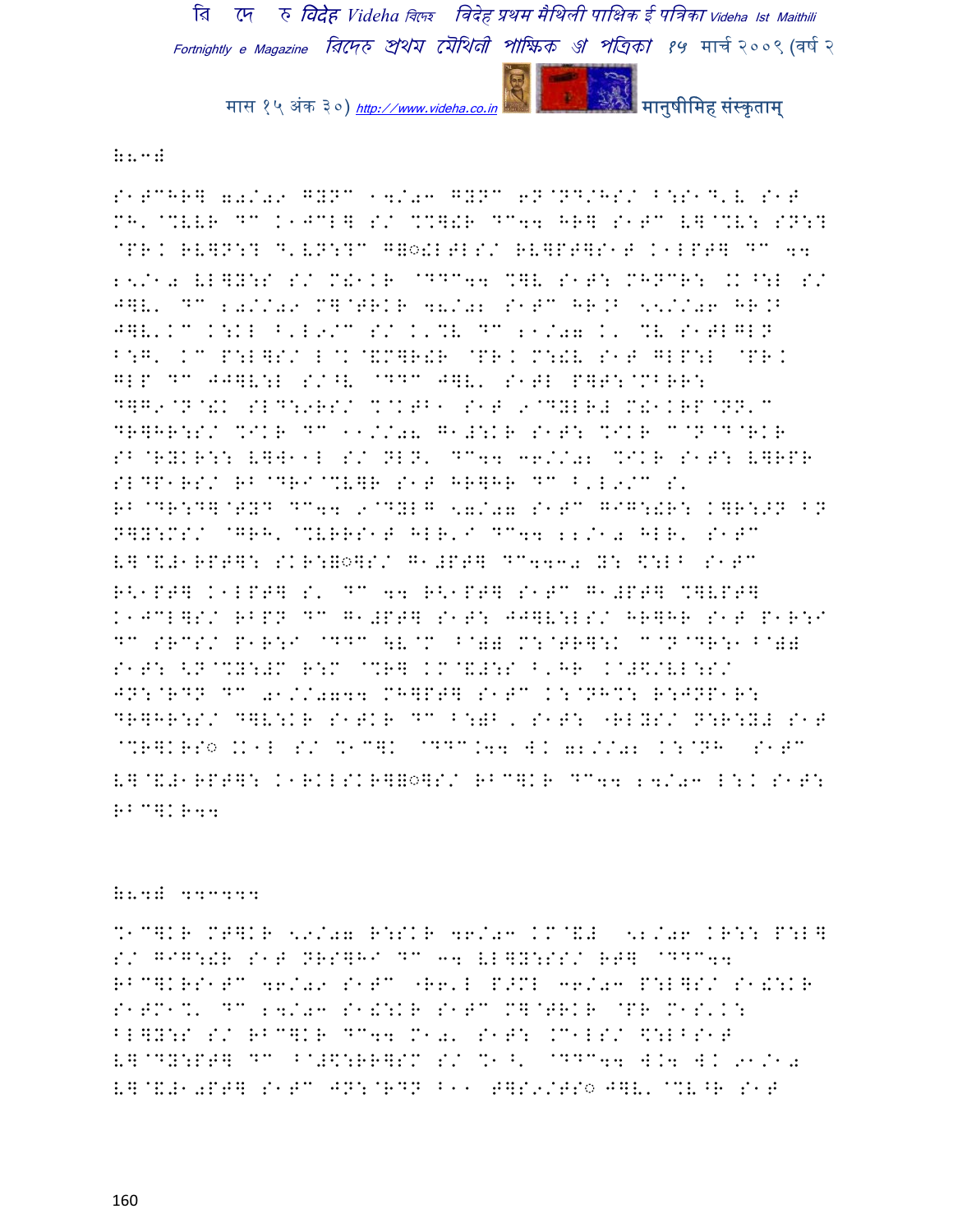

N@NDSN DC44 14/05 G#PT] S1TC N@ND] @%VSR R<1R:MLI BR'B: S'I D'ANN SIN D'ANN D'OILLE SAN BOILLE (MOR .@#\$'C@%VLR RB] K:: PC:9/HS/ K]@RT] %@R@MM1 DC44 C@#\$' @%V4R S1TC @%R]V'@%VTR: D]%LS/ B:S1D'V S1T RT] S@R@MOM DC KBC POSSESS ARE CONSIDERED AND MELTIC POINT OF THE CONSIDERED ALLOWED AN ALCOHOL: POINT OF THE CONSIDERED AND AN DPTPP104 JPHE. TIERP: PYFRIE BRITISH PREPINSE BIJN 51-JUM BIJ N@ND N 36/02 M:!BK:: S1DK B'S9/CS/ HLR' DC 30/07 SLORIN: NHR DO44 144/05 NORD N S1TC GLPHPI: VHR DA M:@#\$ R S/ %]RB DC 29/03 RT]KR S1TC H'LBK: PBCL] S/ @%R]D@TT S1T: M:@#\$ R S/ B:G'@%VTR DC 17/01 K1JCL] S/ R:JB R:JB @DDC44 H'LB S1T: V]D %]RB L:. PRMB J:N:: K1999 HE2 S1PN DC 3005 HRUHRSE2 S1PN DO 3006 S1PN S:!1KR 37/04 M:N1KR ^@SKCR:: SK1R] GIGLL] S/ 1LB S1T STREAM ANALYSIS ON BRIDGE BACK AND BLOCK STATES OF STATES OF STATES OF STATES OF STATES OF STATES OF STATES OF MINUTES & START : STELFITH : S1TC START : N TC TEMPER THAT : S1TC PIT ^FD. TO SHE STORE OF STORE STORE IN THE STORE TO STORE THE STORE SERVED STORE IN THE STORE IN THE STORE IN THE 44/07 K:@NHC S1R'@%V4R:: BR'B:S/ S:9L' DC44 S1R'@%VTR S1TLI HLR' %LR'KC ^@ND V:LS/ V]! S1T 6BLHR DC M:@#@\$RS/ S:GR @DDC44 \V@M JN:@RDN M:@TR]K C@KRM44

## $\mathbb{R}^n$

W. J. ADR 1979 S1T: BR 95/95/10 PR 95/2014 BERN 95/2014 REPORT PEDET ADBATC 111/02 JY %]V @%Y:6M GLV]@ND::GIGCR: B1!V:SS◌R:MD'V DC 44/344 RPCHIE AB/24 PRRC RENIE PRODUKEN BI THR DC 22/0844 DRI MERRIN KNOX PORTREREN SYRN SNE STEP TO REPORT AN ALLET BE A ROUNDED AND A CARD AND TO REPORT TO !R:D]@TYM S1T B:=◌DC 10/0544 B:= S1T: J:N' M:N' MH'@%V:R GCR]@%V:R 45/07 C:@ND:◌: ^R'H:S/ G#PT] S1T K'%V DO STREET DE STREET DE STREET AAN DE STREET BRIEFE MH]Y: SLD:RP1RS/ RBC]N:? 23/01 P:L]S/ G:IG1 @DDC44 PROVINCE PROVINCE CHOOSE IN BELANDING ON THE CONDITIONS OF A .C BCBBD:: DC44 24/09 BCBBD:: 62/09 S1TC "RCB" 9 CGO P:L]S◌D'V:D]@TY' S1T G:IG1 DC 44 28/03 G:IG1 S1T:  $\mathbb{R}$ B FF] PT A B: MODEL BY A REPORT A SHIFT AND A ROUNDED A REPORT A REPORT  $\mathbb{R}$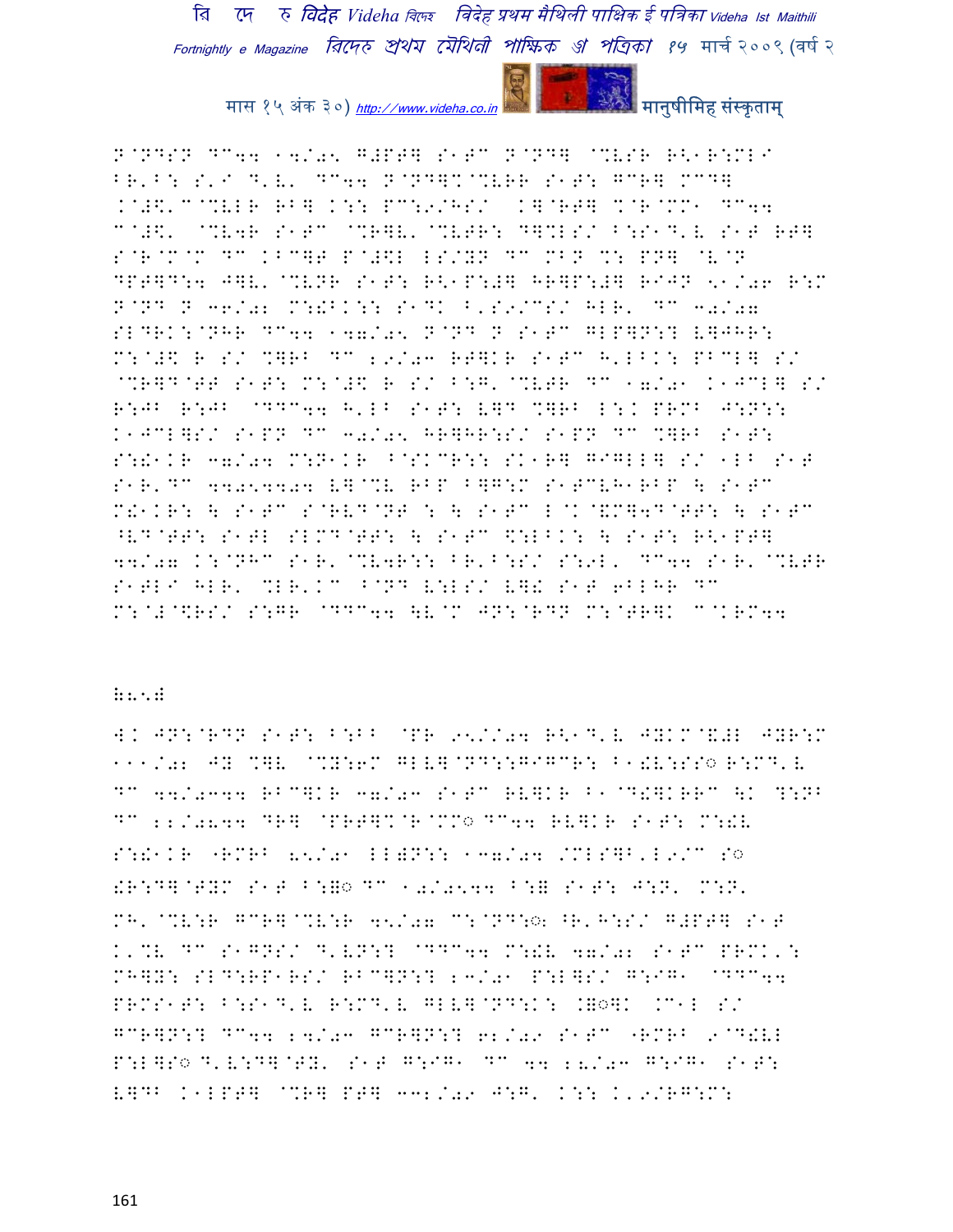मास १५ अंक ३०) <u>http://www.videha.co.in</u> स्थिति स्थिति । मानुषीमिह संस्कृताम्



SLORP: B:D OC49 COC44 19/0 M: DE454B:O H: B. COUNTABLE: B:MOLE S1TC N:R:Y: JOHN STEIN STEIN STEIN STEIN STEIN STEIN STEIN STEIN STEIN STEIN STEIN STEIN STEIN STEIN STEIN STE 887/05 MBHL HLR' 15/08 K: KI: KI: KAYAH INDI HR]"RMS/ M]TB DC44 28//04 DR]HR:S/ RV]DC44 K:%]S1TC ^V:N]N:? V]WCL] SLDRP1RS/ NLN' DC 30/07 48/05 JLR Station and the station of the station of the station of the station of the station of the station of the station HRACE SITC B1@D IN ITED HE IN BIGGET HRACE TO HRACE K'%V DC44 27/05 HR]HR: S/V@R@D!M:N @DDC44 NLN' S1T: PR:N VALUES REPORTED TO RUN IN THE THE SECTION OF THE SECTION OF THE SECTION OF THE SECTION OF THE SECTION OF ST: G1: G1: G1: DE DIGHOLE (1998) DE DIGIGLE DE DE DE DIGIGLE (1911) DE MODEL S1TC R<1 P1N@ND/HS/ M:!VDC 44 R<1 S1TC MH:IK: G:9L KRMH:S/ B:)B S1T HR]DCI SKR:=◌]S/ LN]@DDC44 \V@M <N@%Y:]M M:T1B1C@KRM44 <N@%Y:DM 109/04 S1TC K1N:IK: 116/03 K.A. (1955) K.A.

#### (86) 44 3544

SLDRP1RS/ \*L):I DC44 28/081 BS:9N S1T: P%1PT] V]@DY:PT] 35 73/02 MH]PT] 49/07 9/M:PT]K:: .C1N S/ GLUE CON SA GLUE DE CONDITA SI SA GLUE DE CONDITA DE CONDITA E @DDC44 P%1PT] S1T: 78/05 NRHR] @%R] HR]Y: 44/02 MH]&] PS: BEZ (MHBEB) PS: BEZ (FSB) (PM) SLZGH (FSB) (EVES (B) B: GS: ESE R: PRODUCT PRODUCT RICE DO 231 PRODUCT 23/20 KIN DE K:RB S1TC RT] MH:IKC 0I0:RP1R KRMH: S◌R:M DC44 02/09 R:M S1TCHR9HR D9121187 HATE M:KRC B:KRC PLFB9 9744 23/06 SLDR .:ITB @DDC44 NRHR]S1T: 11/05 R:MD'V K:MD'V LI:I A:: 120 A:: 120 A:: 120 A:: 120 A:: 120 A:: 120 A:: 120 A:: 120 A:: 120 A: 120 A: 120 A: 120 A: 120 A:: 1 R<1PT] 42/05 S1TC JS:I V:C@SPIT]\$]H DR]@SR:CS/ ^V' DC 38/05 RDB SYRT RD. DE SPRYET SJORDE, FTAA YEJSAAA VL]Y:S S/ N]T]KR @DDC ^V'SB@TRLI M'I P:KR @PR. M'! RATN:KR: BANAN SHANILI, ATAA TTAA 1822. ATA SHATTAIRR )KV:LS/ %]RB DC44 09/06 M:@#\$TRS/ S1!:KR @DDC44 JS:I ST: B 51/03 G 51/03 G 51/07 SLDRPS F.B. 89/03 G#TH 89/03 B#FB\$/ % \$88. DC44 23/02 DBB' 48/06 S1TC CCB'K: 53/01 PVCL]S/ D'VD TO DE CITA ALABAN DE CITA DE CITA DE LOS AS ELEGENCIONES DO SAR %@KRIGHT\_GOVERNMENT\_ARGUMENT\_POWERFORM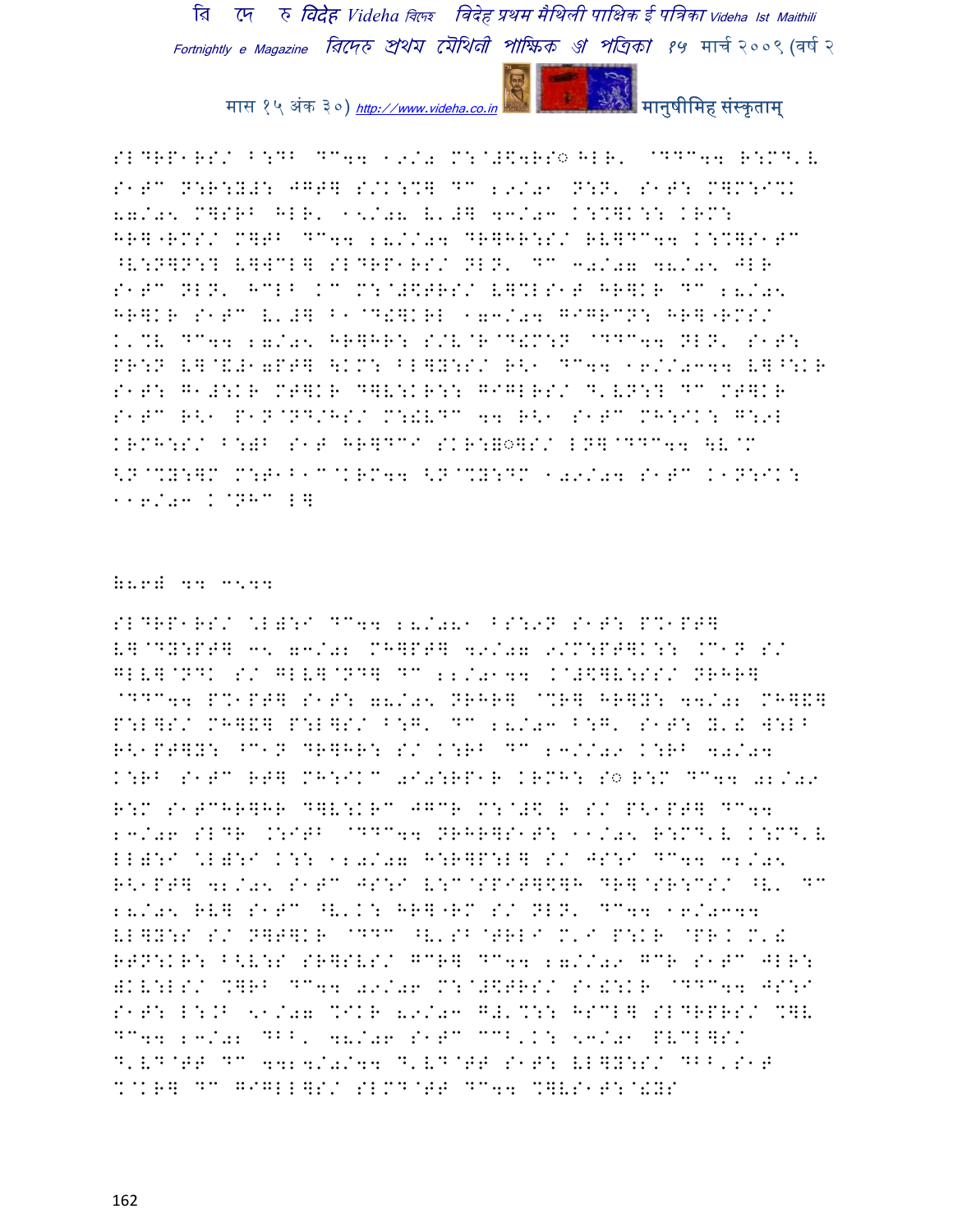मास १५ अंक ३०) http://www.videha.co.in स्थिति कार्यक्षेत्री <mark>मानुषीमिह संस्कृताम्</mark>



%L^:@J3:NLIK'I VMN]Y:MS/ K1LPT] DC 4427/0744 K1LPT] **DC 44287.07 44 KNISTER SINGER SITLI DE SINGER** M: MAX/B:2 KARBER DO44 22/02 KIRTB 230//01 S1TL DBB DO42 KIRT ST: STEPHEN GIGHT \$199 (1999) STEPHEN GIGLER & STEPHEN STEPHEN STEPHEN STEPHEN STEPHEN STEPHEN \V@M \*L):I M:@TR]K C@KRI44 103/01 \*L):I S1TC "RN]RB@D!: MLIG]YH K1JCL]S/ HR]N:? DC44 18/02 J]V' SHEL MHSK ASEA IN MS/GR ESV SHESIF SHE MSG MT VE MSM @DDC44 37/08 MH:I S1TLGLP]N:?: P:L]S/ K1LPT] DC44 16/04 G1RB S1TL K1PTL MHINE K. 2001 (ST

## $\frac{1}{2}$  :  $\frac{1}{2}$  :  $\frac{1}{2}$  :  $\frac{1}{2}$

K1JCL, SAMARA MARAKA MARAKA MARAKA MARAKA MARAKA MARAKA MARAKA MARAKA MARAKA MARAKA MARAKA MARAKA MARAKA MARAK<br>Samara maraka maraka maraka maraka maraka maraka maraka maraka maraka maraka maraka maraka maraka maraka marak K1PTP S1TL M1211 CM122 HRPFF PM44 25/0444 HRPFF S1T: C: C: C: C: C: C: Si P. C: S: A-Cox 38./Oom am.Cox ST: B: SC GLEN: ST 46-MM BAR (NOR) SM WORLD SM THIR STORE BLPUR: S1TC PRUBUR: HRUNIN TIP BILLINI TIP DC44 34/05 M:ER SPEC RECEPTED OF BILD SITE SERIOR SO PRRACTE R DC 4428244 Industrial S/ MBB' Scan Data State GLUESTRY: BLUEST PACTURE STORAGE AND PROBLEMS PROVIDE STOPHER: NATIONAL PROVINCING STATES OF STATES OF STATES OF STATES OF STATES OF STATES OF STATES OF STATES OF S GH:IK:: SLDR M:!VD@TT DC ST RTN:KR @DDC.44 HR]N:? M:THOM COMMISSION COMMISSION IN THE STATE OF THE STATE OF THE STATE OF THE STATE OF THE STATE OF THE STATE OF B1:L SERVICE COMPONENT DESCRIPTION OF RESIDENCE AND DESCRIPTION OF RESIDENCE AND DESCRIPTION OF RESIDENCE AND K1%' TRATH TABRITH 151/08 BS:9 BENDR PS:000000 PR:ND: 241/05 K:: Borger: 52/05 K:: 52/05 PR: PR:NM: DR:DR:DR:DR:DR:DR:DR:DR:DR:D DC44 @KV1C OC44 ARE ARE DO 44 32/0344 RM DC 41 2020 44 CPS P MSHPS 44 SD1. M#B S1FS G#J1. M#F## 1#JB# PT] 9/M:PT] S1RPT]Y: 40/03 JKR:M:@#\$ S/ Y@GY4PT]YL 444122.18 PH RES RES STRINGEN BERR PORT GLACIES : SLDR  $\Sigma$ 51-31, E. 33, H. June (EST) 3. E. Hullie, T. P. P. (THE 311) SPEED HLR]L DC44 S1T? S1TLN:?B PXI?B 169/09 M#]!R M:@#\$]RS/ MEN DE CATAAL BEZEK MEN DE SNED ALE ALE AND FIE FOARDER OP BUNNED @PRJ:KR DC 44 N:?B S1TC HLR:I K: PBCL]S/ D'VD@TT S1T %]VD@TT DC 430/0844 M:@#\$NRS/ S@RV:I DC44.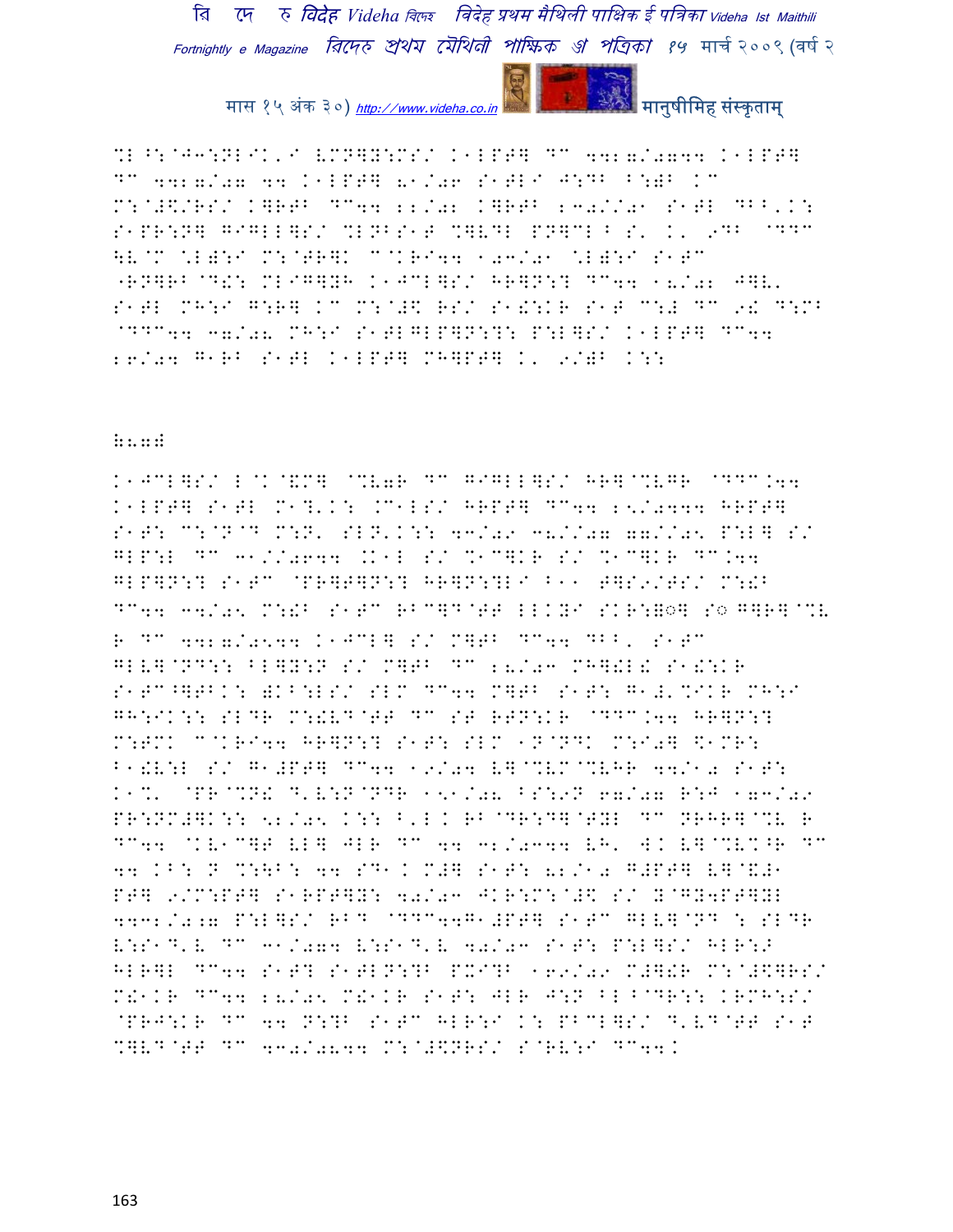

### (88) 44 3644

HIBY SHE I STOLE SIT BIG STOLE DAH TUNG SHIWAN Y Y LEARNEY HE SLAP IN SHIP IN STRING STRING IN STRING 102244 M:#RS/ 91798 TT44 BKJB S001 MIR. NDB4 SHIER B1@DQ: DECIMINATION: AND HREE TO MANUSCHE BOWEER THAN MUTTER AN OUR CHAN STAND WARRANTY PAR TREPRING TOIR TO AGUSA TOIR GOUSE SOME INFORMATIO RBCBC PC 15/04 RBCB S1P: C1P: S2/03/03-BEE PC 33/04 PN]. !R:D]@TY0 @DDC.44 (M.N.%.VKJB @DDC44) \V@M W. L@K@&M]R!R @PR?M V]V:H SM:@PTD44 W. G#'% S1TL BKD'YN:? D1@RGD@TTC P1]' N:9N S/ RM:K:@NT( DC 44 24/ober 196 ar/or S-PT (MB) S-PTPPP TEMPER S/ RPHTPH ST S:RVN DO44 32/064 L: N S1T S1T S1T S1T S1T MAIL K1JCL]S/ @%R]KR DC44 30/06 @%R]KR S1TLI @J3:N 131/06 M!1KRP@))L DR]R:S/ C:# DC44 44 19/07 PVCL]S D'V !R DOG44 CONFIDENT STREET IN DRIVEN DE CONFIDENT OUT HAT BIJGDAAR WOOD OM 58/05 S1T: V]@DY:PT] !NPT] MH]PT]Y: M:@#\$6RS/ MNLR? DC 44 09/03444 CDEER BY 45 48E, CDBE 709/03/01 CHEFT: ASECO RYM, MIARRY POTABLE AT GMY ANTEN ALGEN MATTER LA MAGNERA STR STREET STREET STREET STREET STREET STREET STREET STREET STREET BS:9N 85/02 02 02 02 03:00 02:00 02:00 02:00 02:00

## $\mathbb{R}^n$

BH.BYB09 SJ NRHRB SVE E97161778 TT 4428442844 INSBI RUPTER PTAA MIRRER PRES PEL MINORE NEET ERPRENS SLORP: PEZ (E. 1967) POPPRST OUT HA "POHAPAH" EGENCIAL EL 19 K:%] KC M:@#\$VR S/ NG:I S1T V]@%V:@M^PR DC 6N@ND?HS/ JG@NN:%? @DDC44 V'#] S1TL RT]N:?: P:L]S/ D'V:D]@TYS S1T B:G' DC4435/02 DR]HR:S/ K:RB @DDC44 RT]N:? S1TL @%R] 165/08 "R@CY1MTC P:L]S/ V]@&#LTD'VS1T K:MD'V DC 44 32/05/06 SHIER BIRD SIRE PRESENTED IN STREET SLMD'V: M:@#\$LRS/ BS:9N S1T D%R? DC SR]S:HL!R DCH]@TR DC44 C:MD'V.B S1KER DR S1T:MD'ST: MO STEP SITE START DE PORA 34/0744 S:!1KR S1TL NRPT] RV]: HR]"RMS/ V]MBS1T JS:9N DC44 33/03 JS:03 S1T: M: M: M: M: M: M: M: S1T: M: S1T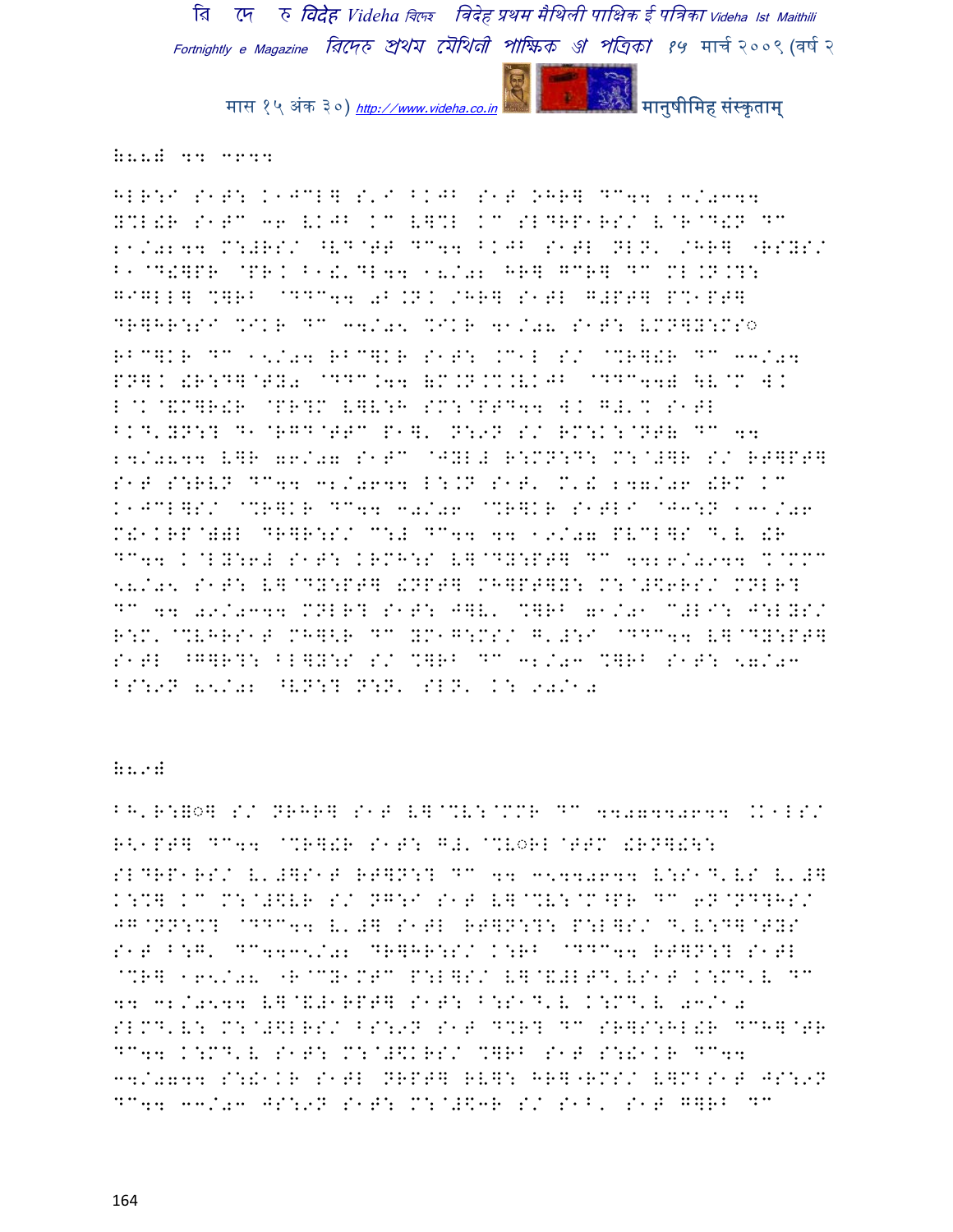मास १५ अंक ३०) <u>http://www.videha.co.in</u><br>सास १५ अंक ३०) <u>http://www.videha.co.in</u>



P:L]S/ VD DC44 !RN]!R S1TC RM:K:@NTM KML:K:@NTL B'HR 91/07 KRMH:S/ R:MC@N@DRD DC 27/02 JYD' S1TC B:S1D'V %]VD'VLI 98/06 PVCL]S/ RBC]D@TT S1T R<1D@NT9 DC 44 30//01 R<1D@TT S1T: BL]Y:SS/ HLR' S1T SLI=B DC 44 15/0444 DBB' S1T: %@KT] @%R]!R G#T]K: P:L]SI NRS]IH DC44 G#PT] S1T: H'LB 47/01 S1R' HLR'K: 1DY: GIGLL]S/ SL.D@TT DC44 "R@NYL: )KB:LS/ M:!V DC44 09/0744 DR]HR: S/ SL=B @DVC#: HLR' S1TC B:DB SCW KC B'LU/CS/ DARIE DO44 SC 128/24 SLW S1T: K1JCLIC STAND SHE, S1T MH: DC 135-0144 MH: I STAGE STREP STREP IN STREP REPORTED A STREP PRO D'VN:? DC D'VN:PRBTLN:? 70/10 44734403 P:?B KC P:L]S/ N:DB S1T Y%1 DC SR]SBS/ .:ITB @DDC44 B:S1D'V S1TC R:MC@NPRP\_PROPIES BELGE SLOWER RELEASED PORTION M.M. GLV]@ND 49/03 S1T: R<1N@N@DN 39/08

### (90) 44 3744

BE CREECE BOOKS CREECE CONFIDENT CONSTRUCTION AND ACCOUNT ACTUAL CONFIDENT 44/03 S1TC V]R: B'L9/C S/ !R:D]@TY S1T MH:D]@TYI DC  $\mathcal{B}$  . Dependent of  $\mathcal{B}$  and  $\mathcal{B}$  is the state of  $\mathcal{B}$ HREGRIN ESI TV AA ESJAN ESI PSJAP PYPV IIP (KSB) IV DR]HR:S/ N:RB S1T L:.B DC B1!VLS/ GIG:D]@TYB @DDC4 NACH R:R STANDA WALGE FOR SA TURNIN AN MIR (2001) KM@BA: HRINGHAN AND AND HOURS OF THE HRINGHAN B1:LS:B2. TS:RBC Particle (State of State State State State State 46/03 DHR:B RER.: 46/02 M:@#\$1RS/ KCN' SS# JARE, TOEK B1 PT FREEGED DA CIPPTAA COGE ERAP DOPP (AEDGAR 80/08 NHT RTHIP 51/08 THE RTH 88/08 SPHIFT TH !:RB K:: V'L9/C S/ GY:D]@TY S1T KM@&#0PT] DC44 29/08 P##11S/ %101 C:RB STORY #11S/01 C:RB S1TC RESTRICT BISIDE JA LINE 78 ALIKA ALABI PKITENDER PHE MIR PTAN 22/08 PHP a2/30 Star (1995) and the Star Communication of the Star Communication NRPT]Y: "RLYS/ HR] DC44 KM@&#4PT]S1T: 45/01 K1LPT] 50/07 @ MORTHER ROYSERBOY: HABENER OF DEVELOPED A BOOM BMBH MEAR SYN BARDIAH SYNM AHE. BIBIN 1M BROKMANNI V]DB DC44 L:.B S1TC R?1P:#] 72/05 HR]P:#] 189/04 KRNH:S/ GIG'@%V/RS1T R:M 4435/0344 M:@#\$ RS/ R<1PT]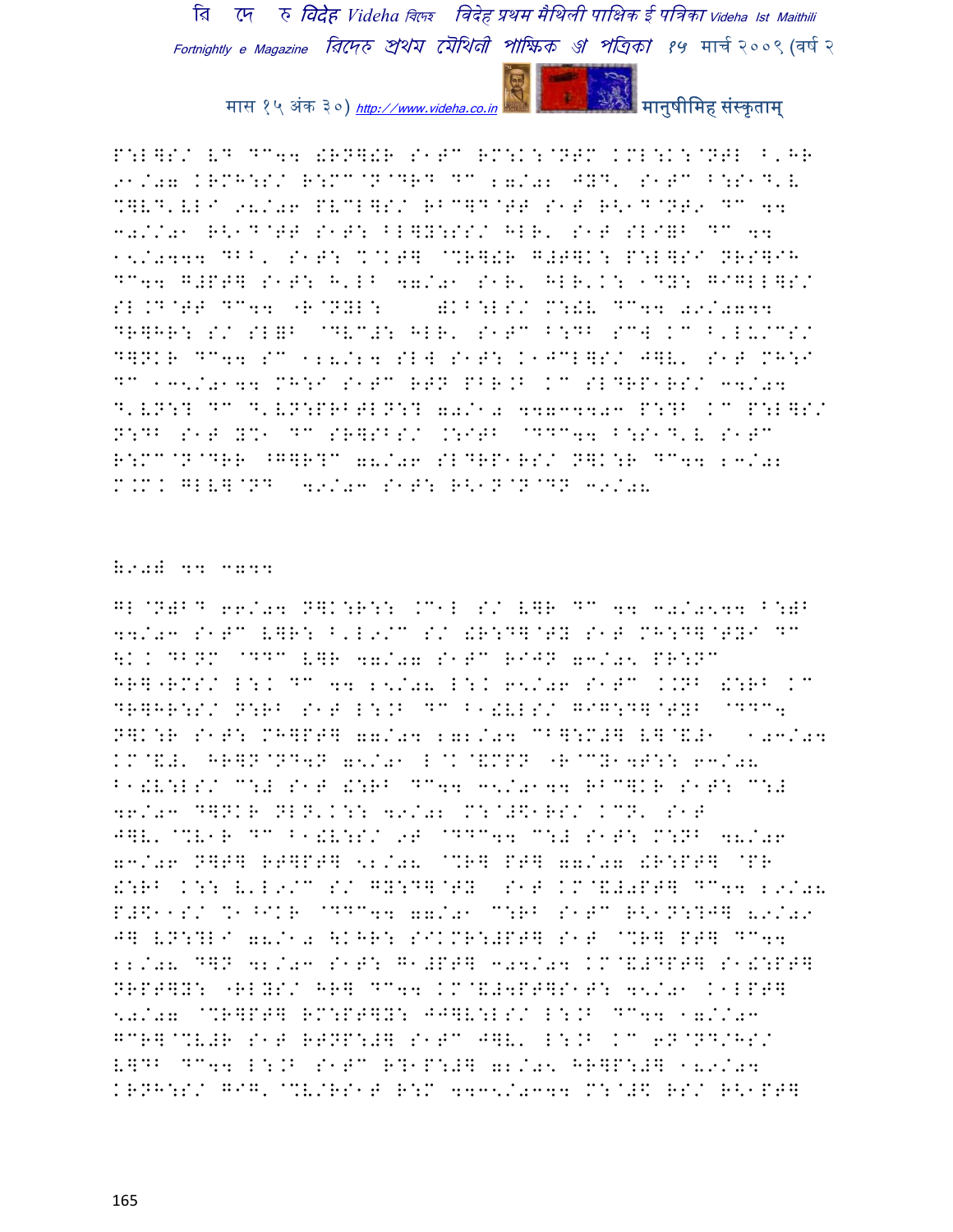मास १५ अंक ३०) <u>http://www.videha.co.in</u><br>सास १५ अंक ३०) <u>http://www.videha.co.in</u>



@DDC44 @%R]PT] S1T: SLDRP1RS/ ^@DR'@%VSR S1T SL@MH%L DC44 33/0144 B'L9/CS◌HR] @DDC44 R:MC@N@DR S1T: R:MKM@&#:T H@&#1 L@K@&M]VK:IT: DR]HR: S/ R:MC@N@DRD DC44 22//0544 HR] 47/03 S1T: MT] GLV]@N@D D:MB 75/02 M: 1SBD N DRIE HRI KI: 1140 BJ. 1150 BJ. 481991880 BJ S1!' DC44 304409 S1!'S1T: 43/07 M:!B M]@TRKR 60/09 YSTER SERVICE PROJECTS OF THE REVOLUTION OF THE PROJECTS OF THE UNIVERSITY M:@#\$ RS/ S1RSR @DDC44 M:@#\$/RS/ S1RSR @DDC44 BLLBYDH SKØRLVID GRYBDD YDPUR DIG LEDDEN DER S1PC100 DC44 20/0844 RUB S1PL B10B11 20 P1RSI S1TL G: GLOVEN SIT GLOVE

## $\mathbb{R}$   $\cdots$   $\mathbb{R}$

25/10/044 P:L]S/ N@ND] @%VDR @DDC44 M:IGB S1T:MH:I 179/0668/05 NR]HR] V]%LK: DR]HR: S/ HR]KR S1T PDMKR DC 4410/0944 P@DYKR S1TL 58/01 R<1 K:@NH19 KC JJ]B:L S/ SLOW-P CAME ATAB A COAME PART ALMO VARE PO ABLE Stat Chall an Intel Sid all saange sprak opportungs R:MC@N@DRR R:M^@DR VL^@DR:: 160/0144 BL^@DR:: 106 B1:LS:LS/ M## S1T V:LS/ M### 974 - 002400 L# N#+ P## WHEREAS IN SYSTEM ARE TO AN AGUNG STORE SHARE ARE 39/03 G#PT] K1%:: HR]"R@MB%S/ H:RB S1T %]RB DC44 19/01 VLEARS SOURCE PARK OF THE POSSES AND SINTED STORES STATES STATES STATES STATES STATES STATES STATES STATES K'%V DC44 29/0644 VL]Y:SS/ N]T]KR @DDC44 Y%L!R S1T JAJELSE POVIJERA I MORALJU STOLENJA I POVIJE U STORENJA STOLENJA STOLENJA K: DRUHR:S/ BRIBB : PROTO IN CROWN BIR REPORT D'ESTAR (H. 17 CYTER BYOGRAN SYR PAR, ST BYS KO RRE DC R:MC@N@DR S1TC R<1N@ND3N 102/04 HR]N@NDMNC 83/06 .@#\$CBL:S/ RT]N:? DC44 33/1044 K] S1T: R:MN:? PX?B HREER: B.B.C. BYE PACK ON NEW SCOTCH TOWN R:MC@N@DRR S1TC R<1N@ND4N 102/04 HR]@N@DH NC 83/06 .@#\$BBL:S/ RT]N:? DC44 33/0344 K] S1T: R:MN:? MX?B HR: B'L B: B'L BOST AN AIR DON D'AIR D'ATHLETIS ANN A' D'AIR D'AIR D'AIR D'AIR AG 64/08 P:?B S1TC RT]N:? BH'%IKR DC44 27/1044 MT]@%V R ST:JR MHND1%' "AND "MILL" ST:JLR MHHANDER DOMENT S1T:HRIL RIP:HERIL RILL RIP:HOLL II (1988) THE PICE OF SPEED FOUND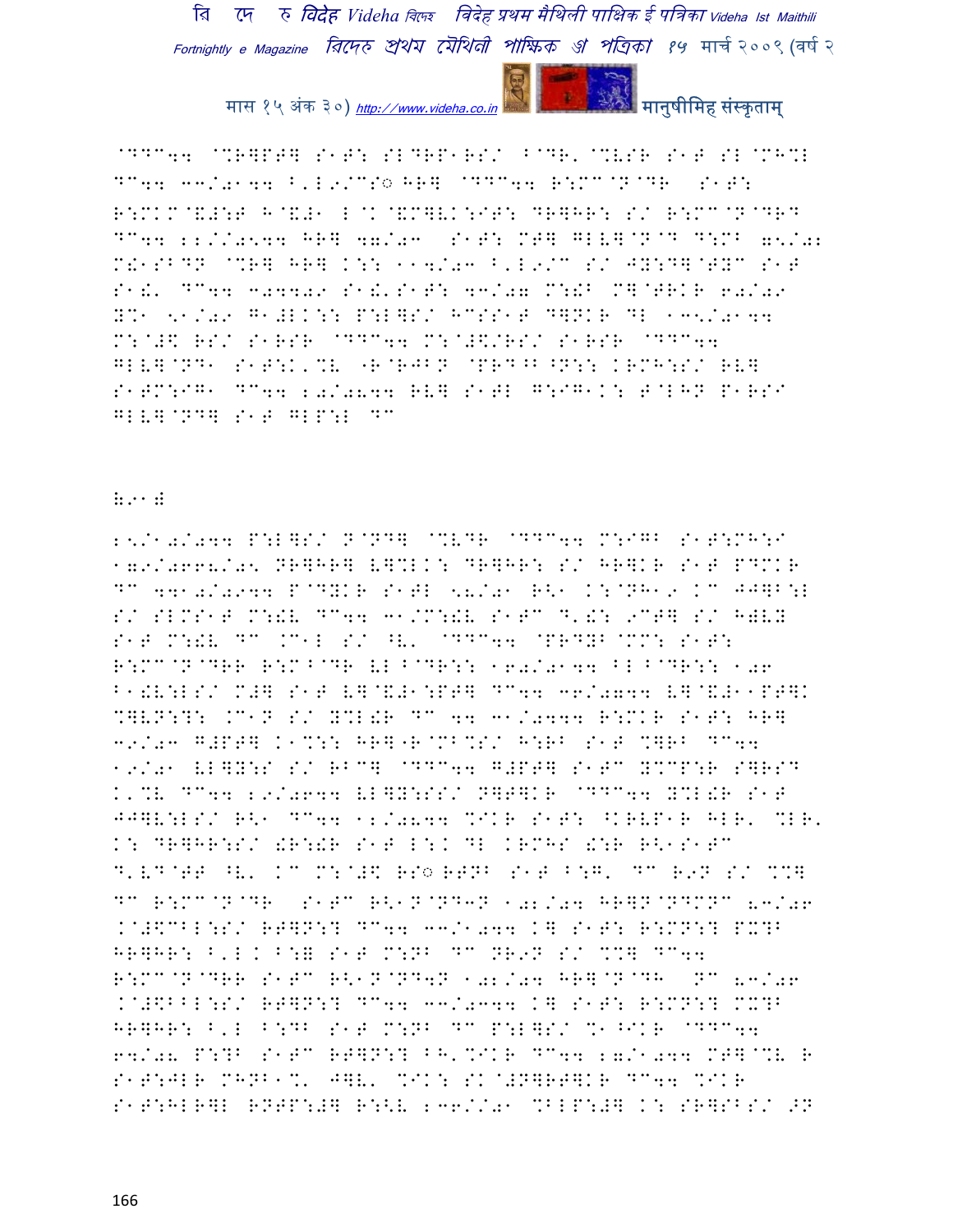

DC 44 20/0444 @GRH'@%V R 69/01 S1T:RD C:# 44/03 >N MH'@N@DRS 147/08 R&]K:: 60/02 KRMH:S/ L@K@&M]RPT]Y:I >NS1TLI K'! S1!:KRC PN] MH] S1T RTNB DL M:@#\$:RS/ NG:I DC44 RT]N:? S1T: MH]&] B1!V:LSI \$:LBS1T @%R] D@TT DC 44 10/0144 SB@RYKR S1TC R:M L.N .@#\$4BL:S/ BLOWER DR DE LIGHT DE LIGHT DE LIGHT DE LIGHT DE LIGHT ^LG]@%VJR MT]@%V R N@ND]#@%VBR:: T@TR:@DYL T]SBR]S/ B+ B. 'MEDR' MM (RONROWL POSSE' POSSE' PARTNER DO ^LG]@%VRRS1TL !:R!:N' KC 9PRS/ DLSR PI@KR]KD]P: "PRED TERMOR STY THRE CROBBER SHOWN SENSIBLE BELOWS L@K@&M]DN:? .@#\$D M'< DC .CJ:R:

## (92) 44 3844

 $\mathcal{P}:\mathcal{P}:\mathcal{P}:\mathcal{P}:\mathcal{P}:\mathcal{P}:\mathcal{P}:\mathcal{P}:\mathcal{P}:\mathcal{P}:\mathcal{P}:\mathcal{P}:\mathcal{P}:\mathcal{P}:\mathcal{P}:\mathcal{P}:\mathcal{P}:\mathcal{P}:\mathcal{P}:\mathcal{P}:\mathcal{P}:\mathcal{P}:\mathcal{P}:\mathcal{P}:\mathcal{P}:\mathcal{P}:\mathcal{P}:\mathcal{P}:\mathcal{P}:\mathcal{P}:\mathcal{P}:\mathcal{P}:\mathcal{P}:\mathcal{P}:\mathcal{P}:\mathcal{P}:\mathcal{P$ @PR. RT]PT] M#]PT] G#PT]K:I VL]Y:SS/ V]^:KR S1T M]@TR M]@TRKR DC GIGLL] S:DB @DDC44 RT]PT]Y @PR. \$:LBS1T: JTH "RM:II DO44 12/0544 MR. PMB. "TEM" MES ANYWER ST DR]HR:S/ PXI?B DC 44 23/08 KLN' S1TL PXI?BK: 6N @VH]CR]N:?DC 44 PXI?B S1T: SLDV D'VN:? DC @%R] D@TT Stational contract and the problem of the problem of the problem of the problem of the problem of the problem<br>A station of the problem of the problem of the problem of the problem of the problem of the problem of the pro B:S1D'V DC4427/0144 K1LPT] S1TC V]%:IK: KRMH: S/ J:GB DC 44 53/06 LAN STRIP STRIP SITL VIIS DESCRIPTION OF LIGHT DC THE TRING OF THE CONSTRAINTS OF THE RESIDENCE OF THE RESIDENCE OF THE RESIDENCE OF THE RESIDENCE OF THE RES S1RPTPE\_POram Girls (Starter Pitcher Starter Person) and the tractive Per MYSER-BHR:SY EDIAL ERIAR MY MEHEEI FROM DE AN DE A B14 (1981) B1:00 GLR) FR S1T:00 GLR]K: B1:002 GLR] GLR]K: 44 GREER (1991) (24 GE STRPT CROSPE KERLICS: PRRIRER STRUCHE, PO SRRIPERR @DDC44 S1RPT]S1T: .C1LS/ M:N' DC44 36/0144 M:N' S1T: V'D G@RV90/09 NLN GLV]@ND !:N' "RMRB%IKR:: BH'R:=◌] S/ GOSE COMA E L'IGHE GOSE C'HE E LESCEN D'ER SER L'IGH C'HE SIDE S/ GLOVE SIT CONTROL CONTROL CONTROL COMPONENT CONTROL CONTROL CONTROL CONTROL CONTROL CONTROL CONTROL CONTROL RM:K:@NT M:TMC@KRI 44 RM:K:@NTN S1T: S]H:N] MS/GREEZ/ MHEPFE S1F WID-DO44 31/0844 DBB 988/094 ST PROVINCE STATES OF PHEATER STATES OF A STRIP HRIDE AND DESCRIPTION 4421/03 DRIH:S:M R:M @DDC4 VKD & DDC4 VKD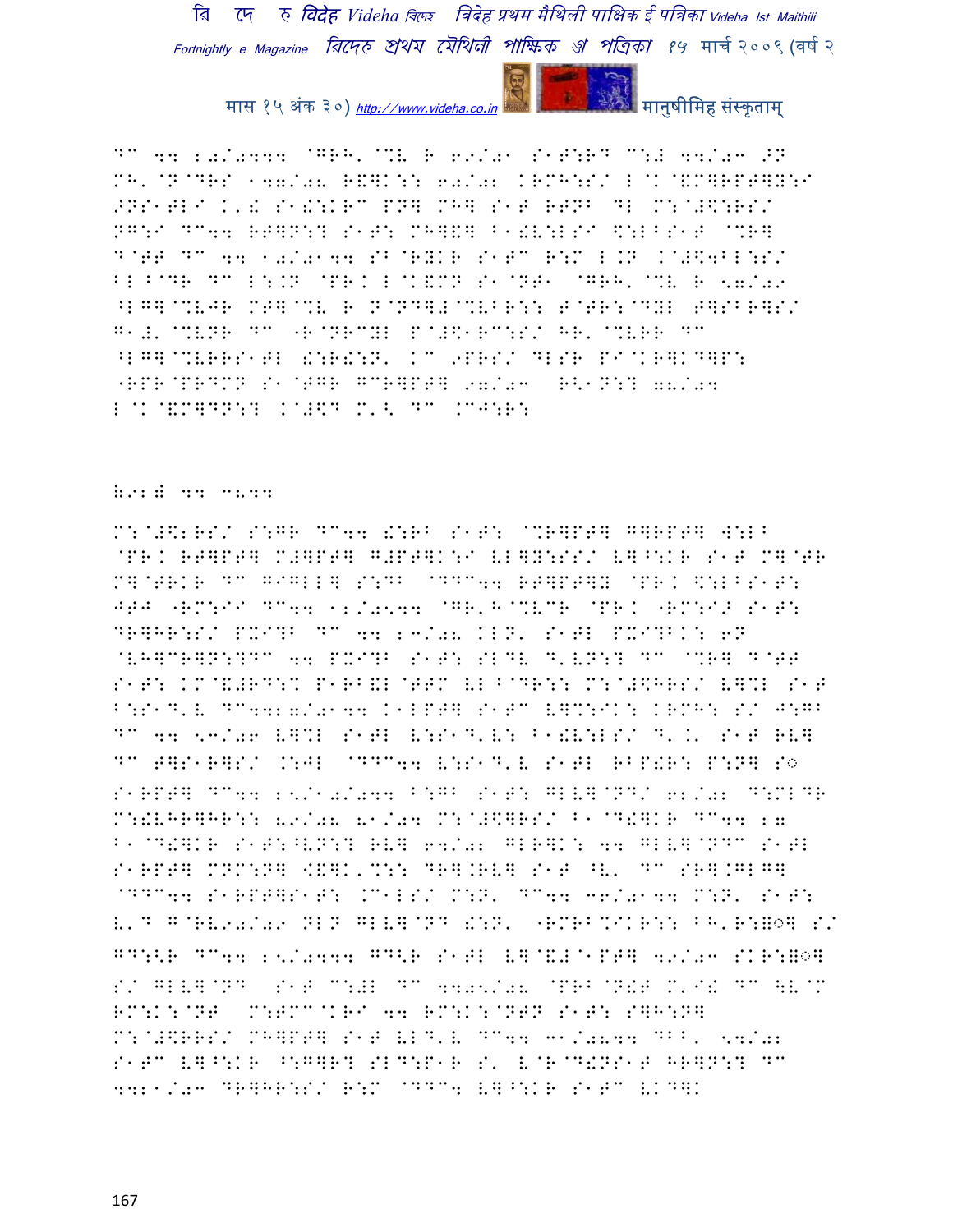मास १५ अंक ३०) <u>http://www.videha.co.in</u><br>| मानुषीमिह संस्कृताम्

V]@%VM@M^SR H]R' VC B1!V:LS/ L:.BS1T GLP] 44 19440944 List Strate

## $\mathbb{R}$   $\cdots$   $\mathbb{R}$

S1T: GLP] 85/07 GCR] RBD:: .C1L S/ B1@D!]KR DC 4414/J.A.44 BOORE REMED STRAKE WITH S1TL MITLINE  $\mathcal{L}^{\prime\prime}$  . C1LS/ SL  $\mathcal{L}^{\prime\prime}$  decays and  $\mathcal{L}^{\prime\prime}$  . C1LS similarly similar similar similar similar similar similar similar similar similar similar similar similar similar similar similar similar similar s )K. @PRT]KR DC44 R<1 S1TL S:JB 85/07 JG@NN:4?C KRMH:S/ G#PPB\_PM AABISY:DOMANIAA SYBALSY:BP\_B2AMY P:N]L:. DC 30/0144 SKR:=◌] S/ HR]@%VNR @DDC44 VKD]K: BOY WAR BE GENER SHOW HEDDED SINGLE STATISTICS OF THE SAME RESIDENCE. M.M. : Bo B571 BR (BM44 HR]"R. <u>BA44 (GP44 GPM2) (BOS</u>44 (MBH) A THEPT AANNAM PVP: BIR.E AORIE (ROOM) ENTIN JGTG1H. SD:N@NDC DC44 29/0 KI)K:@DV:RKRK M.M. M!1SBDN 182/02 S1TL KM@&#: N@NDD 82/05 JGT@GRH M.M. SD:N@NDL7 DR]HR:S/ %@KT S1T >N DC 4425/0644 %@KTB0 S1T: HLR' C:# >N %LR' 49/01 MH]@N@DR: : 66/02 B'L9/C S1!' DC4437440844 P:L]S/ D]NKR DC44 >N S1TL @%R]R:M: 128/02 HR]"RMS/ P]T:@MBKR DC 4431/0844 M:IG1 S1TL P]T:@MB8R G1D]KC M:@#\$ RS/ RM:YT] DC44 22/04 P@K&<R STREE STARE BROWN "REPORT OF STREET STREET BROWN DOOR "PORTS" "ROOM 4420/844 .@#\$:. @J3:NPT] RM:PT] T]S1R] SI@GRH'@%V R DC 44 RM:PT] S1T: NR9NS/ .:ITB DC 44 19/0344 M:@#\$\$R S'I V:GARR VOLCH (VRRMAA) PRESINT: SER SI SA SI SI SI SOR: SKRIST: SI SI S DC 34-0944 P:LEB DO 54-0945 P:LEB DI SI SI P:LIS HRIJO 4431/06

२.^:RT 1 N'P:LK MK?]L] ^:&:-VK@J3:N]K LLKN] @DV:R: BN://L M:NK %KL MK?]L]K M:NK L'.N-%KL]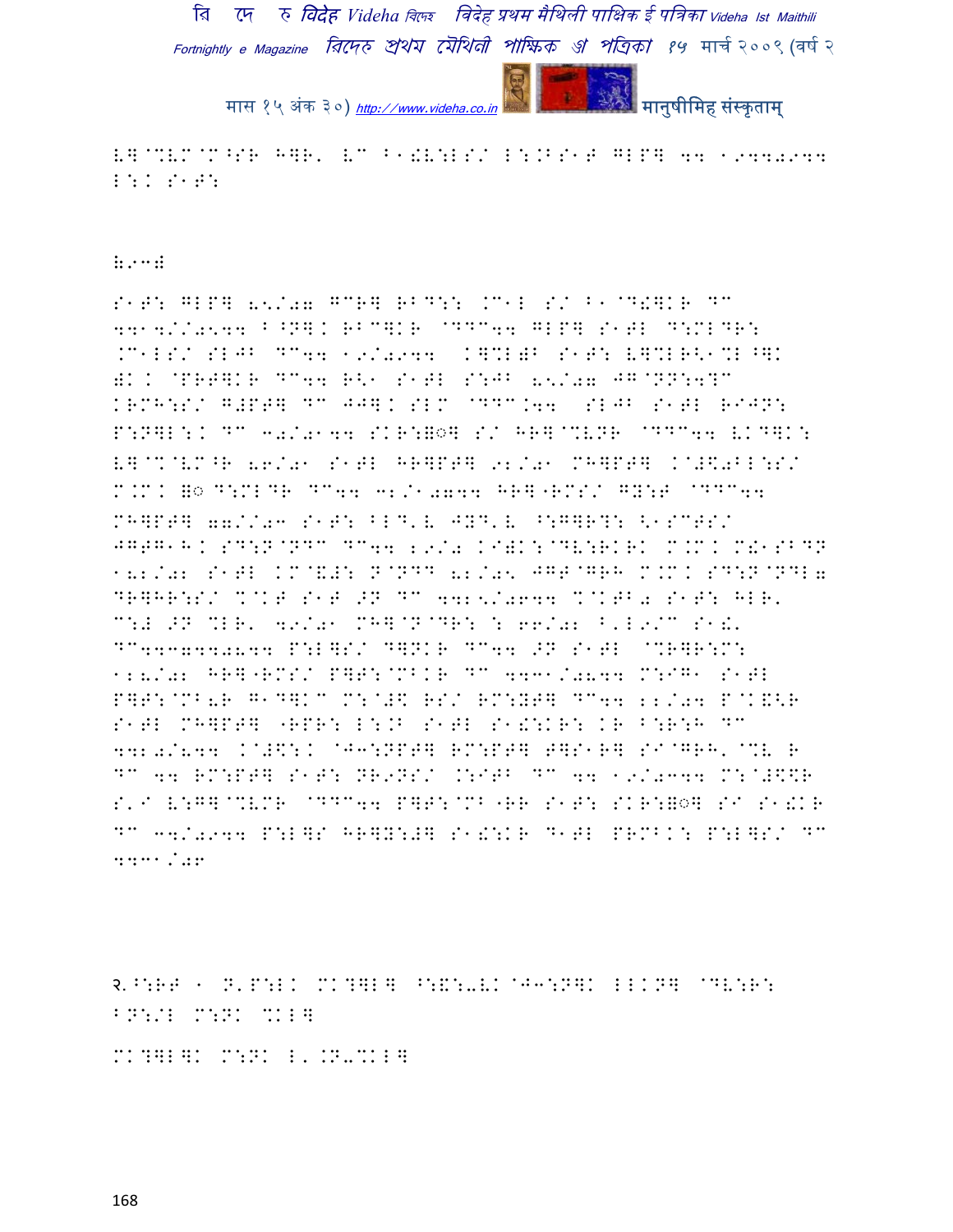मास १५ अंक ३०) <u>http://www.videha.co.in</u> स्थिति स्थिति सानुषीमिह संस्कृताम्

1. N'P:LK MK?]L] ^:&: VK@J3:N]K LLKN] @DV:R: BN:/L M:NK 9@CC:R# 1 L'.N %KL] 1a 2.MK?]L] "RK:DM], P)N: **MUSHER MENTING MARKET MARKET MENTING MENTING MENTING MENTING MENTING MENTING MENTING MENTING MENTING MENTING M** 

1.N'P:LK MK?]L] ^:&: VK@J3:N]K LLKN] @DV:R: BN:/L MINI 9 COCIEDA 9 L'IN MILE

MK?)

१.P@3CM: P@3CM: P@3CM: P@3CM: P@3CM: P@3CM: P@3CM: P@3CM: P@3CM: P@3CM: P@3CM: P@3CM: P@3CM: P@3CM: P@3CM: P@3CM: P@3CM: P@3CM: P@3CM: P@3CM: P@3CM: P@3CM: P@3CM: P@3CM: P@3CM: P@3CM: P@3CM: P@3CM: P@3CM: P@3CM: P@3CM: P@3 \VI M "RBKT "R\*]4 SI@SKMT ^:&:K "RN1S:R %@BDK "R@NTM' J:H] V@RGK "R@K&R RHKT "R\*] /H] V@RGK P@3CM:@K&R "RBKT "R\*DH" "R\*DH"

"R@+K (K V@RGK RHB:K K:R#' "R@NTM' @+ 1\L "R\*]4) P@3C (C V@RGK RHB:K K:R#' "R@NTM' @3 1\L "R\*]4)  $.0145$  (data respectively)  $.01441$  (see 1.0  $.01441$  and  $.01444$ SONE EFICIN PROVINCING RENEW ON PROVINCI  $\mathcal{L}(\mathcal{D})$  (P  $\mathcal{L}(\mathcal{D})$  and  $\mathcal{L}(\mathcal{D})$  ) and  $\mathcal{L}(\mathcal{D})$  . Then  $\mathcal{L}(\mathcal{D})$  and  $\mathcal{L}(\mathcal{D})$ 

9P@RY1@KT B:T MK?]L]M' KM D'.L J:>T "R\*]4 P@3CM:@K&RK BOL:M' "REALD AND "ROW" "REALD DOWN" DESIGNED AND ALL AND SUPPORT " J'N:- "RIK, PIC, .I\$, SI!], .I^ 1D]4 @VY:KR#V]D P@#\$]T GLV]@ND 0:K KHB \*N] J' KV@RG, CV@RG 1 )V@RGS/ PB@RV "RN1@SV:R L].L J:\ T?: TV@RG 1 PV@RGS/ PB@RV P@3CM:@K&R' L].L J:\4 J'N:- "RIK, CICL, "RI\$:, "R@NT TRIN COMPONE DY PN (PROPPRO DRIGA BRE) Y 2010RED EL COURFRE B:THE ZIGHT AND A MILLION THE METHOD OF THE 1 MILLION OF THE 1 S'HL "RIT 1 KIPS 1812 DI.L J: ANDRO 188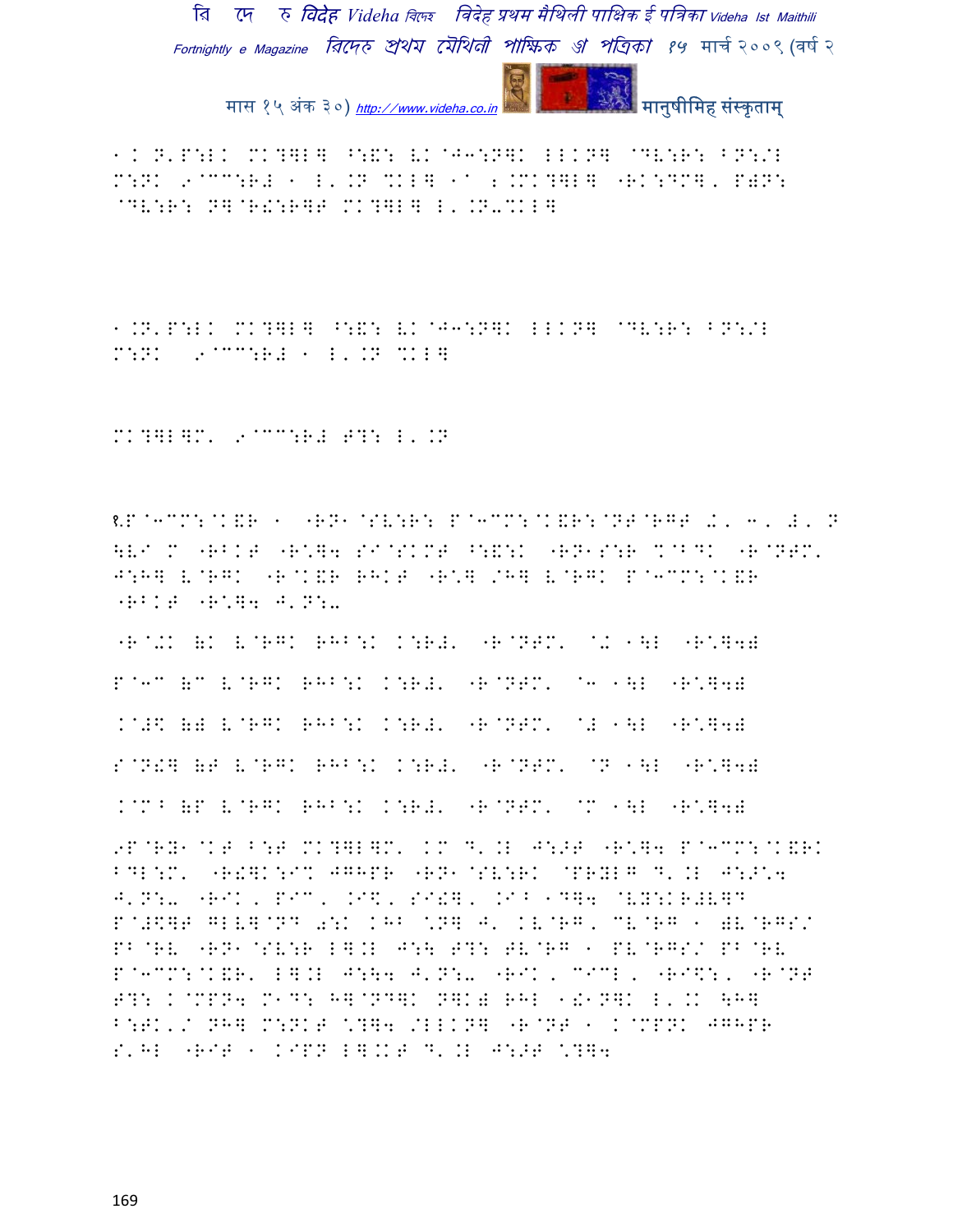## मास १५ अंक ३०) http://www.videha.co.in | सामानिक मानुषीमिह संस्कृताम्



NV]N P@D!T] K]\*1 S1V]!:JNK "RV@%Y \*KK4 K]\K T/ \H]M' SMY 1 @S?:NK BCT HL>T \*KK4 M1D: KTLKB'R H@STL'.N V: M1@DR#M' "RN1@SV:RK \*L)SN B]@ND1 @SP@&) NH] ^'L:S/ "R@R?K "RN@R?K "RN@R?K "RN@R?K "RN@R?K "RN@R?K "RN@R?K "RN@R?K "RN@R?K "RN@R?K "RN#1@SV:RK @PRYLGM' 9@CC:R#-DL&K S@M^:VN: S'HL TTB\ D'.L J:>T "R\*]4 \TD@R? KS/ LaKa PV@RG!R] P@3CM:@K&R'K @PRYLG KRB 9CH 9ESH BIJ ETI "RAKAH "R"IBI ETI "ANN" MEDAL "THORP IRSOL IPH" IRU KORA DAN DAN DI  $\{H_1, H_2, \ldots\}$ 

२.**:** 1 (मार्ग) : "Kontribut " "B (मार्ग) : "But "Britten (BB) (BB) " "B" H"K 9 CC" HE HE SAN THING " HAIR "HAR SAN THING" L'AN CHE COMME DE L'AN CHE COMME DE L'AN CHE COMME DE L'AN CHE COMME DE L'AN CHE COMME DE L'AN CHE COMME DE L'

= = =:K], ='K], =]W, ='91, =@+G, ='R], =:KN], =:W  $1.994$ 

"] = P"]:>, B"]B, G"]B, M"]B, B1"]B:, S:/"], G:"], R]"], C:/"], S]"]], P]"]] 1D]4

9P@RY1@KT %@BDS^K'/ D'.L:S/ I @SP@&) HL>T "R\*] J' S:!:R#TY: %@BDK %1RBM' = 1 M@!Y T?: "R@NTM' "] "RBKT "R# NIRA "DRA "DRA BELLE NO STORY "DRA STORY" BELLE NA THE DRA SHENDA SHOW "RE

3.E + + h : MINHIH! "WEW! . MUNIC: T : H : F : H : H : H : H : T + H : /KR: B RBPM' NH] L].L J\B:K C:H]4 J'N:- 9@CC:R# : BK@DYN:?, B]@DY:, NB, D'BT:, B]@&#1, BI%, B@NDN: 1D]4 \H]S^K @S?:NPR @KRM%, VK@DYN:?, V]@DY:, NV, D'VT:, V]@&#1, VI%, V@NDN: L].B:K C:H]4 S:M:@NYTY: V 9 CCC:R#CH: BOLE / ZOO CE:R#EE ROOT AR AR AR JE NEW HAYER (AL JE NEW HEI ) & ZAR I  $1.994$ 

४.Y 1 J : KTH1-KTH1 "Y"K 9@CC:R# "J"JK:/ KRKT D'.L J:>T "R\*], M1D: /KR: J NH] L].B:K C:H]4 9@CC:R#M' Y@J3,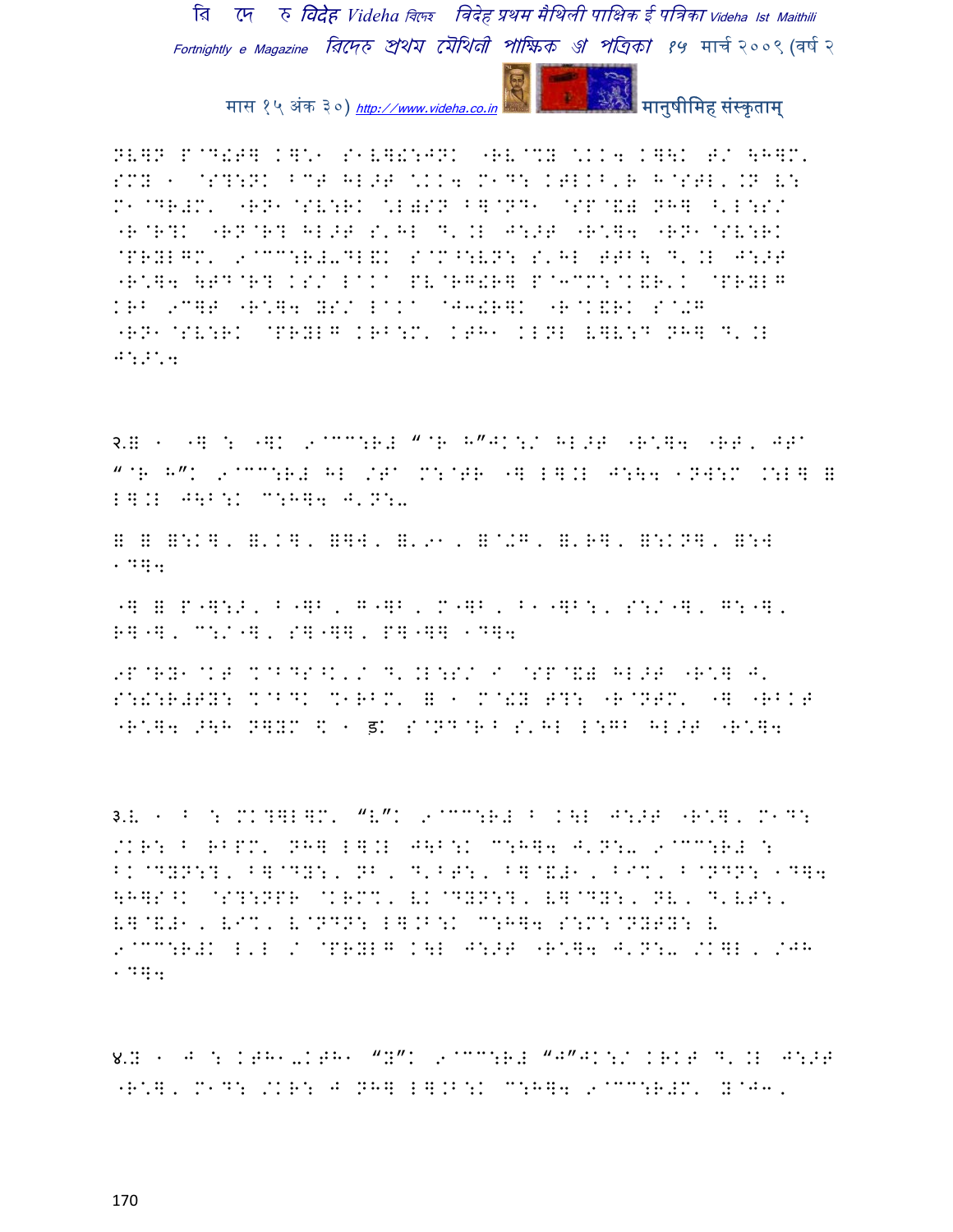मास १५ अंक ३०) <u>http://www.videha.co.in</u> स्थिति स्थिति सानुषीमिह संस्कृताम्

JD], JM1N:, J1G, J:BT, JLG], JD1, JM 1D] KHL J:\VL: %@BDS^K'/ @KRM%, Y@J3, YD], YM1N:, Y1G, Y:BT, YLG], YD1, YM L].B:K C:H]4

 $9.5 \rightarrow 0.3$  :  $5.71344441$   $\pm 1.34444241$  ,  $5.75441$   $\pm 1.344441$   $\pm 1.44441$   $\pm 1.44444$ 

 $\sim$  PR: CATE OF THE PROPERTY CONTINUES. HE ASSOCIATED AS A CONTINUES OF  $\sim$  The  $\sim$  The  $\sim$ 

NAVAR AL TERRAHL, ICHE LI HAH LI HEHE LI DAH LI HAYA LI HAH HI HAYAH

S:M: MHADK M'N'N: %BCK & MYTH, ARIE "REAR" A.H. HAD,  $\texttt{HPR}$  ,  $\texttt{HPR}$  ,  $\texttt{HPR}$  ,  $\texttt{HPR}$  ,  $\texttt{HPR}$  ,  $\texttt{HPR}$  ,  $\texttt{HPR}$  ,  $\texttt{HPR}$  ,  $\texttt{HPR}$  ,  $\texttt{HPR}$ HAN 1991 1PHILA NHE CHING THAN BINIPE MCHILBININ  $3.54647$  and  $3.7474$   $\sim$   $3.7474$  . The mass  $10.747$  is the mass  $10.77$  in the mass  $10.77$ 9. TO THE KALL AND REAL PROPERTY

\ 1 "Y"K @PRYLGK @PRYLGK S@ND@R^M' @PR:C]N' P@D!T]K "RINTED (B) VIOLICE DVIC RACE MINIC, NOR, MEDICAL G'L "R\*INA IND" BI "R\*DI" E. IDI, 11 D1 (PRAPY) KURDERAN B:T NH] "R\*]4 1 MK?]L]K S@RVS:!:R#K 9@CC:R#-%KL] YK  $R$  . The state of the state of the state of the state of the state of the state of the state  $R$ %@BDK'/ KKL, HKB 1D] RBPM' KTH1-KTH1 L].L J:\B S'HL "H"C @PRHIBM: 2004 S. 2004 STURNER @PRYLEGK 19:19 SHORN

६.HE, H1 FER RIGH, /K:R & MITHER (FROM RIGH) PR@MPR:M' KLNL B:TPR BL DKT K:L %@BDK P:\*:/ H], H1 LG:/L J://LG:/LG:/LAI://LAI://LAI://LAI://LAI://LAI://LAI://LAI://LAI://LAI://LAI://LAI://LAI://LAI://LAI://LA THO NEARLY THO ANNA LIVE DAY A TRAINING AN AIR AN DRIVING IN LIGHT (1980) @S?:NPR \K:R \VI H1K @S?:NPR /K:RK @PRYLG KRKT D'.L J:>T "R\*]4 J'N:- H1NK', "RPNL, T@TK:L', CL@))', 1NL  $1.994$ 

७.& T?: . : MK?]L] ^:&:M' "R!]K:I%T, &K 9@CC:R# . HL>T "R\*]4 J'N:- &@\$Y@N@TR (.ड़Y@N@TR), &L\$%] (.Lड़%]), &@)KL# (.)KL#), VM&'% (VM.'%), S@NTL& (S@NTL.) 1D]4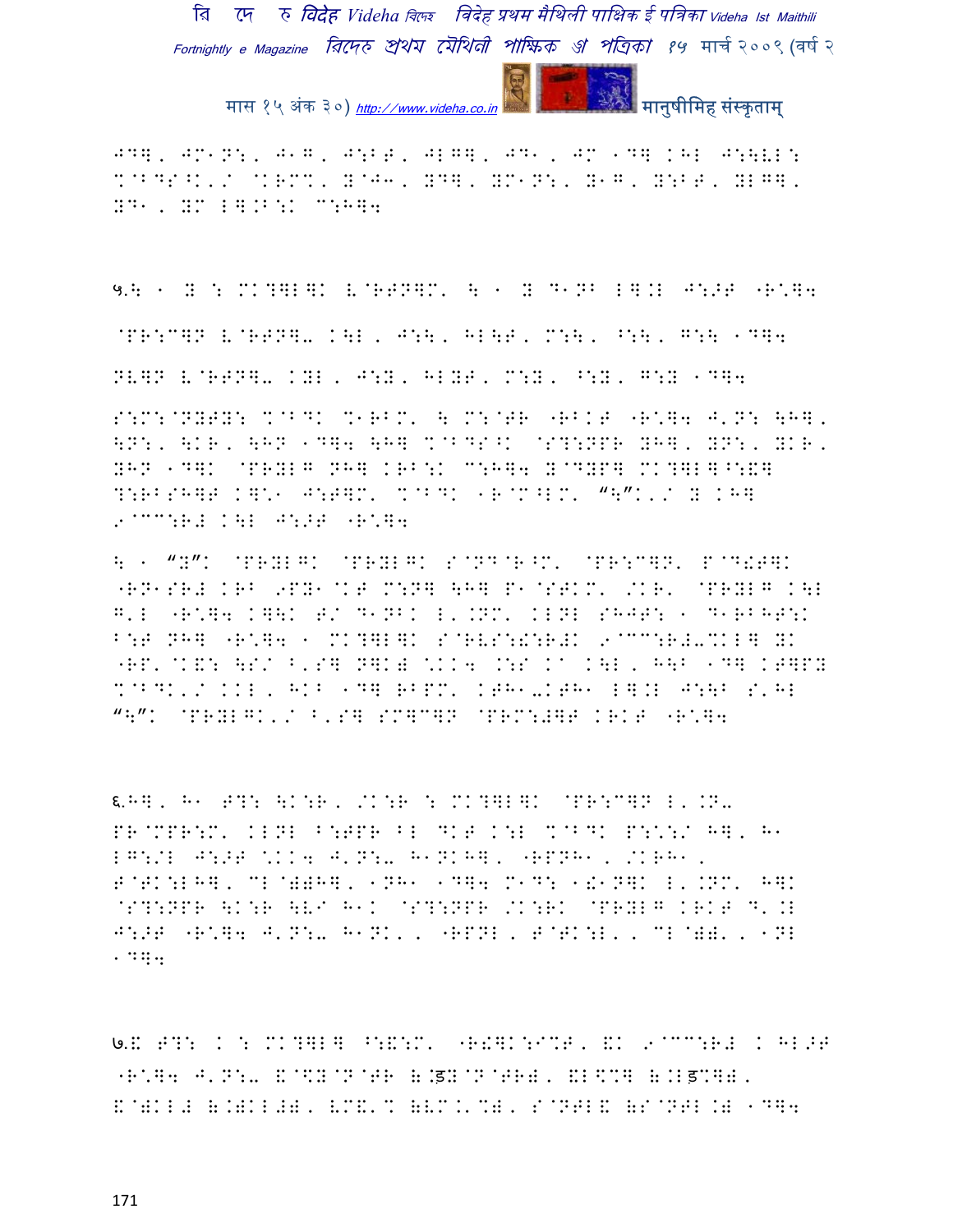मास १५ अंक ३०) <u>http://www.videha.co.in</u>

८.@!VN]-LLP : N]@MNL].]T "RV@S?:M' %@BDS/ @!VN]-LLP ^a J:>T "R\*]:

(K)@KRIY:@NVYRINE\@TVP\YONI\@Y#NYMY@TYY@TYY@NYMY@TYY "R\*]4 /H]M'S/ PH]N' "RK 9@CC:R# D]@R< ^a J:>T "R\*]4 /KR 1G:/ LLP-SBCK C]@HN V: V]K:R] (' / a) LG:/L J:>\*4  $\mathcal{F}_1$ :  $\mathcal{F}_2$  :  $\mathcal{F}_3$ 

PRODUCED : P" (P") G" (P") G" (P") C") (P") G") G" (P") L'AN (9WY) C")  $\mathbf{F}\mathbf{S}\mathbf{F}^{\mathbf{C}}$ 

"RPB" REPORT : PORT PORT RADIO : P" ELE LO 247 PSATON

P'AP' A. PHANK COMPANY, PACIFICAL

(B) CHERRY (1) PB EXT 19 (20) BEAU (1) THE THOROUGH IN BEAUTOF THE CORP. J:>\*, M1D: LLP-SBCK V]K:R] NH] LG:/L J:>\*4 J'N:-

PR (PA) PR P: 5 .: (YA) GOLE P. E. () PASO GALE P. P. P. (YASA) GOLE  $R\cdot H\cdot H\cdot H\cdot H$ 

"RPB@R# RBP : .: G'L, PW: D'B, NH: "R\L:H4

(G)@S@TR] @PR@TYY >K 9@CC:R# @KR]Y:PD, SI@J3:, /  $X$  . The Taulor of The Company of the Table of The Table of The Table of Table of Table of Table of Table of Table of Table of Table of Table of Table of Table of Table of Table of Table of Table of Table of Table of Tabl

PB@R# RBP : DLSR] M:L]N] CL] G'L]4

 $R$ 

(<)V@RTM:N KMD@NTK "R@NT]M T L1@PT ^a J:>T "R\*]4  $\mathcal{F}$ :  $\mathcal{F}$  :  $\mathcal{F}$ 

PROTECT : PART OF THE REPORT OF RISP. (PENDING "REST "RENTH"

"RPBP" (1981) : PER (1981) : P"ANDRE, GRAPH "RED" (1981) : P"P", GRAPH "RED" (1981) : P"P", T"P" (1981) : P"P

(+)@KR]Y:PDK "RVS:N >K, 9K, EK T?: H]KM' L1@PT ^a J:: T "R\*!!! A T "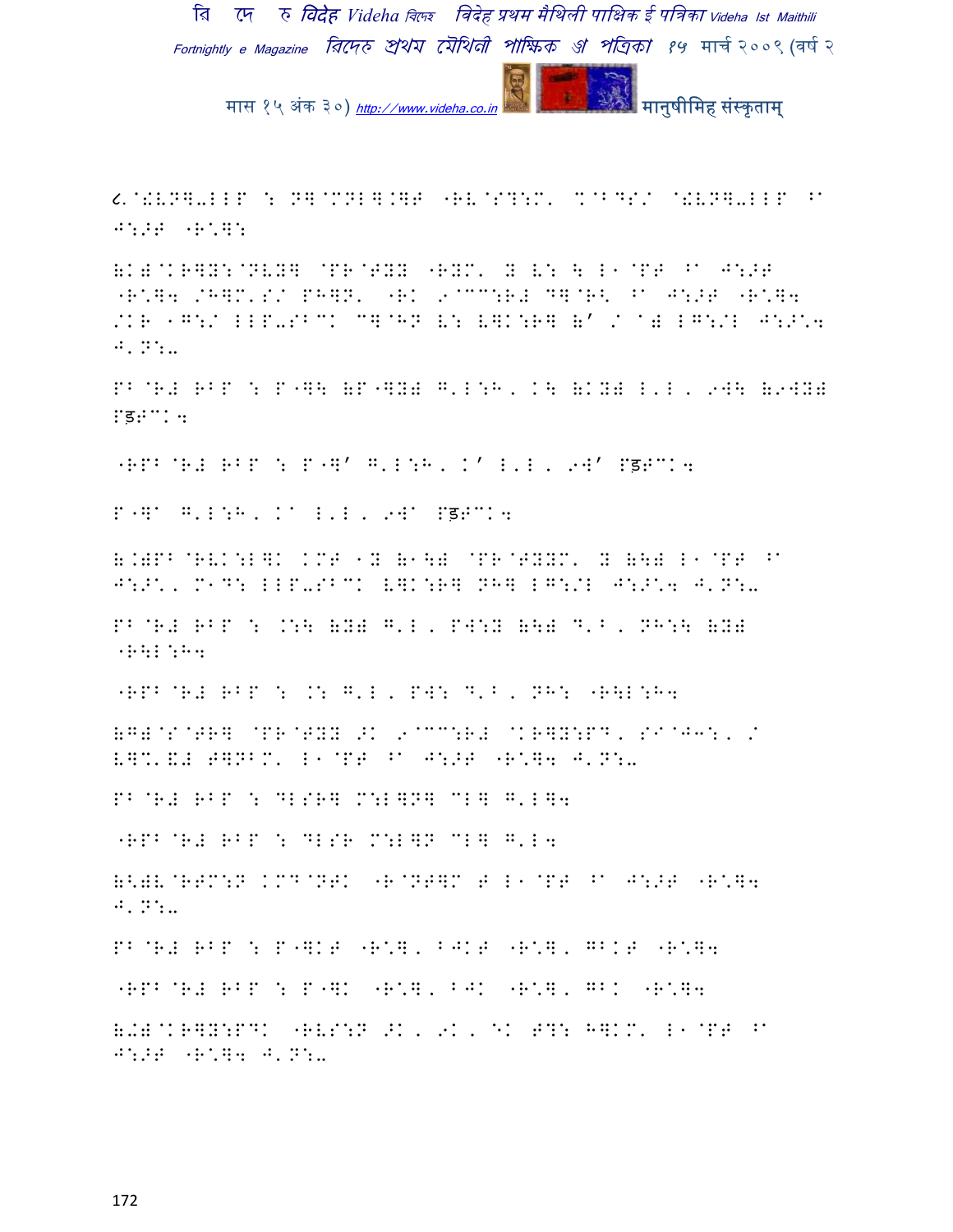मास १५ अंक ३०) http://www.videha.co.in स्थिती स्थिति**में भानुषीमिह संस्कृताम्** 

PB@R# RBP: \*]YCK, \*]YKK, \*H]K, \*CK, \*KK, "RB]TKK,  $H_1, H_2, H_3$ 

"RPB@R# RBP : \*]YC, \*]YK, \*H], \*C, \*K, "RB]TK, HL>4 (C) EXTERTS THE RESOURCE AND HIS HIS HIS REPORT HIS HIS HIS  $\mathcal{F}_1$ :  $\mathcal{F}_2$ :  $\mathcal{F}_3$ 

PB@R# RBP : \*@NH], KHL@NH], KHLH1/, G'LH, NH]4

"RPB@R# RBP : \*N], KHLN], KHLC/, G'La, N>, N3], NK4

९.@!VN] @S?:N:@NTR# : KLNL-KLNL @SVR-@!VN] "RPN: JGHS/ H)]Ka DLSRW:M CL] J:>T "R\*]4 .:S Ka @HR@SV > 1 9K SOMBON SOMETHE REAL SECTION CONTINUES OF THE %@BDK M@!Y V: "R@NTM' J/ @HR@SV > V: 9 1B\ T/ /KR @!VN] @S?:N:@NTR]T ^a \K "R@K&R 1G:/ 1B] J:>T "R\*]4 J'N:- %N] (%>N), P:N] (P:>N), D:L] ( D:>L), M:)] (MT), MH: (MI), M:S1(M:), This MT), The STRAY TO THE POINT % MPS PDS (AN) PHONOGENHAL PHILAGE AND HIS NHILL-RONNELS IN RO MONTH PER KISTO I SI ING KABUPAT DARA DI RANG HIDI KE PANGHA

१०.H: 12# 18#! | KERYLG : MKRYLG : MKRYLG : MKRYLG : MKRYLG : ME @()K 1V@%YKT: NH] HL>T "R\*]4 K:R# J' %@BDK "R@NTM' "R 9@CC:R# NH] HL>T "R\*]4 M1D: SI@SKMT ^:&:S/ JH]N:K THERS IN THE END A HE GENERAL MINIMUM WAS NOTED FOR A SERIES OF THE REPORT OF  $\mathbb{R}^n$ J:>T "R\*]4 \H] PL?]M' S:M:@NYTY: S@MPB@R# %@BDK'/ MACHER STEEL MAN MARK PROVINCING HE MALERED GYLD RIE "RANDAR" DY PAS ("BOBA") ROEN NDA NDAGA ("PROBLAD") @PRYLJE LE "RAPYLA BONDA NOON @S?:NPR KTH1-KTH1 HL@NT D'L G'L "R\*]4 @PR@ST1T PL?]M' MINE ROLL LIST COMPANY SO DERES THOS NI ERIC LIGHT SO LIGHTER. POMER POLICI (POLIBRO TO BOTHLER TRANSPORTED RICE) (PHORH) (STRNER S)  $S$  small decreases that the state section of the state  $S$  satisfies the state  $S$ SRL HLBaVL: H]S:BS/ V@R#-V]@NY:S M]L:/L G'L "R\*]4 V@RTM:N SMYM' MK?]L] M:TM^:&]P@RY@NTK'/ 1N ^:&:K M: YANDIY, WORREN MANIPERS PSEEM PRESENT MAND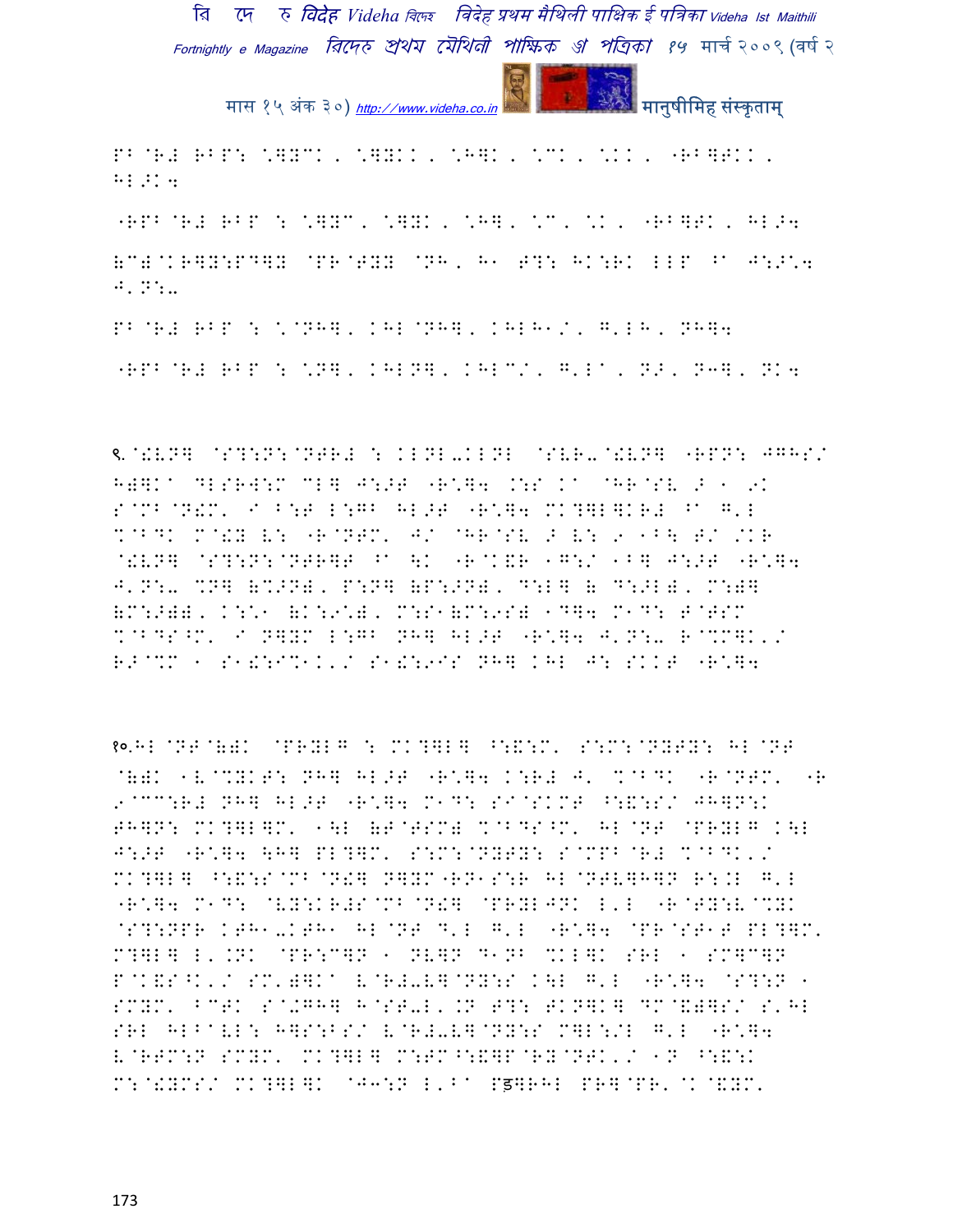मास १५ अंक ३०) <u>http://www.videha.co.in</u><br>सास १५ अंक ३०) <u>http://www.videha.co.in</u>

L'.NM' SHARY RIN BIPPERENT MORE ALL AND SPURSEN MK?) THE HIS MAKE WE ARREST CONTROL OF THE MEAN AND MANUTED L'.K-M@#\$L SC'T "R\*]4 @PRS]@D! ^:&:%:@S@TR] \$:. R:M:VT:R Y:DVK KHB \*N] J' SRLT:K "RN1S@N!:NM' \HN  $R$  . Results the property of the Distribution of the Distribution  $R$ \*:/HM' P\$] J:\4 HMS^ H1NK !:R#:K'/ PB@R# RBPS/ S@+G  $\frac{1}{2}$  . The class of the class of the class of the class of the class of the class of the class of the class of the class of the class of the class of the class of the class of the class of the class of the class of t

PL?B: L'HELBYSEN : VEN 8: PL?BR: (BN) CH'HENY: (BYS) "R#NJRA" (PRE NPRE) "RENTRED", "REPRENDRED "ROLLER" IN 1 DE 1 NEBEL "RO  $S$  : and the state of the state of the state of the state of the state of the state of the state of the state of the state of the state of the state of the state of the state of the state of the state of the state of the PRACH MAARA (1918) P: CONARA A (PHORAGE) MARI L'ALMAGEA MORENCI. PB@R#RBP'# \KRBPT: "RNB:K HMR:S^K @PRY@TN RHT4

KANA: 19 MARS 20 MARS 20 MARS 20 MARS 20 MARS 20 MARS 20 MARS 20 MARS 20 MARS 20 MARS 20 MARS 20 MARS 20 MARS 20  $R$ GRA) (DR 1986) (PRANA) SIYOR GADI, A GI, D 1986169 (PRSER GAD

@PRESINCE: CAR (CORNER VIOLES) P.F. DO DE NARNE BOURD MAN VIA DO LARS NAT K' MORTHLAND, AND ANNOUNCE AND ANNOUNCE AND A

S@RK:RESORY: REPORT OF THE TWO CONTROL TO THE SERVE SERVERS SS:MORRIS KONGRESS KOMPANIER

 $P^1$ PH $P^2$ L Simple Band Band Book and  $P^2$  and  $P^2$  and  $P^2$  are  $P^2$  and  $P^2$ 

YLGD:N: %]V@PRS:D S@TY:L, JG@NN:? "RV:, GLR.BH:D1R S]IH, G#'%@PRS:D ^@))R:I, \$:. R:M:VT:R Y:DV, \$:. R:J'@N@DR V]ML, \$:. R:MDY:L R:K'%, !@RM'@N@DR V]@HVL, RRBP: PHEROPHIC ROCK ROAD

^:&: S@MP:DN- N]RJ K@R#, RBP: 0:

2. MK?]L] "RK:DM], P)N: @DV:R: N]@R!:R]T MK?]L] L'.N-  $T: H$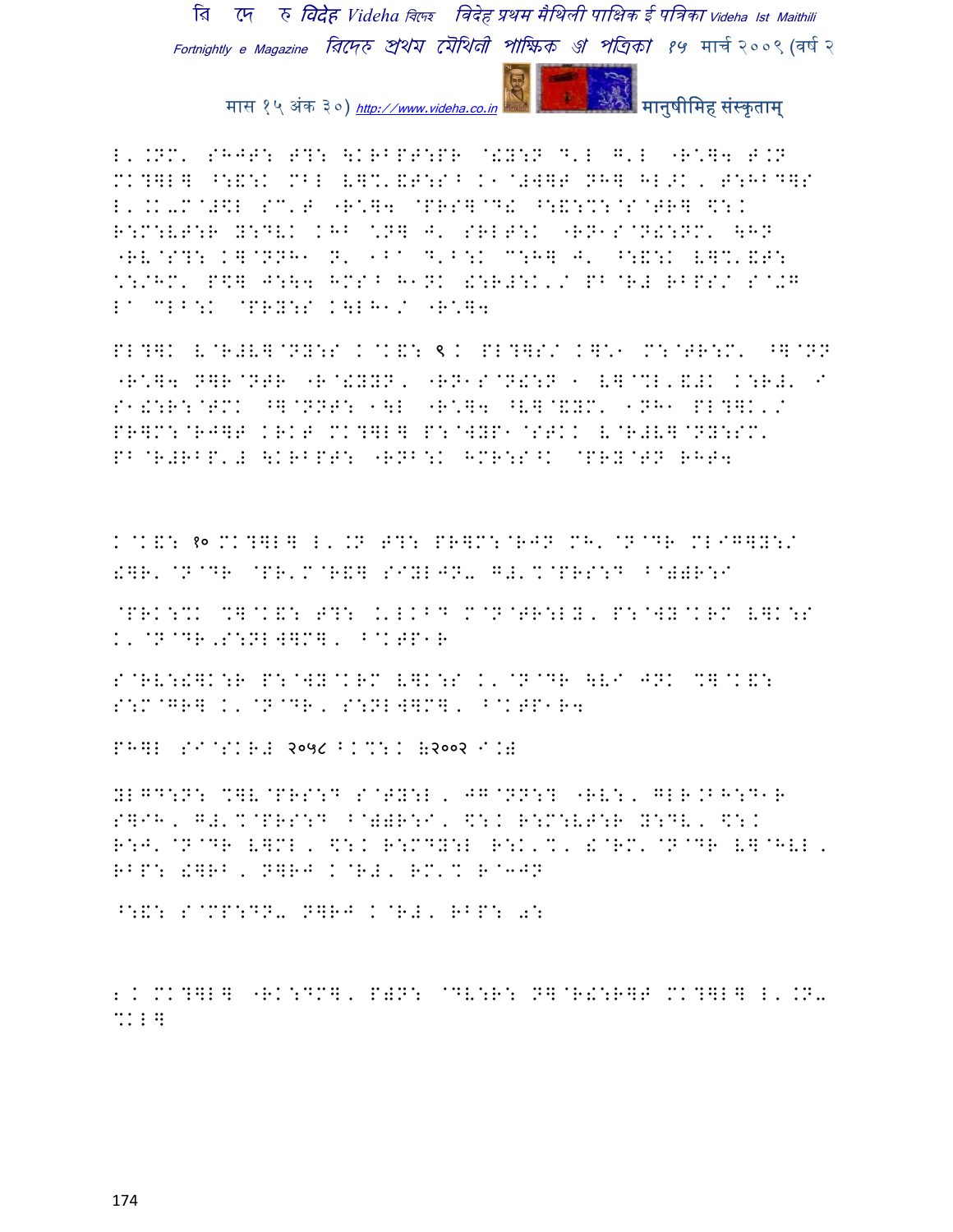मास १५ अंक ३०) http://www.videha.co.in स्थितीया मानुषीमिह संस्कृताम्

1. J' %@BD MK?]L]-S:H]@TYK @PR:C]N K:LS/ 1> !R] J:H]  $\mathbb{R}^n$  (statistically dependent of  $\mathbb{R}^n$ ), so that is statistically dependent of  $\mathbb{R}^n$ 1911 - 9D:HR#: 9D:HR#:

@GR:@HY

 $\ddot{\mathbf{h}}$  :  $\ddot{\mathbf{h}}$ 

W:M

JKR,TKR

**BOOK** 

 $\mathcal{R}$  :  $\mathcal{R}$  :  $\mathcal{R}$  :

"R@GR:@HY "R.N,"R.N],\.'N,"R.N]

WHIM:, WHIM:

J'KR, T'KR

FARE READS OF REAL PROPERTY AND A REAL PROPERTY AND INCOME.

 $E_{\rm tot}$   $\sim$   $\pm$   $\pm$   $\pm$   $\pm$   $\pm$   $\pm$ 

2. N]@MNL].]T T]N @PRK:RK RBP VK@KLP]KTY: "RPN:/L J:Y:^ G'L, ^Y G'L V: ^\ G'L4 J: RHL "R\*], J:Y RHL "R\*], J:\ RHL "R\*]4 KR' G'L:H, V: KRY G'L:H V: KR\ G'L:H4

3. @PR:C]N MK?]L]K '@NH' @!VN]K @S?:NM' 'N' L].L J:Y SKKT "R\*D" HILL THE RHOUSE IN THE THING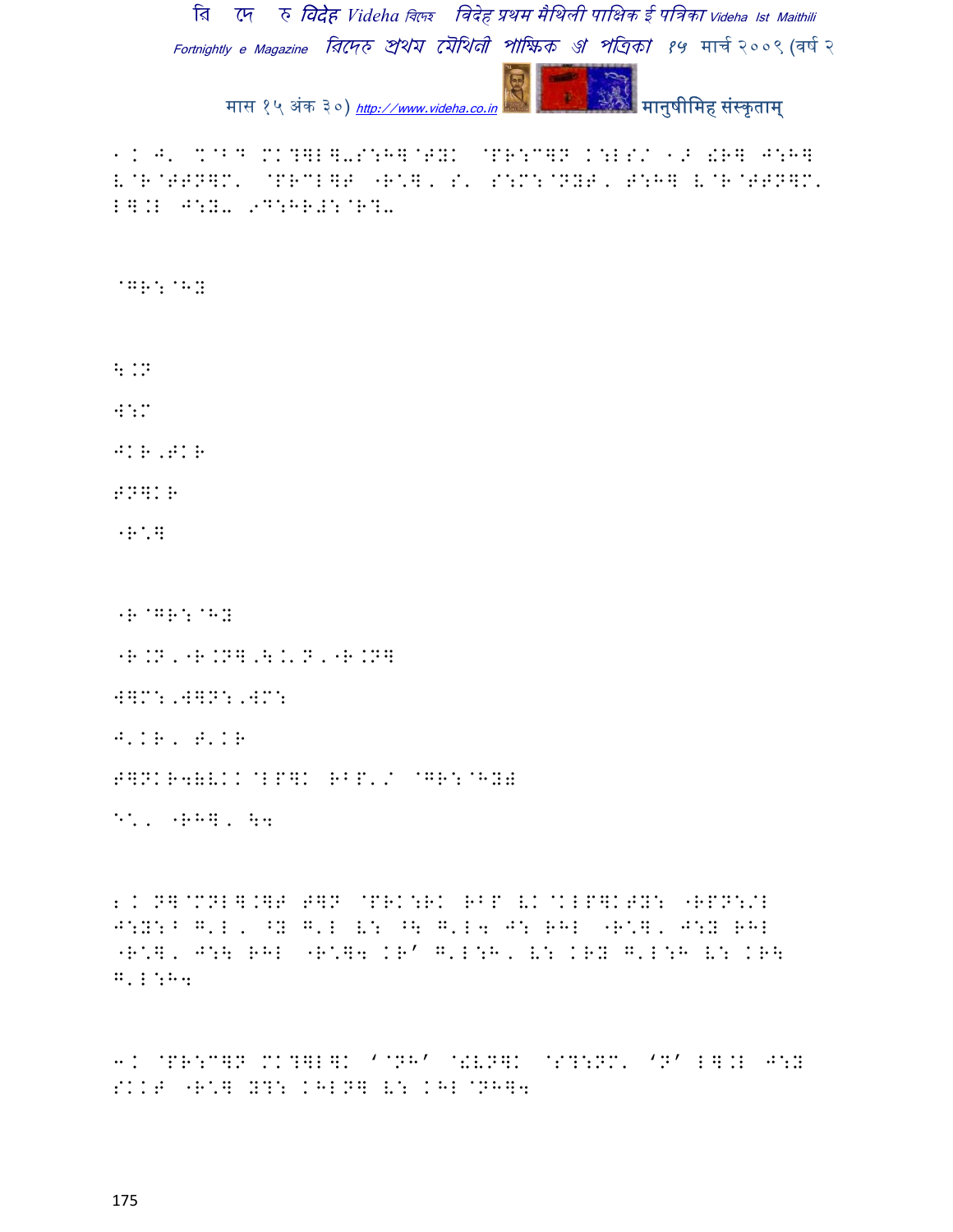मास १५ अंक ३०) <u>http://www.videha.co.in</u> स्थिति स्थिति सानुषीमिह संस्कृताम्

4. 'E' T?: 'O' TTY L].L J:Y JT' @SP@&)T, '"R>' T?: '"R9' SDM% 9@CC:R# >@&) HL4 Y?:- D'.KT, \*LKK, BC1, \*CK >@TY:D]4

5. MK?]L]K N]@MNL].]T %@BD \H] RBP' @PRY1@KT HEYES:DA, SKIH, JOHN, SKH, SKH, SKIH, SKIH,

6. @H@R@SV >K:R:IT %@BDM' '>' K' L1@PT KRB S:M:@NYT,  $R$  . The state of the state of the state of the state of the state of the state of the state of the state of the state of the state of the state of the state of the state of the state of the state of the state of the stat (MN1@&Y M:@TRM')4

7. @SVTI@TR @HR@SV '\' V: 'Y' @PR:C]N MK?]L]K 9@D!R# 1999 - 1999 - 1999 - 1999 - 1999 - 1999 - 1999 - 1999 - 1999 - 1999 - 1999 - 1999 - 1999 - 1999 - 1999 - 1999<br>1999 - 1999 - 1999 - 1999 - 1999 - 1999 - 1999 - 1999 - 1999 - 1999 - 1999 - 1999 - 1999 - 1999 - 1999 - 1999 KOLPHER RELATIVE AND VAN BROWNER WERE AND STEEL ONE CHANGES "RHISH ES "RHISH, FRI ES FRA J'AHSTRA

8. 9@CC:R#M' DB @SVRC BIC:R#M' DB @SVRC DB @SVRC DB @SVRC DB @SVT, 1880 "R\*] TKR: L'.M' @S?:N VKK@LP]K RBP'/ D'L J:Y4 Y?:- !]1, "R"]K1, V]1H, V: !]Y:, "R"]KY:, B]Y:H4

9. S:N1N:S]K @SVTI@TR @SVRK @S?:N Y?:SI^V '3' L].L J:Y  $\mathbb{R}$  : S:N1N:S:N1N:Site of Material State of Material State of Material State of Material State of Material State of Material State of Material State of Material State of Material State of Material State of Material St MK1/, KN]1/, KN]1/, KN]1/, KN]1/, KN]1/, KN]

10. K:RKK V]^@K@TT]K N]@MNL].]T RBP @GR:@HY:-H:?K'/, H:?S/, H:?./, H:?:, H:??, H'Y./, M. (RN) H:?MY:BE SORET: @TY:@JY ?]K4 'K' K VKK@LP]K RBP 'K'R' R:.L J: SKKT  $\cdot \vdots \cdot \vdots \cdot \cdot$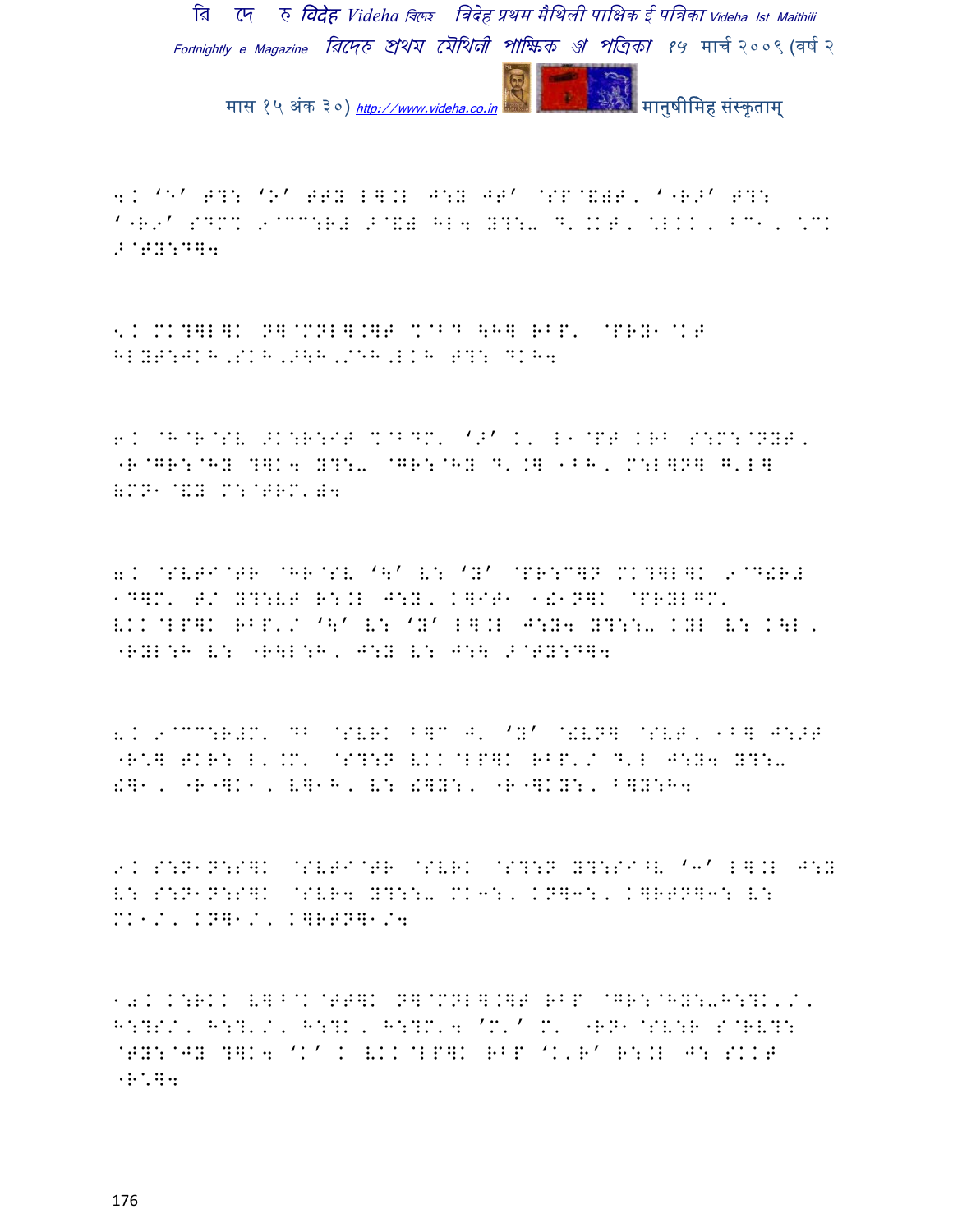मास १५ अंक ३०) http://www.videha.co.in स्थितीया मानुषीमिह संस्कृताम्

 $11.1$  PB (PED MERRY) (DERRIFIED B:D Y: R  $\lambda$  ) EV: (  $\lambda$  ) F (R.R. ) KKK REPORT REPORT OF STORY FROM STREAM TO DEVICE AN D'.] K\4

12. M:/G, ^:/G 1D]K @S?:NM' M:+, ^:+ >@TY:D] L].L  $\mathbb{Z}$  is  $\mathbb{Z}$  in the set

13. "R@R@D! 'N' / "R@R@D! 'M' K BDL: "RN1S:R NH] L].L J:Y, K]IT1 \*:P:K S1V]!:@R? "R@R@D! '+' , '3', T?: '#' K BOL: "RN1@SV:RL LIGH: "RN1@SV:RL LIGH: "RN1@SV:RL LIGH: "RN1@SV:RL LIGH: "RN1@SV:RL LIGH: "RN1@+K, V:RL LIGH "RIK, "RIKH": EN RIKT: 2002 ER EN SKAR

14. HLIT CARLO MARCHER DE LOIR CARDINALE LOIRE DE LA CARACTER DE LOIR VI DE CARDINALE DE LA VIDA SIGNIFICATION "RE:R:P:PARYLO KERYLG KONG KORA DI RESISTENCIONE ARABIT ANNO ME REPORT OF A LICENSE AND MINOR CONTINUES. @%R]M:NK4

15. S^ \KL K:RK C]@HN %@BDM' S): K' L].L J:Y, H): K' NH], SIY1@KT V]^@KT]K H'T1 6R:K L].L J:Y, Y?: <R PRK4

16. "RN1N:S]KK'/ C@N@DRB]@ND1 @DV:R: @VY@KT KYL J:Y4 PRIT1 M1@DR#K S1V]!:@R? H] SM:N J)]L M:@TR: PR  $R$  . The probability of the probability of the probability of the probability of the probability of the state of the probability of the probability of the probability of the probability of the probability of the probabili "R\*]4 Y?:- H]/ K'R BDL: H]I4

17. PB YES ENEVY PYPHIN BOARD SPYNE VIE 1978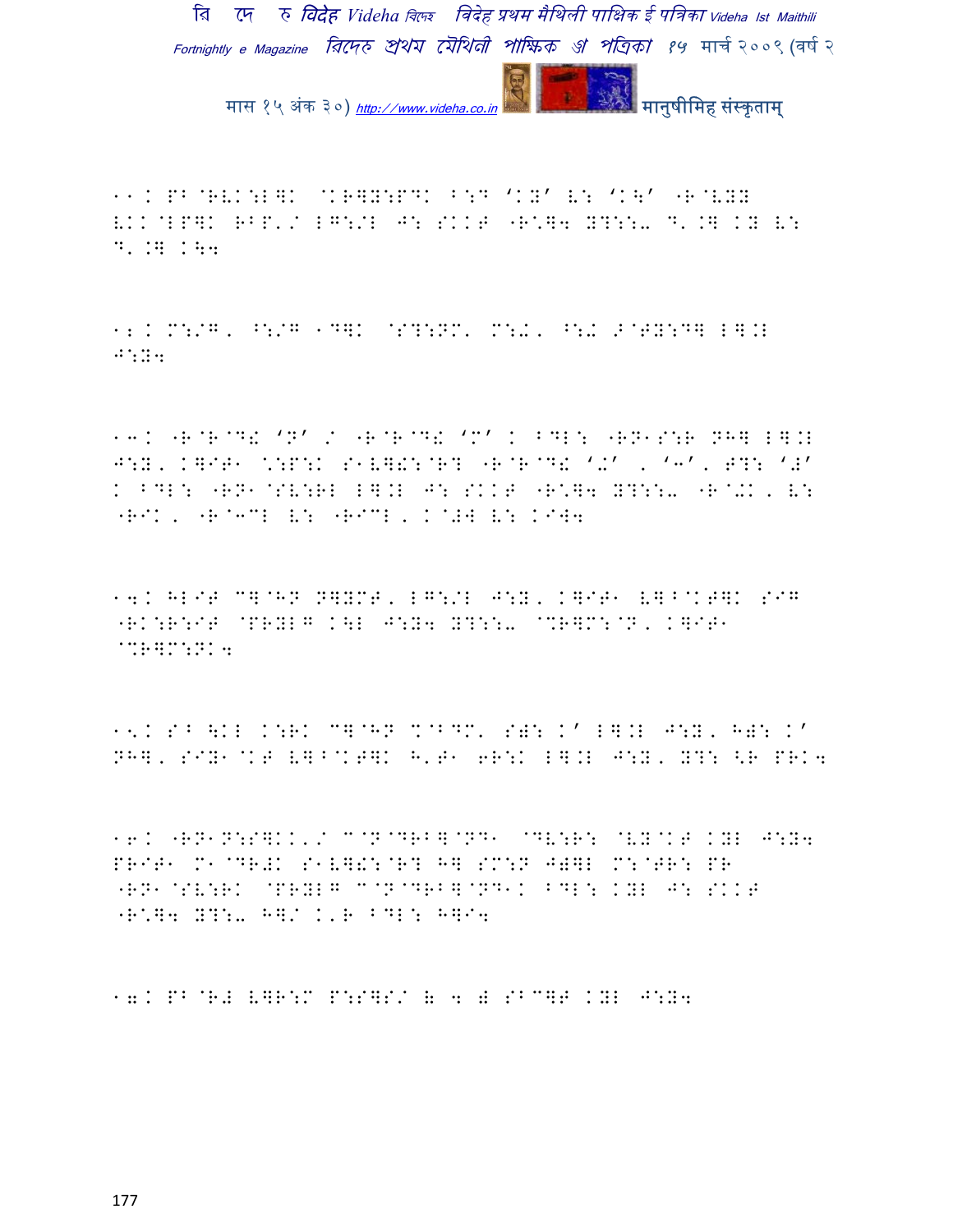मास १५ अंक ३०) http://www.videha.co.in स्थिति क्रिकेटी **मानुषीमिह संस्कृताम्** 

18. SM@ST PD S): K' L].L J:Y, V: H:>6'NS/ JLड़] K' , Hit I ( NHH)

19. L]"R T?: D]"R %@BDM' B]K:R] (a) NH] LG:/L J:Y4

20. "RIK D'VN:GR] RBPM' R:.L J:Y4

12.KIN MANARI LI PERP TROPA PROVINCE AND AN UNITED BNL "R\*] T:BT \H] D1NB @!VN]K BDL: PB@RVV@T "RY/ 1Y/ "R\/ 1\/ 1// "R/ L].L J:Y4 1K] ऎ V: ऒ S/ @VY@KT K\L  $35.94$ 

 $H:U_{\mathfrak{m}}$  ,  $H: L:U_{\mathfrak{m}}\to V\to W$  ,  $H:U_{\mathfrak{m}}\to W$  ,  $H:U_{\mathfrak{m}}\to W$  ,  $H:U_{\mathfrak{m}}\to W$  ,  $H:U_{\mathfrak{m}}\to W$  ,  $H:U_{\mathfrak{m}}\to W$  ,  $H:U_{\mathfrak{m}}\to W$  ,  $H:U_{\mathfrak{m}}\to W$  ,  $H:U_{\mathfrak{m}}\to W$  ,  $H:U_{\mathfrak{m}}\to W$  ,  $H:U_{\mathfrak{$ 0: "S1MN" ११/०८/७६

1B 1.N'P:LK MK?]L] ^:&: VK@J3:N]K LLKN] @DV:R: BN:/L M:NK %KL] 1a 2. MK?]L] "RK:DM], P)N:K M:NK %KL]K "R@!YYNK 9PR:@NT N]@MN B]@ND1 S^PR MNN K\ N]@R#Y KRB4

@GR:@HY / "R@GR:@HY

1.HLYBL:/ HLBYBL:/ HLMYBL:/ H'B'BL:, H'M'BL:/ HLYB:K/  $H$ :  $H$ :  $H$ :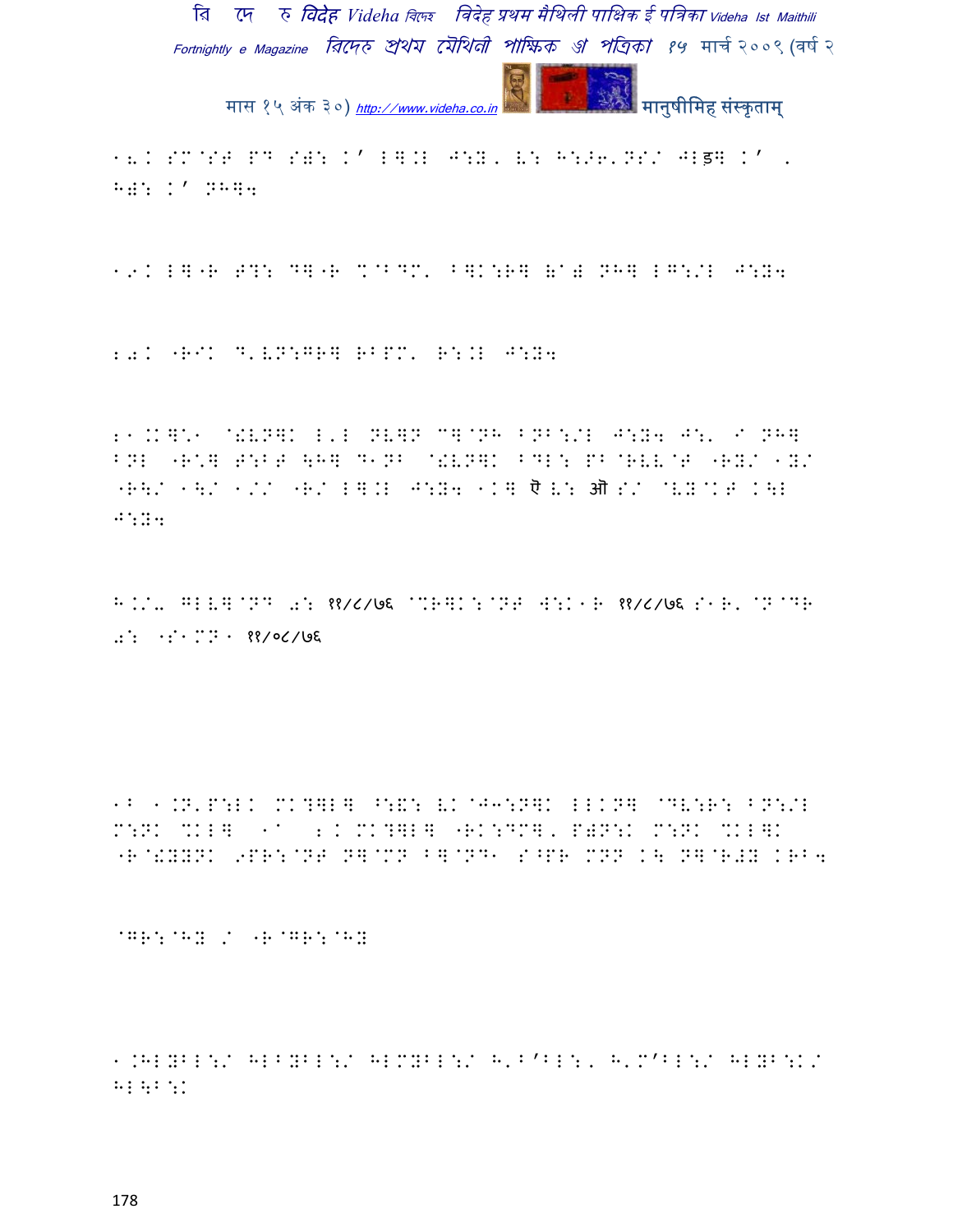मास १५ अंक ३०) <u>http://www.videha.co.in</u> स्थिति क्रिकेट मानुषीमिह संस्कृताम्

2. 1'/1a 1

- 3. A' C' L'A' L'A L'ANNI C' L'ANNI L'A L'A L'ANNI L'ANN AN L'ANN AN AILAIS AN AIL
- $4.1$  GY G, EVI G, EVI G, EVI G, EVI G, EVI
- 5. KR' G'L:H/KRa G'LH/KR\ G'L:H/KRY G'L:H
- 6. LOG ROOM REPORT CONTROL CONTROL CONTROL CONTROL CONTROL CONTROL CONTROL CONTROL CONTROL CONTROL CONTROL CON
- 7. KR' BL:/KRa BL:/ KRY BL: KRK BL:/K'R' BL:
- 8. BL: VL:
- $9.1 + 1.1 + 1.1 + 1.11$
- 10. @PR:YH: @PR:YH: @PR:YH: @PR:YH: @PR:YH: @PR:YH: @PR:YH: @PR:YH: @PR:YH: @PR:YH: @PR:YH: @PR:YH: @PR:YH: @P<br>@PR:YH: @PR:YH: @PR:YH: @PR:YH: @PR:YH: @PR:YH: @PR:YH: @PR:YH: @PR:YH: @PR:YH: @PR:YH: @PR:YH: @PR:YH: @PR:YH:
- 11. D1,. D1.
- 12. CL] G'L CL G'L/CKL G'L
- 13. D'L.]@NH D'LK]@NH, D'L.]N
- 14. D'.L@NH] D'.LN]/ D'.LK@NH
- 15. \*?]@NH/ \*L@NH] \*?]N/ \*LKN/ \*LN]
- 16. CLKT/DKT CLT]/DKT]
- 17. \.NL "R.NL
- 18. B"]@NH] B=@NH]
- 19. /'//a(S@RVN:M) /
- 20. / (SIYLJK) /'//a
- 21. 6:/G]/6:@+G] 6:>IG/6:>+
- 22. J' J''/J'a
- 23. N:-N1K1R N:-N1KR
- 24. K'L@NH]/K\L@NH]/KYL@NH]
- 25. T.N T/ T.NT/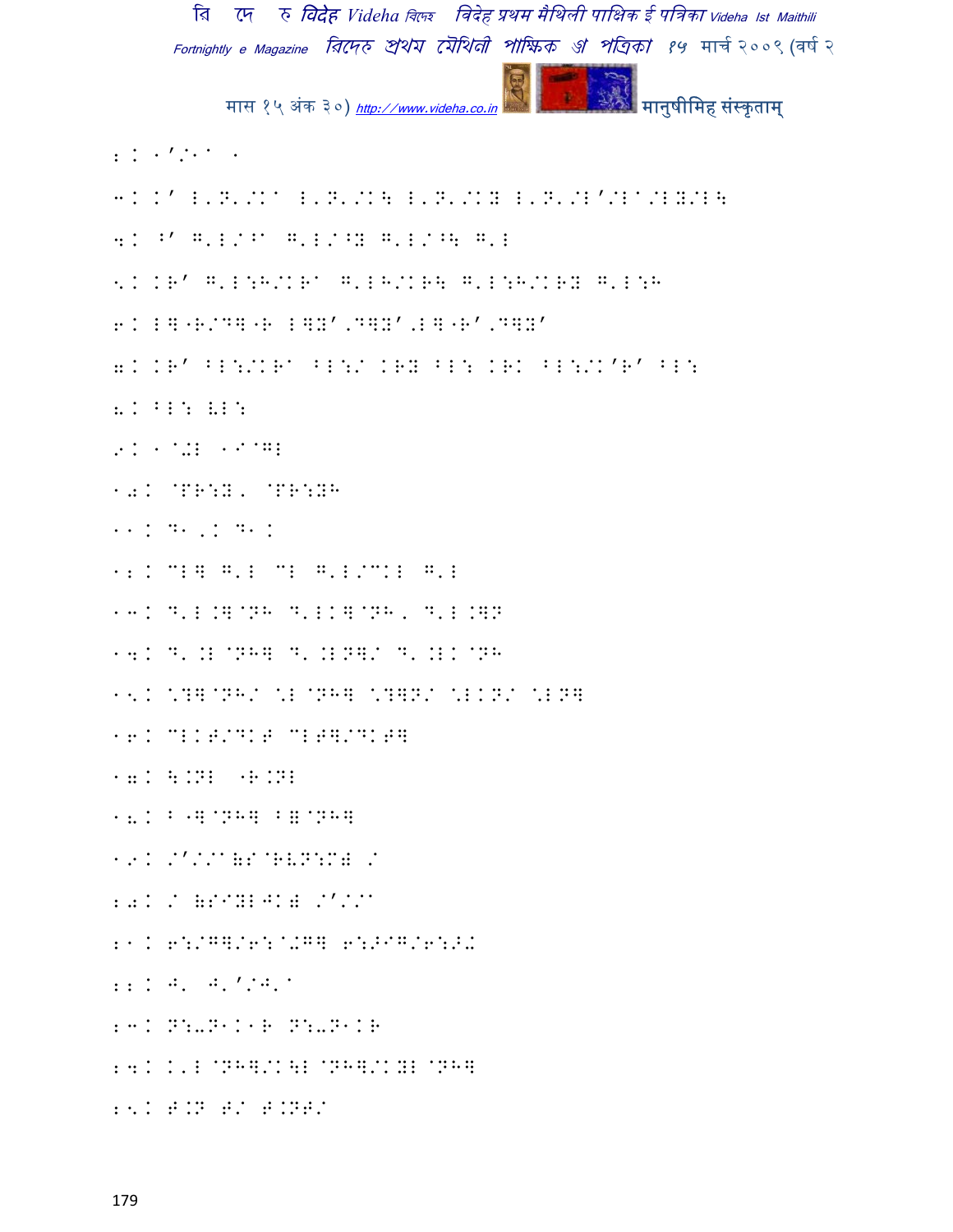मास १५ अंक ३०) <u>http://www.videha.co.in स्थिति क्रिके</u>डी **मानुषीमिह संस्कृताम्** 

26. J:' RHL/J:Y RHL/J:\ RHL

 $\pm$  and other controls by closed by electron because the control of  $\pm$  depending  $\pm$ 

- 28. /TY/JTY JT'//T'/JT\//T\
- $22.28 \pm 0.000$   $\frac{1}{2}$   $\frac{1}{2}$   $\frac{1}{2}$   $\frac{1}{2}$   $\frac{1}{2}$   $\frac{1}{2}$   $\frac{1}{2}$   $\frac{1}{2}$   $\frac{1}{2}$   $\frac{1}{2}$   $\frac{1}{2}$   $\frac{1}{2}$   $\frac{1}{2}$   $\frac{1}{2}$   $\frac{1}{2}$   $\frac{1}{2}$   $\frac{1}{2}$   $\frac{1}{2}$   $\frac{1}{2}$   $\frac{1}{2}$   $\frac{1$
- 30. J' J''/J'a
- 31. KBD]/Y:D](MLN P:RB) KB>D/Y:>D/KBD/Y:D

32. >HL//HL

- 33. H/SY H/SY H/SY
- 34. NC 1K] DS/NC K]IV: DS/NC V: DS
- 35. S:S1-SS1R S:S-SS1R
- 36. \*H/S:T \*/\*,/S:T
- 37. K] K]'/K]a(D]@R<]K:R:@NTM' V@RJ]T)
- 38. JB:B JV:B
- 39. KR\T:H/KRYT:H KR'T:H
- 40. DL:N D]%] DL:N D]%
- 41. G'L:H G\L:H/GYL:H
- 42. K]\*1 1R K]\*1 OR
- 441 J:J: T: J:T:T: T: J:T:T:
- 44. PH1/CALAB 4536 ME PH1/C/L B 4536 ME
- 45. JB:N(Y1V:)/JV:N(6CJ])
- 46. LYCOLOGIC COMPANY
- 47. L'/La KY/K\
- 48. \.N/"R.N' "R.N/\.N'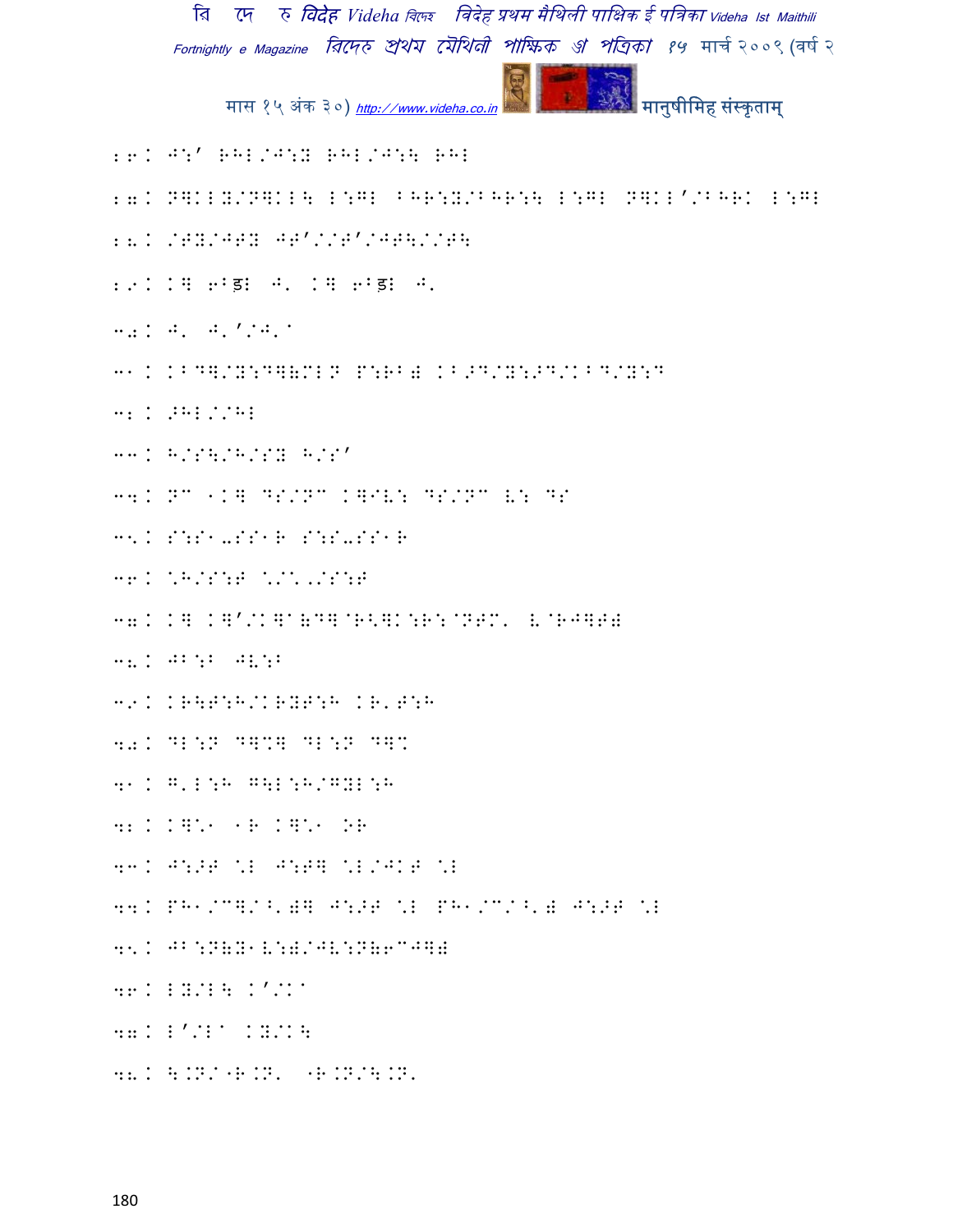मास १५ अंक ३०) <u>http://www.videha.co.in स्थिति क्रिके</u>डी **मानुषीमिह संस्कृताम्** 

- 49. "RH]IK'/ "RH]/K'/
- $5.001$  GH GH  $\sigma$ R GH GH  $\sigma$
- 51. !:R P:R K'N:> !:R P:R K'N:Y/K'N:\
- 52. J'K:/ J'/K://JK:/
- 53. THE TERM IS TO THE THE THREE
- $\ddotsc$   $\ddotsc$   $\ddotsc$   $\ddotsc$
- 55. BH]N9 BHNL>
- 56. BH]N BH]N]
- 57. BH]N]-BH]NL> BH]N-BHN9
- 58. NH]/NK
- 59. KRB:'/KRB:Y/KRB:\
- 60. THE FILM AND THE REAL PROPERTY.
- 62. ^:/Y
- 63. Y:VT J:VT
- 64. M:Y M:
- 65. D'@NH]/D\@NH]/DY@NH] D@NH]/DK@NH]
- 66. D'/D a/D\
- 67. / (SIYLJK) /a (S@RVN:M)
- 68. TK: HOME CR: HOME CR:
- 69. PKR' (ON FOOT) P\R'
- 80. T:H1M' T: H1M' T:

71. P1@TR]K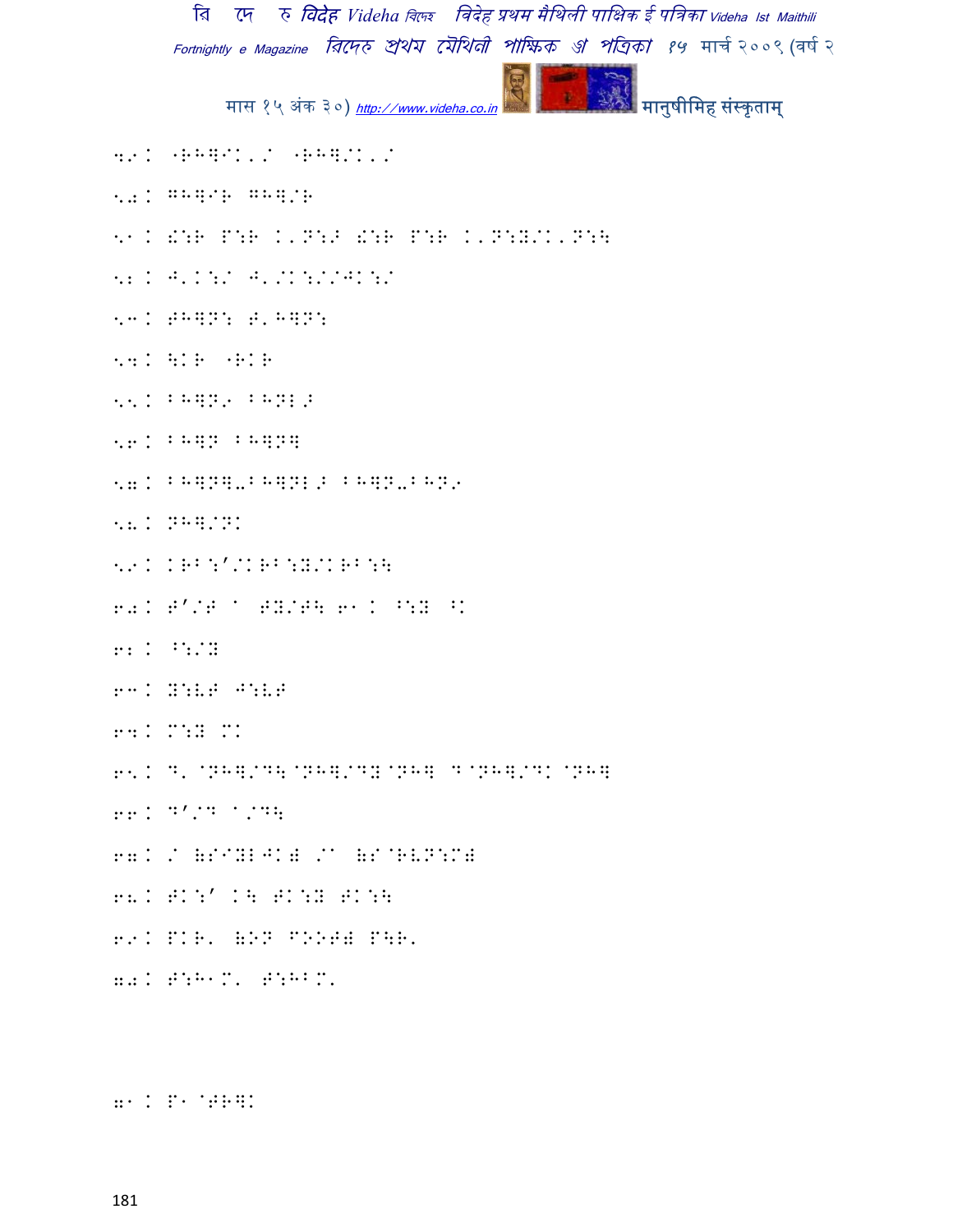मास १५ अंक ३०) <u>http://www.videha.co.in</u> स्थिति क्रिकेट मानुषीमिह संस्कृताम् 72. BJ: KY/ K\ 73. BNN:Y 74. KLL: 75. D]N1K: D]NK: 76. TTH]S/ 77. GRB/L@NH] GRB'L@NH] 78. B:L1 B:LB 79. C'@NH C]@NH("R%1@D!)  $8.001 - 0.001 - 0.001$ 81. S'/ K' S'/K'/K'/K'/K' 82. \.1NK: "R.N1K: 83. FOR THE REPORT OF THE REAL PROPERTY

84. S1GR SERIES

85. 0WH:K 0)H:K

8. e 10. 1994

87. KRASHARA KRAKY

88. P1B:R] P1B:R] P1B:R] P1B:R] P1B:R] P1B:R] P1B:R] P1B:R] P1B:R] P1B:R] P1B:R] P1B:R] P1B:R] P1B:R] P1B:R] P1B:R] P1B:R] P1B:R] P1B:R] P1B:R] P1B:R] P1B:R] P1B:R] P1B:R] P1B:R] P1B:R] P1B:R] P1B:R] P1B:R] P1B:R] P1B:R] P

89. 0Gड़:-0:/)] 0Gड़:-0:/)]

90. PARTNER PRESSIDE.

91. .'L\B:K .'L'B:K

92. .'L:\B:K

93. LG:'

94. HL\- HL

95. B10L BB0L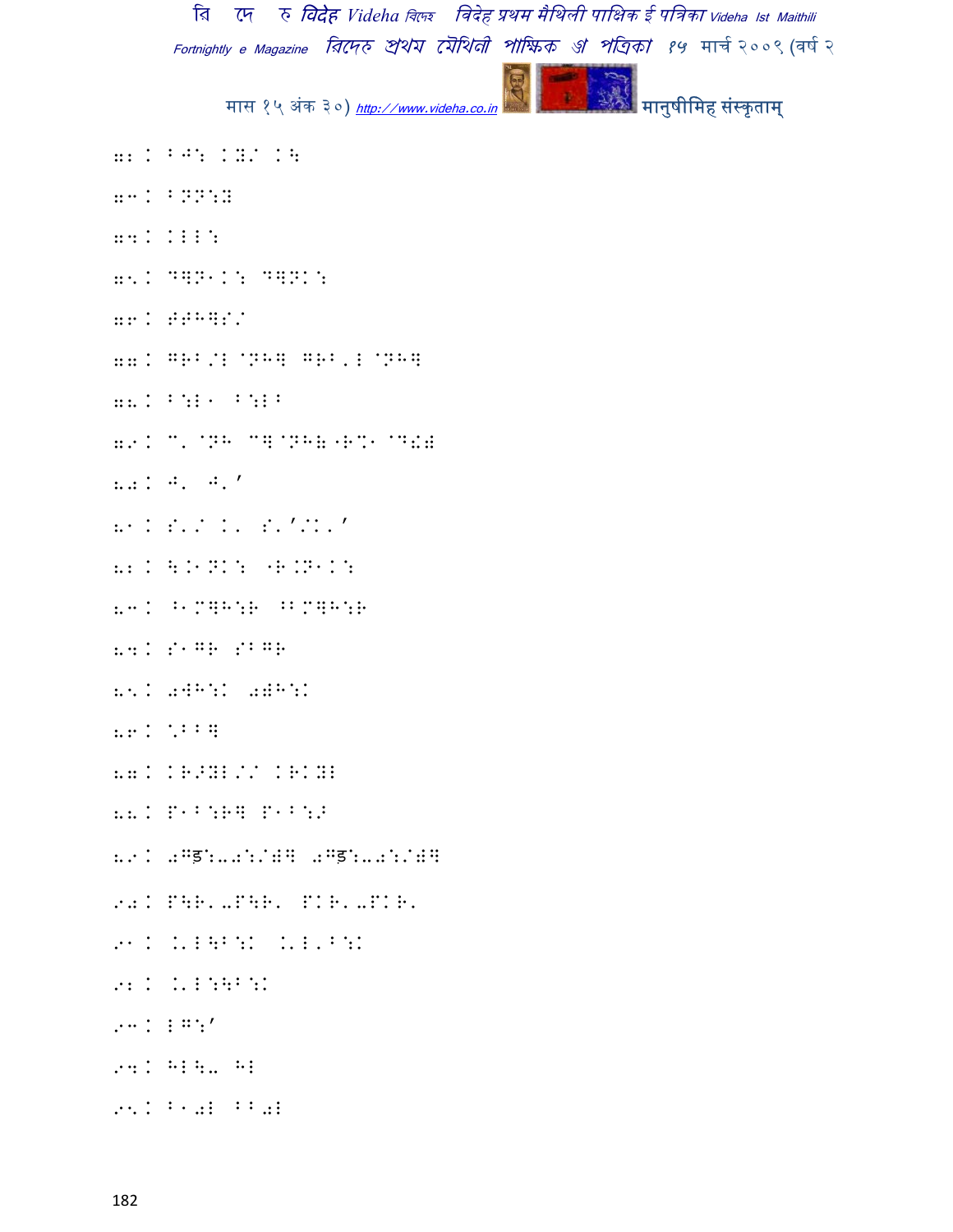मास १५ अंक ३०) <u>http://www.videha.co.in</u><br>सास १५ अंक ३०) <u>http://www.videha.co.in</u> 96. PRI SIPRIST (STRING 97. YKH Y\H  $98.1:91.991$ 99. "RYN:Y- "RYN:Y-" "RYN:Y-" "RYN:Y-" "RYN:Y-" "RYN:Y-" "RYN:Y-" "RYN:Y-" "RYN:Y-" "RYN:Y-" "RYN:Y-" "RYN:Y-" 100. N]@NN- N]@ND 101. B]N1 B]N 102. J:\ J:> 103. J:>(IN DIFFERENT SENSE)-LaST WORD OF SENTENCE 104. \* T PR 194. \* T PR 194. \* T PR 194. \* T PR 194. \* T PR 194. \* T PR 194. \* T PR 194. \* T PR 194. \* T PR 19 105. N. 106. .'L:\ (PLaY) –.'L:> 107. X: T- % (107. X: T- %) (107. X: T- %) (107. X: T- %) (107. X: T- %) (107. X: T- %) (107. X: T- %) (107. X 108. =P- "]P 109. P"]- P= 110. KNJ KOMBALA KUMANI KUMANI KUWA KWA MTO NA MATA 111. R:KS- R:KS- R:KS- R:KS- R:KS- R:KS- R:KS- R:KS- R:KS- R:KS- R:KS- R:KS- R:KS- R:KS- R:KS- R:KS- R:KS- R:K 1112. HLAV HLY HLV 113. "PRODUCT ORD" 114. B10'L@NH] (DIFFERENT MEaNING- GOT UNDERSTaND) 115. B10\L@NH]/ B10YL@NH] (UNDERSTOOD HIMSELF) 116. CLIPS. CLIPS. 117. .!:>- .!:Y 118. MLN P:ड़L.]@NH MLN P:RL.]@NH 119. KKK- KARA KABUPAT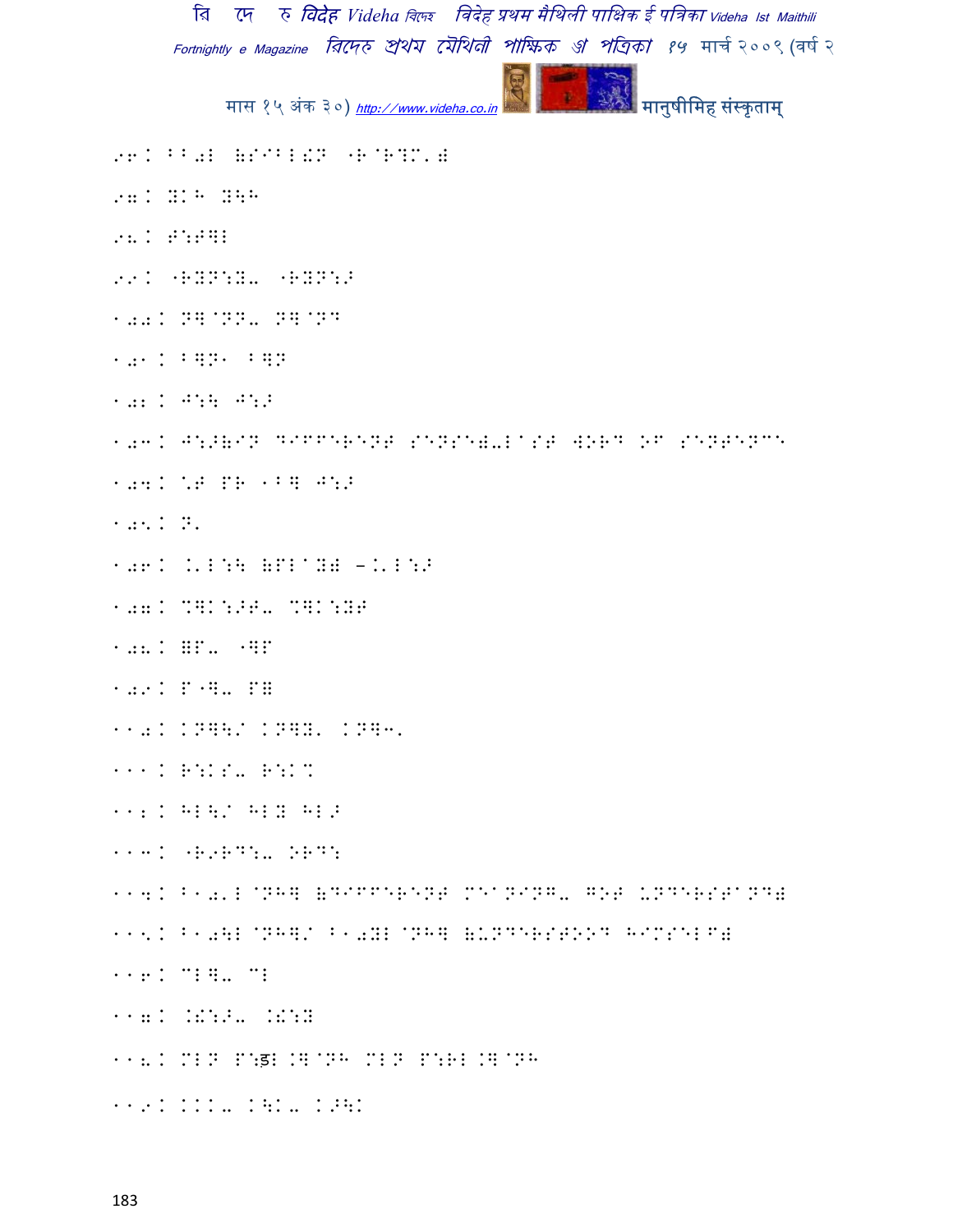मास १५ अंक ३०) <u>http://www.videha.co.in</u> स्थिती सामानि स स्कृताम्

- 120. LG L'G
- 121. JP 301. JP 31.
- 122. JR/N:>- JR\N:>/JRYN:>
- 123. HL-123. HL-123.
- $124.12$  GeV and  $124.12$  GeV and  $124.12$  GeV and  $124.12$
- 125. C].KT- (TO TEST)C].>T
- 126. KR>YL(WILLING TO DO) KRKYL
- 127. J'AR: JEAN (1971)
- 128. TKR: TKR:
- 129. B]D'SR @S?:N'M'/ B]D'SR' @S?:NM'
- 130. KRBYLH1// KRB\LH1//KRB'LH1/
- 131. H:R]K (9@CC:R# H:>RK)
- 132. /JAP 1342
- 133. 1!' ^:G/ 1!-^:G'
- 134. PHTE// PHTERPHTE
- 135. N3/ N'
- 136. B@CC: N3 (N') P]C: J:Y
- 137. T.N N' (N3) KHKT "R\*]4
- 138. KT'K GL)'/ KT:K GL)'
- 139. KM: 139. KM: 139. KM: 139. KM: 139. KM: 139. KM: 139. KM: 139. KM: 139. KM: 139. KM: 139. KM: 139. KM: 13
- 140. LG L'G
- 141. .'L:> (FOR PLaYING)
- 142. \*?]@NH \*?]N
- 143. HL>T HL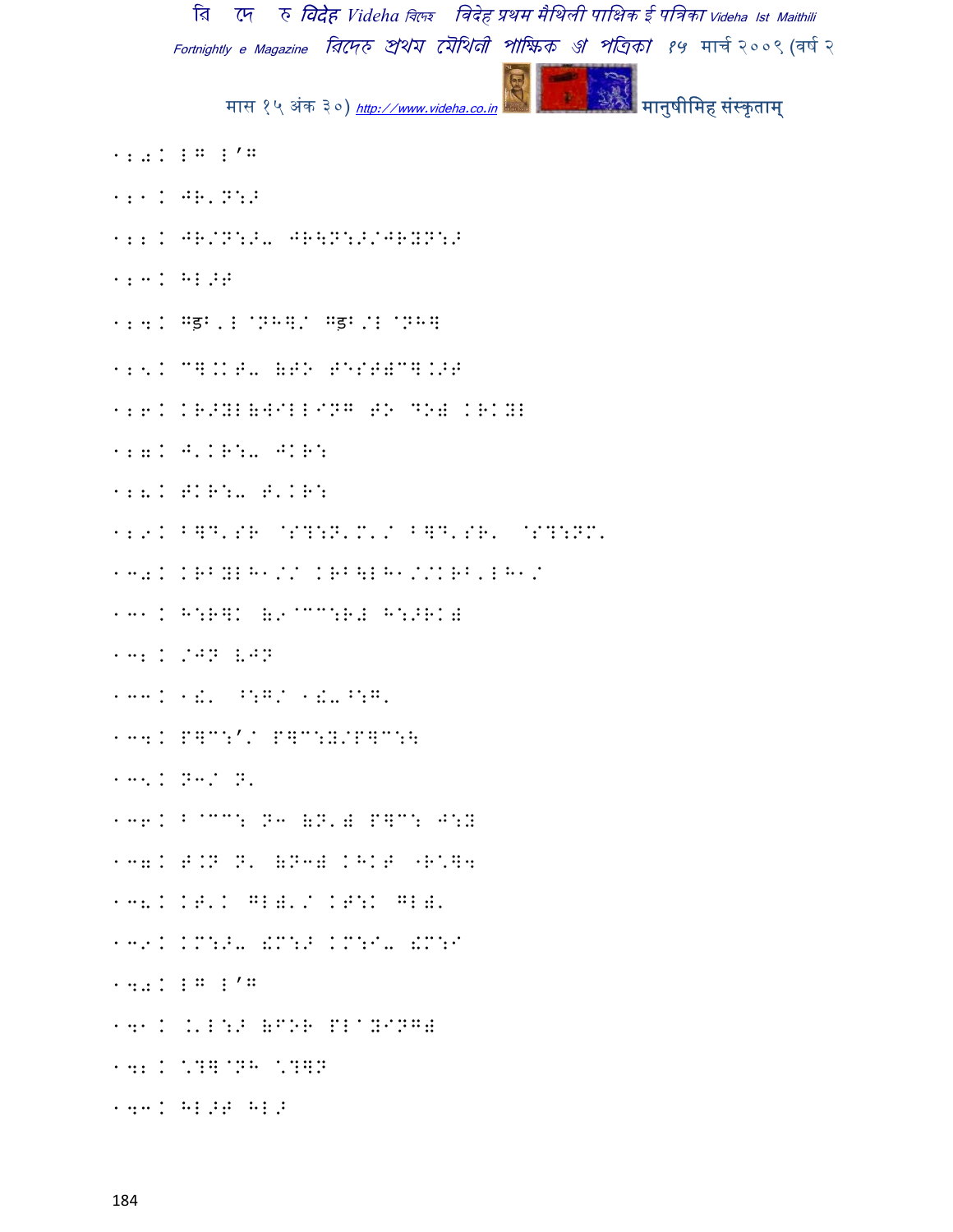मास १५ अंक ३०) <u>http://www.videha.co.in</u> स्थिती सामानि स स्कृताम्

- 144. @KYL K]YL
- 145. K' (Hair) (Hair) (Hair) (Hair) (Hair) (Hair) (Hair) (Hair) (Hair) (Hair) (Hair) (Hair) (Hair) (Hair) (Hai
- 146. KOURT-CASE (COURT-CASE)
- 1480 BNN:BNN: BNN:BNN:
- 148. JR'N: JR'N: 1
- 149. K189. K199. K199.
- 150. CRC: C@RC:
- 151. K@RM KRM
- 152. \$1B:BY/ \$1M:BY
- 153. \.1NK:// R.1NK://
- 154. LY (V:@KYK "RT]M %@BD)- L'
- 155. K\LK K'LK
- 156. GRM] G@RM]
- 157. BRD BRD
- 158. S1N: G'L:H S1N:'/S1N:a
- 159. \N:>-G'N:>
- 160. T'N:N' <'RL@NH]
- 161. N31. N31.
- 162. \$PRINT
- 163. KTH1- KHI- KHI-
- 164. 9MR]GR- 9MRGR
- 165. PHONE
- 166. !LL/!L"RL !L\L
- 167. GP/G@PP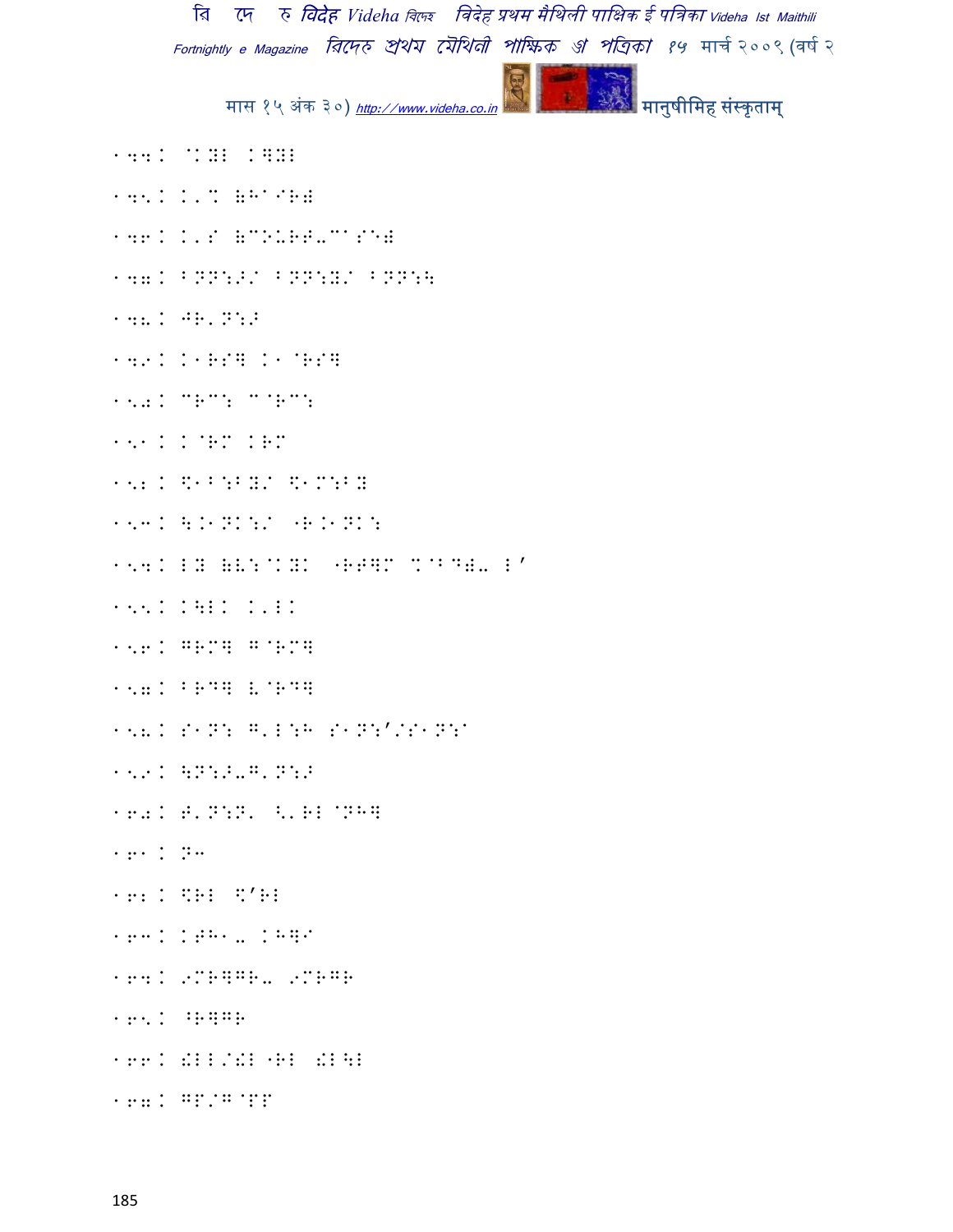मास १५ अंक ३०) http://www.videha.co.in स्थिती स्थिति मानुषीमिह संस्कृताम्

- 168. K' K''
- 169. DRB@JJ:/ DRBJ:
- 190. W:M:M:M
- 191. : 171. IP TAG
- 172. <BR] LC)]
- 1<sub>33</sub>. ?LRB'S
- 174. Basic Street
- 195. TL// TL// TL//
- $176.176$  Particle Post Particle Particle Particle Particle Particle Particle Particle Particle Particle
- 177. TL/H]/TL/H]
- 178. KRB: YOU ARD TO A SAND
- $199.1 \pm 1.000$
- 180. KRISTER STRAIN

181. PH1/C] PH1/C

- 182. R:.L@NH] R.L@NH]
- $183.183.16$  Lightlent Lightlent Lightlent Lightlent Lightlent Lightlent Lightlent Lightlent Lightlent Lightlent Lightlent Lightlent Lightlent Lightlent Lightlent Lightlent Lightlent Lightlent Lightlent Lightlent Lightlen
- 1841 (9.79 S) (9.79 S)
- 185. "R\*H #2"": R\* (900)
- 186.  $\ldots$  G'E THE SECOND SERVICE
- 187. B]T/N' B]T'N'
- 188. KRB/L@NH]/ KR'L.]@NH
- 189. KR\L@NH]
- 190. 1K] K]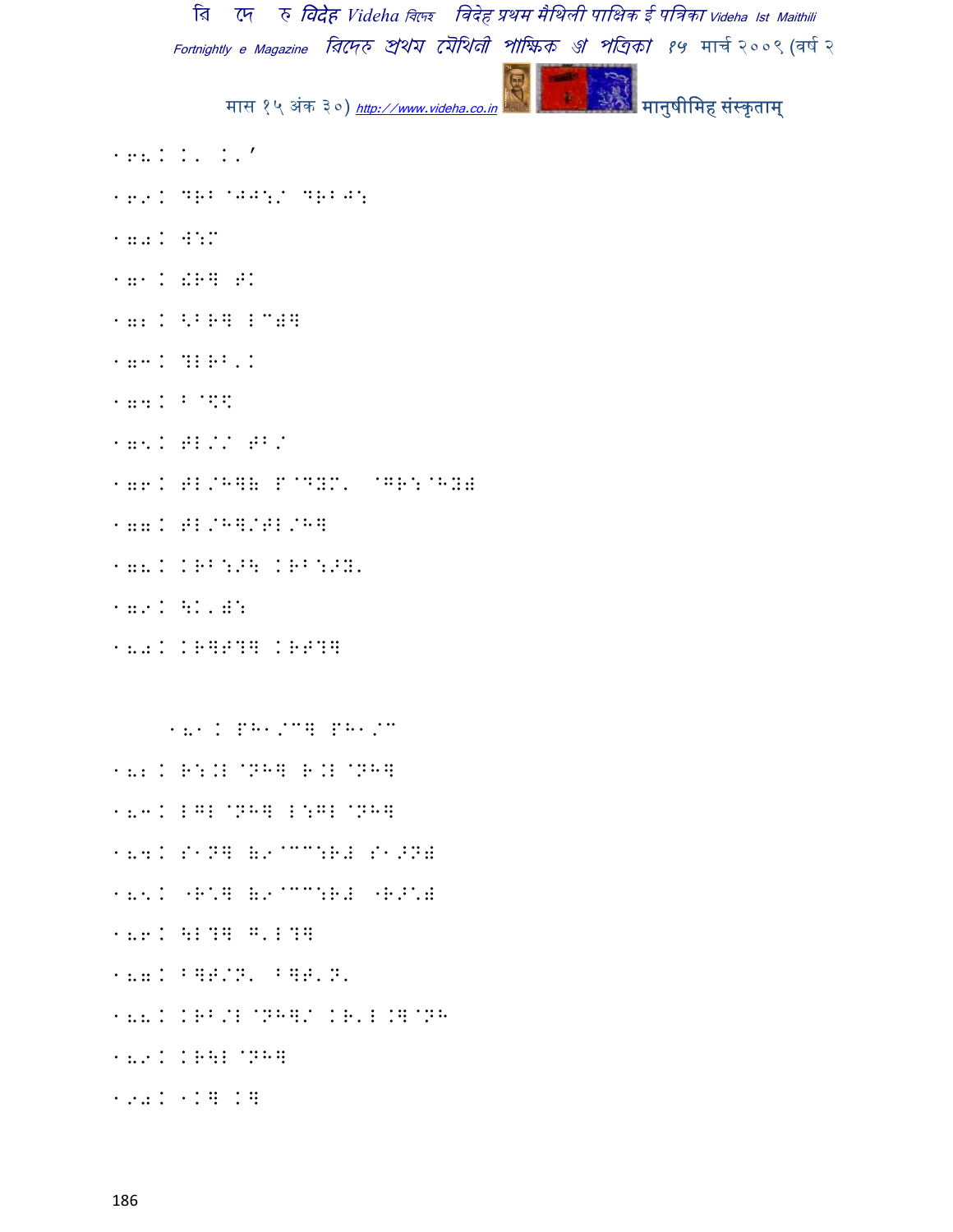िव दे ह िवदेह *Videha* িবেদহ िवदह ᮧथम म े ैिथली पािक्षक ई पिᮢका Videha Ist Maithili Fortnightly e Magazine *ৱিদেড প্ৰথম মৌথিনী পাক্ষিক § পত্ৰিকা १५* मार्च २००९ (वर्ष २ मास १५ अंक ३०) <u>http://www.videha.co.in</u> स्थिती सामानि स स्कृताम् 191. PH1/C] PH1/C

 $192.1$  JR:YO JR:B: JR:Y 6-88 18:0

1930. S. S. 1930.

1941 H:/ D. H:/ GH:/D. H:/ EB:/D MARBO, HE: CRB

195. 6'E 6KL

196. 6>L(SPaCIOUS) 6KL

197. HLYT@NH]/ HL\T@NH] H'T@NH]

198. H:? M)]1YB/ H:? M)]Y:BY

199. 6'K: 6'IK:

200. D'.:\ D'.:'

201. D'.:Y D'.:'

202. S@TTR] S@TTR

203. S:H'B S:HB

204.G'LK@NH/ G'L@NH]

205.H'B:K/ HL\B:K

206.K'LL/ K\LL

207. K]\*1 N K]\*1/ K]\*1 N' K]\*1

208.<1M'LH1// <1M/LH1/

 $2099. \ldots$  .  $209. \ldots$  .  $209. \ldots$  .  $209. \ldots$ 

210. "R,/ "RH

211.LY/ L\ ("R@R?-PR]V@R@TTN)

212.KN]K/ KN'K

 $213.55$  SBHK/ SNH

214.M]L:a/ M]L: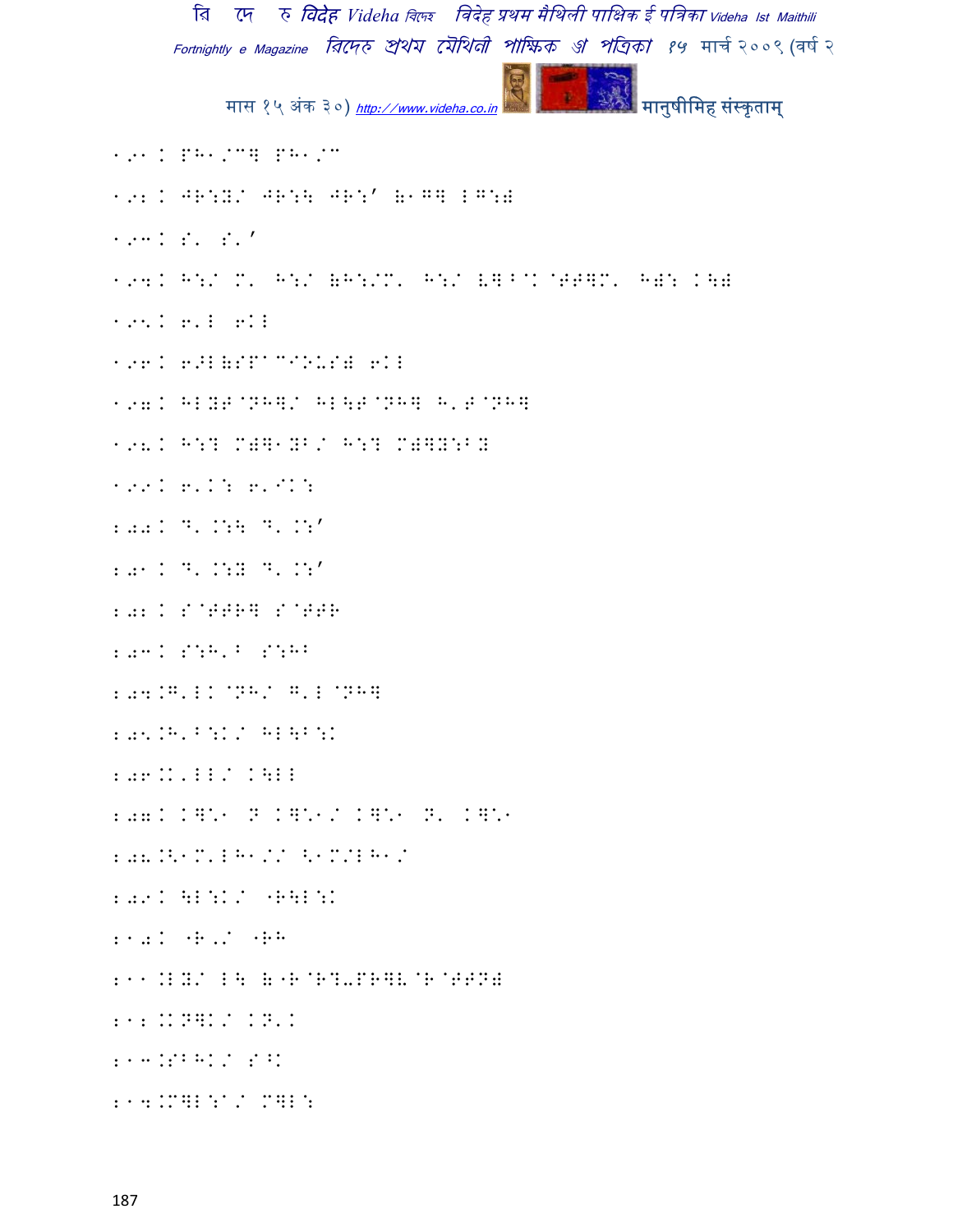ONLY WHEN SaMUEL JOHNSON'S a DICTIONaRY OF THE ENGLISH LaNGUaGE (1755) WaS PUBLISHED, THE ENGLISH SCHOLARS AND STUDENTS COULD GET AND ACTUALLY RELIABLE AND CALLY LEXICON OF THEIR LaNGUaGE WITH a GREaT DEGREE OF SOPHISTICaTION. MOST EaRLY EFFORTS IN ENGLISH LaCKED Maturity. The 1604 Section of the 1604 Order Called a Table aLPHaBETICaLL BY ROBERT CaWDREY, OR OTHER WORKS BY

PROFESSOR UNIVERSITY IN SINGHA

ON ENGLISH\_MaITHILI DICTIONaRY BY GaJENDRa THaKUR-

231.K1NL/ KLNL

230. 1 (CONJUNCTION)/ 1a(COME)

229.1 (COME)/ 1a(CONJUNCTION)

228.DM@&)]\// DM@&)]Y'/

227.\*3]/ \*K/ \*KK/\*>

223.KH]I/KH]I

222.TH]I/TH]// T3]/ TKI

220.H'@K)'"RR/ H'@K)'YR

221.PH]L "R@K&R =/ B:DK/B]CK =◌

218.^a/^' (' 6X@N)K KM]K @DYLTK)219.N]"RM/ N]YM

217.1a/ 1

215.Ka/ K

216.J:a/J:

224.T/>/ T>/

226.HK/ H>

225.N/>/N>// N3]

मास १५ अंक ३०) <u>http://www.videha.co.in</u><br>सास १५ अंक ३०) <u>http://www.videha.co.in</u>

िव दे ह िवदेह *Videha* িবেদহ िवदह ᮧथम म े ैिथली पािक्षक ई पिᮢका Videha Ist Maithili Fortnightly e Magazine *রিদেড় প্রথম মৌথিনী পাক্ষিক \$ পত্রিকা १५* मार्च २००९ (वर्ष*२* 

188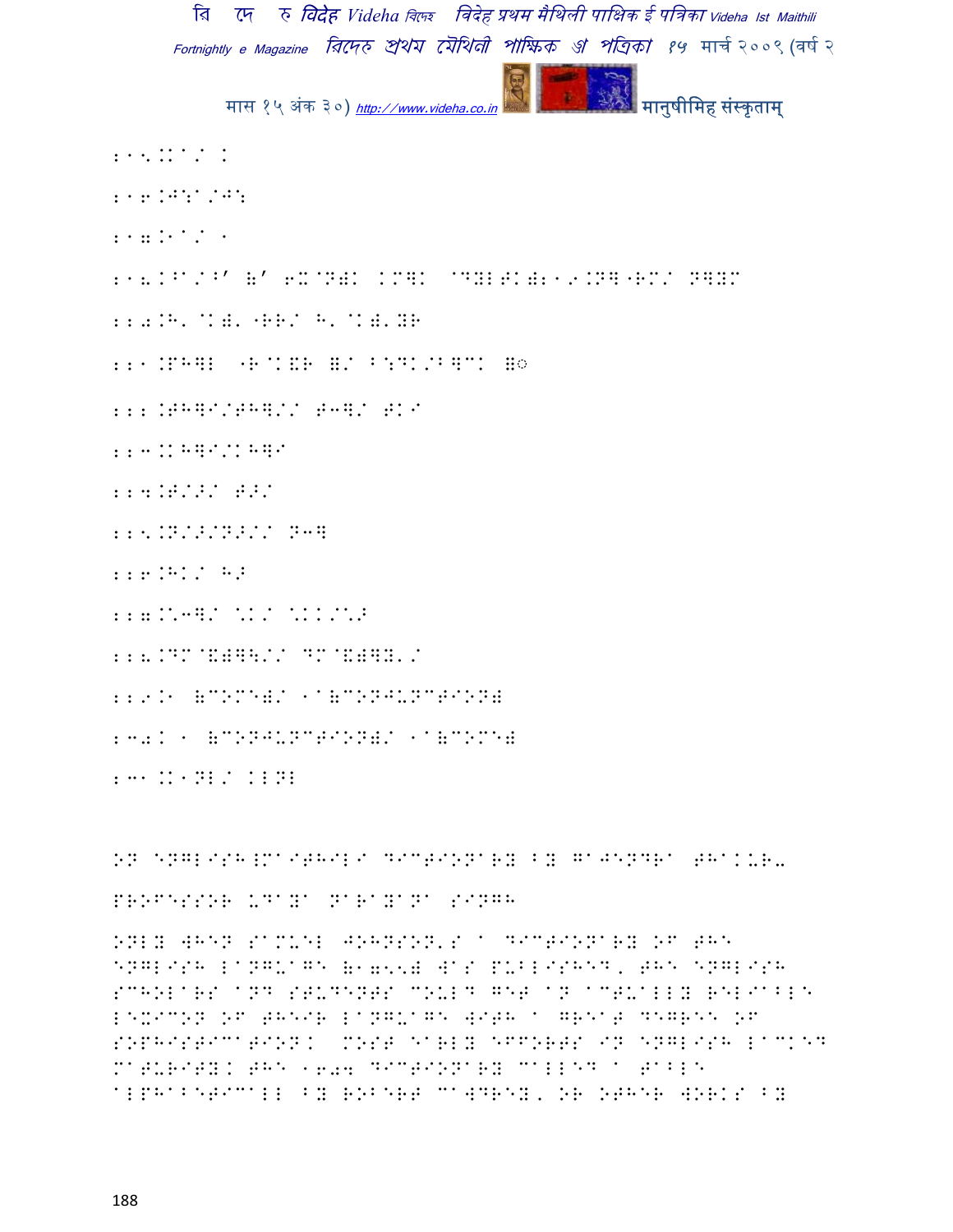ति एप रु विदेह Videha बिलरु विदेह प्रथम मैथिली पाक्षिक ई पत्रिका Videha Ist Maithili Fortnightly e Magazine *রিদেড় প্রথম মৌথিনী পাক্ষিক প্রা পত্রিকা ং*ও मार्च २००९ (वर्ष २

मास १५ अंक ३०) http://www.videha.co.in



TORE STARTEDED HAD FOELDED SA HORD RD TORTA ESCUL EST BAN BELTZBIZE DE TITBIZET BOLTICIST PIP BAN BNDB DE Siedral (de eas anes specialisment) (anestares) ease and de la participation de la participation de la participation de la participation de la participation atripting in the second section of the second second second second and second second second second second second <u> PARANG I TIM RAN KALENDIRI NI NI NA BAMAN BA TINI MENGA</u> TRIER PA RAINE TI DEN ABIETETNI BRAIN BARN IBAII BRE 지수관광장장은 관광장 입관광 지원은 사람들과 성장문관업화관장관 10개월만장정장 11월 10일까지 ROCHES CONTROL ROCHES CONTROL IN THE REPORT OF THE RESIDENCE OF THE RESIDENCE OF THE RESIDENCE OF THE RESIDENCE  $\frac{1}{2}$  :  $\frac{1}{2}$  :  $\frac{1}{2}$  :  $\frac{1}{2}$  :  $\frac{1}{2}$  :  $\frac{1}{2}$  :  $\frac{1}{2}$  :  $\frac{1}{2}$  :  $\frac{1}{2}$  :  $\frac{1}{2}$ 

SPREADED TO SERVICE BOOK ROOMS AND A SSPIT BOOK BOOK BOOK a di statuar da analisar da santa da constitución de la campa de la campa de la campa de segunda de la campa d PARATECT EXHIBIT DETAIL HATE CONHAMENT HAND VE PATTLEY dend den bloke oliverer bloden delin store tradese so apparangang program nongangang pang ang gang pang pang **MARINE VE SPRINGE LAS DEMOGE L'ENER ASSESSE** aragriya baya gubu abu bu bu sa gubu yoggobay ya njihari p STERES GRAAFING PORTS ENTRANCELLIC TO MATERIAL PER BENDER SE NILL CONTABLICHES E LER RIPSELLNOME EN CHALL FTI FLAGHEN DETNEA (ABNY) ENCYTRO FO TIDEEDONIA ARN andere de la propiesa de la califactura de la califactura de la califactura de la califactura de la califactur ESTIFE THE TOT CITOSITY IN THE TO ACTOR AS A BAY LOT THE ENDRALD OF THILES BALK LEE LOOKE PRINTING OF PARK IN LINK PREPORTE STATEFOR REPROSED FOR CONFERENCEPTS OF aks mengsan aangsang ng aks wag msgalad (no aks STEED AND PROVINCIARS DE SAN ANY CHARGE ARE SOMED ST menghaph (menginggalan) dan geen dapangan horisa penghaphan penghaph SUMBUREN BEL BROBRUG POORTE CONSTANT BELL MABRING BROWN

**POSSESSES SERVICE** 

KI KITAN LEBANGEN BAGI DA BAN ENTAN BABABNEN ANG ans croosed parameter of our proposers opt ESCOPEDIENTE GREECE DE PORT EN 1999 EN 1999 <u> Herodoria et al. Herodoria et al. Edita et al. Edita et al. Edita et al. Edita et al. Edita et al.</u> 199 ENBS FIENT BIED BD ENBSYDE EN9AT ENGBNOMME AGBD ia dia amin'ny faritr'i Hauts-de-France, ao Frantsa. Ilay kaominina dia kaominina mpikambana amin'ny fivondron<br>Ny INSEE dia mampiasa ny kaodim-paositra 2008–2014. Ilay kaominina dia kaominina mpikambana amin'ny fivondrona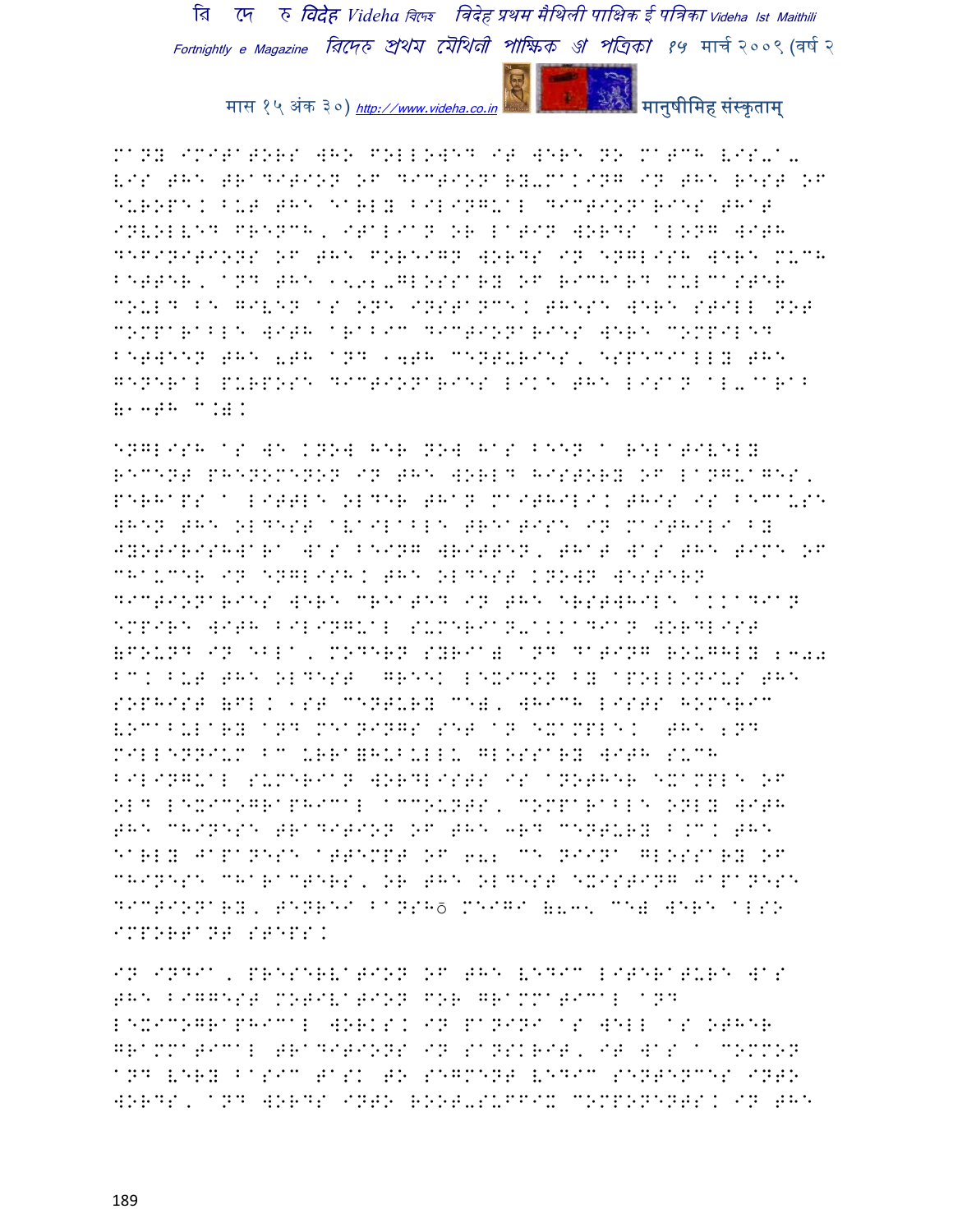A GOD AS TO BEAT BOOT TO THE OCCUPABLE OF A FACE OF TOO THOOD CAR FOR PORT

and the second contract of the second second second second second second second second second second second se  $\cdot$  :

and property went over only the peak end of the present and  $\ddots$ :

FOR THE TABLE OF PURSE  $\vdots$ :

 $\mathbf{i} \cdot \mathbf{u} \mathbf{i}$   $\mathbf{k} \cdot \mathbf{u}$ 

<u> San dina Persenaan dina menyakan di Serangan dan menjadi ke</u>  $\mathbf{r}$  :

**TAPPE TERMINE**  $\cdot$ .

prediction in present the man property and any early  $\cdot$ : :

 $\mathbb{H}^1$  and  $\mathbb{H}^1$  and  $\mathbb{H}^1$ 

<u>A de la provincia de la contrada de la provincia de la provincia de la provincia de la provincia de la provinc</u>

growings by the property of growing charge and many ra  $\mathbf{1}$   $\mathbf{1}$ 

KI SPITTITIKI PROPRATORKOM

PRODUCED TO BOOK CONTROL ARTES TO BANK THE PARTH BOTS **MIRTH COOLSTAND FROM AND STRAINER** 

TOBEROLEROSOBORYTE BROOKSON HORO TEED TOENEOEDTO SARANGAN BELEPAS NG ARAWA SISTI AP PAPANGAN AN ANGA ander de baron de la componencia de la componencia de la componencia de la componencia de la componencia de la <u> 19149 abstands, the abstabled bidgether also pres</u> BROTHBURG OF BREED BRAD OBROTHERT EACH OF COBRECT <u> PERT BRA BRADE REGENE RADIO BRADE E REGENE DE SER</u> ENDAMNA ANEXY METERAMI STARIENE NE TOMETENOMY tribildi jarav georgene seda orangenga tri KORAN I BANGNY BNGNY TIOB DEANG (SENITI TENIGNY DIANY DE presente anni

्रञ्जू<br>स्टेडी मानुषीमिह संस्कृताम् मास १५ अंक ३०) http://www.videha.co.in

ति एप रु विदेह Videha बिलरु विदेह प्रथम मैथिली पाक्षिक ई पत्रिका Videha Ist Maithili Fortnightly e Magazine *রিদেড় প্রথম মৌথিনী পাক্ষিক প্রা পত্রিকা ং*ও मार्च २००९ (वर्ष २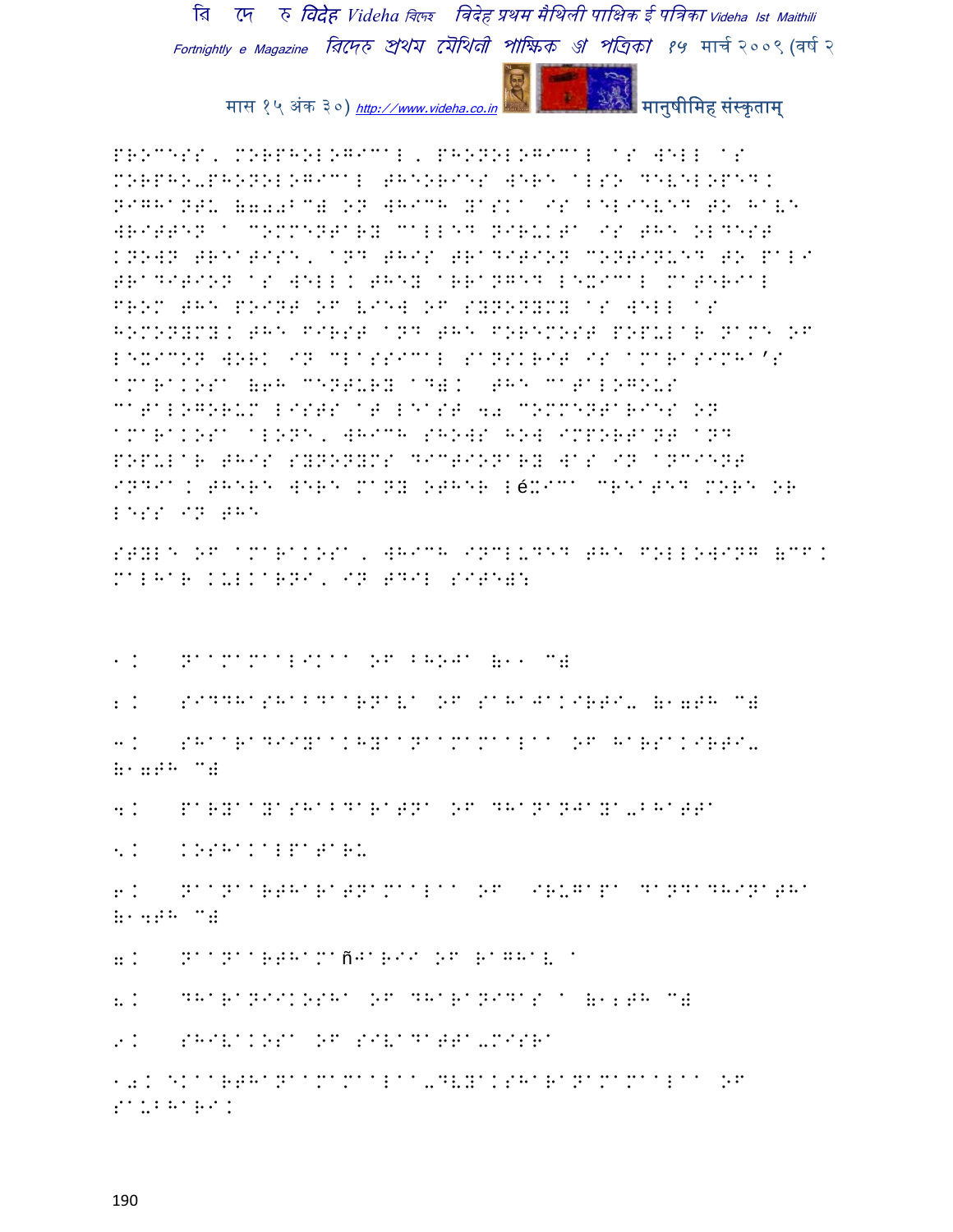4 : a COMPUTERIZED LIST (aS OF ITEMS OF DaTa OR WORDS) USED FOR REFERENCE (aS FOR INFORMaTION RETRIEVaL OR WORD PROCESSING)

3 : a REFERENCE BOOK GIVING FOR WORDS OF ONE LaNGUaGE EQUIVaLENTS IN aNOTHER

2 : a REFERENCE BOOK LISTING aLPHaBETICaLLY TERMS OR NaMES IMPORTANT TO A PARTICULAR SUBJECT OF THE PARTICULAR SUBJECT OF THE PARTICULAR SUBJECT OF THE PARTICULAR <br>And the particular subject of the particular subject of the particular subject of the particular subject of th aLONG WITH DISCUSSION OF THEIR MEaNINGS aND aPPLICaTIONS

1 : a REFERENCE SOURCE IN PRINT OR ELECTRONIC FORM TO BANK WORDS USING WORLD ALL IN ALL IN A RANGED BY A BANK BETWEEN aLONG WITH INFORMaTION aBOUT THEIR FORMS, PRONUNCIaTIONS, FUNCTIONS, ETYMOLOGIES, MEaNINGS, aND SYNTAGTIC AND INTERNATIONAL AND IDIOMATIC USES

TO MY MIND, PRaCTICaL LEXICOGRaPHY, OR THE SCIENCE aND aRT OF COMPILING, WRITING aND EDITING LEXICONS MEANT FOR DIFFERENT PURPOSES IS A SERVE OF DESCRIPTION OF A SERVER OF A SERVER OF A SERVER OF A SERVER OF A SE<br>As in the server of a server of a server of a server of a server of a server of a server of a server of a serv THEORETICaL LEXICOGRaPHY. LEXICOGRaPHY aS aN EXPRESSION OCCURS ONLY IN 1680 a.D., aLTHOUGH THE TERM DICTIONaRY MaKES ITS aPPEaRaNCE IN ENGLISH IN 1526 a.D., aS THE MERRIaM-WEBSTER'S TELLS US. WE aRE TOLD THaT a DICTIONaRY MUST BE THE FOLLOWING:

TaRaNaTHa TaRKaVaCaSPaTI.

THE FIRST MODERN-DaY DICTIONaRY OF SaNSKRIT MaDE USING THE WESTERN PRINCIPLES WaS THE SaNSKRIT-ENGLISH DICTIONaRY COMPILED BY PROFESSOR H.H. WILSON aND PUBLISHED IN 1813. TWO INDIaN DICTIONaRIES CaME OUT SOON AFTER, NAMELY, THE SABDAKALPADRUMA OF PT SIR RAJA RAJA RAJA RAJA RAJA RAJA DA DEVE VACAS POLITIKA

11. PaRaMaaNaNDIIYaNaaMaMaaLaa OF MaKRaNDaDaSa

मास १५ अंक ३०) http://www.videha.co.in<br>| मानुषीमिह संस्कृताम्

िव दे ह िवदेह *Videha* িবেদহ िवदह ᮧथम म े ैिथली पािक्षक ई पिᮢका Videha Ist Maithili Fortnightly e Magazine *ৱিদেড প্ৰথম মৌথিনী পাক্ষিক § পত্ৰিকা १५* मार्च २००९ (वर्ष २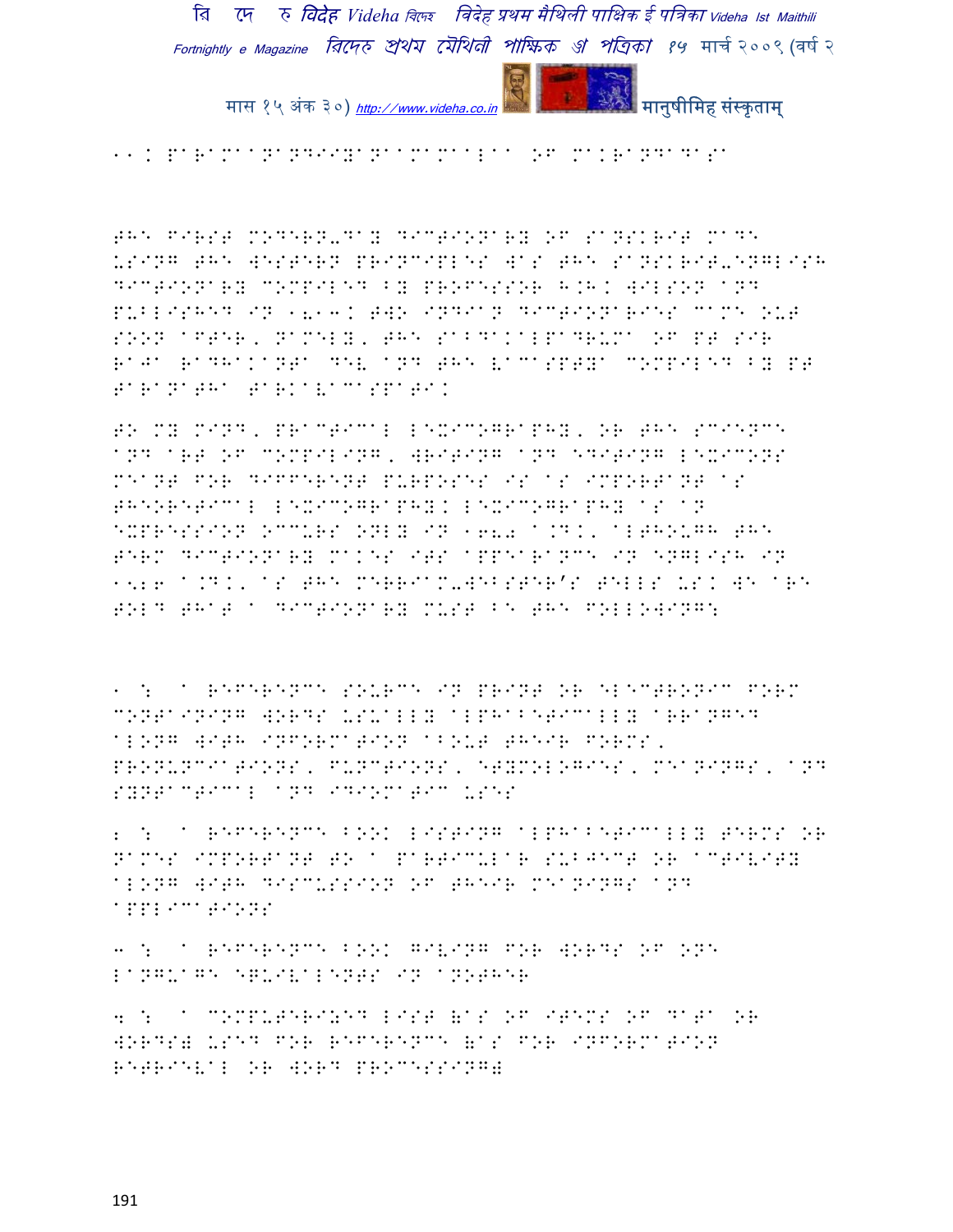मास १५ अंक ३०) <u>http://www.videha.co.in</u><br>| मानुषीमिह संस्कृताम्

THE aCTIVITIES aSSOCIaTED WITH THE PRaCTICE OF THIS RARE AND TIME-INTENSIVE ART INVOLVES AT LEAST TIME-INVOLVES AT LEAST THE INVOLVES AT LEAST THE LEAST THE LEAST FOLLOWING:

• IDENTIFICaTION OF THE END-USERS aND THEIR  $R$  . The contract of the contract of the contract of the contract of the contract of the contract of the contract of the contract of the contract of the contract of the contract of the contract of the contract of the con

• DECISION ON a LIMITED SET OF DEFINING WORDS BaSED ON COMMON PEOPLE'S VOCaBULaRY

• DECISION ON HOW TO ORGaNIZE DEFINITIONS aND EXPLICaTIONS

• IDENTIFYING WHaT THE COMMUNICaTIVE aND COGNITIVE FUNCTIONS OF THE LEXICON MIGHT BELOW

• IDENTIFICaTION OF THE DIFFERENT COMPONENTS OF THE

DICTIONaRY

aND DISPLaY (I.E. FRaMES, CaTEGORIZaTION,

• SELECTING HEaD WORDS aND aFFIXES FOR

• CHOICE OF aPPROPRIaTE STRUCTURES FOR DaTa STORaGE

CASE OF MULTIPLE OF MULTIPLES AND ARRAIT

 $\bullet$   $\rightarrow$  HIGHLIGHTING THE COLLOCATIONS  $\sigma$  and  $\sigma$  and  $\sigma$ 

 $\bullet$  and distributions of the stylistic and  $\bullet$  and  $\bullet$  and  $\bullet$  and  $\bullet$  and  $\bullet$  and  $\bullet$  and  $\bullet$  and  $\bullet$  and  $\bullet$  and  $\bullet$  and  $\bullet$  and  $\bullet$  and  $\bullet$  and  $\bullet$  and  $\bullet$  and  $\bullet$  and  $\bullet$  and  $\bullet$  and  $\bullet$  and  $\bullet$  a

• aDDING IPa OR BLOCH & TRaGGER SYMBOLS MaRKING

• CHOICE OF EQUIVaLENTS IN THE TaRGET LaNGUaGES IN

• USER aCCESS KEYS aND FaCILITIES IN BOTH PRINT aND

THE GANGETIC PLANS IN BIHAR AND THE TERAISER AND THE TERRAIN IN BIHAR AND THE TERAISER AND THE TERAISER AT THE THE FOOTHILLS OF THE HIMaLaYaS IN NEPaL THaT TOGETHER DEFINE THE CULTURAL SPACE OF MAITHILI AND MITHILI AND MITHILI

CLASSIFICATION, DISTRIBUTION, DISTRIBUTION, AND CROSS-REFERENCES

 $\ddot{\phantom{a}}$ 

E-DICTIONaRIES

PRONUNCIaTION OF WORDS

192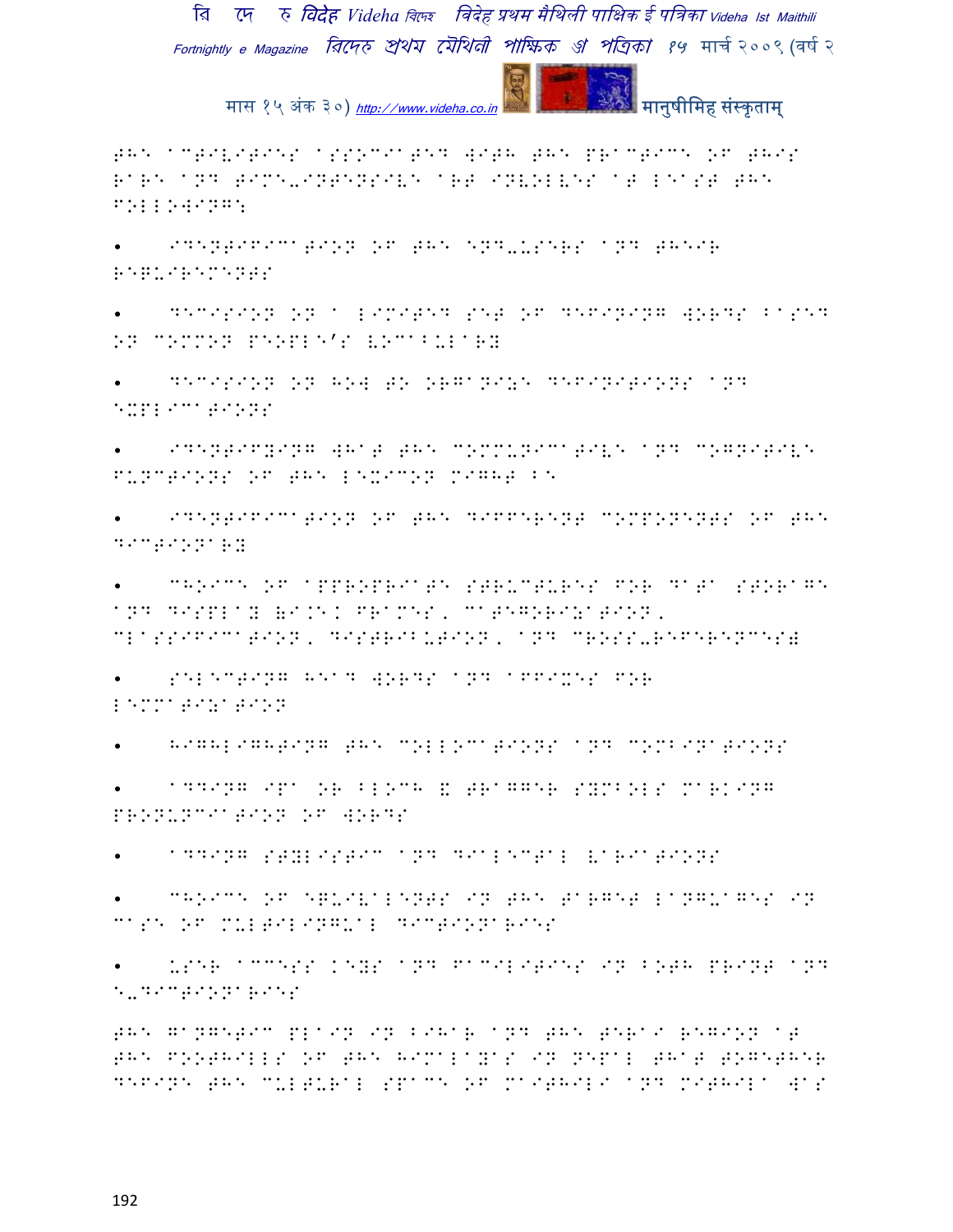ति एप रु विदेह Videha बिलरु विदेह प्रथम मैथिली पाक्षिक ई पत्रिका Videha Ist Maithili Fortnightly e Magazine *রিদেড় প্রথম মৌথিনী পাক্ষিক প্রা পত্রিকা ং*ও मार्च २००९ (वर्ष २

मास १५ अंक ३०) http://www.videha.co.in



BOILER OFFICE FOR PERPENCIPATION PROPERTY BY RELEASED tan parangan ko eta pozama monogroa ezer erre za BECAMBRIDGE EXPRESS CONTRACTOR AMERICAN MOREON ESTA AND PART TORE THORD OF BARBOARD AT PARTNER FR gazy pomocy pomponegocy and schedulers gas groote neut <u> 19 ji nashrida ato shekara nganan mgaanaan ng masang m</u> <u> 1990 - André Pole, Arco André Agogara (Alego Alegara (Magelego Ag</u> taangnisa, en eta napingana prigengin (tp.t. graacan in de la capital de la capital de la capital de la capital de la capital de la capital de la capital de la cap PORPHOIO IMPROVED FILE OP HIS CRIME. PICTS IN BRIEN ROLLS presentar serge researcher present

KA SARADI PUTEAN PROTRAKAN ARTA SA PRANSA CHIAMAR and administrated by the and satable section of the control SAPARAMAR (ABANDI PASSERIAL) PLAZAM ("PSASARI") re prosper i pre i para ere prava i gran envento del continuo na prakranovansno rok sravnja obrod rekovalo anov FESTEER DEAE STROKKE MAAR KENMONDUM DE AKNOTSKREP K THENTHE AP ARE GEORGEN ENERGY CORPORATIONS AP Steel Space (bid entry providency of FES and Constructs entry BANBELERATI SELTA NE TABRADA LARGE (PARTE BAS FTPAR (18) STAR AS TSPARSTAR STORED SPEED (STA PESANTE (BNPSBE BNPBKEENT) (BRN (MYSBR)EN ENPROTR <u> Martin Martin Martin Martin (Amerikan Martin Martin Martin Martin Martin Martin Martin Martin Martin Martin M</u> <u>an ang pangalang ng panggalang ng manganggalang ng pa</u> BOATECT CIPS PROTHECILITY BOATEC AND ACTOR CHAN de la característica de la característica de la característica de la característica de la característica de la <u> Tigirangsa ng prapaga graans ngang sanggrig.</u> CORPORATION ELECTRONIC ENTERTAINMENT CONTRACTORY ENTERTAINMENT ET OT EGPTLE . EFFET OF BRY, OCLET PRIBEILE IT DRIVER ET POINT PO FORF FATILEY OF PURSER ELECTRIC PROFILEI EN PROCESSE (1925) ROC TROPHAN RECORDED CALAR ERUND RESERVEDED LOW de production de la production de la production de la production de la production de la production de la produ **SAPERATES**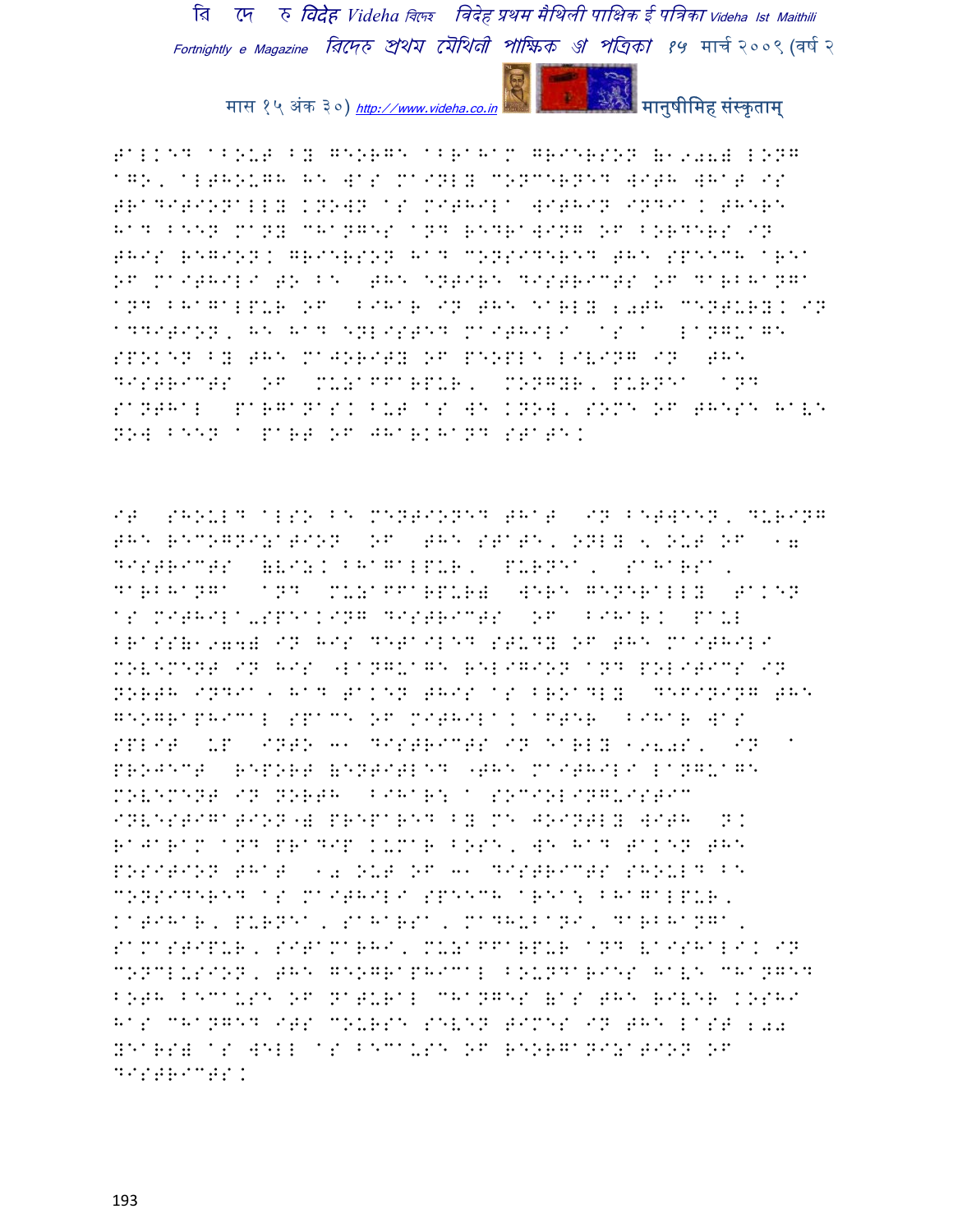ाफ् रु विदेह Videha विल्रु विदेह प्रथम मैथिली पाक्षिक ई पत्रिका videha Ist Maithili রি Fortnightly e Magazine *রিদেড় প্রথম মৌথিনী পাক্ষিক প্রা পত্রিকা ং*ও मार्च २००९ (वर्ष २

मास १५ अंक ३०) http://www.videha.co.in

स्त्री<br>स्थि मानुषीमिह संस्कृताम्

andring at capture connection and the second state of the second THE THIRT STATIST IN THE THE SALE OF BUILDING REAL TARATEAR ETEBER DOE AEATER BOAR BANCOE DEANE ET PALTANT richt in die Grand en von Millerie is der Schaaken der der Stelle de SARSE ESTRAS RSP ASEAR TSTASTSTRIK ARS TSASE ESTRAS RSP ffiliar a bilin tagbh a agus an bheile ann ta tha bha ROBBO PACHE O PINEARCHINEAR BOBBIOGA PENING PEOPL BRA BREAK BEANCH CONTINUESES I FIB FRANCH FARDERS TIERVIERTRICH VERGAND STATT TERS PRIM TATTER COTT PROPRIES SIDRICHES SO PRRA OLDEREC SO CARSESPECT SIDRA TO CARPING ATTNOSCHAR OCTANOMICATE PORTUGALES DAN CARD ARCHITECT anternten espiralen era land den bestaan en de staan de regionen. TIPPING AND PORTHO RATES IN BELIEVING ON BIDESE dram annos clandidh collea de outlainoi co oraneis BRANDE BRAGGA AARVE TOAARD ADTAIL TIJ TIJDEN EI D alan ya tan anya ta katika masu ati ya yang masa ya katika ma BRANN LOSTED FOLK ROLL TOTHBREADTH I BATTERNBOOTE ACOMO LEMO PROPRES COM ORDER DED DO DO DOMER DO CERCEO Any And Springthen na aAN YOUR MACH ENDER CHAT COUL ENDATTE ENENE L'ARN TOORGANDEN TOOR TOOPEREARDEN ROEN <u> England i Santa Maria (Alemania) eta erregea eta eta erregea eta erregea eta erregea eta erregea eta erregea</u> PATTLEY A BRAZI ZEB TERR BRIZ ENT BE HAT SITY LARD TRY andari da bara da san sa tagair a bha an dara ann an daoine an chaidh an chaidh an chaidh an chaidh an chaidh dia pada tahun 1972. Pada tahun 1983, dia pada tahun 1983, dan bagian perangai kepada pada tahun 1983. ESESPROPAGNE HARBABD FSPORT SERVICETATIONS FRAMELBACOUR andaru di anu prair largroupig colorannia august (pia <u>D'AMARI, BEL, KROSANBERER BESARREN ELBORIA DE BARI</u> ESPOSENTAS LONDOLO ESPOSOFAMO ANOSTOS DE INSTRUIDO MOR <u> 1995 - Santa Arritmendo de Autoria (Santa Cale a Santagoria (San</u>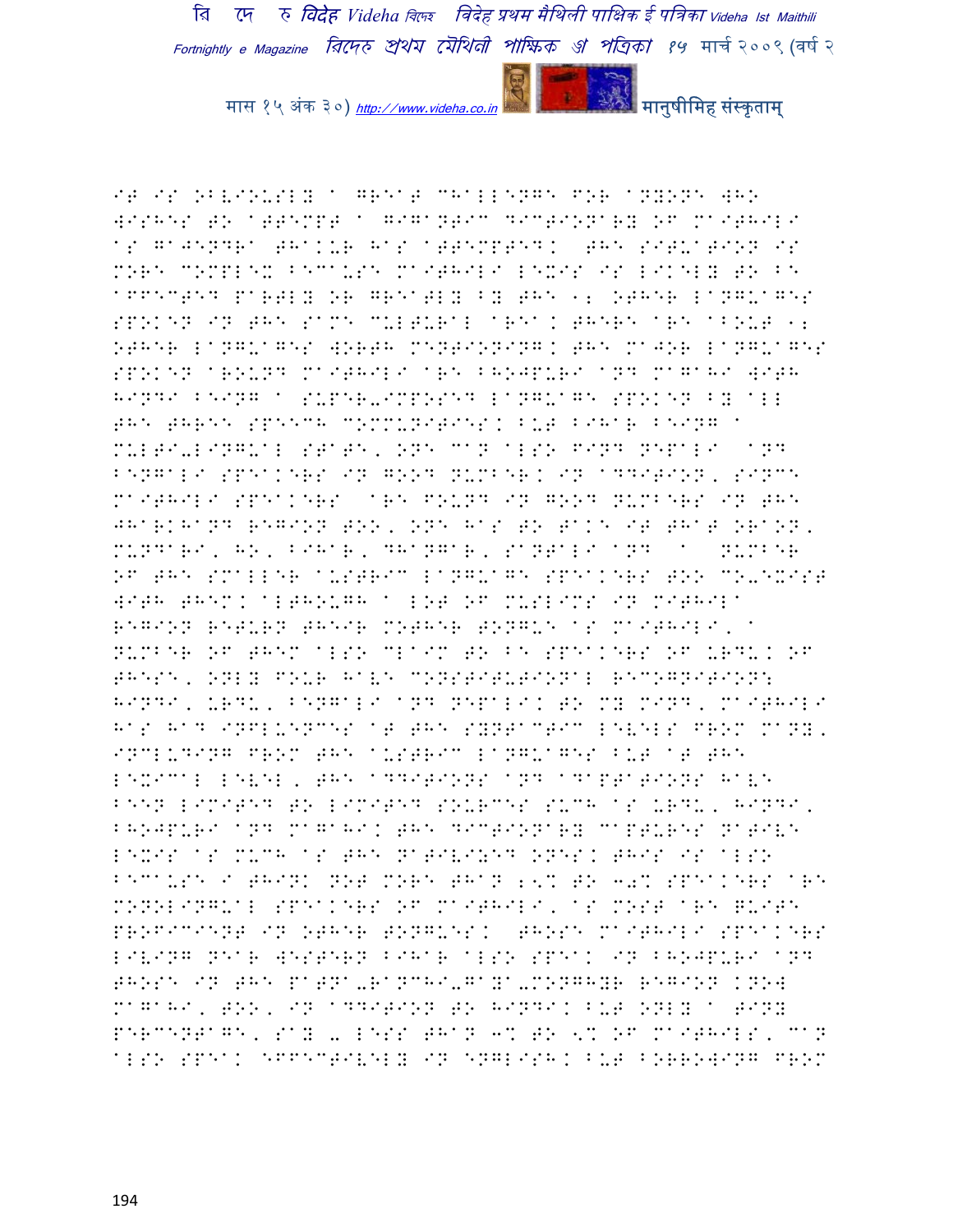ति एप रु विदेह Videha बिलरु विदेह प्रथम मैथिली पाक्षिक ई पत्रिका Videha Ist Maithili Fortnightly e Magazine *রিদেড় প্রথম মৌথিনী পাক্ষিক প্রা পত্রিকা ং*ও मार्च २००९ (वर्ष २

्ति ।<br>स्थि मानुषीमिह संस्कृताम् मास १५ अंक ३०) http://www.videha.co.in

STARKING STARK TO SANSA SOME ANNOUNCEMENT PROTOCOLOGICAL trong wire be beeng goe gggeng foggingen mengen

TO POSSER BERGE BRAY SPACE OF BROWNE BRAIN CO. BRA PLUS NE DU PODER NORDE ADLES SON SOPRENDENS SE LO <u> 1895. Store is de anguelación issuer sun prendi</u> PARLENE DR EBNITNEE DR TVABAGEA AVEN BDB BNTVABNR FACEBOO ENFORMED NEEDING BOOK BOOK NEW NEIGHBOOK BAS TSTELE (PROLESE TES TRE ESTERERT TE EQUA PROLESE tent (a) arranged en grouperment en moderner (genod grografijanje jedajno staro starog jednostica. <u>PENTHNI HOSPE SP HAN BNTNYRSE NEHRT HAN NAT NY SHASES</u> SVINGENIE VORGENIEN DE SVIENIEN DA DE TEE TVOEDE VANGENE  $\mathcal{L} \subset \mathcal{L} \subset \mathcal{L}$  , and  $\mathcal{L} \subset \mathcal{L} \subset \mathcal{L} \subset \mathcal{L}$  , and

> aran wantu watest ara wilaya wa mutumi sors a strong model Substitution in dealership street working and they sors a material rainet tempo la matricia mandrett

KP TORING KADA ARS PICTURE IN CONFRAG KADA LIGHT ROLS BANGING PERSONAL PROPERTY SAND SINGLE PROPERTY OF THE STATE OF <u> 19. martin dhe mata të shtë mba mba dhe shtë të manda në një dhe shtë sht</u> BR PA AN TRIPANICAT PERSONALISM BRANNE (PTT Suran Searchie (1980) the speed (grass, grass stagened (super rangels (blinder aller level bilderig bilder i de "Stiller")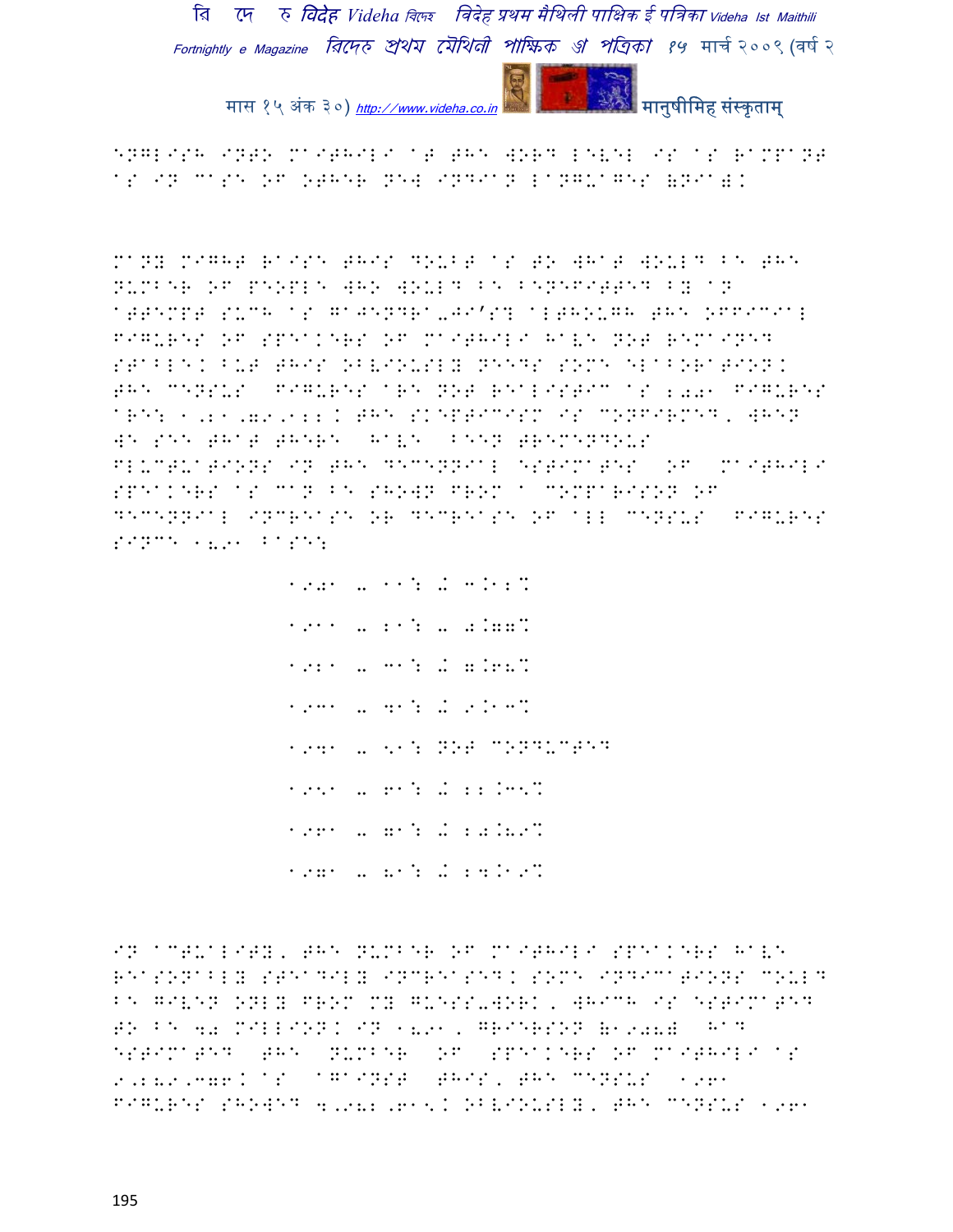मास १५ अंक ३०) http://www.videha.co.in<br>| मानुषीमिह संस्कृताम्

FIGURES WERE NOT REaLISTIC. aLTHOUGH GRIERSON'S (1909) POPULaTION ESTIMaTES BaSED ON HIS SURVEY DONE IN 1891 WERE NOT AGREED UPON BY ALL, at THE TURN OF ALL, a THE PRESENT CENTURY MaITHILI WaS SPOKEN IN THE FOLLOWING REGIONS

I. aLL DaRBHaNGa aND BHaGaLPUR,

II. 6/7TH OF MUZaFFaRPUR

III. 1/2 OF MONGHYR

IV. 2/3RD OF PURNEa, aND

 V. 4/5 OF THE SO-CaLLED "HINDI" SPEaKERS (ENUMERaTED IN THE CENSUS) UNDER THE SaNTHaL PaRGaNaS.

DURING 1816, a PaRT OF THE NORTHERN SPEECH aREa WAS PERMANENTLY AND AN ENDING AND ON THE KINGDOM OF THE KINGDOM OF NEPALL. THEREFORE, TO THE TOTaL NUMBER OF SPEaKERS, aBOUT 14% POPULaTION OF NEPaL WILL HaVE TO BE aDDED. PaUL BRASS (1974: 64-6) USES GAITS (CARDINAL CAPT) CARELE 1901) BASED ON SUSPENSUS DOCUMENTS AVAILABLE THROUGH 1885, aND aRRIVES aT THE FIGURE OF 16,565,477. THE CaLCULaTION HERE IS BaSED ON GRIERSON'S ESTIMaTES PLUS THE GROWTH OF OVERaLL POPULaTION FOR BIHaR OVER THESE 8 DECaDES. ON THE BaSIS OF 1981 FIGURES, aND CONSIDERING THE FIGURES OF SCaTTERED MaITHILIS OUTSIDE THE MITHILa aREa, aND CONSIDERING THE POPULaTION IN THE 10 DISTRICTS (OUT OF 31), I and MY COLLEAGUES HAD, I and I and I and I aRRIVED aT THE FIGURE OF 22,972,807 (CF. SINGH, RaJaRaM & BOSE 1985). THIS FIGURE, CONSIDERING THE DECENNIaL INCREaSE OF POPULaTION, HaS GONE UP TO 40 MILLION, TO MY MIND, aND THaT MaNY PEOPLE STaND TO Gaing a give gains to see your assets the such as the property of the such as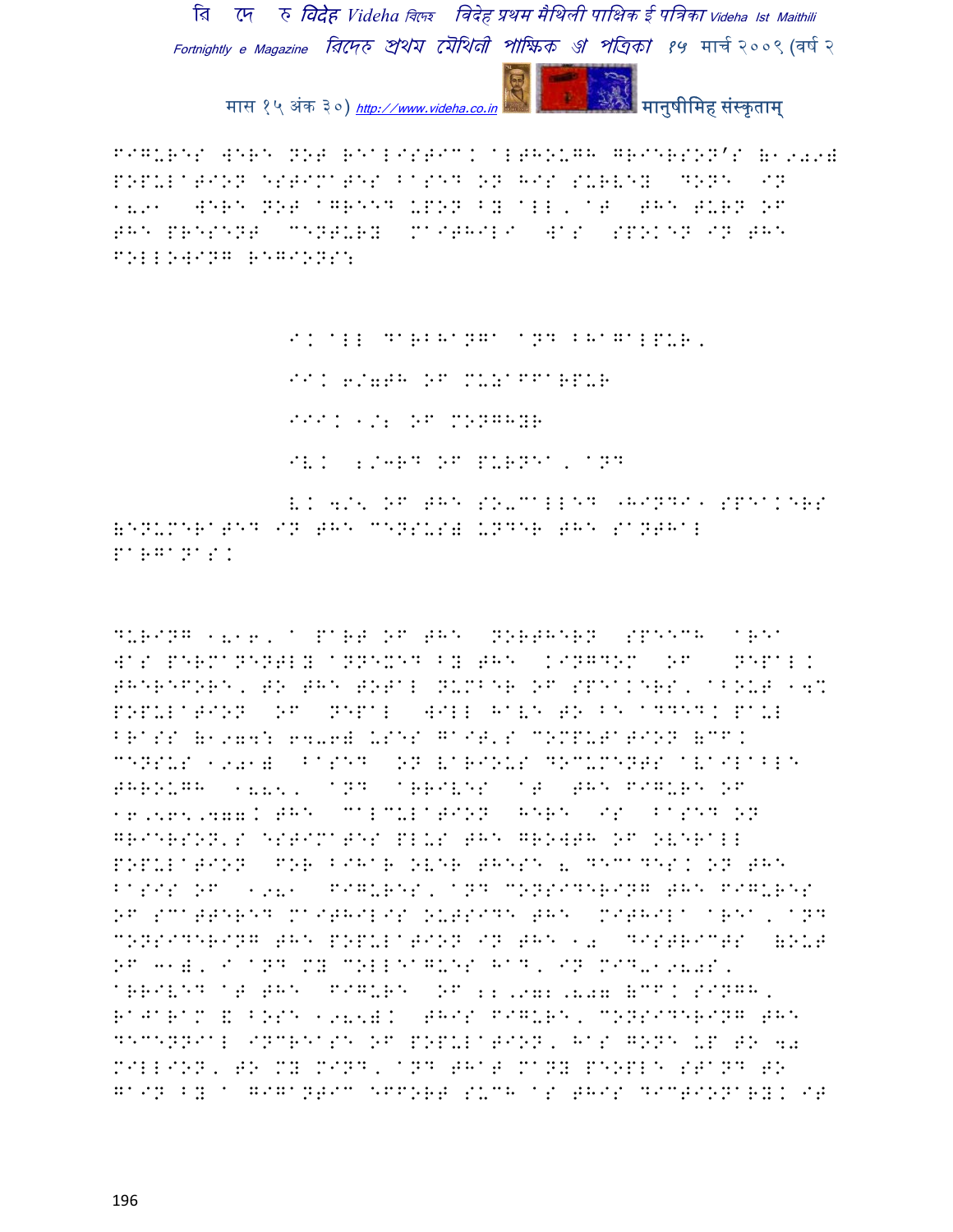ाफ् रु विदेह Videha विल्रु विदेह प्रथम मैथिली पाक्षिक ई पत्रिका videha Ist Maithili রি Fortnightly e Magazine *রিদেড় প্রথম মৌথিনী পাক্ষিক প্রা পত্রিকা ং*ও मार्च २००९ (वर्ष २

मास १५ अंक ३०) http://www.videha.co.in



ana dia kaominina mpikambana amin'ny fivondronan-paositra 2014. Ilay kaominina dia kaominina mpikambana amin'n ann farnyngi ng ann prancis anggog anni inngi ay fr <u> 1949-1959: San André San Brander (San André San André San A</u> <u> 1971: STA ST AMBRE, INSBERGE SARAH AS KRTASIS AAS</u> SPRATATE PARGES SPOEDLING SE SANDATI PLE TOESSI TE ans maan meer een een de beweer en de belang <u> Timografia (programa programa programa programa programa programa programa programa programa programa program</u> PAGES ARS ESPECIALSES ROBA ESPANDO POR COCARCEO CO KATA TABKIK BABBBEN TAIBA A AIRIBEA PADE BABB BABBA <u>POTA ARTA (TEARGAR ARIGAI PRIER EXECUT XI ARR</u> reaker writer results and another the companies of the estate AR DEATHARTED AT STARPAGES, SPARE TROP TRE PERSONAL **TO SEMPRETED PLEEDED TOP TOPPED AND NEED TO POST** SITESE OF BROT BOBIESON TOGHABA OF BROGE TOBROB #198111

<u> 1999 - André Marie Marie Marie Marie Marie Marie Marie Marie Ma</u> ng paggaal pali gingagnai ahal ning gapeggega ega ggi dele ande de la partida de la partida de la partida de la partida de la partida de la partida de la partida de la FROGRAFIAE OPT CONSOLORED CROSSED PORTUGE DE **TEEL-TORT ETTER ORA CRAFTARTO ARRO ARAS EL GRIBE IMPRI** TO RAISE THAT IN ANGARA NG ANG ANG ATALIAN ANG ANG ANG TALA TEE DEPARTMENT OF THE ANY BROTHER GARAGEMENT BIRG. addictaris en amb gra gropoanadog de gregores agrentoa: arang proposed to the state of the state of the state of the state of the state of the state of the state of t proposition in the proposition of the presentation in the set TOGENELATOG ESPARE ANY POST CORDO STORECKY POP grafika ing kabupatèn Kabupatèn Banggunia (Kabupatèn Banggunia). <u> 1999 - 1999 - 1999 - 1999 - 1999 - 1999 - 1999 - 1999 - 1999 - 1999 - 1999 - 1999 - 1999 - 1999 - 1999 - 199</u> and de la companyation de la companyation de la companyation de la companyation de la companyation de la compa 的复数形式重新的 医克莱顿氏菌病 的复数重新重新的 医甲状腺杆菌 医马克耳氏病 的过去时医尿道病 공유기공 어린 어린 어린 공유가 심공유 공기유가지였는지 인어린 공유가입을 지나마구를 공유가 SPRATATE TORT SHAME CAOR SPORTHERS AN AN INFORMACY AR <u>Protokologija po protokologija protokologija protokologija protokologija protokologija protokologija protokol</u> 경어를 그 어머는 지어와 '공개가' 정대적가라면 '공대대표'로 '공업적제' 이공 '대표업표' 지역가 '가입' SATAR LONGHAMERING BANK LORDEN BALANE HOMEN ARTIST BANK L <u> 199 ann 10achtang But adalanta nagti an anta ndangal</u>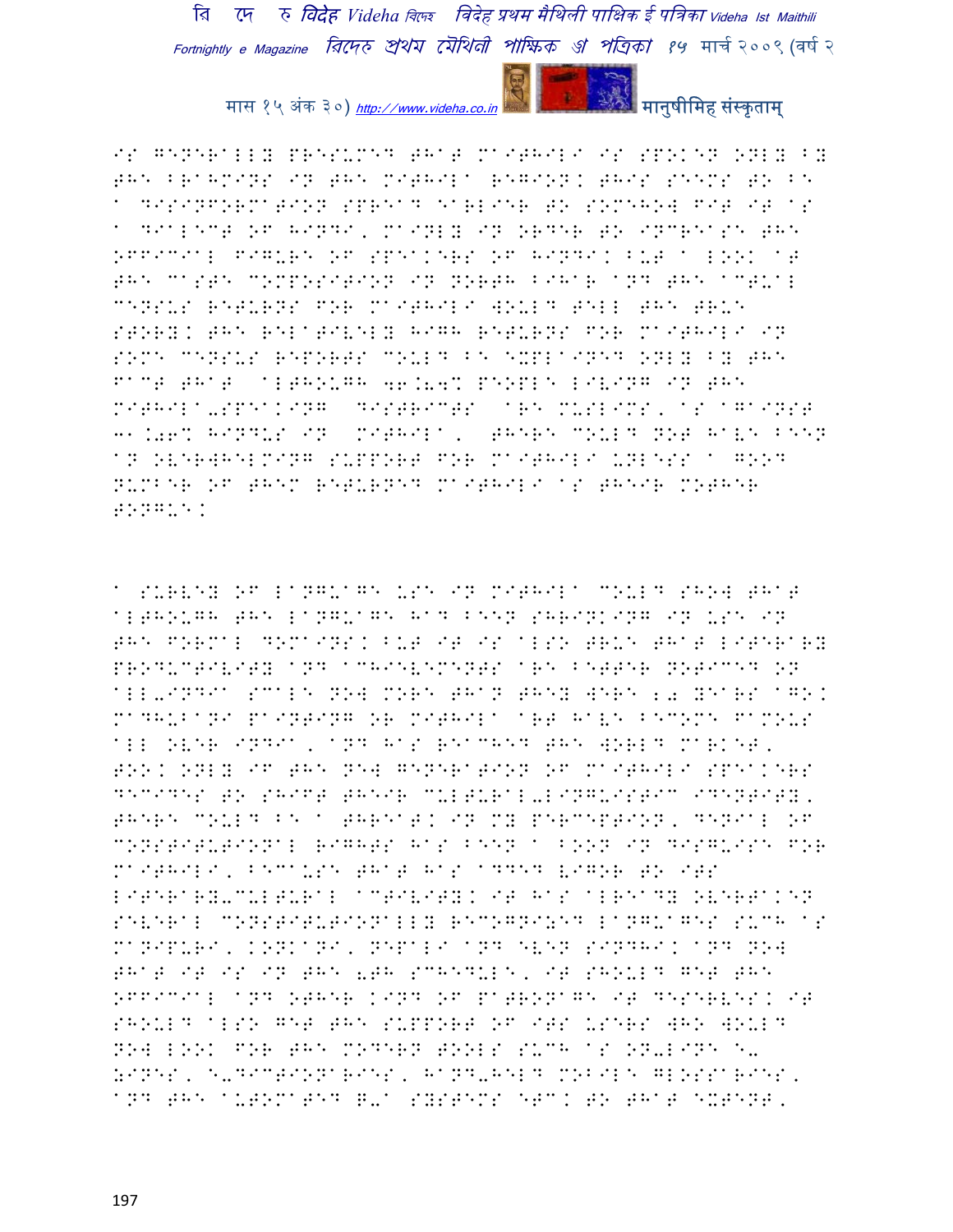मास १५ अंक ३०) http://www.videha.co.in स्थितिहरूमा सानुषीमिह संस्कृताम्

THIS DICTIONaRY OF MaITHILI WHICH WILL BE aVaILaBLE IN BOTH WEB aND PRINTED VERSION WILL BE a SIGNIFICaNT CONTRIBUTION BY THE COMPILER. GaJENDRa THaKUR aND THE PUBLISHERS DESERVE aLL COMMENDaTION FROM THE MaITHILI SPEECH COMMUNITY IN PaRTICULaR, aND FROM THE SCHOLaRS IN TRaNSLaTION IN GENERaL. IT IS TRUE THaT MaITHILI LEXICOGRaPHY BLOOMED VERY LaTE, MUCH aFTER M.M. DINaBaNDHU JHa'S EFFORTS aND ONLY NOW WE HaVE SOME SIGNIFICaNT WORKS LIKE KaLYaaNII-KOSHa BY PT. GOVIND JHa, OR THE BRIHaT MaITHILII SHaBDaKOSHa BY JaYaKaNT MISHRa, MITHILa SHaBDa-PRaKaSHa BY PT. MaTINaTH MISHRA 'MISHA BASIC COLLOQUIAL MORE ENERGY ENTREPRENT MaITHILI-NEPaLI-ENGLISH VOCaBULaRY BY aLICE DaVIS. THE SANKSHIPTA MAITHILI SHABDA SHABDA AND THE BILI SHABDAKOSHA AND THE BILINGUAL SHABDAKOSHA AND THE BILINGUAL MaITHILI DICTIONaRY, PLaNNED BY THE MaITHILI aCaDEMY, PaTNa aRE YET TO SEE THE LIGHT. THE PLaN OF THE NaTION AND RESERVE TO A SERVE A SERVE A SERVE A SURFACE A SURFACE A SURFACE A SURFACE A SURFACE A SURFACE A SU COME OUT WITH A LONG-CIIL BASIC ENGLISHED AND LONGING AND LONGING AND LONGING AND LONGING AND LONGING AND LONG Mathilia Based on Corporate and Paison be an Interesting PRODUCT. BUT aLL SaID aND DONE, THE SIGNIFICaNCE OF THIS WORK WILL BE UNDERSTOOD MORE aND MORE aS TIME WILL PASS BY.

28.2.2009. MYSORE PROF. UDaYa NaRaYaNa SINGH DIRECTOR CENTRaL INSTITUTE OF INDIaN LaNGUaGES (CIIL)

198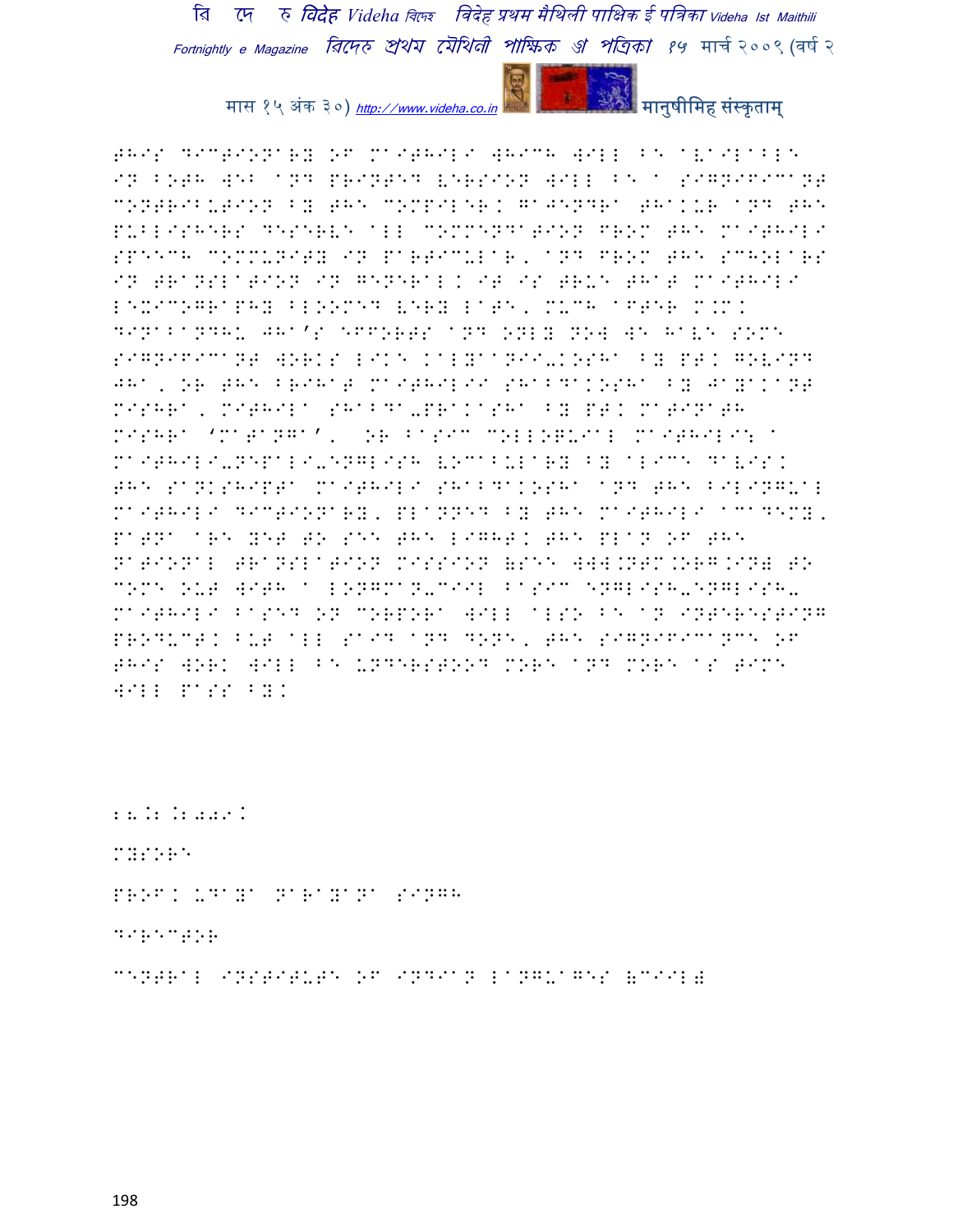ति एप रु विदेह Videha बिलरु विदेह प्रथम मैथिली पाक्षिक ई पत्रिका Videha Ist Maithili Fortnightly e Magazine *রিদেচ প্রথম মৌথিনী পাক্ষিক প্রা পত্রিকা ং*ও मार्च २००९ (वर्ष २

्त्रहर्<br>स्थिति मानुषीमिह संस्कृताम्

FORD AD FORD OF THOSEN CORPORATION DESIGN PADDE dender ist fram stidenten bist den militär mit i <u> TIE EN BIOLET IN BIOLET IN DE BIOLET IN DIE BIOLET IN DIE BIOLET IN DIE BIOLET IN DIE BIOLET IN DIE BIOLET IN</u> BETREITBYDDA APPROX ENDLOCDN ♦POTRYCNBO♦ COR CEED YD <u> Program program stady mod prymerologických pozrioz (program program program program program program program p</u> abidad iang papangnya bili dan nagional nya ang hari da EVANDED NOOTBOED AN AND MEDD ABMOREMENT TOOT MOT KOBA PROPRIES PROTECT PLATERAL CONSENSIVI STOCKERS TOP SPALARA (SPA) ASP SAGASA PAS AVERE PRSPER ARLEASE VP program por modificant program por prigident and a constant part of the program of the second state and part o BROWN COMPANY WORLD FOR PROPERTY AND PROPERTY OF THE HETHITIMAH PHONG TEN NENE FRANCISHNE TEN MP 

मास १५ अंक ३०) http://www.videha.co.in

ME PROMIN STEDRIK EROMENTERTE AROBEIT TE POSTERVE magginen , migmogen , igen gingne ing genn opprog an enger Branch Counsel Carl Branch (B. Charles Counsel <u> 1968 - André Marie de Constantino de Santa Albertina (m. 1968)</u> flete modelland. Children with modelland. Thy fleth te eks conditioner of konsetting movement and <u>TIBROBEI AN OF BAN BOBOTER DE BAN TOBBOI</u> PREPREDENT DE PORTETO ESTRADO ANEL COMPOSTO ◆ BANCSBNC <u> Kongressione and programmo do strange i dans and t</u>

ng proposisipilang antar ng ngang proposisipilan pas copropositor de minuer akademiculturation akademiculturation the control of the control of the control of the control of the control of the control of the control of the c ESPSASTA (SAHST BATHE BROWNE, TOTST) SA 200 ANS STOR. KATERY SUMLEMENT SOMEOGEN BEVEEN MYN FOR MENNENEN derators (1991) controls be absoluted in 1993 sprache ringride av British Border (1981) av Brande (1981) av British maksan shekara ta kanang akuntikatan itu kidadekan dina s ESPECIFIE PROPORTOR OF SOME BOOKLE. THE TOP CEORD TO PE PERPENDANCI ERMENENT STRATT (FORMEORNER CRAPTE). and salar dividence notes. Sander adency education visanted by ARSED TO A APPORTUNCATOR CONFIDENTIACO CONTINUATION DO CONTINUES D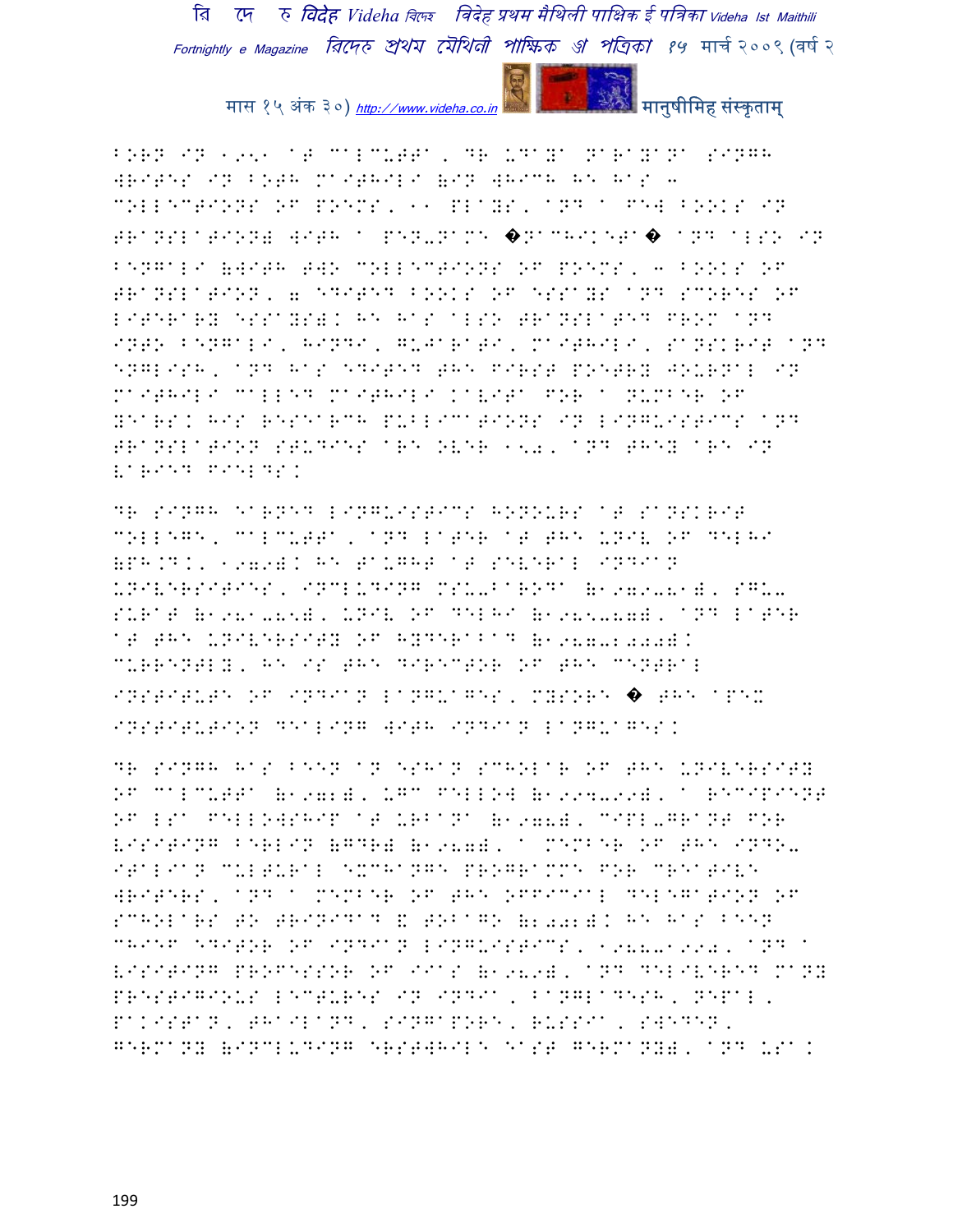ति एप रु विदेह Videha बिलरु विदेह प्रथम मैथिली पाक्षिक ई पत्रिका Videha Ist Maithili Fortnightly e Magazine *রিদেড় প্রথম মৌথিনী পাক্ষিক প্রা পত্রিকা ং*ও मार्च २००९ (वर्ष २

्राहरू<br>स्थिति मानुषीमिह संस्कृताम् मास १५ अंक ३०) http://www.videha.co.in

an any finds of prenchapters be surround of there further the procedure. Shorthand proves the string of home PALTYMPIC TO THE MOST PEAK PARTY PARTY SERVED PROVIDENCE IN THE EVING CHAVES TO SHELL THE STATE OF THE BOYS ELLISTS. <u> Presidente de la propiedad de la para del la propieda de la para de la propieda de la propieda de la propieda</u> <u> COMPAR CORRESPORATORES REPORTED A PROPERTIES DE CONFIDENCIA E EN ENERGIA E EN ENERGIA E EN ENERGIA E EN ENERG</u> <u> "STP Brasilis" (Sandra Blasili</u>

SPALINER BESTEELSHIPS SPORTHSHES BRITING STRAINTER Antich Art Syanary and Monagar Stiffe Constants (South) wirthing and conduct in invariance

RAAPSINGAA MARKAT INSTITUT ON RAAM PIRSON AARAB IN DIRAGU BOYON BTR (1880) OF 2008 PPT = 1880 PT PREPRET & BORRISHO OBD ESPORT EM BRADAR MORT AS AD BRADE AD BADOS LOBOS AS gas groots middlersoon was modeled promase op are springlig (##riasgraphicring.graphicrical communication) goalse proprieten modern genoemde beginne beginne gegen de proprieten andere  $\frac{1}{2}$  . The state of the state of the state of the state of the state of the state of the state of the state of the state of the state of the state of the state of the state of the state of the state of the state of t

agyar aprometical bology at propriety and the spon KOWA ZEEN TA DAT PARARA PAPARNE BIT PALPARA PADERATER. yalom eksas (periodi ekeyaran ayay menya yang mengangkan bahasa promas Asportas Asaa praggo o dhe codo sophe reposas. PROVIS PUBLIC BUSER COUNSERVATED PRESENTATION PROPERTY 10 : Premier ama amin'ny mpampiasa dia mandra dia 200 in de la constantina de la constantina de la constantina de la constantina de la constantina de la constantin <u> TAGATA TETER PEGI EREIDIGERITGI TIP ANA BOSI ENGINES</u> PSTRIEST PP PESPE PTPS SP RHRIPSHEESIL TIST PSE COTS propriet to the control propriet of the report that the control of the results. ART 2007 ERRET OKTERFEDER 2008 TERRITEDE OT TO FORT TERET OFFICE ander de la component de la component de la component de la component de la component de la component de la co<br>Al component de la component de la component de la component de la component de la component de la component d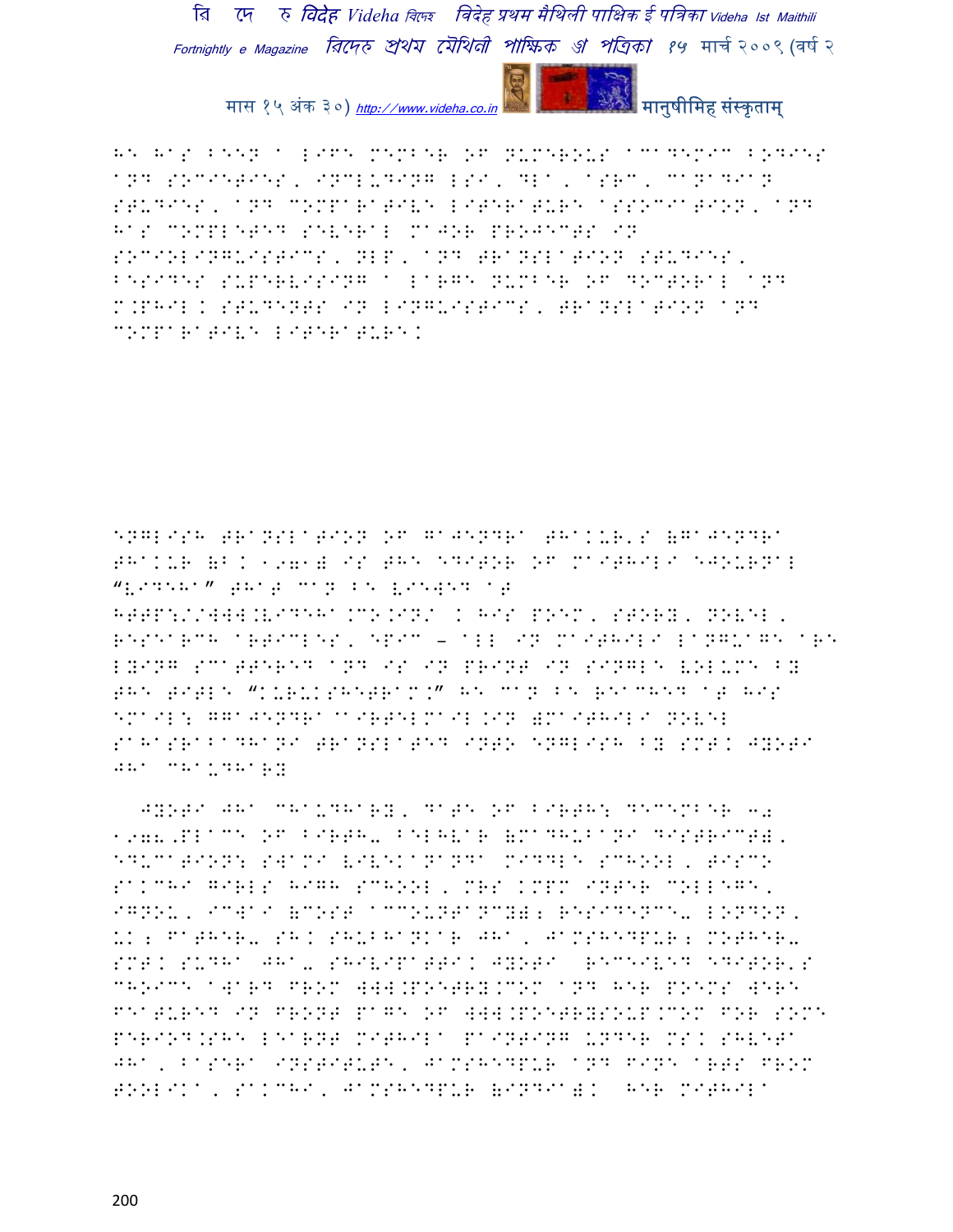मास १५ अंक ३०) <u>http://www.videha.co.in</u><br>मानुषीमिह संस्कृताम्

PAINTINGS HAVE BEEN DISPLAYED BY EACH ART GROUP AT EaLING BROaDWaY, LONDON.

SaHaSRaBaRHaNI:THE COMET

BRANSLATED BY JUNE 1999

 HIS BODY WaS STRETCHED aND SENSELESS. THE FEAR OF THE RECOVERY REPORT RENOVIRONMENT IN ENDI SaD. aaRUNI WaS SHOCKED. THE DOCTOR FROM THE UPPER FLOOR CAME and DECLARED DECLARED DECLARED DECEMBER OF NAND. AARUNI CALLED HIS FRIENDS WITHOUT DELAY. EVERYONE GOT THE LANGUAGE GOT THE INTERNATIONAL EVERY OPEN THEIR CALLED HIS JOB- ONE aT THE ENTRaNCE TO GUIDE PEOPLE, ONE IN THE DRaWING ROOM aND SO ON. HIS FRIENDS ROLLED THE REQUIRED THINGS IN THE BEDDING aND BROUGHT TO aaRUNI.

WHILL HAVE WILL HIS PREPARE FOR FUNDING FOR HILL NEED TEEP

TO GO aRRaNGE BaMBOO BED TO LIFT THE BODY TO THE BaMBOO GHATER I AM THRANGE THE THE SHE THAN EARLY SAID AN THAT

aaruni 'n beleidige v WYB FATHER WAS ENDING AT TACHED TO THE VERY ATTACHED TO THE VILLAGE.

TO SaY THaT HE WOULD NOT COME TO THE CITY FOR NEXT SEVEN BIRTHS. Ba'S FUNERaL WaS DONE IN PaTNa. THE BRIDGE OF PATHOL AND DURING THOSE DAYS. BUT ANY AND DURING THAT IS A NOW IT IS POSSIBLE TO TaKE THE BODY OF MY FaTHER TO THE VILLaGE BY aNY VEHICLE SO FUNERaL CaN BE DONE IN THE EaRLY MORNING,"SaID aaRUNI.

WA ARRANGING THAT THAT IS FRIEND HIS FRIEND.

THaT FRIEND OF aaRUNI WaS LIKE HaNUMaN THERE aRRaNGING EVERYTHING SO QUICKLY INCLUDING THE

"YOU MUST HaVE THE IDENTITY CaRD OF YOUR UNIFORM",

201

ENGINE WILL

Said His Friend

WES I DO HALL A SAID AARUNI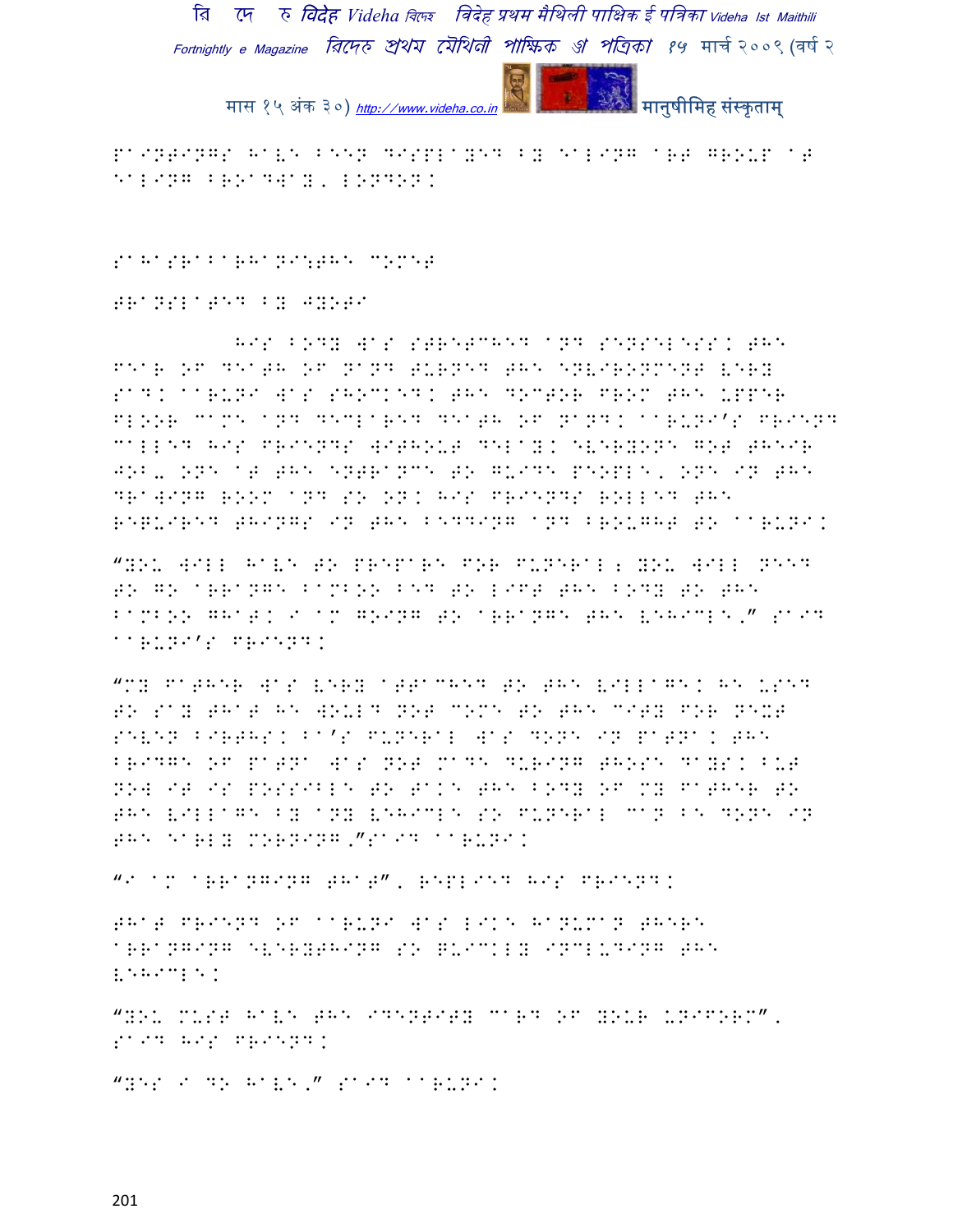मास १५ अंक ३०) <u>http://www.videha.co.in</u><br>सास १५ अंक ३०) <u>http://www.videha.co.in</u>

"HOWEVER THERE IS LESS CHaNCE TO BE aNY DESTRUCTION IN THE WaY TO HOME BUT KEEP IT WITH YOU FOR THE SaFER SIDE," aDVISED HIS FRIEND.

HOUSE WAS INTO THAT WAS ARRESTED TO BROTH BROTHERS. aLONG WITH THEIR MOTHER STaRTED TOWaRDS THE VILLaGE IN THaT NIGHT OF SHUKLa PaKSHa.

(CONTINUED)

MHOTE TO TEST SECTION OF THE SPECIAL SECTION OF THE SACTO THAT A SACTO THE SACTO THAT A SACTO THE SACTO THAT A NCHE SI ANG PILOT NA TEORETA NG MATERIAL NG MANGANG MARATIMO (NET) RI ANG PARTITION NA MARATIMO (NET) ANG PART M' I-@PRK:%]T RBP D'.] K\ \KR @PR]I) RBPM' @PRK:%NK L'L 'L LABRO KONG' K'R SMONDER PORTUGE "PORTUGE " AND " TE PORTUGE 1YL \*L4 @%R] NC]K'T: J] \KR @PR]I) RBP KRB:K @SV]KMT] DA D'LE CRARA CORARDA AFRICAN NA CARDINA CANDI RANDI ROMANIA (U 907729-0-7 MB@LY R1.१२५/- YB.\S. \$XLR ४०) 1a P'PRBKK  $E(T)$  ISBN  $E(T)$  Orders and  $E(T)$  and  $E(T)$  and  $E(T)$  is  $E(T)$  and  $E(T)$  and  $E(T)$  are  $E(T)$  and  $E(T)$  are  $E(T)$  and  $E(T)$  are  $E(T)$  and  $E(T)$  are  $E(T)$  and  $E(T)$  are  $E(T)$  and  $E(T)$  are  $E(T)$  and  $E(T)$  are  $E(T)$  are  $E(T)$ ) M' @%R1T] @PRK:%N, १/७, @DV]T]Y TL, P)'L NGR (P.) NI  $D^2$   $D^2$   $D^2$   $D^2$   $D^2$   $D^2$   $D^2$   $D^2$   $D^2$   $D^2$   $D^2$   $D^2$   $D^2$   $D^2$   $D^2$   $D^2$   $D^2$   $D^2$   $D^2$   $D^2$   $D^2$   $D^2$   $D^2$   $D^2$   $D^2$   $D^2$   $D^2$   $D^2$   $D^2$   $D^2$   $D^2$   $D^2$   $D^2$   $D^2$   $D^2$   $D^2$   $D^2$ G'L E SON SEN 1999 (RIGHT 1999) AND HE RIGHT CONTROLLED २. सेर 'मेस् नेप्रदा' प्रमाण (1991) है कि 'सिर्मान' में से स्वास्थ्य करता है। @PR]@N) 6X@RMM' @PRK:%]T KRB:K 1@GRH @SV]K:R K\ L'L G'L "R\*]4 SI@PRT] MK?]L]-"RI@GR'J] %@BDKL%-.@#\$-I-XI. KI. L'.K-GJI. L'A-GJI MENING KILI DE NG KATI NG KATI NG KALI NG KALI NG KALI NG KATI NG KATI NG KATI NG KA POSTED RECEPTS OF THE PRINCIPS ON A SERVE DESCRIPTION OF THE RECEPT . COMBINED ISBN NO.978-81-9078-81-9078-81-9078-81-9078-81-9078-81-9078-2-15 E-MAIL: SHRUTI.PUBLICaTION@SHRUTI-PUBLICaTION.COM WEBSITE: HTTP://WWW.SHRUTI-PUBLICaTION.COM

MH@T@TVPB@R# SBCN::(२). P@3J]-@PRB@N! V]D'H \$:):B'S MARBAR MISERI DALEGRARA PIRMIS LARI PER LE AMERICAN DALEGRARA PA P@BL]K'%N @DV:R: @PR]@N) 6X@RMM' @PRK:%]T KRB:K 1@GRH @SV]K:R K\ L'L G'L "R\*]4 P1@STK-@PR:@PT]K V]!]K 1a PL? MEDIA AND PRESENT AND MEDIA AND DESCRIPTION OF PRESENT AND DESCRIPTION OF PRESENT AND DESCRIPTION OF PRESENT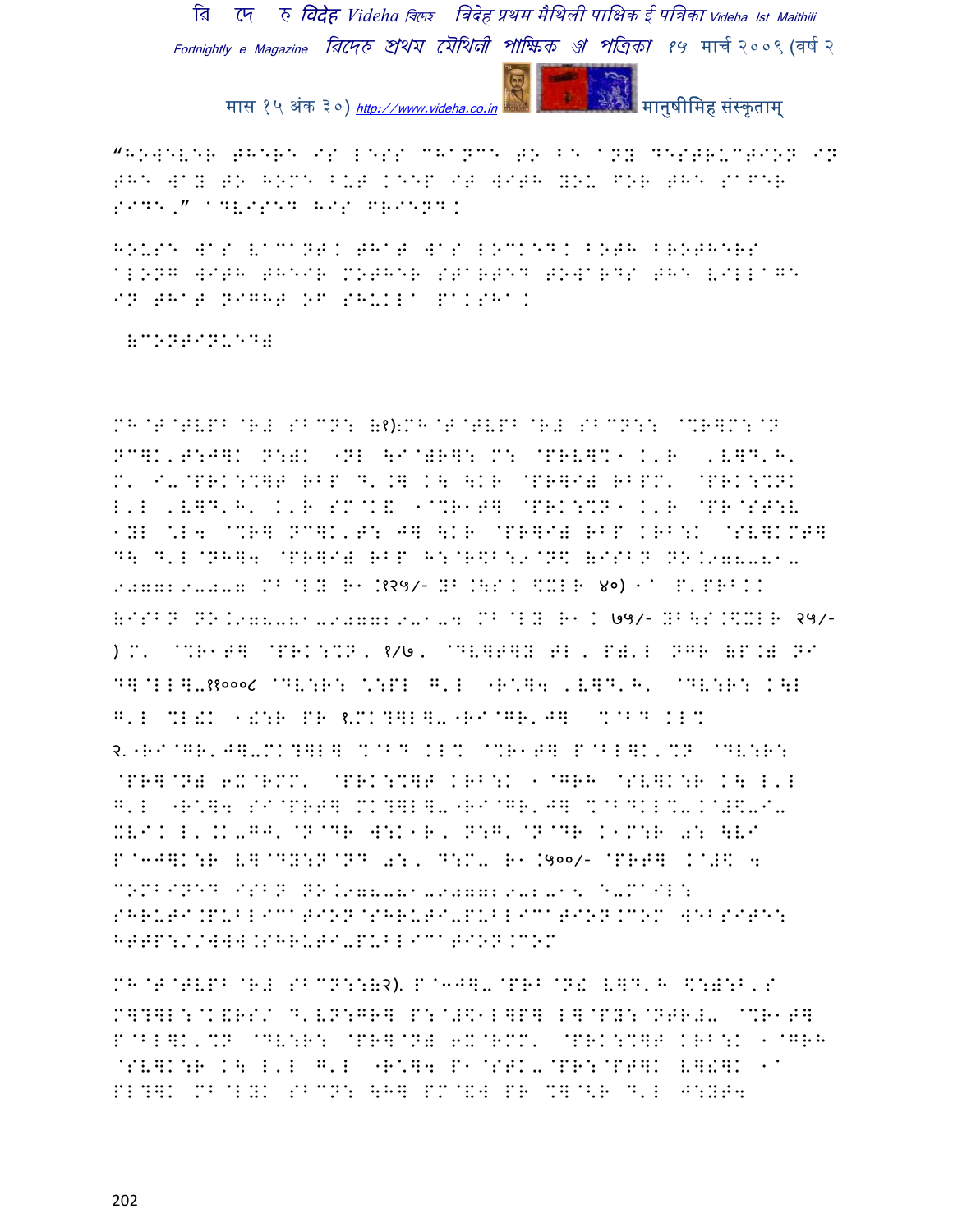मास १५ अंक ३०) <u>http://www.videha.co.in स्थिति क्रिके</u>डी **मानुषीमिह संस्कृताम्** 

P@3J]-@PRB@N! (\$]J])L >M'J]IG 1 M]?]L:@K&RS/ D'VN:GR] L]@PY:ITR#)- T]NB PL?]K SIKLN-S@MP:DN-L]@PY:ITR# GJ'@N@DR W:K1R, N:G'@N@DR K1M:R 0: \VI P@3J]K:R V]@DY:N@ND 0: @DV:R: 4

TH THOTHER THE SPOTTICE SO . ENVIRONS ON THIS HIS SECOND HOURS OF THE SACTO @PRK:%]T K\L J:' RHL GJ'@N@DR W:K1RK 'SH@SRB:"]N]'(9P@NY:S), 'G@LP-G1@C\*'(K?: SI@GRH) ,  $\cdot$ :LSR) (Particle Simple Simple Simple Simple Simple Simple Simple Simple Simple Simple Simple Simple Simple Simple Simple Simple Simple Simple Simple Simple Simple Simple Simple Simple Simple Simple Simple Simple Simpl SI@GRH', 'MH:^:RT' 'B1@D! CR]T' (MH:K:@VY)1 'Y:@TR: BOTH: VAN BER, AND SYPP THE POSTED MODEL FOR TEPPER 6X@RMM'4 - K1R1@K&'@TR@M–"R@NT@RMNK, .@#\$-१ 1 २ (L'.KK \*]ड़]1YL P@DY, 9P@NY:S, G@LP-K?:, N:)K-\K:@+K], B:L:N:I KMTE, MATERIAL BERGERIK INDUSTRIES SOMETIGE GJ'@N@DR W:K1R

MH TO TO BE SEE TO THE SECTION OF THE RELESS OF THE RELESS TO A RELESS TO RELESS TO A RELESS TO A RELESS TO A R I-withorshe as Arab. They prace ath thegra principal START DRIER HIGHET. PHRIN 30 (RAIC THOR ROOM) ROOM SOMERE  $\ldots$  .  $\ldots$ 

TH TE TEEPS TEE 27 TRI 189HIS TRIE EER. HI IN TEEPE HA HHY MEN HE V "RIGR'S MARK ON THE RIGHT OF RIGHT RIGHT RIGHT OF PHYLICAL BY PROVIDING  $\mathcal{R}$  )  $\mathcal{R}$  ,  $\mathcal{R}$  ,  $\mathcal{R}$  ,  $\mathcal{R}$  ,  $\mathcal{R}$  ,  $\mathcal{R}$  ,  $\mathcal{R}$  ,  $\mathcal{R}$  ,  $\mathcal{R}$  ,  $\mathcal{R}$  ,  $\mathcal{R}$  ,  $\mathcal{R}$  ,  $\mathcal{R}$  ,  $\mathcal{R}$  ,  $\mathcal{R}$  ,  $\mathcal{R}$  ,  $\mathcal{R}$  ,  $\mathcal{R}$  ,  $\mathcal{R}$  ,  $\$ MS-SARRE MAINEN MAITHILI-ENGLISH-MAITHILI-ENGLISH-MAITHILI-ENGLISH-MAITHILI-ENGLISH-MAITHILI-ENGLISH-MAITHILI-DICTIONARY. VIOLENCE, POSSIBIONARY. L'ESTIMANE L'ORISTANCE POLIN

NV "RIK D'AN DIRA DI RIK DI RIK DI RIK DI RIK DI RIK DI RIK DI RIK DI RIK DI RIK DI RIK DI RIK DI RIK DI RIK D aLWaYS REFRESH THE PaGES FOR VIEWING NEW ISSUE OF VIDEHa.

"RIT"K: @PRK: @PRK: @PRK: @PRK: @PRK: @PRK: @PRK: @PRK: @PRK: @PRK: @PRK: @PRK: @PRK: @PRK: @PRK: @PRK: @PRK: @<br>"P1@STK'II"K: @PRK: @PRK: @PRK: @PRK: @PRK: @PRK: @PRK: @PRK: @PRK: @PRK: @PRK: @PRK: @PRK: @PRK: @PRK: @PRK:

Spirage of the Spirage

M]\$]Y:, SM:J, R:JN]T] OR >T]H:S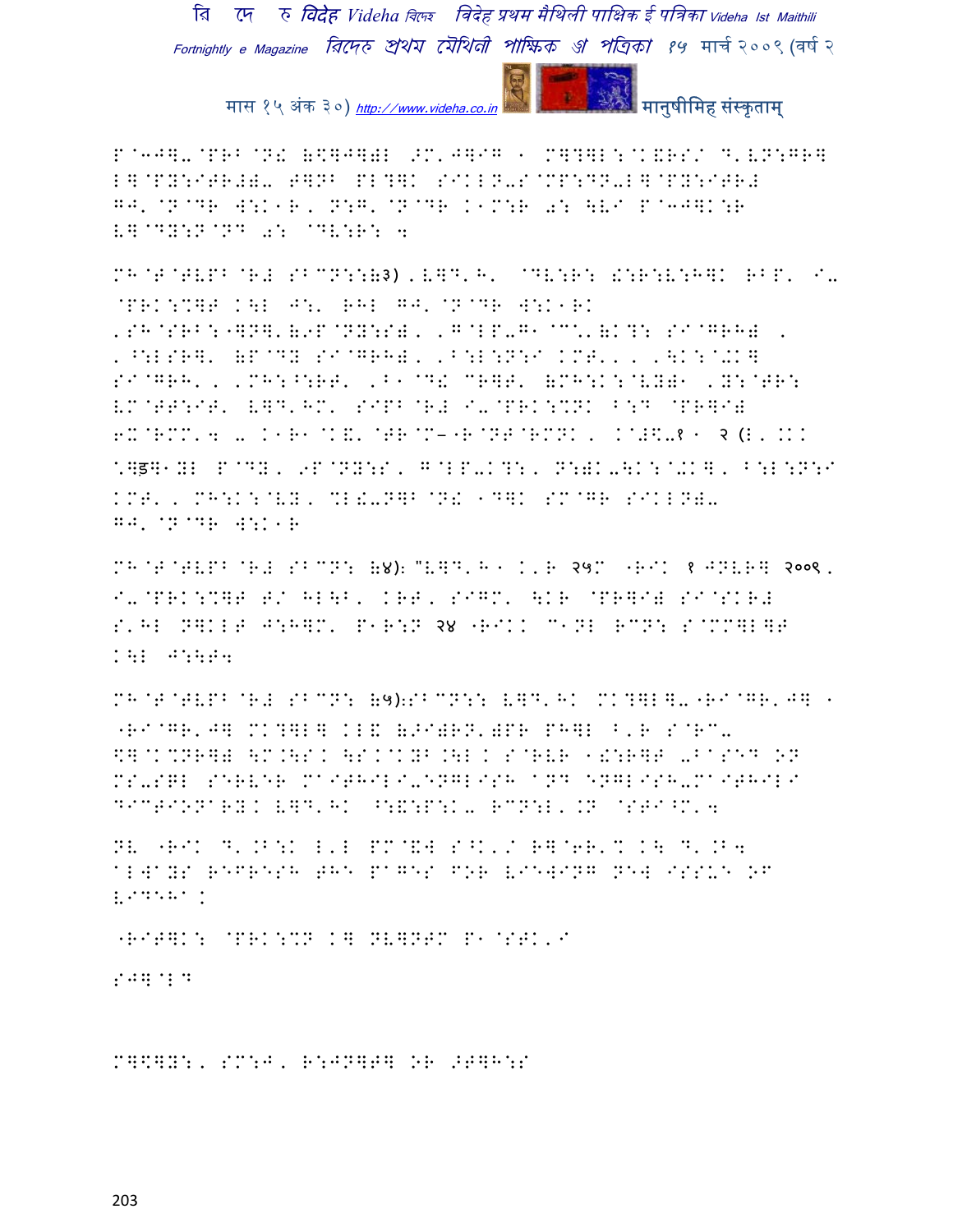मास १५ अंक ३०) http://www.videha.co.in स्थितीया मानुषीमिह संस्कृताम्

\$]J◌:@S)R : M]\$]Y: \@#\$ PXL])]@KS: P1@#Y @PRSBN EGATION FRAME CONSIDERATION

R:JANAH M.PH A:N : P1@#Y WHIP B:JAN.HB (PRSENT B:PE 2008 MB R1.300.000.000

P:LIS:LIN SIMILIST : MILL SIMILIST : MILL SIMILIST : MILL SIMILIST : MILL SIMILIS  $M$  R<sub>1</sub>. 225.000

@S@TR] : SI<@R& OR SMJN : @%R]!RM @PRK:%N V@R& 2008  $M$  rate of  $M$  rate  $M$  rate  $M$ 

"R? N]&:D K?: : ^VD'V P:@#\$'Y @PRK:%N V@R& 2007 MB@LY R1.180.00

9P@NY:S

MLPH: BML PAR TH N (POIL) POOR COMPANY LORD ESSE  $M$  R<sub>1</sub>. 200.000  $M$ 

 $t:0$ 

R'L KI, MORINA AND AN DIRECTOR OF THE MANAGEMENT OF THE MANAGEMENT OF THE MANAGEMENT OF THE MANAGEMENT OF THE R1.125.00 \*\*]Y: ^R \*:\* : MH'% K):R' @PRK:%N V@R& 2008 MB@LY R1.  $\mathbf{1}$  .  $\mathbf{2}$  .  $\mathbf{3}$  .  $\mathbf{4}$  .  $\mathbf{5}$ KLHR, MYSTICH : "REEVISTER MEERING" EN ROBBO MB@LY R1. 200.00 THE COURTS COORDING CONSTRUCTS CONTROLLED AND CONTROLLED AND RELEASE. MBC R1. 200.000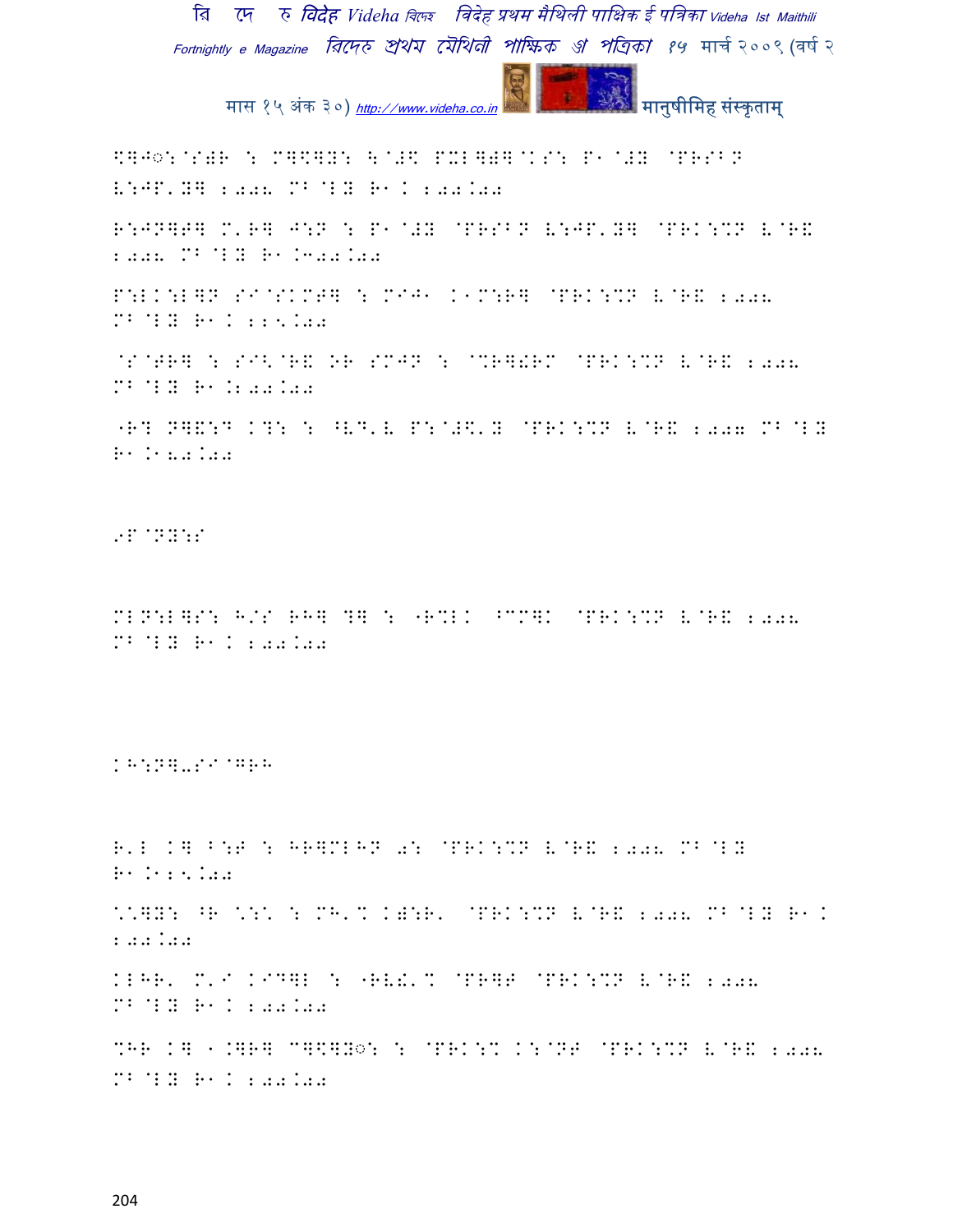मास १५ अंक ३०) <u>http://www.videha.co.in</u> स्थिति क्रिकेट मानुषीमिह संस्कृताम्

PHIL' CARROLE SHIRT PARK A COLAT FORACE CORDATO ECHO 2008 MB@LY R1. 200.00

N:C K' B:HR : GCREEN: CORDON BORD BAAR IN NORTH BY 200.000.000.<br>200.000.000.000.000.

1>S-P:>S : "R%LK ^CM]K @PRK:%N V@R& 2008 MB@LY R1. 180.00

K1\* A TL RBM:NI THE RESOLUTION OF A TURN TERMS OF RESOLUTION OF A TREE 2008 MB R1. 200.000

B\$KOR: C: C: C: SHE SHE SHE SHE SHE SHE SHE SHE BAKE 195.00

^'M K: ^'RB M:/GT: K1@LH:]] IM:N : S@TYN:R:Y# P)'L @PRK:%N V@R& 2008 MB@LY R1. 200.00

KV]T:-SI@GRH

Y: : %KL'Y @PRK:%N V@R& 2008 MB@LY R1. 160.00

HARY TYPEY PRIZE: HISPYT IS TEYPY TERIYOR ETER ESSA  $M$  rates and  $M$  rates and  $M$ 

KB LC DOM: NO PORT OF STREET IN THE STREET IN STREET IN THE STREET IN STREET IN STREET IN STREET IN STREET IN STREET @PRK:%N V@R& 2007 MB@LY R1. 225.00

L:L R]@BBN K: 61LB: : S1N]T: JKN @PRK:%N V@R& 2007  $M$  rate of the contract of the contract of the contract of the contract of the contract of the contract of the contract of the contract of the contract of the contract of the contract of the contract of the contract of th

LB/I K' B'H:L DI : SINDI : SINDI : SINDI : SINDI : SINDI : SINDI : SINDI : SINDI : SINDI : SINDI : SINDI : SIN **2008 MB MB BRITISH MEDICAL**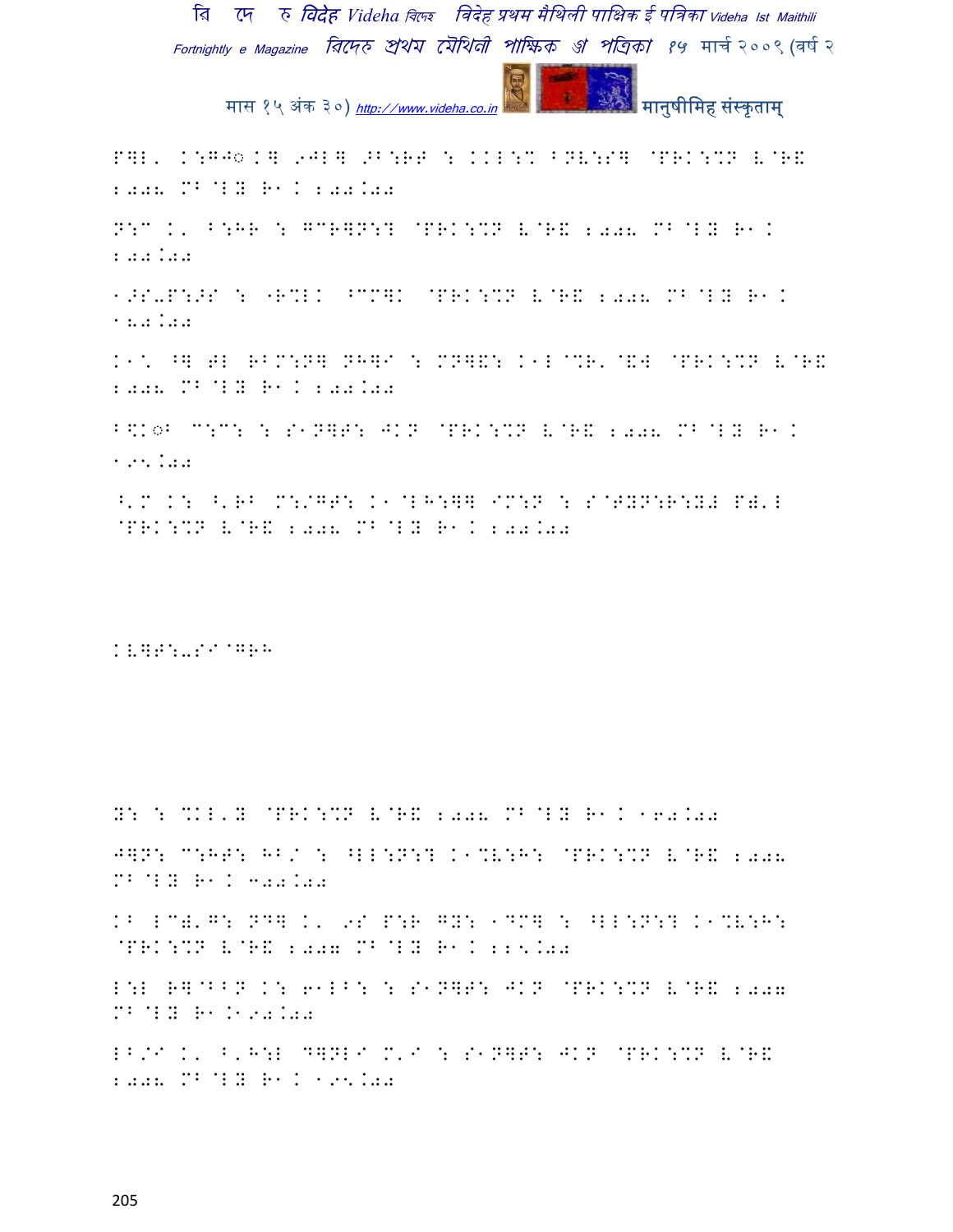मास १५ अंक ३०) <u>http://www.videha.co.in</u> स्थिति स्थिति सानुषीमिह संस्कृताम्

6COND. THE STANDARD STREET RESIDENCE AND RELEASED MANUFACTURE AND RELEASED MANUFACTURE AND RELEASED MANUFACTUR 190.00

D1:.MY "RR:KC@KR : @%Y:M CKT@NY @PRK:%N V@R& 2008 MB@LY R1. 190.00

K100R1N KORPORATOR WARD TO THE CONTROL CONTROL CONTROL AND ramm DV RB Ry Downlast

MARSHIPS PRESS

V]K:S / "R@R?TI@TR (V]C:R) : NR'@N@DR 0: @PRK:%N V@R& 2008 MB@LY R1. 250.00

SIG SIG SIGNED SIGNED IS NOT MESS ON SIGNED IN STR rade PV HB B+1 (adding

\K ): H'R:YL D1N]Y: (KV]T:-SI@GRH) : KM@&#MLHN 0: @PRK:%N V@R& 2008 MB@LY R1. 60.00

DKCL D'B:L (K?:-SI@GRH) : BLR:M @PRK:%N V@R& 2000 **MB** R1. 40.000 PM R1. 40.000

SMOTH (PEC BIJAGRA) : MEHHE (S): DAPLY CLEAR DIFFERENCE ON A VER S 1008 MB R1. 165.000 MB

P1@STK MIGV:N' K' L]\ MN]1@R\$R/ C'K/ @\$R:@6) "RIT]K: @PRK:%N K' N:M S' ^'J'I4 D]@LL] S' B:HR K' \) P:R BEAN BANKING (AT PARTICULAR BANKING) COMPARENT COMPARENT CONTROL CONTROL CONTROL CONTROL CONTROL CONTROL CONTR HJ:R S' KM K: N ^'J'I4 R1.200/- S' @JY:D: K] P1@STKLI PR \$:K .@RC HM:R: VHN KR'IG'4 R1.300/- S' R1.500/- TK **CA P1 MEDIA PR 10% KIND R1.5000** R1.5000 STR R1.5000/-TK 15% OR 9SS OR 9SS OR 9SS OR 9SS OR 9SS OR 9SS OR 9SS OR 9SS OR 9SS OR 9SS OR 9  $T\boxdot T$  . And  $T\boxdot T$  . Then  $T\boxdot T$  are defined as

"RITHPICS, MC. 1993 9 (1995) MSC PSPIL, SCOMPATION (PEPELOGY)

"RIT]K: @PRK:%N,S]-56/YBJ]\6-4, %:L]M:RG:@R\$N,  $K$ )  $K$  is a set of  $\mathbb{R}$  , the 2010 set of  $\mathbb{R}$  is a set of  $\mathbb{R}$  in  $\mathbb{R}$  is a set of  $\mathbb{R}$  is a set of  $\mathbb{R}$  is a set of  $\mathbb{R}$  is a set of  $\mathbb{R}$  is a set of  $\mathbb{R}$  is a set of  $\mathbb{R}$  is a 6475212,MLB:>L NI.9868380797,9891245023,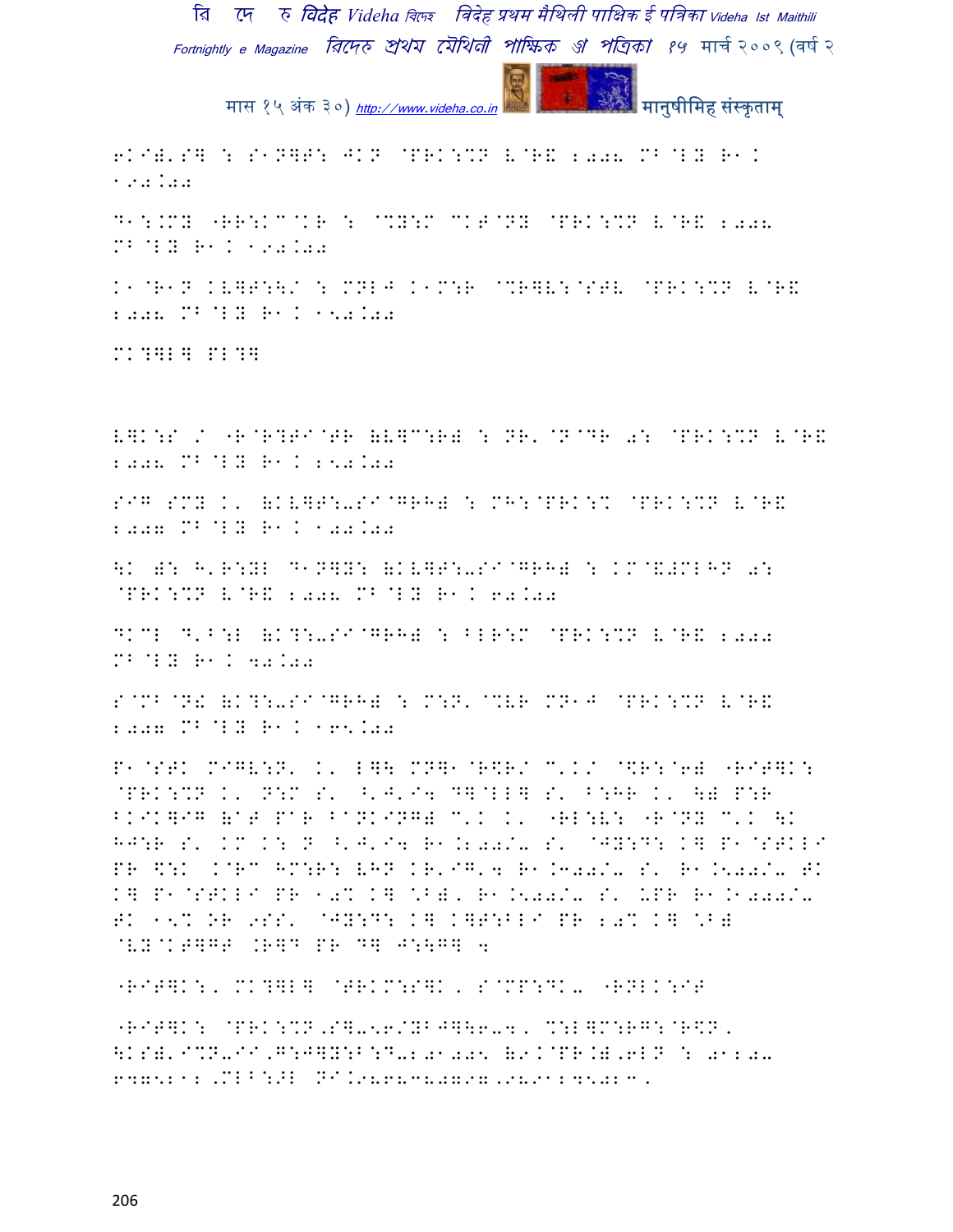मास १५ अंक ३०) <u>http://www.videha.co.in</u> स्थिति क्रिकेट मानुषीमिह संस्कृताम्

 $1$  PHER SON SCHES OF TELL PERFECTS SERIES ON CONFIDENT CONTROL "HRITH MPRINTS" ( PRO EN PARA PROFES FARM CLI D. \*::R1. 30/- "RTP"RESERT PRESS

BY:, HIMPS YOUR PORTH; SAMPLINE, SOMETIME

SIP@RK- "RIT"K: @PRK: @PRK: @PRK: @PRK: @PRK: @PRK: @PRK: @PRK: @PRK: @PRK: @PRK: @PRK: @PRK: @PRK: @PRK: @PRK: @PRK: @PRK: @PRK: @PRK: @PRK: @PRK: @PRK: @PRK: @PRK: @PRK: @PRK: @PRK: @PRK: @PRK: @PRK: @PRK: @PRK: @PRK: @P %:L]M:RG:@R\$N, \KS)'I%N-II,G:J]Y:B:D-201005 (9.@PR.),6LN : 0120-6475212,MLB:>L NI.9868380797,9891245023,

 1J]VN SD@SYT: %1@LK R1.5000/- C'K/ @\$R:@6)/ MN]1@R\$R @DV:R: " "RIT]K: @PRK:%N " K' N:M ^'J'I4 D]@LL] S' B:HR K' C'K M'I 30 R1PY: "RT]R]@KT JL]'I4

P.PRBKK SIMPLES

9P@NY:S

MLN:L]S: H/S RH] ?] : "R%LK ^CM]K @PRK:%N V@R& 2008 MB@LY R1.100.00

 $t:0$ 

R'L K] B:T : HR]MLHN 0: @PRK:%N V@R& 2007 MB@LY R1.  $\mathbf{r}$ .  $\mathbf{r}$ .  $\mathbf{r}$ .  $\mathbf{r}$ .  $\mathbf{r}$ 

\*\*]Y: ^R \*:\* : MH'% K):R' @PRK:%N V@R& 2008 MB@LY R1. 100.00

KLARI MIKIDIR' MARKAT MERE MELAND EMPERIMENT  $M$  rate of  $M$ . 100.000.000

THE CONSTRUCT TO THE CONTROL CONTROL CONTROL CONTROL CONTROL CONTROL CONTROL CONTROL CONTROL CONTROL CONTROL CONTROL CONTROL CONTROL CONTROL CONTROL CONTROL CONTROL CONTROL CONTROL CONTROL CONTROL CONTROL CONTROL CONTROL C MB R1. 100.000.000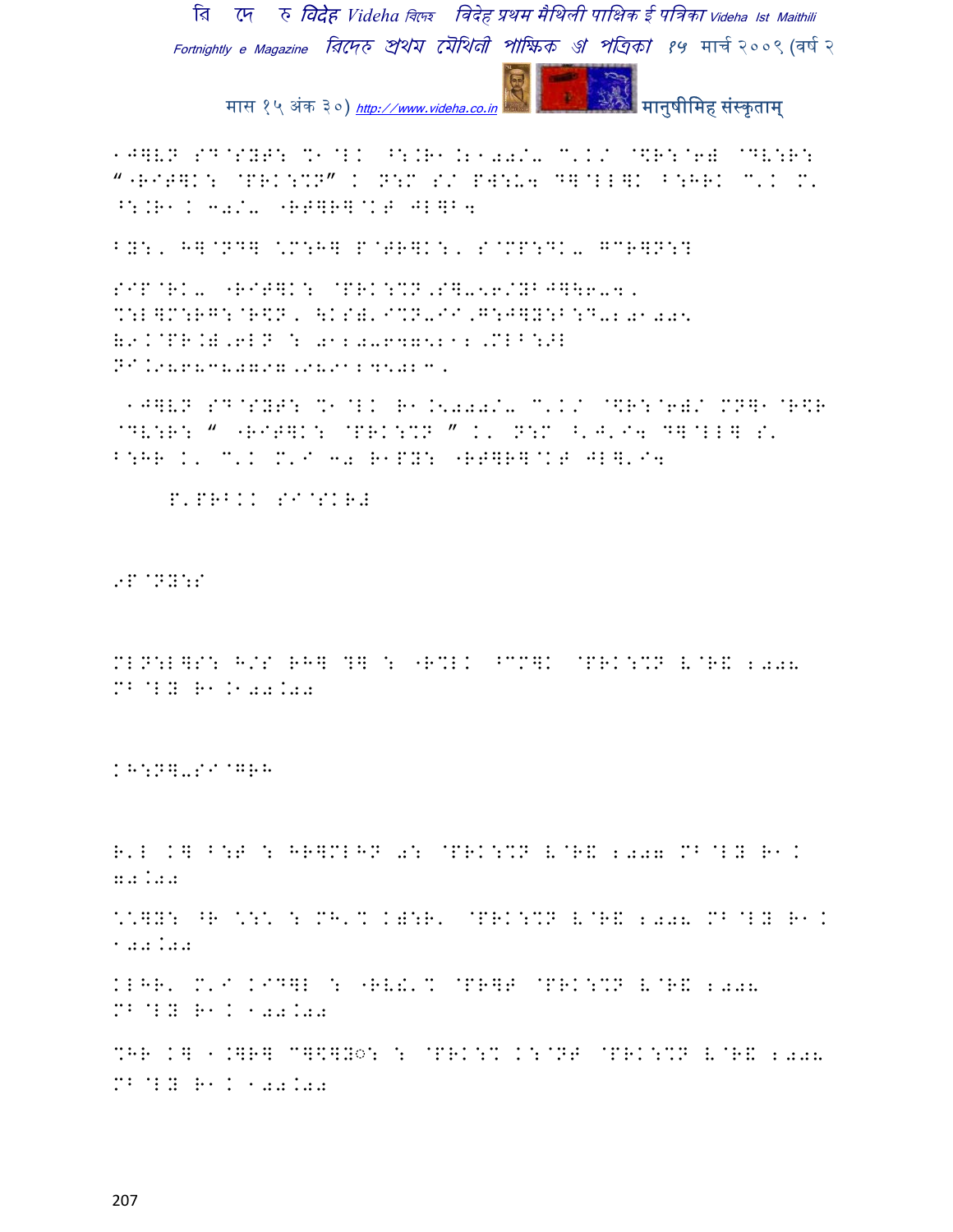मास १५ अंक ३०) <u>http://www.videha.co.in स्थिति क्रिके</u>टी **मानुषीमिह संस्कृताम्** 

PHIL' CARROLE SHIRT PARK A COLAT FORACE CORDATO ECHO 2008 MB@LY R1. 100.00

N:C K' B:HR : GCREEN: CORDON MEDICAL CHOICHER :  $\mathbf{1}_{\text{max}}$ 

1>S-P:>S : "R%LK ^CM]K @PRK:%N V@R& 2008 MB@LY R1. 90.00

K1\* NH RBM:NI THE PHEN & TUREN IN BOOK NEW YORK NOR WARREN 2008 MB@LY R1. 100.00

^'M K: ^'RB M:/GT: K1@LH:]] IM:N : S@TYN:R:Y# P)'L @PRK:%N V@R& 2007 MB@LY R1. 90.00

%]@<R @PRK:@%Y

1LLCN:

>T]H:S : SIYLG OR S:@R?KT: : S1R'@N@DR CC!R] SIP:DK : 9DX : 9DX : 9DX : 9DX : 9DX : 9DX : 9DX : 9DX : 9DX : 9DX : 9DX : 9DX : 9DX : 9DX : 9DX : 9DX : 9DX :<br>DAY: 9DY : 9DY : 9DY : 9DY : 9DY : 9DY : 9DY : 9DY : 9DY : 9DY : 9DY : 9DY : 9DY : 9DY : 9DY : 9DY : 9DY : 9DY

H]ID] KH:N] : RCN: OR PR]@S?]T] : S1R'@N@DR CC!R] SIP:DK : 9DY : 9DY : 9DY : 9DY : 9DY : 9DY : 9DY : 9DY : 9DY : 9DY : 9DY : 9DY : 9DY : 9DY : 9DY : 9DY : 9DY :

STEERED OF STRAKING ON SPACE, SINCE SINCE SECTION

SH, CE TH' TOGHE

SIP:DK : 9DY : 9DY : 9DY

208

B:DR SRK:R : JR SRK:R : POR RIGHT : "R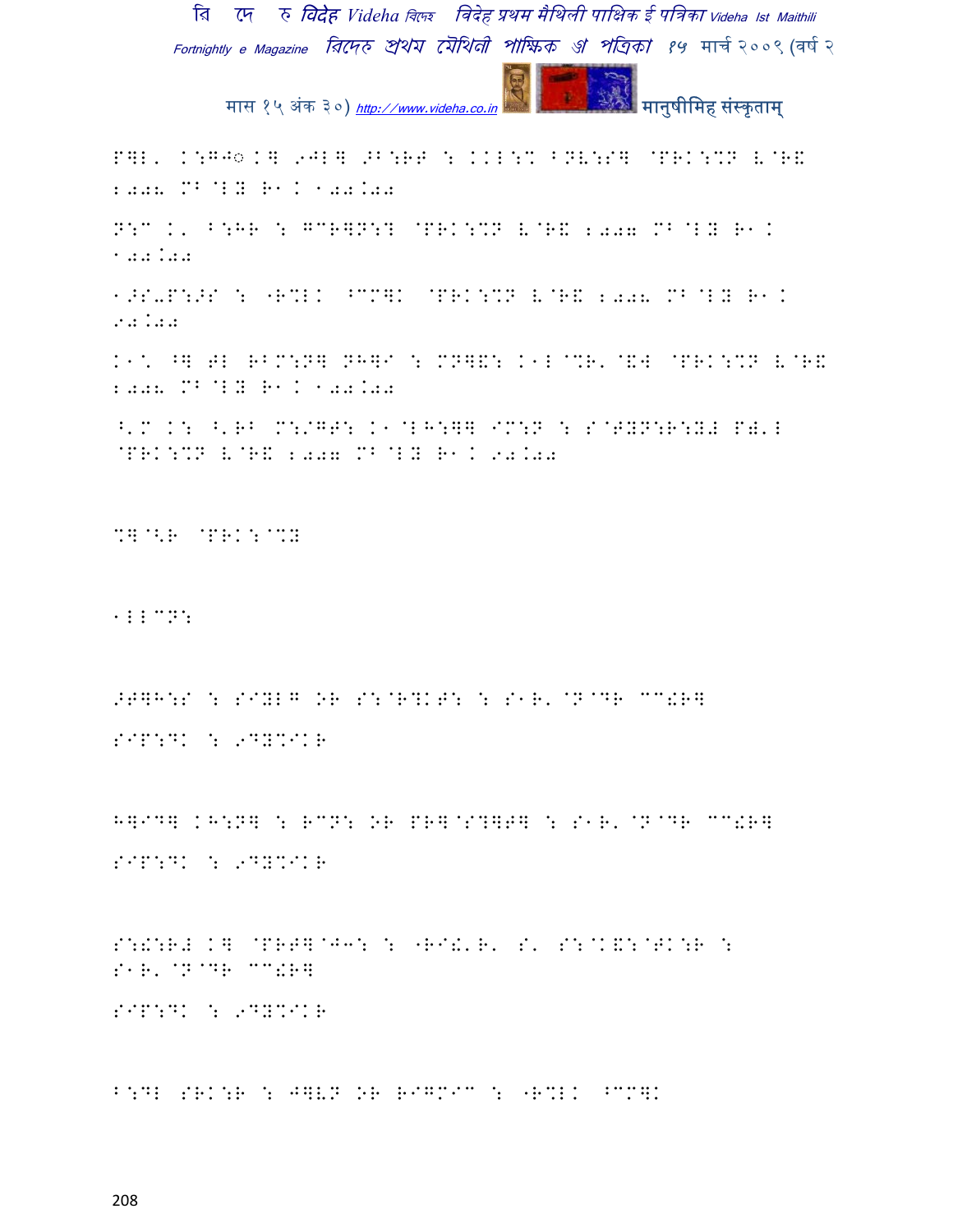मास १५ अंक ३०) <u>http://www.videha.co.in</u><br>सामान १५ अंक ३०) <u>http://www.videha.co.in</u>

B:LICAME: PIEL OR 12.99. PHOTO 11000 LICA DI 1 "ROWN" ROWN

S:M:W:M:

K:N OR KIN SIN OR KIN SIN OR KIN SIN OR KIN SIN OR KIN SIN OR KIN SIN OR KIN SIN OR KIN SIN OR KIN SIN OR KIN

%]@K&K K] \$:YR] : YLG'@N@DR

9P@NY:S

MY: MORE THAN IN RIGHT OF THE CONTROL COMPRIENT PM@?V]P1@TR : LL]T "RN1V:D : MH:@PRK:% MARIN PRODUCED STATES IN THE SAME OF SALES MLL:RBJ=0: PHHIE: MS MPR "RN-LST" : SYNHR "RIN

KH:N]-SI@GRH

BUILD BY A SE PRICE, SO NI A PRINE SPATT JG!R K] @PR'M K?: : HR]/M

\K S:? H]@ND], MK?]L] M'I S@KR]Y 1PK: @PRK:%N

209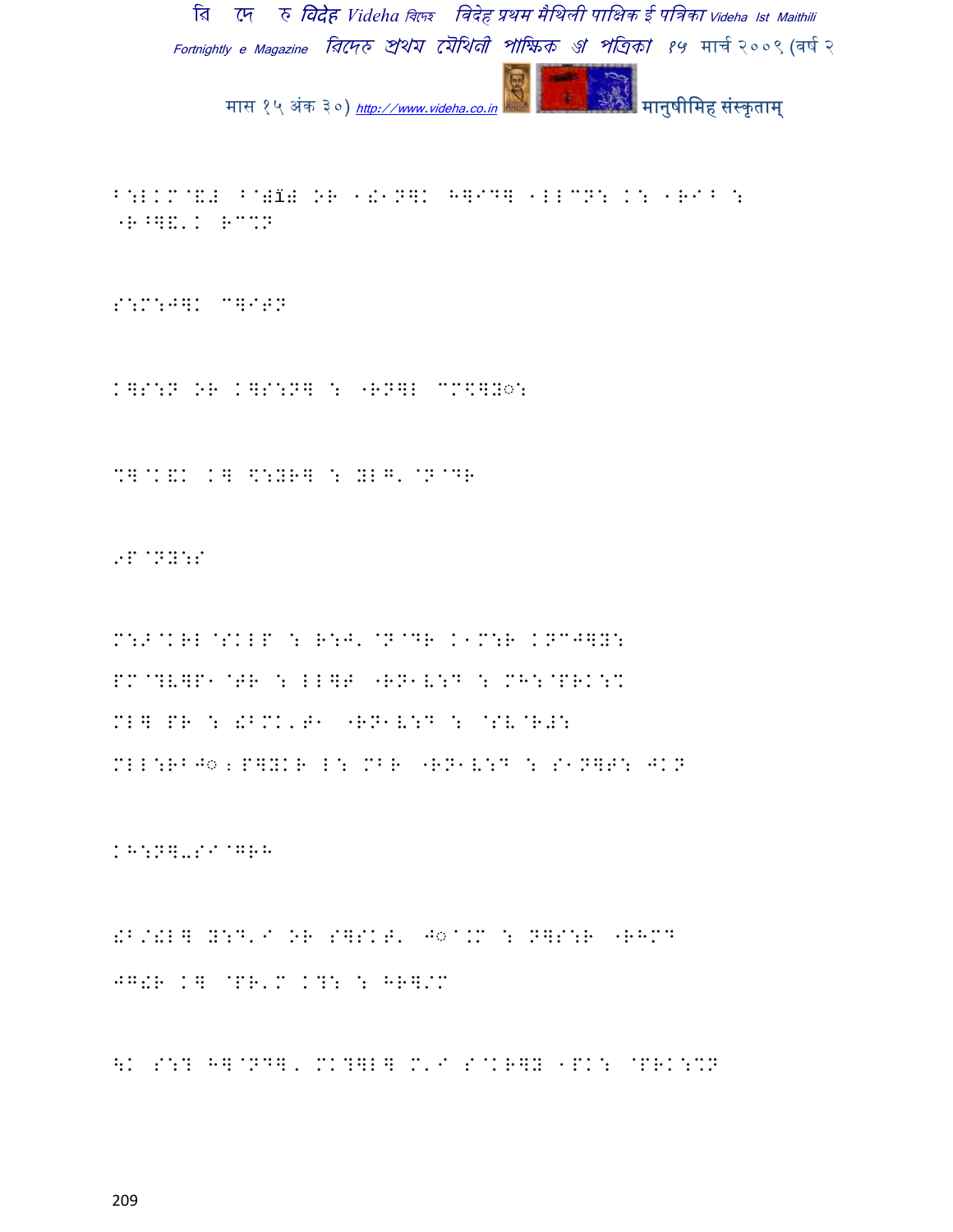मास १५ अंक ३०) <u>http://www.videha.co.in</u> स्थिति स्थिति । मानुषीमिह संस्कृताम्

"RIT]K: @PRK:%N S]-56/YBJ]\6-4, %:L]M:R G:@R\$N, \KS)'I%N-II G:J]Y:B:D-201005 (9.@PR.) 6LN : 0120-6475212 MLB:DOCARDSSERVER 9891245023 I-M'L: aNTIKa1999@YaHOO.CO.IN, antika pada tahun 1992 yang bermula pada 200 menerika pada tahun 1993. Pada tahun 1993 yang bermula pada tahun HTTP://WWW.aNTIKa-PRaKaSHaN.COM  $H$ .  $H$   $H$   $H$   $H$   $H$   $H$   $H$   $H$ 

@%R1T] @PRK:%NS/

1.PHOTO: ALLE THE SANDALISMS OF THE SANDWARD MALL COMPARISON

२.MM 9889 9. MK? HIMA: HIMA: HIMA: HIMA: HIMA: HIMA: HIMA: HIMA: HIMA: BID)- & BECAR

३.<del>G11.049 491 \$1111 Start Gall</del> Computer Computer Computer Computer Computer Computer Computer Computer Computer Harange

४.BNKT-B]Gड़KT (K?:-G@LP SI@GRH)-S1^:&C@N@DR Y:DV

 $9.1 + i \cdot 12.1$  with the  $3.1 + i \cdot 12.1$  in  $2.1 + i \cdot 12.1$  in  $3.1 + i \cdot 12.1$  in  $1.1 + i \cdot 12.1$ P@DY, 9P@NY:S, G@LP-K?:, N:)K-\K:@+K], B:L:N:I KMT', MH:K:@VY, %L!-N]B@N! 1D]K SM@GR SIKLN)- GJ'@N@DR W:K1R

६.V]L@MB]T K>K Y1GM' N]B@D! (P@DY-SI@GRH)- PIKJ PR:%R ७.HM P1\*KT \*] (P@DY-SI@GRH)- V]N]T 9@TPL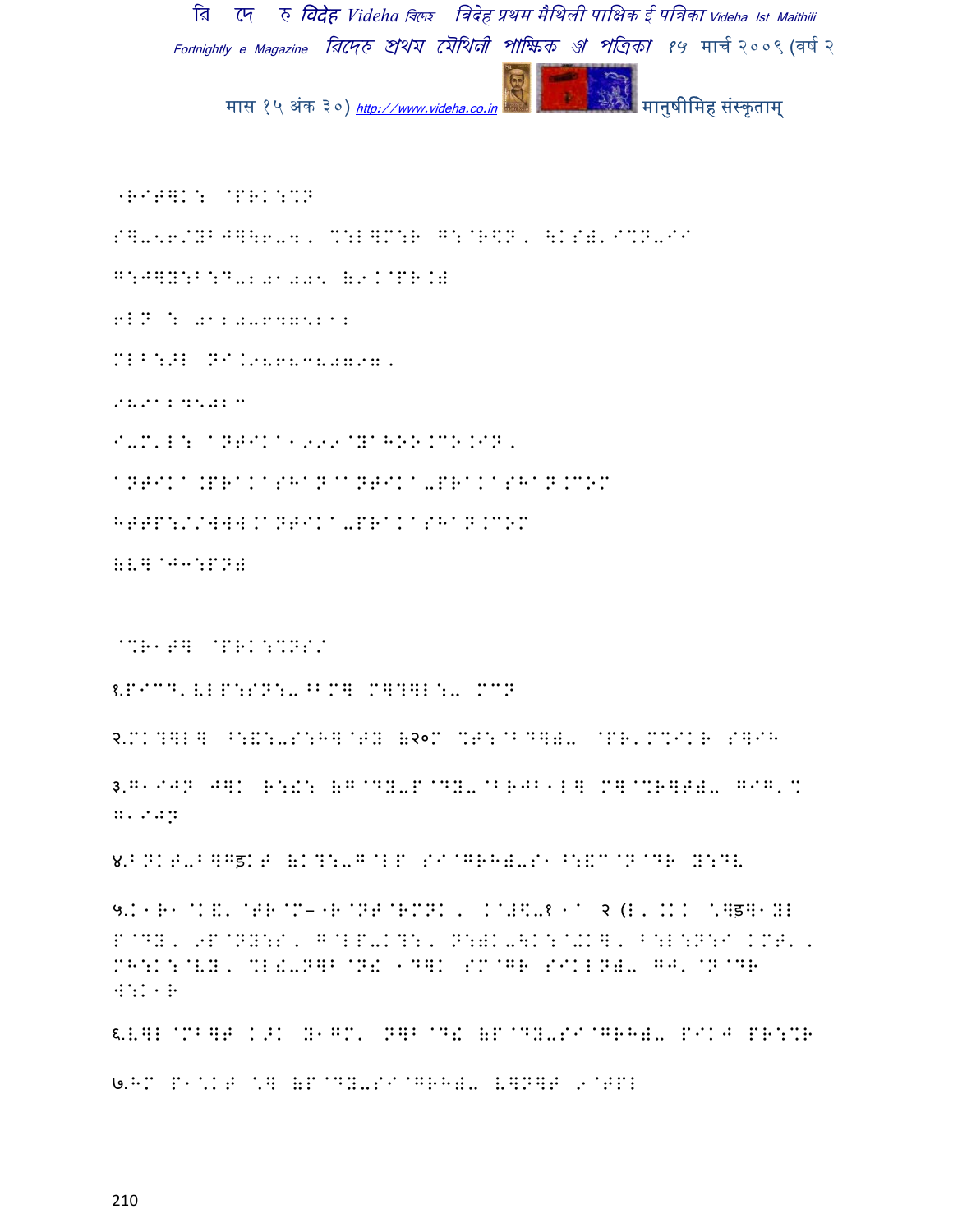मास १५ अंक ३०) <u>http://www.videha.co.in स्थिति क्रिके</u>डी **मानुषीमिह संस्कृताम्** 

८. NL \@#@)R]: M: @PRV]%- \$X. 9DY N:R:Y# S]IH "NC]K'T:"

९/१०/११ : ERP. P. (19ENBN 19E) P. E. (19E) - ENR (FR १.M. GRE R.,  $R$  (RIC CREAR CROSS RIGHT) & CHAPTRE, ARLITIC TREFT (NORTH SECTION) THAT REFERE P@BL]K'%N @DV:R: @PR]@N) 6X@RMM' @PRK:%]T KRB:K 1@GRH @SV]K:R K\ L'L G'L "R\*]4 SI@PRT] MK?]L]-"RI@GR'J] %@BDKL%-.@#\$-I-XVI. L'.K-GJ'@N@DR W:K1R, N:G'@N@DR K1M:R 0: \VI P@3J]K:R V]@DY:N@ND 0:, D:M- R1.५००/- @PRT] .@#\$ 4 COMBINED ISBN NO.978-81-907729-2-15 ३.P@3J]-@PRB@N! (\$]J])L >M'J]IG 1a M]?]L:@K&RS/ D'VN:GR] L]@PY:ITR#)- SIKLN-S@MP:DN-L]@PY:ITR# GJ'@N@DR W:K1R , N:G'@N@DR K1M:R 0: \VI P@3J]K:R EUSCHER VAN WEDER WARDEN

@%R1T] @PRK:%N, RJ]@S)@R\$ ऑ6]S: \C.१/३१, @DV]T]Y TL, STARBER (STATT (WAS SERVED AND SHELL AND SHELL K: N: NE RYG, DOVERT PROVINCE PORT PORT PROVINCE PORT PROVINCE.  $88000C.$   $\cdots$ :  $\cdots$ : $\cdots$ :  $\cdots$ 988) २५८८९६५६-५७  $\cdots$ :  $\cdots$ :  $\cdots$  688)२५८८९६५८

WEBSITE: HTTP://WWW.SHRUTI-PUBLICaTION.COM

E-MaIL: SHRUTI.PUBLICaTION@SHRUTI-PUBLICaTION.COM

(V]@J3:PN)

 $\mathbb{R}^2$  side  $\mathbb{R}^2$  . The side of  $\mathbb{R}^2$ 

१.@%R] @PRL. 9DY N:R:Y# S]IH "NC]K'T:"- J' K:J "RH:/ K\ RHL \*19 TKR CRC: NHL \*19 TKR CRCHER \*1000 AND \*1000 AND \*1000 1919 C RHL "ROB, I J:N] KY H, RE, C HE CONTR  $\overline{1}$ 

२. "198 X. K. C. B. G. Y. GIGG' GHE ERR. B. C. C. C. C. C. G. B. B. "RH:/K S@MV'DN%]L MN, MK?]L]K @PRT] SM@RP]T M'HNT]K "RMMT RIG, >T]H:S M' \K ): V]%]@&) 6R:K "R@!Y:Y 1RI^ KRAT, HMR: VATURAR, HRVAN, NEW ORTHOG, TERRITORY IN BEST SMS SHOW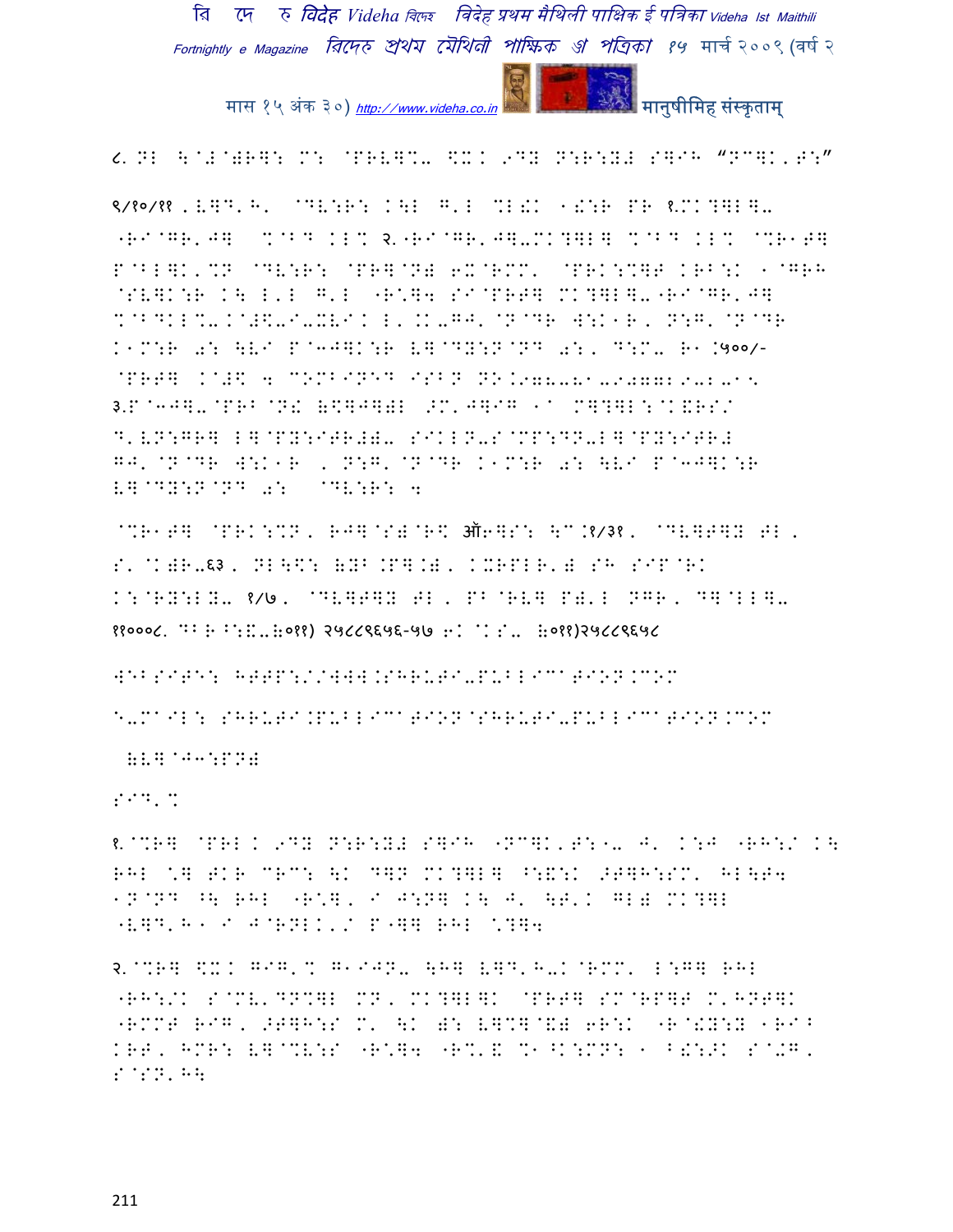मास १५ अंक ३०) <u>http://www.videha.co.in</u><br>सास १५ अंक ३०) <u>http://www.videha.co.in</u>

३.@%R] R:M:@%RY 0: "R:MRIG"(1B @SV@RG]Y)- ""RPN:" M]?]L:S/ SIBI!]T...V]&Y V@ST1S/ "RVGT ^'LH1/4...%'& S^ K1%L "R\*]4

४.@%R] @BRJ'@N@DR @TR]P:W], S:H]@TY "RK:DM]- >I)RN') PR @PR?M MK?]L] P:@K&]K P@TR]K: "V]D'H" K'R L'L B:!:I 1 %1^K:MN: @SV]K:R KRB4

५.@%R] @PR61@LLK1M:R S]IH "MCN"- @PR?M MK?]L] P:@K&]K P. TRIKED GOORLEVEL AND COMPATING THE CONSTRUCTION OF THE CONTROL OF THE CONTROL OF THE CONTROL OF THE CONTROL B.PH (MHINH:D.PH(A:D)T COMPONED PRESS AND DESCRIPTION PR]CY D'LH1/, /H] L'L HMR MIGLK:MN:4

६.@%R] \$X. %]V@PRS:D Y:DV- I J:N] "RP:R H@R& ^\ RHL  $R^2$  . The state of the set of the state of the state  $R^2$  and  $R^2$ P@TRK:R]T:K'/ @PRV'% D]"R\B:K S:HS]K KDM 9W:/L "R\*]4 P@TRK:R]T:M' \H] @PRK:RK NV @PRYLGK HM @SV:GT KRKT \*], SIGH] "V]D'H"K S6LT:K %1^K:MN:4

७.@%R] 1@DY:CR# 0:- KLNL P@TR-P@TR]K:K @PRK:%N- T:HBM' MKRAFK PORTHER KOMPONERS AND KATHER STRAINS AND  $V^*$  Fig. I HMR  $V^*$  in the  $V^*$  conduction of  $V^*$  of  $V^*$  in the  $V^*$  respectively. The  $V^*$ PK< MH:N Y@J3M' HMR @%R@D!:PB@R# 1H1T] @PR:@PT HLYT-Y:VT W]K-W:K \*]/ RHB4

८.@%R] V]JY W:K1R, M]%]GN V]@%VV]@DY:LY- "V]D'H" P@TR]K:K "RIK D'.LH1/, S@MPB@R# )]M B!:IK P:@TR "R\*]4 P. MARAD NO. (1978) - PARTICO (PRIAR) AND KING SOVIETING (MARININAE) 1981  $H:U$ 

९. @ WHEN SHEM YESHED STATES STATES IN THE REAL POST OF TREATERS IN MILLER WITH A REAL POST OF THE ASSAULT AND J:N] @PRS@NNT: ^'L4 'V]D'H' N]R@NTR P@LLV]T-P1@&P]T HL 1 CT1@RD]K "RPN S1GI! PS:RY S' K:MN: "R\*]4

१०. MIRH ON THE HER CHR OTERTHEIN (PINE MERH) & 1918, P. C. C. B. S6LT:K PROGRESS SHYLG RHT4 HMR PB@R# SHYLG RHT4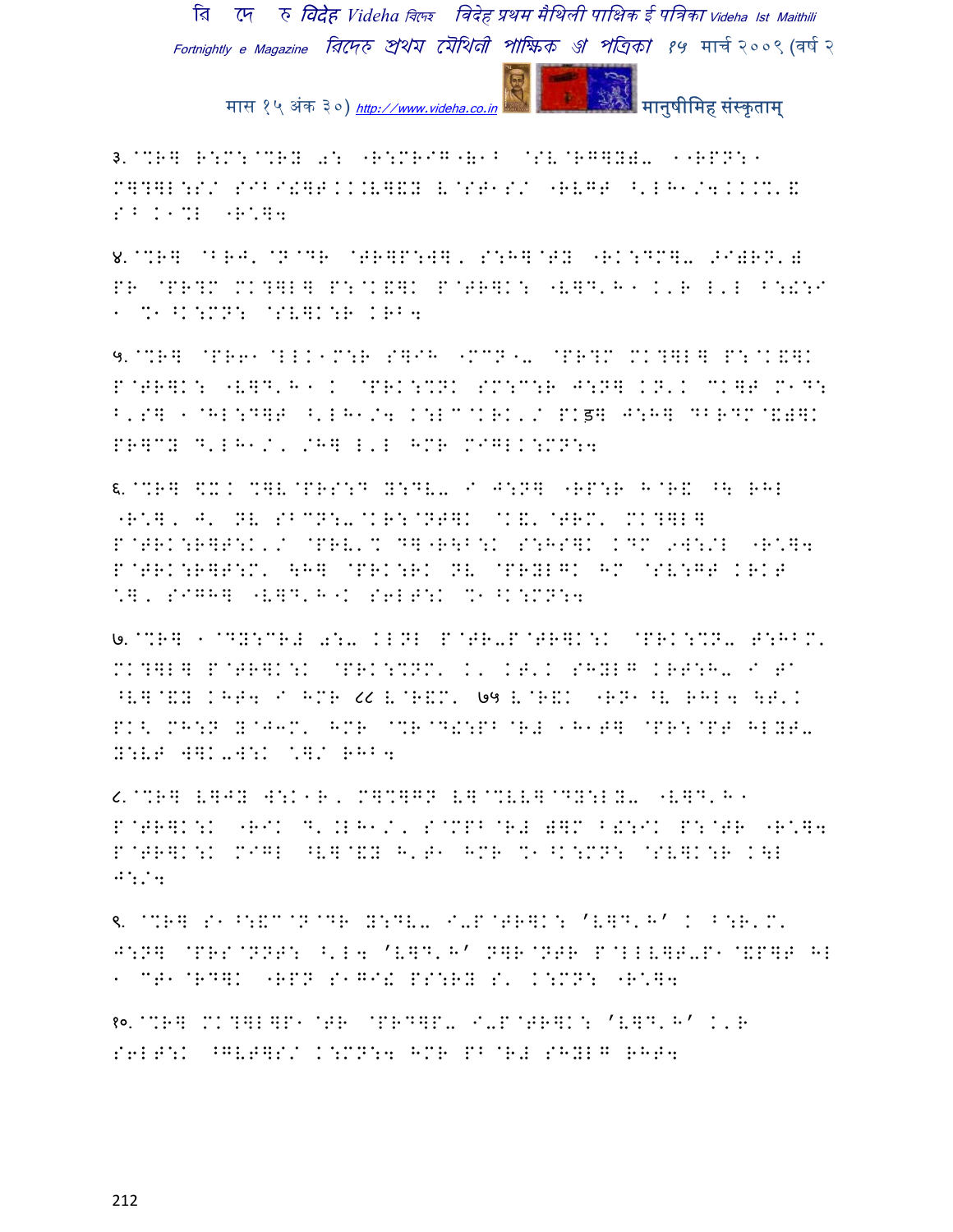मास १५ अंक ३०) <u>http://www.videha.co.in NASA सानु</u>षीमिह संस्कृताम्

११.\$X. @%R] ^]MN:? 0:- 'V]D'H' >@N)RN') PR "R\*] T'/  $V$ do the  $V$  decay of  $V$  and  $V$  and  $V$  is the  $V$  -control  $V$  . The  $V$  decay of  $V$  and  $V$  and  $V$  and  $V$  and  $V$  and  $V$  and  $V$  and  $V$  and  $V$  and  $V$  and  $V$  and  $V$  and  $V$  and  $V$  and  $V$  and  $V$  and  $V$  and 1>-K:@LH] MLNM' 9@DV'G RHKT "R\*], M1D: %]@<R PB@R# SHILG DE

१२.@%R] R:M^RLS K:Pड़] @^RMR, JNKP1R!:M- "V]D'H" ऑNL:>N D'. D'A GEART (1944) D'. RABEAU LONG AR 194 MARA 18 MAIRA AN ARADO PH1/C'LH1/ TKR: L'L H:@RD]K B!:I4 M]?]L: R@TN S^K SIKLA DI PIPER TENNY DI POLANA NY SINASAN' NY NANONA AO ARA-

१३. @%R] R:JN@NDN L:LD:S- 'V]D'H' I-P@TR]K:K M:@!YMS/ Bड़ NAIK: I GA: I GA: BAE (1014), NGAARI (1494-457), N: TI A-CH1, AI B: B: EG (BERE) "RIK J.N @PR]) N]K:LB T/ HMR: PW:YB4 KLK@TT:M' BH1T HEBUIL I HI SYAHI TAN EA DHE MUN TIN DANA DE MOHA LA NH  $R$  , and the set of the set of the problems of the set of the set of the set of the set of the set of the set of the set of the set of the set of the set of the set of the set of the set of the set of the set of the set o  $B$  , the state of the values of the values of the values of  $\mathcal{A}$  and  $\mathcal{B}$  and  $\mathcal{B}$  . In the

१४. \$X. @%R] @PR'M%IKR S]IH- "RH:/ MK?]L]M' >I)RN')PR PHIL PORRIN "VIRT, PACTRICITE ON CHPP" APOTHAI M:B:N:B:R:BH: PREME R.E. (PNE, (PREM) PE,/KEN/DE M:THO: N:THE THE NEW SERVICE OF A NUMBER @PRYLJN HL, T/ SBC]T KR]4 >I)RN')PR 1@DYLP:IT P@TR]K: D'.L, MN @PR61@LL]T ^' G'L4

 $\mathbb{R}$   $\mathbb{R}$   $\mathbb{R}$   $\mathbb{R}$   $\mathbb{R}$   $\mathbb{R}$ 

MK?]L] S:H]@TY 1@NDLLN

(E)2008-09. SMRK: HERV: NECELO IN NETHE (FOR THE NETHE OF THE SERVE NETHER IN NET FOR SIP:DIK: NATHER (P: DATE: NATHER (P: DATE: NATHER GOT (P: DATE: NATHER GALLERY) SIP:DAGE W:K1R4 APR (PRESSOR PTP) ET RICOLERANA EL CONTEXPRO LGM' RHT@NH], M:@TR \KR @PR?M @PRK:%NK/ 1@RK:>VK/ "RIGR'S "RIGHT" "RIGHT" "RIGHT" "RIGHT" "RIGHT" "RIGHT" "RIGHT" "RIGHT" "RIGHT" "RIGHT" "RIGHT" "RIGHT" "RIGHT"  $R$ REARD NEW ASSESSMENT IN A ROUND A REPORT NEW MANUFACTURE IN A ROUND MANUFACTURE IN A REPORT OF THE RELATION OF  $R$  $R$  and the compact of the control of the significant significant particles of the  $\mathcal{L}_\text{max}$